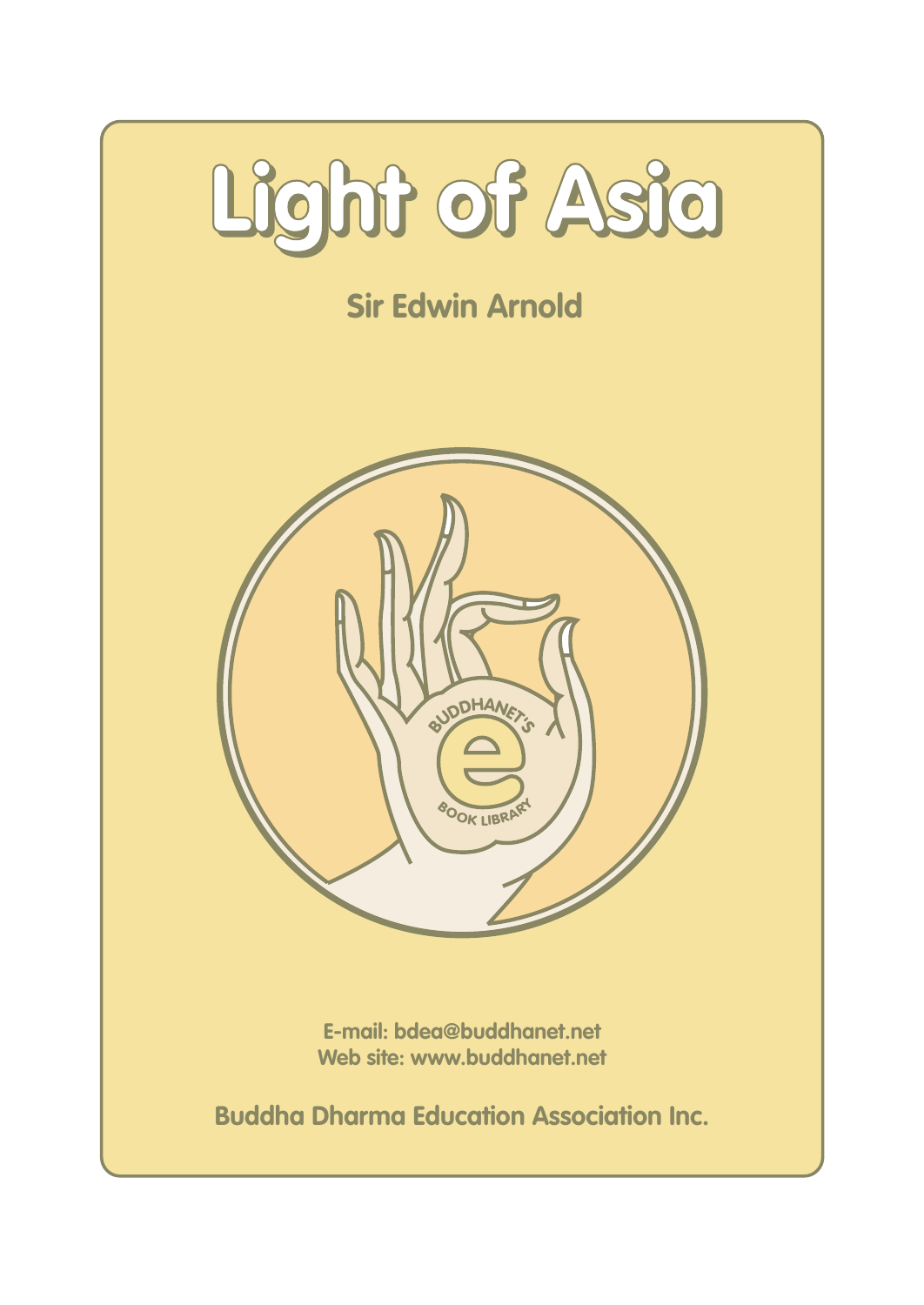

| <b>Sir Edwin Arnold</b>                          |            |
|--------------------------------------------------|------------|
| Edwin Ariyadasa                                  | 3          |
| <b>Author Preface</b>                            |            |
| Sir Edwin Arnold                                 | 9          |
| <b>Book the First</b>                            |            |
| Prince Siddhartha's birth and his youth          | 13         |
| <b>Book the Second</b>                           |            |
| Display of skills & wedding of Prince Siddhartha | 31         |
| <b>Book the Third</b>                            |            |
| Prince Siddhartha sees the omens                 | 53         |
| <b>Book the Fourth</b>                           |            |
| The great renunciation                           | 79         |
| <b>Book the Fifth</b>                            |            |
| Ascetic Siddhartha's quest for truth             | 103        |
| <b>Book the Sixth</b>                            |            |
| End of austerities and enlightenment             | 128        |
| <b>Book the Seventh</b>                          |            |
| The Buddha's visit to Kapilavatthu               | <b>159</b> |
| <b>Book the Eighth</b>                           |            |
| The Buddha's Demise                              | 181        |
|                                                  |            |
| Glossary                                         | 210        |

*2*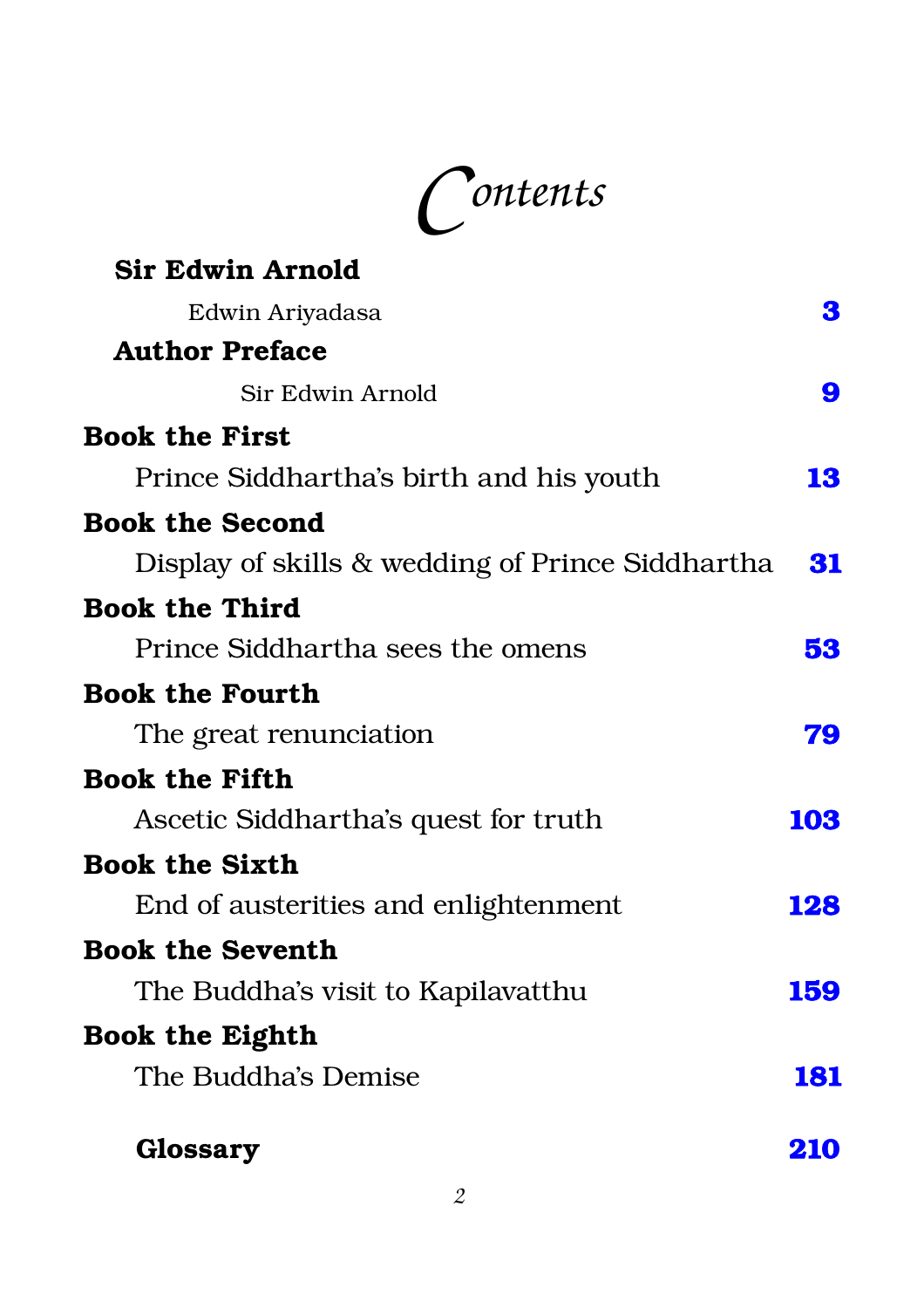<span id="page-2-0"></span>

 In the sumptuous Buddhist literature of the world, "Light of Asia", by Sir Edwin Arnold, is without any doubt, an unique work. It is primarily because, this is the only original poem written in English on the Buddha, throughout the long history of Buddhism. This distinction is quite necessary to

SIR EDWIN ARNOLD be established, because there are translations of original Pali works into English and other languages. Some of these are outstanding instances of spiritual poetry.

 Sir Edwin Arnold, the Author of this epic poem, was initially persuaded to compose this sacred work, as a result of his deep and abiding desire to aid in the better and more wholesome mutual understanding between East and West.

 His discovery and profound appreciation of the perennial philosophies of ancient India, could form a subject for a substantial research paper. In his early youth in England, Edwin Arnold felt the first stirrings of the Muse. His adept command over poetic expression, won him the Newgate Prize at the University College, Oxford in 1852, for his poem "The Feast of the Belahazzar".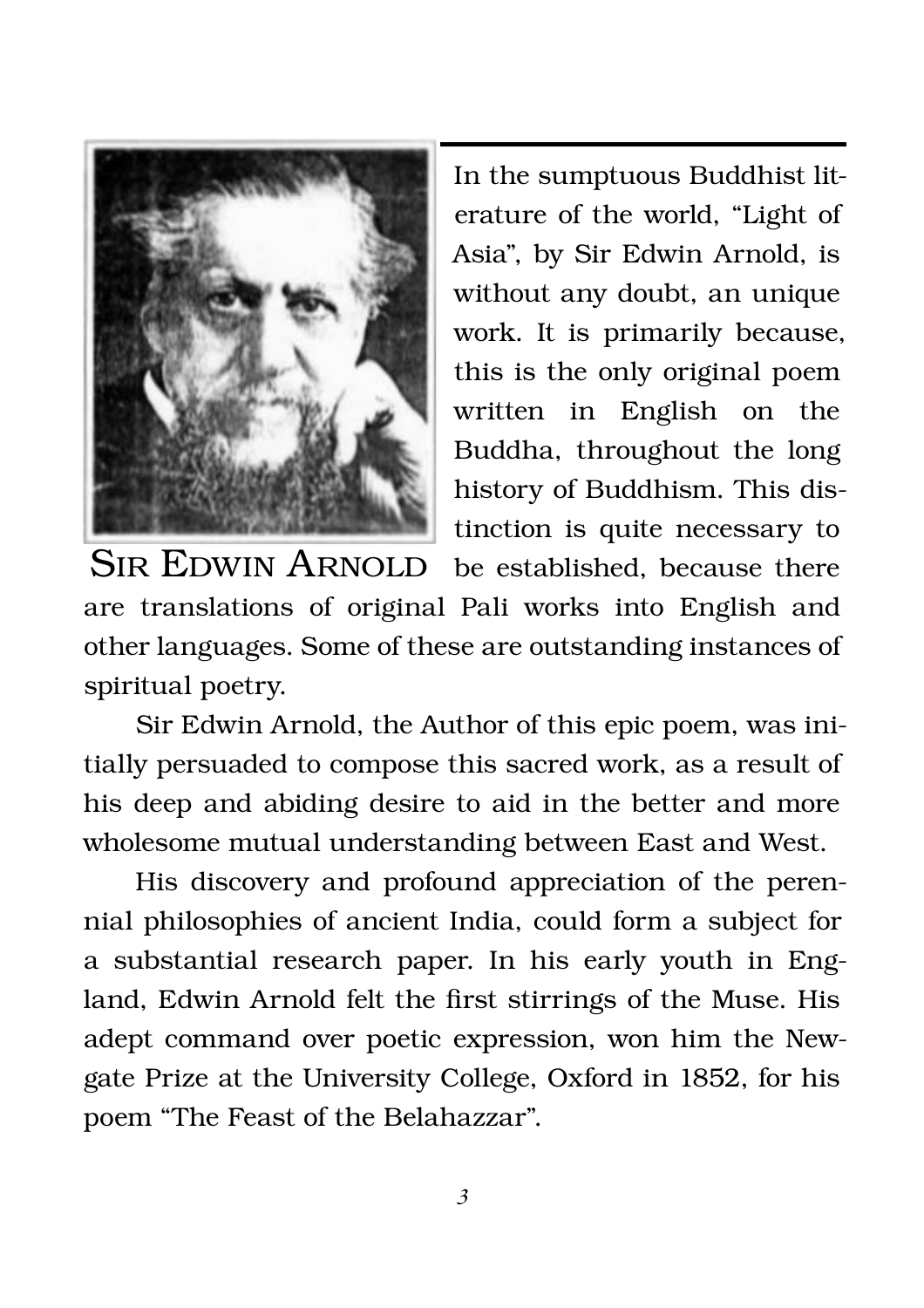Edwin Arnold was born in Sussex, England on July 10, 1832. He received his primary education at Royal College, Rochester. Later on he studied at King's College, London. During his days at this place lie won a scholarship that took him to Oxford.

 He was twenty-four when he came over to India to assume duties as Principal, Deccan College, Poona. From the first, the host culture overwhelmed him with its nobility and variegated manifestations. With him, it was not merely the casual surprise that the initial meeting with a strange culture engenders in a new comer to a way of life and thought, different from one's own. Eventually, his surprise evolved into enchantment, escalating progressively into lasting admiration.

 To get to the heart of this ancient and exotic culture, Edwin Amold — the Indian Civil Servant — started exploring the age-old languages of India — Pali and Sanskrit mostly, to be able to experience the new culture from inside. He sought the help of Pandits (savants) who revealed to him the secret knowledge and eternal wisdom locked up within these esoteric words. Doors, that usually remain closed for the routine bureaucrat began to open wide mysteriously to Edwin Arnold. With befitting awe and reverence, he approached the grand epics of India — Ramayana and Maha Bharata.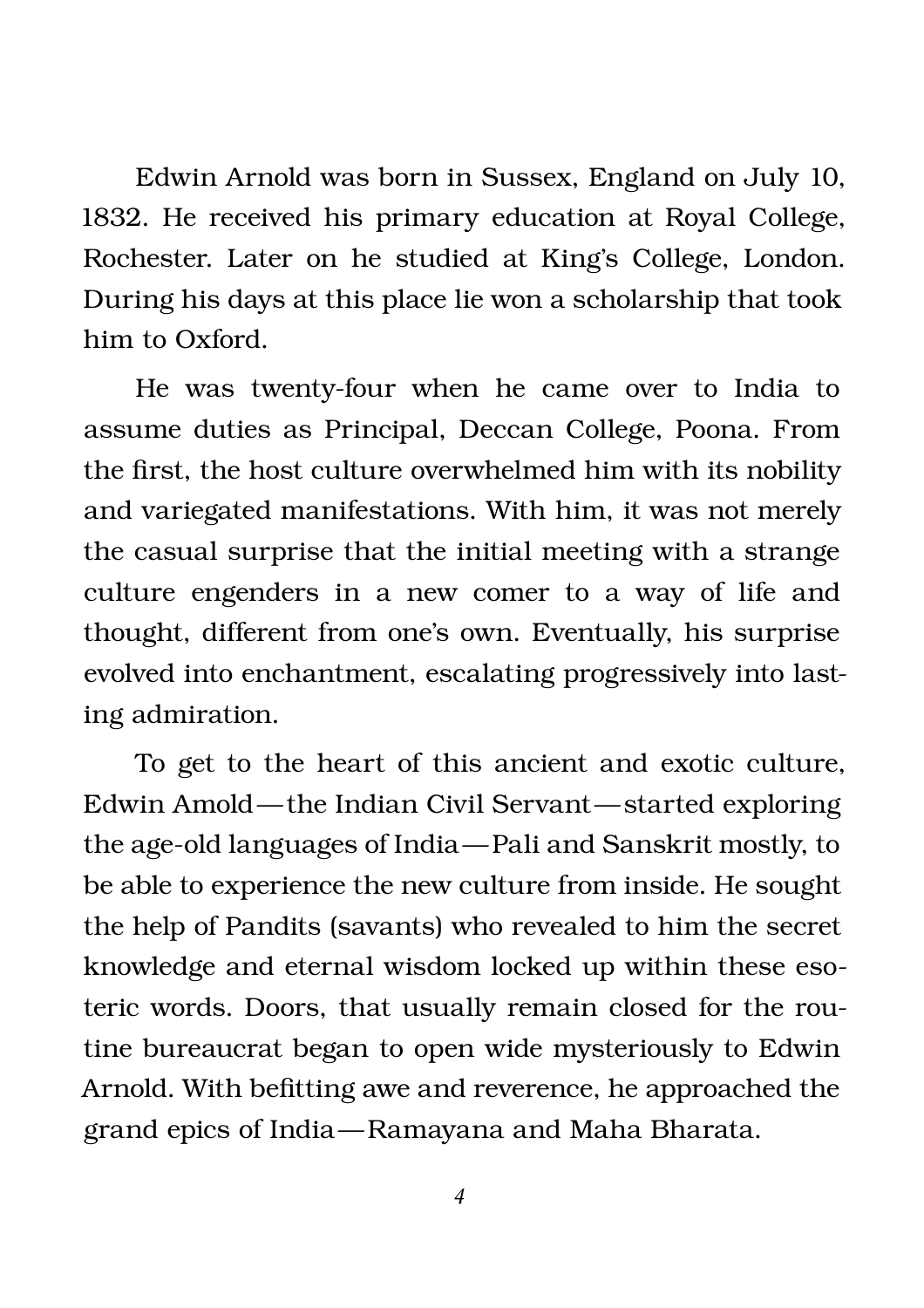When one delves deeply into the philosophic profundities of India, one cannot help but discover the religious institutions of renunciation and asceticism, which form an essential part of the Indian spiritual system.

 From there, it is just a matter of course to the discovery of the Greatest Ascetic and the Renunciate *par-excellence* of India — Gotama the Buddha.

 His admiration quickly graduated into a self-imposed duty. He resolved that what he has discovered through his exploratory effort, of the core and the substance of the Indian Philosophic tradition should be communicated to his own people in their language. He worked assiduously.

 His "Light of Asia" according to him, was composed, "in the brief intervals of days without leisure."

Edwin Arnold's "Light of Asia", first appeared in 1879 — when lie was 47. The book has had numerous reprints since then.

 Millions of readers, the world over, would have savoured the spiritual ecstasy of absorbing the lyrical word of Edwin Arnold on the life and the teachings of the Buddha.

 In its diction and rhythm, Edwin Arnold's "Light of Asia", resonates with echoes of the "Organ roll of Milton's Music." It Is quite evident that Edwin Arnold was profoundly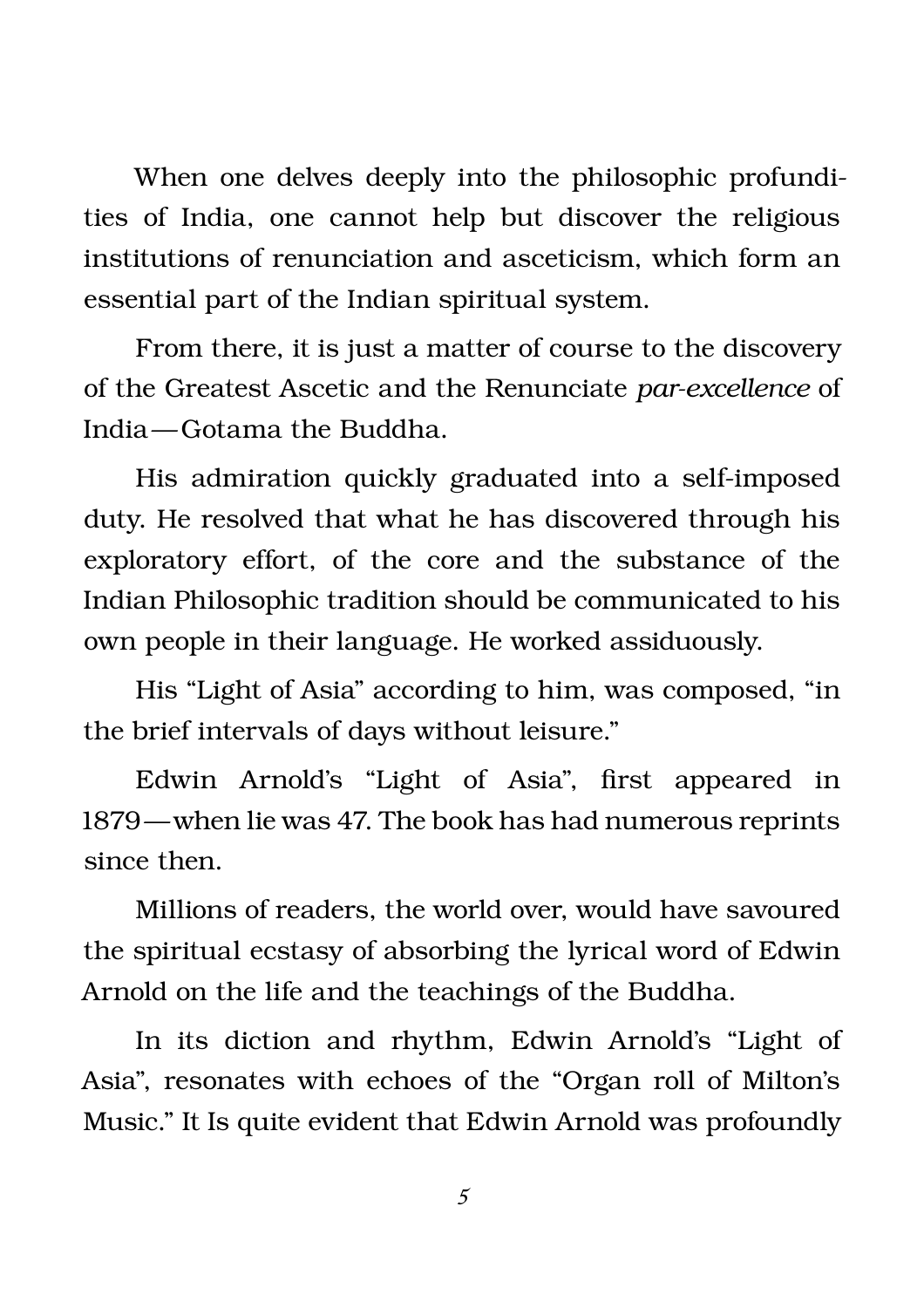impressed by the poetic quality by John Milton's great religious epics.

 Reading Edwin Arnold's "Light of Asia", is a rich experience in high poetry. His poetry swathes the character of Prince Siddhartha and later the Buddha, The Supremely Enlightened One in a scintillating mantle of spiritual heroism.

 The telling detail in "Light of Asia", especially in such descriptions as the education of the Prince — displays an astounding and painstaking effort at pursuing the relevant research.

 Fully aware that the life of the Buddha can in no way be told in poetry with a perfectly objective mind, Edwin Arnold narrates his epic from the viewpoint of a Buddhist votary.

 Sir Edwin Arnold's other works are overshadowed by his widespread reputation as the author of "Light of Asia". Among his other works are:

\* The Book of Good Counsels (from the Sanskrit of "Hitopadesa").

\* Indian Song of Songs (from Jayadeva's Gita Govinda) 1875.

\* Song celestial Bhagavat Gita) 1885.

\* Indian Idylls (from Mahabharata 1883.

\* Pearls of the Faith.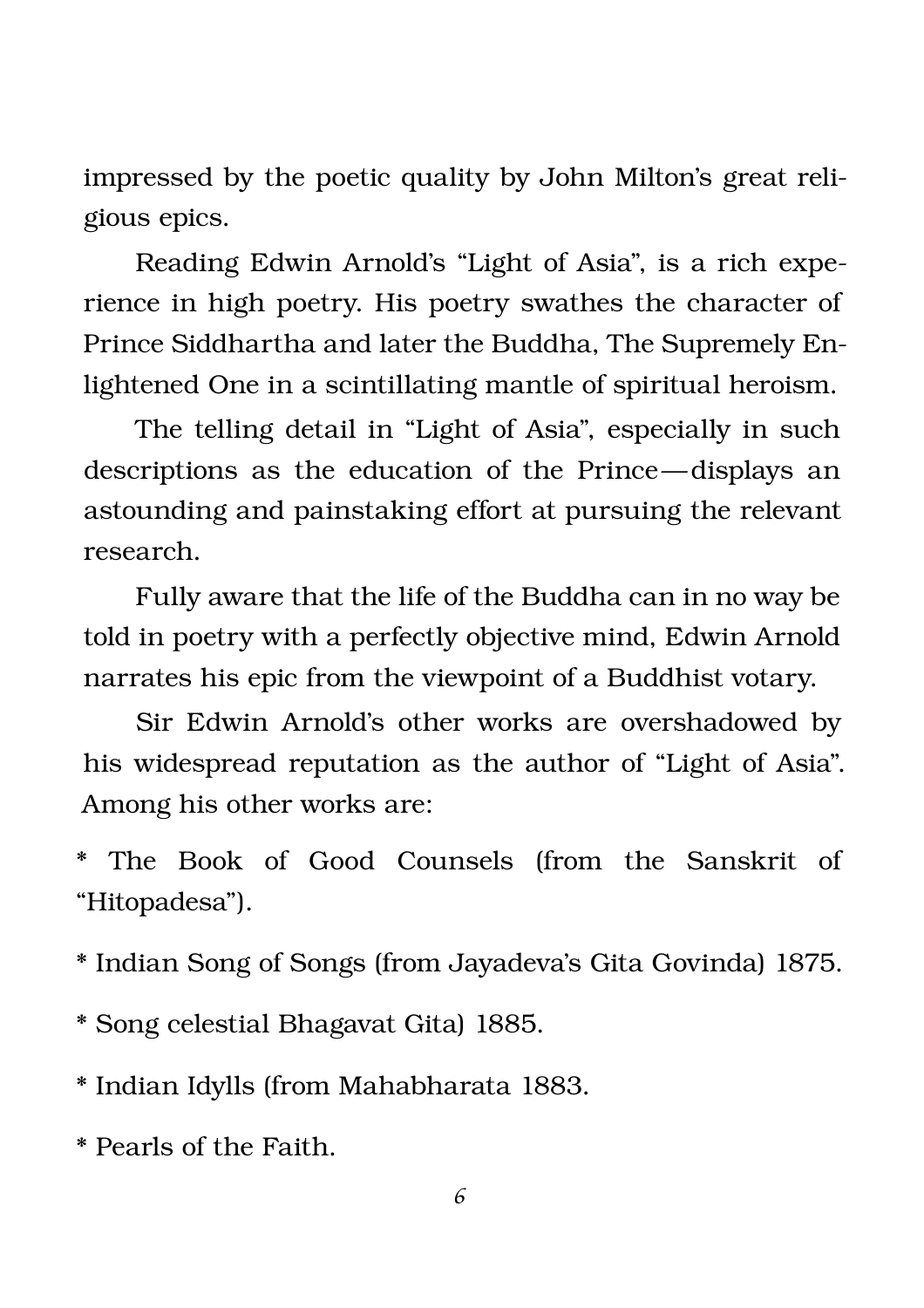He also wrote a poem on Christ entitled "Light of the World". Sir Edwin Arnold is also the Author of a work entitled "A History of the Administration of India, under Marquis of Dulhonsie."

 In later years, on his return to England, Edwin Arnold became leader-writer for the "Daily Telegraph. Light of Asia was written during his Daily Telegraph days.

 Towards the end of his life Sir Edwin Arnold resided in Japan. His third wife was a Japanese lady.

 The two works "Seas and Lands" (1891) and "Japonica" 1892, record his impressions of Japanese life.

 The British Government honoured him by conferring the title K.C.I.E. on him in 1888. A writer, contributing a piece to the Sinhala weekly "Budusarana" in Sri Lanka, on February 12, 1996 states that Sir Edwin Arnold visited Sri Lanka, to study Buddhism. The article states that he learnt the Sinhala Language as well. This writer is of the view that Sir Edwin Arnold became a Buddhist.

 It is quite evident however, that Sir Edwin Arnold attempted to create an enthusiasm for a Buddhist revival in Sri Lanka and Japan. Sir Edwin Arnold passed away on March 14, 1904 at the age of 71. Generation after generation will remember and revere him for his "Light of Asia".

### **by Edwin Ariyadasa**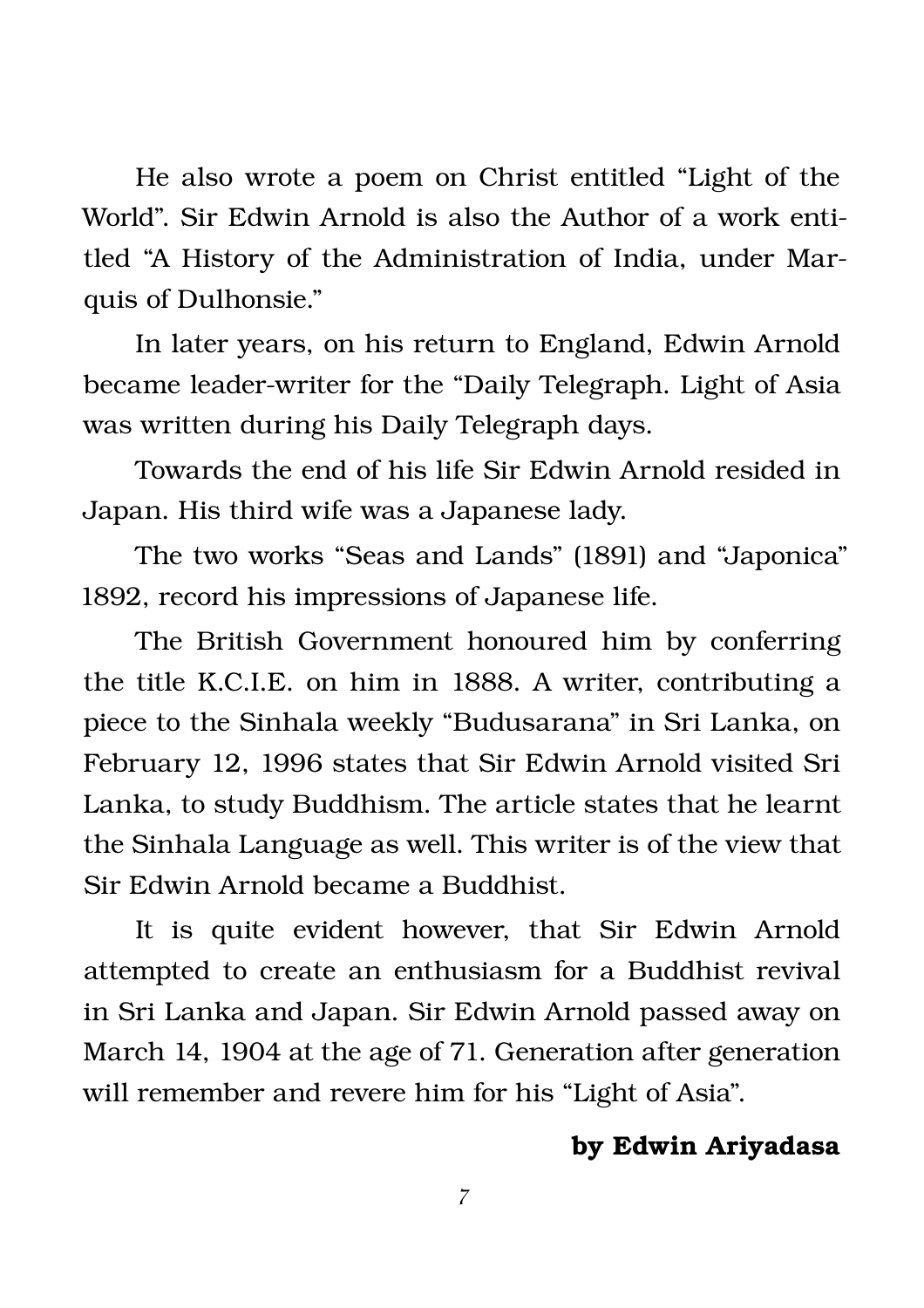Two and a half thousand years ago there lived in North India a prince, Siddhàrtha, who renounced his worldy wealth and a position and wandered the land in search of understanding and the secret of sorrow. After many experiences, as he sat one day in meditation, illumination came to him and he became the Buddha, the Enlightened One. THEREAFTER, THROUGH OUT HIS LIFE, HE TAUGHT THE LAW OF Righteousness, the Middle Way.

SIR EDWIN ARNOLD HAS TENDERED IN EXQUISITE POETIC FORM THE story of the Buddha's search, enlightenment, and teaching. FIRST PUBLISHED IN 1879. THE BOOK HAS BECOME A CLASSIC AND has been published in many editions and in many languages. Not only is it deeply philosophical in nature, but because of its poetic form and is narrative of the dramatic incidents in Siddhàrtha's life, it is delightful and absorbing reading.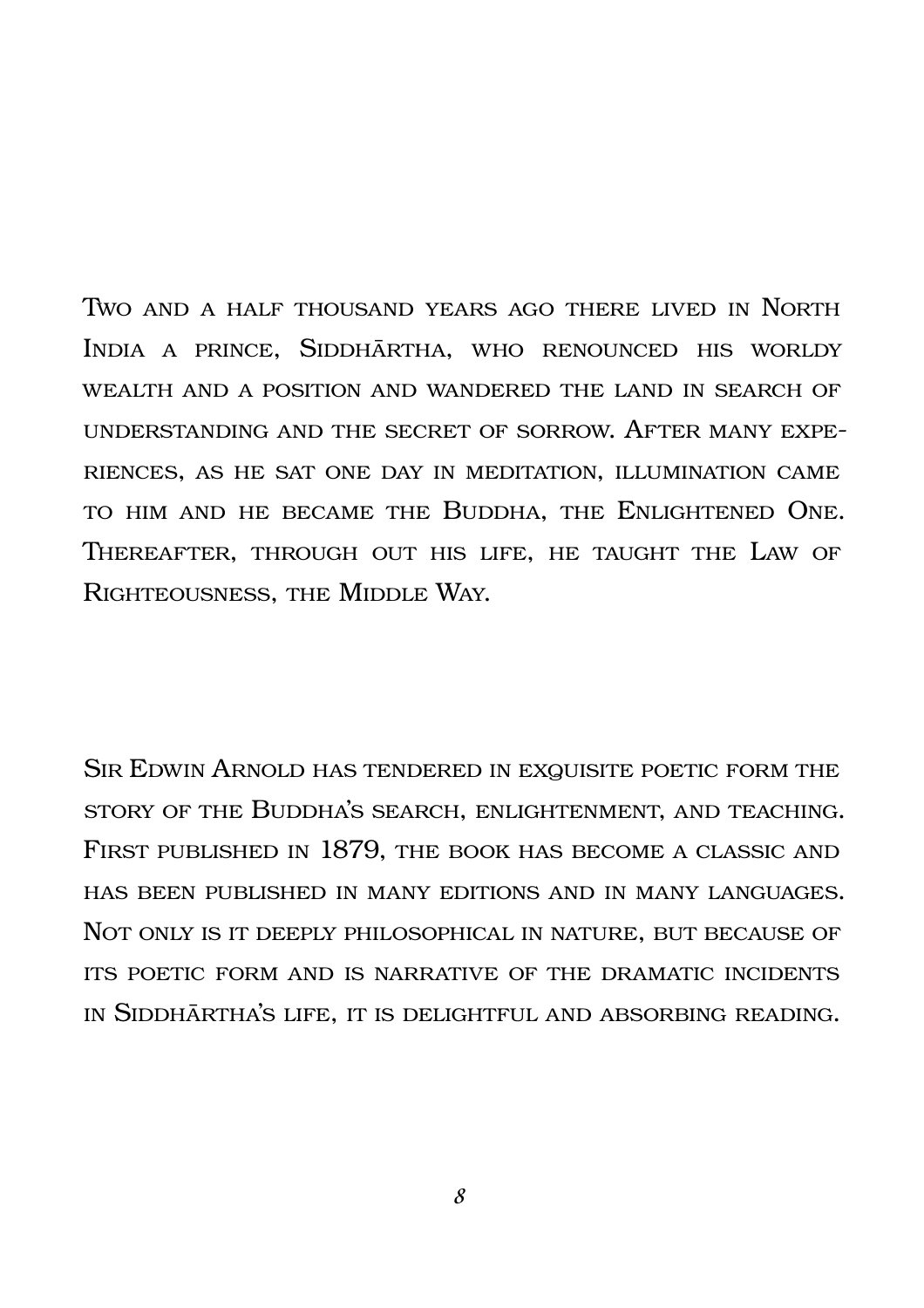## *Author's Preface*

<span id="page-8-0"></span>In the following Poem I have sought, by the medium of an imaginary Buddhist votary, to depict the life and character and indicate the philosophy of that noble hero and reformer, Prince Gautama of India, the founder of Budd n the following Poem I have sought, by the medium of an imaginary Buddhist votary, to depict the life and charac- $\mathsf{\mathsf{L}}$  ter and indicate the philosophy of that noble hero and re-

A generation ago little or nothing was known in Europe of this great faith of Asia, which had nevertheless existed during twenty-four centuries, and at this day surpasses, in the number of its followers and the area of its prevalence, any other form of creed. Four hundred and seventy millions of our race live and die in the tenets of Gautama; and the spiritual dominions of this ancient teacher extend, at the present time, from Nepal and Ceylon, over the whole Eastern Peninsula, to China, Japan, Tibet, Central Asia, Siberia, and even Swedish Lapland. India itself might fairly be included in this magnificent Empire of Belief; for though the profession of Buddhism has for the most characteristic habits and convictions of the Hindus are clearly due to the benign influence of Buddha's precepts. More than a third of mankind, therefore, owe their moral and religious ideas to this illustrious prince, whose personality, though imperfectly revealed in the existing sources of information, cannot but appear the highest, gentlest, holiest, and beneficent, with one exception, in the history of Thought. Discordant in frequent particulars, and sorely overlaid by corruptions,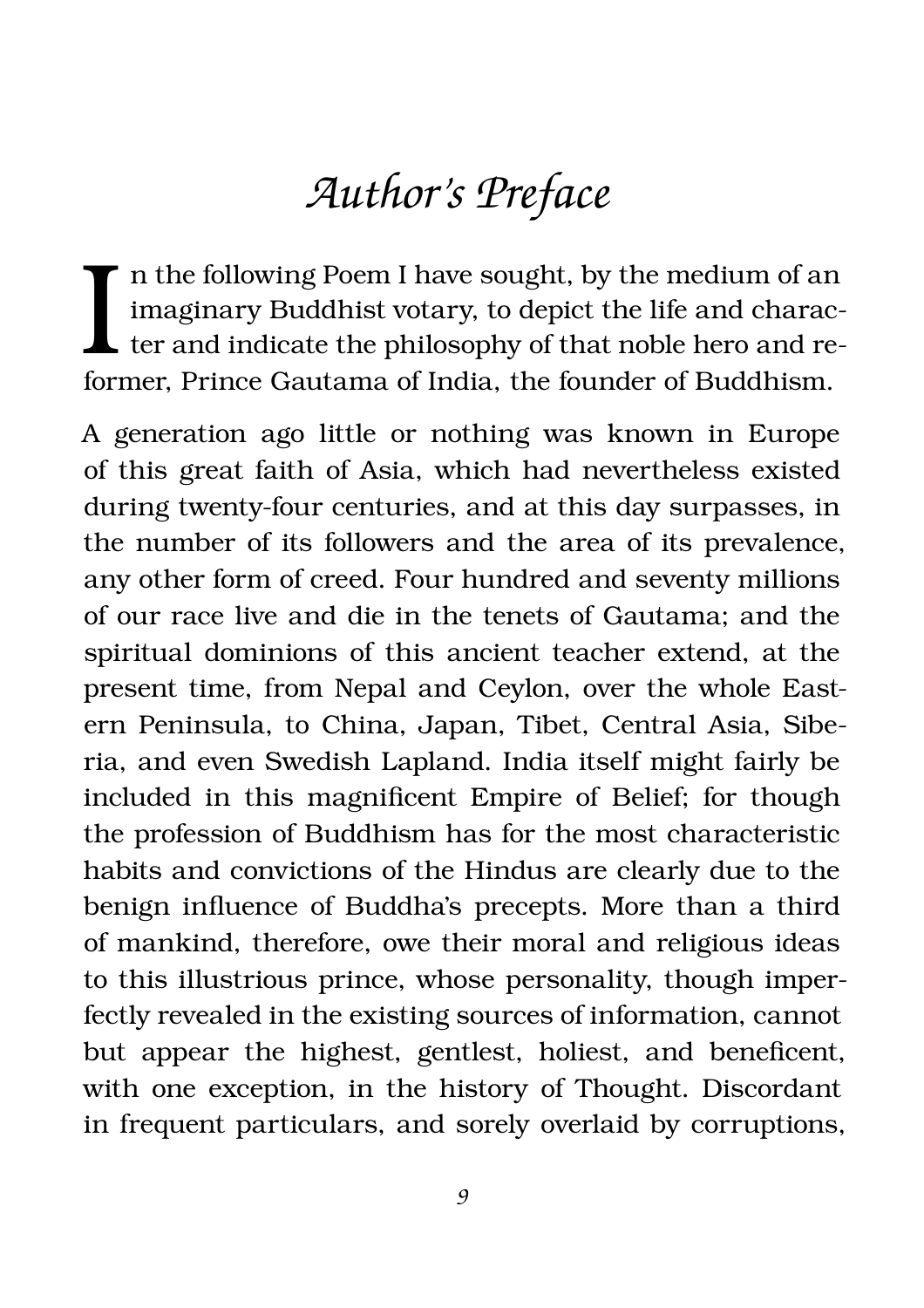inventions, and misconceptions, the Buddhistical books yet agree in the one point of recording nothing—no single act or word— which mars the perfect purity and tenderness of this Indian teacher, who united the truest princely qualities with the intellect of a sage and the passionate devotion of martyr. Even M. Barthélémy St. Hilaire, totally misjudging, as he does, many points of Buddhism, is well cited by Professor Max Muller as saying of Prince Siddhàrtha, "*Sa vie n'a point de tache. Son constant héroãsme égale sa conviction; et si la théorie qu'il préconise est fausse, les exemples personnels qu'il donne sont irréprochables. Il est le modèle achvé de toutes les vertus qu'il préche; son abnégation, sa charité, son inaltérable douceur ne se démentent point un seul instant.... Il prépare silencieusement sa doctrine par six années de retraite et de méditation; il la propage par la seule puissance de la*  parole et de la persuasion pendant plus d'un demi-siècle, *et quand il meurt entre les bras de ses disciples, c'est avec*  la sérénité d'un sage qui a pratiqué le bien toute sa vie, et *qui est assuré d'avoir trouvé le vrai."* To Gautama has consequently been granted this stupendous conquest of humanity; and — though he discountenanced ritual, and declared himself, even when on the threshold of Nirvana, to be only what all other men might become— the love and gratitude of Asia, disobeying his mandate, have given him fervent worship. Forests of flowers are daily laid upon his stainless shrines, and countless millions of lips daily repeat the formula "I take refuge in Buddha!"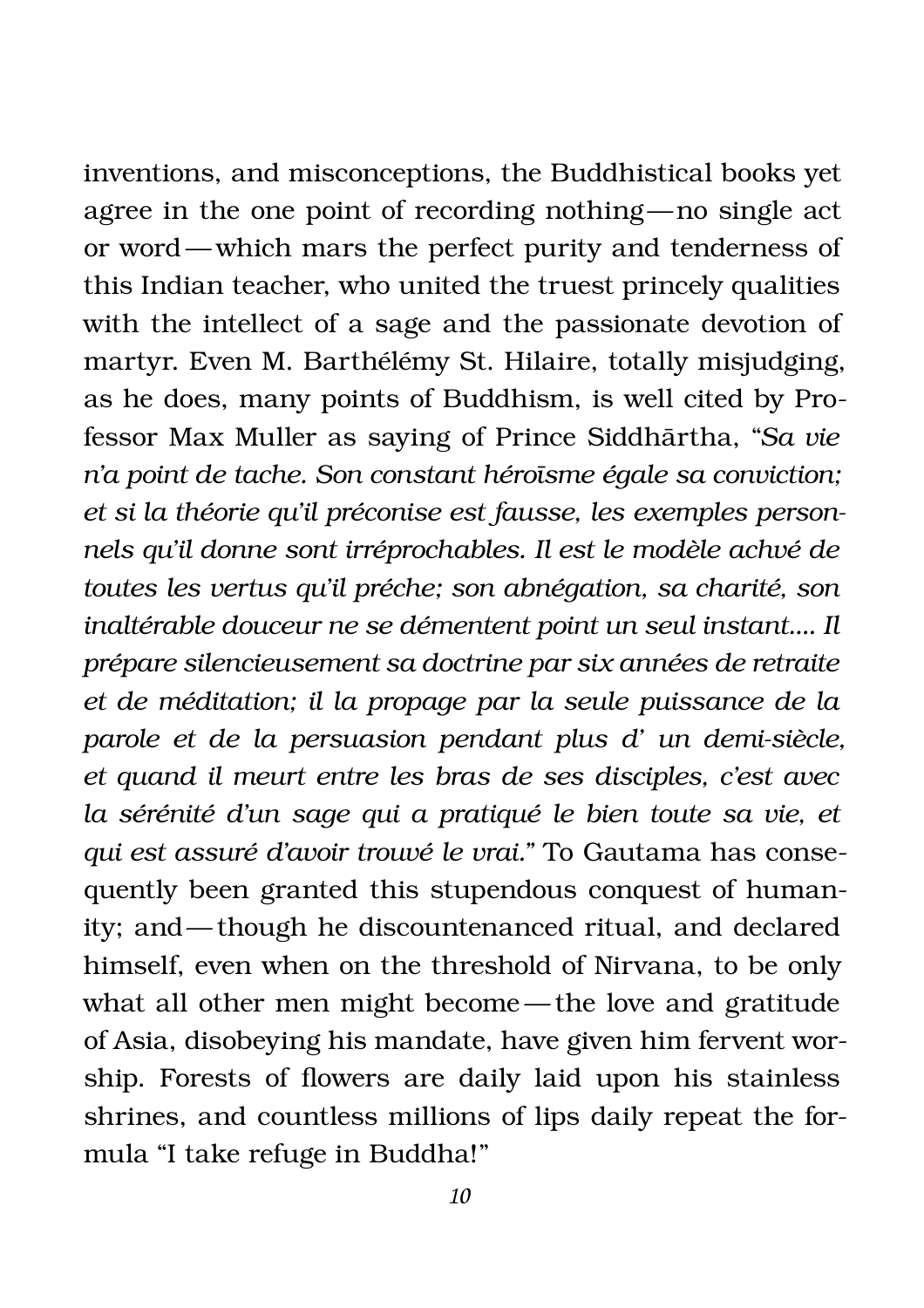The Buddha of this poem — if, as need not be doubted, he really existed — was born on the borders of Nepal about 620 BC., and died about 543 BC. at Kusinagara in Oudh. In point of age, therefore, most other creeds are youthful compared with this venerable religion, which has in it the eternity of a universal hope, the immortality of a boundless love, an indestructible element of faith in final good, and the proudest assertion ever made of human freedom. The extravagances which disfigure the record and practice of Buddhism are to be referred to that inevitable degradation which priesthoods always inflict upon great ideas committed to their charge. The power and sublimity of Gautama's original doctrines should be estimated by their influence; not by their interpreters; nor by that innocent but lazy and ceremonious Church which has arisen on the foundations of the Buddhistic Brotherhood or "Sangha".

I have put my poem into a Buddhist's mouth, because, to appreciate the spirit of Asiatic thoughts, they should be regarded from the Oriental point of view; and neither the miracles which consecrate this record, nor the philosophy which it embodied, could have been otherwise so naturally produced. The doctrine of Transmigration, so naturally and thoroughly accepted by the Hindus of Buddha's time; that period when Jerusalem was being taken by Nebuchadnezzar, when Nineveh was falling to the Medes, and Marseilles was founded by the Phocaeans. The exposition here offered of so antique a system is of necessity incomplete, and— in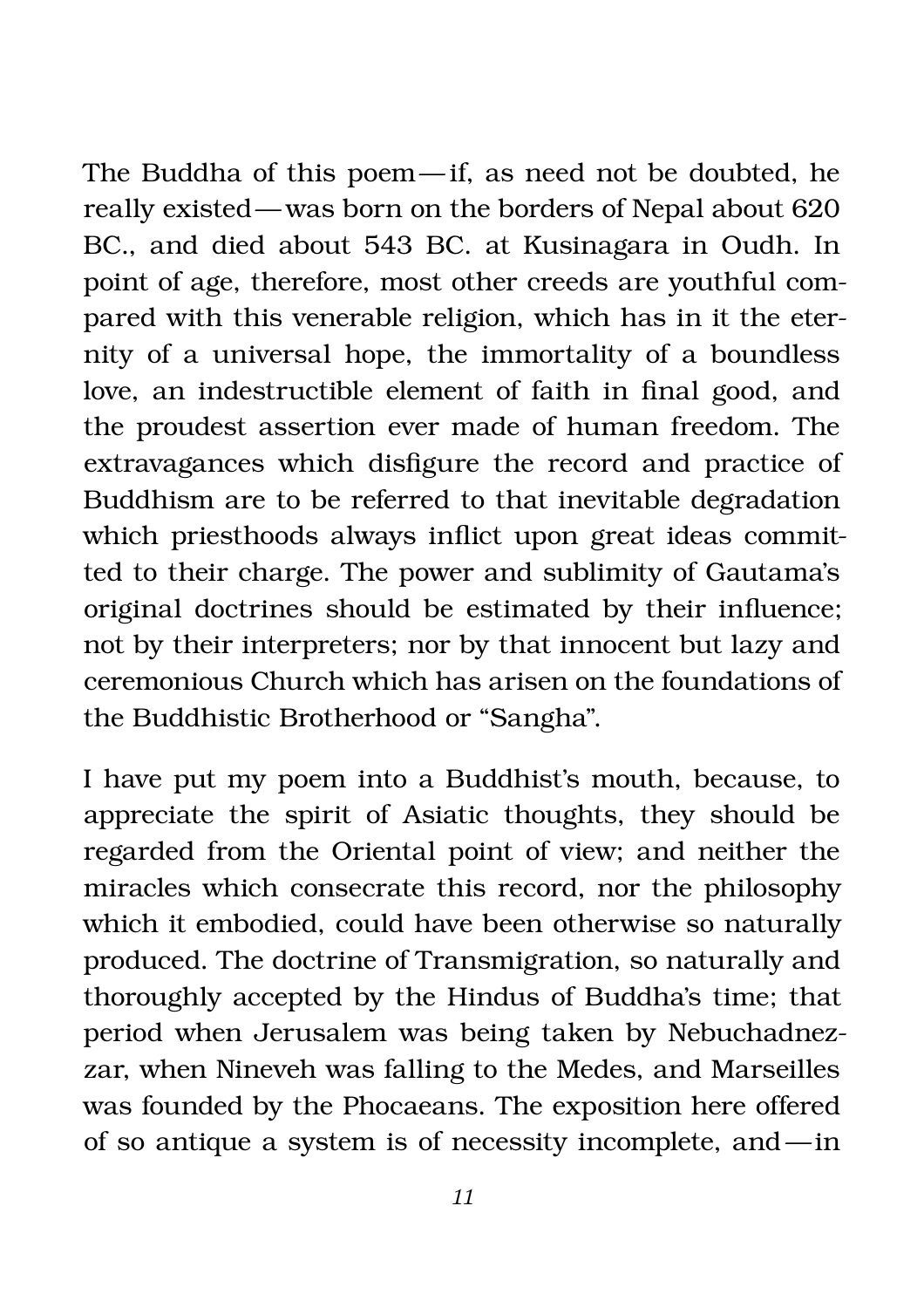obedience to the laws of poetic art — passes rapidly by many matters philosophically most important, as well as over the long ministry of Gautama. But my purpose has been obtained if any just conception be here conveyed of the lofty character of this noble prince, and of the general purport of his doctrines. As to these latter there has arisen prodigious controversy among the erudite, who will be aware that I have taken the imperfect Buddhistic citations much as they stand in Spence Hardy's work, and have also modified more than one passage in the received narratives. The views, however, here indicated of "Nirvana," "Dharma," "Karma," and the other chief features of Buddhism, are at least the fruits of considerable study, and also of a firm conviction that a third of mankind would never have been brought to believe in blank abstractions, or in Nothingness as the issue and crown of Being.

Finally, in reverence to the illustrious Promulgator of this "*Light of Asia*", and in homage to the many eminent scholars who have devoted noble labours to his memory, for which both repose and ability are wanting to me, I beg that the shortcomings of my too-hurried study may be forgiven. It has been composed in the brief intervals of days without leisure, but is inspired by an abiding desire to aid in the better mutual knowledge of East and West. The time may come, I hope, when this book and my "*Indian Song of Songs*," and "*Indian Idylls*," will preserve the memory of one who loved India and the Indian peoples. SIR EDWIN ARNOLD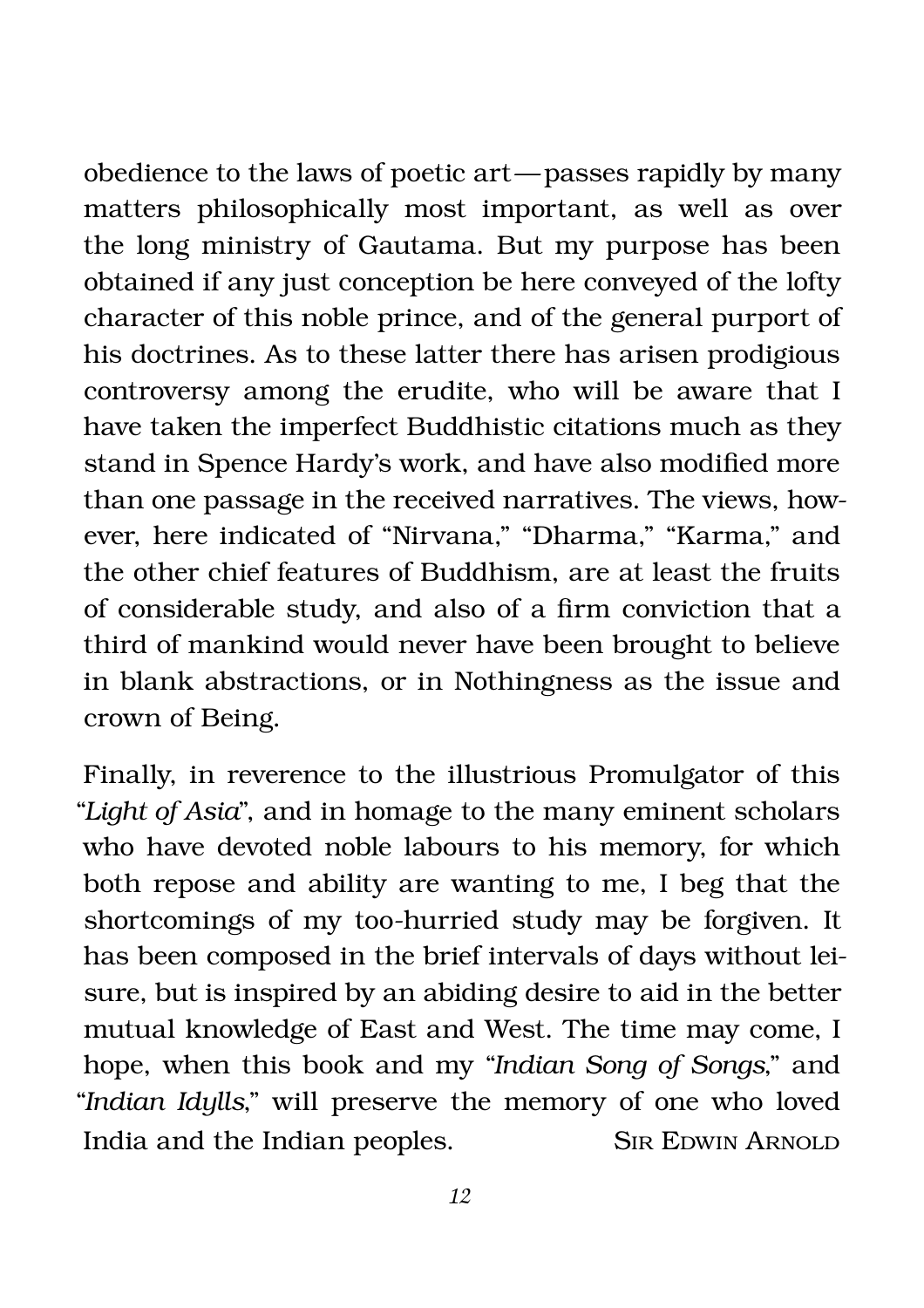<span id="page-12-0"></span>*Book The First*

THE SCRIPTURE OF THE SAVIOUR OF THE WORLD, LORD BUDDHA PRINCE SIDDHĀRTHA STYLED ON EARTH-In Earth and Heavens and Hells Incomparable, All-honoured, Wisest, Best, most Pitiful; THE TEACHER OF NIRVANA AND THE LAW.

THEN came He to be born again for men.<br>Below the highest sphere four Regents<br>Who rule our world, and under them as Below the highest sphere four Regents sit Who rule our world, and under them are zones Nearer, but high, where saintliest spirits dead Wait thrice ten thousand years, then live again; And on Lord Buddha, waiting in that sky Came for our sakes the five sure signs of birth So that the Devas knew the signs, and said, "Buddha will go again to help the World." "Yea!" spake He, "now I go to help the World This last of many times; for birth and death End hence for me and those who learn my Law.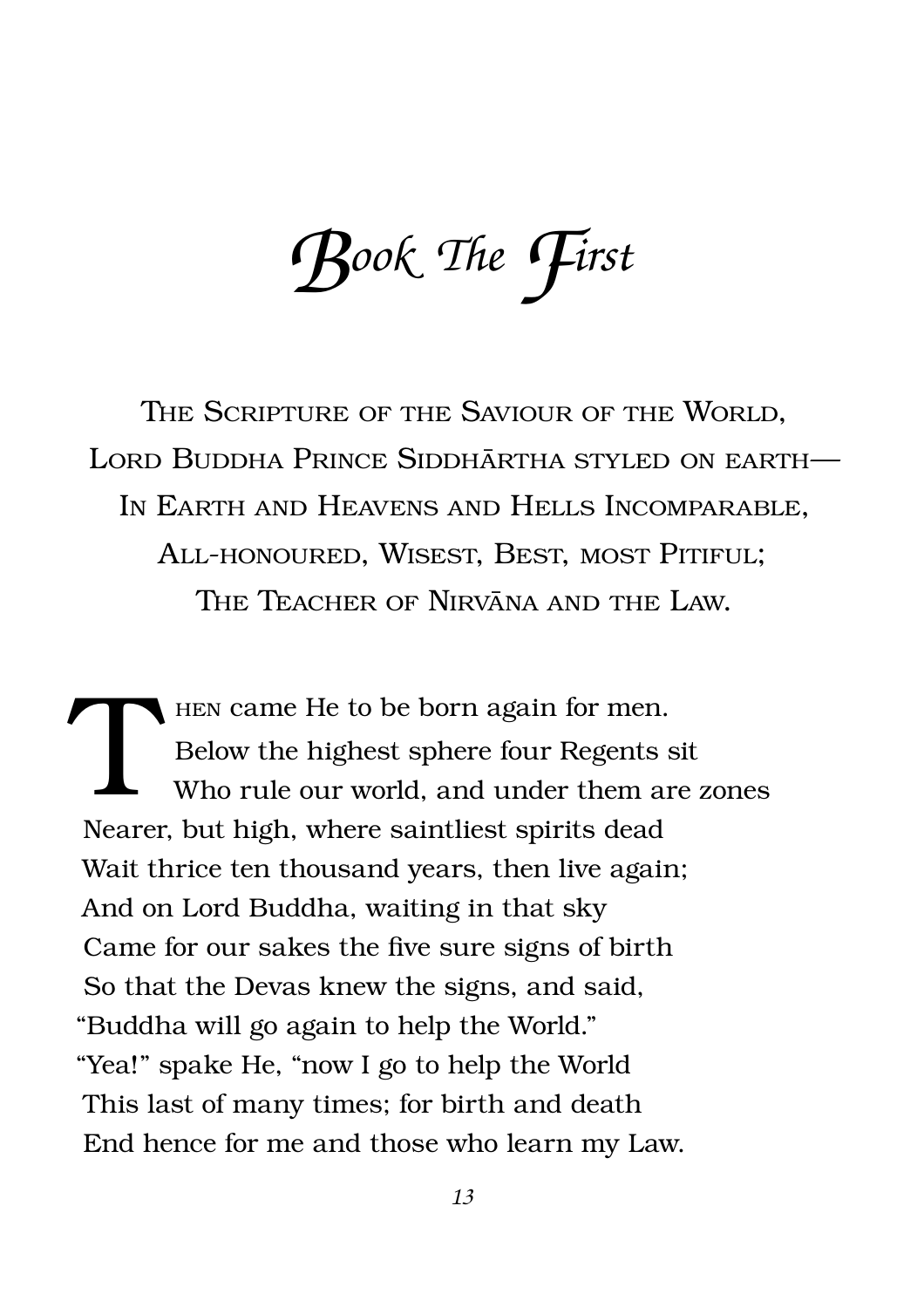I will go down among the Sàkyas, Under the southward snows of Himalay, Where pious people live and a just King."

That night the wife of King Suddhodana, Màyà the Queen, asleep beside her Lord, Dreamed a strange dream; dreamed that a star from heaven-Splendid, six-rayed, in colour rosy-pearl, Whereof the token was an Elephant Six-tusked, and white as mild of Kāmadhuk— Shot through the void; and, shining into her, Entered her womb upon the right. Awaked, Bliss beyond mortal mother's filled her breast, And over half the earth a lovely light Forewent the morn. The strong hills shook; the waves Sank lulled; all flowers that blow by day came forth As 'twere high noon; down to the farthest hells Passed the Queen's joy, as when warm sunshine thrills Wood-glooms to gold, and into all the deeps A tender whisper pierced. "Oh ye," it said, "The dead that are to live, the live who die, Uprise in Limbos numberless much peace Spread, and the world's heart throbbed, and a wind blew With unknown freshness over lands and seas. And when dream-readers said, "The dream is good!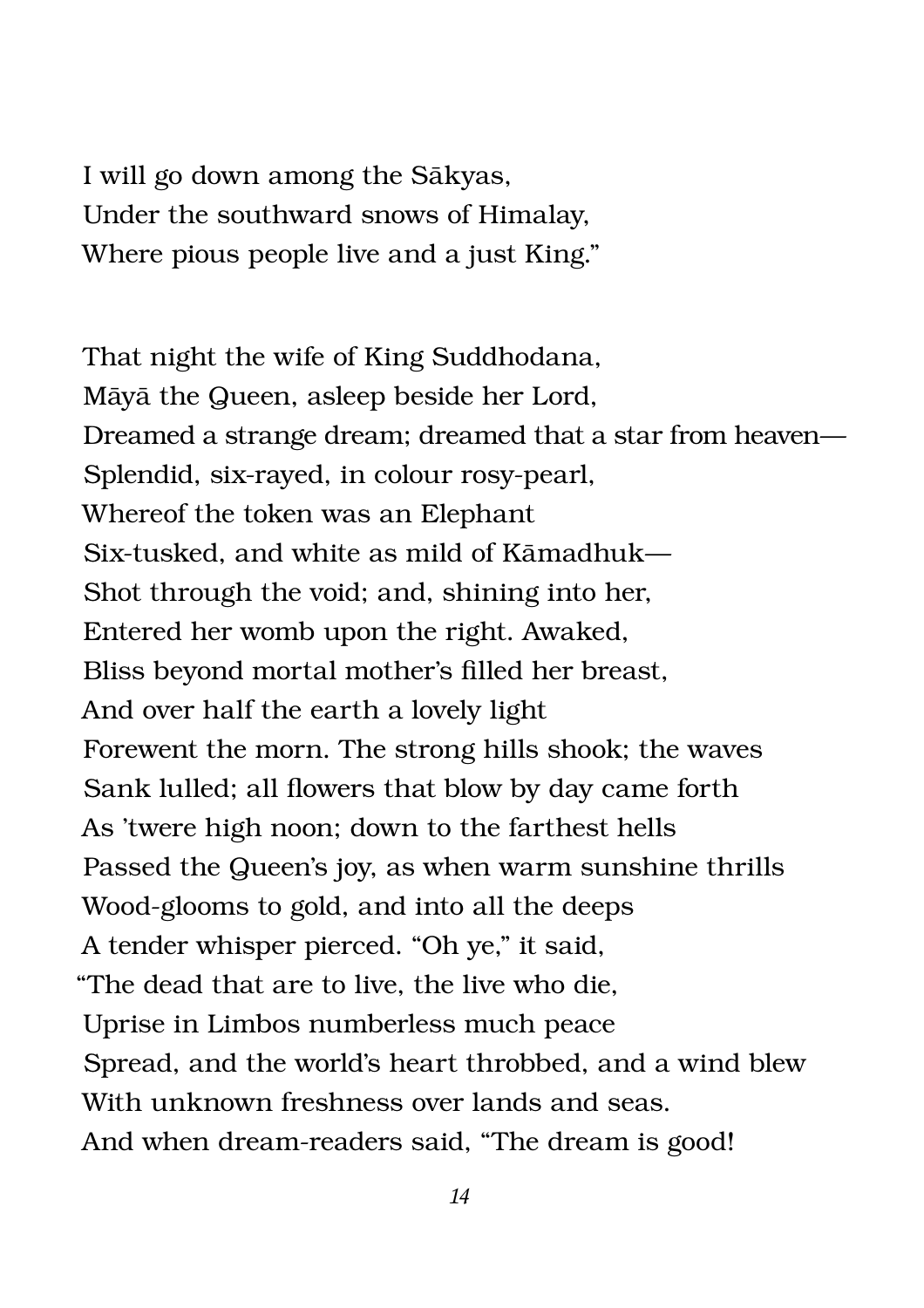The Crab is in conjunction with the Sun; The Queen shall bear a boy, a holy child Of wondrous wisdom, profiting all flesh, Who shall deliver men from ignorance, Or rule the world, if he will deign to rule."

In this wise was the holy Buddha born.

Queen Māyā stood at noon, her days fulfilled Under a Palsa in the Palace-grounds, A stately trunk, straight as a temple-shaft, With crown of glossy leaves and fragrant blooms; And, knowing the time come—for all things knew— The conscious tree bent down its bow to make A bower above Queen Màyà's majesty; And Earth put forth a thousand sudden flowers To spread a couch; while, ready for the bath, The rock hard by gave out a limpid stream Of crystal flow. So brought she forth her child Pangless — he having on his perfect form The marks, thirty and two, of blessed birth; Of which the great news to the Palace came. But when they brought the painted palanquin To fetch him home, the bearers of the poles Were the four Regents of the Earth, come down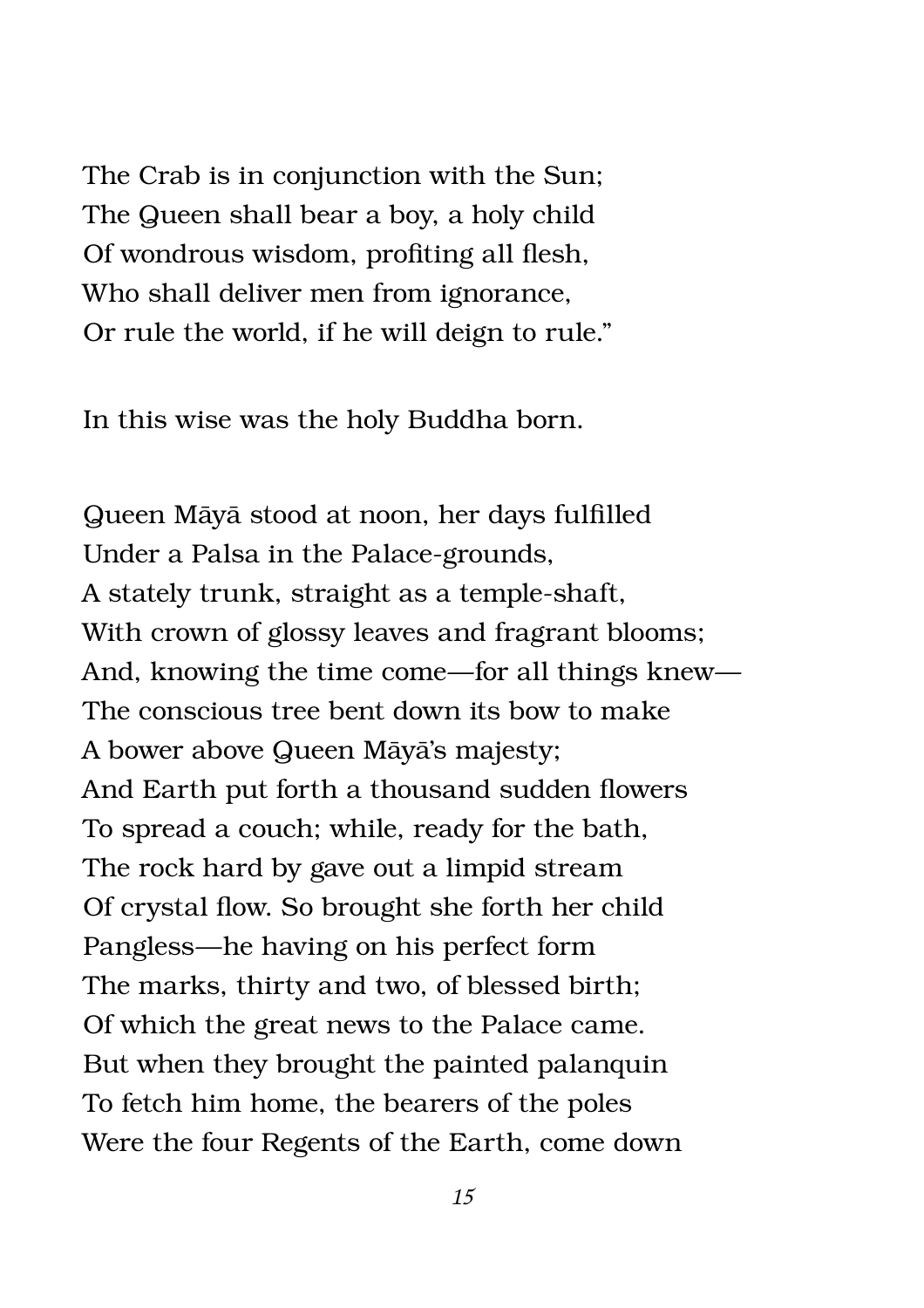From Mount Sumeru—they who write men's deeds On brazen plates — the Angel of the East, Whose hosts are clad in silver robes, and bear Targets of pearl: the Angel of the South, Whose horsemen, the Kumbhandas, ride blue steeds, With sapphire shields: the Angel of the West, By Nàgas followed, riding steeds blood-red, With coral shields: the Angel of the North, Environed by this Yakshas, all in gold, These, with their pomp invisible, came down And took the poles, in cast and outward garb Like bearers, yet most mighty gods; and gods Walked free with men that day, though men knew not: For Heaven was filled with gladness for Earth's sake, Knowing Lord Buddha thus was come again.

But King Suddhodana wist not of this; The portents troubled, till his dream-readers Augured a Prince of earthly dominance, A Chakravartin, such as rise to rule Once in each thousand years; seven gifts he has— The Chakra-ratna, disc divine; the gem; The horse, the Aswa-ratna, that proud steed Which tramps the clouds; a snow-white elephant, The Hasti-ratna, born to bear his King;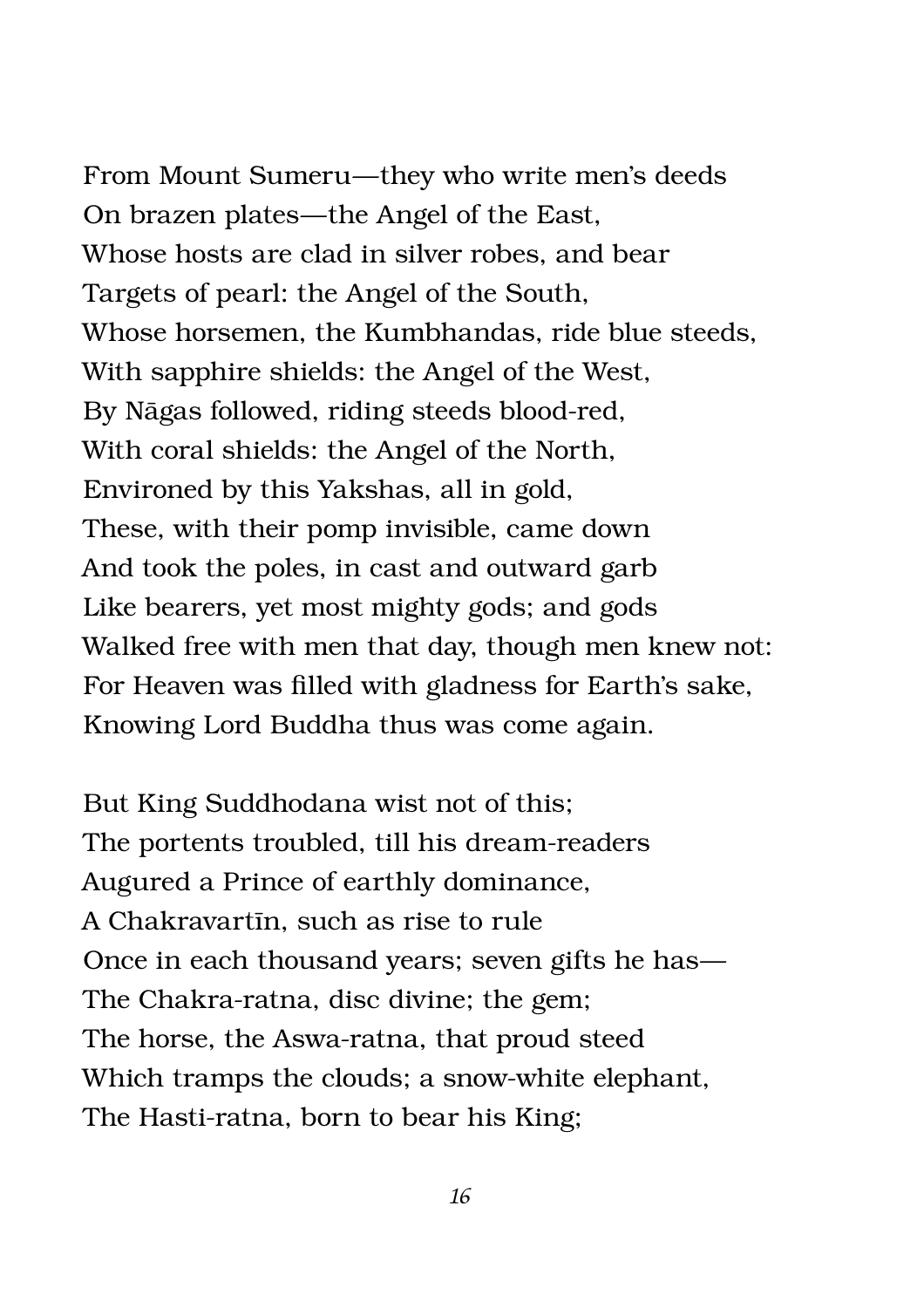The crafty Minister, the General Unconquered and the wife of peerless grace, The Strī-ratna, lovelier than the Dawn. For which gifts looking with this wondrous boy, The king gave order that his town should keep High festival; therefore the ways were swept, Rose-odours sprinkled in the street, the trees Were hung with lamps and flags, while merry crowds Gaped on the sword-players, and posturers, The jugglers, charmers, swingers, rope-walkers, The nautch-girls in their spangled skirts, and bells That chime light laughter round their restless feet; The masquers wrapped in skins of bear and deer, The tiger-tamers, wrestlers, quail-fighters, Beaters of drum and twanglers of the wire, Who made the people happy by command. Moreover, from afar came merchant-men, Bringing, on tidings of this birth, rich gifts In golden trays; goat-shawls, and nard, and jade, Turkises, "evening-sky" tint, woven webs — So fine twelve folds hide not a modest face— Waist-cloths sewn thick with pearls, and sandal-wood; Homage from tribute cities; so they called Their Prince Savàrthasiddh, "All-Prospering," Briefer, Siddhàrtha.

*17*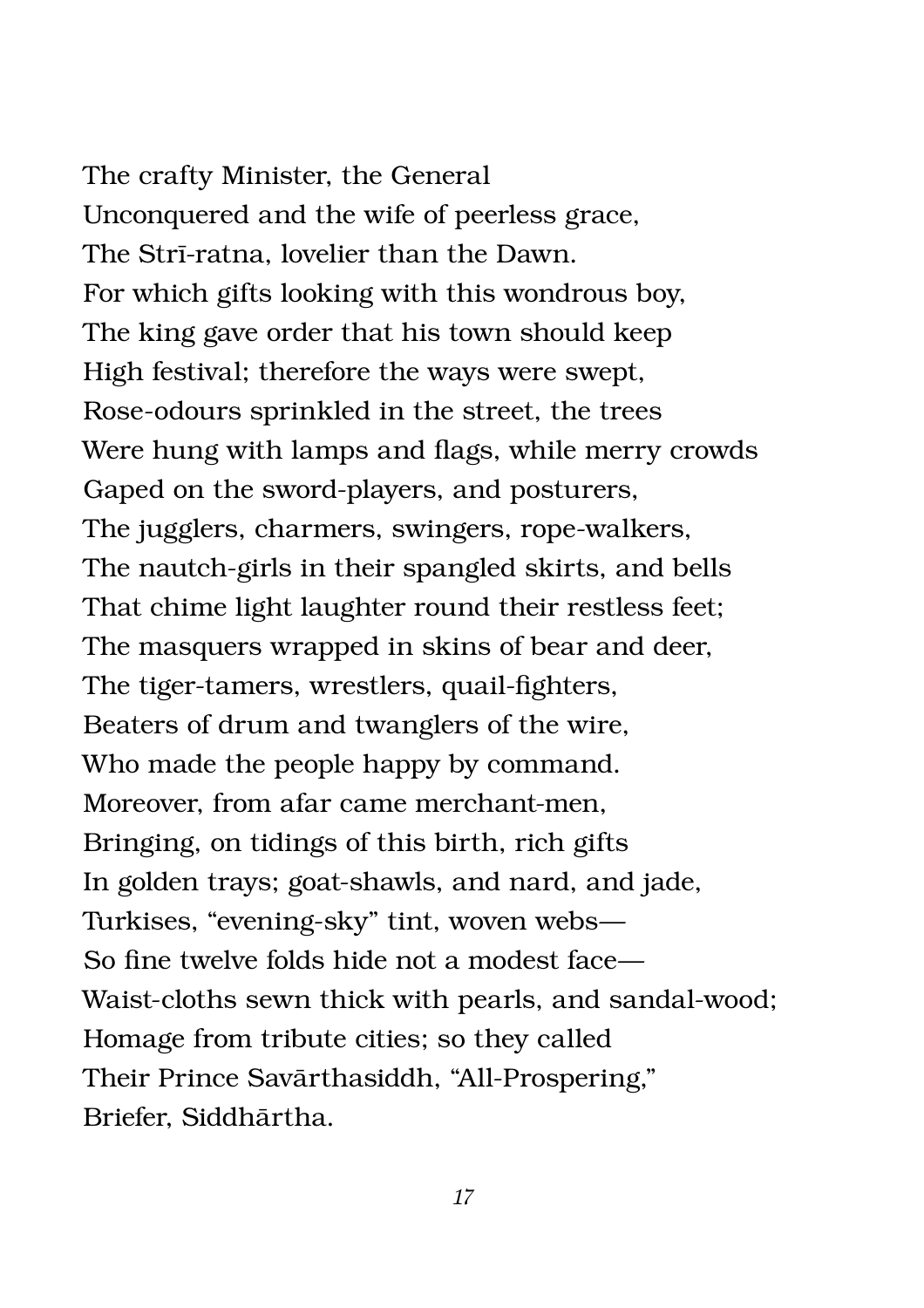#### 'Mongst the strangers came

A grey-haired saint, Asita, one whose ears, Long closed to earthly things, caught heavenly sounds, And heard at prayer beneath his peepal-tree The Devas singing songs at Buddha's birth. Wondrous in lore he was by age and fasts; Him, drawing nigh, seeming so reverend, The King saluted, and Queen Màyà made To lay her babe before such holy feet; But when he saw the Prince the old man cried, "Ah, Queen, not so!" and thereupon he touched Eight times the dust, laid his waste visage there, Saying, "O Babe! I worship! Thou art He! I see the rosy light, the foot-sole marks, The soft curled tendril of the *Swastika*, The sacred primal signs thirty and two, The eighty lesser tokens. Thou art Buddh, And thou wilt preach the Law and save all flesh Who learn the Law, though I shall never hear, Dying too soon, who lately longed to die; Howbeit I have seen Thee. Know, O King! This is that Blossom on our human tree Which opens once in many myriad years— But opened, fills the world with Wisdom's scent And Love's dropped honey; from thy royal root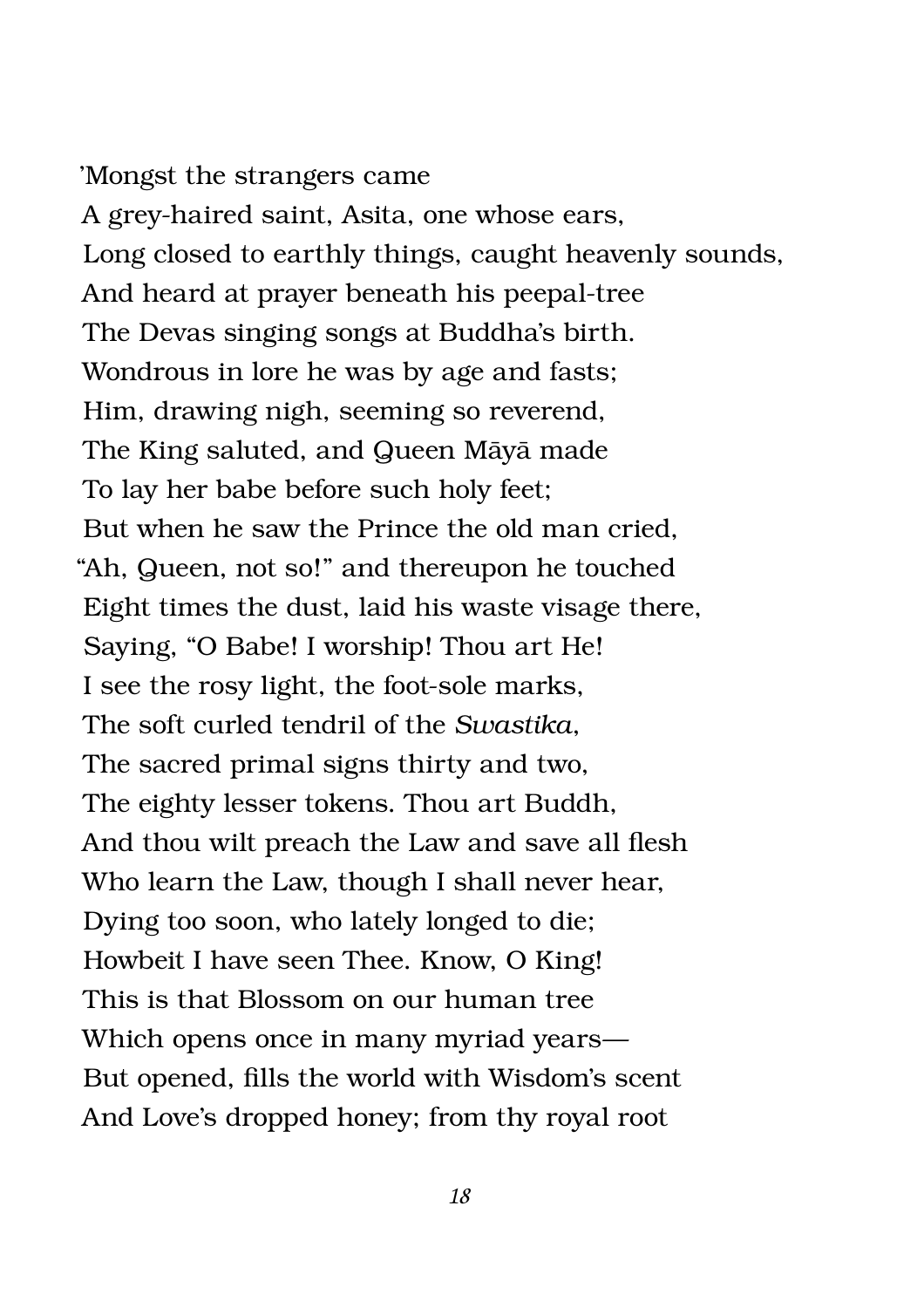A Heavenly Lotus springs: Ah, happy House! Yet not all-happy, for a sword must pierce Thy bowels for this boy—whilst thou, sweet Queen! Dear to all gods and men for this great birth, Henceforth art grown too sacred for more woe; And life is woe, therefore in seven days Painless thou shalt attain the close of pain."

Which fell: for on the seventh evening Queen Màyà smiling slept, and waked no more, Passing content to *Trayastrinshas-Heaven*, Where countless Devas worship her and wait Attendant on that radiant Motherhead. But for the Babe they found a foster-nurse, Princess Mahàprajàpati — her breast Nourished with noble milk the lips of Him Whose lips comfort the Worlds.

When th' eighth year passed, The careful King bethought to teach his son All that a Prince should learn, for still he shunned The too vast presage of those miracles, The glories and the sufferings of Buddh. So, in full council of his Ministers, "Who is the wisest man, great sirs," he asked,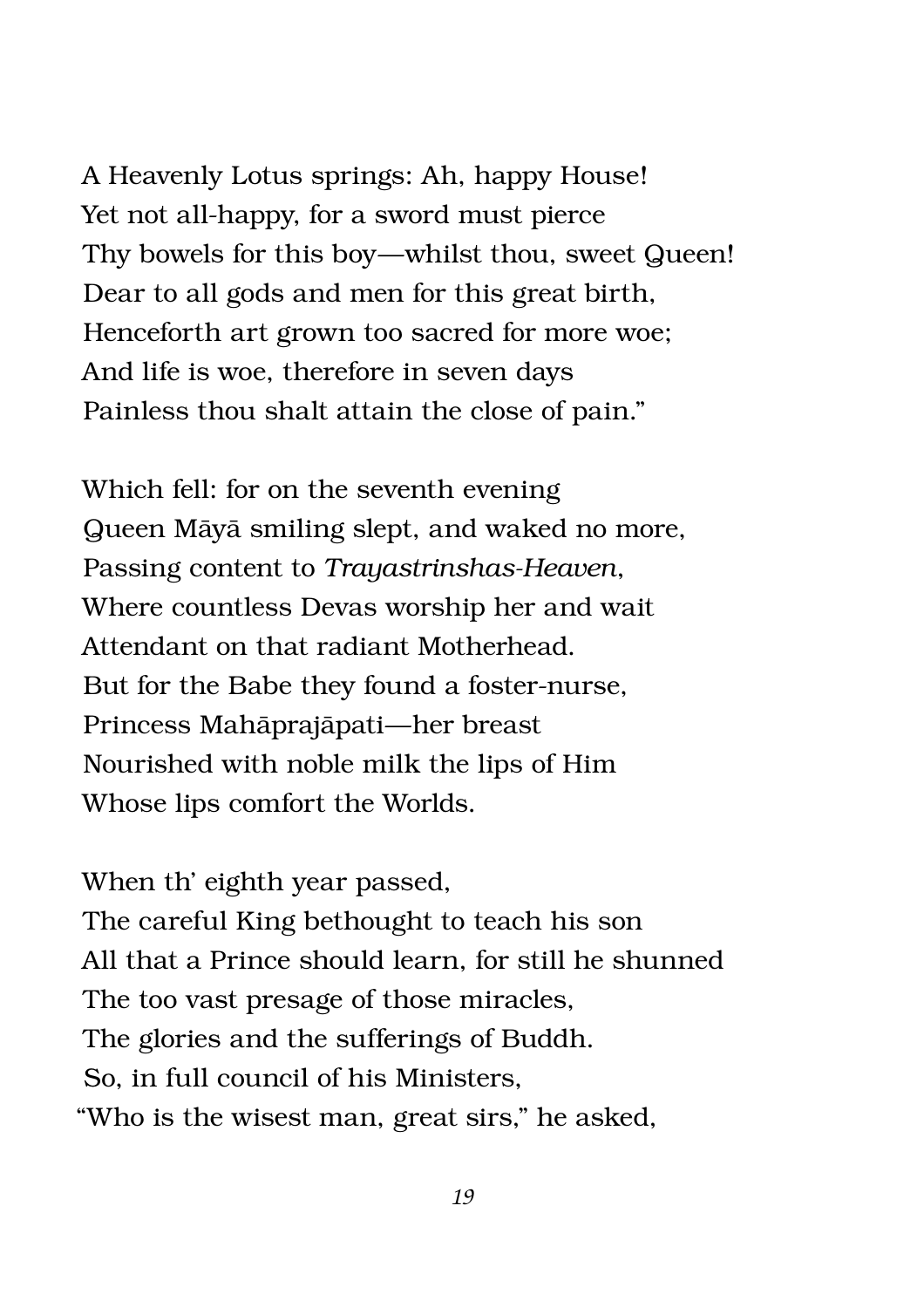"To teach my Prince that which a Prince should know?" Whereto gave answer each with instant voice "King! Viswamitra is the wisest one, The farthest-seen in Scriptures, and the best In learning, and the manual arts, and all." Thus Viswamitra came and heard commands; And, on a day found fortunate, the Prince Took up this slate of ox-red sandal-wood, All-beautified by gems around the rim, And sprinkled smooth with dust of emery, These took he, and his writing-stick, and stood With eyes bent down before the Sage, who said, "Child, write this Scripture," speaking slow the verse "*Gàyatrã*" named, which only High-born hear: —

*Om, tatsaviturvarenyam Bhargo devasya dhãmahi Dhiyo yo na prachodayat.*

"*âcharya*, I write," meekly replied The Prince, and quickly on the dust he drew— Not in one script, but many characters — The sacred verse; Nagri and Dakshin, Nã, Mangal, Parusha, Yava, Tirthi, Uk, Darad, Sikhyani, Mana, Madhyachar, The pictured writings and the speech of signs,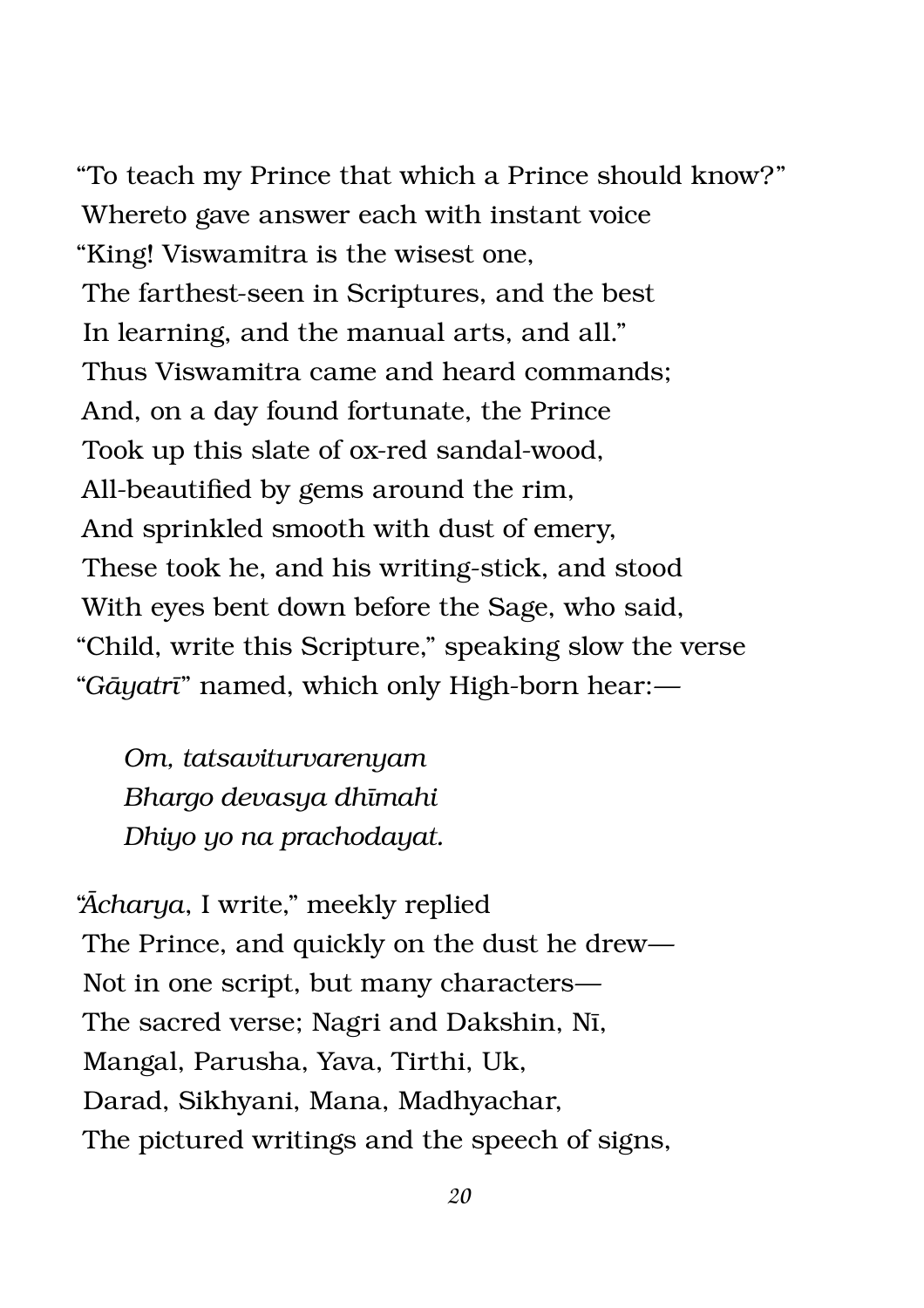Tokens of cavemen and the sea peoples, Of those who worship snakes beneath the earth, And those who flame adore and the sun's orb, The Magians and the dwellers on the mounds; Of all the Nations all strange scripts he traced One after the other with his writing-stick, Reading the master's verse in every tongue; And Viswamitra said,"It is enough, Let us to numbers.

#### After me repeat

Your numeration till we reach the *Lakh*, One, two, three, four, to ten, and then by tens To hundreds, thousands." After him the child Named digits, decades, centuries; nor paused, The round lakh reached, but softly murmured on, "Then comes the kõti, nahut, ninnahut, Khamba, viskhamba, abab, attata, To kumuds, gundhikas, and utpalas, By pundarīkas unto padumas, Which last is how you count the utmost grains Of Hastagiri ground to finest dust; But beyond that a numeration is, The Kàtha, used to count the stars of night; The Kõti-Kàtha, for the ocean drops;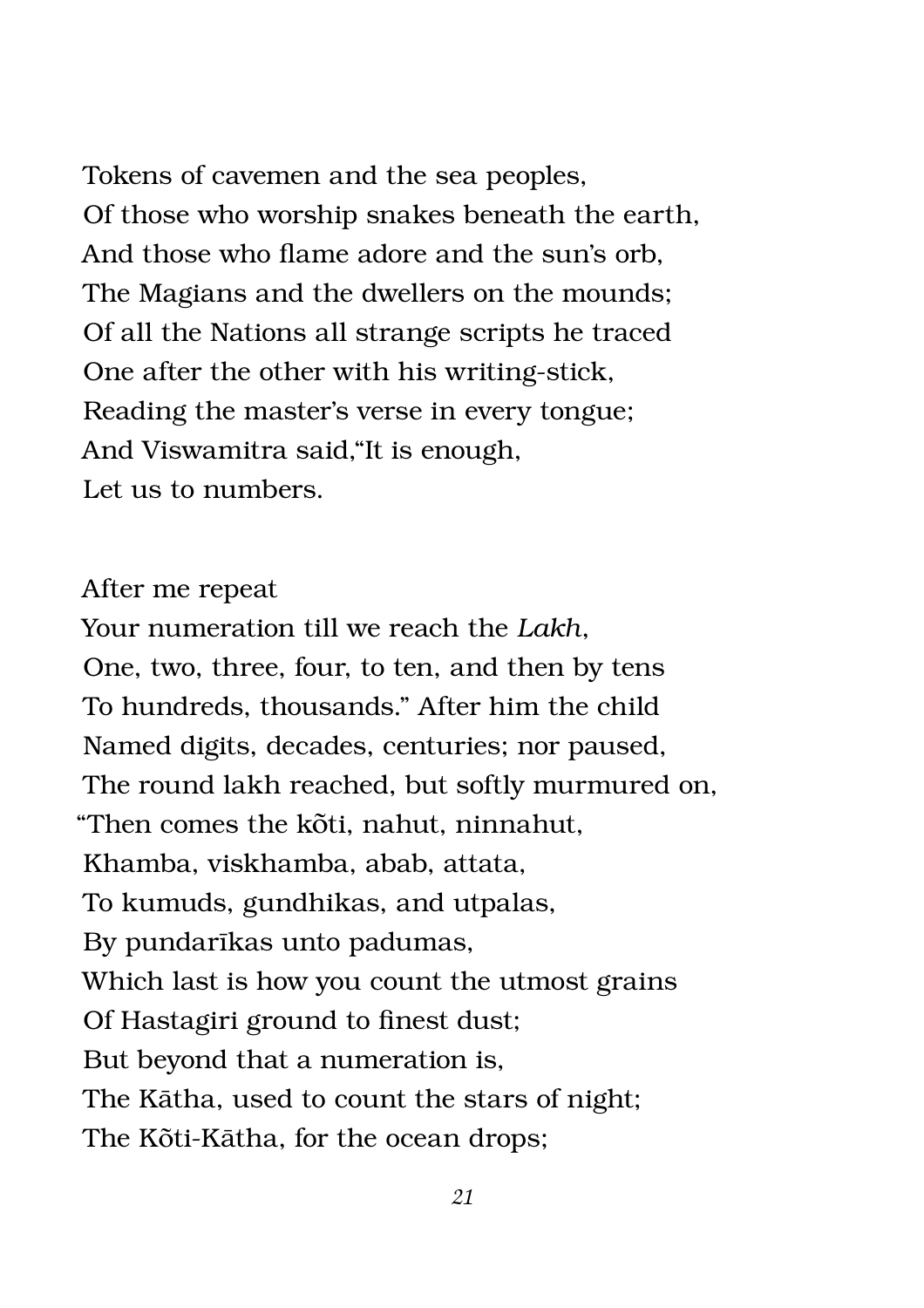Ingga, the calculus of circulars; Sarvanikchepa, by the which you deal With all the sands of Gunga, till we come To Antah-Kalpas, where the unit is The sands of ten crore Gungas. If one seeks More comprehensive scale, th' arithmic mounts By the Asankya, which is the tale Of all the drops that in ten thousand years Would fall on all the worlds by daily rain; Thence unto Maha Kalpas, by the which The Gods compute their furure and their past."

"T'is good," the sage rejoined. "Most noble Prince, If these thou know'st, needs it that I should teach The mensuration of the lineal?" Humbly the boy replied, "*âcharya*!" "Be pleased to hear me. Paramànus ten A parasukshma make; ten of those build The trasarene, and seven trasarenes One mote's-length floating in the beam, seven motes The whisker-point of mouse, and ten of these One likhya; likhyas ten a yuka, ten Yukas a heart of barley, which is held Seven times a wasp-waist; so unto the grain Of mung and mustard and the barley-corn,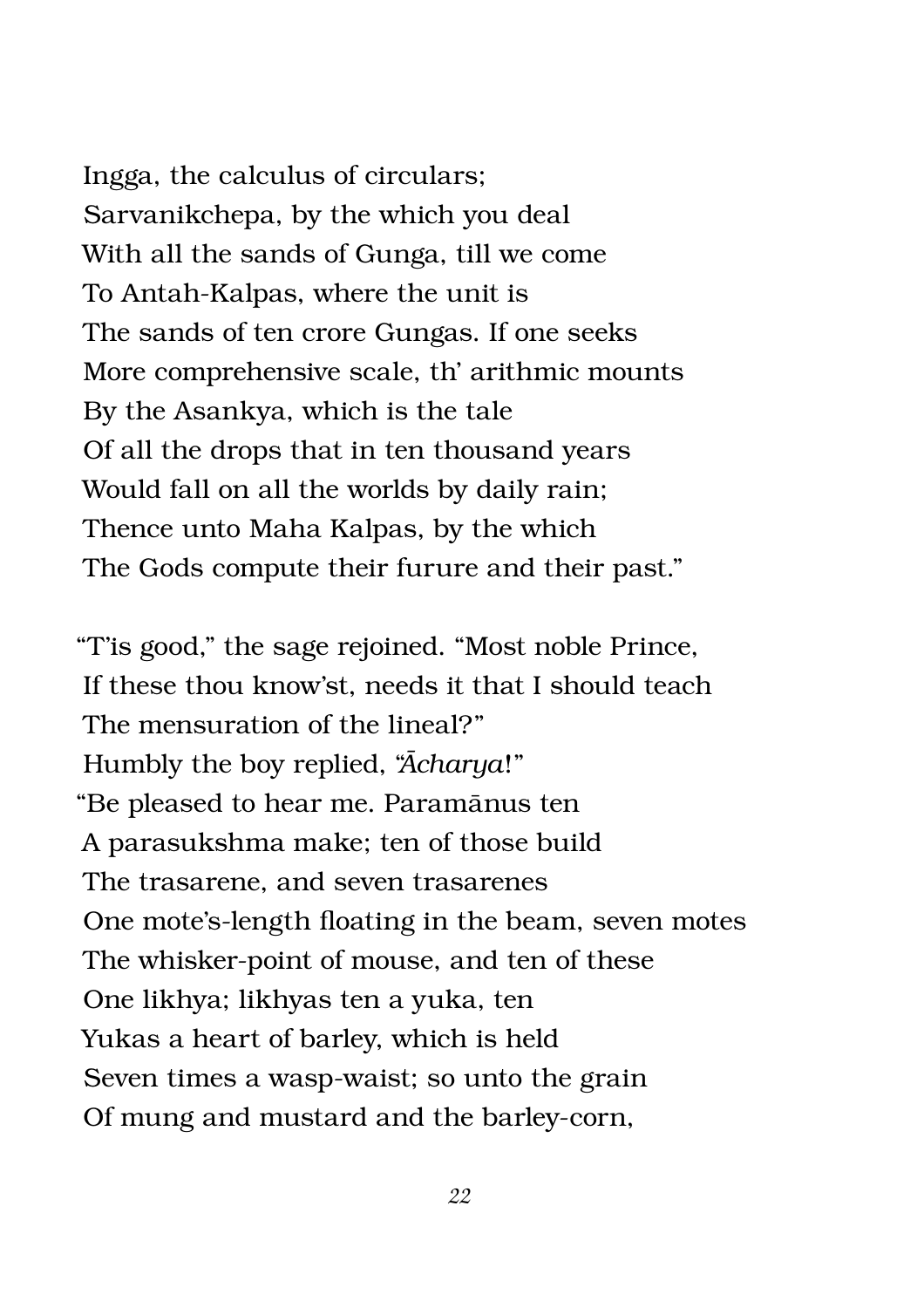Whereof ten give the finger-joint, twelve joints The span, wherefrom we reach the cubit, staff, Bow-length, lance-length; while twenty lengths of lance Mete what is named a 'breath,' which is to say Such space as man may stride with lungs once filled, Whereof a *gow* is forty, four times that A *yojana*; and, Master! if it please, I shall recite how many sun-motes lie From end to end within a *yojana*". Thereat, with instant skill, the little Prince Pronounced the total of the atoms true. But Viswamitra heard it on his face Prostrate before the boy; "For thou," he cried, "Art Teacher of thy teachers — thou, not I, "Art Guru. Oh, I worship thee, sweet Prince! That comest to my school only to show Thou knowest all without the books, and know'st Fair reverence besides." Which reverence

Lord Buddha kept to all his schoolmasters, Albeit beyond their learning taught; in speech Right gentle, yet so wise; princely of mien, Yet softly-mannered; modest, deferent, And tender-hearted, though of fearless blood; No bolder horseman in the youthful band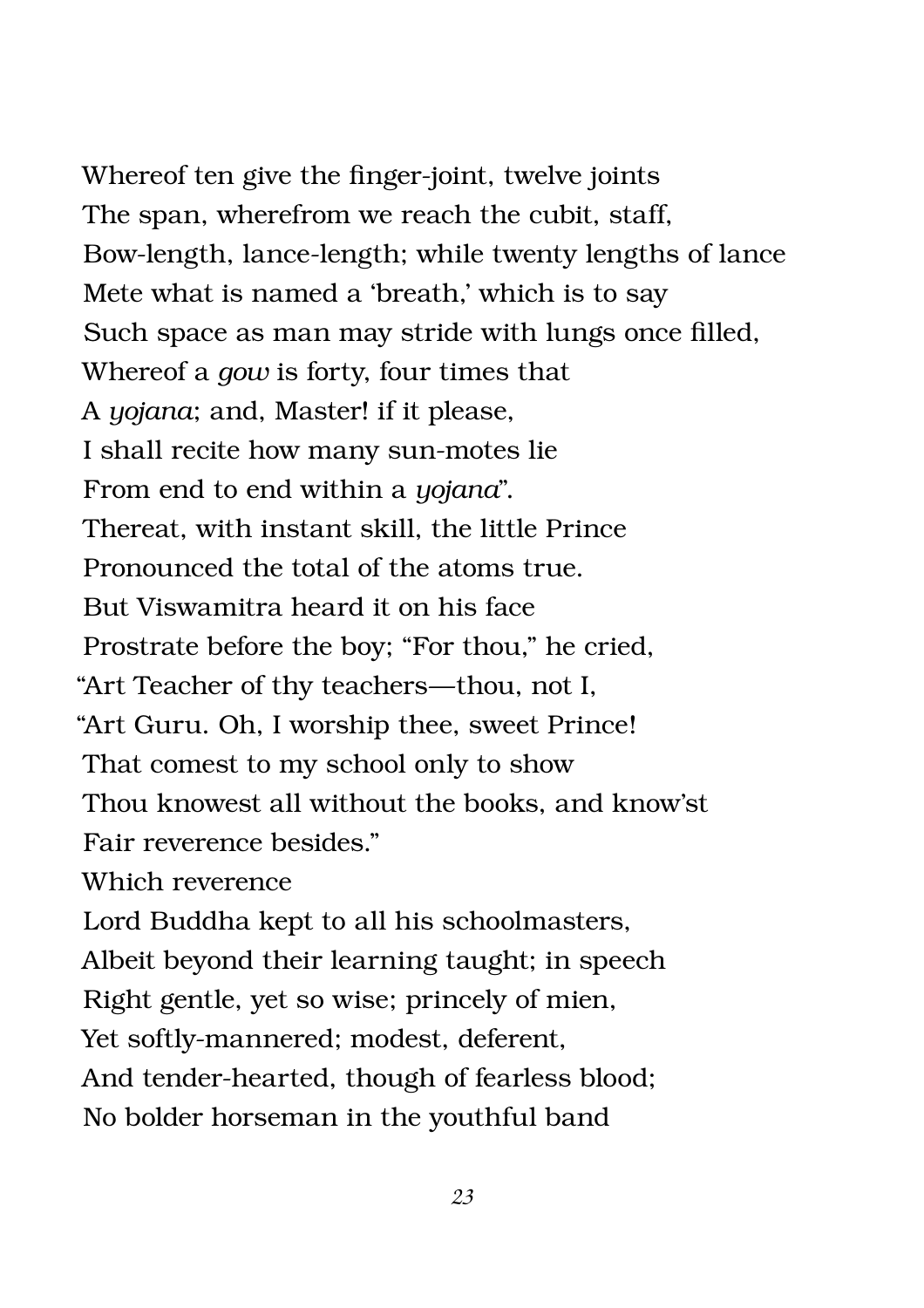E'er rode in gay chase of the shy gazelles; No keener driver of the chariot In mimic contest scoured the Palace-courts; Yet in mid-play the boy would oft-times pause, Letting the deer pass free; would oft-times yield His half-won race because the labouring steeds Fetched painful breath; or if his princely mates Saddened to lose, or if some wistful dream Swept o'er his thoughts. And ever with the years Waxed this compassionateness of our Lord, Even as a great tree grows from two soft leaves To spread its shade afar; but hardly yet Knew the young child of sorrow, pain, or tears, Save as strange names for things not felt by kings, Nor ever to be felt. Then it befell In the Royal garden on a day of spring, A flock of wild swans passed, voyaging north To their nest-places on Himàla's breast. Galling in love-notes down their snowy line The bright birds flew, by fond love piloted; And Devadatta, cousin of the Prince, Pointed his bow, and loosed a wilful shaft Which found the wide wing of the foremost swan Broad-spread to glide upon the free blue road, So that it fell, the bitter arrow fixed.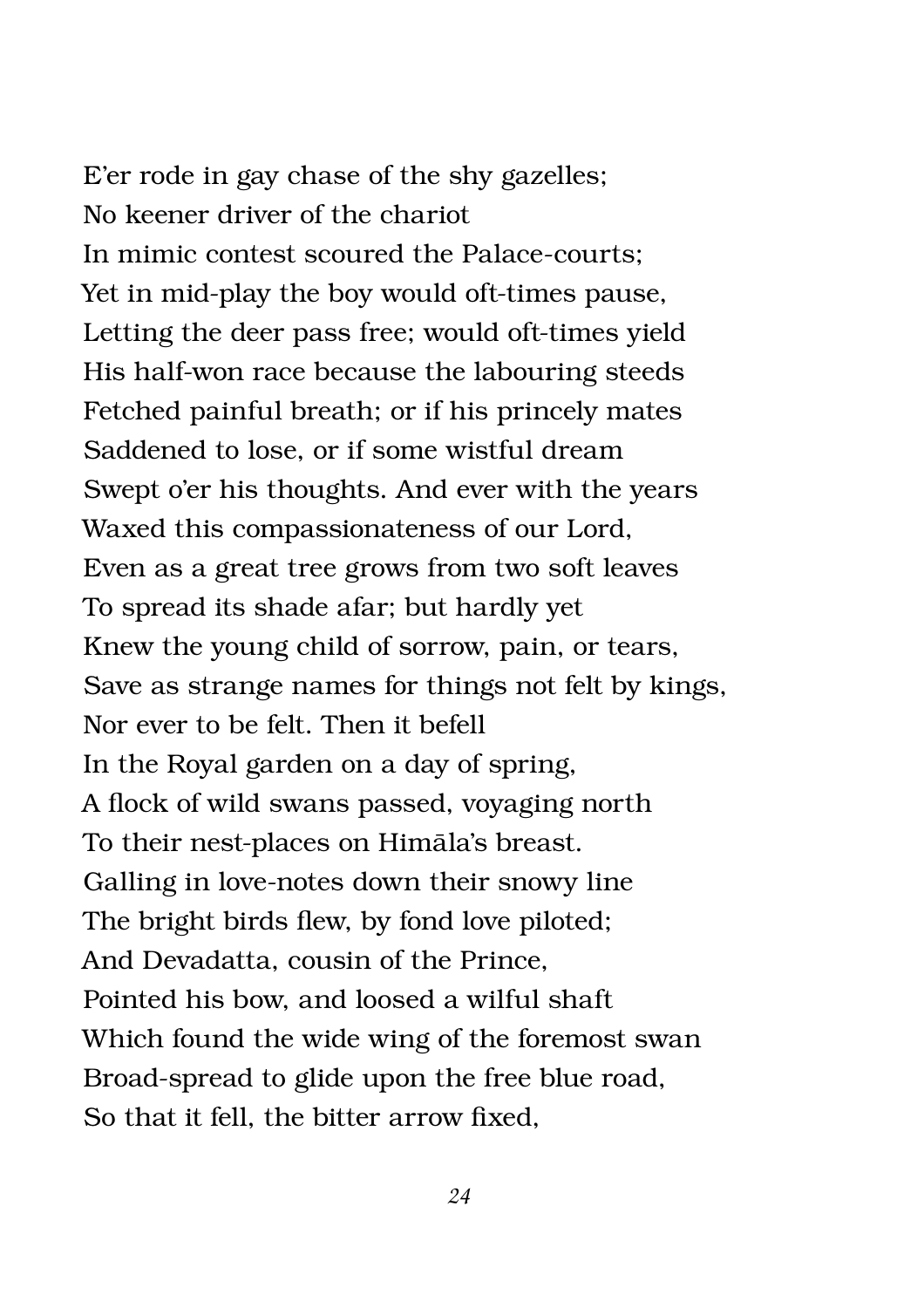Bright scarlet blood-gouts staining the pure plumes. Which seeing, Prince Siddhàrtha took the bird Tenderly up, rested it in his lap-Sitting with knees crossed, as Lord Buddha sits-And, soothing with a touch the wild thing's fright, Composed its ruffled vans, calmed its quick heart, Caressed it into peace with light kind palms As soft as plantain-leaves an hour unrolled; And while the left hand held, the right hand drew The cruel steel forth from the wound, and laid Cool leaves and healing honey on the smart. Yet all so little knew the boy of pain That curiously into his wrist he pressed The arrow's barb, and winced to feel it sting, And turned with tears to soothe his bird again.

Then some one came who said, "My Prince hath shot A swan, which fell among the roses here, He bids me pray you send it. Will you send?" "Nay," quoth Siddhàrtha, "if the bird were dead To send it to the slayer might be well, But the swan lives; my cousin hath but killed The god-like speed which throbbed in this white wing." And Devadatta answered, "The wild thing, Living or dead, is his who fetched it down;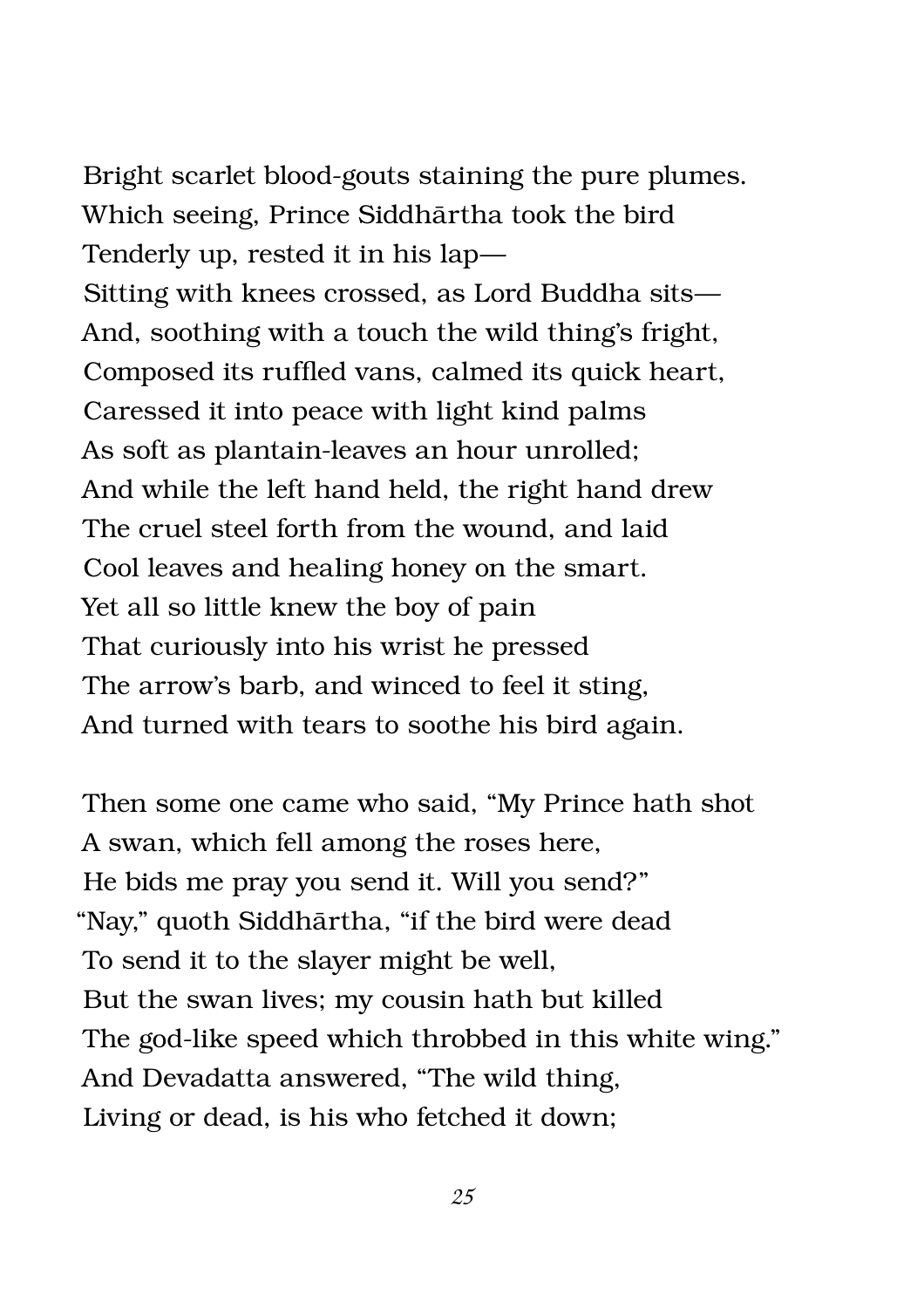'Twas no man's in the clouds but fall'n 'tis mine, Give me my prize, fair Cousin." Then our Lord Laid the swan's neck beside his own smooth cheek And gravely spake. "Say no! the bird is mine, The first of myriad things which shall be mine By right of mercy and love's lordliness. For now I know, by what within me stirs, That I shall teach compassion unto men And be a speechless world's interpreter, Abating this accursed flood of woe, Not man's alone; but, if the Prince disputes, Let him submit this matter to the wise And we will wait their word." So was it done; In full divan the business had debate, And many thought this thing and many that; Till there arose an unknown priest who said, "If life be aught, the saviour of a life Owns more the living thing than he can own Who sought to slay—the slayer spoils and wastes, The cherisher sustains, give him the bird:" The judgment all found just; but when the King Sought out the sage for honour, he was gone; And some one saw a hooded snake glide forth, — The gods come oft-times thus! So our Lord Buddha Began his works of mercy.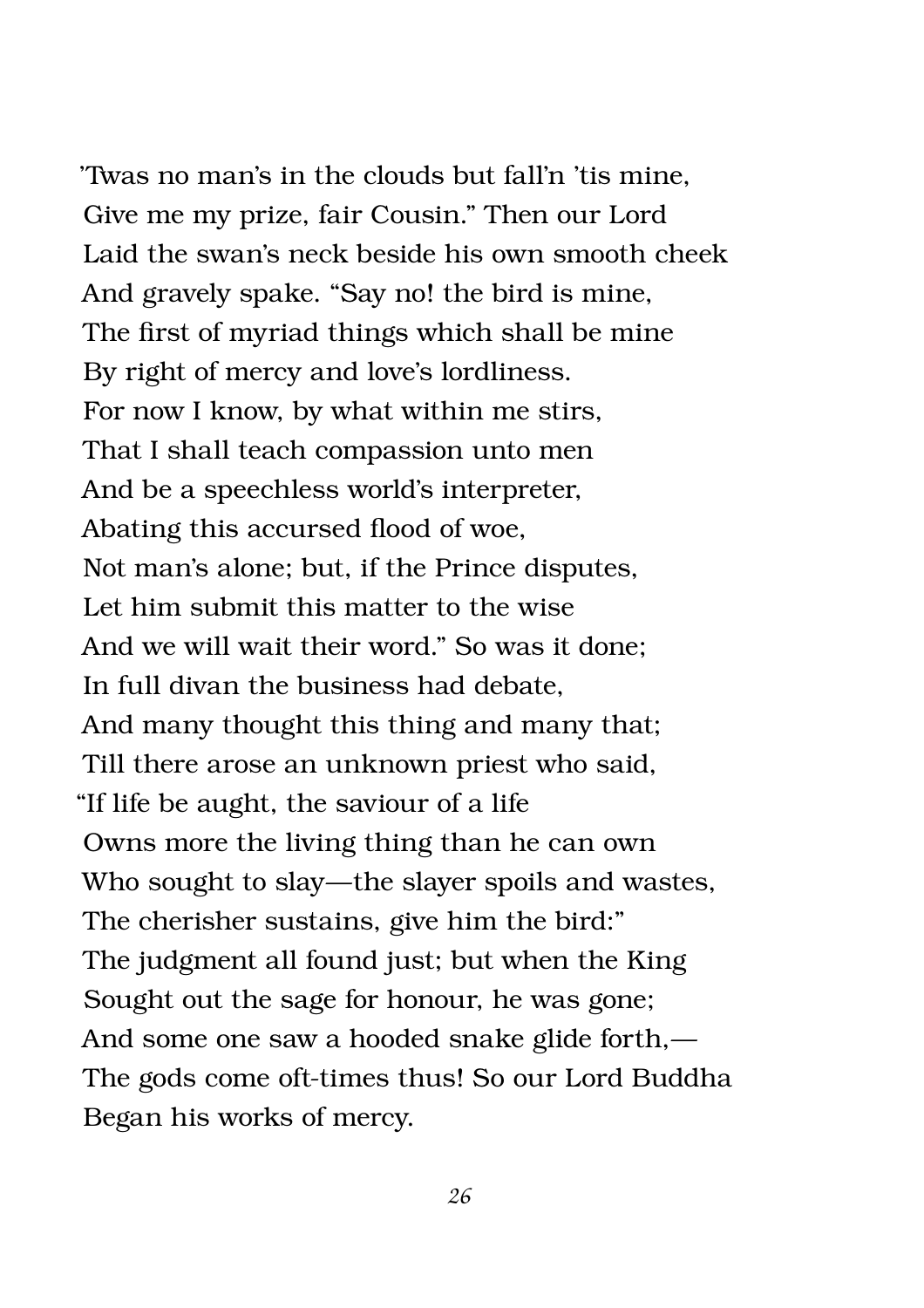#### Yet not more

Knew he as yet of grief than that one bird's, Which, being healed, went joyous to its kind. But on another day King said, "Come, Sweet son! and see the pleasuance of the spring, And how the fruitful earth is wooed to yield Its riches to the reaper; how my realm — Which shall be thine when the pile flames for me $-$ Feeds all its mouths and keeps the King's chest filled. Fair is the season with new leaves, bright blooms, Green grass, and cries of plough-time." So they rode Into a lane of wells and gardens, where, All up and down the rich red loam, the steers Strained their strong shoulders in the creaking yoke Dragging the ploughs; the fat soil rose and rolled In smooth dark waves back from the plough; who drove Planted both feet upon the leaping share To make the furrow deep; among the palms The tinkle of the rippling water rang, And where it ran the glad earth 'broidered it With balsams and the spears of lemon-grass. Elsewhere were sowers who went forth to sow; And all the jungle laughed with nesting-songs, And all the thickets rustled with small life Of lizard, bee, beetle, and creeping things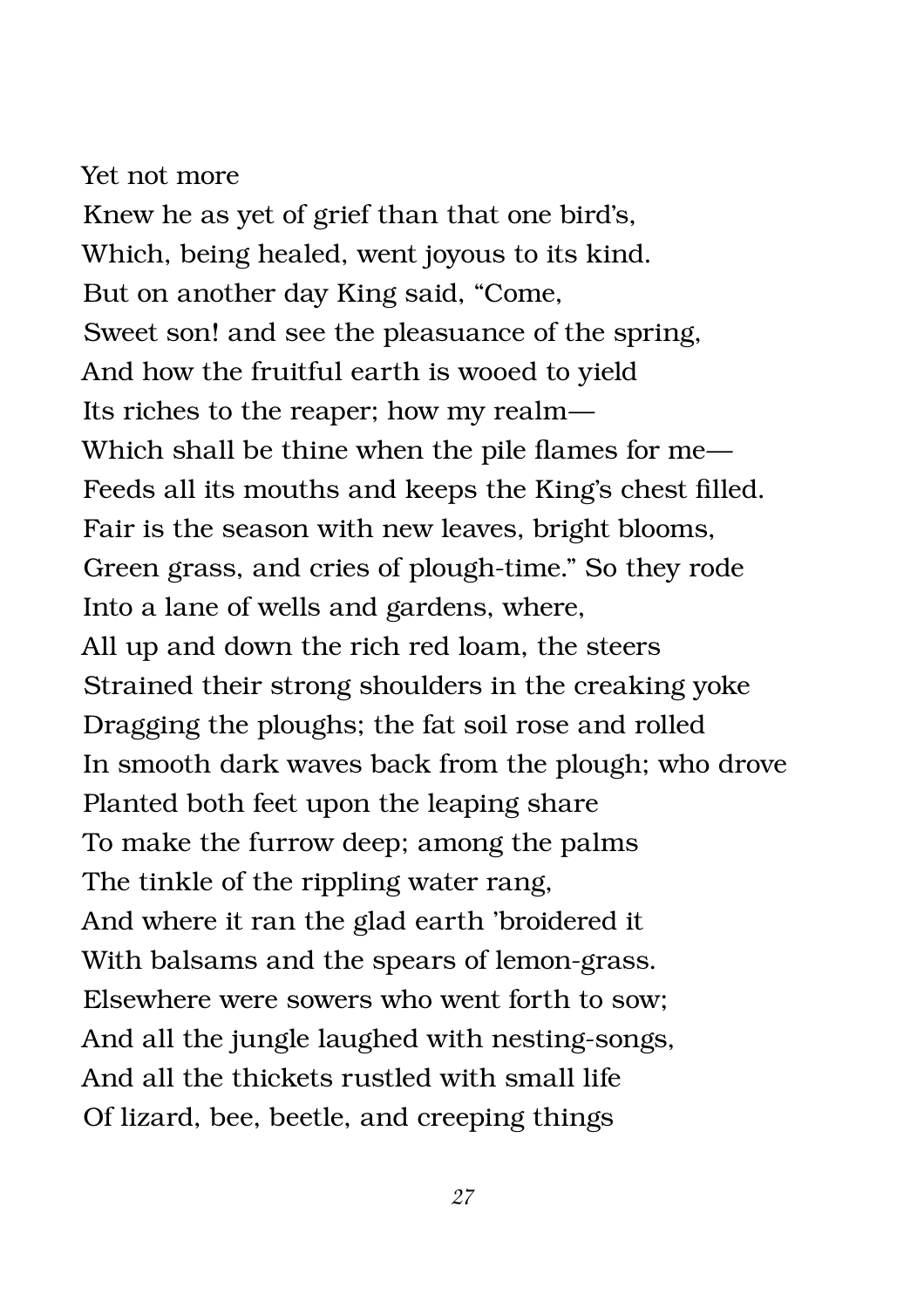Pleased at the spring-time. In the mango-sprays The sun-birds flashed; alone at his green forge Toiled the loud coppersmith; bee-eaters hawked, Chasing the purple butterflies; beneath, Striped squirrels raced, the *mynas* perked and picked, The nine brown sisters chattered in the thorn, The pied fish-tiger hung above the pool, The egrets stalked among the buffaloes, The kites sailed circles in the golden air; About the painted temple peacocks flew, The blue doves cooed from every well, far off The village drums beat for some marriage feast; All things spoke peace and plenty, and the Prince Saw and rejoiced. But, looking deep, he saw The thorns which grow upon this rose of life: How the swart peasant sweated for his wage, Toiling for leave to live; and how he urged The great-eyed oxen through the flaming hours, Goading their velvet flanks: then marked he, too, How lizard fed on ant, and snake on him, And kite on both; and how the fish-hawk robbed The fish-tiger of that which it had seized; The shrike chasing the *bulbul*, which did hunt The jewelled butterflies; till everywhere Each slew a slayer and in turn was slain,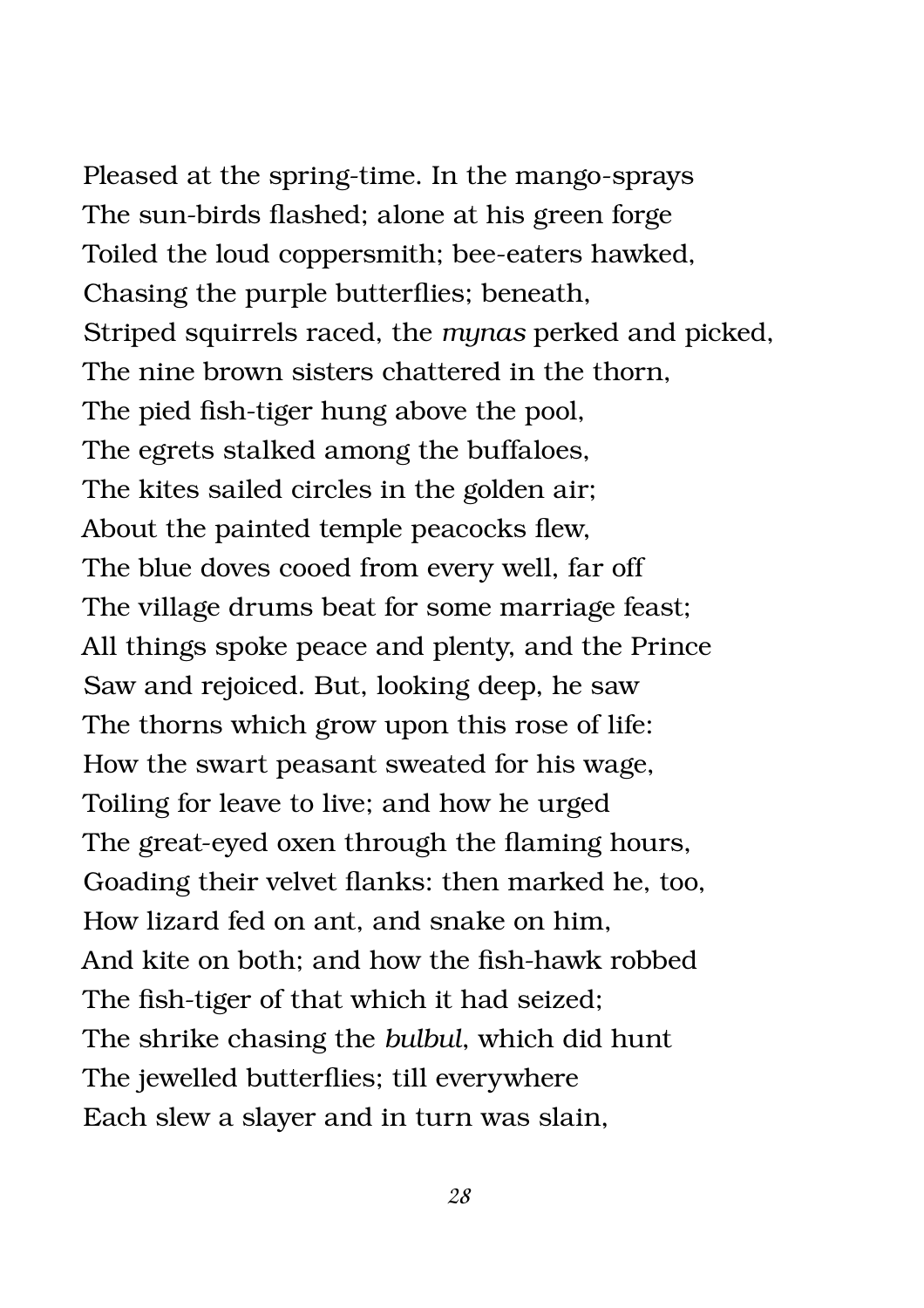Life living upon death. So the fair show Veiled one vast, savage, grim conspiracy Of mutual murder, from the worm to man, Who himself kills his fellow; seeing which— The hungry ploughman and his labouring kine, Their dewlaps blistered with the bitter yoke, The rage to live which makes all living strife— The Prince Siddhàrtha sighed. "Is this," he said, "That happy earth they brought me forth to see? How salt with sweat the peasant's bread! how hard The oxen's service! in the brake how fierce The war of weak and strong! i' th' air what plots! No refuge e'en in water. Go aside A space, and let me muse on what ye show." So saying, the good Lord Buddha seated him Under a jambu-tree, with ankles crossed— As holy statues sit—and first began To meditate this deep disease of life, What its far source and whence its remedy. So vast a pity filled him, such wide love For living things, such passion to heal pain, That by their stress his princely spirit passed To ecstasy, and purged from mortal taint Of sense and self, the boy attained thereat Dhyāna, first step of "the path."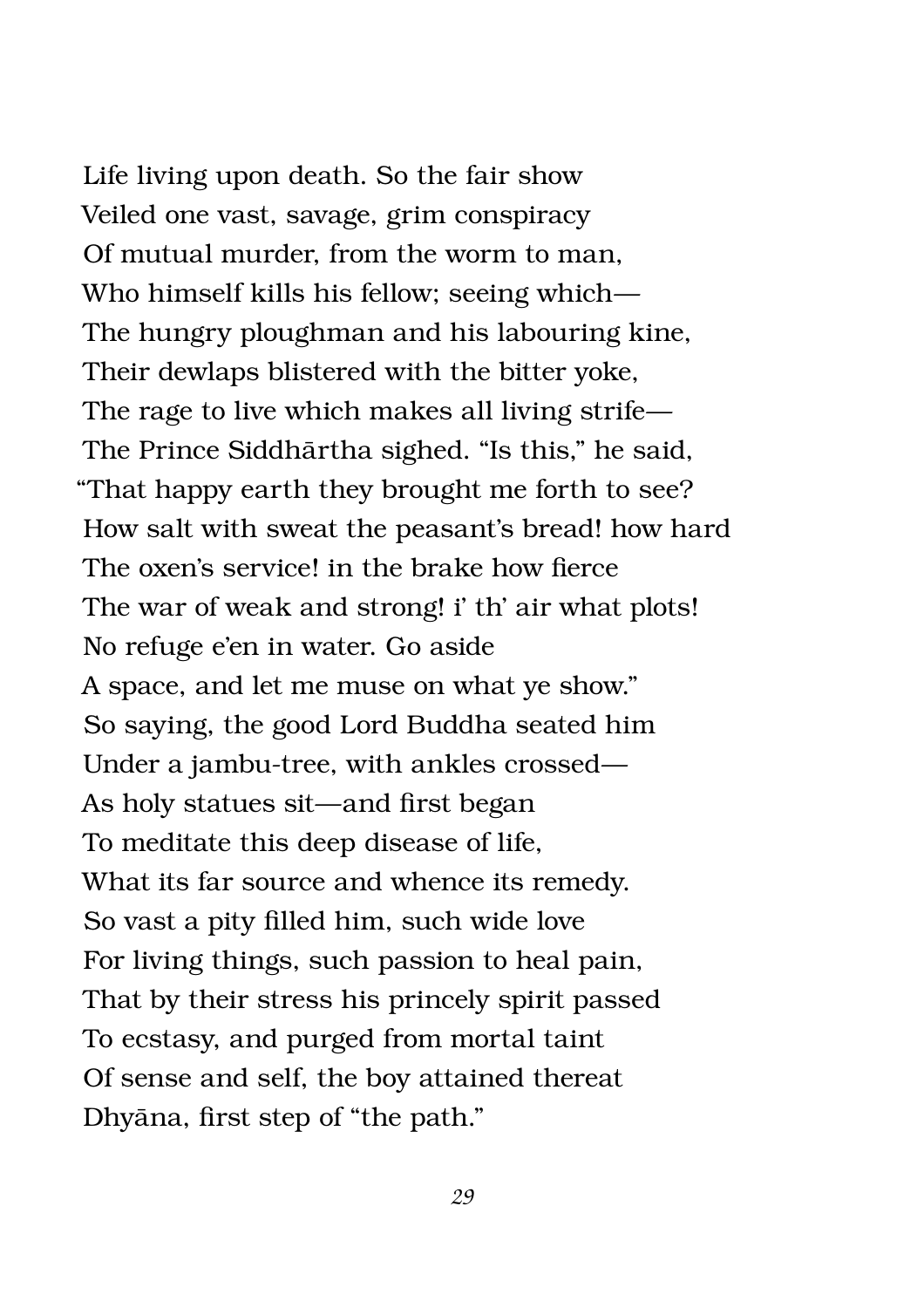#### There flew

High overhead that hour five holy ones, Whose free wings faltered as they passed the tree. "What power superior draws us from our flight?" They asked, for spirits feel all force divine, And know the sacred presence of the pure. Then, looking downward, they beheld the Buddh Crowned with a rose-hued aureole, intent On thoughts to save; while from the grove a voice Cried, "Rishis! this is He shall help the world, Descend and worship." So the Bright Ones came And sang a song of praise, folding their wings, Then journeyed on, taking good news to Gods.

But certain from the King seeking the Prince Found him still musing, though the noon was past, And the sun hastened to the western hills: Yet, while all shadows moved, the jambu-tree's Stayed in one quarter, overspreading him, Lest the sloped rays should strike that sacred head; And he who saw this sight heard a voice say, Amid the blossoms of the rose-apple, "Let be the King's son! till the shadow goes Forth from his heart my shadow will not shift."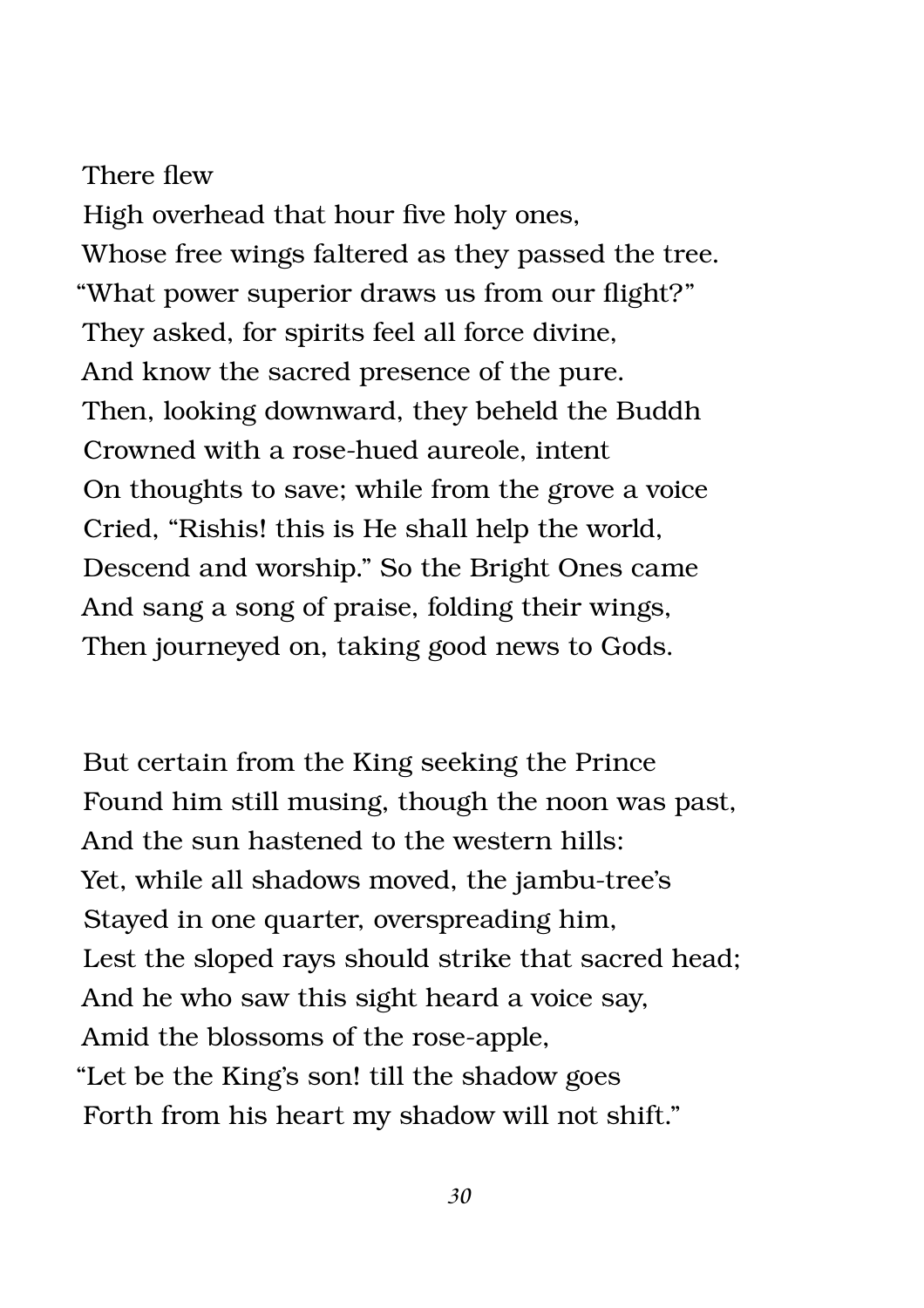# <span id="page-30-0"></span>*Book The Second*

We will also commanded that there should be builthed at three stately houses, one of hewn square beam with cedar lining warm for winter days: The King commanded that there should be built Three stately houses, one of hewn square beams With cedar lining, warm for winter days; One of veined marbles, cold for summer heat; And one of burned bricks, with blue tiles bedecked, Pleasant at seed-time, when the champaks bud— Subha, Suramma, Ramma, were their names. Delicious gardens round about them bloomed, Streams wandered wild, and musky thickets stretched, With many a bright pavilion and fair lawn, In midst of which Siddhàrtha strayed at will, Some new delight provided every hour; And happy hours he knew, for life was rich, with youthful blood at quickest, yet still came The shadows of his meditation back, As the lake's silver dulls with driving clouds.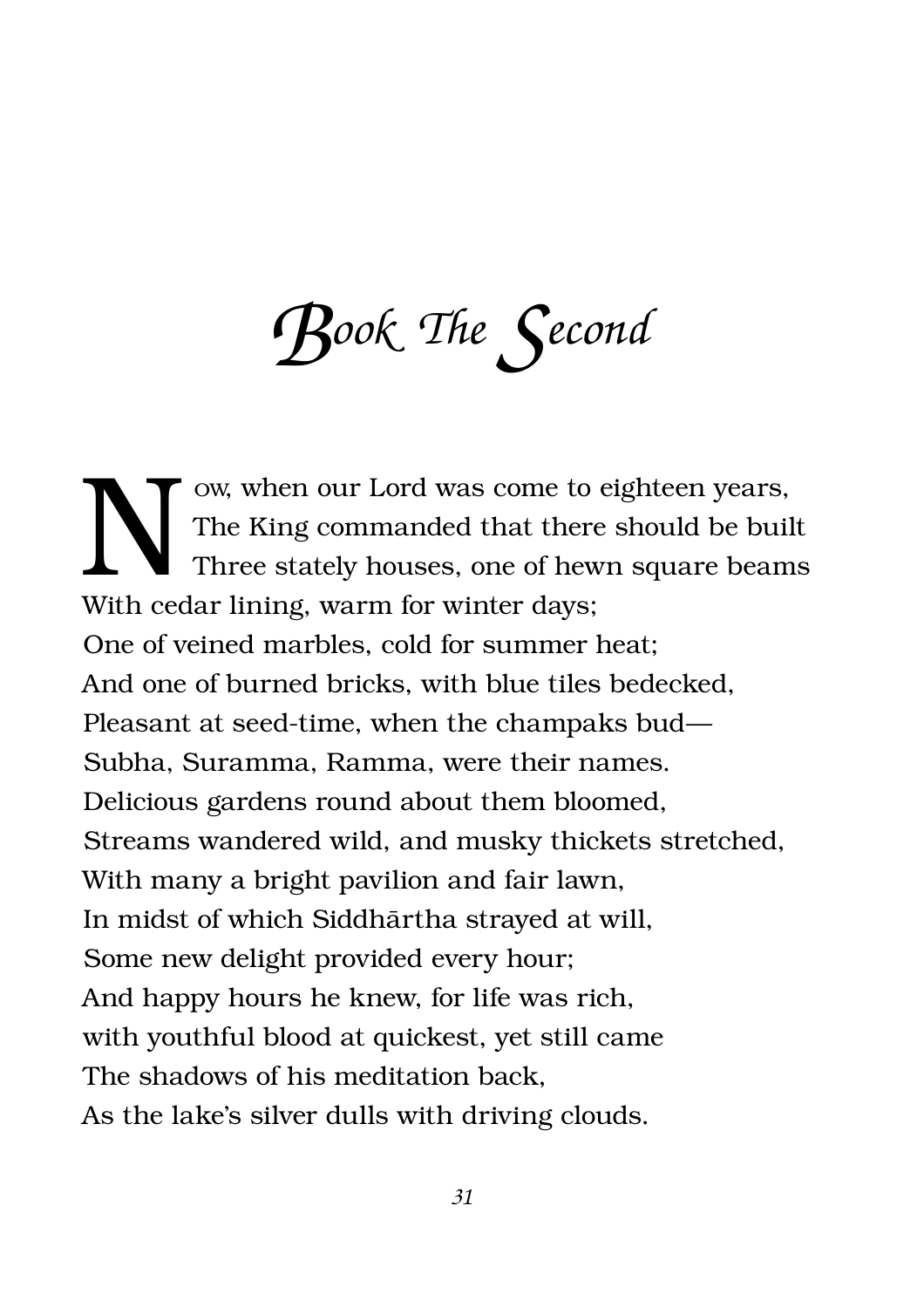Which the King marking, called his Ministers: "Bethink ye, sirs! how the old Rishi spake," He said, "and what my dream-readers foretold. This boy, more dear to me than mine heart's blood, Shall be of universal dominance, Trampling the neck of all his enemies, A King of kings—and this is in my heart— Or he shall tread the sad and lowly path Of self-denial and of pious pains, Gaining who knows what good, when all is lost Worth keeping; and to this his wistful eyes Do stil incline amid my palaces. But ye are sage, and ye will counsel me; How may his feet be turned to that proud road Where they should walk, and all fair signs come true Which gave him Earth to rule, if he would rule?"

The eldest answered, "Maharaja! love Will cure these thin distempers; weave the spell Of woman's wiles about his idle heart. What knows this noble boy of beauty yet, Eyes that make heaven forgot, and lips of balm? Find him soft wives and pretty playfellows; The thoughts ye cannot stay with brazen chains A girl's hair lighty binds."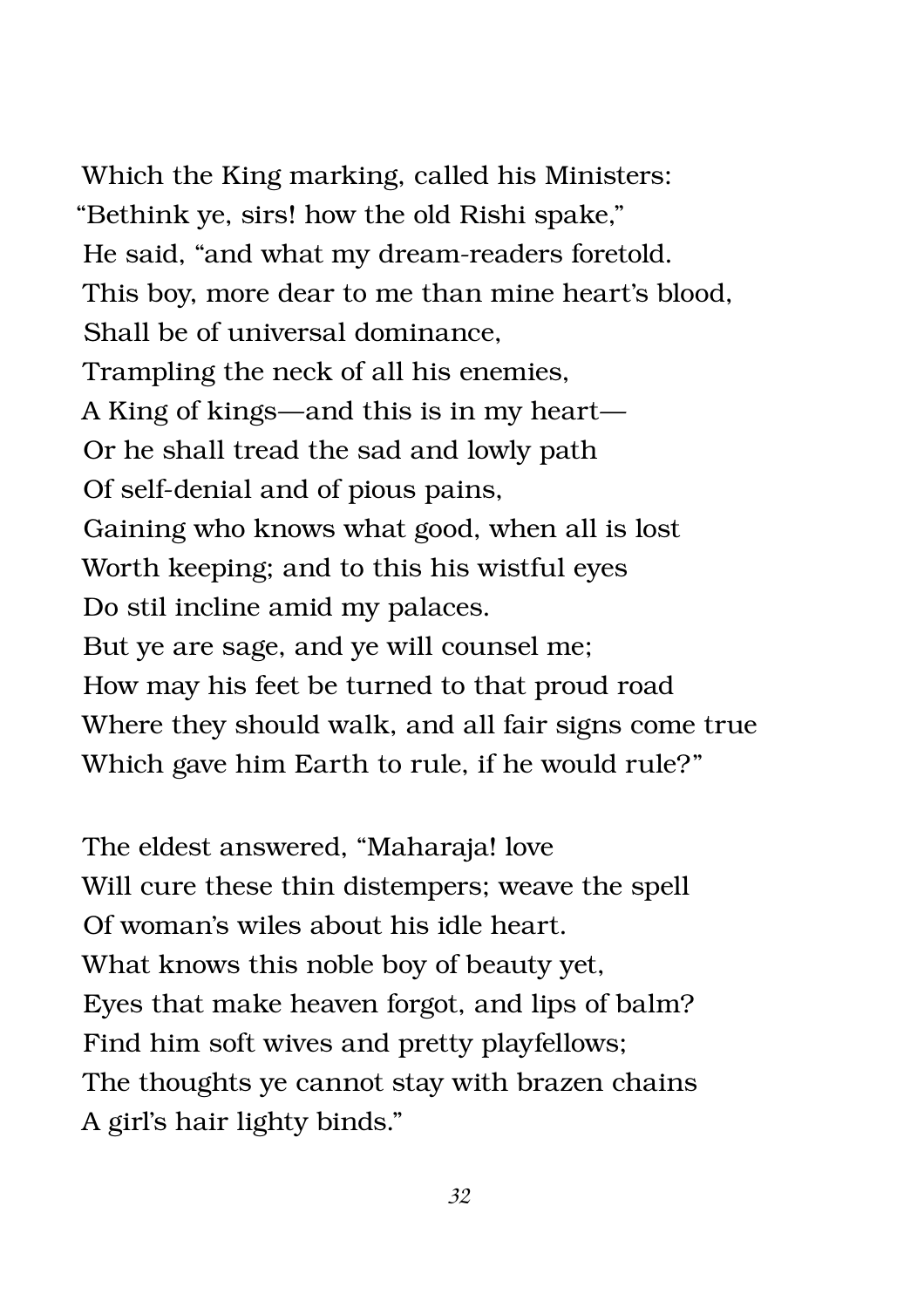And all thought good,

But the King answered, "If we seek him wives, Love chooseth oft-times with another eye; And if we bid range Beauty's garden round, To pluck what blossom pleases, he will smile And sweetly shun the joy he knows not of." Then said another, "Roams the *barasingh* Until the fated arrow flies; for him. As for less lordly spirits, some one charms, Some face will seem a Paradise, some form Fairer than pale Dawn when she wakes the world. This do, my King! Command a festival Where the realm's maids shall be competitors In youth and grace, and sports that Sàkyas use. Let the Prince give the prizes to the fair, And, when the lovely victors pass his seat, There shall be those who mark if one or two Change the fixed sadness of his tender cheek; So we may choose for Love with Love's own eyes, And cheat his Highness into happiness." This thing seemed good; wherefore, upon a day The criers bade the young and beautiful Pass to the palace, for 'twas in command To hold a court of pleasure, and the Prince Would give the prizes, something rich for all,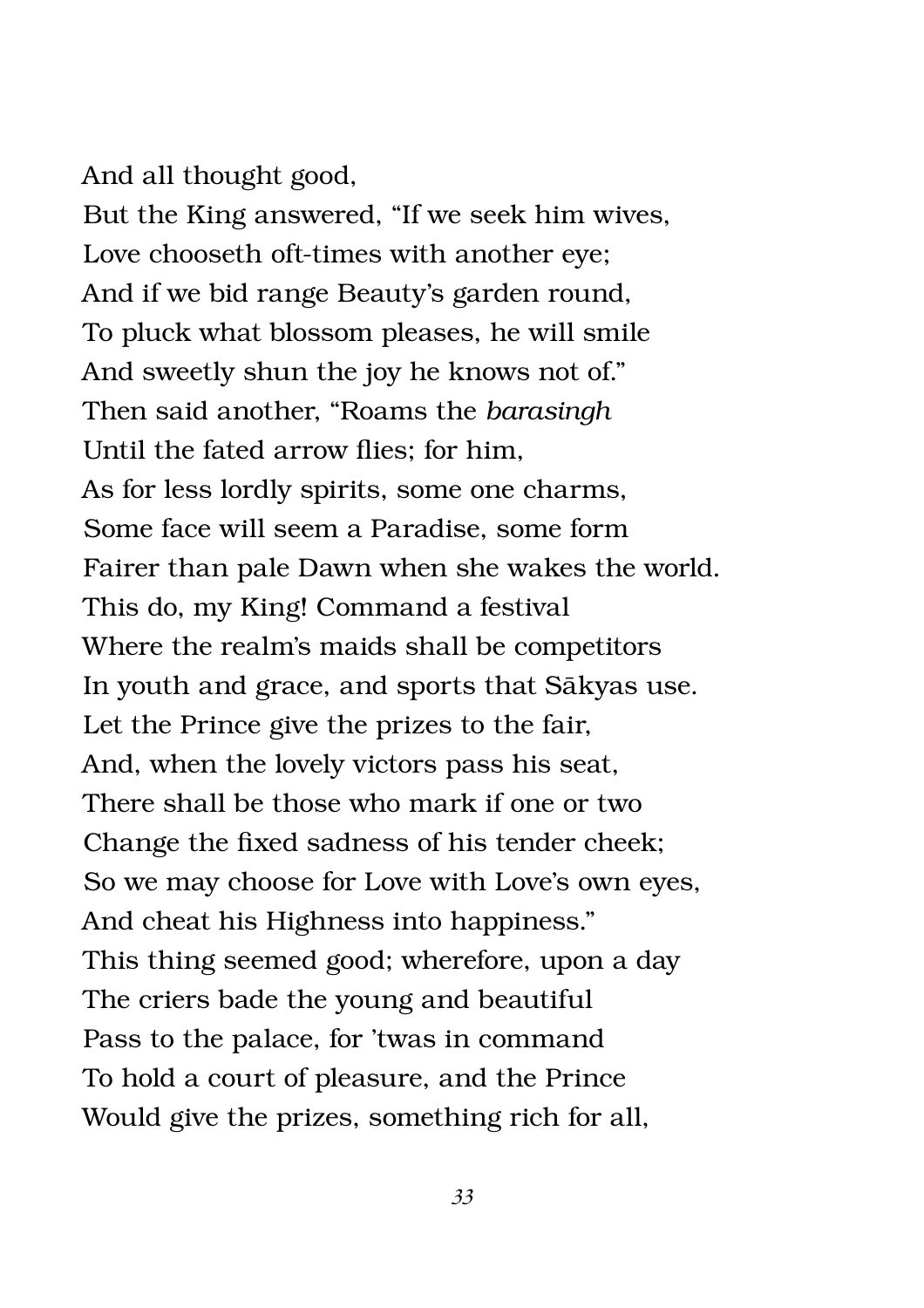The richest for the fairest judged. So flocked Kapilavastu's maidens to the gate, Each with her dark hair newly smoothed and bound, Eyelashes lustred with the *soorma-stick*, Fresh-bathed and scented; all in *shawls* and cloths Of gayest; slender hands and feet new-stained With crimson, and *tilka-spots* stamped bright. Fair show it was of all those Indian girls Slow-pacing past the throne with large black eyes Fixed on the ground, for when they saw the Prince More than the awe of Majesty made beat Their fluttering hearts, he sate so passionless, Gentle, but so beyond them. Each maid took With down-dropped lids her gift, afraid to gaze; And if the people hailed some lovelier one Beyond her rivals worthy royal smiles, She stood like a scared antelope to touch The gracious hand, then fled to join her mates Trembling at favour, so divine he seemed, So high and saint-like and above her world. Thus filed they, one bright maid after another, The city's flowers, and all this beauteous march Was ending and the prizes spent, when last Came young Yasodhara, and they that stood Nearest Siddhàrtha saw the princely boy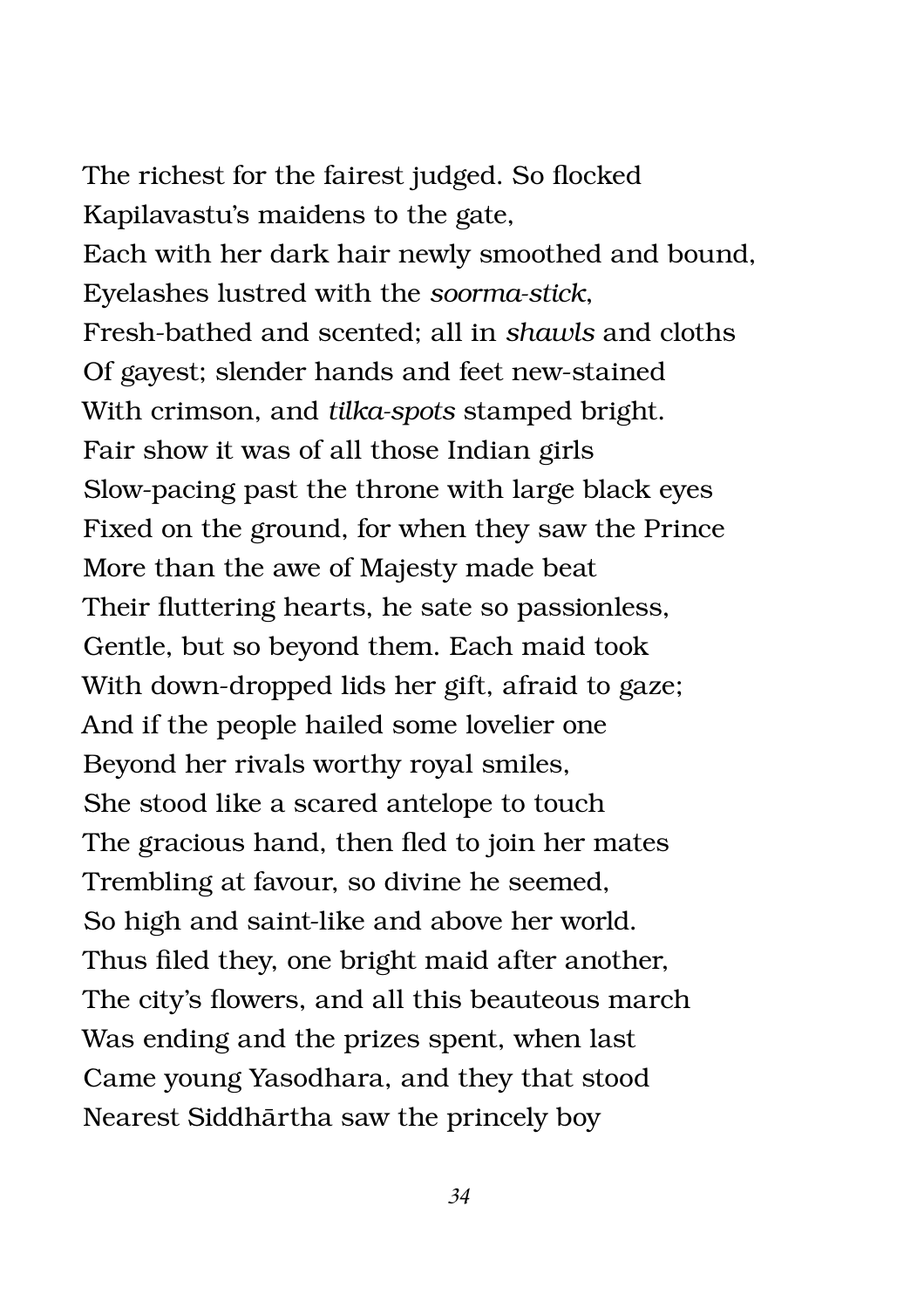Start, as the radiant girl approached. A form Of heavenly mould; a gait like Parvati's; Eyes like a hind's in love-time, face so fair Words cannot paint its spell; and she alone Gazed full—folding her palms across her breasts— On the boy's gaze, her stately neck unbent. "Is there a gift for me?" she asked, and smiled. "The gifts are gone," the Prince replied, "yet take This for amends, dear sister, of whose grace Our happy city boasts;" therewith he loosed The emerald necklet from his throat, and clasped Its green beads round her dark and silk-soft waist; And their eyes mixed, and from the look sprang love.

Long after—when enlightenment was full— Lord Buddha, being prayed why thus his heart Took fire at first glance of the Sākya girl, Answered, "We were not strangers, as to us And all it seemed; in ages long gone by A hunter's son, playing with forest girls By Yamun's springs, where Nandadevi stands, Sate umpire while they raced beneath the firs Like hares at eve that run their playful rings; One with flower-stars he crowned; one with long plumes Plucked from eyed pheasant and the jungle-cock,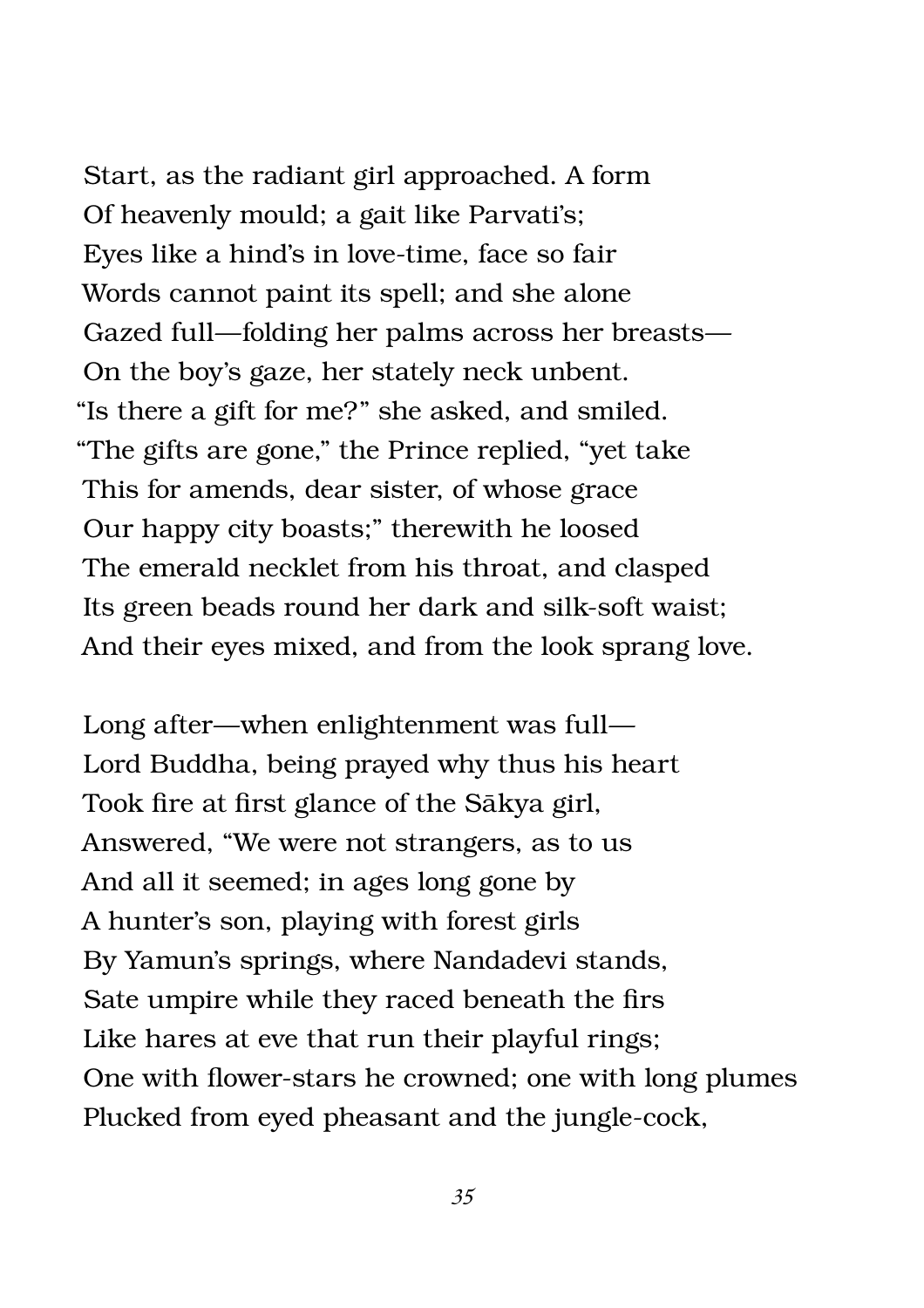One with fir-apples; but who ran the last Came first for him, and unto her the boy Gave a tame fawn and his heart's love beside. And in the wood they lived many glad years, And in the wood they undivided died. Lo! as hid seed shoots after rainless years, So good and evil, pains and pleasures, hates And loves, and all dead deeds, come forth again Bearing bright leaves or dark, sweet fruit or sour. Thus I was he and she Yasodhara; And while the wheel of birth and death turns round That which hath been must be between us two."

But they who watched the Prince at prize-giving Saw and heard all, and told the careful King How sate Siddhàrtha heedless till there passed Great Suprabuddha's child, Yasodhara; And how—at sudden sight of her—he changed, And how she gazed on him and he on her, And of the jewel-gift, and what beside Passed in their speaking glance.

The fond King smiled:

"Look! we have found a lure; take counsel now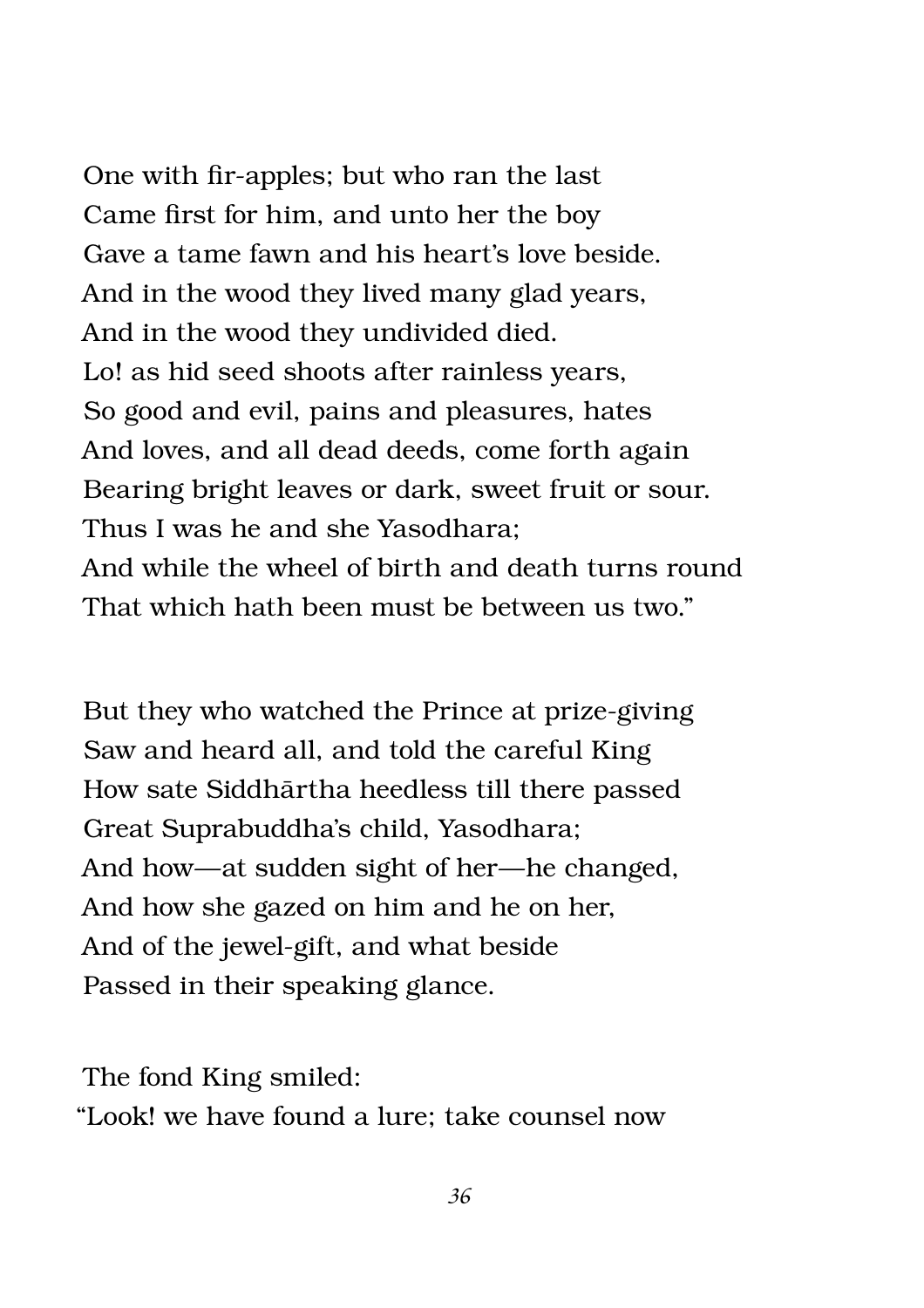To fetch therewith our falcon from the clouds. Let messengers be sent to ask the maid In marriage for my son." But it was law With Sàkyas, when any asked a maid Of noble house, fair and desirable, He must make good his skill in martial arts Against all suitors who should challenge it; Nor might this custom break itself for kings. Therefore her father spake: "Say to the King, The child is sought by princes far and near; If thy most gentle son can bend the bow, Sway sword, and back a horse better than they, Best would he be in all and best to us: But how shall this be, with his cloistered ways?" Then the King's heart was sore, for now the Prince Begged sweet Yasodhara for wife—in vain, With Devadatta foremost at the bow, Arjuna master of all fiery steeds, And Nanda chief in sword-play; but the Prince Laughed low and said, "These things, too, I have learned; Make proclamation that thy son will meet All comers at their chosen games. I think I shall not lose my love for such as these." So 'twas given forth that on the seventh day The Prince Siddhàrtha summoned whoso would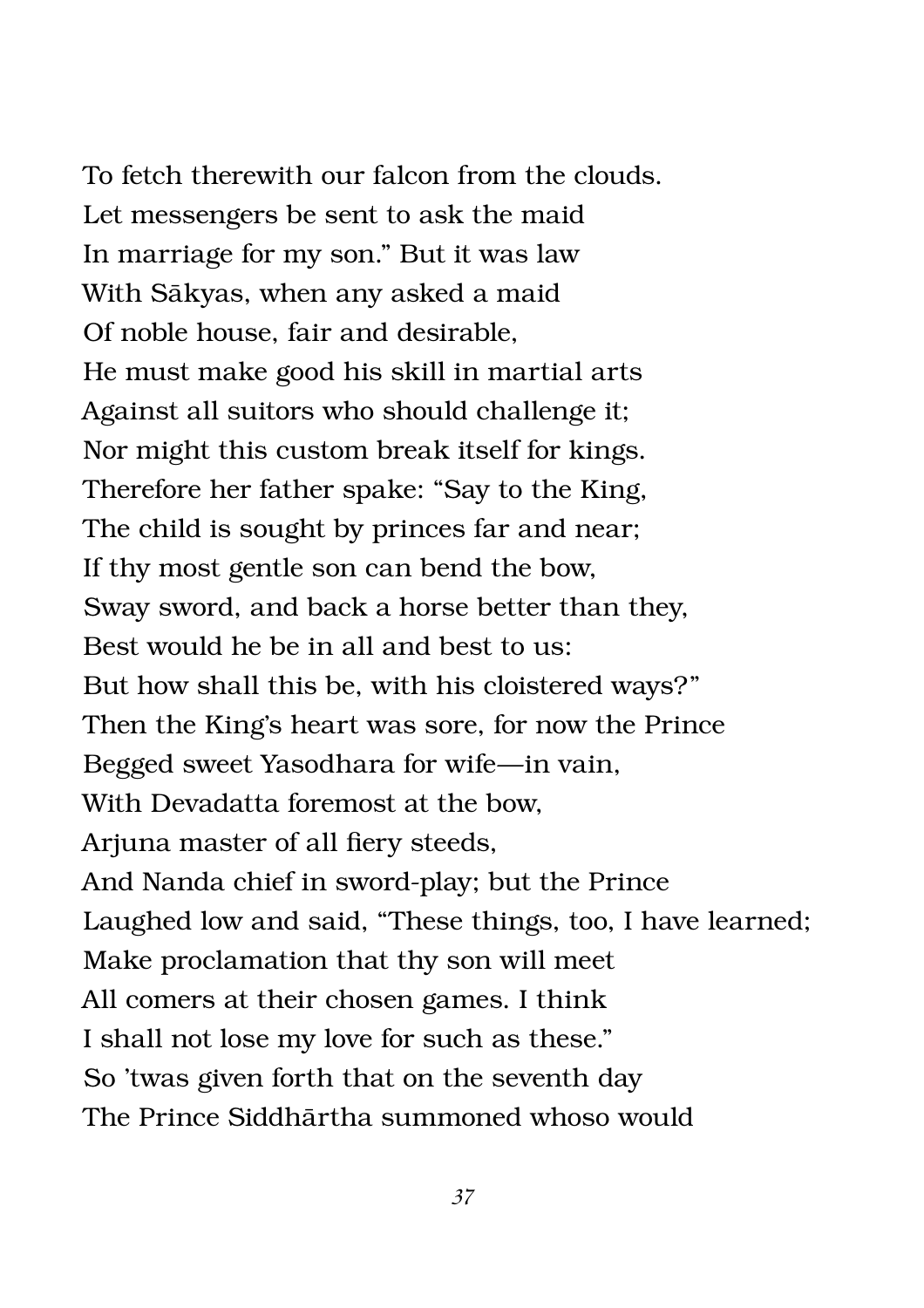To match with him in feats of manliness, The victor's crown to be Yas**'**dhara.

Therefore, upon the seventh day, there went The Sàkya lords and town and country round, Unto the maidàn; and the maid went too Amid her kinsfolk, carried as a bride, With music, and with litters gaily dight, And gold-horned oxen, flower-caparisoned: Whom Devadatta claimed, of royal line, And Nanda and Arjuna, noble both, The flower of all youths there, till the Prince came Riding his white horse Kantaka, which neighed, Astonished at this great strange world without: Also Siddhàrtha gazed with wondering eyes On all those people born beneath the throne, Otherwise housed than kings, otherwise fed, And yet so like—perchance—in joys and griefs. But when the Prince saw sweet Yasodhara, Brightly he smiled, and drew his silken rein, Leaped to the earth from Kantaka's broad back, And cried, "He is not worthy of this pearl Who is not worthiest; let my rivals prove If I have dared too much in seeking her."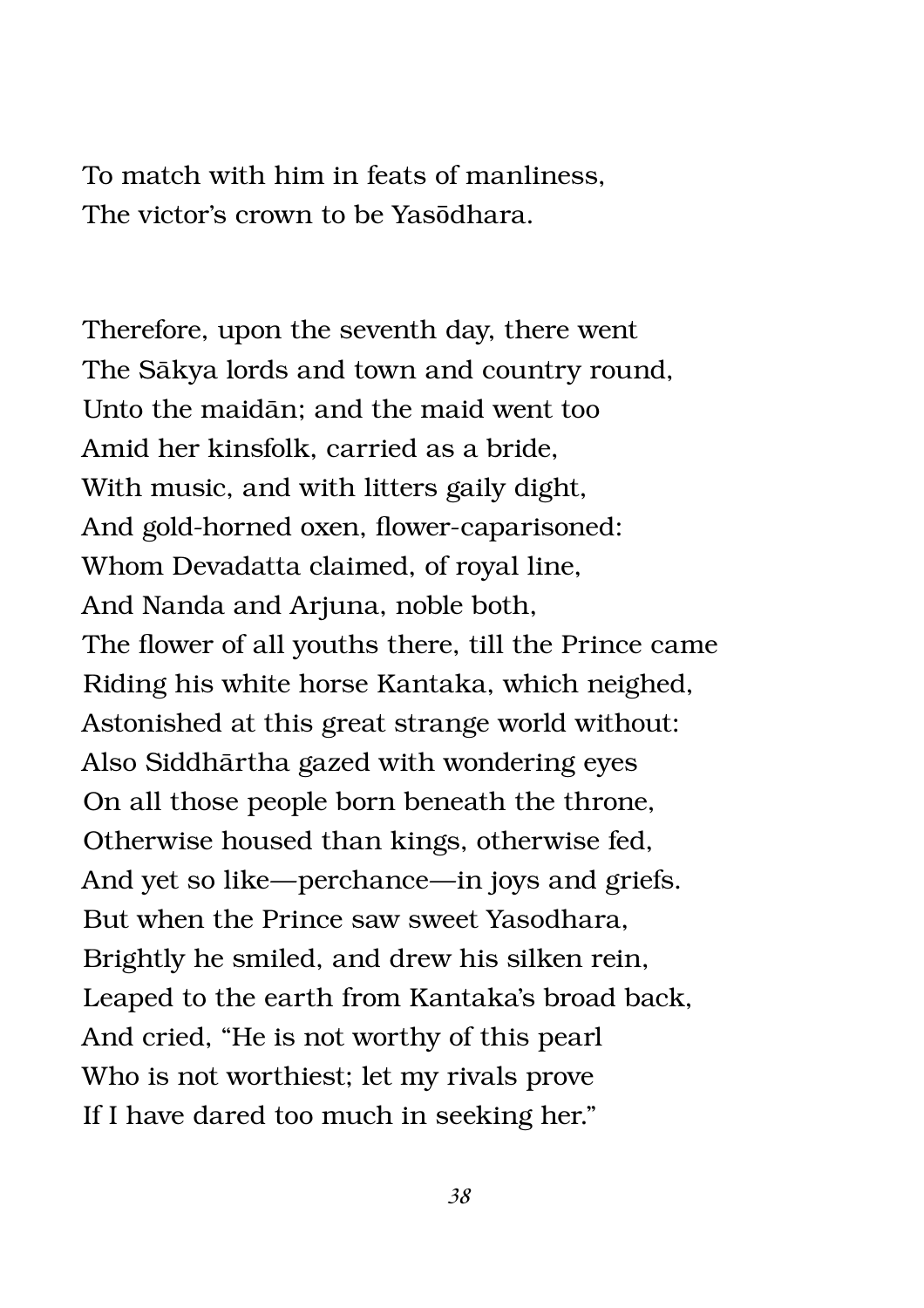Then Nanda challenged for the arrow-test And set a brazen drum six gows away, Arjuna six and Devadatta eight; But Prince Siddhàrtha bade them set his drum Ten *gows* from off the line, until it seemed A cowry-shell for target. Then they loosed, And Nanda pierced his drum, Arjuna his, And Devadatta drove a well-aimed shaft Through both sides of his mark, so that the crowd Marvelled and cried; and sweet Yasodhara Dropped the gold sari o'er her fearful eyes, Lest she should see her Prince's arrow fail. But he, taking the bow of lacquered cane, With sinews bound, and strung with silver wire, Which none but stalwart arms could draw a span, Thrummed it—low laughing—drew the twisted string Till the horns kissed, and the thick belly snapped: "That is for play, not love," he said, "hath none A bow more fit for Sākya lords to use?" And one said, "There is Sinhahanu's bow, Kept in the temple since we know not when, Which none can string, nor draw if it be strung." "Fetch me," he cried, "that weapon of a man!" They brought the ancient bow, wrought of black steel, Laid with gold tendrils on its branching curves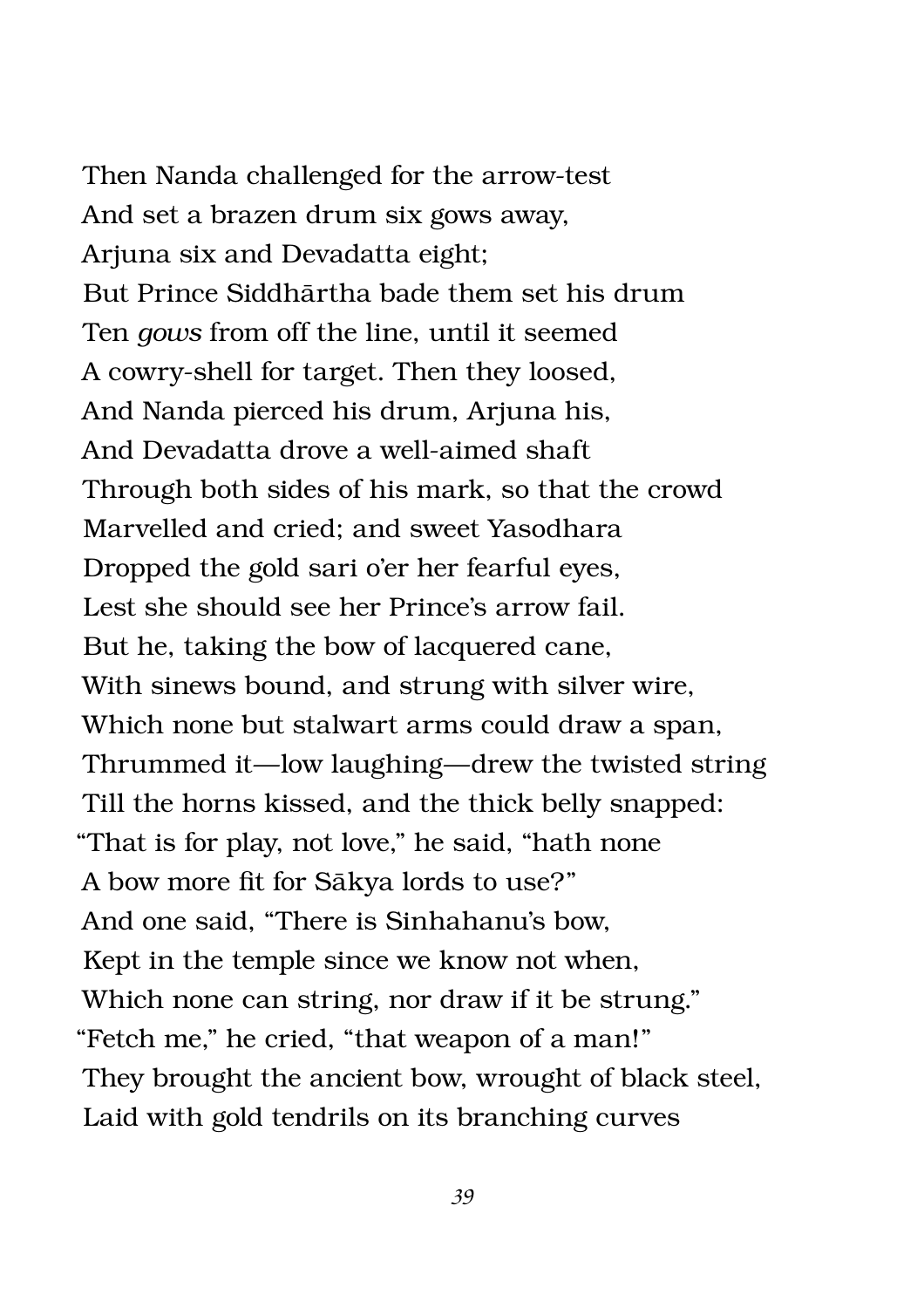Like bison-horns; and twice Siddhàrtha tried Its strength across his knee, then spake—"Shoot now With this, my cousins!" but they could not bring The stubborn arms a hand's-breadth nigher use; Then the Prince, lightly leaning, bent the bow, Slipped home the eye upon the notch, and twanged Sharply the cord, which, like an eagle's wing Thrilling the air, sang forth so clear and loud, That feeble folk at home that day inquired "What is this sound?" and people answered them "It is the sound of Sinhahanu's bow, Which the King's son has strung and goes to shoot." Then fitting fair a shaft, he drew and loosed, And the keen arrow clove the sky, and drave Right through that farthest drum, nor stayed its flight, But skimmed the plain beyond, past reach of eye.

Then Devadatta challenged with the sword, And clove a Talas-tree six fingers thick; Arjuna seven; and Nanda cut through nine; But two such stems together grew, and both Siddhārtha's blade shred at one flashing stroke, Keen, but so smooth that the straight trunks upstood, And Nanda cried, "His edge turned!" and the maid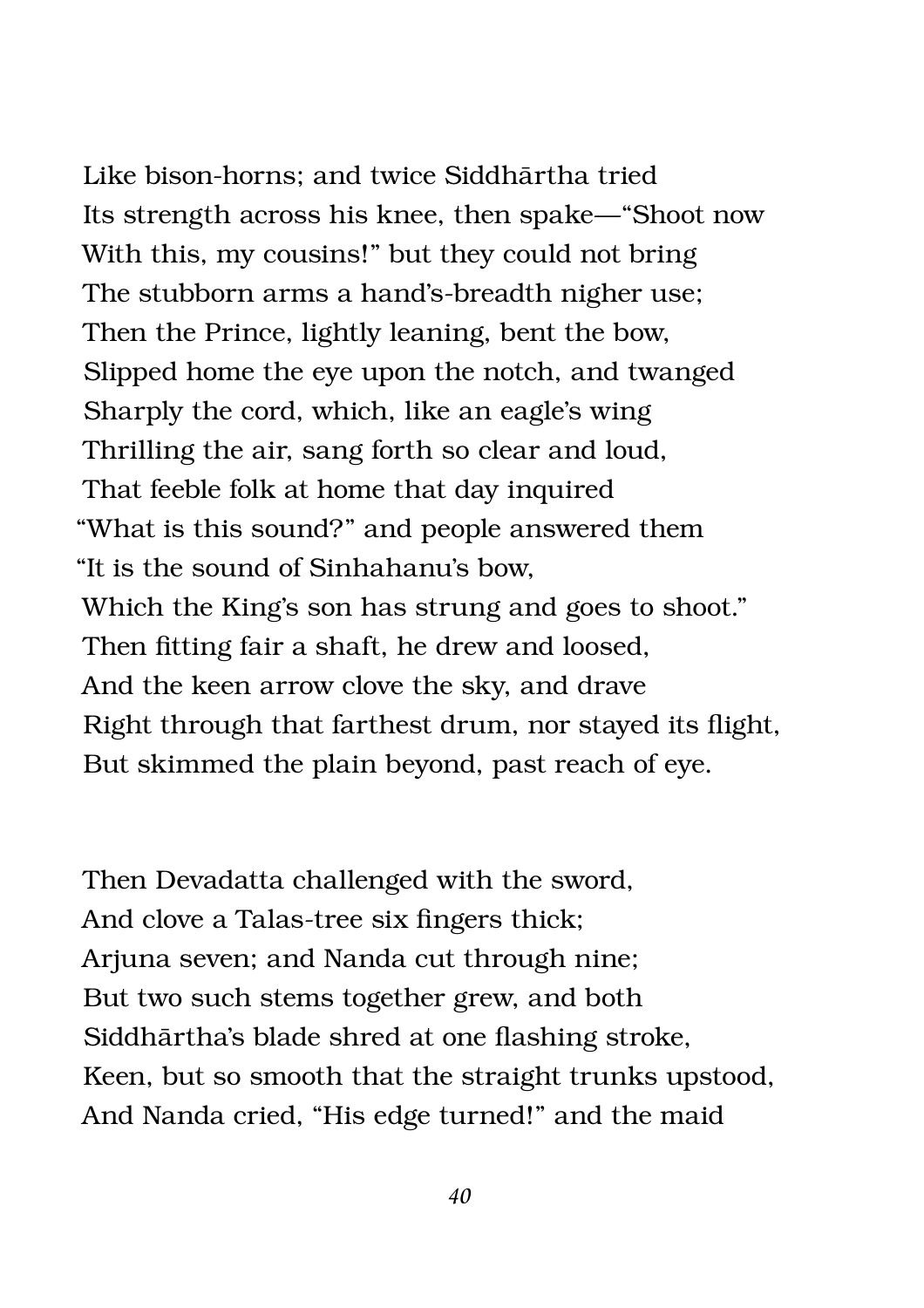Trembled anew seeing the trees erect, Until the Devas of the air, who watched, Blew light breaths from the south, and both green crowns Crashed in the sand, clean-felled.

Then brought they steeds,

High-mettled, nobly-bred, and three times scoured Around the *maidàn*, but white Kantaka Left even the fleetest far behind—so swift. That ere the foam fell from his mouth to earth Twenty spear-lengths he flew; but Nanda said, "We too might win with such as Kantaka; Bring an unbroken horse, and let men see Who best can back him." So the syces brought A stallion dark as night, led by three chains, Fierce-eyed, with nostrils wide and tossing mane, Unshod, unsaddled, for no rider yet Had crossed him. Three times each young Sàkya Sprang to his mighty back, but the hot steed Furiously reared, and flung them to the plain In dust and shame; only Arjuna held His seat awhile, and, bidding loose the chains, Lashed the black flank, and shook the bit, and held The proud jaws fast with grasp of master-hand,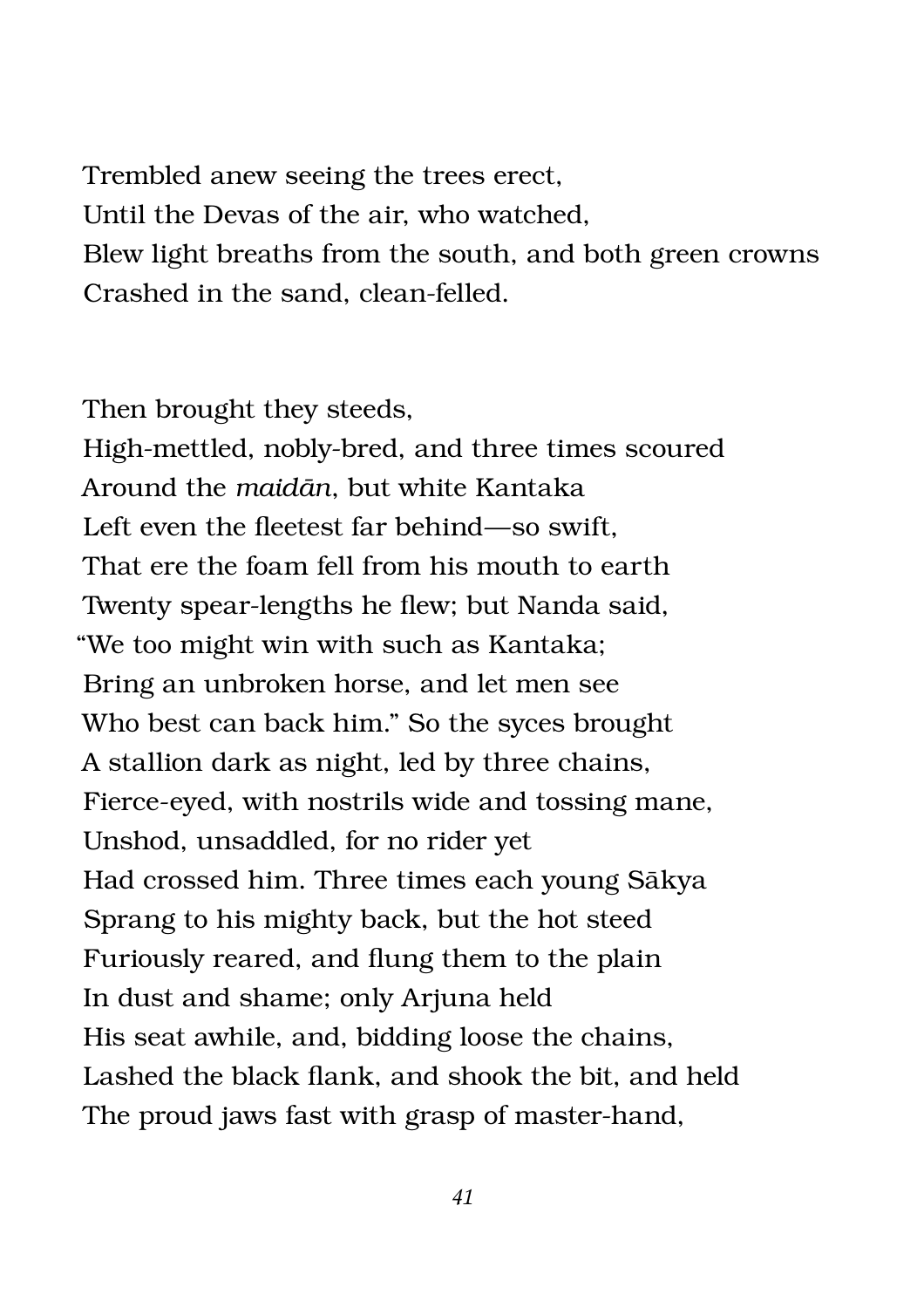So that in storms of wrath and rage and fear The savage stallion circled once the plain Half-tamed; but sudden turned with naked teeth, Gripped by the foot Arjuna, tore him down, And would have slain him, but the grooms ran in, Fettering the maddened beast. Then all men cried, "Let not Siddhàrtha meddle with this *Bhut*, Whose liver is a tempest and his blood Red flame;" but the Prince said, "Let go the chains, Give me his forelock only," which he held With quiet grasp, and, speaking some low word, Laid his right palm across the stallion's eyes, And drew it gently down the angry face, And all along the neck and panting flanks, Till men astonished saw the night-black horse Sink his fierce crest and stand subdued and meek. As though he knew our Lord and worshipped him. Nor stirred he while Siddhàrtha mounted, then Went soberly to touch of knee and rein Before all eyes, so that the people said, "Strive no more, for Siddhàrtha is the best."

And all the suitors answered, "He is best!" And Suprabuddha, father of the maid, Said, "It was in our hearts to find thee best.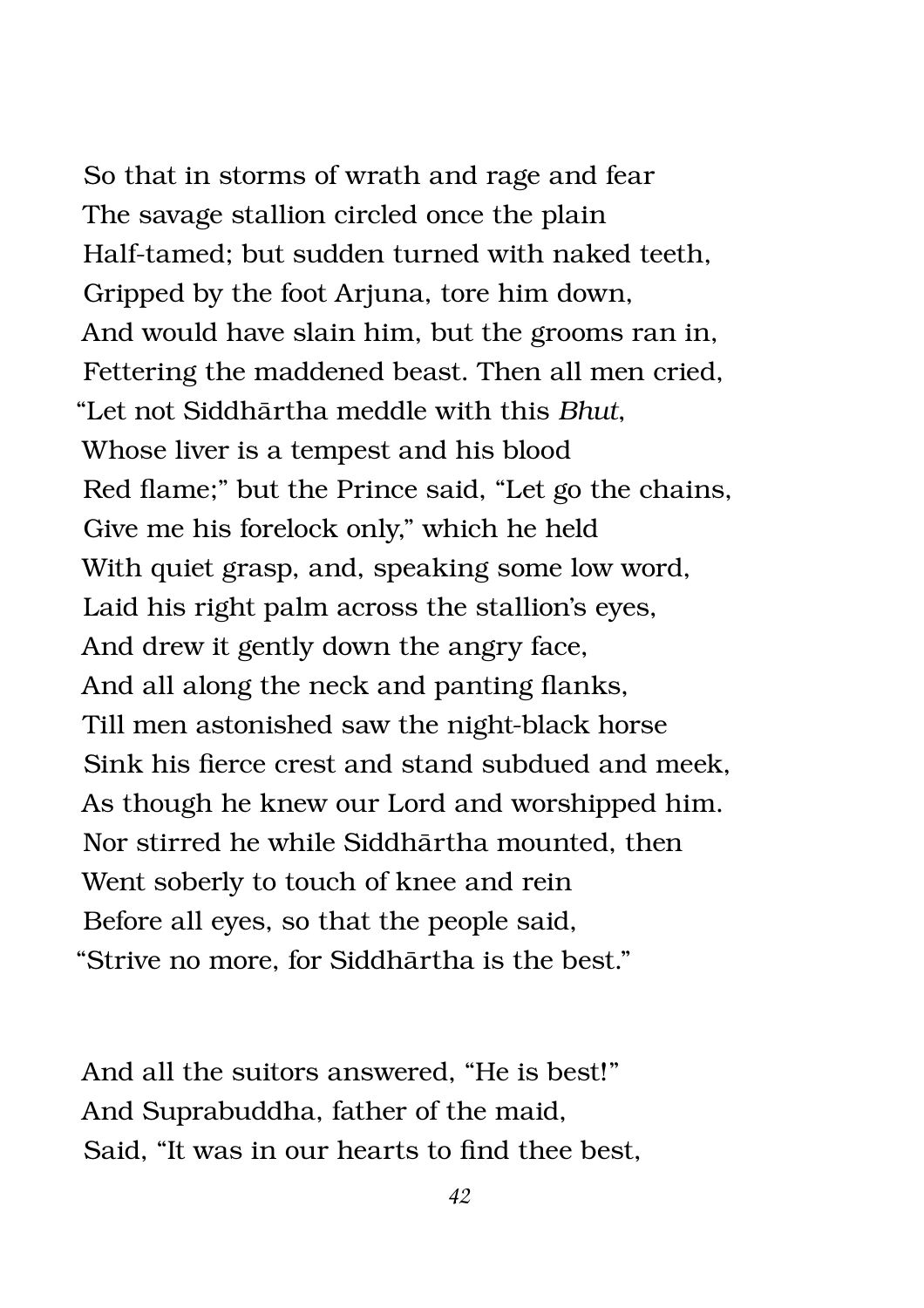Being dearest, yet what magic taught thee more Of manhood 'mid thy rose-bowers and thy dreams Than war and chase and world's work bring to these? But wear, fair Prince, the treasure thou hast won." Then at a word the lovely Indian girl Rose from her place above the throng, and took A crown of mogra-flowers and lightly drew The veil of black and gold across her brow, Proud-pacing past the youths, until she came To where Siddhàrtha stood in grace divine, New lighted from the night-dark steed, which bent Its strong neck meekly underneath his arm. Before the Prince lowly she bowed, and bared Her face celestial beaming with glad love; Then on his neck she hung the fragrant wreath, And on his breast she laid her perfect head, And stooped to touch his feet with proud glad eyes, Saying, "Dear Prince, behold me, who am thine!" And all the throng rejoiced, seeing them pass Hand fast in hand, and heart heating with heart, The veil of black and gold drawn close again.

Long after—when enlightenment was come— They prayed Lord Buddha touching all, and why She wore this black and gold, and stepped so proud.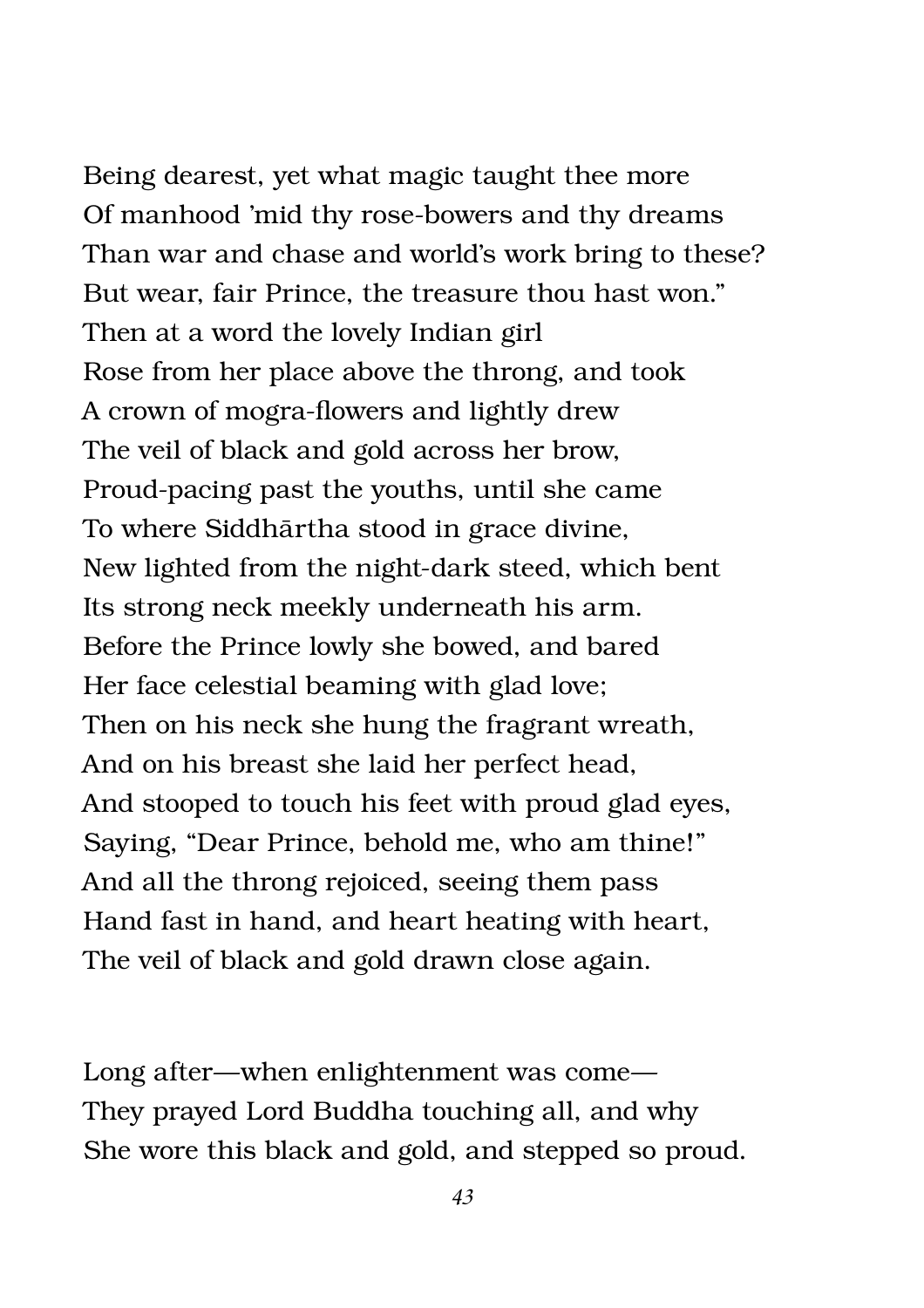And the World-honoured answered, "Unto me This was unknown, albeit it seemed half known; For while the wheel of birth and death turns round, Past things and thoughts, and buried lives come back. I now remember, myriad rains ago, What time I roamed Himàla's hanging woods, A tiger, with my striped and hungry kind; I who am Buddha, couched in the *kusa grass* Gazing with green blinked eyes upon the herds Which pastured near and nearer to their death Round my day-lair; or underneath the stars I roamed for prey, savage, insatiable, Sniffing the paths for track of man and deer. Amid the beasts that were my fellows then, Met in deep jungle or by reedy *jheel*, A tigress, comeliest of the forest, set The males at war; her hide was lit with gold, Black-broidered like the veil Yasodhara Wore for me; hot the strife waxed in that wood With tooth and claw, while, underneath a *neem* The fair beast watched us bleed, thus fiercely wooed. And I remember; at the end she came, Snarling, past this and that torn forest-lord Who me I had conquered, and with fawning jaws Licked my quick-heaving flank, and with me went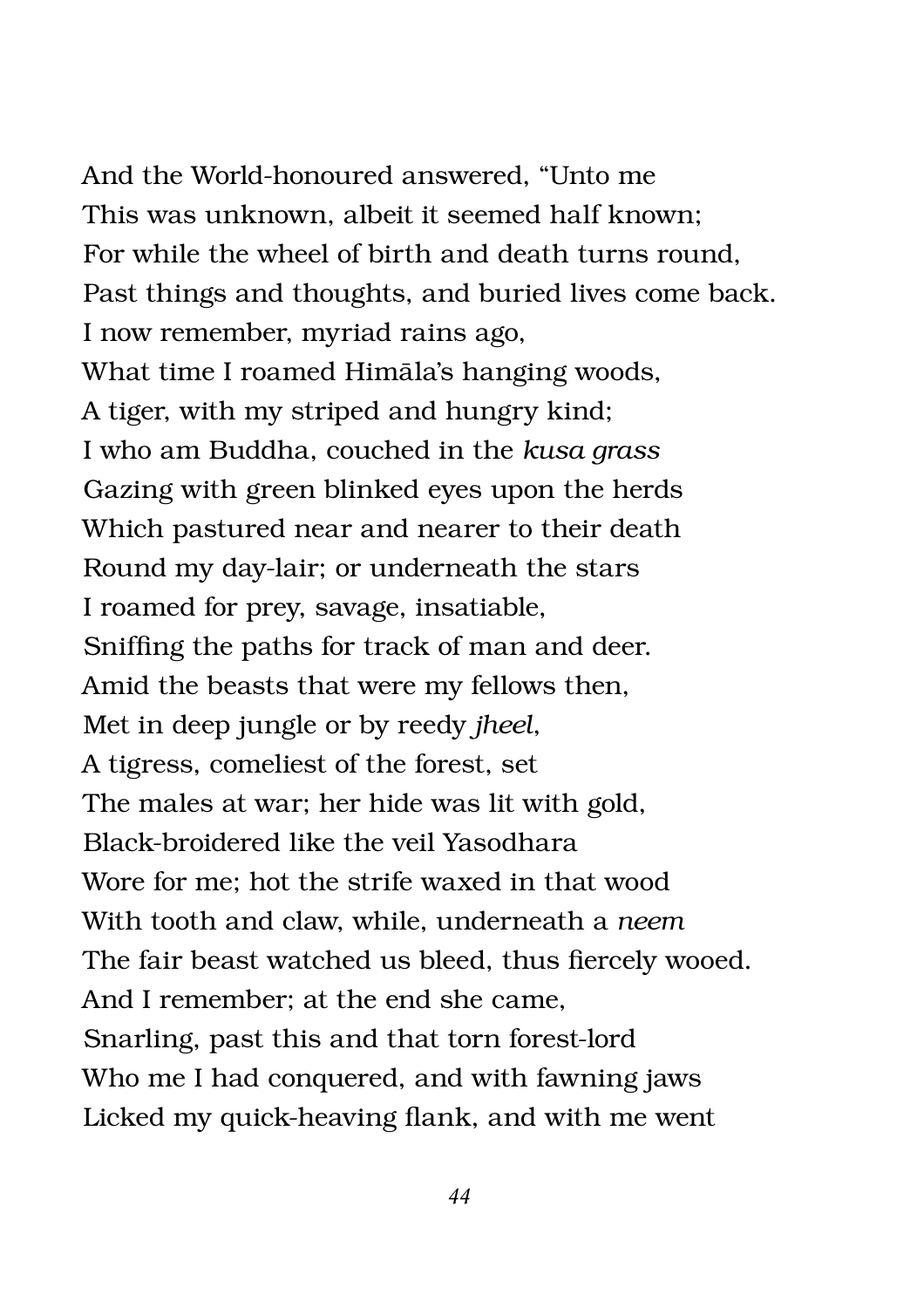Into the wild with proud steps, amorously, The wheel of birth and death turns low and high." Therefore the maid was given unto the Prince A willing spoil; and when the stars were good— Mesha, the Red Ram, being Lord of heaven— The marriage feast was kept, as Sàkyas use, The golden *gadi* set, the carpet spread, The wedding garlands hung, the arm-threads tied, The sweet cake broke, the rice and *attar* thrown, The two straws floated on the reddened milk. Which, coming close, betokened "love till death;" The seven steps taken thrice around the fire, The gifts bestowed on holy men, the alms And temple-offerings made, the *mantras* sung, The garments of the bride and bridegroom tied. Then the grey father spake: "Worshipful Prince, She that was ours henceforth is only thine; Be good to her, who hath her life in thee." Wherewith they brought home sweet Yasodhara, With songs and trumpets, to the Prince's arms, And love was all in all.

Yet not to love Alone trusted the King; love's prison-house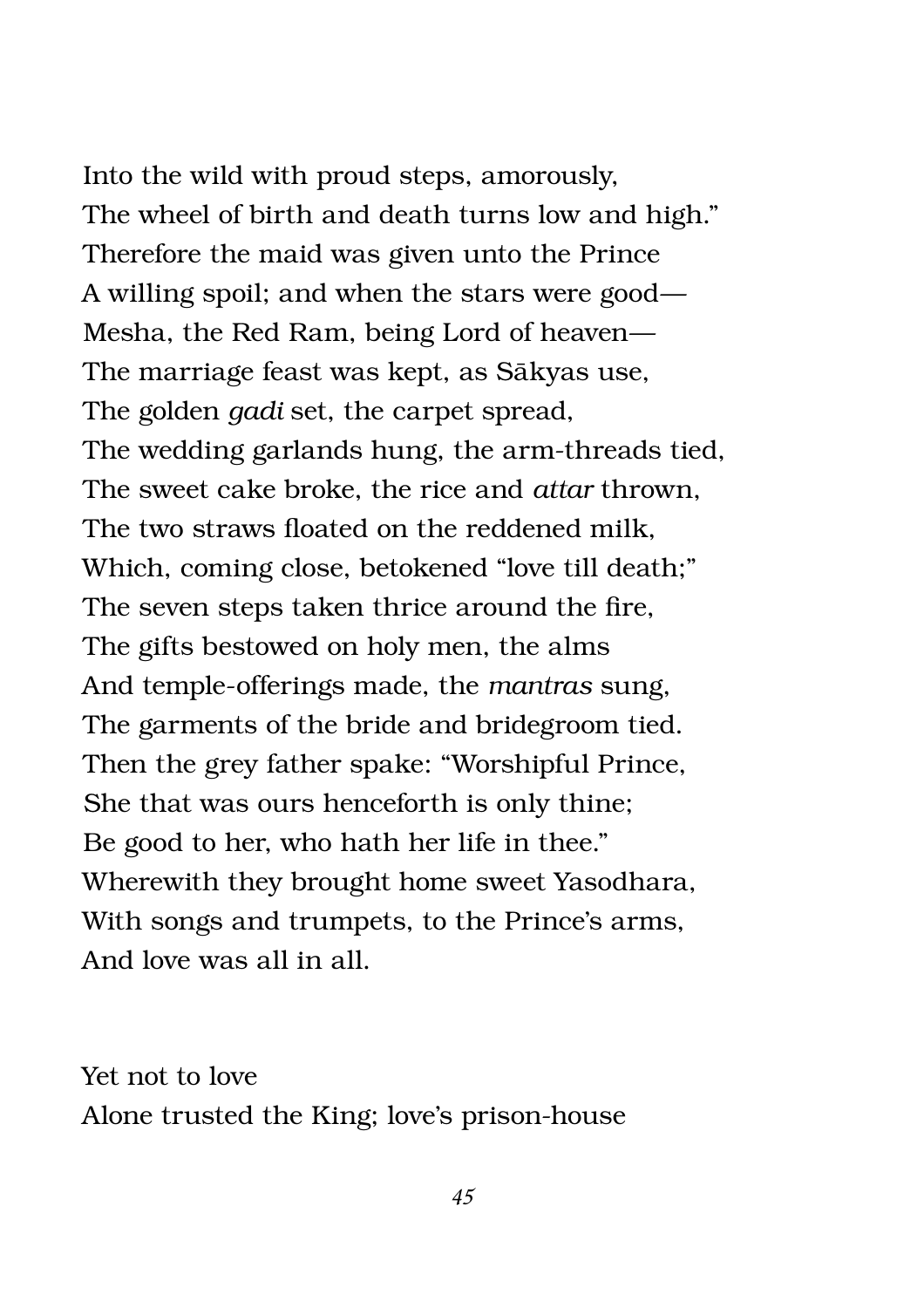Stately and beautiful he bade them build, So that in all the earth no marvel was Like Vishramvan, the Prince's pleasure-place. Midway in those wide palace-grounds there rose A verdant hill whose base Rohini bathed, Murmuring adown from Himalay's broad feet, To bear its tribute into Gunga's waves. Southward a growth of tamarind trees and sàl. Thick set with pale sky-coloured ganthi flowers, Shut out the world, save if the city's hum Came on the wind no harsher than when bees Buzz out of sight in thickets. Northwards soared The stainless ramps of huge Himàla's wall, Ranged in white ranks against the blue—untrod Infinite, wonderful—whose uplands vast, And lifted universe of crest and crag, Shoulder and shelf, green slope and icy horn, Riven ravine, and splintered precipice Led climbing thought higher and higher, until It seemed to stand in heaven and speak with gods. Beneath the snows dark forests spread, sharp-laced With leaping cataracts and veiled with clouds: Lower grew rose-oaks and the great fir groves Where echoed pheasant's call and panther's cry, Clatter of wild sheep on the stones, and scream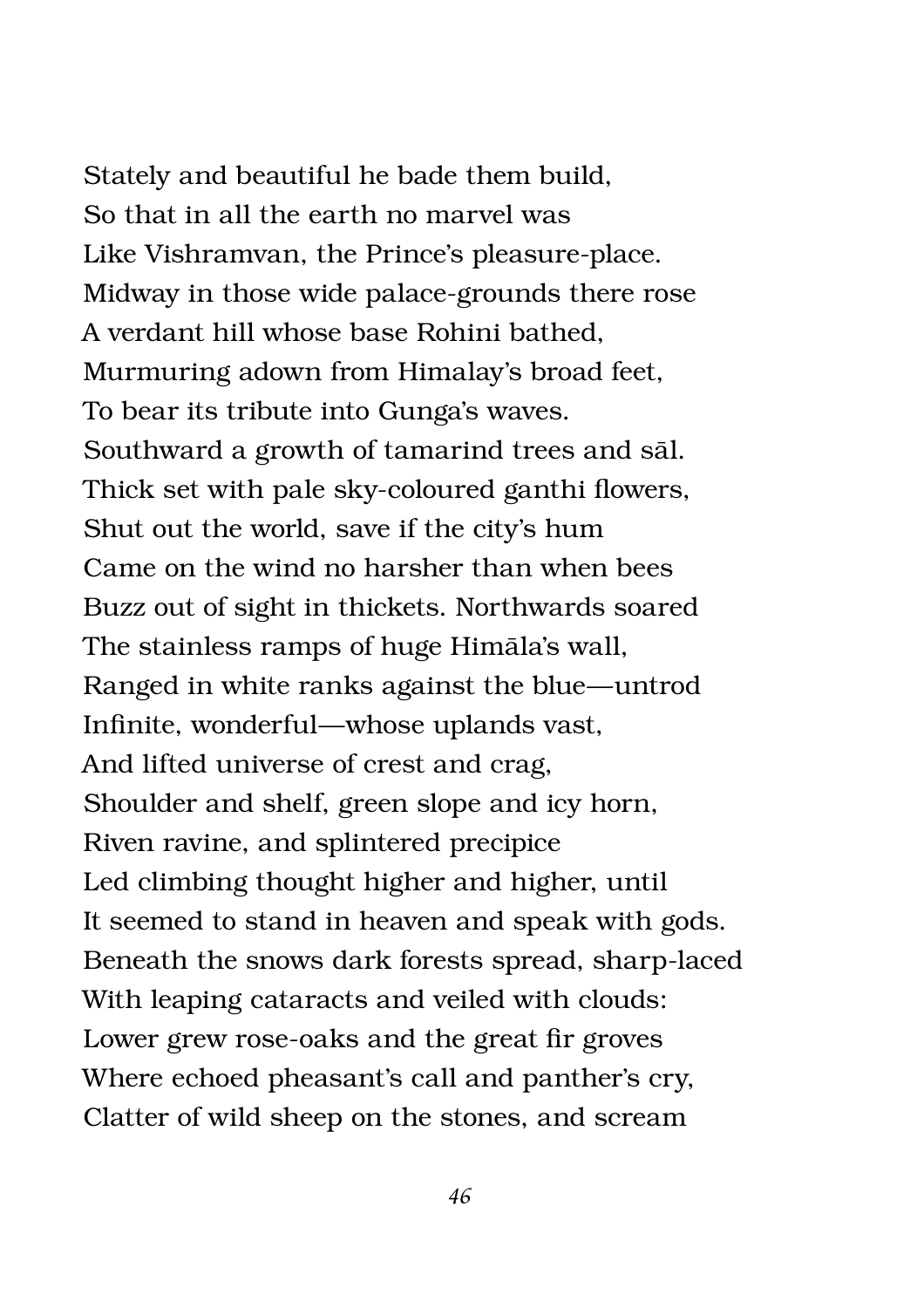Of circling eagles: under these the plain Gleamed like a praying-carpet at the foot Of those divinest altars. Fronting this The builders set the bright pavilion up, Fair-planted on the terraced hill, with towers On either flank and pillared cloisters round. Its beams were carved with stories of old time— Radha and Krishna and the sylvan girls— Sita and Hanuman and Draupadi; And on the middle porch God Ganesha, With disc and look—to bring wisdom and wealth— Propitious sate, wreathing his sidelong trunk. By winding ways of garden and of court The inner gate was reached, of marble wrought, White, with pink veins; the lintel lazuli, The threshold alabaster, and the doors Sandalwood, cut in pictured panelling; Whereby to lofty halls and shadowy bowers Passed the delighted foot, on stately stairs, Through latticed galleries, 'neath painted roofs And clustering columns, where cool fountains — fringed With lotus and nelumbo—danced; and fish Gleamed through their crystal, scarlet, gold, and blue. Great-eyed gazelles in sunny alcoves browsed The blown red roses; birds of rainbow wing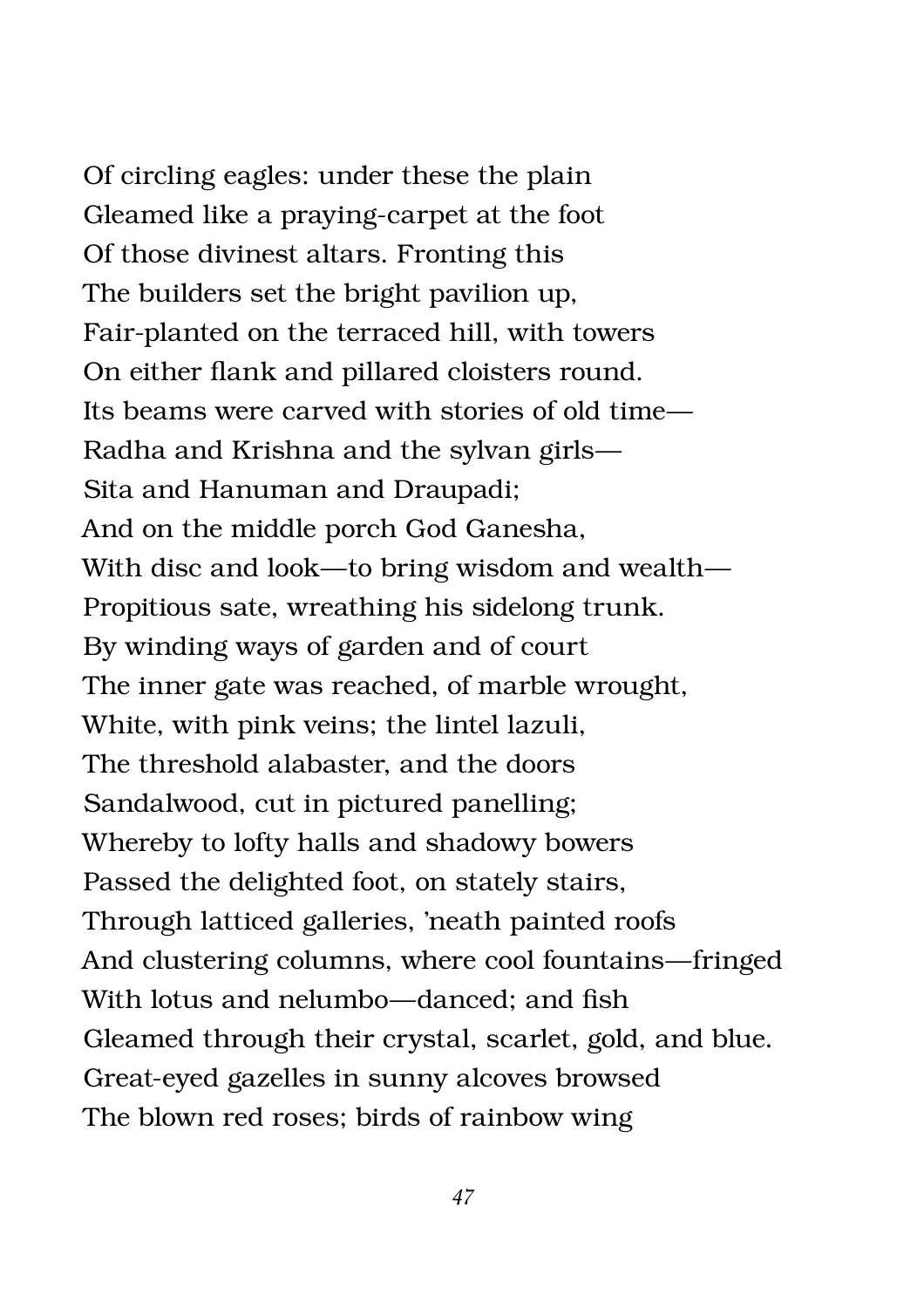Fluttered among the palms; doves, green and grey, Built their safe nests on gilded cornices; Over the shining pavements peacocks drew The splendours of their trains, sedately watched By milk-white herons and the small house-owls. The plum-necked parrots swung from fruit to fruit; The yellow sunbirds whirred from bloom to bloom, The timid lizards on the lattice basked Fearless, the squirrels ran to feed from hand, For all was peace; the shy black snake, that gives Fortune to households, sunned his sleepy coils Under the moon-flowers, where the musk-deer played, And brown-eyed monkeys chattered to the crows. And all this house of love was peopled fair With sweet attendance, so that in each part With lovely sights were gentle faces found, Soft speech and willing service; each one glad To gladden, pleased at pleasure, proud to obey; Till life glided beguiled, like a smooth stream Banked by perpetual flow'rs, Yasodhara Queen of the enchanting Court.

But innermost, Beyond the richness of those hundred halls,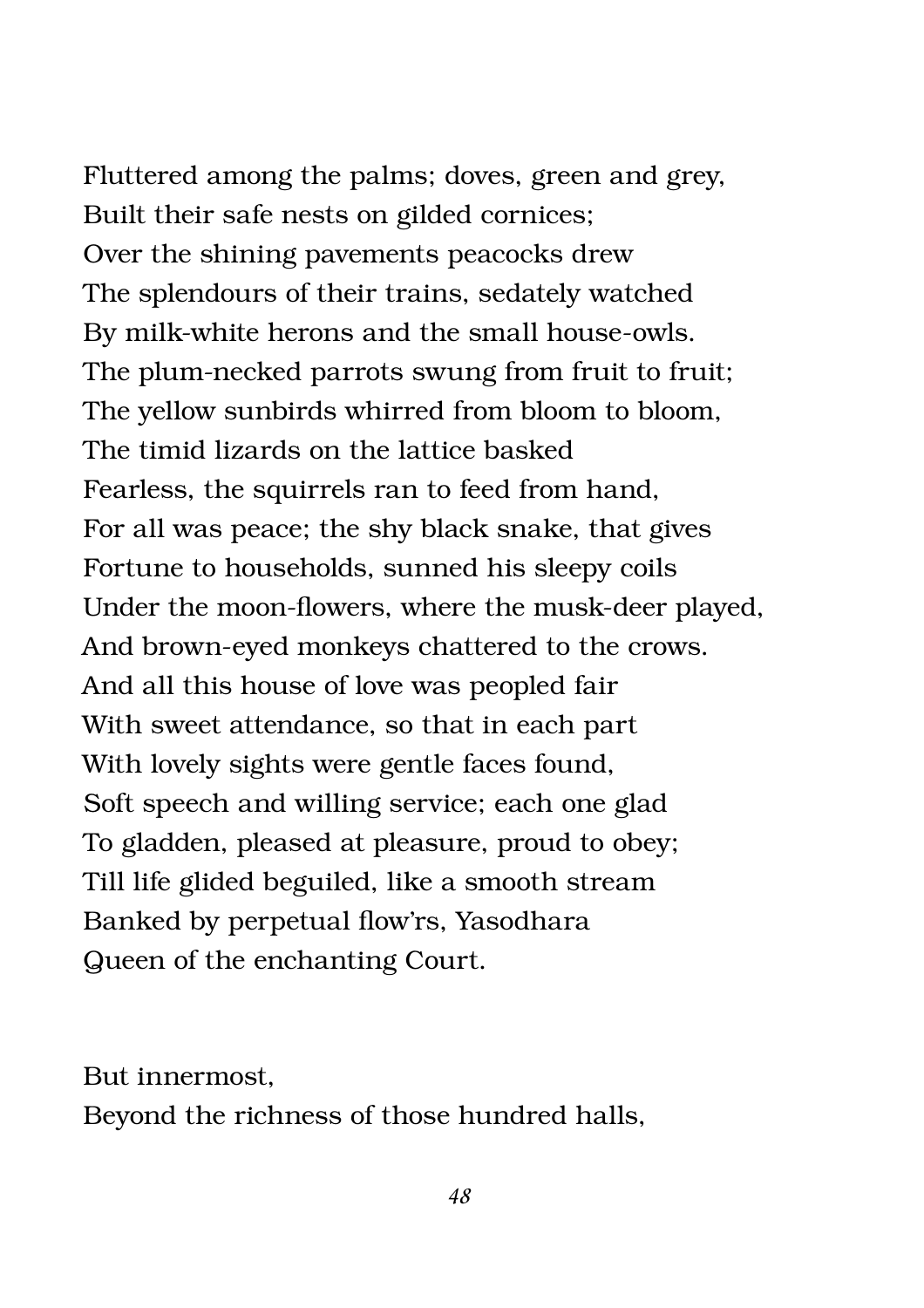A secret chamber lurked, where skill had spent All lovely fantasies to lull the mind. The entrance of it was a cloistered square-Roofed by the sky, and in the midst a tank — Of milky marble built, and laid with slabs Of milk-white marble; bordered round the tank And on the steps, and all along the frieze With tended inlaid work of agate-stones. Cool as to tread in summer-time on snows It was to loiter there; the sunbeams dropped Their gold, and, passing into porch and niche, Softened to shadows, silvery, pale, and dim, As if the very Day paused and grew Eve In love and silence at that bower's gate; For there beyond the gate the chamber was, Beautiful, sweet; a wonder of the world! Soft light from perfumed lamps through windows fell, Of nakre and stained stars of lucent film On golden cloths outspread, and silken beds, And heavy splendour of the *purdah's* fringe, Lifted to take only the loveliest in. Here, whether it was night or day none knew, For always streamed that softened light, more bright Than sunrise, but as tender as the eve's; And always breathed sweet airs, more joy-giving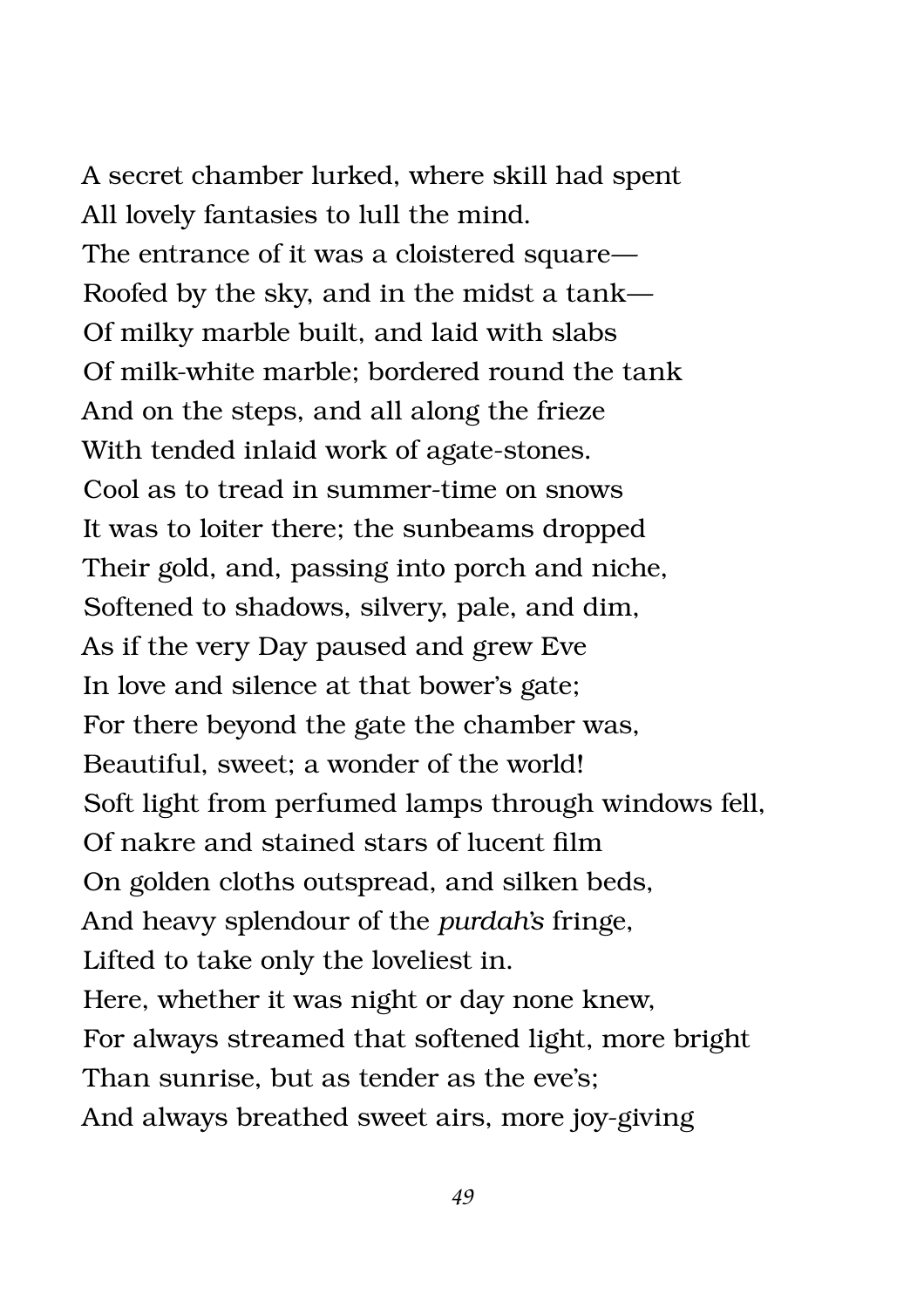Than morning's, but as cool as midnight's breath; And night and day lutes sighed, and night and day Delicious foods were spread, and dewy fruits, Sherbets new chilled with snows of Himalay, And sweetmeats made of subtle daintiness, With sweet tree-milk in its own ivory cup. And night and day served there a chosen band Of *nautch-girls*, cup-bearers, and cymballers, Delicate, dark-browed ministers of love, Who fanned the sleeping eyes of the happy Prince, And when he waked, led back his thoughts to bliss With music whispering through the blooms, and charm Of amorous songs and dreamy dances, linked By chime of ankle-bells and wave of arms And silver *veena-strings*; while essences Of musk and champak, and the blue haze spread From burning spices, soothed his soul again To drowse by sweet Yas**'**dhara; and thus

Siddhàrtha lived forgetting.

# Furthermore,

The King commanded that within those walls No mention should be made of death or age, Sorrow, or pain, or sickness. If one drooped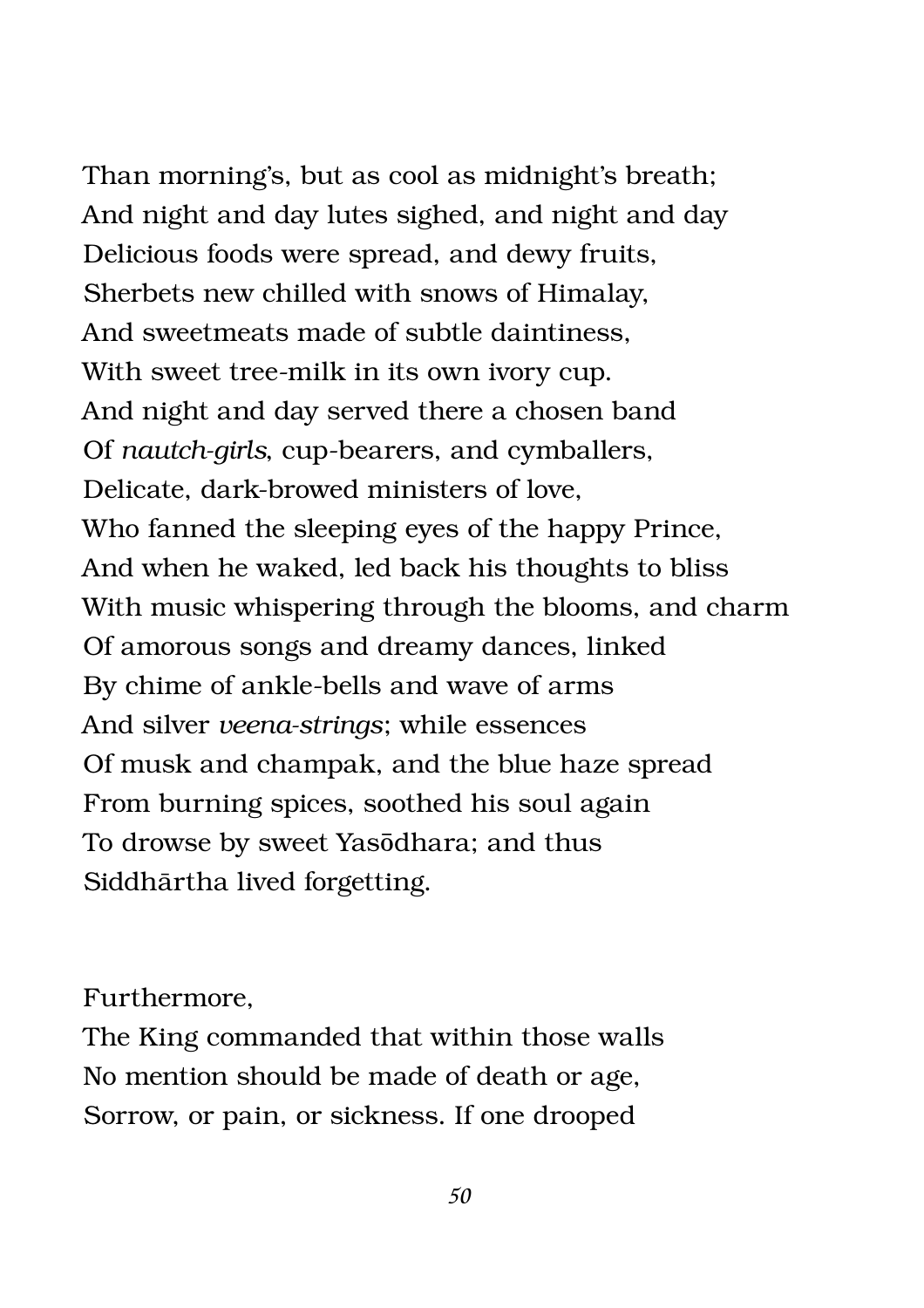In the lovely Court—her dark glance dim, her feet Faint in the dance—the guiltless criminal Passed forth an exile from that Paradise, Lest he should see and suffer at her woe. Bright-eyed intendants watched to execute Sentence on such as spake of the harsh world Without, where aches and plagues were, tears and fears, And wail of mourners, and grim fume of pyres. 'Twas treason if a thread of silver strayed In tress of singing-girl or *nautch-dancer*; And every dawn the dying rose was plucked, The dead leaves hid, all evil sights removed: For said the King, "If he shall pass his youth Far from such things as move to wistfulness, And brooding on the empty eggs of thought, The shadow of this fate, too vast for man, May fade, belike, and I shall see him grow To that great stature of fair sovereignty When he shall rule all lands—if he will rule— The King of kings and Glory of his time."

Wherefore, around that pleasant prison-house-Where love was gaoler and delights its bars— But far removed from sight, the king bade build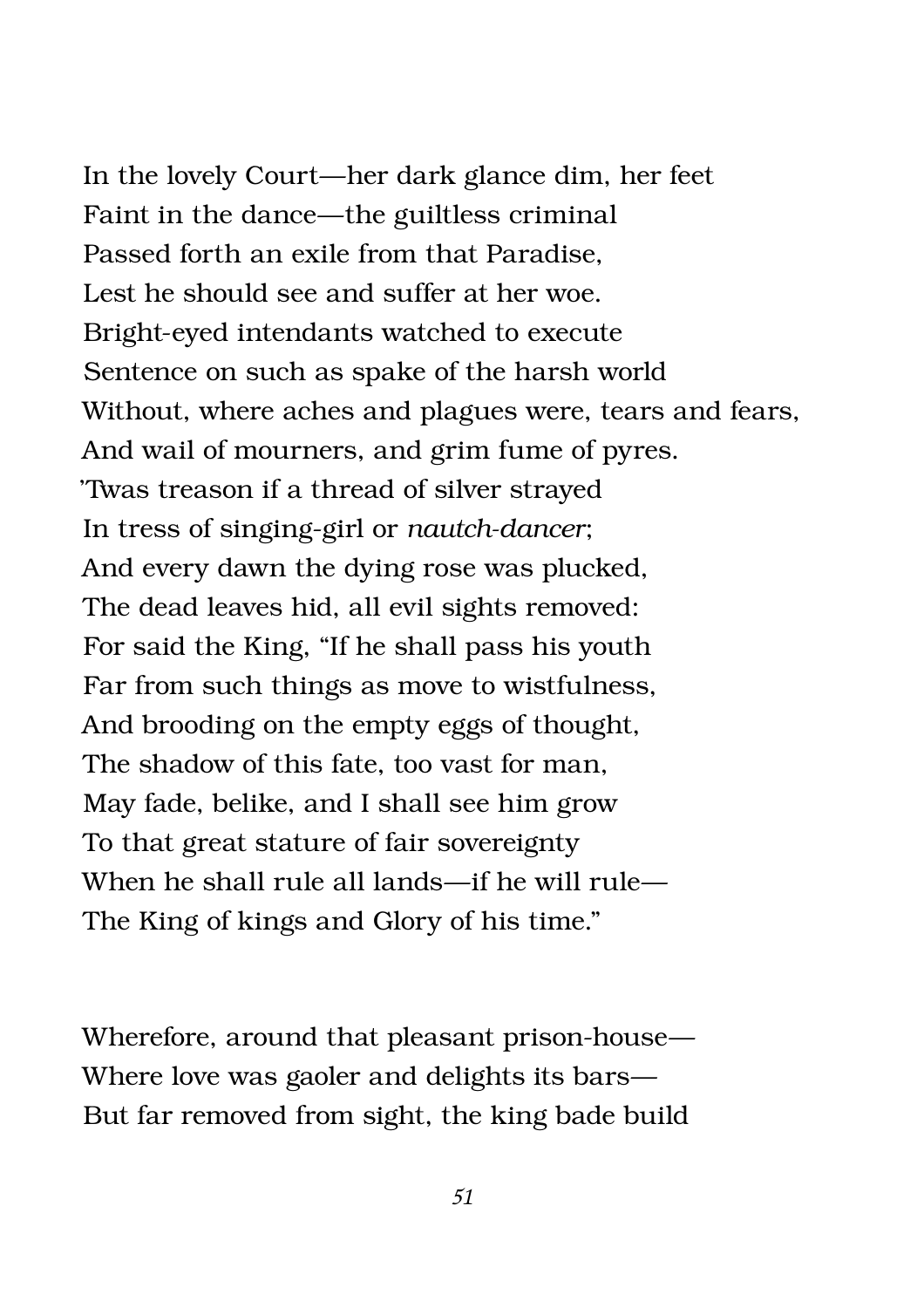A massive wall, and in the wall a gate With brazen folding-doors, which but to roll Back on their hinges asked a hundred arms; Also the noise of that prodigious gate Opening, was heard full half a *yojana*. And inside this another gate he made, And yet within another—through the three Must one pass if he quit that pleasure-house. Three mighty gates there were, bolted and barred, And over each was set a faithful watch; And the King's order said, "Suffer no man To pass the gates, though he should be the Prince: This on your lives—even though it be my son."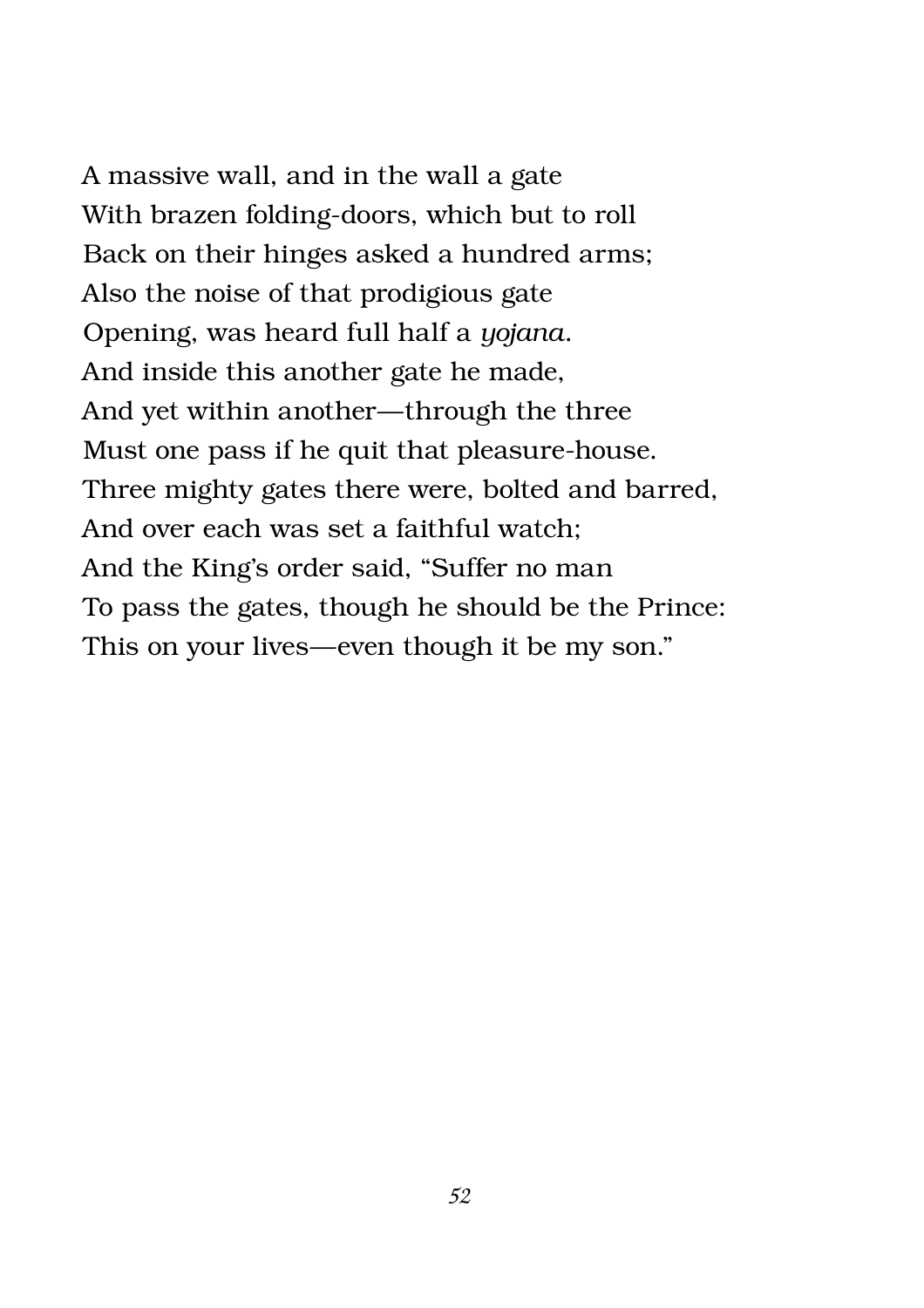# *Book The Third*

In which calm home of happy light and love<br>Lived our Lord Buddha, knowing not of woe,<br>Nor want, nor pain, nor plague, nor age, nor d<br>Save as when sleepers roam dim seas in dreams,  $\mathbf{\nabla}$  N which calm home of happy light and love Lived our Lord Buddha, knowing not of woe, Nor want, nor pain, nor plague, nor age, nor death, And land awearied on the shores of day, Bringing strange merchandise from that black voyage. Thus oft-times when he lay with gentle head Lulled on the dark breasts of Yasodhara, Her fond hands fanning slow his sleeping lids, He would start up and cry, "My world! Oh, world! I hear! I know! I come!" And she would ask, "What ails my Lord?" with large eyes terror-struck; For at such times the pity in his look Was awful, and his visage like a god's. Then would he smile again to stay her tears, And bid the *veenas* sound; but once they set A stringed gourd on the sill, there where the wind Could linger o'er its notes and play at will— Wild music makes the wind on silver strings— And those who lay around heard only that;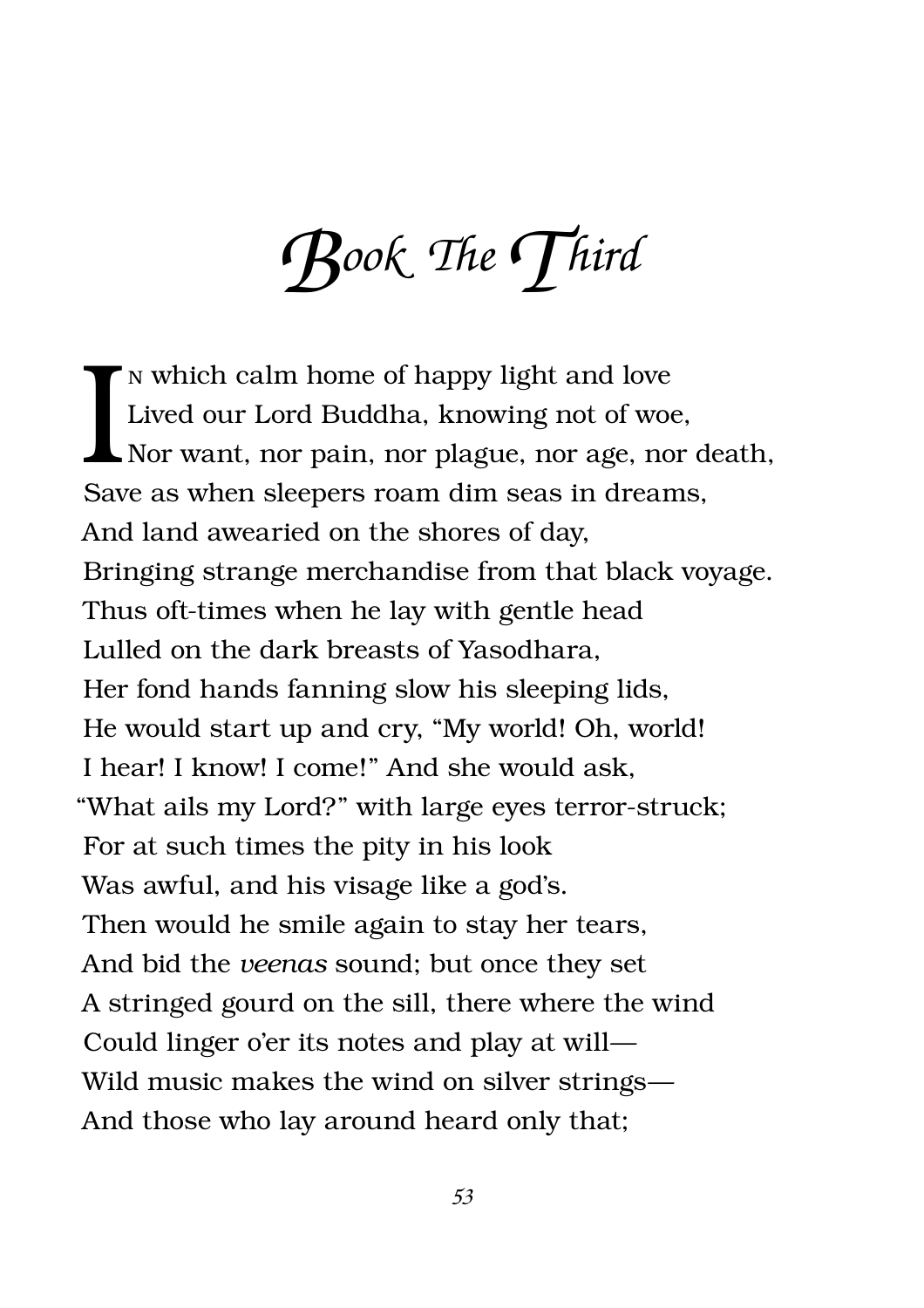But Prince Siddhàrtha heard the Devas play, And to his ears they sang such words as these:—

*We are the voices of the wandering wind, Which moan for rest and rest can never find; Lo! as the wind is, so is mortal life, A moan, a sigh, a sob, storm, a strife.*

*Wherefore and whence we are ye cannot know, Nor where life springs, nor whither life doth go; We are as ye are, ghosts from the inane, What pleasure have we of our changeful pain?*

*What pleasure hast thou of thy changeless bliss? Nay, if love lasted, there were joy in this; But life's way is the wind's way, all these things Are but brief voices breathed on shifting strings. O Màyà's son! because we roam the earth Moan we upon these strings; we make no mirth, So many woes we see in many lands, So many streaming eyes and wringing hands.*

*Yet mock we while we wail, for, could they know, This life they cling to is but empty show;*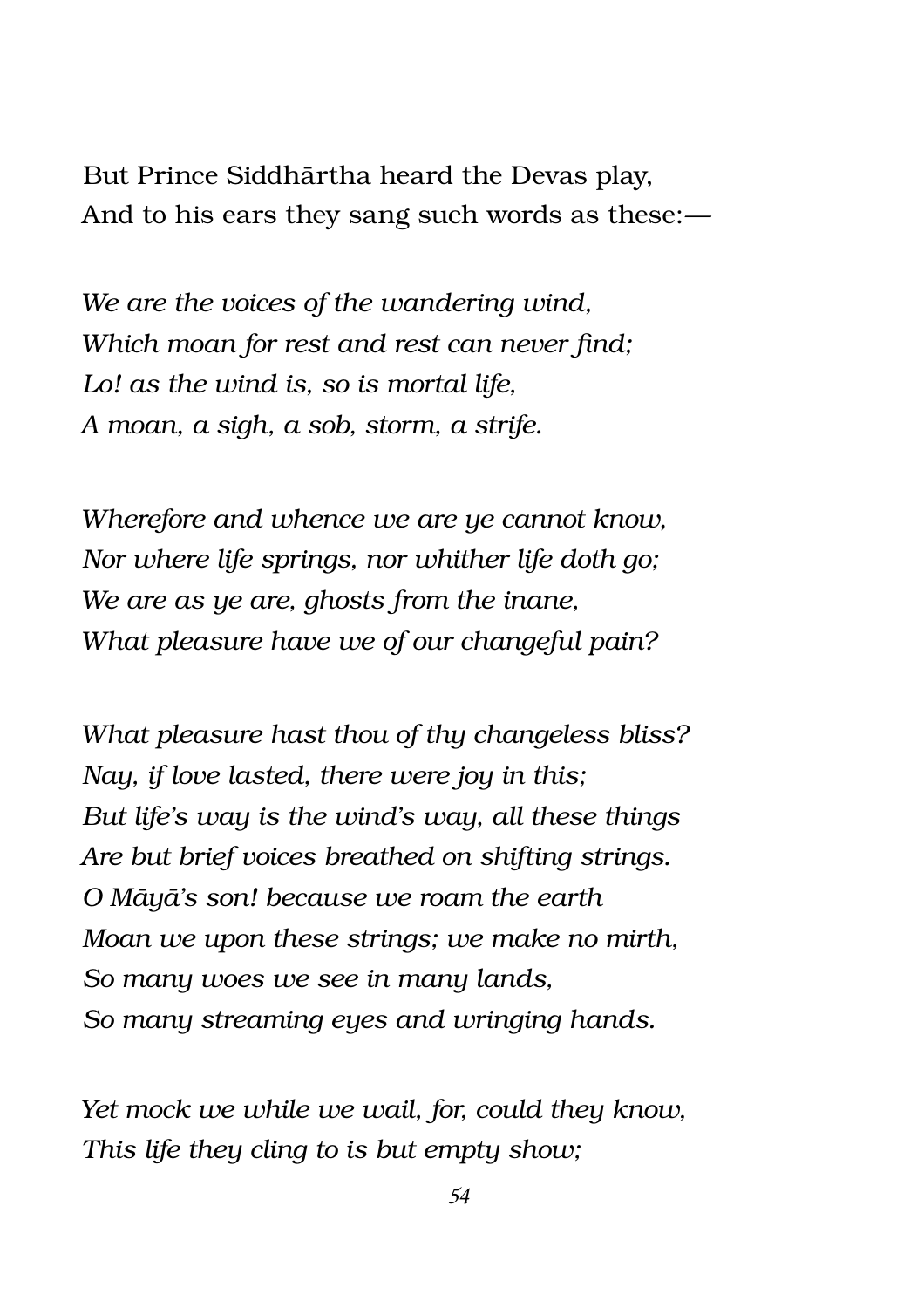*'Twere all as well to bid a cloud to stand, Or hold a running river with the hand.*

*But thou that art to save, thine hour is nigh! The sad world waiteth in its misery, The blind world stumbleth on its round of pain; Rise, Màyà's child! wake! slumber not again!*

*We are the voices of the wandering wind: Wander thou, too, O Prince, thy rest to find; Leave love for love of lovers for woe's sake Quit state for sorrow, and deliverance make.*

*So sigh we, passing o'er the silver strings, To thee who know'st not yet of earthly things; So say we; mocking, as we pass away, These lovely shadows wherewith thou dost play.*

Thereafter it befel he sate at eve Amid his beauteous Court, holding the hand Of sweet Yasodhara, and some maid told— With breaks of music when her rich voice dropped-An ancient tale to speed the hour of dusk, Of love, and of a magic horse, and lands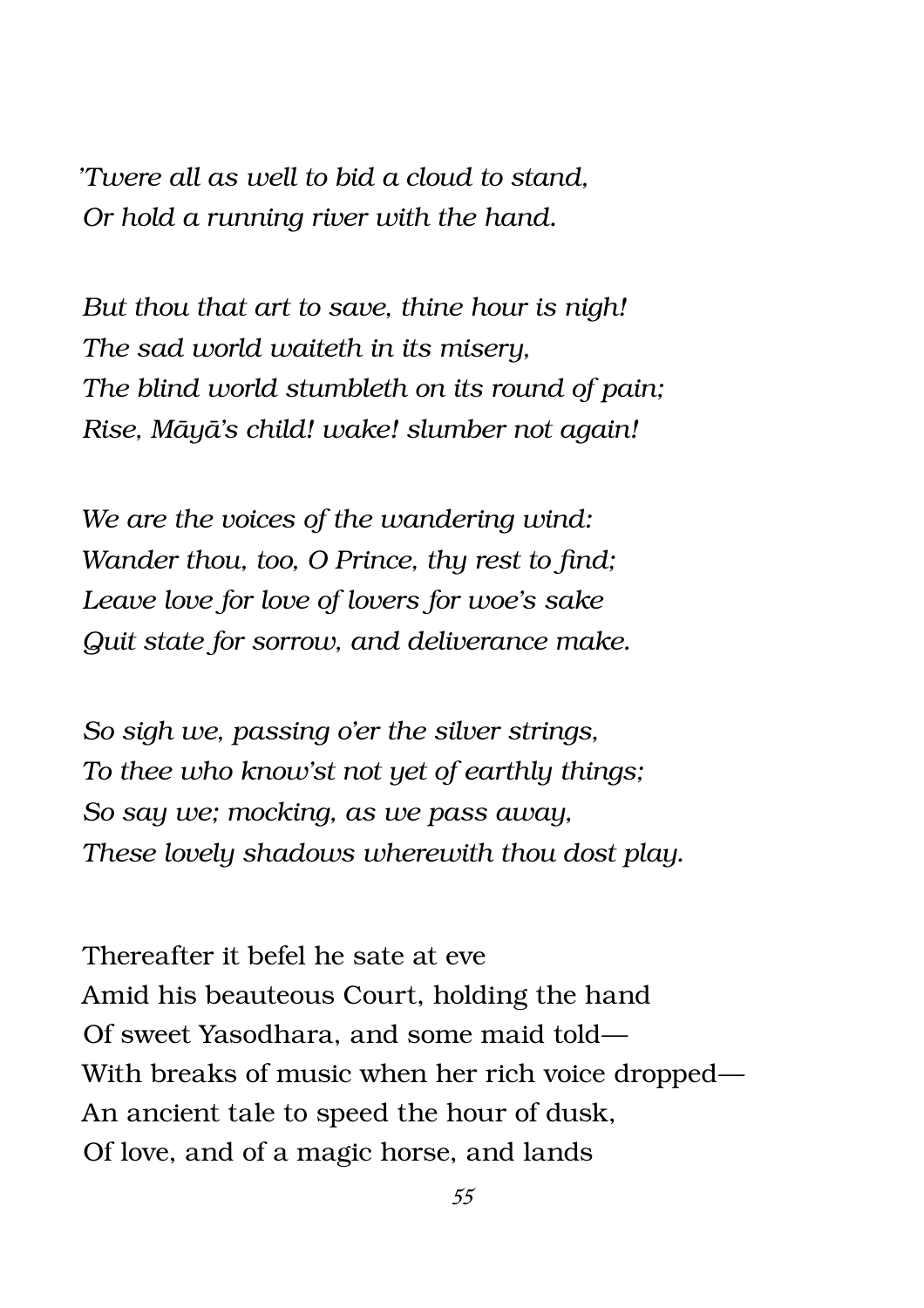Wonderful, distant, where pale peoples dwelled And where the sun at night sank into seas, Then spake he, sighing, "Chitra brings me back The wind's song in the strings with that fair tale. Give her, Yasodhara, thy pearl for thanks. But thou, my pearl! is there so wide a world? Is there a land which sees the great sun roll Into the waves, and are there hearts like ours, Countless, unknown, not happy—it may be— Whom we might succour if we knew of them? Oft-times I marvel, as the Lord of day Treads from the east his kingly road of gold, Who first on the world's edge hath hailed his beam, The children of the morning; oftentimes, Even in thine arms and on thy breasts, bright wife, Sore have I panted, at the sun's decline, To pass with him into that crimson west And see the people of the evening. There must be many we should love—how else? Now have I in this hour an ache, at last, Thy soft lips cannot kiss away: oh, girl! O Chitra! you that know of fairyland! Where tether they that swift steed of thy tale? My palace for one day upon his back, To ride and ride and see the spread of the earth;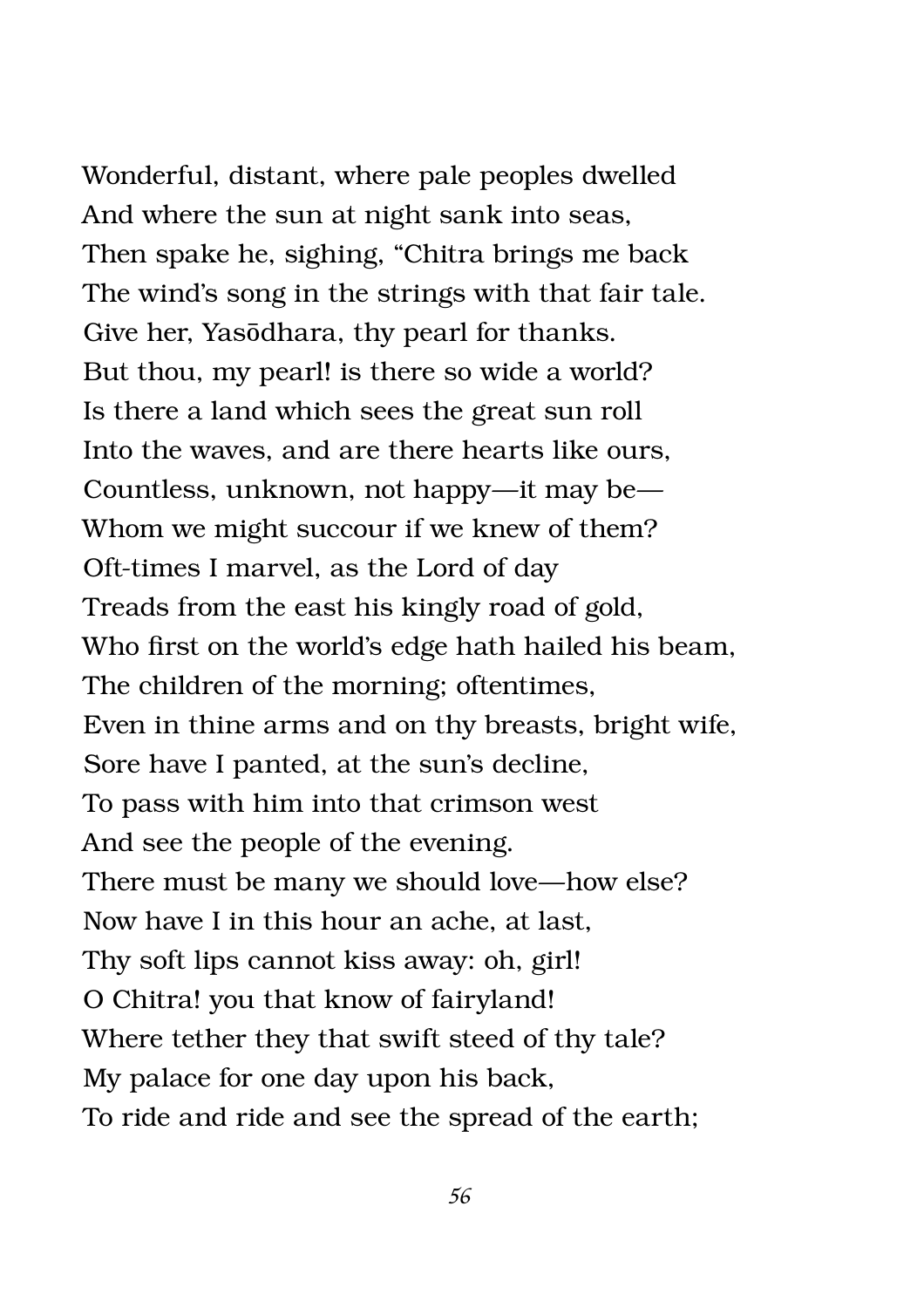Nay, if I had yon callow vulture's plumes— The carrion heir of wider realms than mine— How would I stretch for topmost Himalay, Light where the rose-gleam lingers on those snows, And strain my gaze with searching what is round! Why have I never seen and never sought? Tell me what lies beyond our brazen gates."

Then one replied, "The city first, fair Prince! The temples, and the gardens, and the groves, And then the fields; and afterwards fresh fields, With *nullahs*, *maidàns*, jungle, *koss* on *koss*; And next King Bimbasàra's realm, and then The vast flat world, with crores on crores of folk." "Good," said Siddhàrtha, "let the word be sent That Channa yoke my Chariot—at noon To-morrow I shall ride and see beyond."

Whereof they told the King: "Our Lord, thy son, Wills that his chariot be yoked at noon, That he may ride abroad and see mankind."

"Yea!" spake the careful King, "tis time he see; But let the criers go about and bid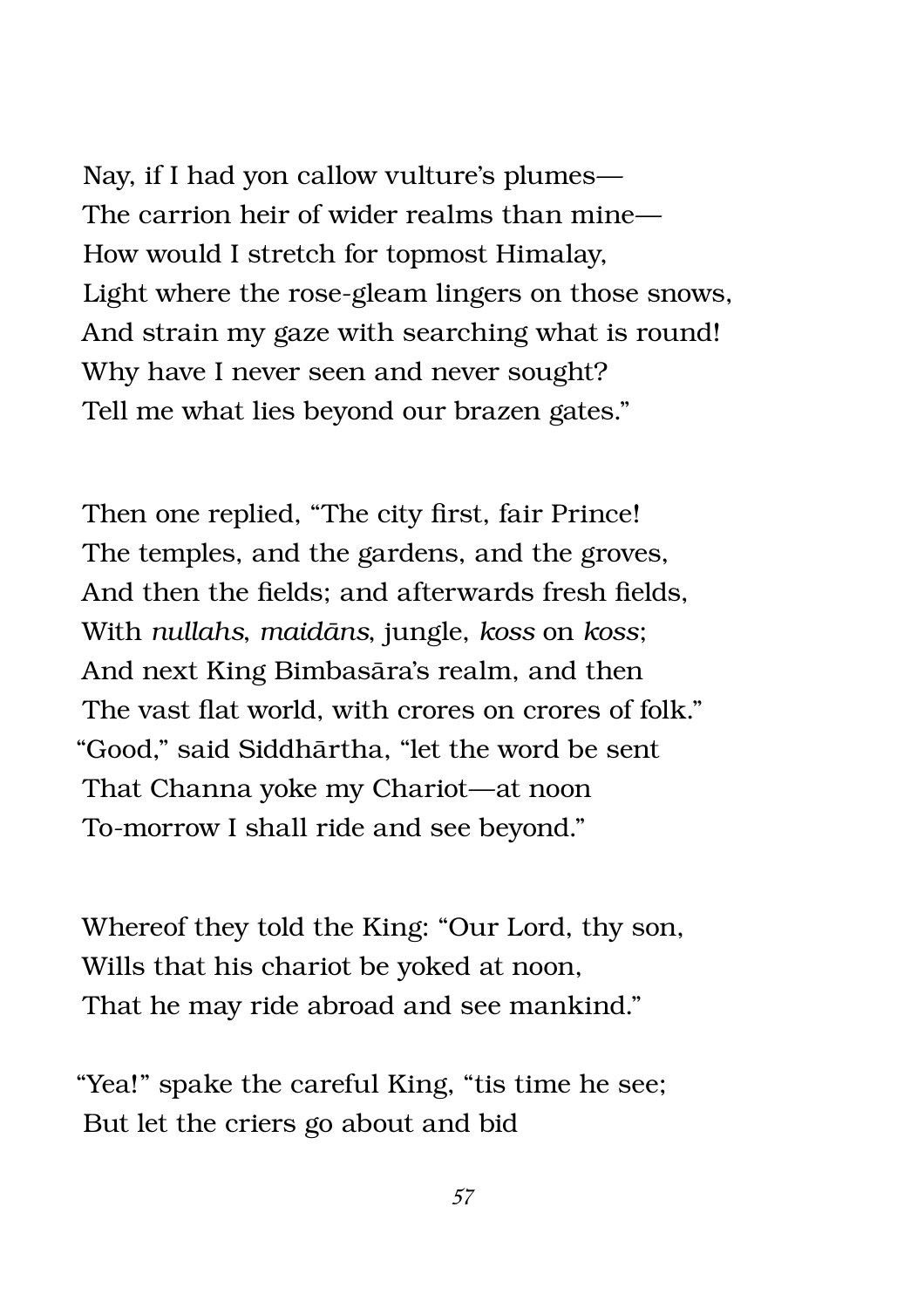My city deck itself, so there be met No noisome sight; and let none blind or maimed, None that is sick, or stricken deep in years, No leper, and no feeble folk come forth." Therefore the stones were swept, and up and down The water-carriers sprinkled all the streets From spirting skeins, the housewives scattered fresh Red power on their thresholds, strung new wreaths, And trimmed the tulsi-bush before their doors. The paintings on the walls were heightened up With liberal brush, the trees set thick with flags, The idols gilded; in the four-went ways Suryadeva and the great gods shone 'Mid shrines of leaves; so that the city seemed A capital of some enchanted land. Also the criers passed, with drum and gong, Proclaiming loudly, "Ho! all citizens, The King commands that there be seen to-day No evil sight: let no one blind or maimed, None that is sick, or stricken deep in years, No leper, and no feeble folk go forth. Let none, too, burn his dead nor bring them out 'Till nightfall. Thus Suddh**'**dana commands." So all was comely and the houses trim Throughout Kapilavastu, while the Prince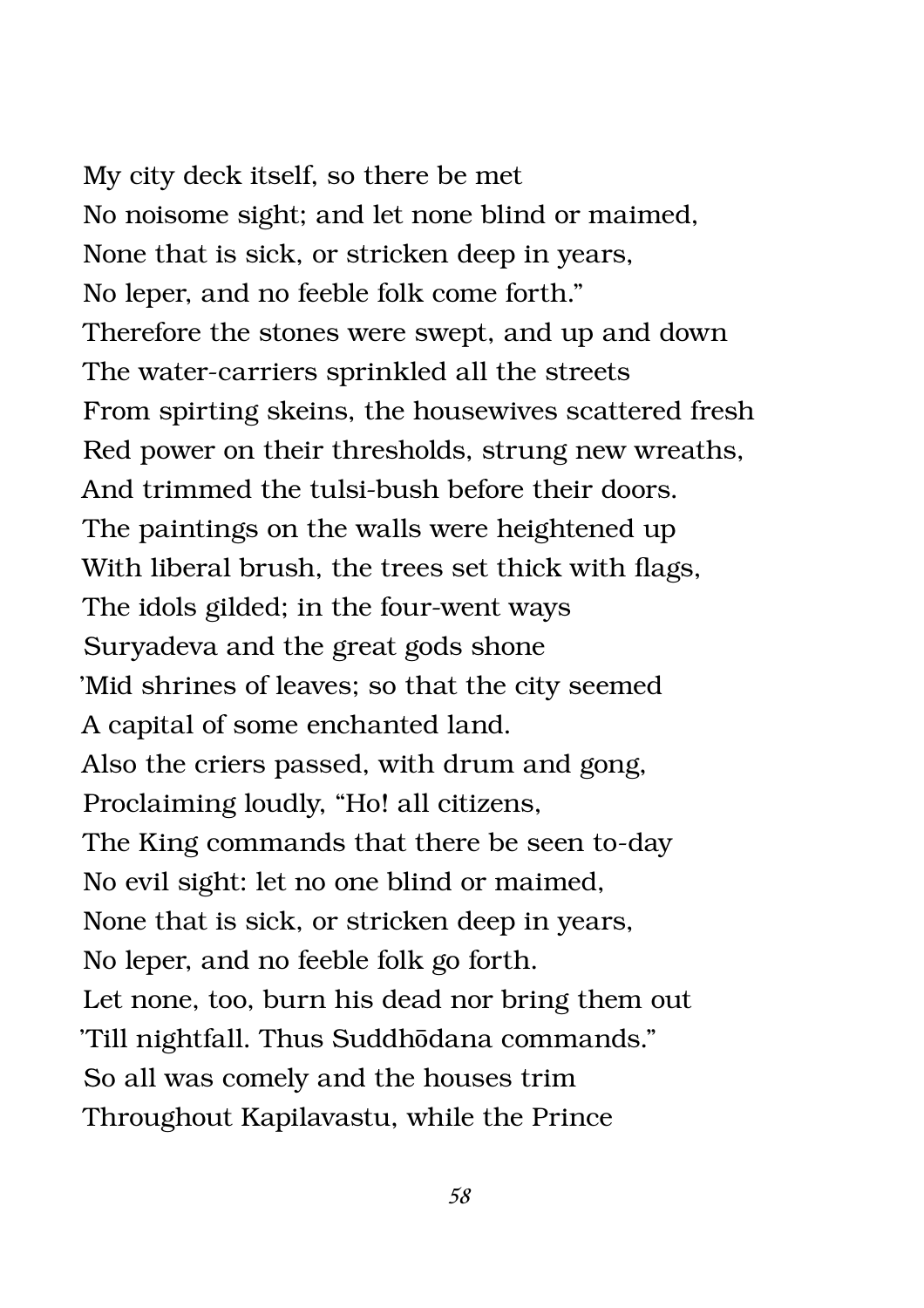Came forth in painted car, which two steers drew, Snow-white, with swinging dewlaps, and huge humps Wrinkled against the carved and lacquered yoke. Goodly it was to mark the people's joy Greeting their Prince; and glad Siddhàrtha waxed At sight of all those liege and friendly folk Bright-clad and laughing as if life were good. "Fair is the world," he said, "it likes me well! And light and kind these men that are not kings, And sweet my sisters here, who toil and tend; What have I done for these to make them thus? Why, if I love them, should those children know? I pray take up yon pretty Sàkya boy Who flung us flowers, and let him ride with me. How good it is to reign in realms like this! How simple pleasure is, if these be pleased Because I come abroad! How many things I need not if such little households hold Enough to make our city full of smiles! Drive, Channa! through the gates, and let me see More of this gracious world I have not known."

So passed they through the gates, a joyous crowd Thronging about the wheels, whereof some ran Before the oxen, throwing wreaths; some stroked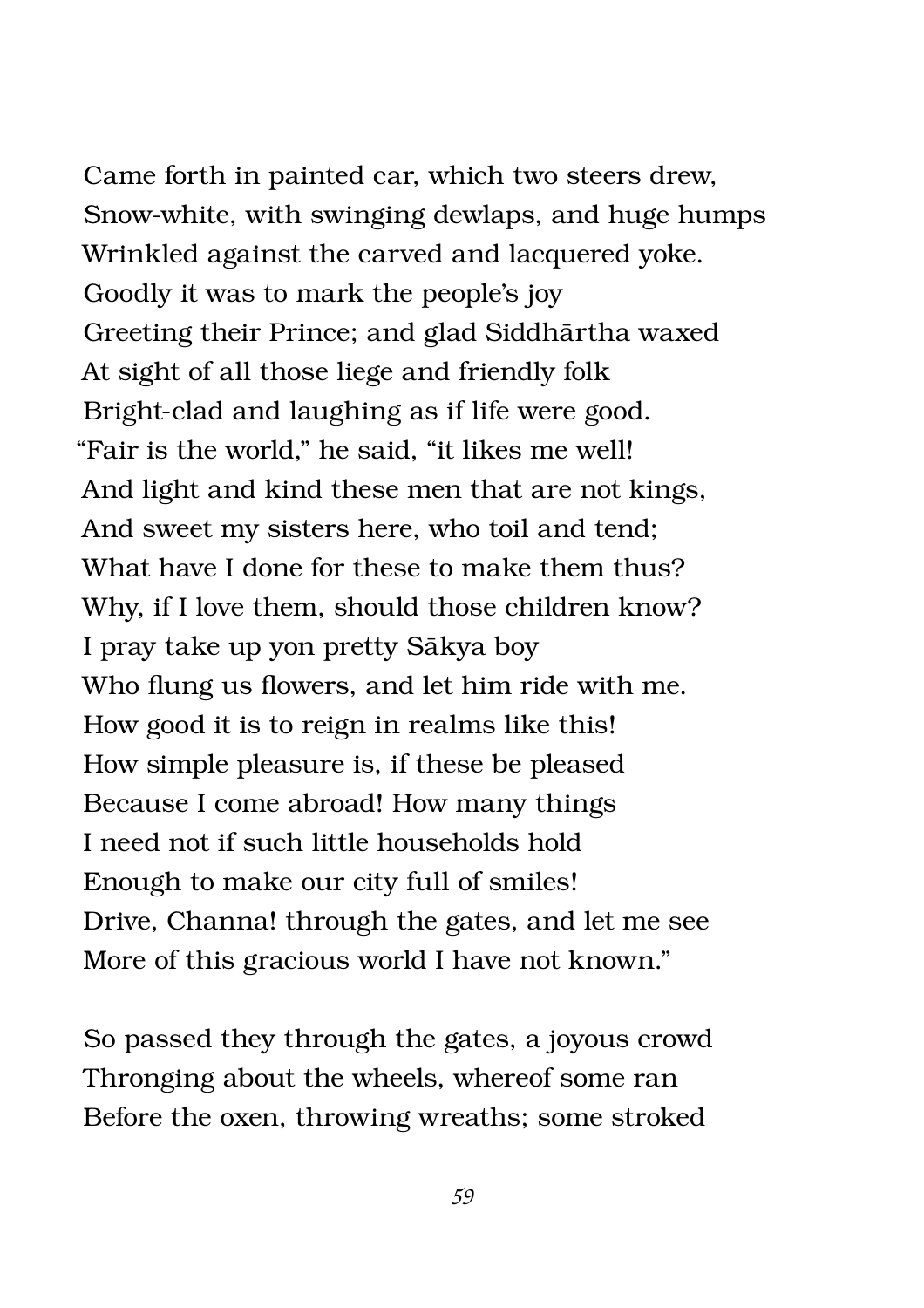Their silken flanks; some brought them rice and cakes, All crying, "*Jai*! *jai*! for our noble Prince!" Thus all the path was kept with gladsome looks And filled with fair sights—for the King's word was That such should be—when midway in the road, Slow tottering from the hovel where he hid, Crept forth a wretch in rags, haggard and foul, An old, old man, whose shrivelled skin, sun-tanned, Clung like a beast's hide to his fleshless bones. Bent was his back with load of many days, His eyepits red with rust of ancient tears, His dim orbs blear with rheum, his toothless jaws Wagging with palsy and the fright to see So many and such joy. One skinny hand Clutched a worn staff to prop his quavering limbs, And one was pressed upon the ridge of ribs Whence came in gasps the heavy painful breath. "Alms!" moaned he, "give, good people! for I die To-morrow or the next day!" then the cough Choked him, but still he stretched his palm, and stood Blinking, and groaning 'mid his spasms, "Alms!" Then those around had wrenched his feeble feet Aside, and thrust him from the road again, Saying, "The Prince! dost see? get to thy lair!" But that Siddhàrtha cried, "Let be! let be!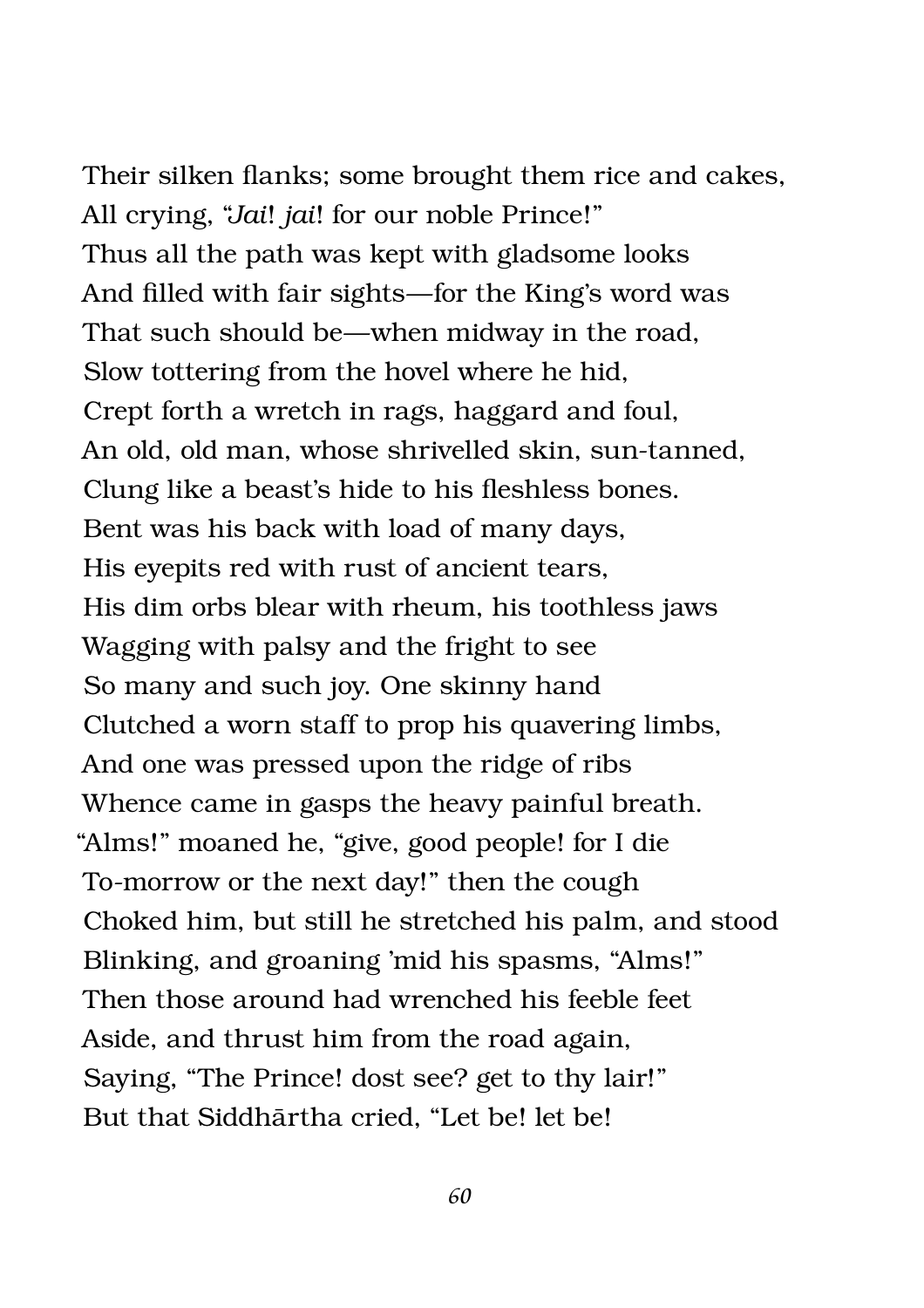Channa! what thing is this who seems a man, Yet surely only seems, being so bowed, So miserable, so horrible, so sad? Are men born sometimes thus? What meaneth he Moaning 'to-morrow or next day I die?' Finds he no food that so his bones jut forth? What woe hath happened to this piteous one?" Then answer made the charioteer, "Sweet Prince! This is no other than an aged man. Some fourscore years ago his back was straight, His eye bright, and his body goodly: now The thievish years have sucked his sap away, Pillaged his strength and filched his will and wit; His lamp has lost its oil, the wick burns black; What life he keeps is one poor lingering spark Which flickers for the finish: such is age; Why should your Highness heed?" Then spake the Prince— "But shall this come to others, or to all, Or is it rare that one should be as he?" "Most noble," answered Channa, "even as he, Will all these grow if they shall live so long." "But," quoth the Prince, "if I shall live as long Shall I be thus; and if Yas**'**dhara Live fourscore years, is this old age for her, Jàlini, little Hasta, Gautami,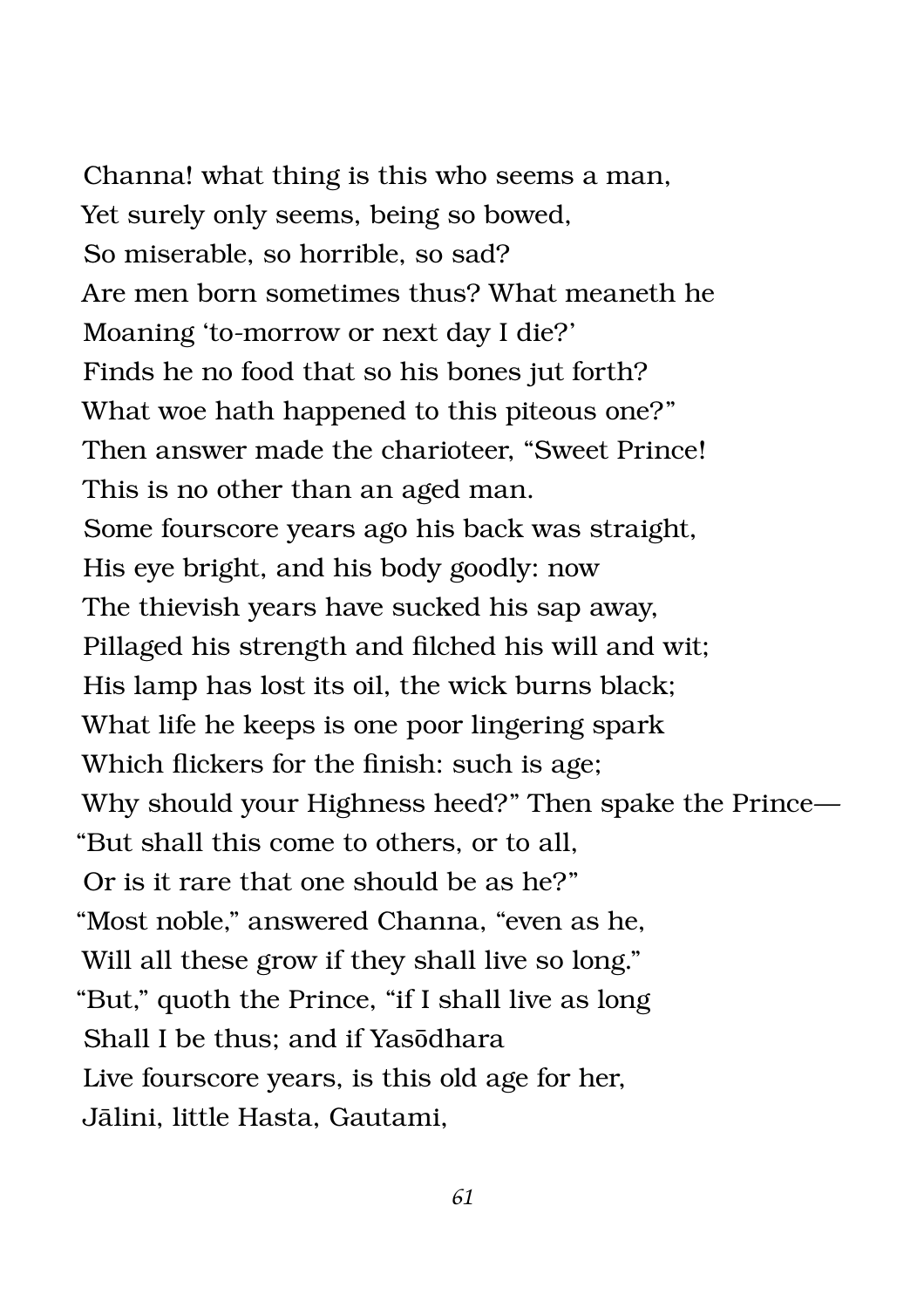And Gunga, and the others?" "Yea, great Sir!" The charioteer replied. Then spake the Prince: "Turn back, and drive me to my house again! I have seen that I did not think to see."

Which pondering, to his beauteous Court returned Wistful Siddhàrtha, sad of mien and mood; Nor tasted he the white cakes nor the fruits Spread for the evening feast, nor once looked up While the best palace-dancers strove to charm: Nor spake—save one sad thing—when woefully Yas**'**dhara sank to his feet and wept, Sighing, "Hath not my Lord comfort in me?" "Ah, Sweet!" he said, "such comfort that my soul Aches, thinking it must end for it will end, And we shall both grow old, Yasodhara! Loveless, unlovely, weak, and old, and bowed. Nay, though we locked up love and life with lips So close that night and day our breaths grew one Time would thrust in between to filch away My passion and thy grace, as black Night steals The rose-gleams from yon peak, which fade to grey And are not seen to fade. This have I found, And all my heart is darkened with its dread,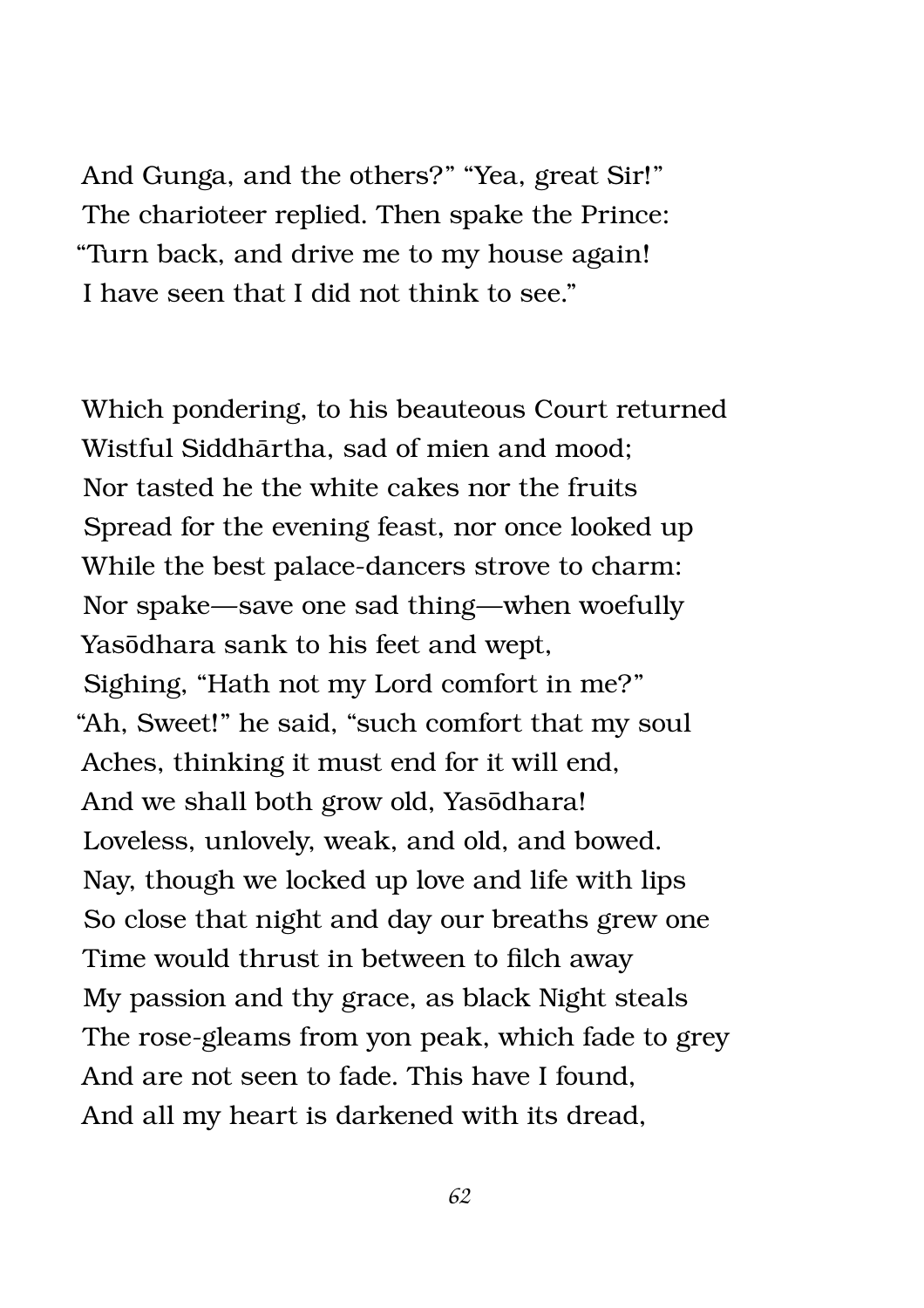And all my heart is fixed to think how Love Might save its sweetness from the slayer, Time, Who makes men old." So through that night he sat Sleepless, uncomforted.

#### And all that night

The King Suddhodana dreamed troublous dreams. The first fear of his vision was a flag Broad, glorious glistening with a golden sun, The mark of Indra; but a strong wind blew, Rending its folds devine, and dashing it Into the dust; where at a concourse came Of shadowy Ones, who took the spoiled silk up And bore it eastward from the city gates. The second fear was ten huge elephants, With silver tusks and feet that shook the earth, Trampling the southern road in mighty march; And he who sat upon the foremost beast Was the King's son—the others followed him. The third fear of the vision was a car, Shining with blinding light, which four steeds drew, Snorting white smoke and champing fiery foam; And in the car the Prince Siddhàrtha sat. The fourth fear was a wheel which turned and turned,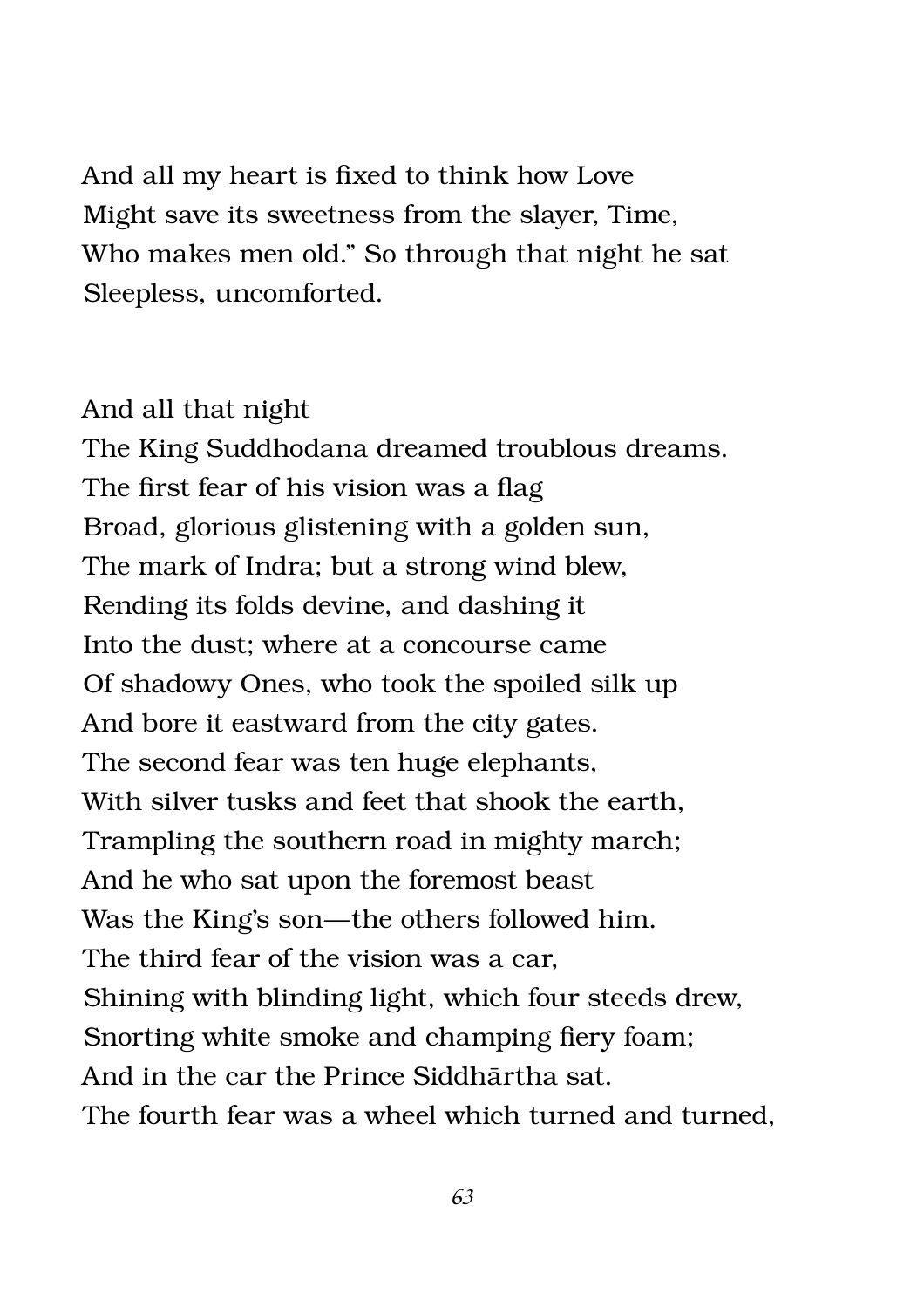With nave of burning gold and jewelled spokes, And strange things written on the binding tire, Which seemed both fire and music as it whirled. The fifth fear was a mighty drum set down Midway between the city and the hills, On which the Prince beat with an iron mace, So that the sound pealed like a thunderstorm, Rolling around the sky and far away. The sixth fear was a tower, which rose and rose High o'er the city till its stately head Shone crowned with clouds and on the top the Prince Stood, scattering from both hands, this way and that, Gems of most lovely light, as if it rained Jacynths and rubies; and the whole world came, Striving to seize those treasures as they fell Towards the four quarters. But the seventh fear was A noise of wailing, and behold six men Who wept and gnashed their teeth, and laid their palms Upon their mouths, walking disconsolate.

These seven fears made the vision of his sleep, But none of all his wisest dream-readers Could tell their meaning. Then the King was wroth, Saying, 'There cometh evil to my house, And none of ye have wit to help me know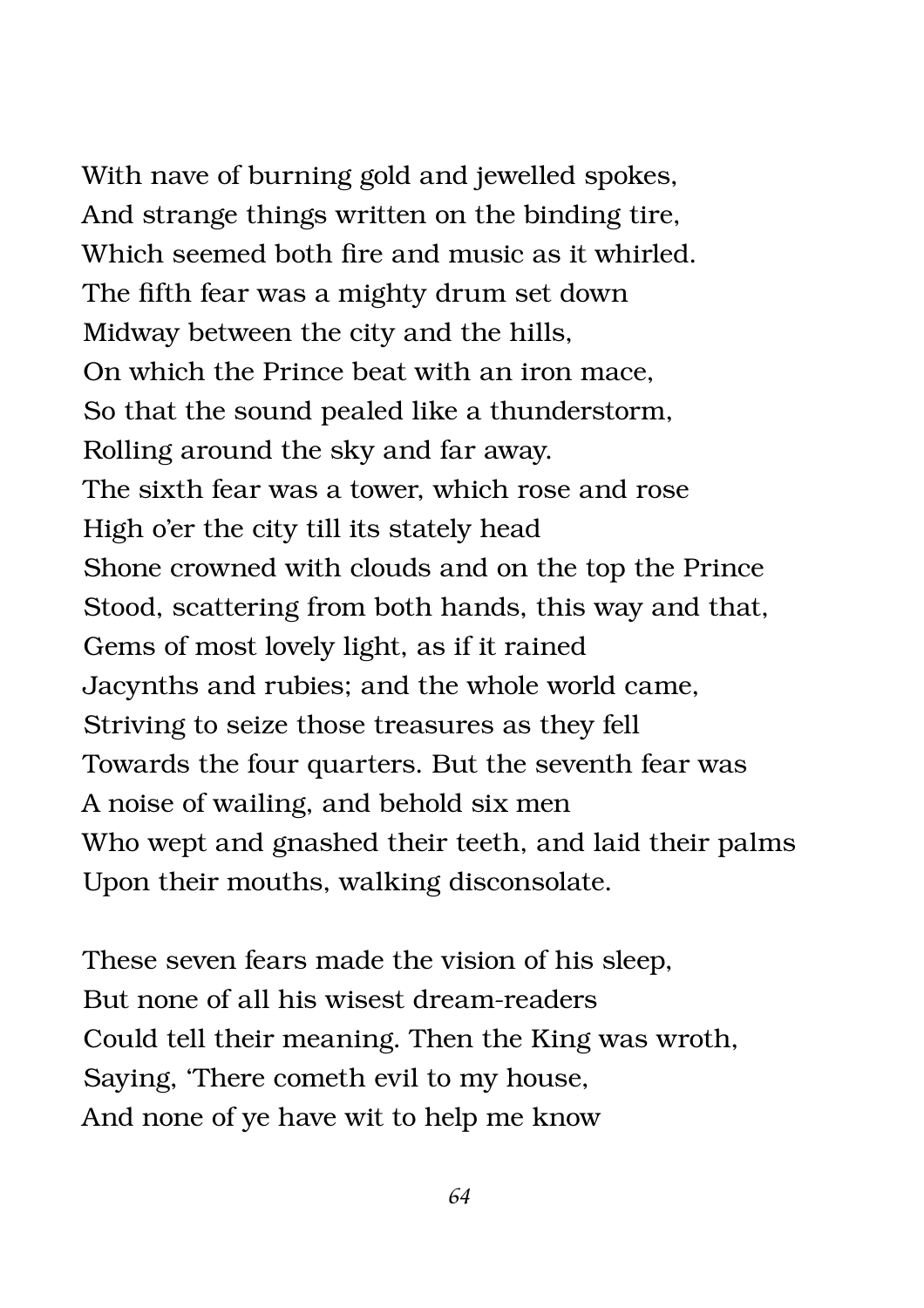What the great gods portend sending me this.' So in the city men went sorrowful Because the King had dreamed seven signs of fear Which none could read; but to the gate there came An aged man, in robe of deer-skin clad, By guise a hermit, known to none; he cried, "Bring me before the King, for I can read The vision of his sleep;" who when he heard The sevenfold mysteries of the midnight dream, Bowed reverent and said, "O Maharàj! I hail this favoured House, where shall arise A wider-reaching splendour than the sun's! Lo! all these seven fears are seven joys, Whereof the first, where thou didst see a flag— Broad, glorious, gilt with Indra's badge — cast down And carried out, did signify the end Of old faiths and beginning of the new; For there is change with gods not less than men, And as the days pass *kalpas* pass at length. The ten great elephants that shook the earth The ten great gifts of wisdom signify, In strength whereof the Prince shall quit his state And shake the world with passage of the Truth. The flame-breathing horses of the car Are those four fearless virtues which shall bring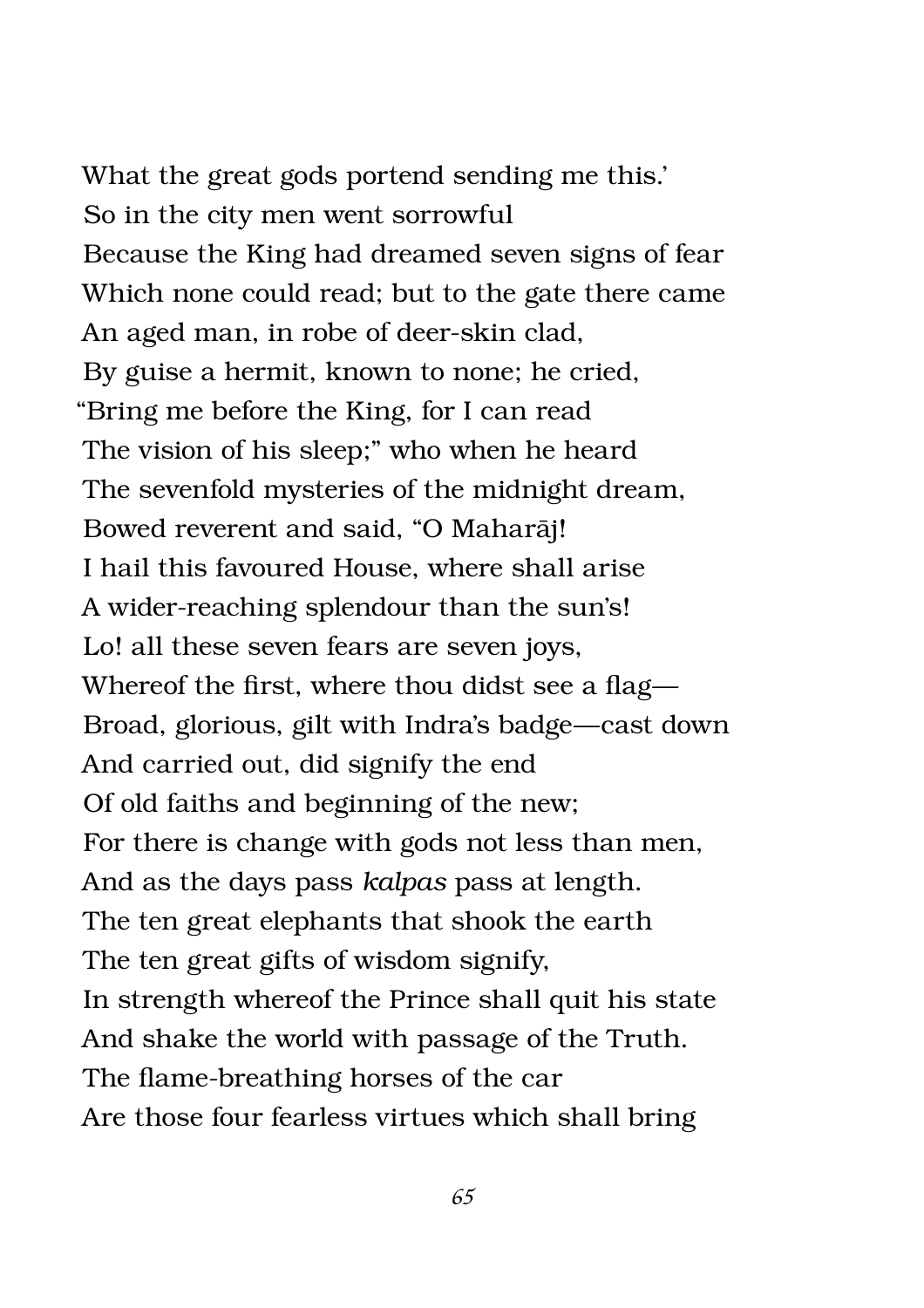The son from doubt and gloom to gladsome light; The wheel that turned with nave of burning gold Was that most precious Wheel of perfect Law Which he shall turn in sight of all the world. The mighty drum whereon the Prince did beat, Till the sound filled all lands, doth signify The thunder of the preaching of the Word Which he shall preach; the tower that grew to heaven The growing of the Gospel of this Buddh Sets forth; and those rare jewels scattered thence The untold treasures are of that good Law To gods and men dear and desirable. Such is the interpretation of the tower; But for those six men weeping with shut mouths, They are the six chief teachers whom thy son Shall, with bright truth and speech unanswerable, Convince of foolishness. O King! rejoice, The fortune of my Lord the Prince is more Than kingdoms, and his hermit-rags will be Beyond fine cloths of gold. This was thy dream! And in seven nights and days these things shall fall." So spake the holy man, and lowly made The eight prostrations, touching thrice the ground; Then turned and passed; but when the King bade send A rich gift after him, the messengers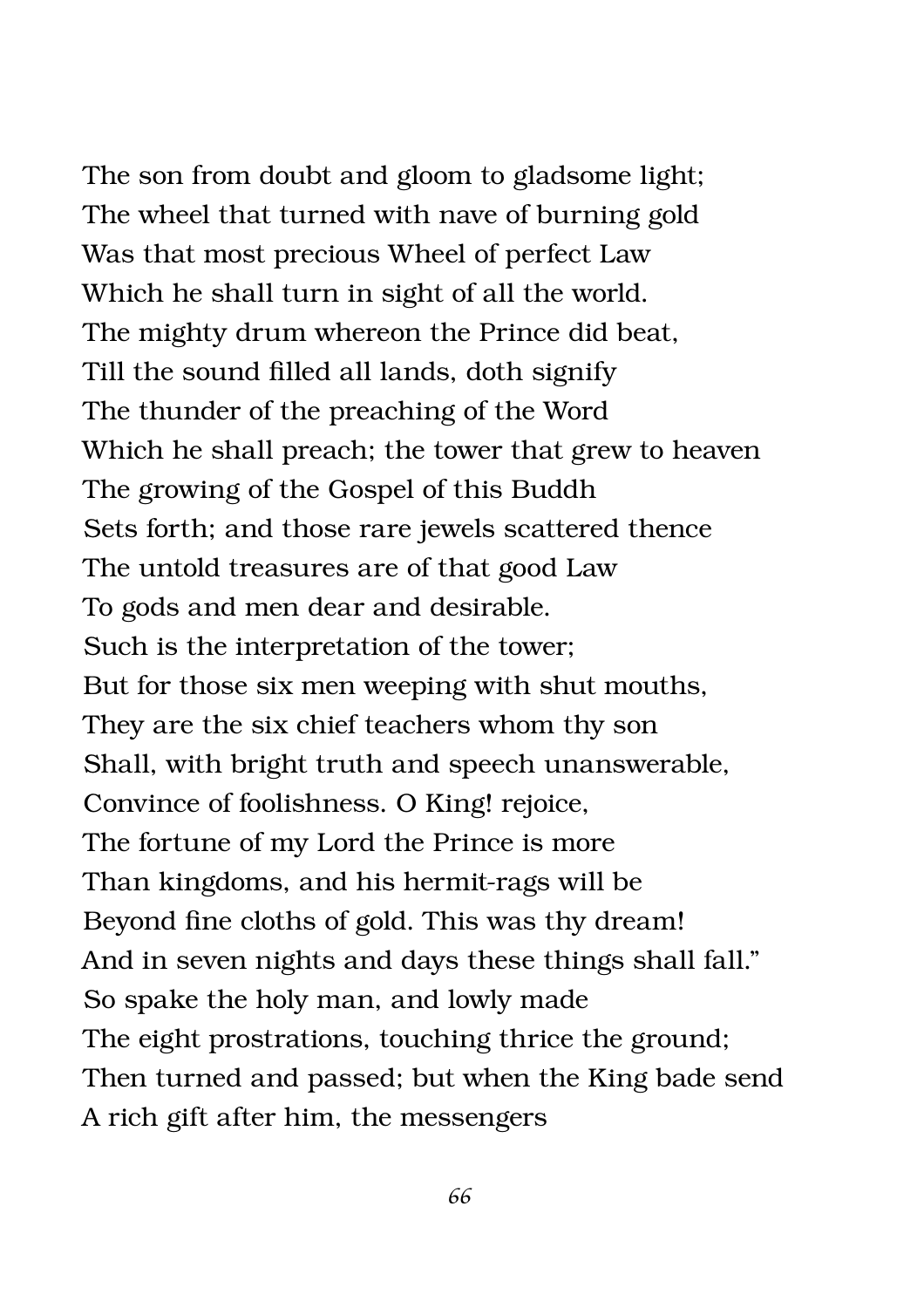Brought word, "We came to where he entered in At Chandra's temple, but within was none Save a grey owl which fluttered from the shrine." The gods come sometimes thus.

## But the sad King

Marvelled, and gave command that new delights Be compassed to enthral Siddhàrtha's heart Amid those dancers of his pleasure-house, Also he set at all the brazen doors A doubled guard. Yet who shall shut out Fate! For once again the spirit of the Prince Was moved to see this world beyond his gates, This life of man, so pleasant, if its waves Ran not to waste and woeful finishing In Time's dry sands. "I pray you let me view Our city as it is," such was his prayer To King Suddhodana. "Your Majesty In tender heed hath warned the folk before To put away ill things and common sights, And make their faces glad to gladden me, And all the causeways gay; yet have I learned This is not daily life, and if I stand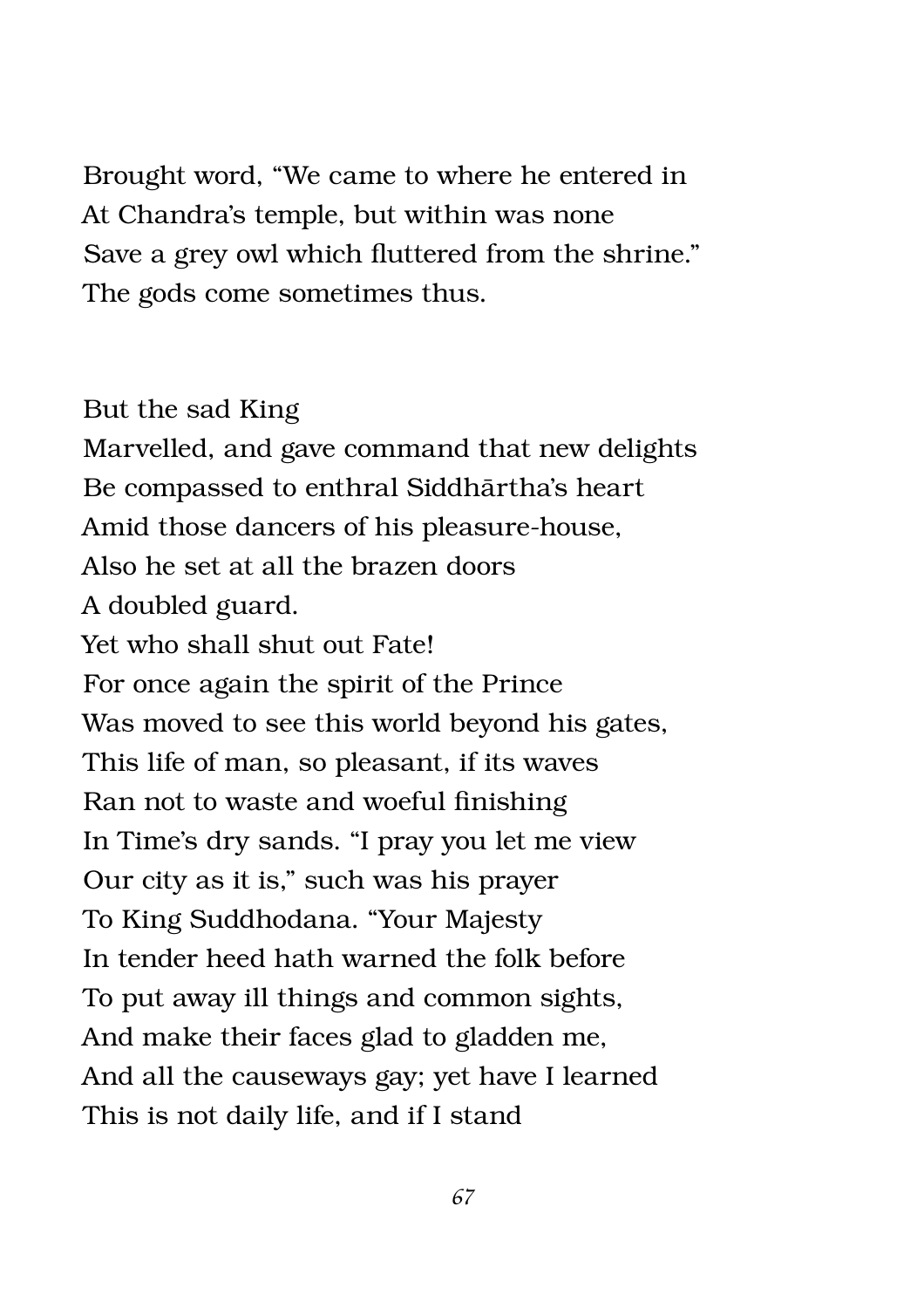Nearest, my father, to the realm and thee, Fain would I know the people and the streets, Their simple usual ways, and workday deeds, And lives which those men live who are not kings. Give me good leave, dear Lord, to pass unknown Beyond my happy gardens; I shall come The more contented to their peace again, Or wiser, father, if not well content. Therefore, I pray thee, let me go at will To-morrow, with my servants, through the streets." And the King said, among his Ministers, "Belike this second flight may mend the first. Note how the falcon starts at every sight New from his hood, but what a quite eye Cometh of freedom; let my son see all, And bid them bring me tidings of his mind."

Thus on the morrow, when the noon was come, The Prince and Channa passed beyond the gates, Which opened to the signet of the King; Yet knew not they who rolled the great doors back It was the King's son in that merchant's robe, And in the clerkly dress his charioteer. Forth fared they by the common way afoot, Mingling with all the Sàkya citizens,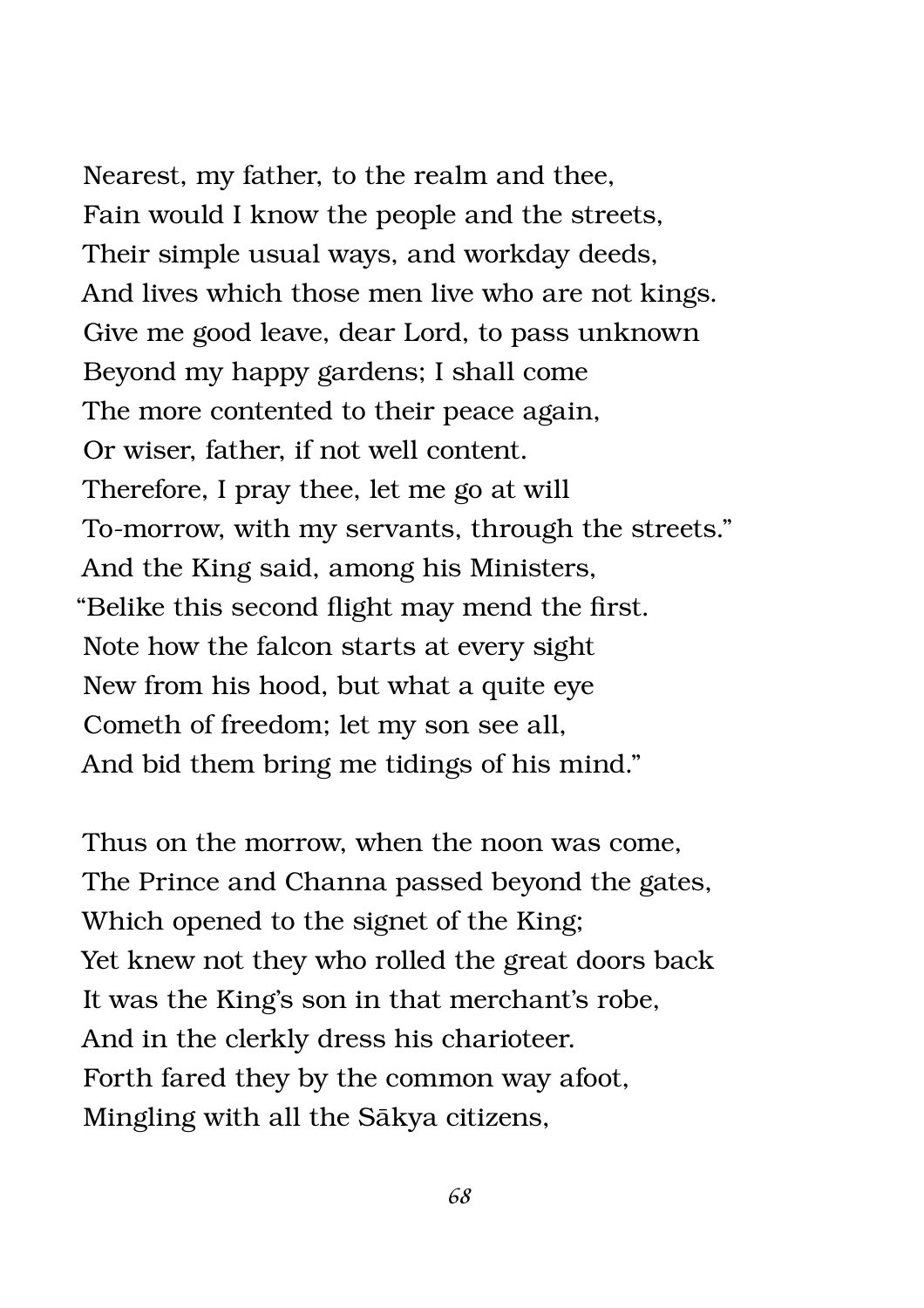Seeking the glad and sad things of the town: The painted streets alive with hum of noon, The traders cross-legged mid their spice and grain, The buyers with their money in the cloth, The war of words to cheapen this or that, The shout to clear the road, the huge stone wheels, The strong slow oxen and their rusting loads, The singing bearers with the palanquins, The broad-necked *hamals* sweating in the sun, The housewives bearing water from the well With balanced *chatties*, and athwart their hips The black-eyed babes; the fly-swarmed sweetmeat shops. The weaver at his loom, the cotton-bow Twangling, the millstones grinding meal, the dogs Prowling for orts, the skilful armourer With tong and hammer linking shirts of mail, The blacksmith with a mattock and a spear Reddening together in his coals, the school Where round their *Guru*, in a grave half-moon, The Sàkya children sang the *mantra* through, And learned the greater and the lesser gods; The dyers stretching waistcloths in the sun Wet from the vats—orange, and rose, and green; The soldiers clanking past with swords and shields, The camel-drivers rocking on the humps,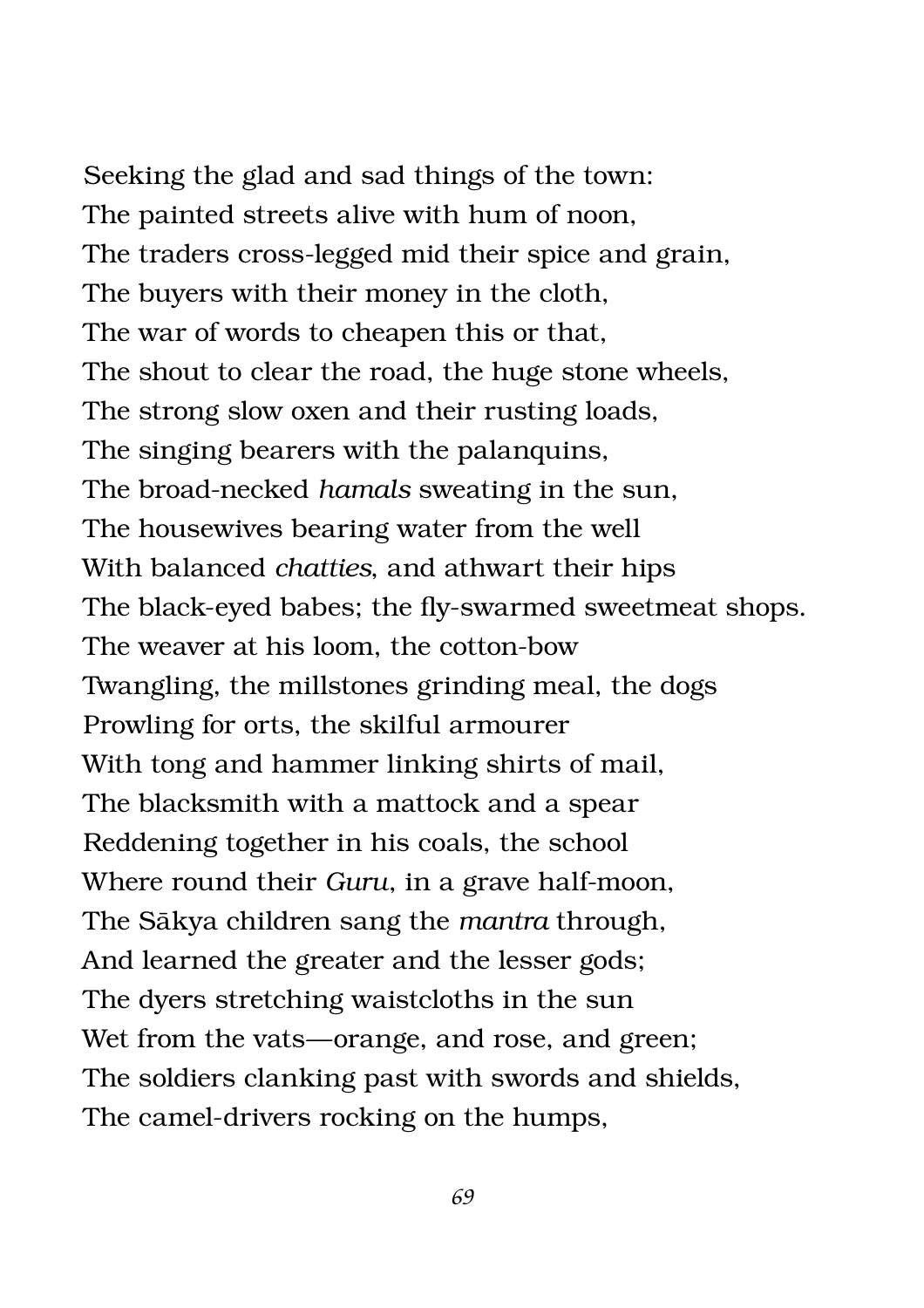The Brahman proud, the martial Kshatriya, The humble toiling Sudra; here a throng Gathered to watch some chattering snake-tamer Wind round his wrist the living jewellery Of asp and *nàg*, or charm the hooded death To angry dance with drone of beaded gourd; There a long line of drums and horns, which went, With steeds gay painted and silk canopies, To bring the young bride home; and here a wife Stealing with cakes and garlands to the god To pray her husband's safe return from trade, Or beg a boy next birth; hard by the booths Where the swart potters beat the noisy brass For lamps and *lotas*; thence, by temple walls And gateways, to the river and the bridge Under the city walls.

## These had they passed

When from the roadside moaned a mournful voice, "Help, masters! lift me to my feet; oh, help! Or I shall die before I reach my house!" A stricken wretch it was, whose quivering frame, Caught by some deadly plague, lay in the dust Writhing, with fiery purple blotches specked; The chill sweat beaded on his brow, his mouth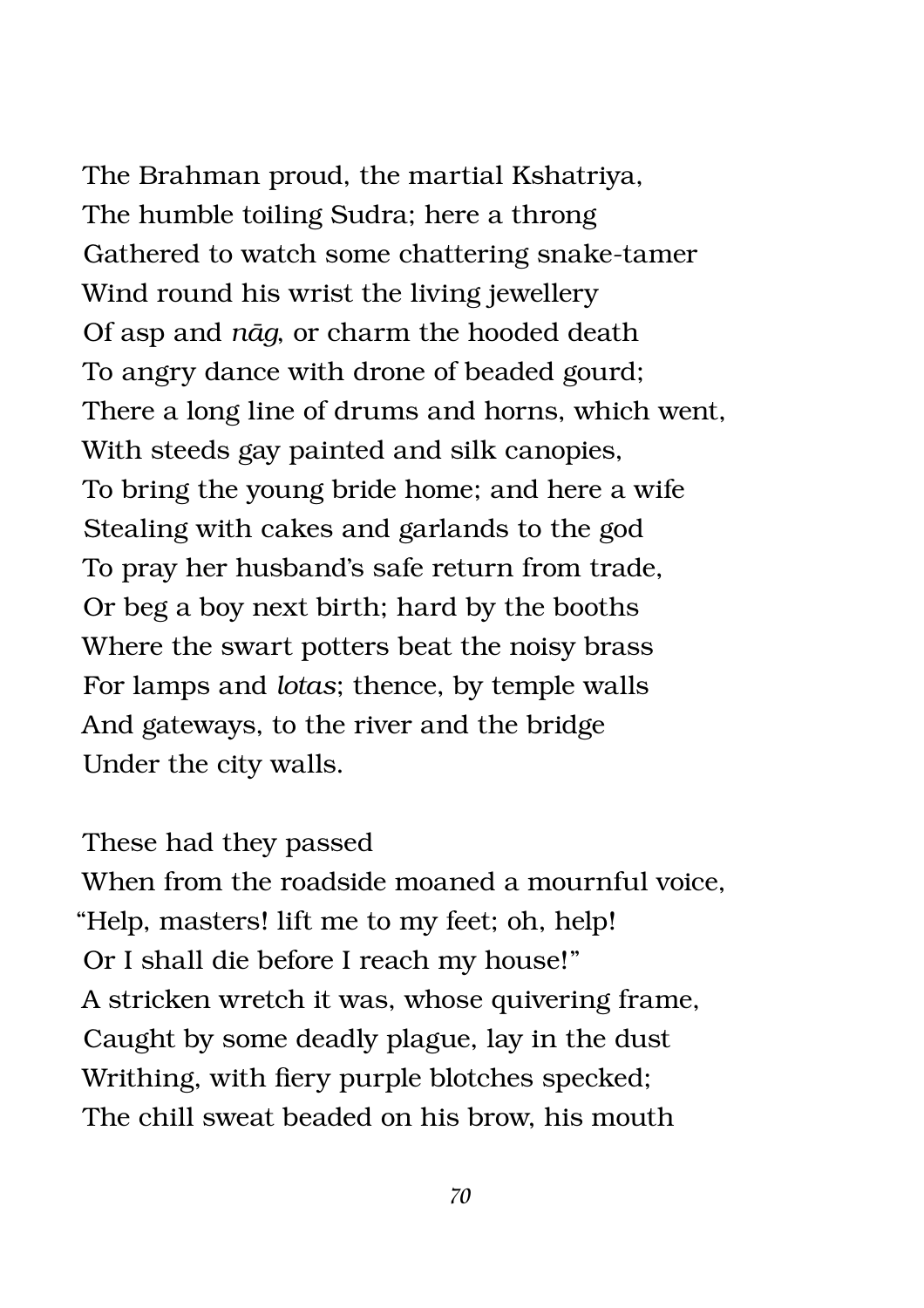Was dragged awry with twitchings of sore pain, The wild eyes swam with inward agony. Gasping, he clutched the grass to rise, and rose Halfway, then sank, with quaking feeble limbs And scream of terror, crying, "Ah, the pain! Good people, help!" whereon Siddhàrtha ran, Lifted the woeful man with tender hands, With sweet looks laid the sick head on his knee, And, while his soft touch comforted the wretch, Asked: "Brother, what is ill with thee? what harm Hath fallen? wherefore canst thou not arise? Why is it, Channa, that he pants and moans, And gasps to speak, and sighs so pitiful?" Then spake the charioteer: "Great Prince! this man Is smitten with some pest; his elements Are all confounded; in his veins the blood, Which ran a wholesome river, leaps and boils A fiery flood; his heart, which kept good time, Beats like an ill-played drum-skin, quick and slow; His sinews slacken like a bowstring slipped; The strength is gone from ham, and loin, and neck, And all the grace and joy of manhood fled: This is a sick man with the fit upon him. See how he plucks and plucks to seize his grief, And rolls his bloodshot orbs and grinds his teeth,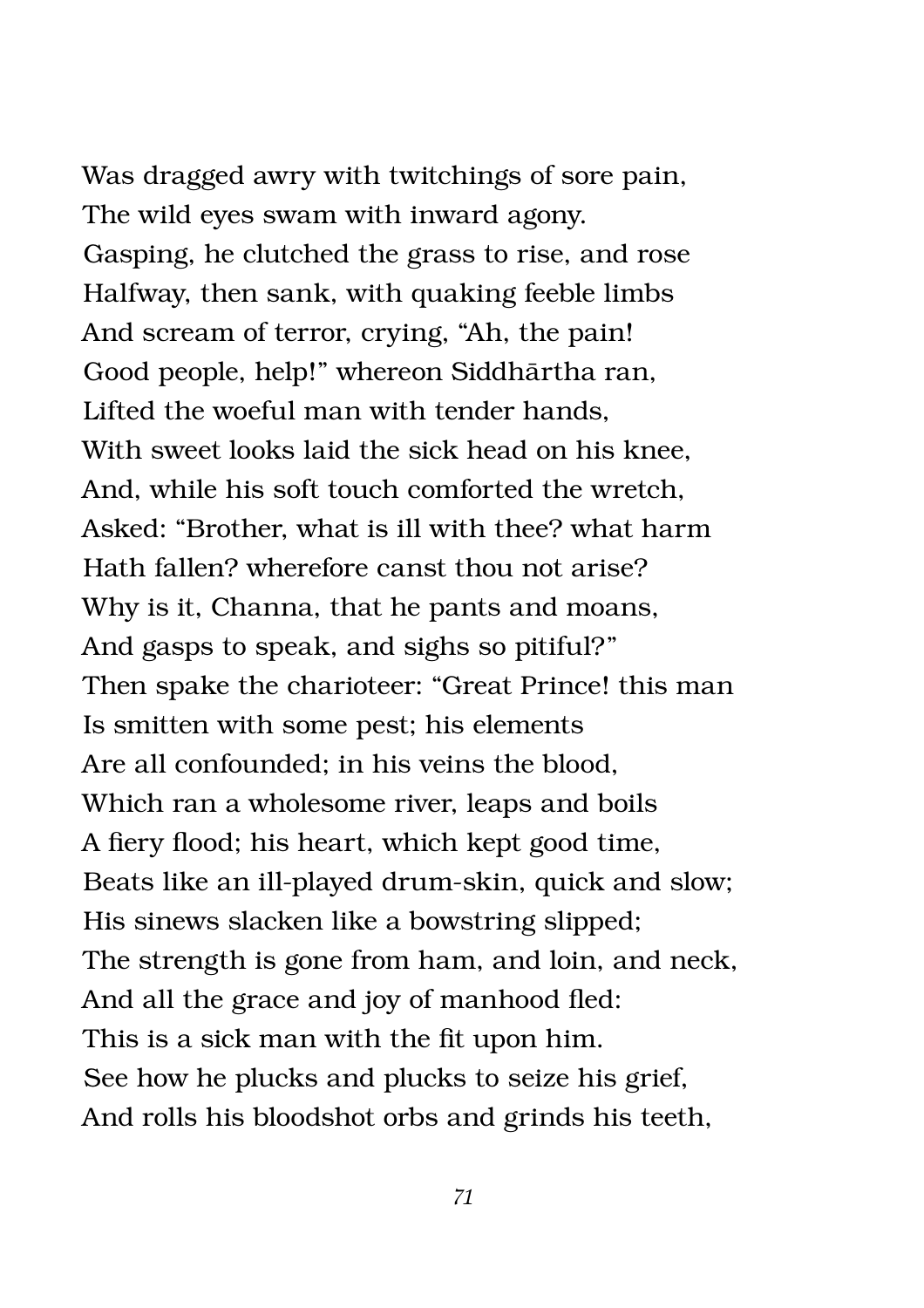And draws his breath as if 'twere choking smoke! Lo! now he would be dead, but shall not die Until the plague hath its work in him, Killing the nerves which die before the life; Then, when his strings have cracked with agony And all his bones are empty of the sense To ache, the plague will quit and light elsewhere. Oh, sir! it is not good to hold him so! The harm may pass, and strike thee, even thee." But spake the Prince, still comforting the man, "And are there others, are there many thus? Or might it be to me as now with him?" "Great Lord!" answered the charioteer, "this comes In many forms to all men; griefs and wounds, Sickness and tetters, palsies, leprosies, Hot fevers, watery wastings, issues, blains Befall all flesh and enter everywhere." "Come such ills unobserved?" the Prince inquired. And Channa said, "Like the sly snake they come That stings unseen; like the striped murderer, Who waits to spring from the Karunda bush, Hinding beside the jungle path; or like The lightning, striking and sparing those, As chance may send."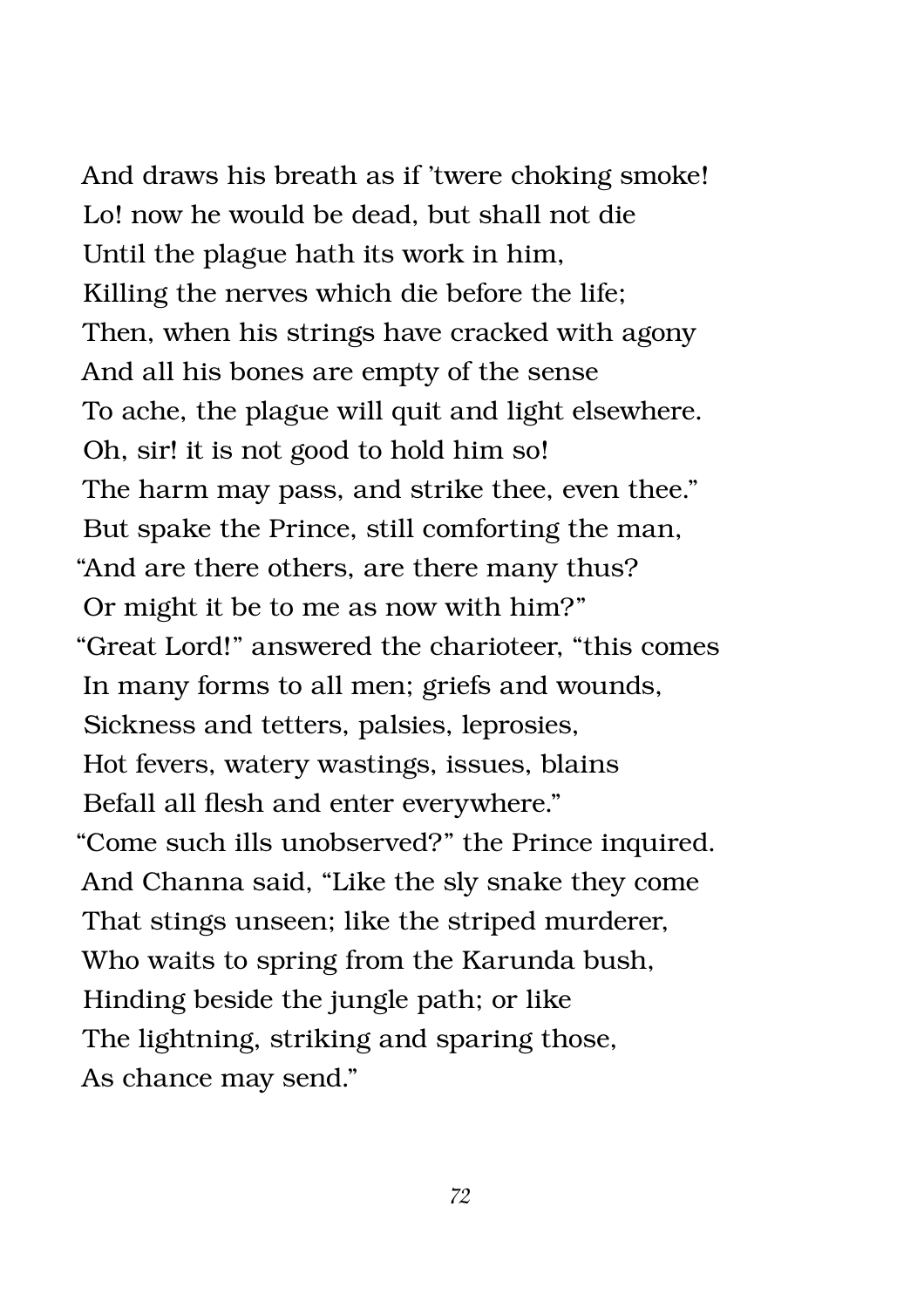"Then all men live in fear?" "So live they, Prince!" "And none can say, 'I sleep Happy and whole to-night, and so shall wake ?'" "None say it." "And the end of many aches, Which come unseen, and will come when they come, Is this, a broken body and sad mind, And so old age?" "Yea, if men last as long."

"But if they cannot bear their agonies, Or if they will not bear, and seek a term; Or if they bear, and be, as this man is, Too weak except for groans, and so still live, And growing old, grow older, then—what end?"

"They die, Prince." "Die?"

"Yea, at the last comes Death, In whatsoever way, whatever hour.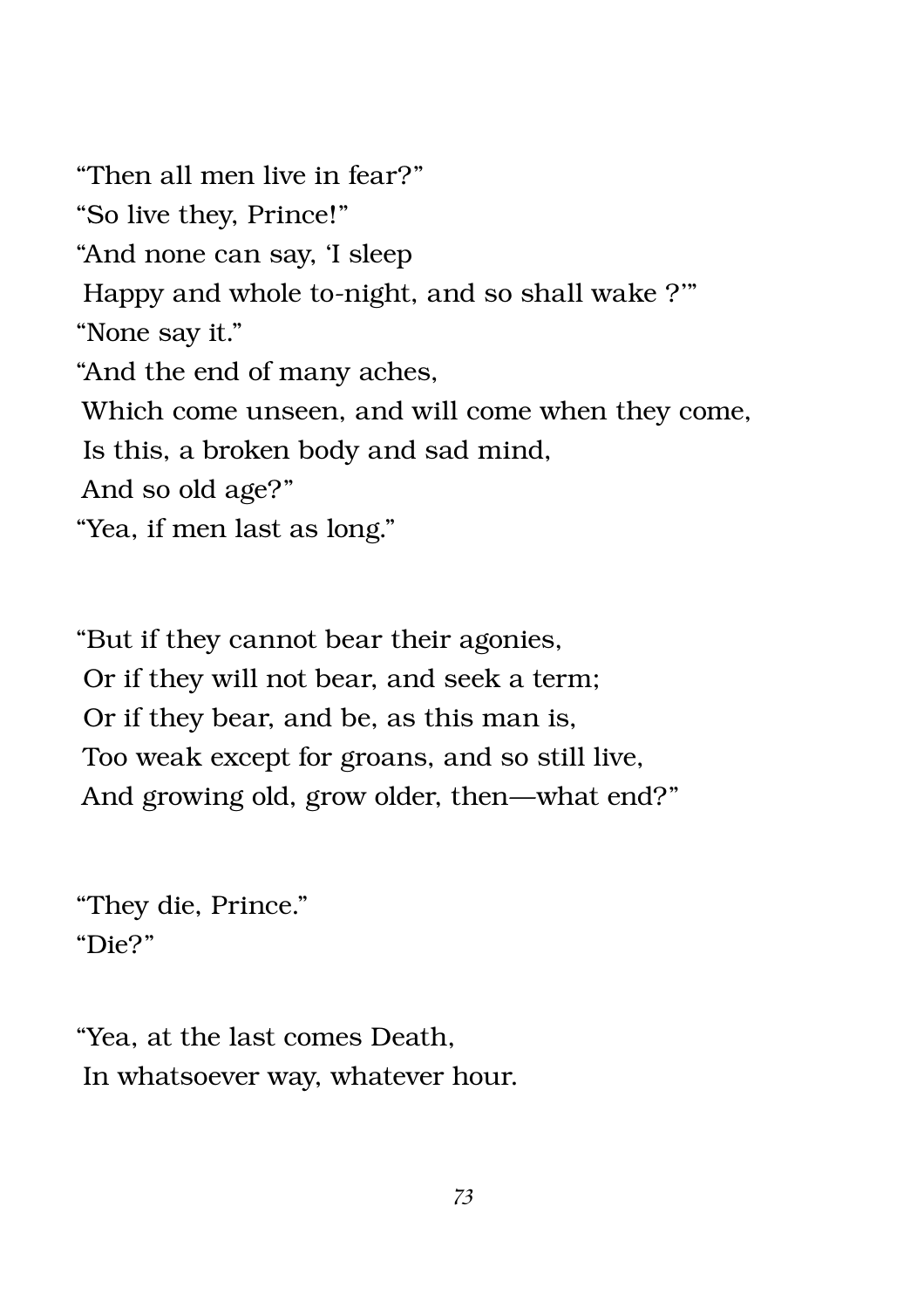Some few grow old, most suffer and fall sick, But all must die — behold, where comes the Dead!"

Then did Siddhàrtha raise his eyes, and see Fast pacing towards the river-brink a band Of wailing people, foremost one who swung An earthen bowl with lighted coals, behind The kinsmen shorn, with mourning marks, ungirt, Crying aloud, "O Rama, Rama, hear! Call upon Rama, brothers"; next the bier, Knit of four poles with bamboos interlaced, Whereon lay, stark and stiff, feet foremost, lean, Chapfallen, sightless, hollow-flanked, a-grin, Sprinkled with red and yellow dust—the Dead, Whom at the four-went ways they turned head first, And crying, "Rama, Rama!" carried on To where a pile was reared beside the stream: Thereon they laid him, building fuel  $up$ — Good sleep hath one that slumbers on that bed! He shall not wake for cold, albeit he lies Naked to all the airs — for soon they set The red flame to the corners four, which crept, And licked, and flickered, finding out his flesh And feeding on it with swift hissing tongues,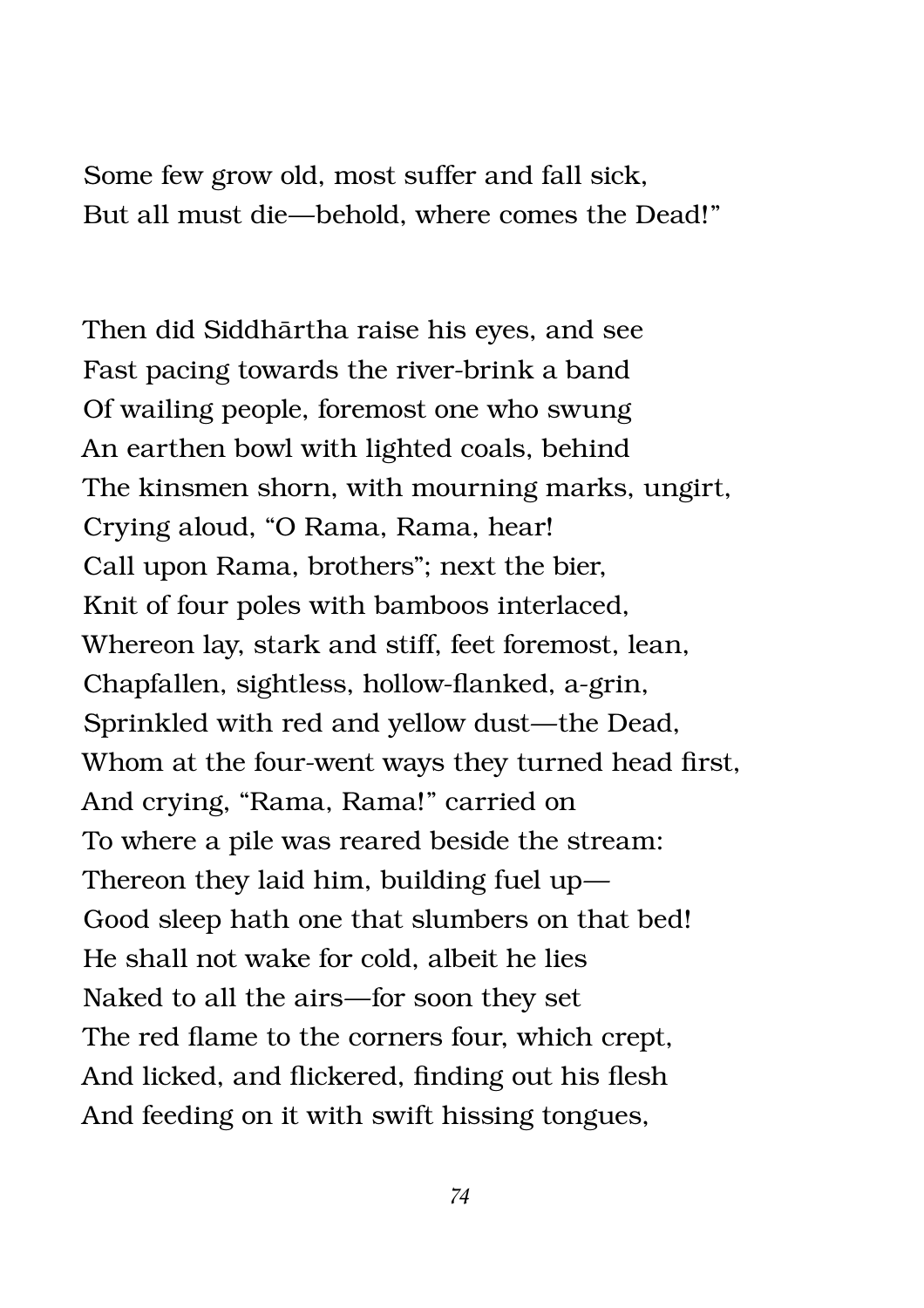And crackle of parched skin, and snap of joint; Till the fat smoke thinned and the ashes sank Scarlet and grey, with here and there a bone White midst the grey—the total of the man.

Then spake the Prince: "Is this the end which come To all who live?"

"This is the end that comes To all," quoth Channa; "he upon the pyre— Whose remnants are so petty that the crows Caw hungrily, then quit the fruitless feast— Ate, drank, laughed, loved, and lived, and liked life well Then came—who knows?—some guts of jungle wind, A stumble on the path, a taint in the tank, A snake's nip, half a span of angry steel, A chill, a fishbone, or a falling tile, And life was over and the man is dead. No appetites, no pleasures, and no pains Hath such; the kiss upon his lips is nought, The fire-scorch nought; he smelleth not his flesh A-roast, nor yet the sandal and the spice They burn; the taste is emptied from his mouth,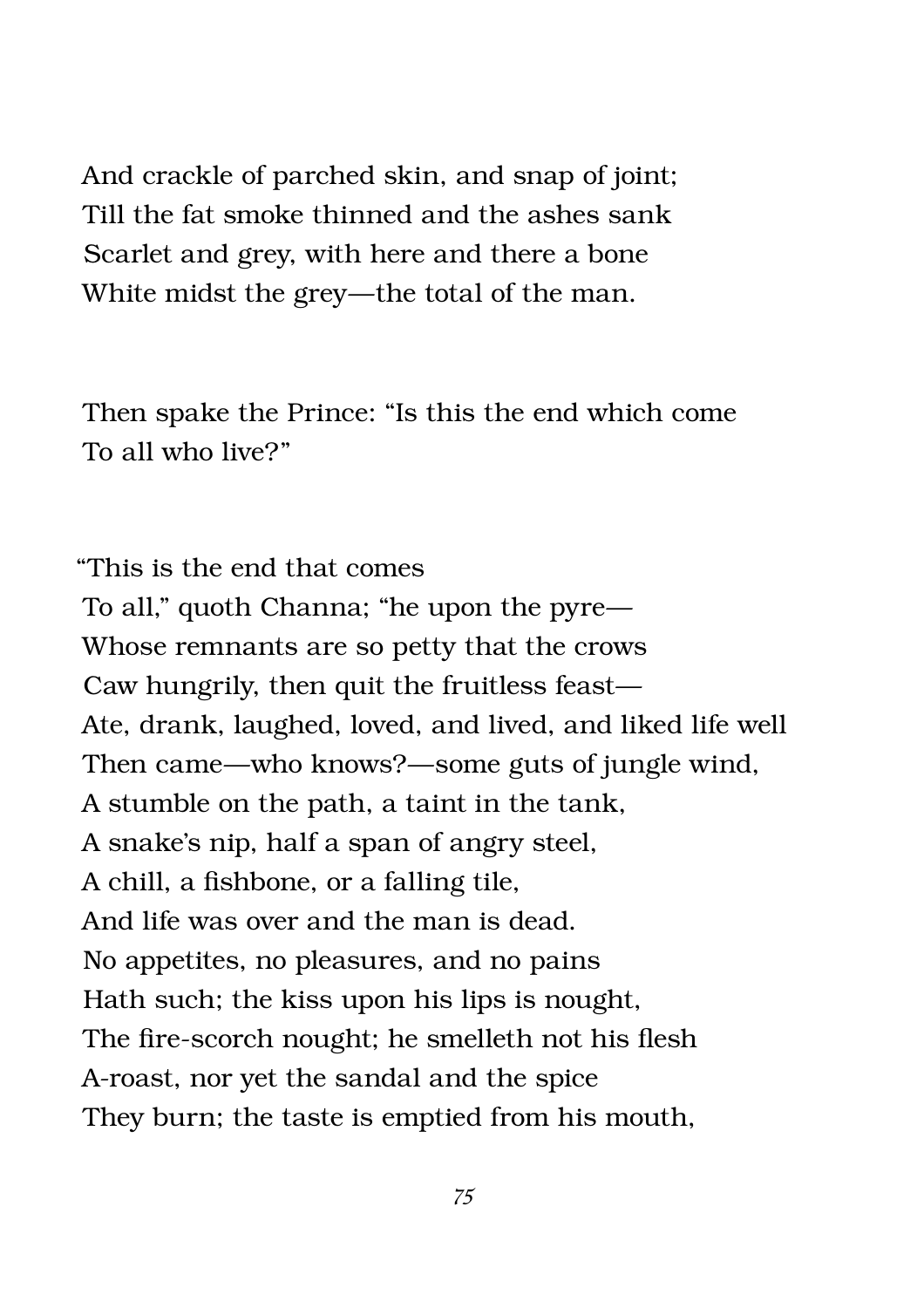The hearing of his ears is clogged, the sight Is blinded in his eyes; those whom he loved Wail desolate, for even that must go, The body, which was lamp unto the life, Or worms will have a horrid feast of it. Here is the common destiny of flesh: The high and low, the good and bad, must die, And then, 'tis taught, begin anew and live Somewhere, somehow — who knows? — and so again The pangs, the parting, and the lighted pile— Such is man's round."

But lo! Siddhàrtha turned Eyes gleaming with divine tears to the sky, Eyes lit with heavenly pity to the earth; From sky to earth he looked, from earth to sky, As if his spirit sought in lonely flight Some far-off vision, linking this and that, Lost, past, but searchable, but seen, but known. Then cried he, while his lifted countenance Glowed with the burning passion of a love Unspeakable, the ardour of a hope Boundless, insatiate: "Oh! suffering world, Oh! known and unknown of my common flesh,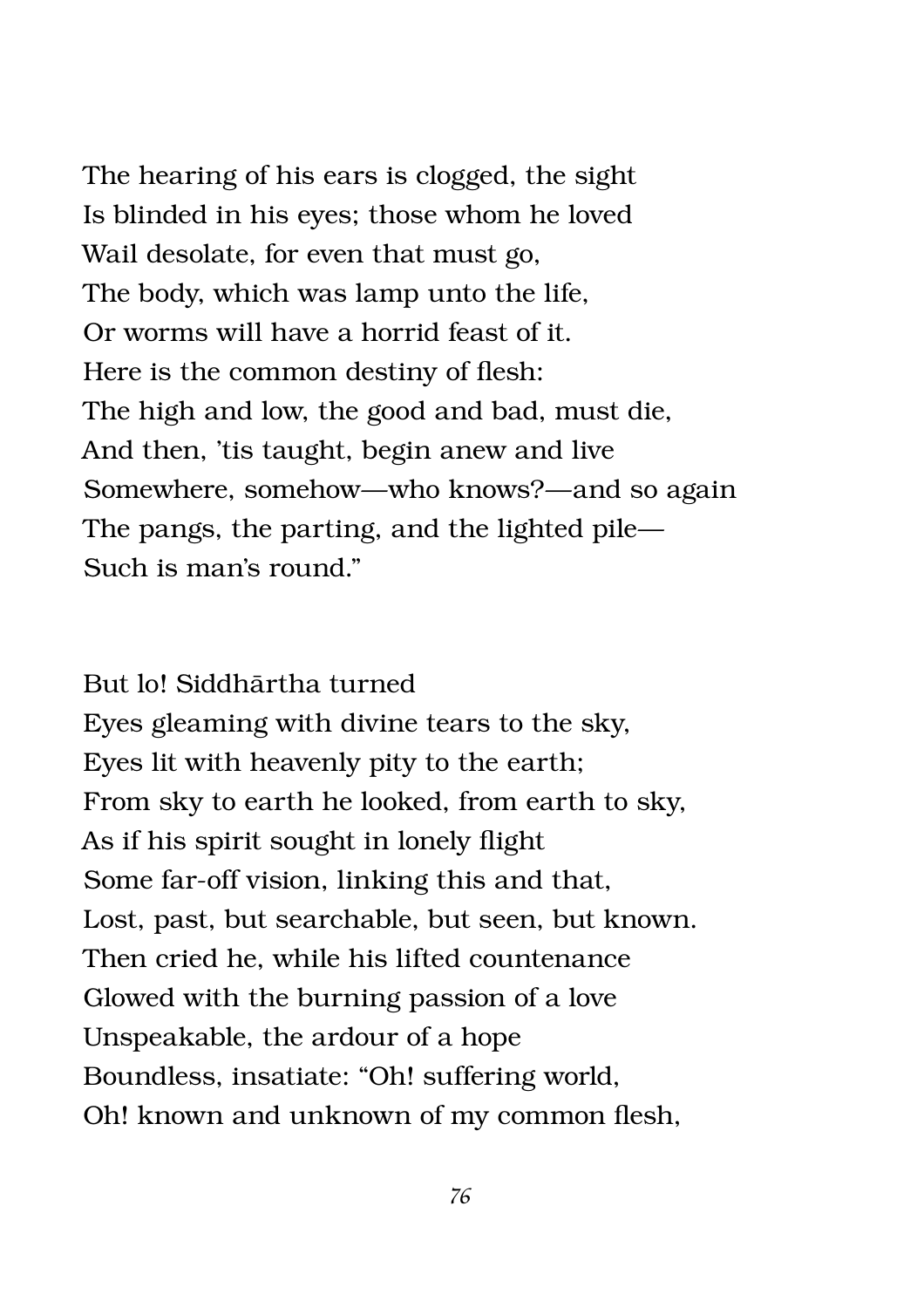Caught in this common net of death and woe, And life which binds to both! I see, I feel The vastness of the agony of earth, The vainness of its joys, the mockery Of all its best, the anguish of its worst; Since pleasures end in pain, and youth in age, And love in loss, and life in hateful death, And death in unknown lives, which will but yoke Men to their wheel again to whirl the round Of false delight and woes that are not false. Me too this lure hath cheated, so it seemed Lovely to live and life a sunlit stream For ever flowing in a changeless peace; Whereas the foolish ripple of the flood Dances so lightly down by bloom and lawn Only to pour its crystal quicklier Into the foul salt sea. The veil is rent Which blinded me! I am as all these men Who cry upon their gods and are not heard Or are not heeded — yet there must be aid! For them and me and all there must be help! Perchance the gods have of help themselves Being so feeble that when sad lips cry They cannot save! I would not let one cry Whom I could save! How can it be that *Brahma*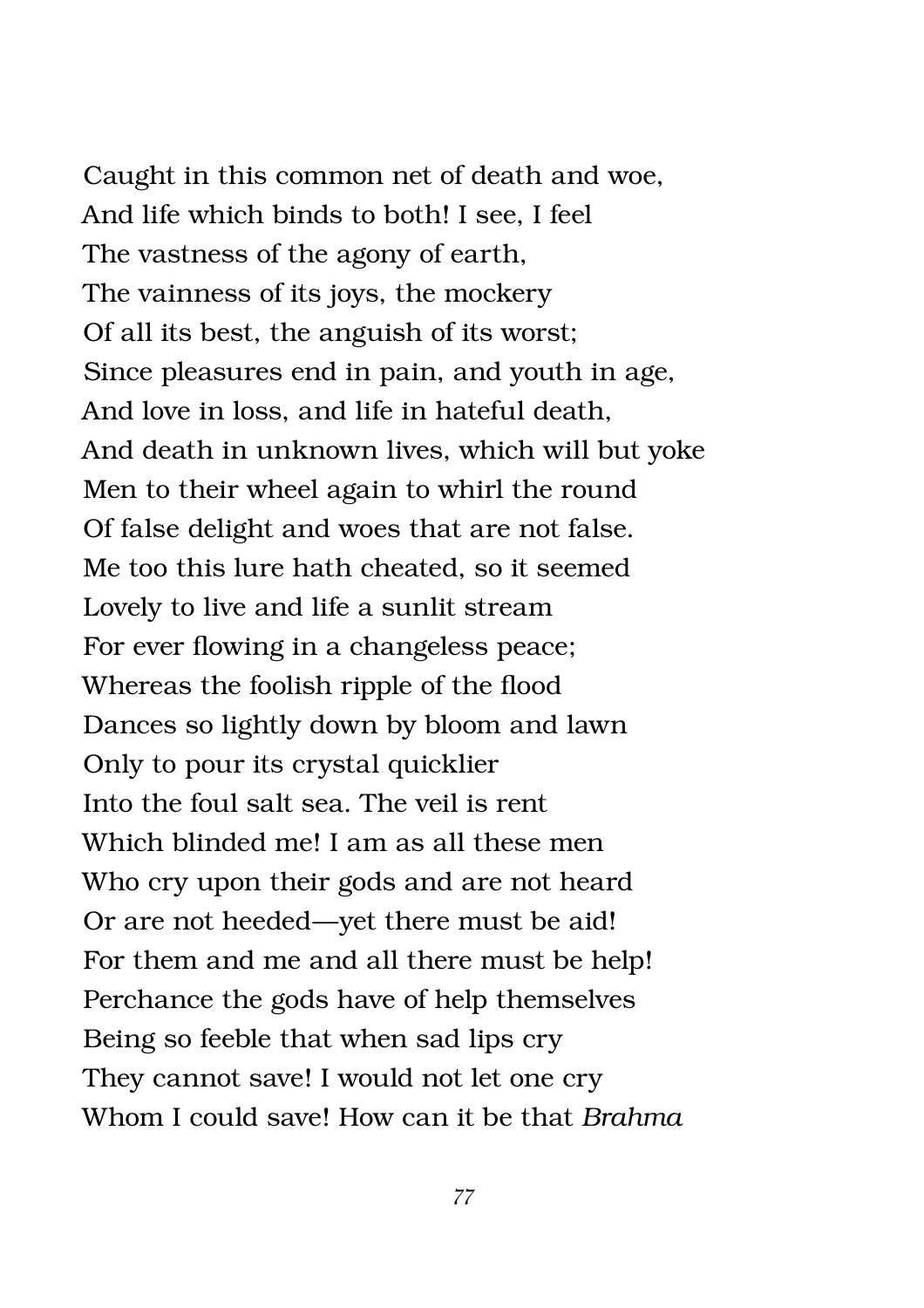Would make a world and keep it miserable, Since, if, all-powerful, he leaves it so, He is not good, and if not powerful, He is not God?—Channa! lead home again! It is enough! mine eyes have seen enough!"

Which when the King heard, at the gates he set A triple guard; and bade no man should pass By day or night, issuing or entering in, Until the days were numbered of that dream.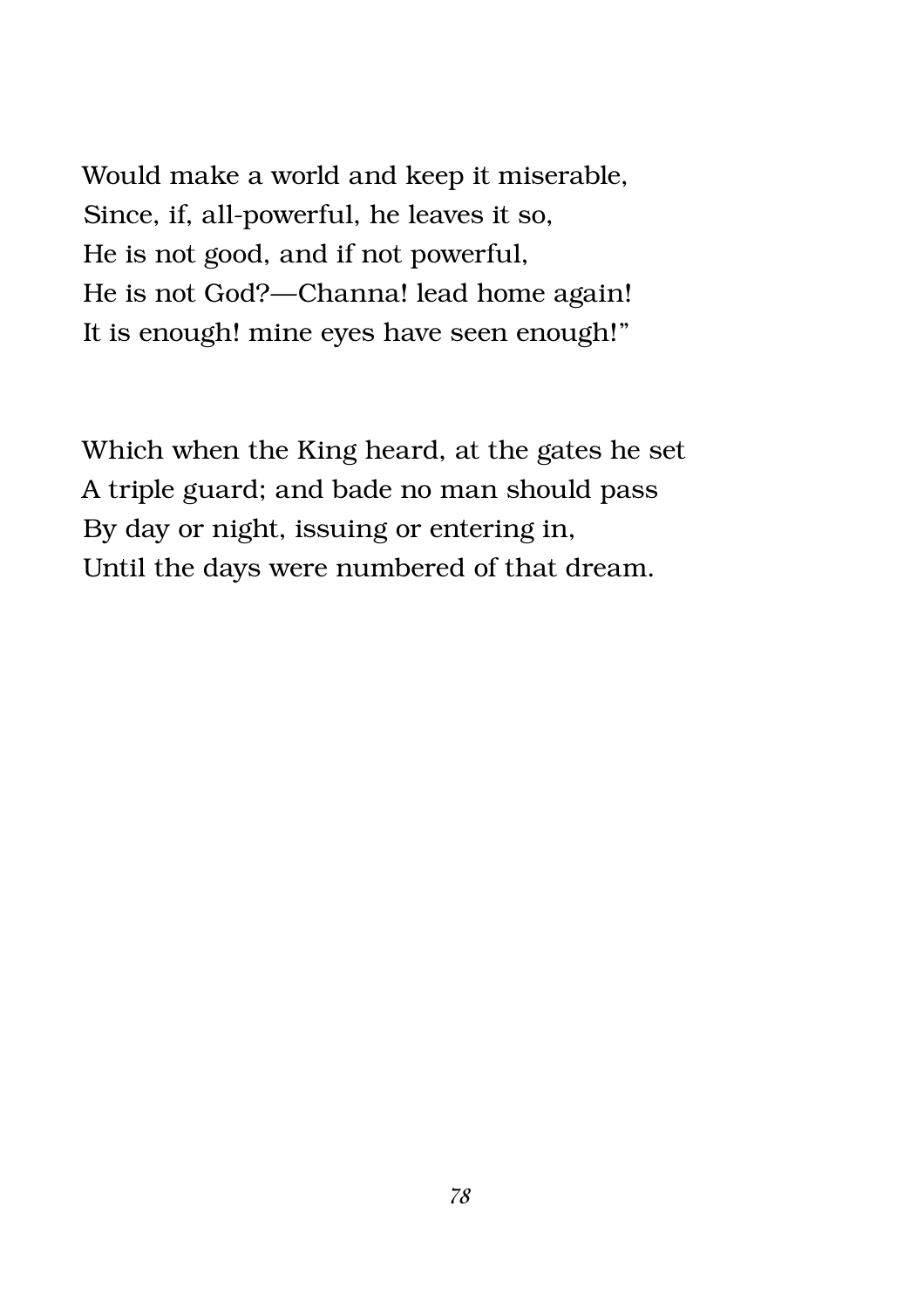# *Book The Fourth*

UT when the days were numbered, then befell<br>The parting of our Lord—which was to be—<br>Whereby came wailing in the Golden Home,<br>Woe to the King and sorrow o'er the land The parting of our Lord—which was to be— Whereby came wailing in the Golden Home, Woe to the King and sorrow o'er the land, But for all flesh deliverance, and that Law Which whoso hears, the same shall make him free.

Softly the Indian night sinks on the plains At full moon, in the month of Chaitra Shud, When mangoes redden and the Asoka buds Sweeten the breeze, and Rama's birthday comes, And all the fields are glad and all the towns. Softly that night fell over Vishramvan, Fragrant with blooms and jewelled thick with stars, And cool with mountain airs sighing adown From snow-flats on Himāla high-outspread; For the moon swung above the eastern peaks, Climbing the spangled vault, and lighting clear Rohini's ripples and the hills and plains,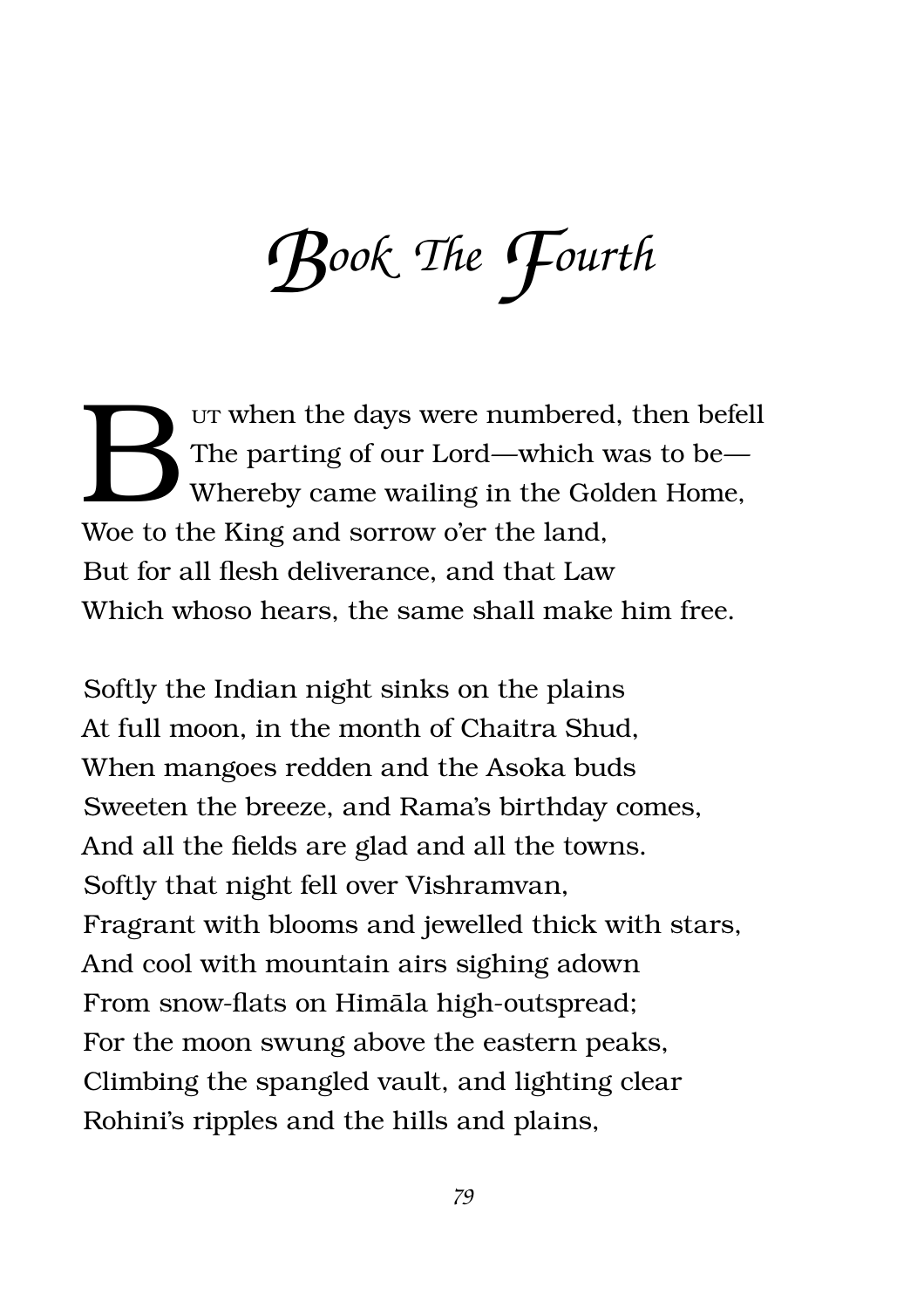And all the sleeping land, and near at hand Silvering those roof-tops of the pleasure-house, Where nothing stirred nor sign of watching was, Save at the outer gates, whose warders cried *Mudra*, the watchword, and the countersign *Angana*, and the watch-drums beat a round; Whereat the earth lay still, except for yelp Of prowling jackals, and the ceaseless trill Of crickets in the garden grounds.

#### Within-

Where the moon glittered through the lace-worked stone, Lighting the walls of pearl-shell and the floors Paved with veined marble — softly fell her beams On such rare company of Indian girls, It seemed some chamber sweet in Paradise Where Devãs rested. All the chosen ones Of Prince Siddhàrtha's pleasure-home were there, The brightest and most faithful of the Court; Each form so lovely in the peace of sleep, That you had said, "This is the pearl of all!" Save that beside her or beyond her lay Fairer and fairer, till the pleasured gaze Roamed o'er that feast of beauty as it roams From gem to gem in some great goldsmith-work,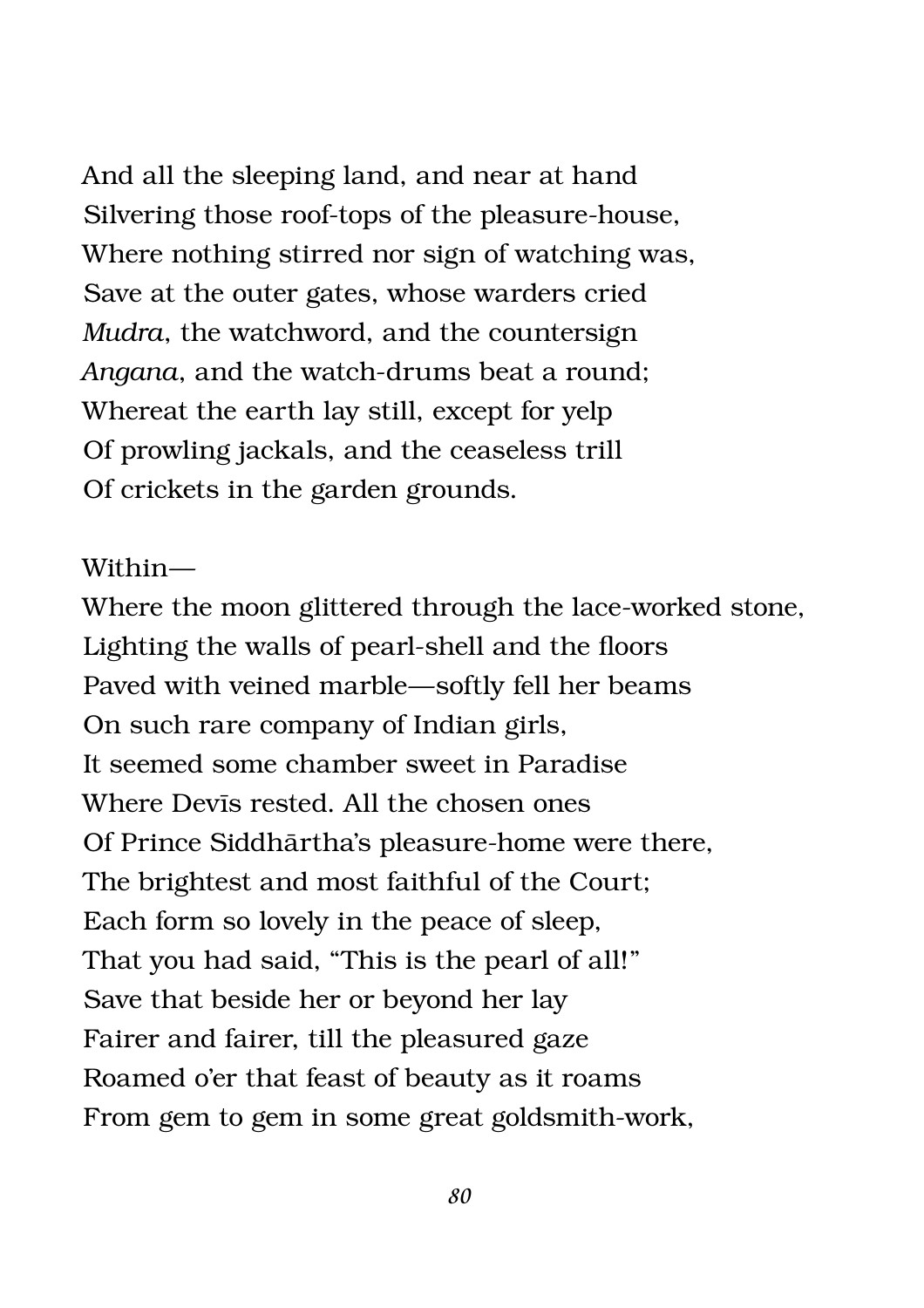Caught by each colour till the next is seen. With careless grace they lay, their soft brown limbs Part hidden, part revealed; their glossy hair Bound back with gold or flowers, or flowing loose In black waves down the shapely nape and neck. Lulled into pleasant dreams by happy toils, Which sing and love all day, them under wing Fold head, till morn bids sing and love again. Lamps of chased silver swinging from the roof In silver chains, and fed with perfumed oils, Made with the moonbeams tender lights and shades, Whereby were seen the perfect lines of grace, The bosom's placid heave, the soft stained palms Drooping or clasped, the faces fair and dark, The great arched brows, the parted lips, the teeth Like pearls a merchant picks to make a string, The satin-lidded eyes, with lashes dropped Sweeping the delicate cheeks, the rounded wrists, The smooth small feet with bells and bangles decked, Tinkling low music where some sleeper moved, Breaking her smiling dream of some new dance Praised by the Prince, some magic ring to find, Some fairy love-gift. Here one lay full-length, Her *veena* by her cheek, and in its strings The little fingers still all interlaced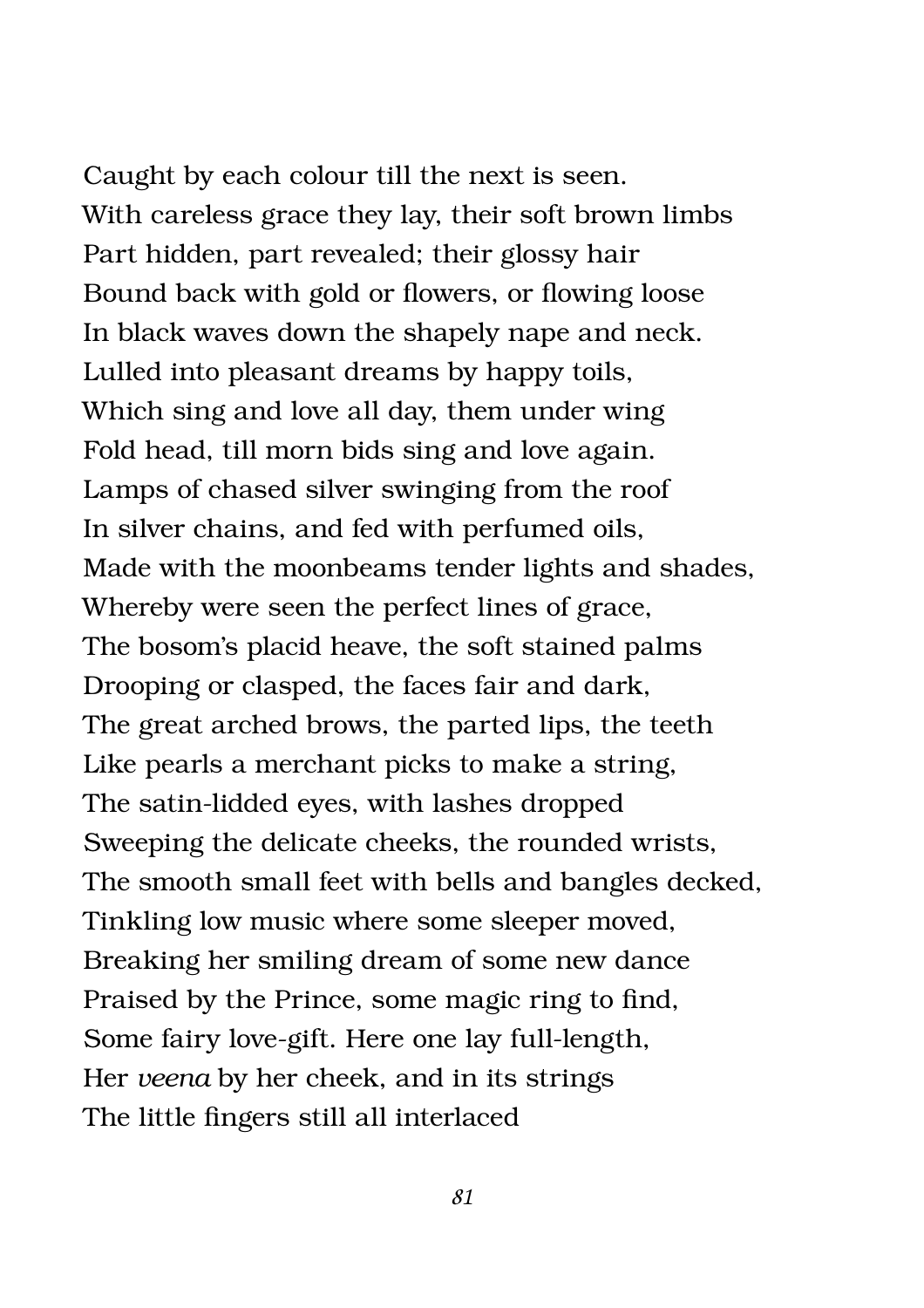As when the last notes of her light song played Those radiant eyes to sleep, and sealed her own. Another slumbered folding in her arms A desert-antelope, its slender head Buried with back-sloped horns between her breasts, Soft nestling; it was eating—when both drowsed— Red roses, and her loosening hand still held A roses half-mumbled, while a rose-leaf curled Between the deer's lips. Hero two friends had dozed Together, weaving m**'**gra-buds, which bound Their sister-sweetness in a starry chain, Linking them limb to limb and heart to heart, One pillowed on the blossoms, one on her. Another, ere she slept, was stringing stones To make a necklet—agate, onyx, sard, Coral, and moonstone — round her wrist it gleamed A coil of splendid colour, while she held, Unthreaded yet, the bead to close it up, Green turkis, carved with golden gods and scripts. Lulled by the cadence of the garden stream. Thus lay they on the clustered carpets, each A girlish rose with shut leaves, waiting dawn To open and make daylight beautiful. This was the ante-chamber of the Prince; But at the purdah's fringe the sweetest slept—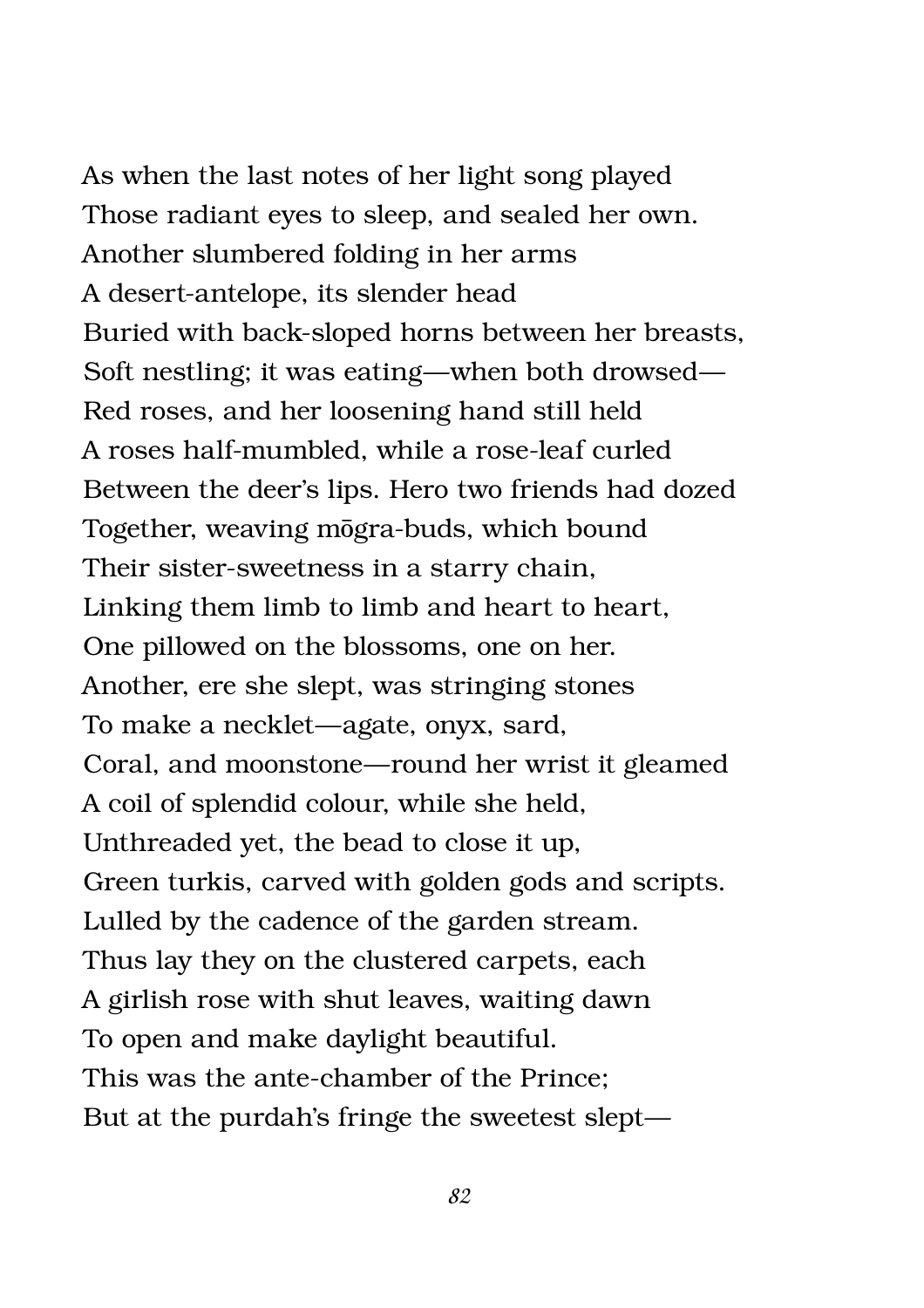### Gunga and Gotami—chief ministers In that still House of love.

The *purdah* hung, Crimson and blue, with broided threads of gold, Across a portal carved in sandal-wood; Whence by three steps the way was to the bower Of inmost splendour, and the marriage-couch Set on a dais soft fell with silver cloths, Where the foot fell as though it trod on piles Of *neem*-blooms. All the walls were plates of pearl, Cut shapely from the shells of Lanka's wave; And o'er the alabaster roof there ran Rich inlayings of lotus and of bird, Wrought in skilled work of lazulite and jade, Jacynth and jasper; woven round the dome, And down the sides, and all about the frames Wherein were set the fretted lattices, Through which there breathed, with moonlight and cool airs, Scents from the shell-flowers and the jasmine sprays; Not bringing thither grace or tenderness Sweeter than shed from those fair presences Within the place—the beauteous Sākya Prince, And hers, the stately, bright Yas**'**dhara.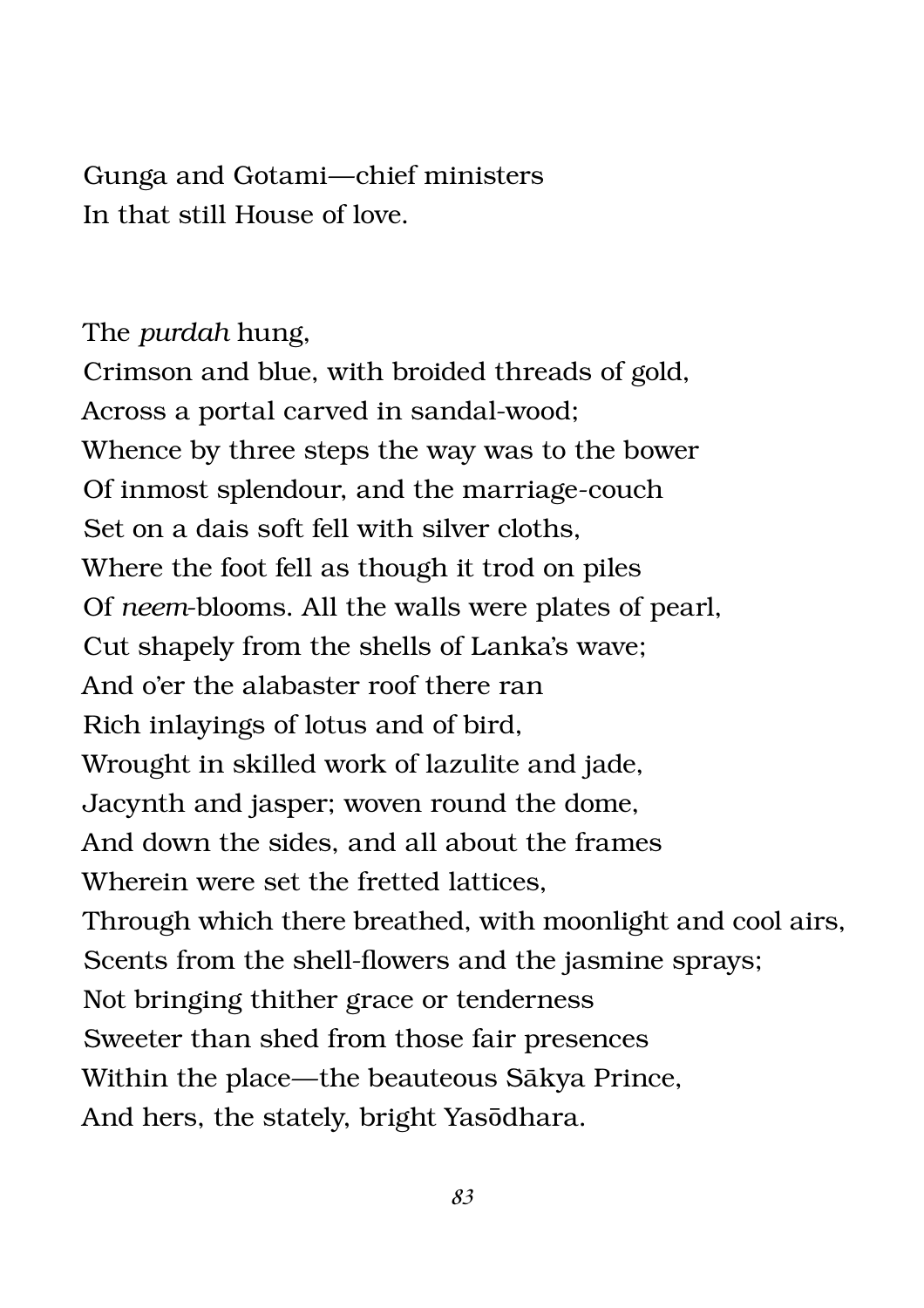Half risen from her soft nest at his side, The *chuddar* to her waist, her brow Laid in both palms, the lovely Princess leaned With heaving bosom and fast-falling tears. Thrice with her lips she touched Siddhàrtha's hand, And at the third kiss moaned: "Awake, my Lord! Give me the comfort of thy speech!" Then he — "What is with thee, O my life?" but still She moaned anew before the words would come; Then spake: "Alas, my Prince! I sank to sleep Most happy, for the babe I bear of thee Quickened this eve, and at my heart there beat That double pulse of life and joy and love Whose happy music lulled me, but—aho!— In slumber I beheld three sights of dread, With thought whereof my heart is throbbing yet. I saw a white bull with wide-branching horns, A lord of pastures, pacing through the streets, Bearing upon his front a gem which shone As if some star had dropped to glitter there, Or like the kantha-stone the great Snake keeps To make bright daylight underneath the earth. Slow through the streets toward the gates he paced, And none could stay him, though there came a voice From Indra's temple, 'If ye stay him not,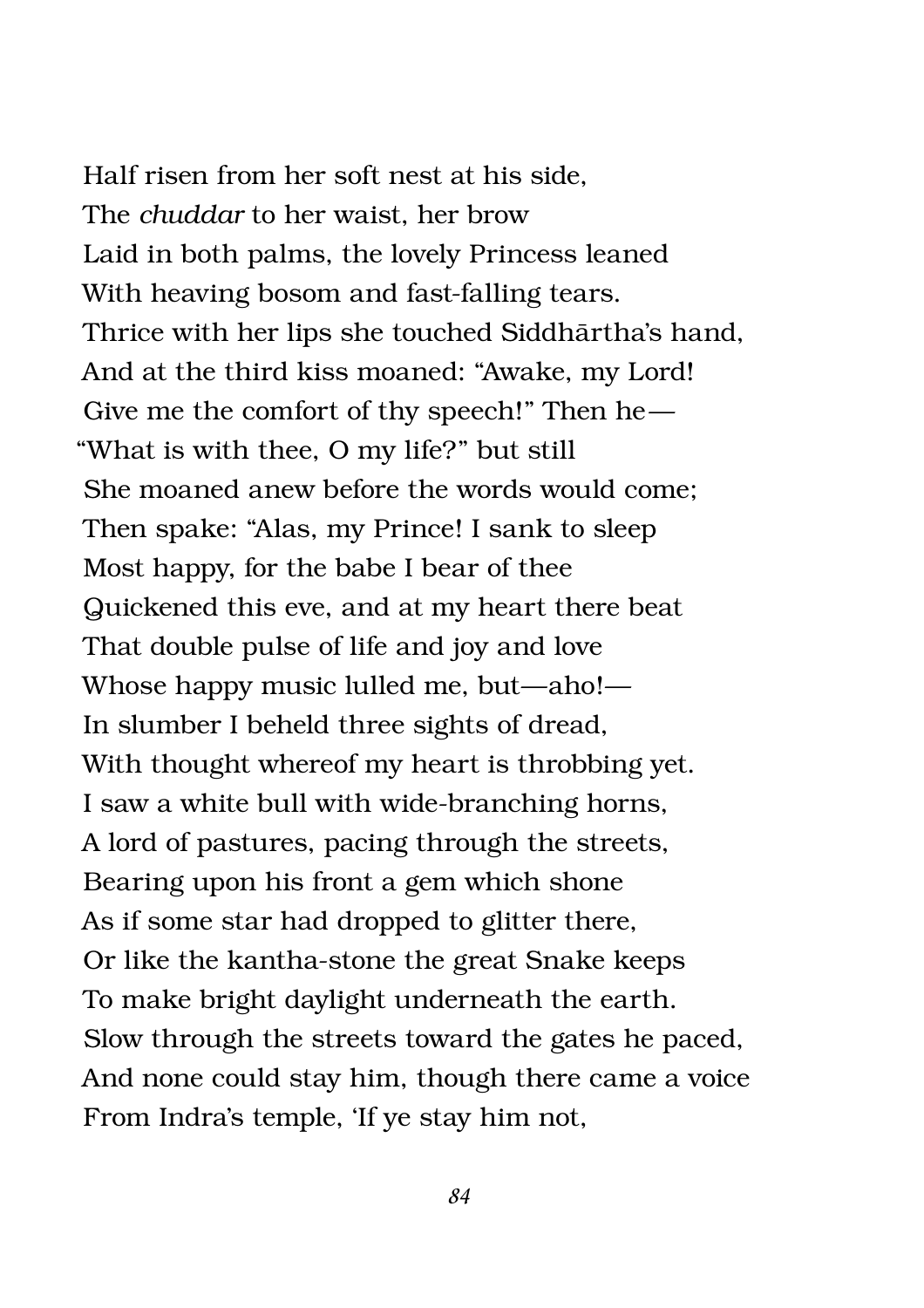The glory of the city goeth forth.' Yet none could stay him. Then I wept aloud, And locked my arms about his neck, and strove, And bade them bar the gates; but that ox-king Bellowed, and, lightly tossing free his crest, Broke from my clasp, and bursting through the bars, Trampled the warders down and passed away. The next strange dream was this: Four Presences Splendid, with shining eyes, so beautiful They seemed the Regents of the Earth who dwell On Mount Sumeru, lighting from the sky With retinue of countless heavenly ones, Swift swept unto our city, where I saw The golden flag of Indra on the gate Flutter and fall; and lo! there rose instead A glorious banner, all the folds whereof Rippled with flashing fire or rubies sewn Thick on the silver threads, the rays wherefrom Set forth new words and weighty sentences Whose message made all living creatures glad; And from the east the wind of sunrise blew With tender wraft, opening those jewelled scrolls So that all flesh might read; and wondrous blooms— Plucked in what clime I know not—fell in showers. Coloured as none are coloured in our groves."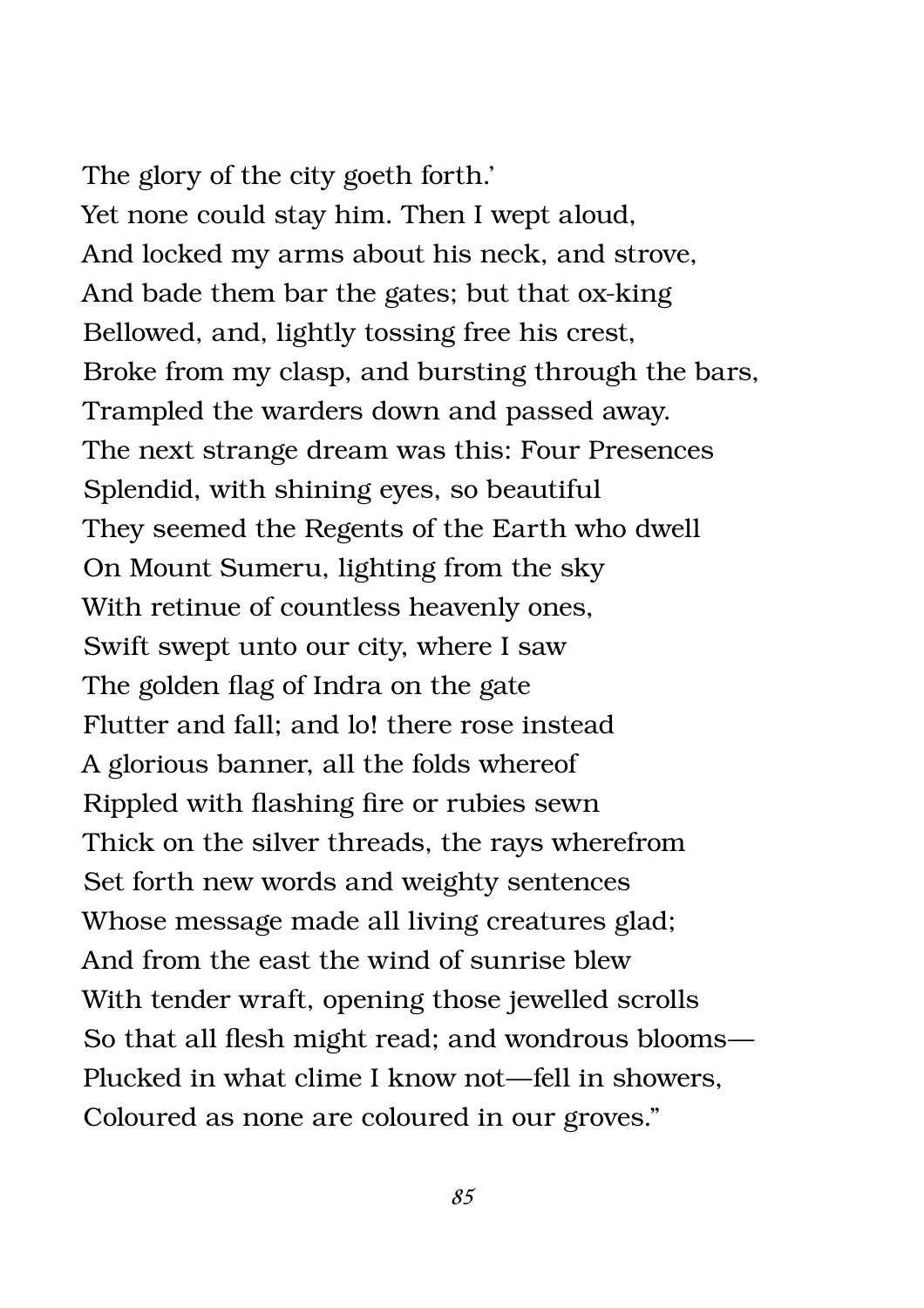Then spake the Prince: "All this, my Lotus-flower! Was good to see."

"Ay, Lord," the Princess said, "Save that it ended with a voice of fear Crying, 'The time is nigh! the time is nigh!' Thereat the third dream came; for when I sought Thy side, sweet Lord! ah, on our bed there lay An unpressed pillow and an empty robe— Nothing of thee but those!—Nothing of thee, Who art my life and light, my king, my world! And, sleeping still, I rose, and sleeping saw Thy belt of pearls, tied here below my breasts, Change to a stinging snake; my ankle-rings Fall off, my golden bangles part and fall; The jasmines in my hair wither to dust; While this our bridal-couch sank to the ground, And something rent the crimson *purdah* down: Then far away I heard the white bull low, And far away the embroidered banner flap, And once again that cry, 'The time is come!' But with that cry—which shakes my spirit still— I woke! O Prince! what may such visions mean Except I die, or — worse than any death — Thou shouldst forsake me, or be taken?"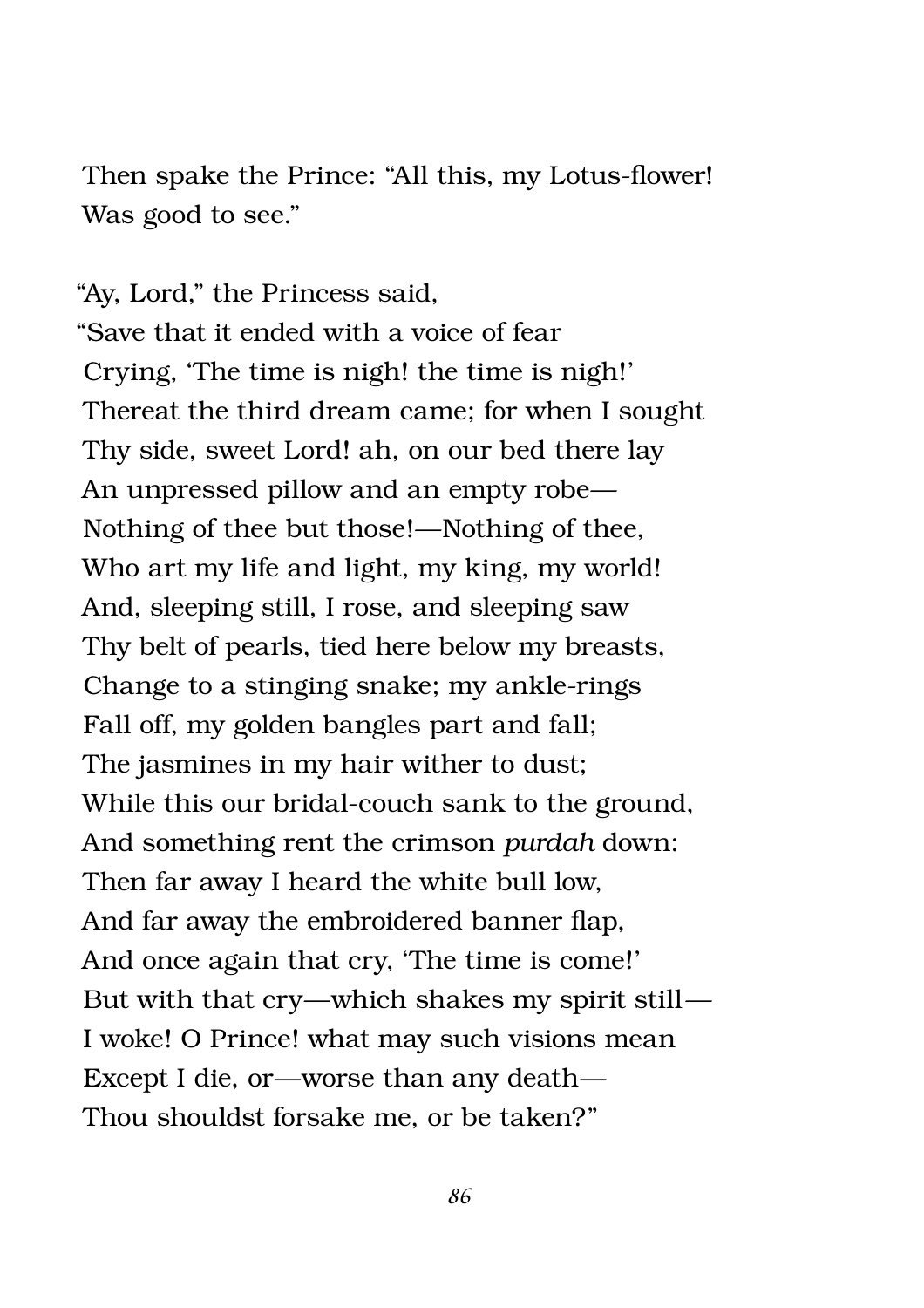#### Sweet

As the last smile of sunset was the look Siddhàrtha bent upon his weeping wife. "Comfort thee, dear!" he said, "if comfort lives In changeless love; for though thy dreams may be Shadows of things to come, and though the gods Are shaken in their seats, and though the world Stands nigh, perchance, to know some way of help, Yet, whatsoever fall to thee and me, Be sure I loved and love Yas**'**dhara. Thou knowest how I muse these many moons, Seeking to save the sad earth I have seen; And when the time comes, that which will be will. But if my soul yearns sore for souls unknown, And if I grive for griefs which are not mine, Judge how my high-winged thoughts must hover here O'er all these lives that share and sweeten mine— So dear! and thine the dearest, gentlest, best, And nearest. Ah, thou mother of my babe! Whose body mixed with mine for this fair hope, When most my spirit wanders, ranging round The lands and seas—as full of ruth for men As the far-flying dove is full of ruth For her twin nestlings — ever it has come Home with glad wing and passionate plumes to thee,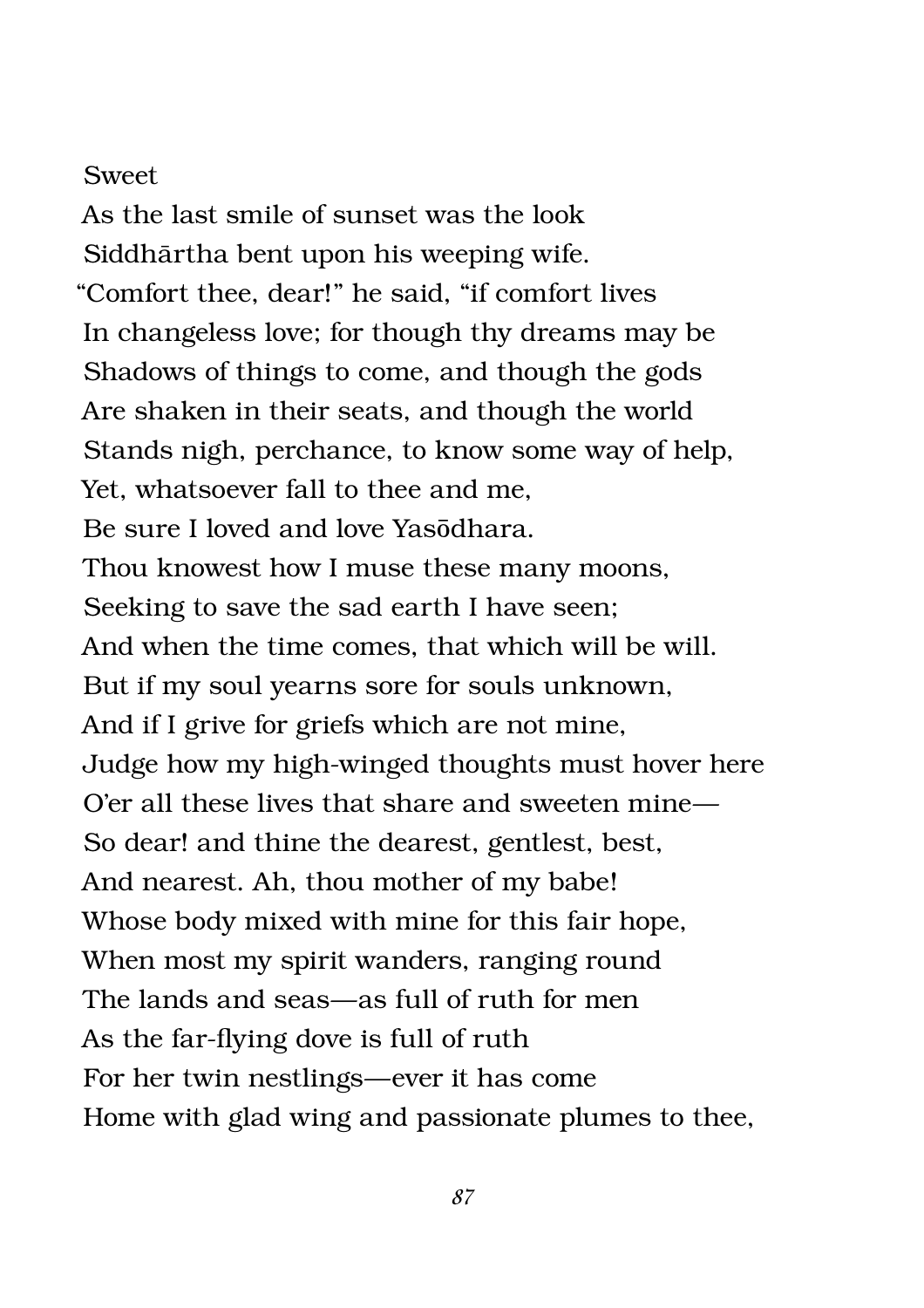Who art the sweetness of my kind best seen, The utmost of their good, the tenderest Of all their tenderness, mine most of all. Therefore, whatever after this betide, Bethink thee of that lordly bull which lowed, That jewelled banner in thy dream which waved Its folds departing, and of this be sure, Always I loved and always love thee well, And what I sought for all sought most for thee. But thou, take comfort; and, if sorrow falls, Take comfort still in deeming there may be A way to peace on earth by woes of ours; And have with this embrace what faithful love Can think of thanks or frame for benison — Too little, seeing love's strong self is weak — Yet kiss me on the mouth, and drink these words From heart to heart therewith, that thou mayst know-What others will not—that I loved thee most Because I loved so well all living souls. Now, Princess! rest, for I will rise and watch."

Then in her tears she slept, but sleeping sighed— As if that vision passed again—"The time! The time is come!" Whereat Siddhàrtha turned,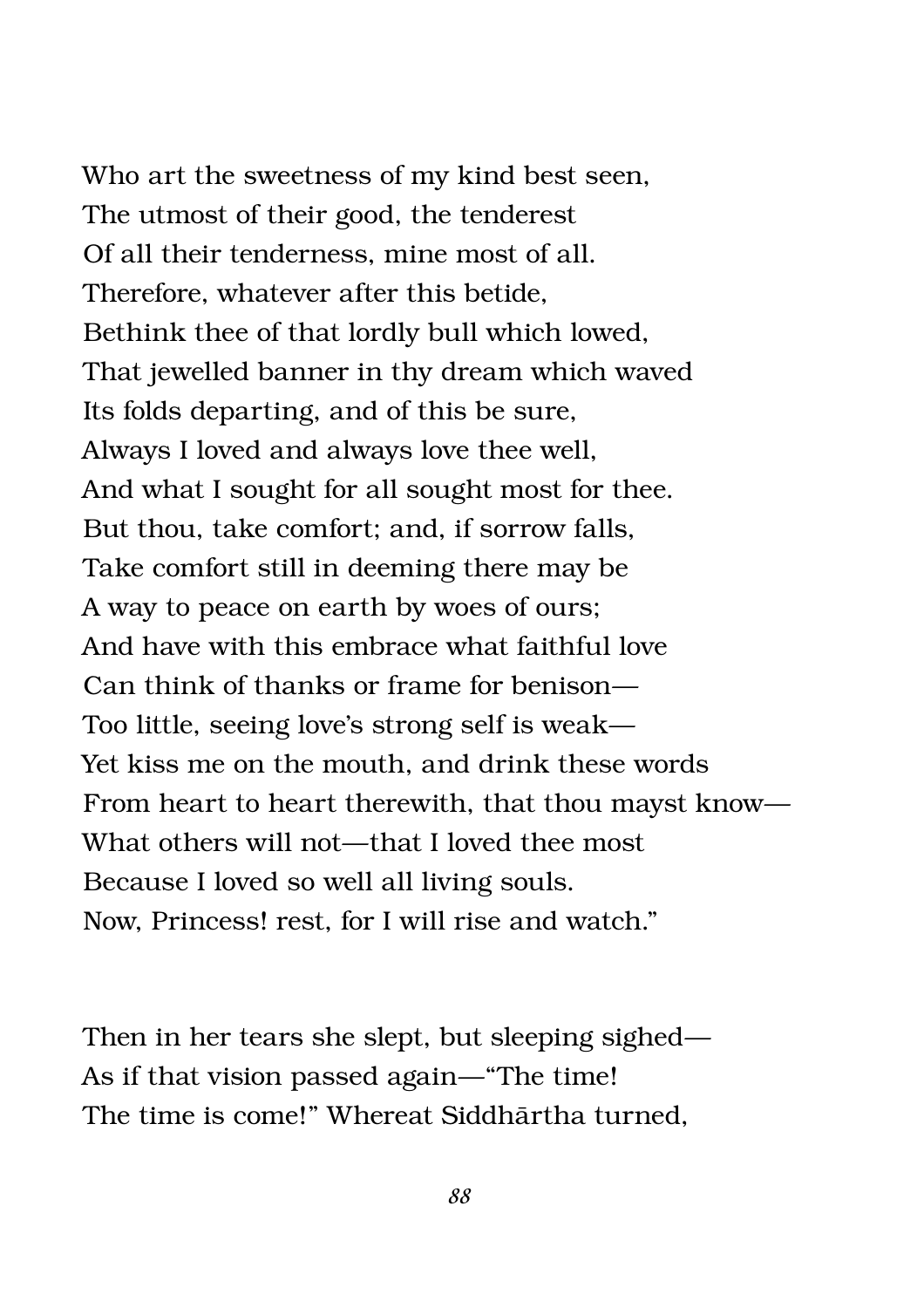And, lo! the moon shone by the Crab! the stars In that same silver order long foretold Stood ranged to say: "This is the night!--choose thou The way of greatness or the way of good: To reign a King of kings, or wander lone, Crownless and homeless, that the world be helped." Moreover, with the whispers of the gloom, Came to his ears again that warning song, As when the Devas spoke upon the wind: And surely Gods were round about the place Watching our Lord, who watched the shining stars.

"I will depart," he spake; "the hour is come! Thy tender lips, dear Sleeper, summon me To that which save the earth but sunders us; And in the silence of yon sky I read My fated message flashing. Unto this Came I, and unto this all nights and days Have led me; for I will not have that crown Which may be mine: I lay aside those realms Which wait the gleaming of my naked sword: My chariot shall not roll with bloody wheels From victory to victory, till earth Wears the red record of my name. I choose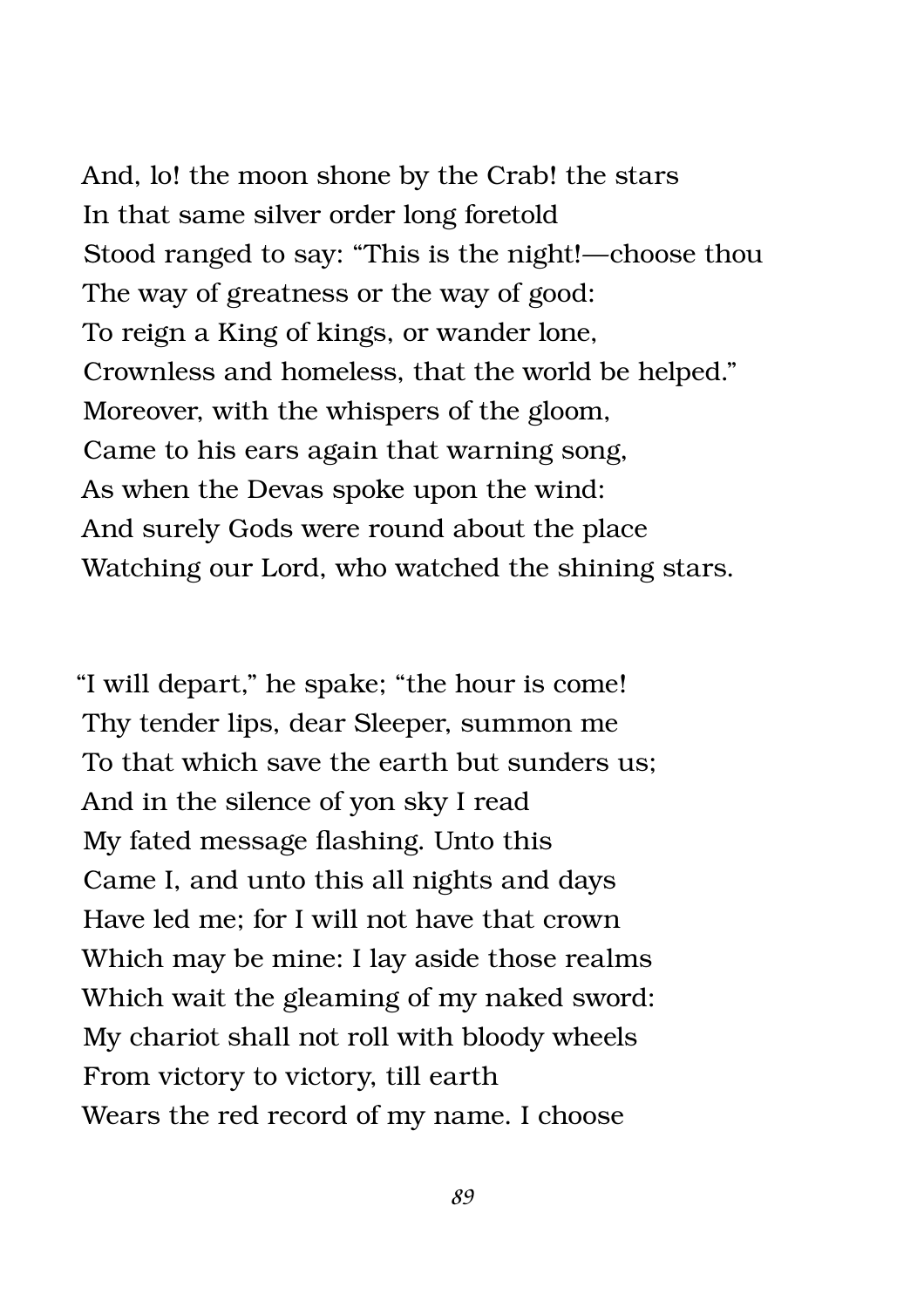To tread its paths with patient, stainless feet, Making its dust my bed, its loneliest wastes My dwelling, and its meanest things my mates: Clad in no prouder garb than outcasts wear, Fed with no meats save what the charitable Give of their will, sheltered by no more pomp Than the dim cave lends or the jungle-bush. This will I do because the woful cry Of life and all flesh living cometh up Into my ears, and all my soul is full Of pity for the sickness of this world; Which I will heal, if healing may be found By uttermost renouncing and strong strife. For which of all the great and lesser gods Have power or pity? Who hath seen them—who? What have they wrought to help their worshippers? How hath it steaded man to pray, and pay Tithes of the corn and oil, to chant the charms, To slay the shrieking sacrifice, to rear The stately fane, to feed the priests, and call On Vishnu, Shiva, Surya, who save None—not the worthiest—from the griefs that teach Those litanies of flattery and fear Ascending day by day, like wasted smoke? Hath any of my brothers 'scaped thereby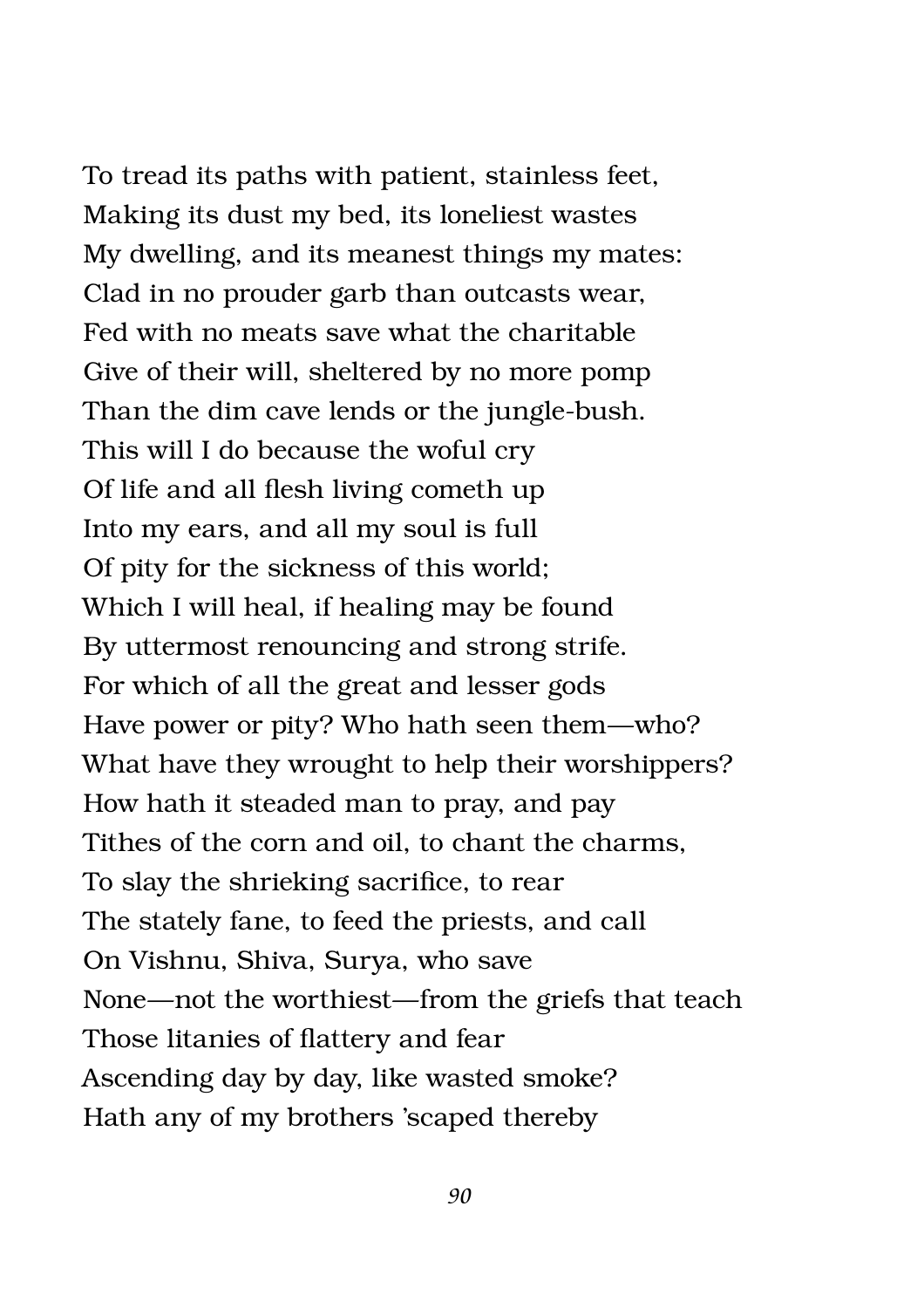The aches of life, the stings of love and loss, The fiery fever and the ague-shake, The slow, dull, sinking into withered age, The horrible dark death—and what beyond Waits—till the whirling wheel comes up again, And new lives bring new sorrows to be borne, New generations for the new desires Which have their end in the old mockeries? Hath any of my tender sisters found Fruit of the fast or harvest of the hymn, Or brought one pang the less at bearing-time For white curds offered and trim tulsi-leaves? Nay; it may be some of the Gods are good And evil some, but all in action weak; Both pitiful and pitiless, and both-As men are-bound upon this wheel of change, Knowing the former and the after lives. For so our scriptures truly seem to teach, That—once, and wheresoe'er, and whence begun— Life runs its rounds of living, climbing up From mote, and gnat, and worm, reptile and fish, Bird and shagged beast, man, demon, deva, God, To clod and mote again; so are we kin To all that is; and thus, if one might save Man from his curse, the whole wide world should share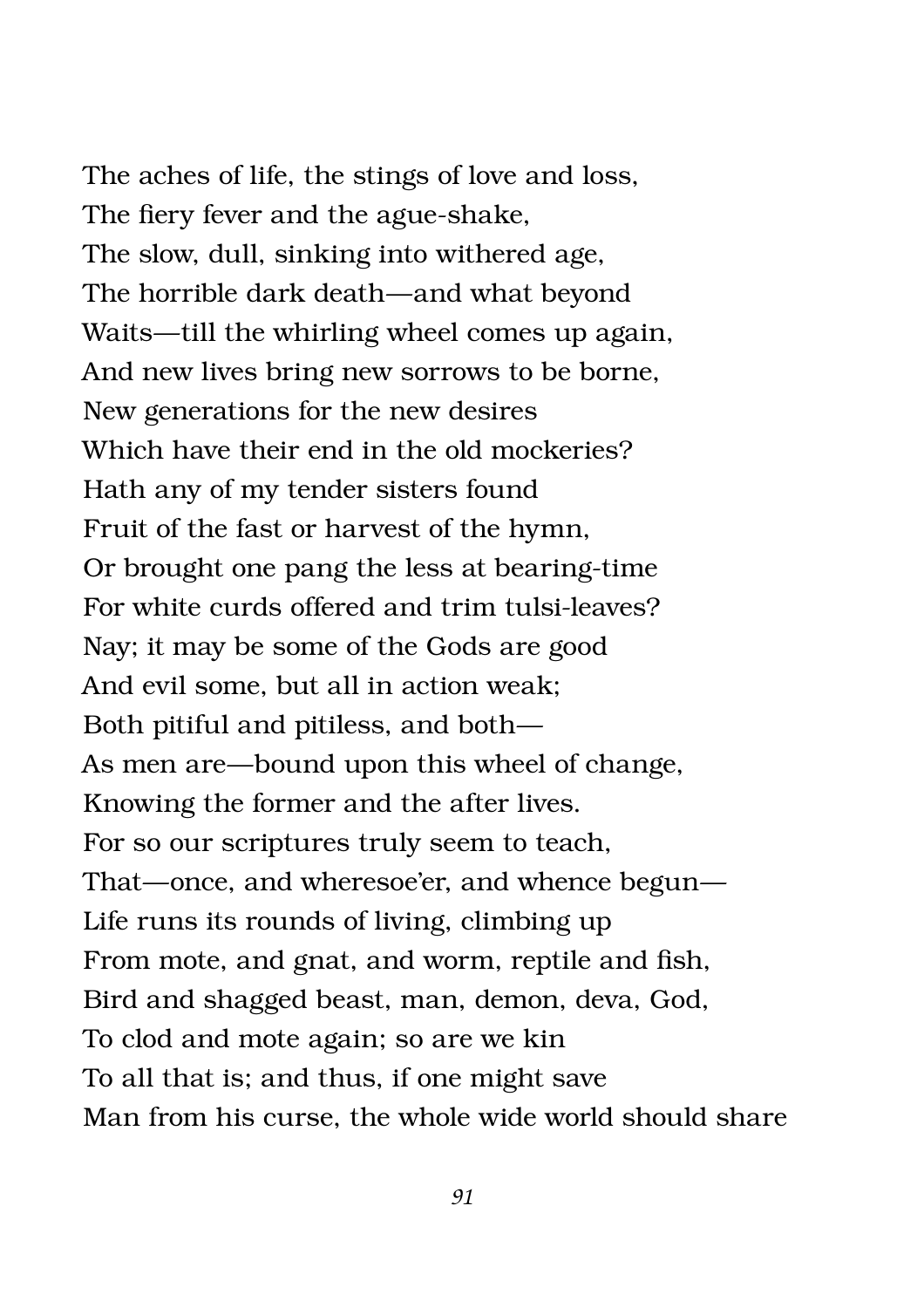The lightened horror of this ignorance Whose shadow is chill fear, and cruelty Its bitter pastime. Yea, if one might save! And means must be! There must be refuge! Men Perished in winter-winds till one smote fire From flint-stones coldly hiding what they held, The red spark treasured from the kindling sun. They gorged on flesh like wolves, till one sowed corn, Which grew a weed, yet makes the life of man; They mowed and babbled till some tongue struck speech, And patient fingers framed the lettered sound. What good gift have my brothers, but it came From search and strife and loving sacrifice? If one, then, being great and fortunate, Rich, dowered with health and ease, from birth designed To rule-if he would rule-a King of kings; If one, not tired with life's long day but glad I' the freshness of its morning, one not cloyed With love's delicious feasts, but hungry still; If one not worn and wrinkled, sadly sage, But joyous in the glory and the grace That mix with evils here, and free to choose Earth's loveliest at his will; one even as I, Who ache not, lack not, grieve not, save with griefs Which are not mine, except as I am man;—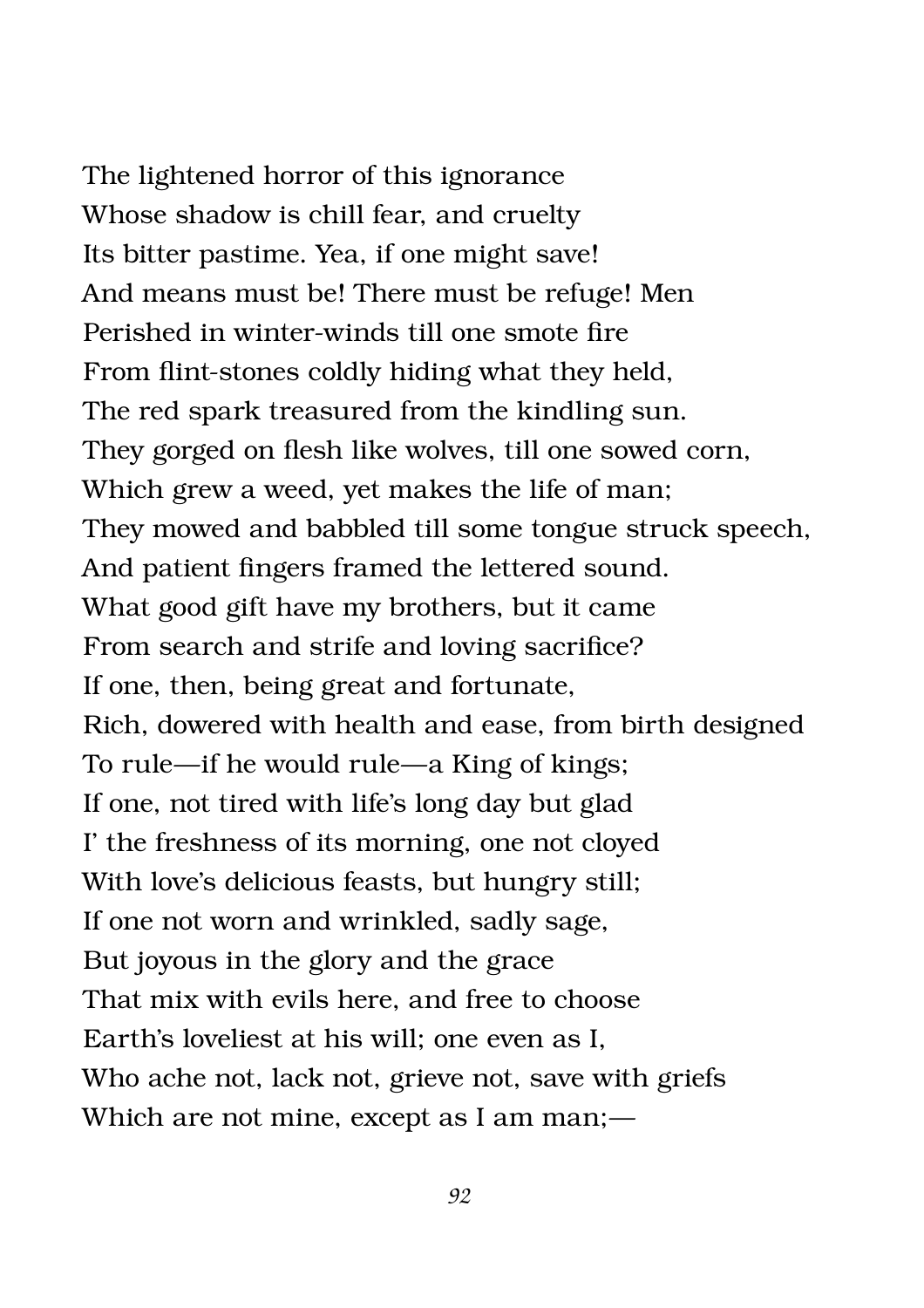If such a one, having so much to give, Gave all, laying it down for love of men, And thenceforth spent himself to search for truth, Wringing the secret of deliverance forth, Whether it lurk in hells or hide in heavens, Or hover, unrevealed, nigh unto all: Surely at last, far off, sometime, somewhere, The veil would lift for his deep-searching eyes, The road would open for his painful feet, That should be won for which he lost the world, And Death might find him conqueror of death. This will I do, who have a realm to lose, Because I love my realm, because my heart Beats with each throb of all the hearts that ache, Known and unknown, these that are mine and those Which shall be mine, a thousand million more Saved by this sacrifice I offer now, Oh, summoning stars! I come! Oh, mournful earth. For thee and thine I lay aside my youth, My throne, my joys, my golden days, my nights, My happy palace — and thine arms, sweet Queen! Harder to put aside than all the rest! Yet thee, too, I shall save, saving this earth; And that which stirs within thy tender womb, My child, the hidden blossom of our loves,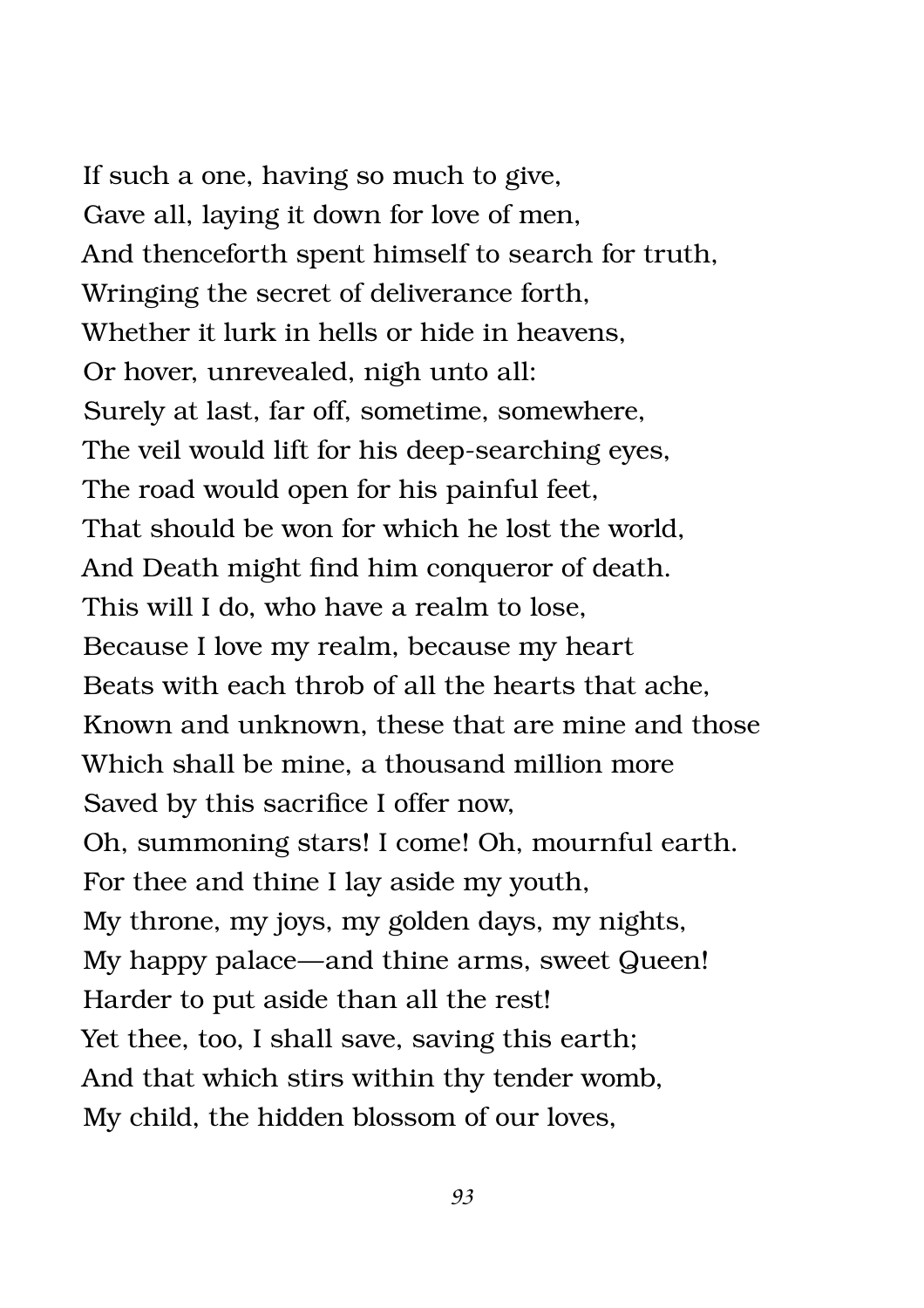Whom if I wait to bless my mind will fail. Wife! child! father! and people! ye must share A little while the anguish of this hour That light may break and all flesh learn the Law. Now am I fixed, and now I will depart, Never to come again till what I seek Be found—if fervent search and strife avail."

So, with his brow he touched her feet, and bent The farewell of fond eyes, unutterable, Upon her sleeping face, still wet with tears; And thrice around the bed in reverence, As though it were an altar, softly stepped With clasped hands laid upon his beating heart, "For never," spake he, "lie I there again!" And thrice he made to go, but thrice came back, So strong her beauty was, so large his love: Then, o'er his head drawing his cloth, he turned And raised the *purdah's* edge:

There drooped, close-hushed, In such sealed sleep as water-lilies know, The lovely garden of his Indian girls; Those twin dark-petalled lotus-buds of all— Gunga and Gotami—on either side,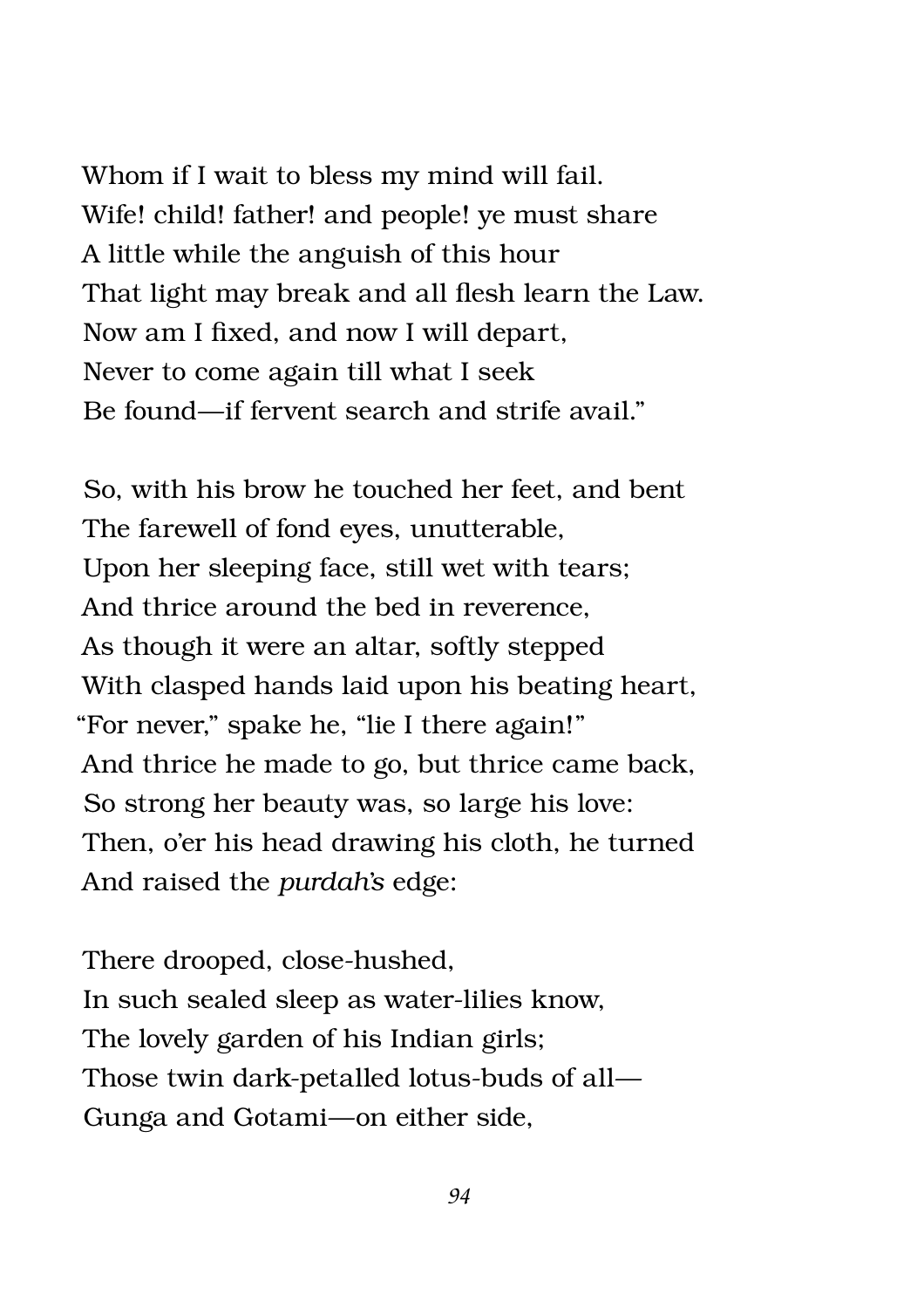And those, their silk-leaved sisterhood, beyond. "Pleasant ye are to me, sweet friends!'' he said, "And dear to leave; yet, if I leave ye not, What else will come to all of us save eld Without assuage and death without avail? Lo! as ye lie asleep so must ye lie A-dead; and when the rose dies where are gone Its scent and splendour? when the lamp is drained Whither is fled the flame? Press heavy, Night! Upon their down-dropped lids, and seal their lips, That no tear stay me and no faithful voice. For all the brighter that these made my life, The bitterer it is that they and I, And all, should live as trees do—so much spring, Such and such rains and frosts, such winter-times, And then dead leaves, with maybe spring again, Or axe-stroke at the root. This will not I, Whose life here was a God's!—this would not I. Though all my days were godlike, while men moan Under their darkness. Therefore farewell, friends! While life is good to give, I give, and go To seek deliverance and that unknown Light!" Then, lightly treading where those sleepers lay, Into the night Siddhàrtha passed: its eyes, The watchful stars, looked love on him: its breath,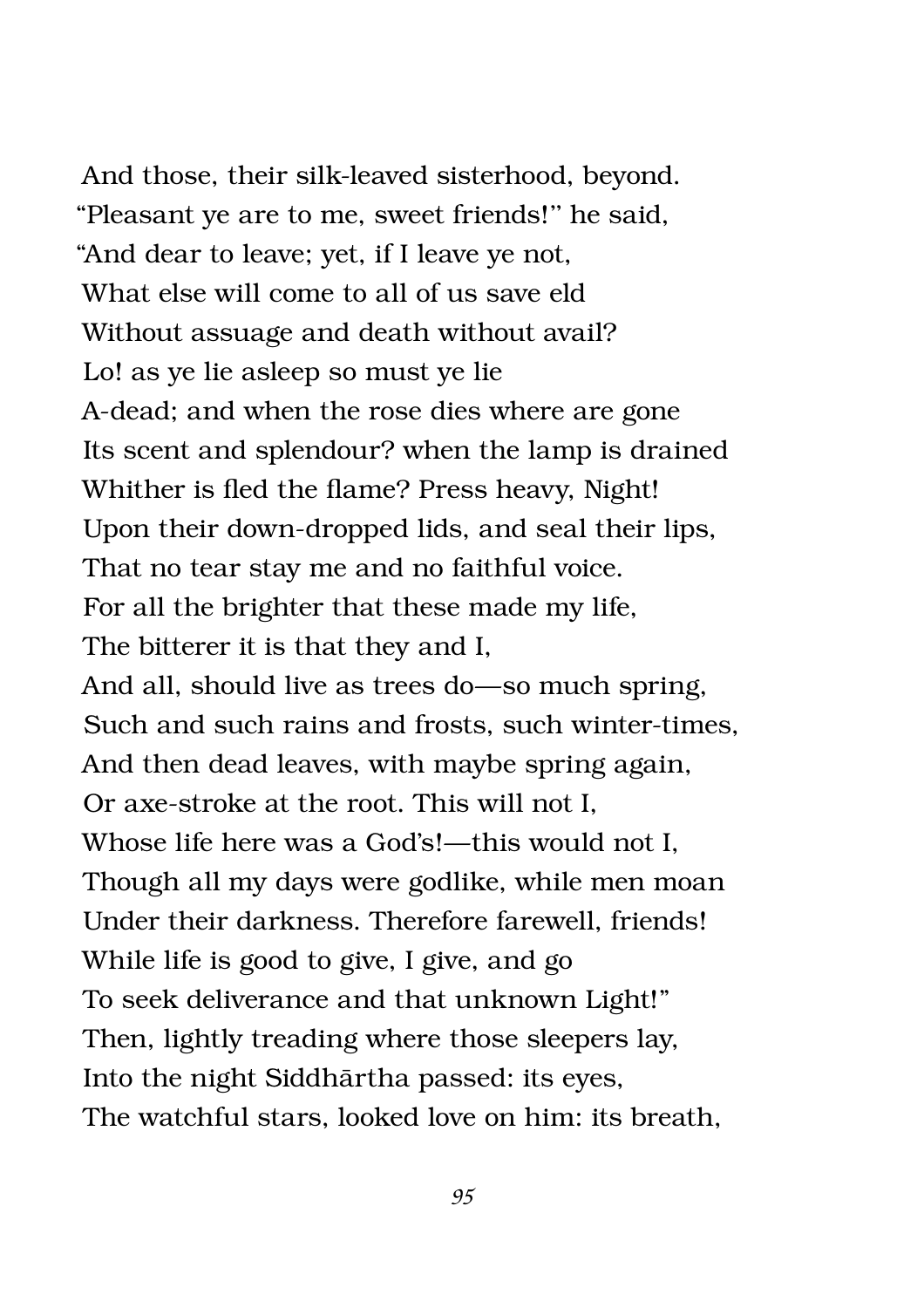The wandering wind, kissed his robe's fluttered fringe; The garden-blossoms, folded for the dawn, Opened their velvet hearts to waft him scents From pink and purple censers: o'er the land, From Himalay unto the Indian Sea, A tremor spread, as if earth's soul beneath Stirred with an unknown hope; and holy books— Which tell the story of our Lord—say, too, That rich celestial musics thrilled the air From hosts on hosts of shining ones, who thronged Eastward and westward, making bright the night— Northward and southward, making glad the ground. Also those four dread Regents of the Earth, Descending at the doorway, two by two,— With their bright legions of Invisibles In arms of sapphire, silver, gold, and pearl— Watched with joined hands the Indian Prince, who stood, His tearful eyes raised to the stars, and lips Close-set with purpose of prodigious love.

Then strode he forth into the gloom, and cried: "Channa, awake! and bring out Kantaka!" "What would my Lord?" the charioteer replied— Slow-rising from his place beside the gate— "To ride at night when all the ways are dark?"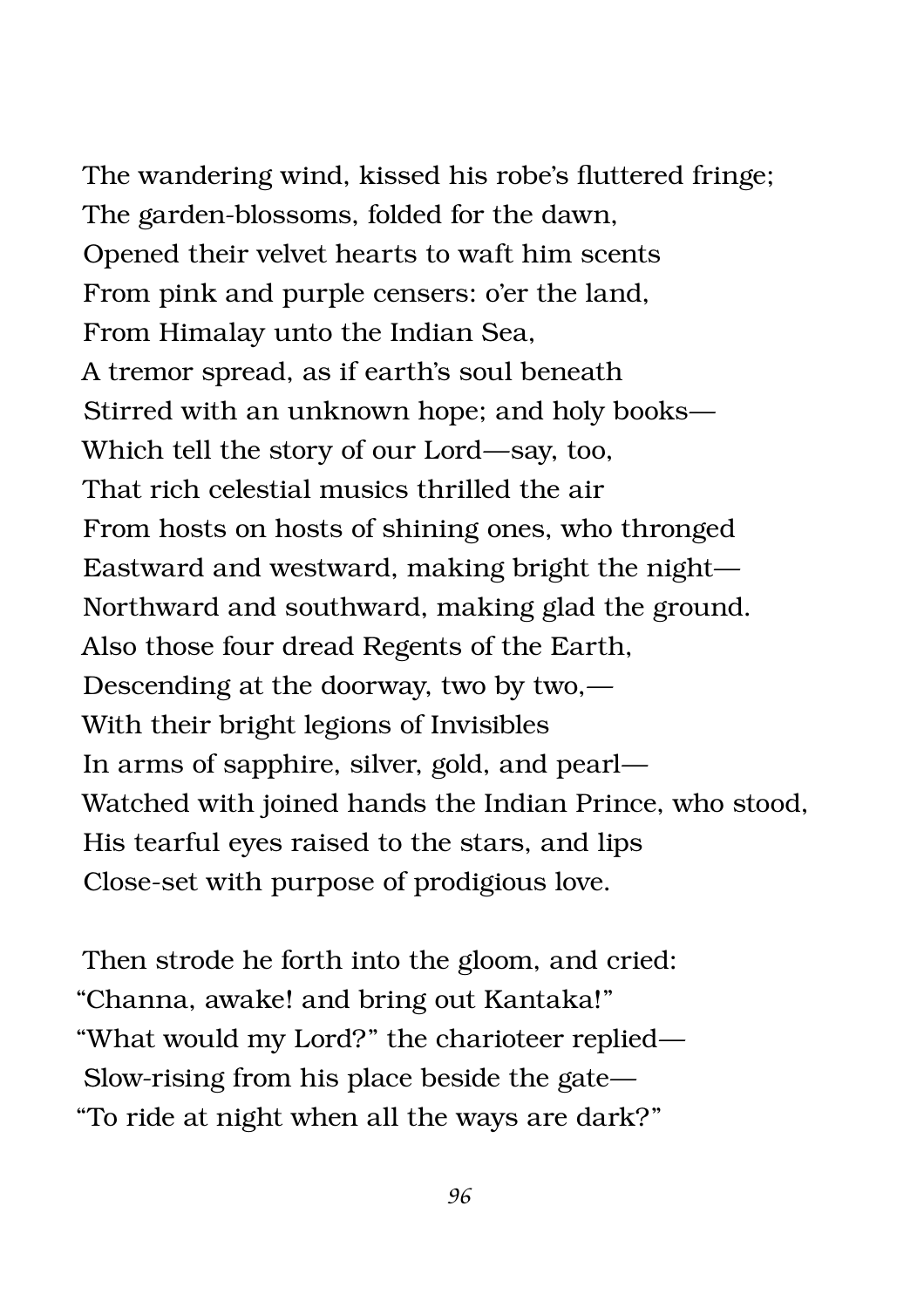"Speak low," Siddhàrtha said, "and bring my horse, For now the hour is come when I should quit This golden prison, where my heart lives caged, To find the truth; which henceforth I will seek, For all men's sake, until the truth be found,"

"Alas! dear Prince," answered the charioteer, "Spake then for nought those wise and holy men Who cast the stars and bade us wait the time When King Suddhodana's great son should rule Realms upon realms, and be a Lord of lords? Wilt thou ride hence and let the rich world slip Out of thy grasp, to hold a beggar's bowl? Wilt thou go forth into the friendless waste That hast this Paradise of pleasures here?"

The Prince made answer, "Unto this I came, And not for thrones: the kingdom that I crave Is more than many realms, and all things pass To change and death. Bring me forth Kantaka!"

"Most honoured," spake again the charioteer, "Bethink thee of my Lord thy father's grief! Bethink thee of their woe whose bliss thou art— How shalt thou help them, first undoing them?"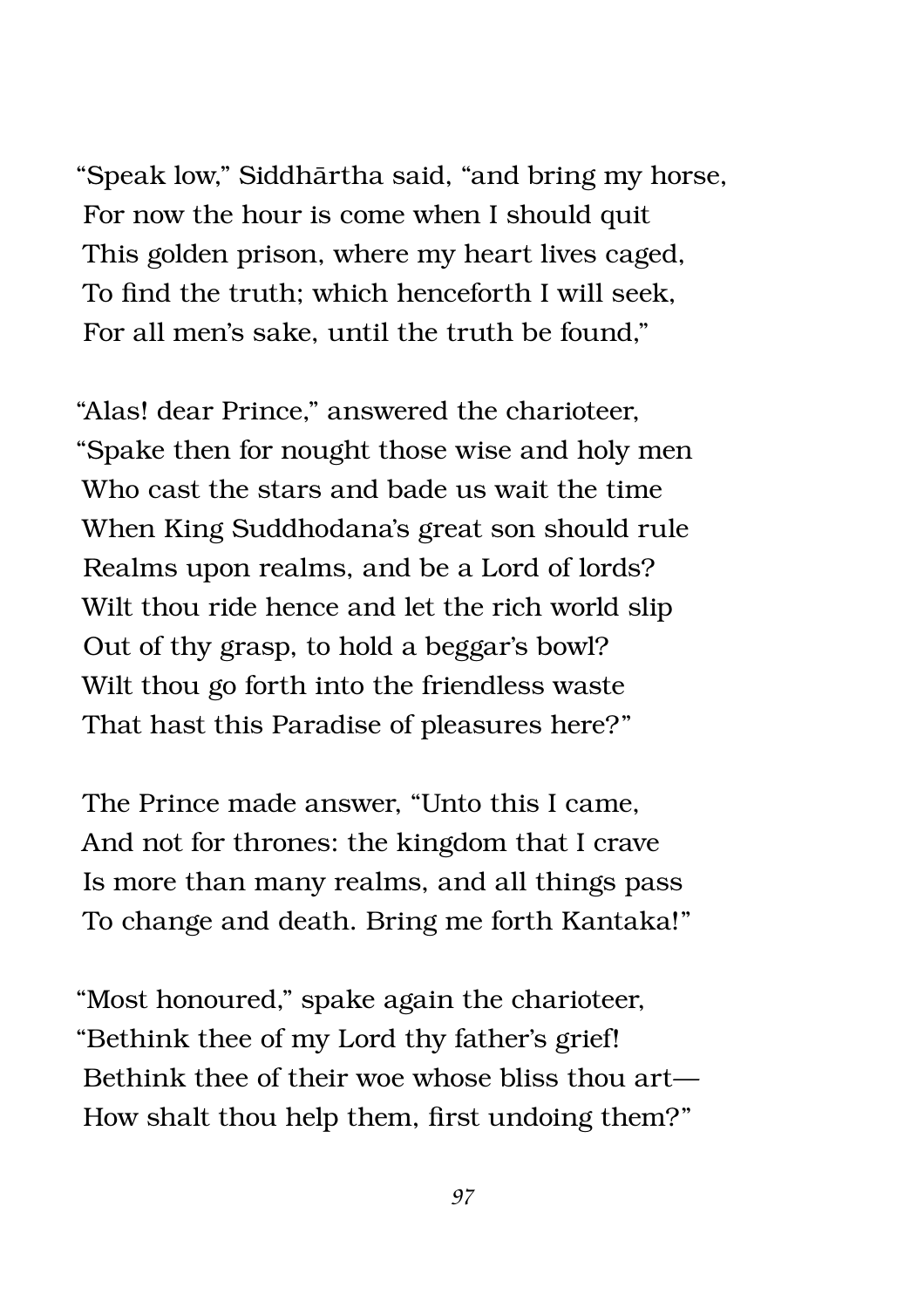Siddhàrtha answered, "Friend, that love is false Which clings to love selfish sweets of love; But I, who love these more than joys of mine— Yea, more than joys of theirs — depart to save Them and all flesh, if utmost love avail. Go, bring me Kantaka!"

Then Channa said,

"Master, I go!" and forthwith, mournfully, Unto the stall he passed, and from the rack Took down the silver bit and bridle-chains, Breast-cord and curb, and knitted fast the straps, And linked the hooks, and led out Kantaka: Whom, tethering to the ring, he combed and dressed, Stroking the snowy coat to silken gloss; Next on the steed he laid the *numdah* square, Fitted the saddle-cloth across, and set The saddle fair, drew tight the jewelled girths, Buckled the breech bands and the martingale, And made fall both the stirrups of worked gold. Then over all he cast a golden net, With tassels of seed-pearl and silken strings, And led the great horse to the palace door, Where stood the Prince; but when he saw his Lord, Right glad he waxed and joyously he neighed,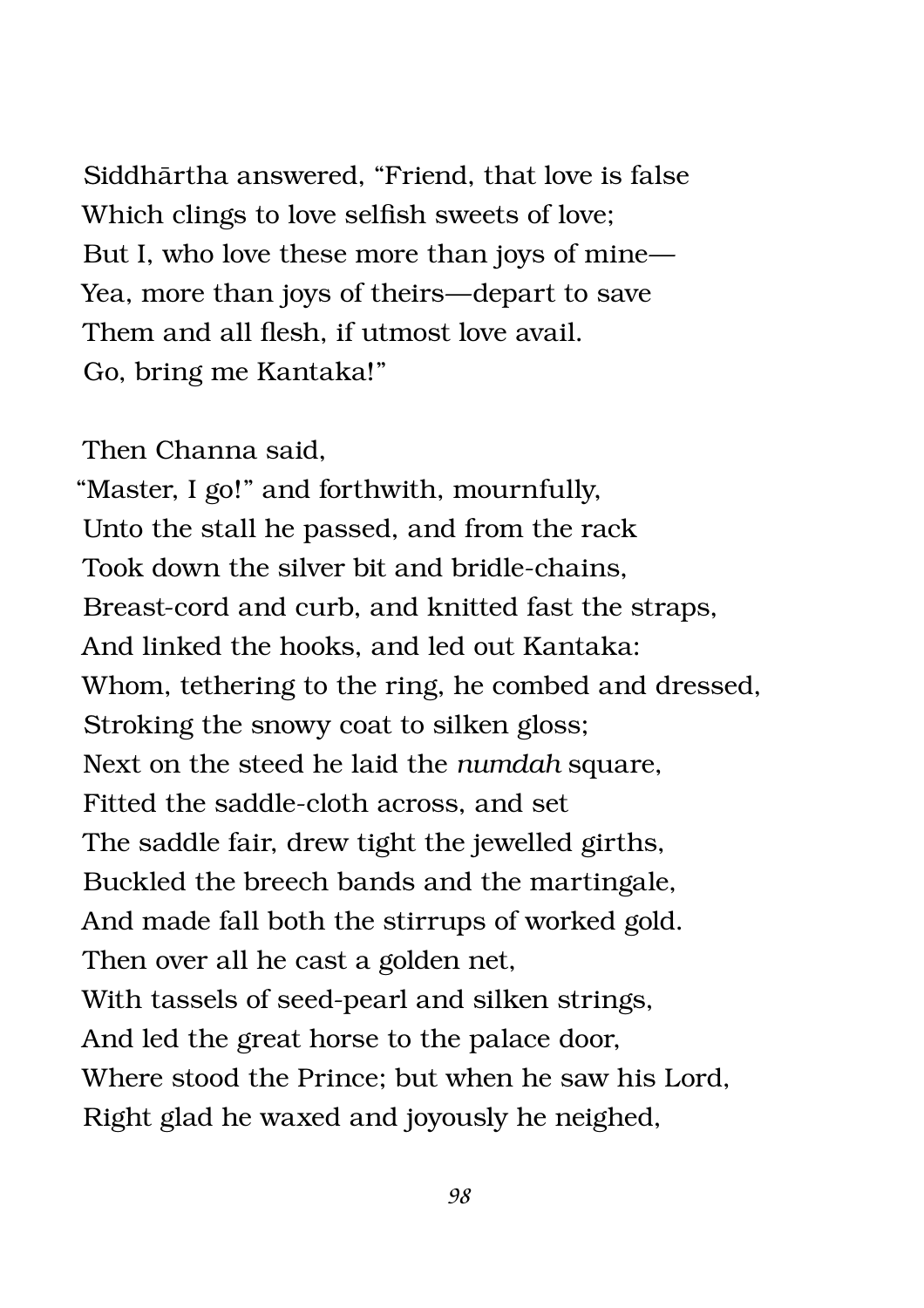Spreading his scarlet nostrils; and the books Write, "Surely all had heard Kantaka's neigh, And that strong trampling of his iron heels. Save that the Devas laid soft unseen wings Over their ears, and kept the sleepers deaf."

Fondly Siddhàrtha drew the proud head down, Patted the shining neck, and said, "Be still, White Kantaka! be still, and bear me now The farthest journey ever rider rode; For this night take I horse to find the truth, And where my quest will end yet know I not, Save that it shall not end until I find. Therefore to-night, good steed, be fierce and bold. Let nothing stay thee, though a thousand blades Deny the road! let neither wall nor moat Forbid our flight! Look! if I touch thy flank And cry, 'On, Kantaka! let whirlwinds lag Behind thy course! Be fire and air, my horse! To stead thy Lord; so shalt thou share with him The greatness of this deed which helps the world; For therefore ride I, not for men alone, But for all things which, speechless, share our pain And have no hope, nor wit to ask for hope. Now, therefore, bear thy master valorously!"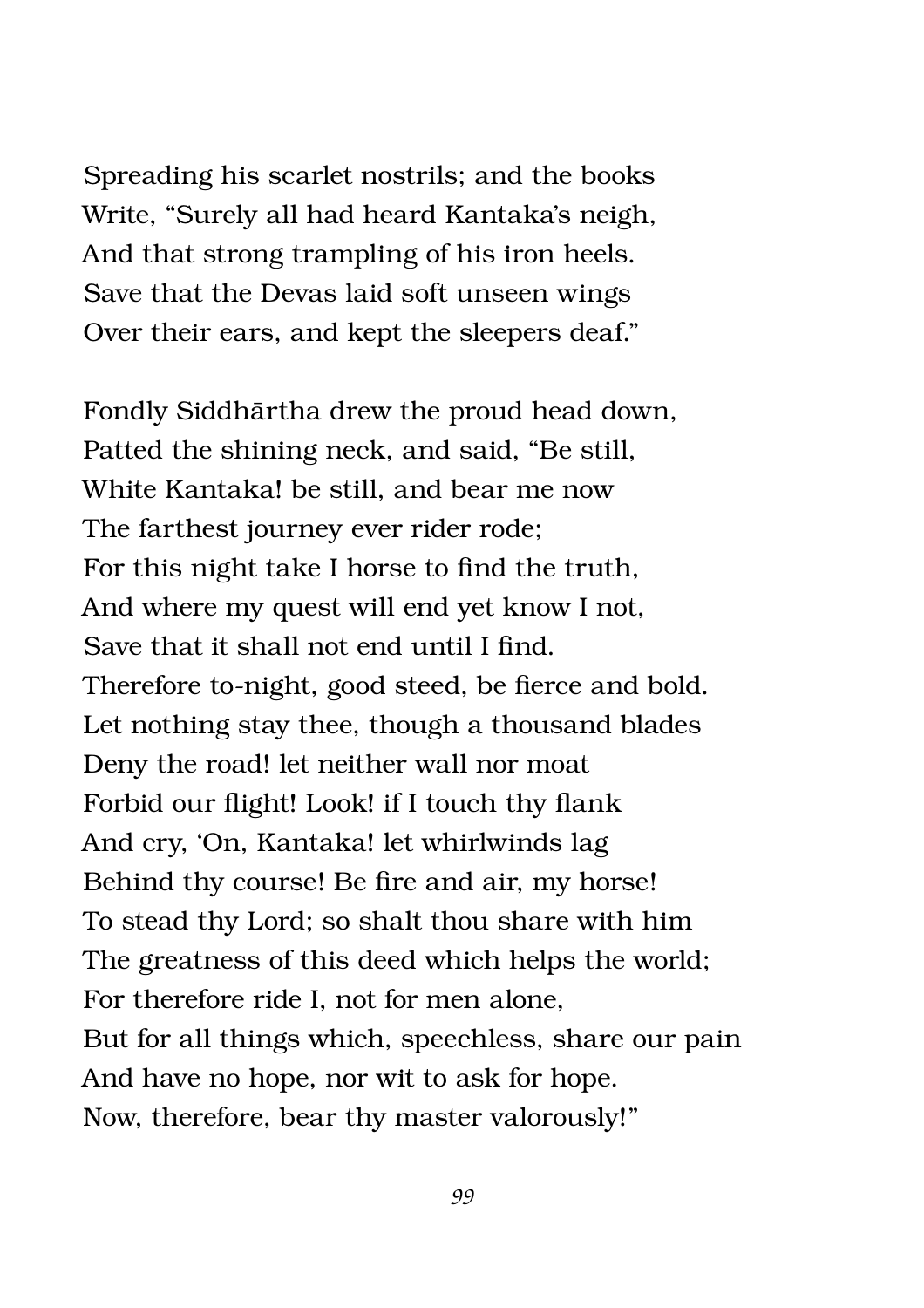Then to the saddle lightly leaping, he Touched the arched crest, and Kantaka sprang forth With armed hoofs sparkling on the stones and ring Of champing bit; but none did hear that sound, For that the Suddha Devas, gathering near, Plucked the red mohra-flowers and strewed them thick Under his tread, while hands invisible Muffled the ringing bit and bridle-chains. Moreover, it is written when they came Upon the pavement near the inner gates, The Yakshas of the air laid magic cloths Under the stallion's feet, so that he went Softly and still. But when they reached the gate Of tripled brass—which hardly fivescore men Served to unbar and open—lo! the doors Rolled back all silently, though one might hear In day-time two *koss* off the thunderous roar

Of those grim hinges and unwieldy plates.

Also the middle and the outer gates Unfolded each their monstrous portals thus In silence, as Siddhàrtha and his steed Drew near; while underneath their shadow lay,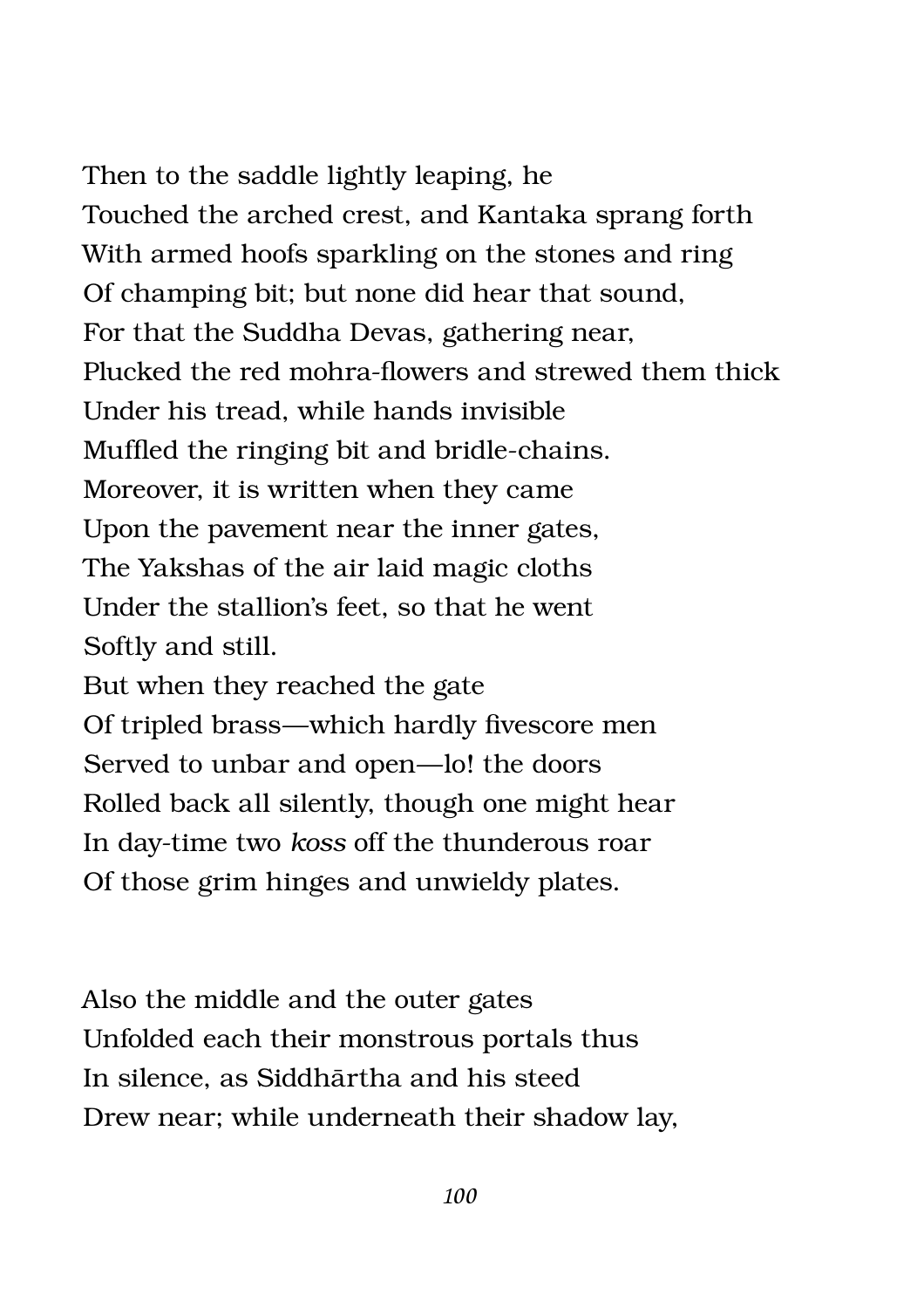Silent as dead men, all those chosen guards— The lance and sword let fall, the shields unbraced, Captains and soldiers — for there came a wind, Drowsier than blows o'er Malwa's fields of sleep, Before the Prince's path, which, being breathed, Lulled every sence aswoon: and so he passed Free from the palace.

When the morning star Stood half a spear's length from the eastern rim, And o'er the earth the breath of morning sighed, Rippling Anoma's wave, the border-stream, Then drew he rein, and leaped to earth, and kissed White Kantaka betwixt the ears, and spake Full sweet to Channa: "This which thou hast done Shall bring thee good and bring all creatures good: Be sure I love thee always for thy love. Lead back my horse, and take my crest-pearl here, My princely robes, which henceforth stead me not, My jewelled sword-belt and my sword, and these The long locks by its bright edge severed thus From off my brows. Give the King all, and say Siddhàrtha prays forget him till he come Ten times a Prince, with royal wisdom won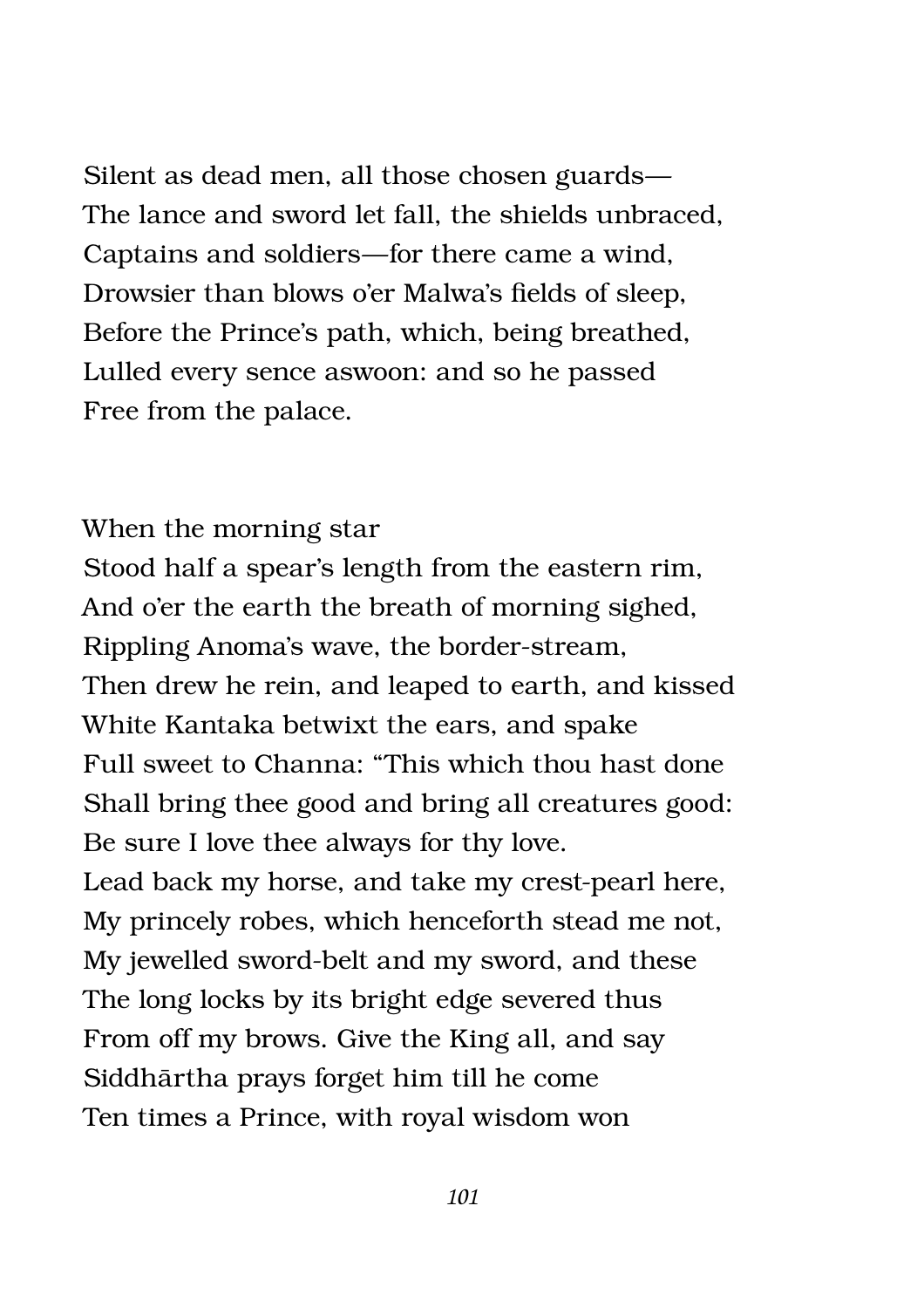From lonely searchings and the strife for light; Where, if I conquer, lo! all earth is mine— Mine by chief service!-tell him-mine by love! Since there is hope for man only in man, And none hath sought for this as I will seek, Who cast away my world to save my world."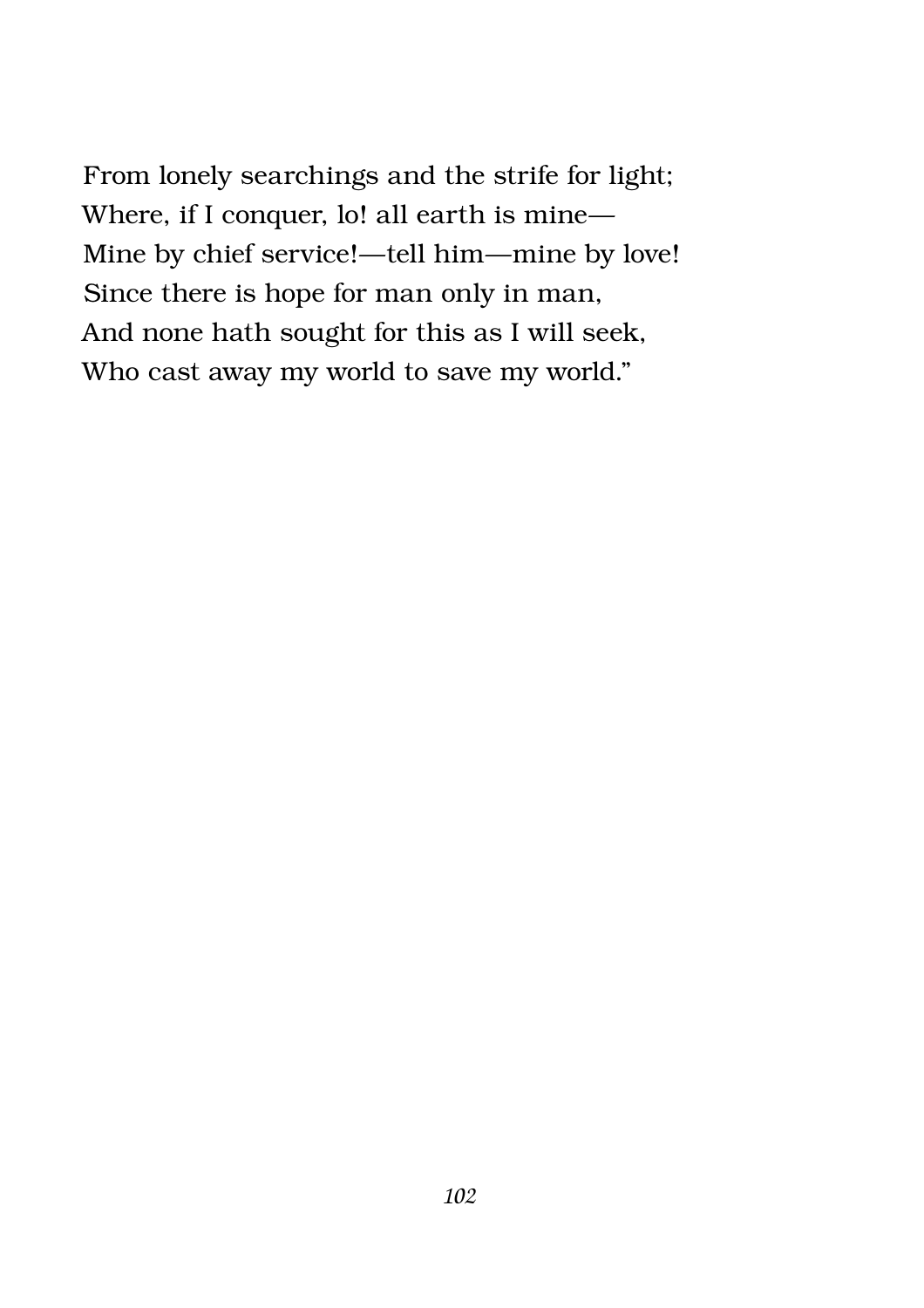## *Book The Fifth*

OUND Rajagriha five fair hills arose,<br>Guarding King Bimbisāra's sylvan t<br>Baibhāra, green with lemon-grass a<br>Ripulla at whose foot thin Sarsuti Guarding King Bimbisàra's sylvan town; Baibhàra, green with lemon-grass and palms; Bipulla, at whose foot thin Sarsuti Steals with warm ripple; shadowy Tapovan, Whose streaming pools mirror black rocks, which ooze Sovereign earth-butter from their rugged roofs; South-east the vulture-peak Sailagiri; And eastward Ratnagiri, hill of gems. A winding track, paven with footworn slabs, Leads thee, by safflower fields and bamboo tufts, Under dark mangoes and the jujube-trees, Past milk-white veins of rock and jasper crags, Low cliff and flats of jungle-flowers, to where The shoulder of that mountain, sloping west, O'erhangs a cave with wild figs canopied. Lo! thou who comest thither, bare thy feet And bow thy head! for all this spacious earth Hath not a spot more dear and hallowed. Here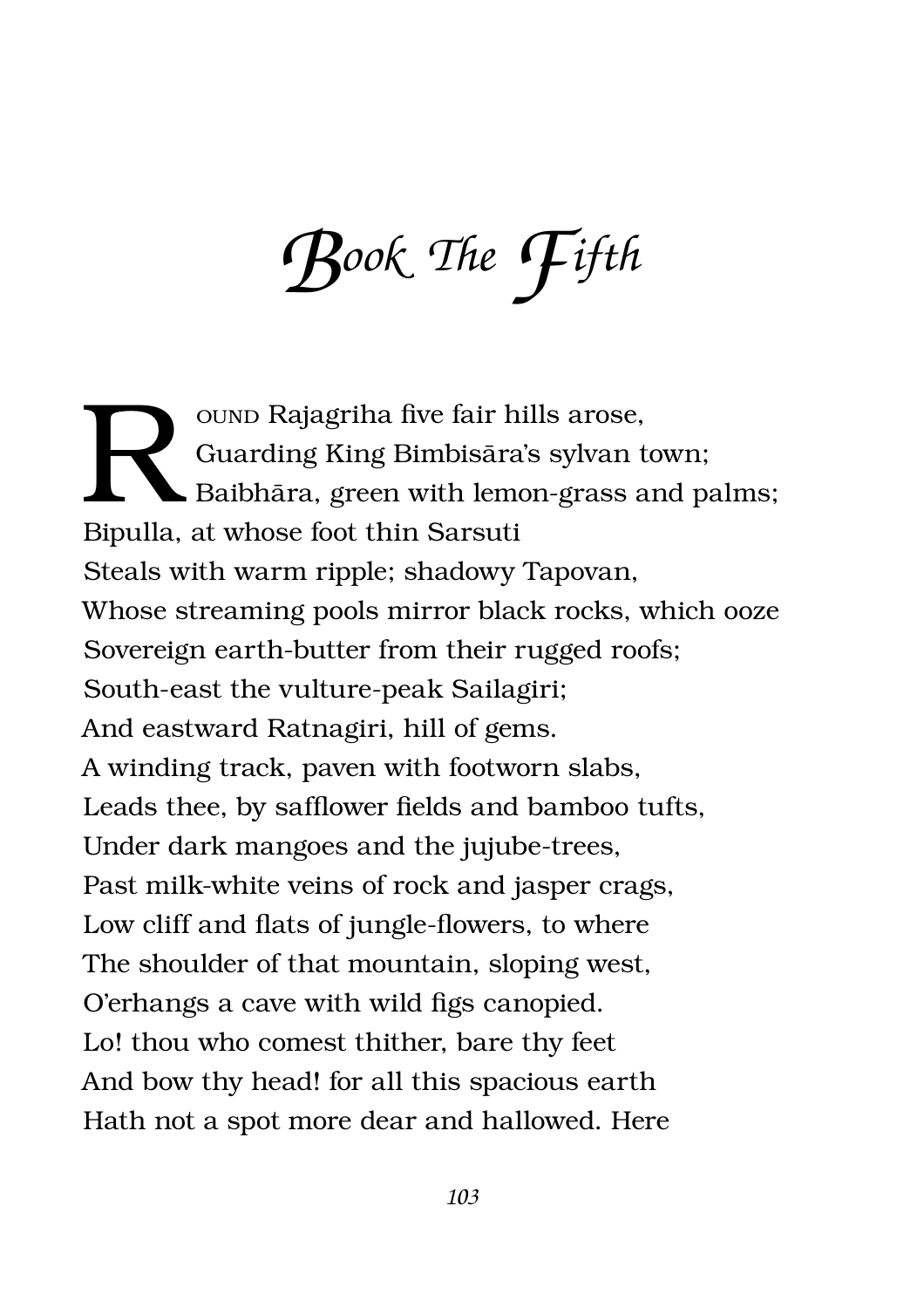Lord Buddha sate the scorching summers through, The driving rains, the chilly dawns and eves; Wearing for all men's sakes the yellow robe, Eating in beggar's guise the scanty meal Chance-gathered from the charitable; at night Crouched on the grass, homeless, alone; while yelped The sleepless jackals round his cave, or coughs Of famished tiger from the thicket broke. By day and night here dwelt the World-honoured, Subduing that fair body born for bliss With fast and frequent watch and search intense Of silent meditation, so prolonged That of t-times while he mused—as motionless As the fixed rock his seat—the squirrel leaped Upon his knee, the timid quail led forth Her brood between his feet, and blue doves pecked The rice-grains from the bowl beside his hand.

Thus would he muse from noontide—when the land Shimmered with heat, and walls and temples danced In the reeking air—till sunset, noting not The blazing globe roll down, nor evening glide, Purple and swift, across the softened fields; Nor the still coming of the stars, nor throb Of drum-skins in the busy town, nor screech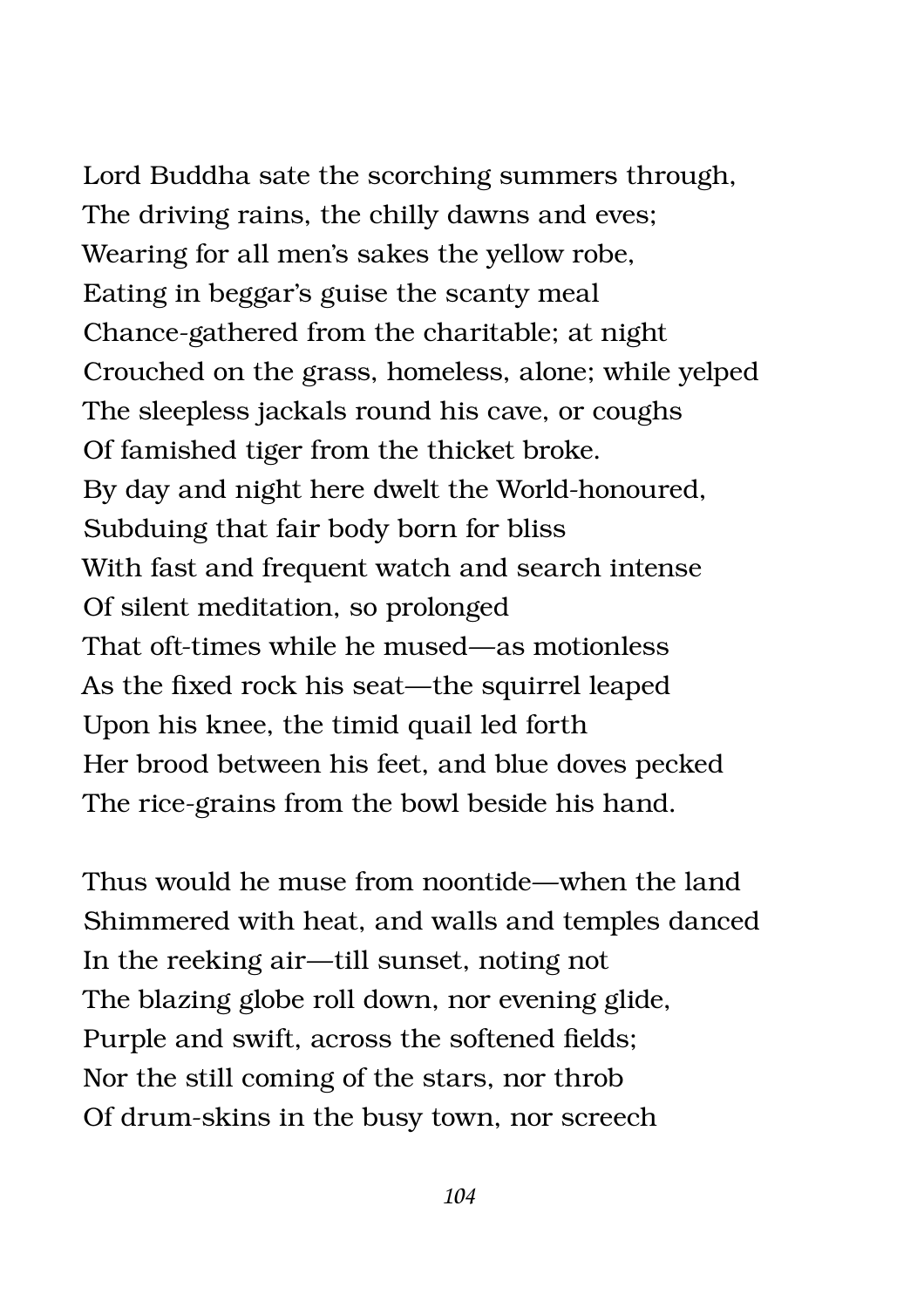Of owl and night-jar; wholly wrapt from self In keen unravelling of the threads of thought And steadfast pacing of life's labyrinths. Thus would he sit till midnight hushed the world, Save where the beasts of darkness in the brake Crept and cried out, as fear and hatred cry, As lust and avarice and anger creep In the black jungles of man's ignorance. Then slept he for what space the fleet moon asks To swim a tenth part of her cloudy sea; But rose ere the false-dawn, and stood again Wistful on some dark platform of his hill, Watching the sleeping earth with ardent eyes And thoughts embracing all its living things, While o'er the waving fields that murmur moved Which is the kiss of Morn waking the lands, And in the east that miracle of Day Gathered and grew: at first a dusk so dim Night seems still unaware of whispered dawn, But soon — before the jungle-cock crows twice — A white verge clear, a widening, brightening white, High as the herald-star, which fades in floods Of silver, warming into pale gold, caught By topmost clouds, and flushed from the brink With saffron, scarlet, crimson, amethyst;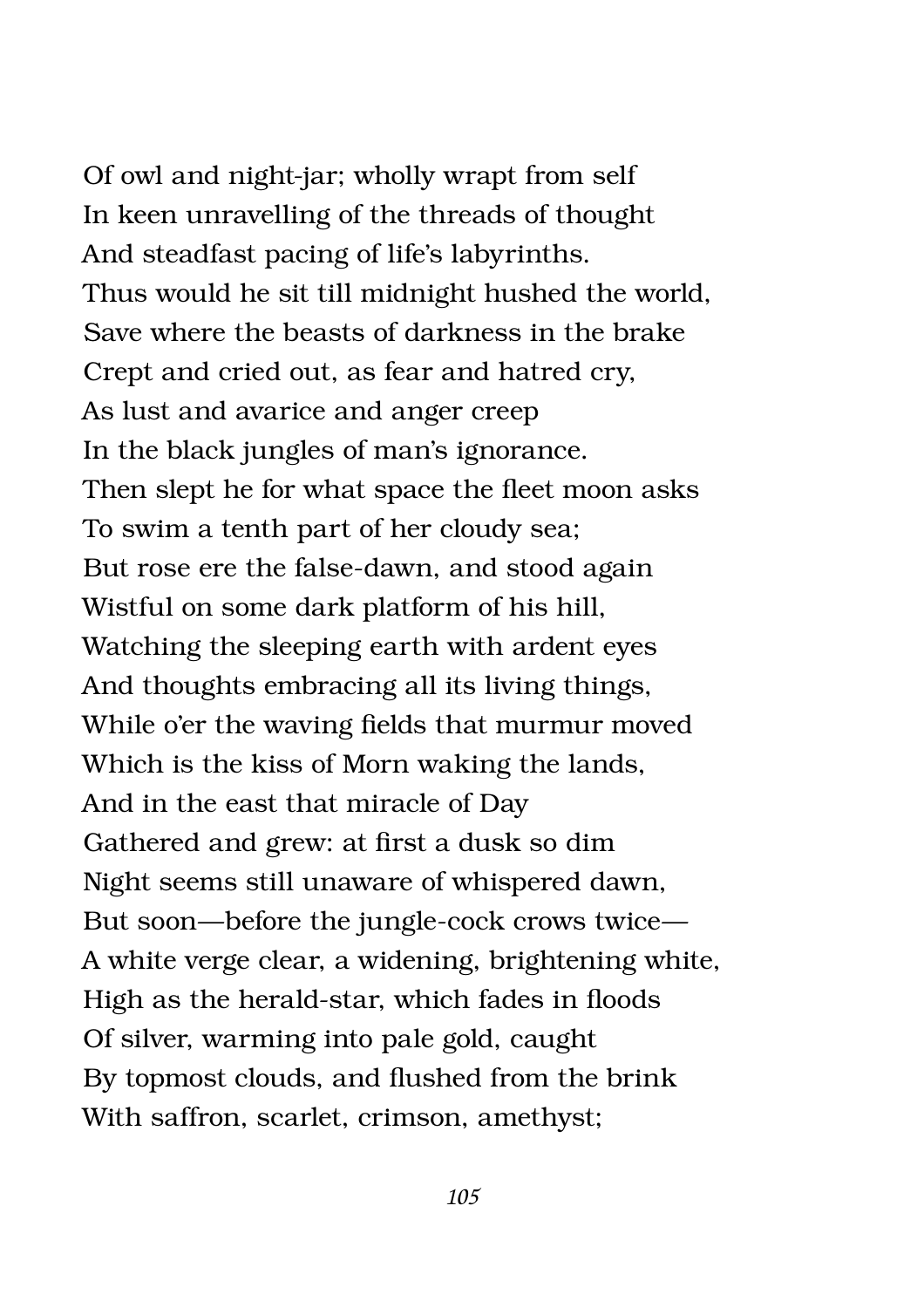Whereat the sky burns splendid to the blue, And, robed in raiment of glad light, the King Of Life and Glory cometh!

#### Then our Lord,

After the manner of a Rishi, hailed The rising orb, and went—ablutions made— Down by the winding path unto the town; And in the fashion of a Rishi passed From street to street, with begging-bowl in hand, Gathering the little pittance of his needs. Soon was it filled, for all the townsmen cried, "Take of our store, great sir!" and "Take of ours!" Marking his godlike face and eyes enwrapt; And mothers, when they saw our Lord go by, Would bid their children fall to kiss his feet, And lift his robe's hem to their brows, or run To fill his jar, and fetch him milk and cakes. And oft-times as he paced, gentle and slow, Radiant with heavenly pity, lost in care For those he knew not, save as fellow-lives, The dark surprised eyes of some Indian maid Would dwell in sudden love and worship deep On that majestic form, as if he saw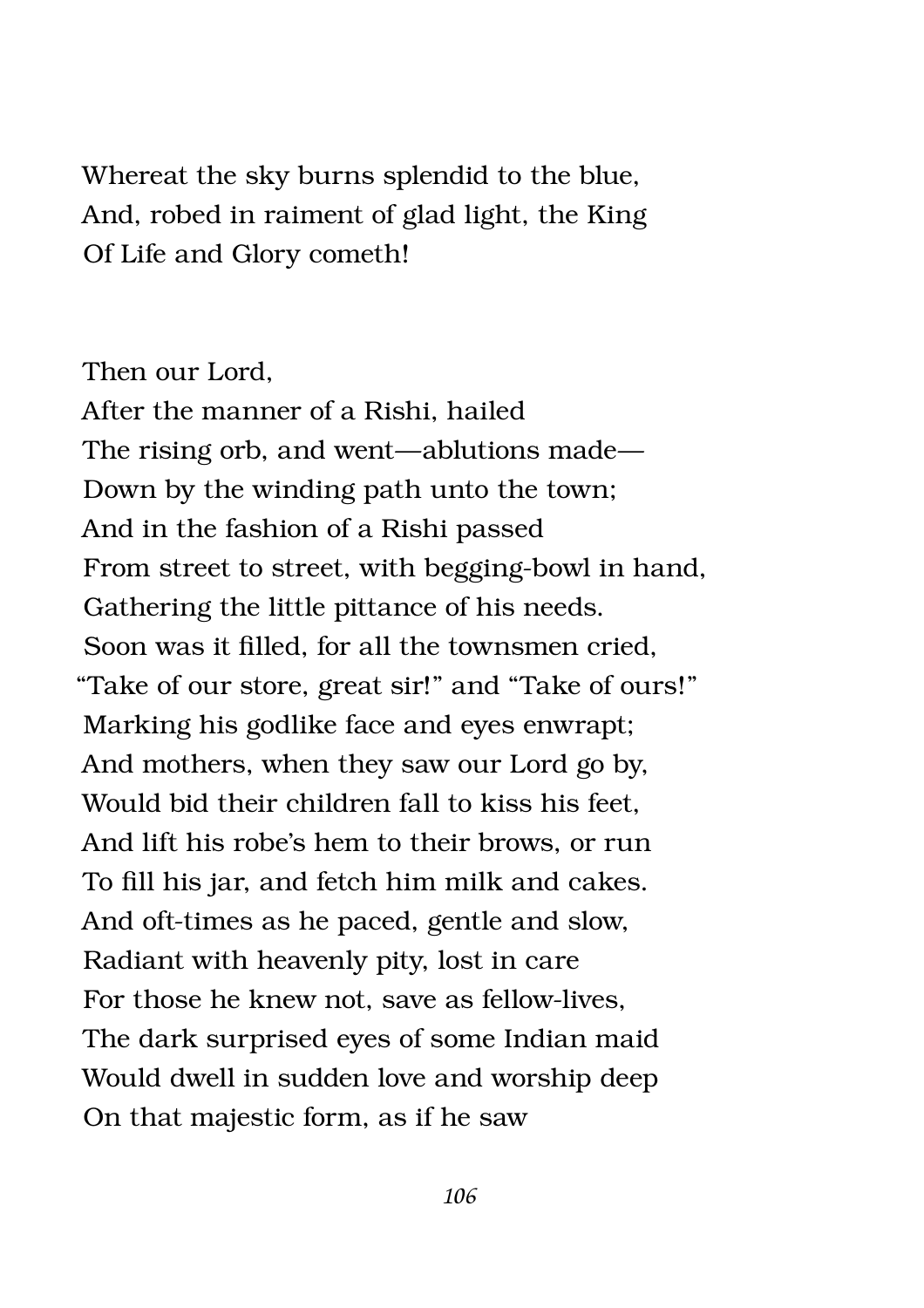Her dreams of tenderest thought made true, and grace Fairer than mortal fire her breast. But he Passed onward with the bowl and yellow robe, By mild speech paying all those gifts of hearts, Wending his way back to the solitudes To sit upon his hill with holy men, And hear and ask of wisdom and its roads.

Midway on Ratnagiri's groves of calm, Beyond the city, but below the caves, Lodged such as hold the body foe to soul, And flesh a beast which men must chain and tame With bitter pains, till sense of pain is killed, And tortured nerves vex torturer no more— *Yogis* and *Brahmacharis*, *Bhikshus*, all A gaunt and mournful band, dwelling apart. Some day and night had stood with lifted arms, Till—drained of blood and withered by disease— Their slowly wasting joints and stiffened limbs Jutted from sapless shoulders like dead forks From forest trunks. Others had clenched their hands So long and with so fierce a fortitude, The claw-like nails grew through the festered palm. Some walked on sandals spiked; some with sharp flints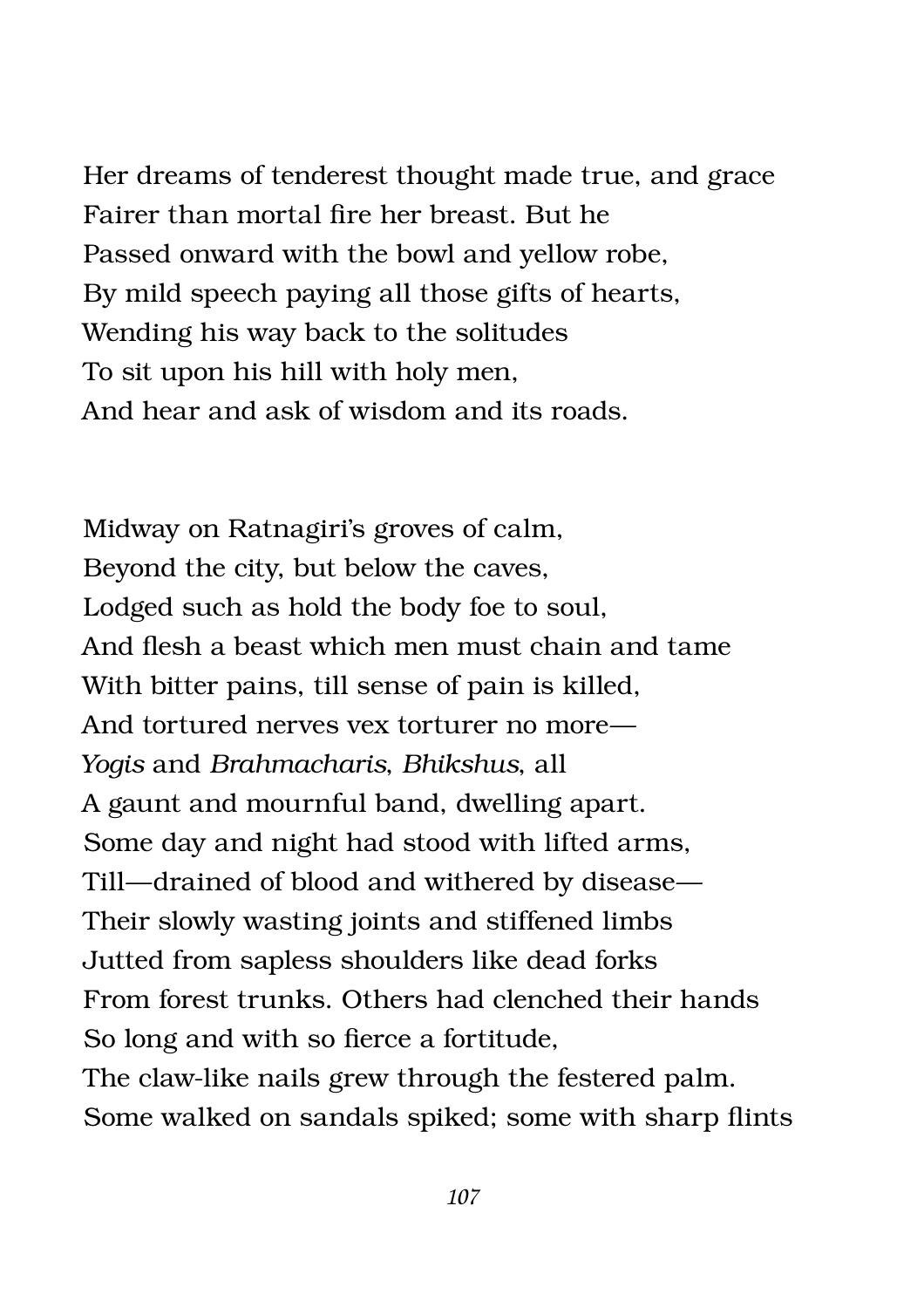Gashed breast and brow and thigh, scarred these with fire, Threaded their flesh with jungle thorns and spits, Besmeared with mud and ashes, crouching foul In rags of dead men wrapped about their loins. Certain there were inhabited the spots Where death pyres smouldered, cowering defiled With corpses for their company, and kites Screaming around them o'er the funeral-spoils; Certain who cried five hundred times a day The names of Shiva, wound with darting snakes About their suntanned necks and hollow flanks. One palsied foot drawn up against the ham. So gathered they, a grievous company; Crowns blistered by the blazing heat, eyes bleared, Sinews and muscles shrivelled, visages Haggard and wan as slain men's, five days dead; Here crouched one in the dust who noon by noon Meted a thousand grains of millet out, Ate it with famished patience, seed by seed, And so starved on; there one who bruised his pulse With bitter leaves lest palate should be pleased; And next, a miserable saint self-maimed, Eyeless and tongueless, sexless, crippled, deaf; The body by the mind being thus stripped For glory of much suffering, and the bliss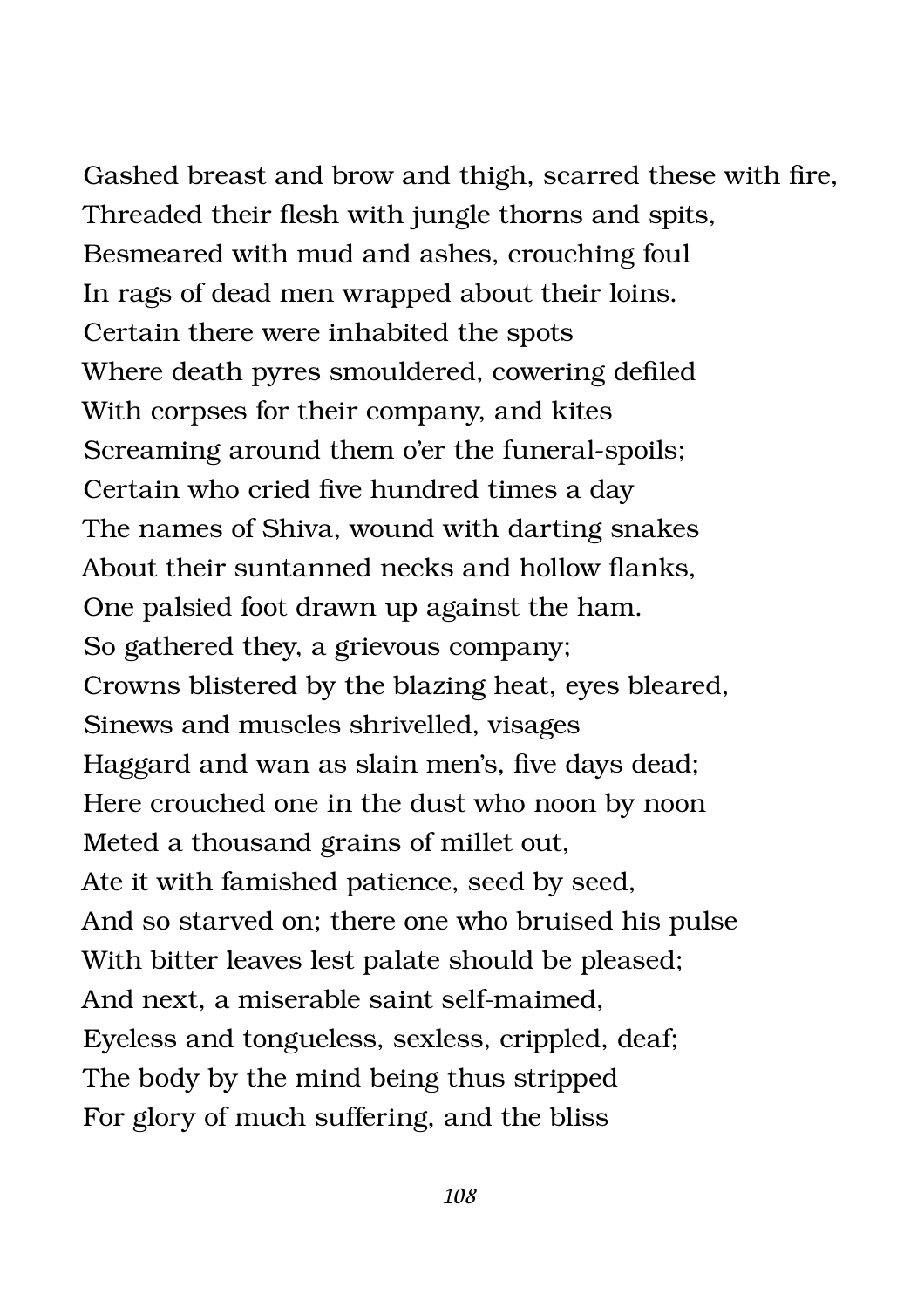Which they shall win—say holy books—whose woe Shames gods that send us woe, and makes men gods Stronger to suffer than Hells is to harm.

Whom sadly eyeing spake our Lord to one, Chief of the woe-begones: "Much-suffering sir! These many moons I dwell upon the hill— Who am a seeker of the Truth—and see My brothers here, and thee, so piteously Self-anguished; wherefore add ye ills to life Which is so evil?" Answer made the sage: " 'Tis written if a man shall mortify His flesh, till pain be grown the life he lives And death voluptuous rest, such woes shall purge Sin's dross away, and the soul, purified, Soar from the furnace of its sorrow, winged For glorious spheres and splendour past all thought."

"Yon cloud which floats in heaven," the Prince replied, "Wreathed like gold cloth around your Indra's throne, Rose thither from the tempest-driven sea; But it must fall again in tearful drops,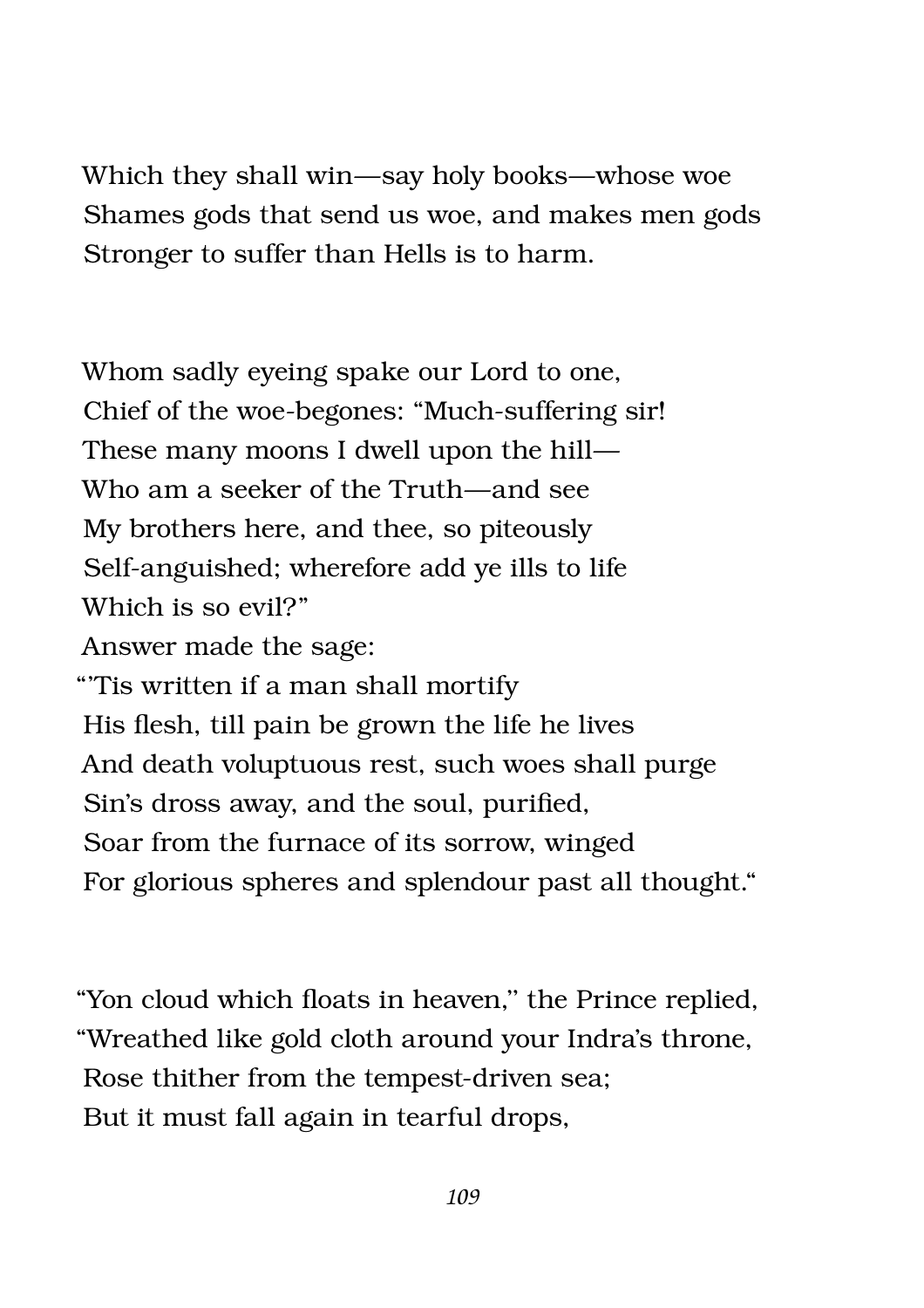Trickling through rough and painful water-ways By cleft and nullah and the muddy flood, To Gunga and the sea, wherefrom it sprang. Know'st thou, my brother, if it be not thus, After their many pains, with saints in bliss? Since that which rises falls, and that which buys Is spent; and if ye buy heav'n with your blood In hell's hard market, when the bargain's through The toil begins again!"

"It may begin"

The hermit moaned. "Alas! we know not this, Nor surely anything; yet after night Day comes, and after turmoil peace, and we Hate this accursed flesh which clogs the soul That fain would rise; so, for the sake of soul, We stake brief agonies in game with Gods To gain the larger joys."

"Yet if they last A myriad years," he said, "they fade at length, Those joys; or if not, is there then some life Below, above, beyond, so unlike life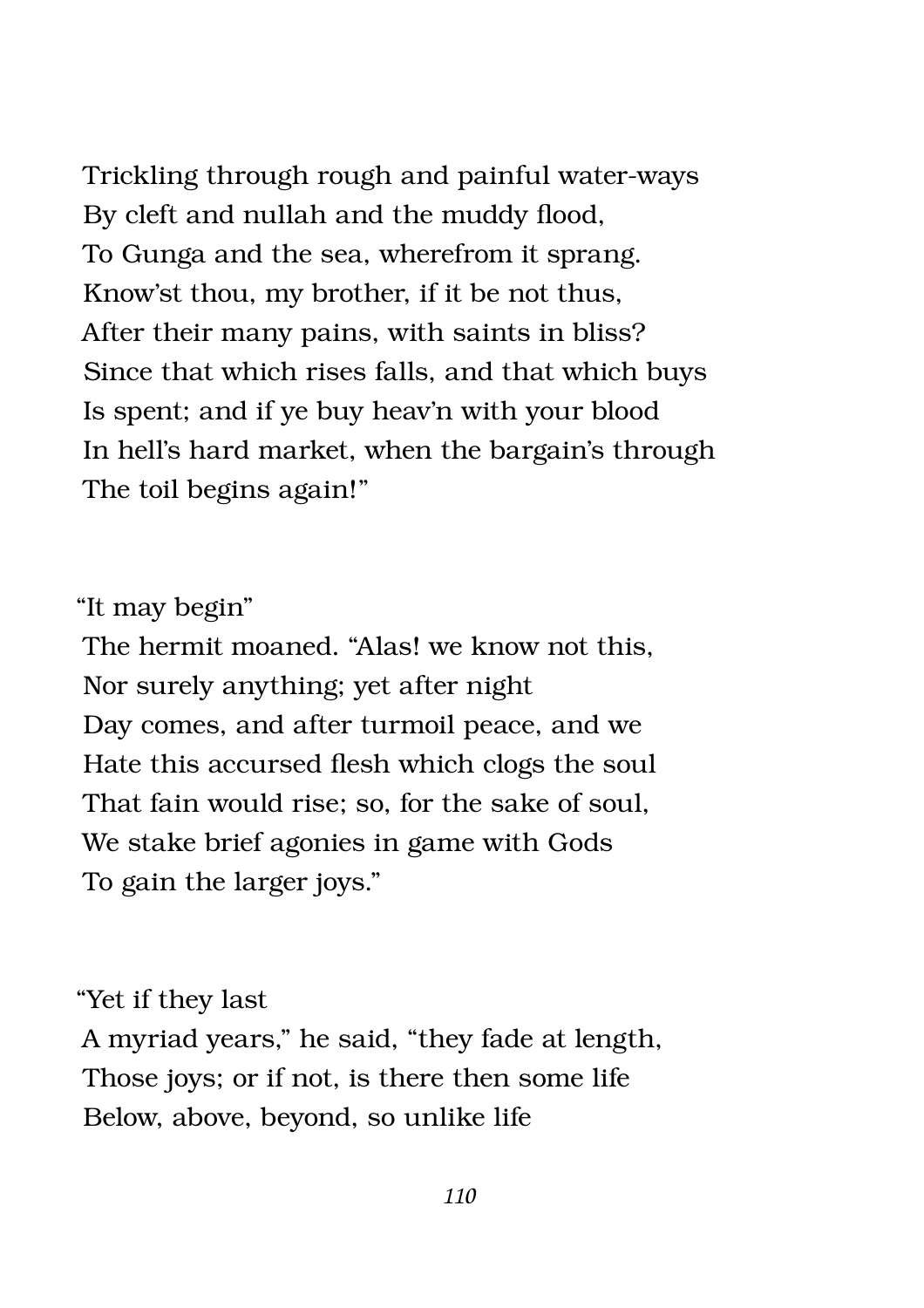It will not change? Speak! do your Gods endure For ever, brothers?"

"Nay," the *Yogis* said, "Only great *Brahma* endures: the Gods but live."

Then spake Lord Buddha: "Will ye, being wise, As ye seem holy and strong-hearted ones, Throw these sore dice, which are your groans and moans, For gains which may be dreams, and must have end? Will ye, for love of soul, so loathe your flesh, So scourge and maim it, that it shall not serve To bear the spirit on, searching for home, But founder on the track before night-fall, Like willing steed o'er-spurred? Will ye, sad sirs, Dismantle and dismember this fair house, Where we have come to dwell by painful pasts; Whose windows give us light—the little light— Whereby we gaze abroad to know if dawn will break, and whither winds the better road?"

Then cried they, "We have chosen this for road And tread it, *Rajaputra*, till the close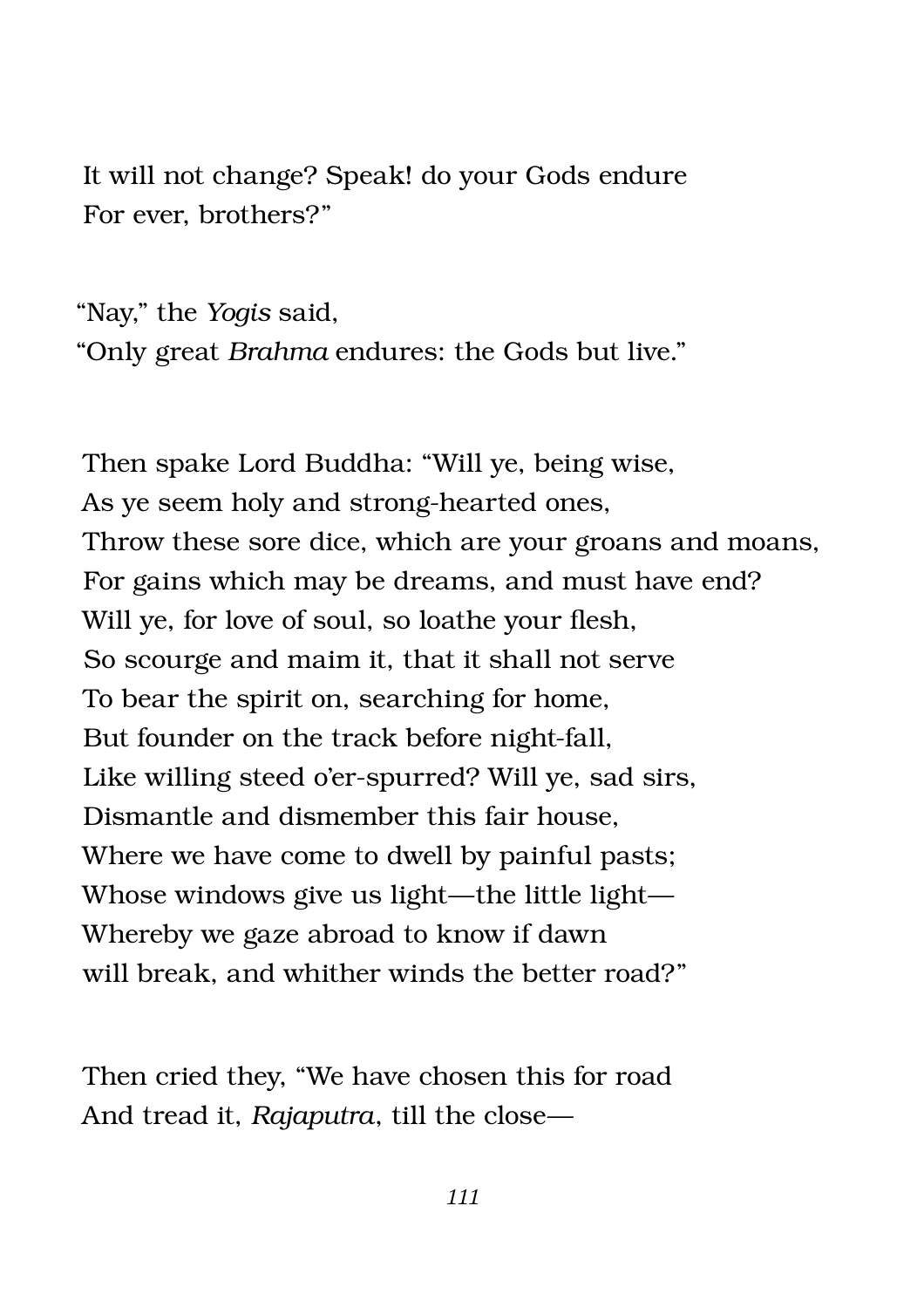Though all its stones were fire—in trust of death. Speak, if thou know'st a way more excellent; If not, peace go with thee!"

Onward he passed, Exceeding sorrowful, seeing how men Fear so to die they are afraid to fear,

Lust so to live they dare not love their life, But plague it with fierce penances, belike To please the Gods who grudge pleasure to man; Belike to baulk hell by self-kindled hells; Belike in holy madness, hoping soul May break the better through their wasted flesh. "Oh, flowerets of the field!" Siddhārtha said, "Who turn your tender faces to the sun— Glad of the light, and grateful with sweet breath Of fragrance and these robes of reverence donned Silver and gold and purple—none of ye Miss perfect living, none of ye despoil Your happy beauty. O, ye palms, which rise Eager to pierce the sky and drink the wind Blown from Malaya and the cool blue seas,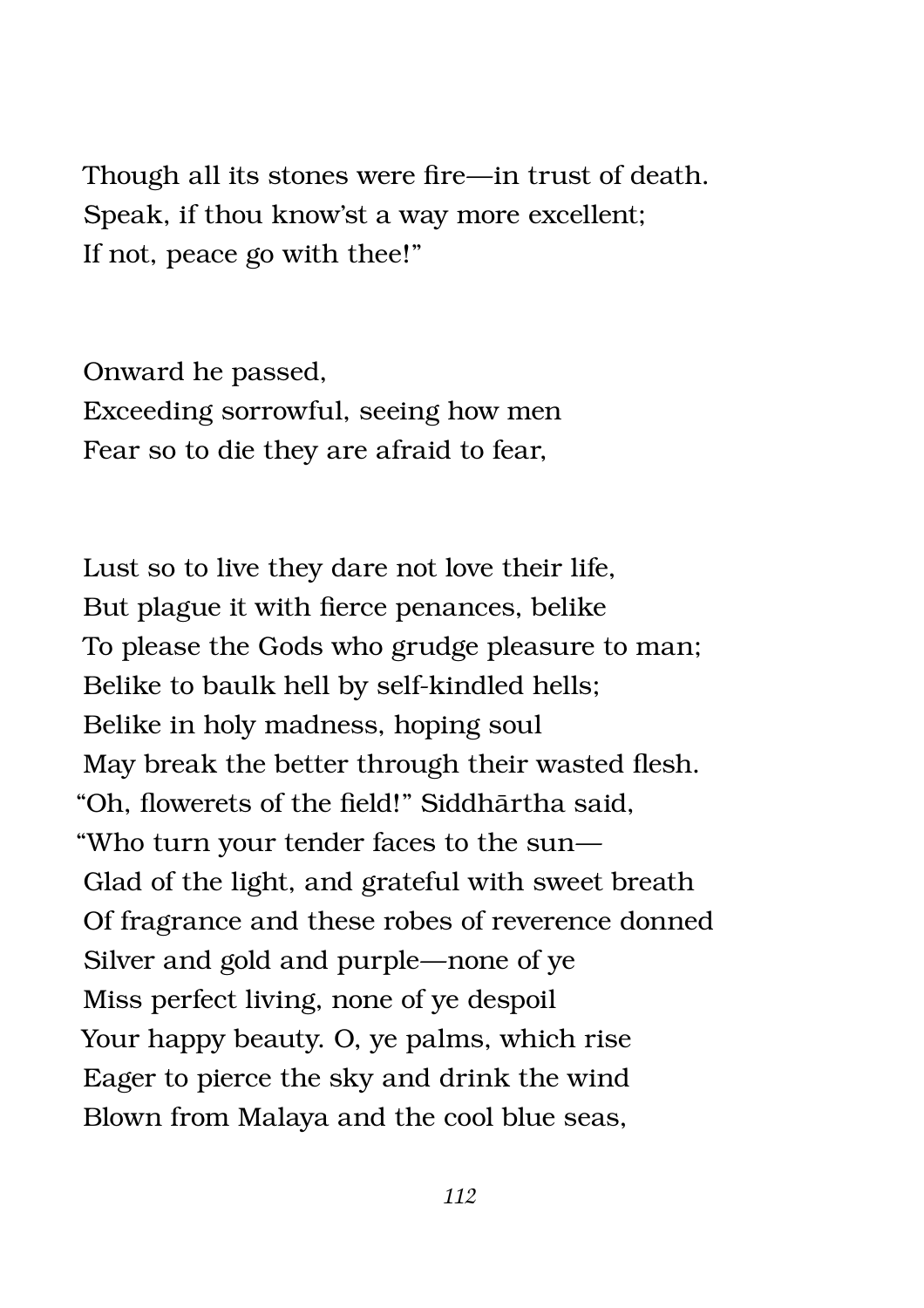What secret know ye that ye grow content, From time of tender shoot to time of fruit, Murmuring such sun-songs from your feathered crowns? Ye, too, who dwell so merry in the trees-Quick-darting parrots, bee-birds, *bulbuls*, doves — None of ye hate your life, none of ye deem To strain to better by foregoing needs! But man, who slays ye — being lord — is wise, And wisdom, nursed on blood, cometh thus forth In self-tormentings!"

While the Master spake

Blew down the mount the dust of pattering feet, White goats and black sheep winding slow their way, With many a lingering nibble at the tufts, And wanderings from the path, where water gleamed Or wild figs hung. But always as they strayed The herdsman cried, or slung his sling, and kept The silly crowd still moving to the plain. A ewe with couplets in the flock there was. Some hurt had lamed one lamb, which toiled behind Bleeding, while in the front its fellow skipped, And the vexed dam hither and thither ran, Fearful to lose this little one or that;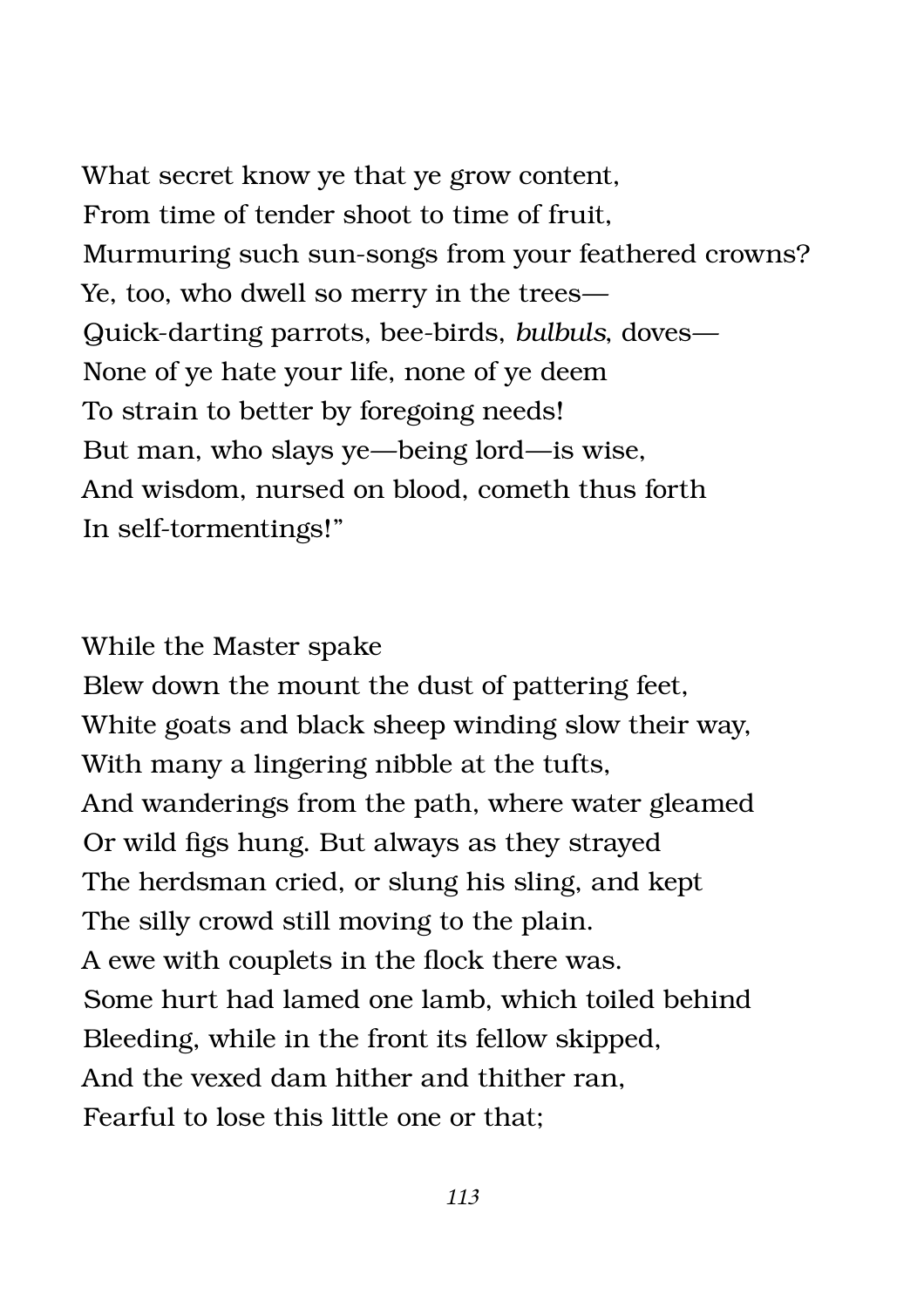Which when our Lord did mark, full tenderly He took the limping lamb upon his neck, Saying: "Poor woolly mother, be at peace! Whither thou goest I will bear thy care; 'Twere all as good to ease one beast of grief As sit and watch the sorrows of the world In yonder caverns with the priests who pray." "But," spake he to the herdsmen, "wherefore, friends, Drive ye the flocks adown under high noon, Since 'tis at evening that men fold their sheep?"

And answer gave the peasants: "We are sent To fetch a sacrifice of goats five-score, And five-score sheep, the which our Lord the King Slayeth this night in worship of his gods."

Then said the Master, "I will also go." So paced he patiently, bearing the lamb Beside the herdsmen in the dust and sun, The wistful ewe low-bleating at his feet.

Whom, when they came unto the river-side, A woman — dove-eyed, young, with tearful face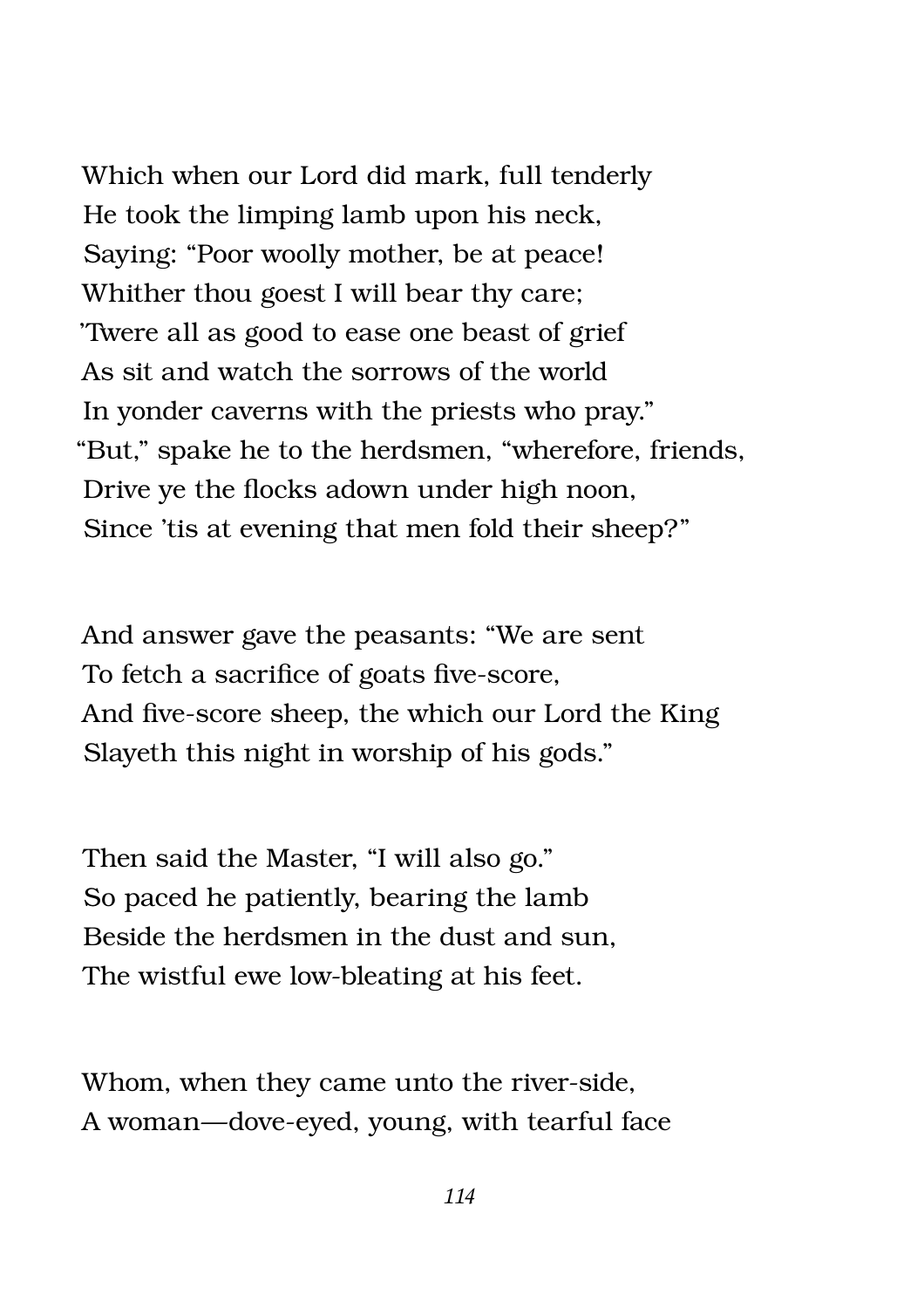And lifted hands—saluted, bending low; "Lord! thou art he," she said, "who yesterday Had pity on me in the fig-grove here, Where I live lone and reared my child; but he Straying amid the blossoms found a snake, Which twined about his wrist, whilst he did laugh And tease the quick-forked tongue and opened mouth Of that cold playmate. But, alas! ere long He turned so pale still, I could not think Why he should cease to play, and let my breast Fall from his lips. And one said, 'He is sick Of poison'; and another, 'He will die.' But I, who could not lose my precious boy, Prayed of them physic, which might bring the light Back to his eyes; it was so very small, That kiss-mark of the serpent, and I think It could not hate him, gracious as he was, Nor hurt him in his sport. And some one said, There is a holy man upon the hill— Lo! now he passeth in the yellow robe— Ask of the Rishi if there be a cure For that which ails thy son.' Whereon I came Trembling to thee, whose brow is like a god's, And wept and drew the face-cloth from my babe, Praying thee tell what simples might be good.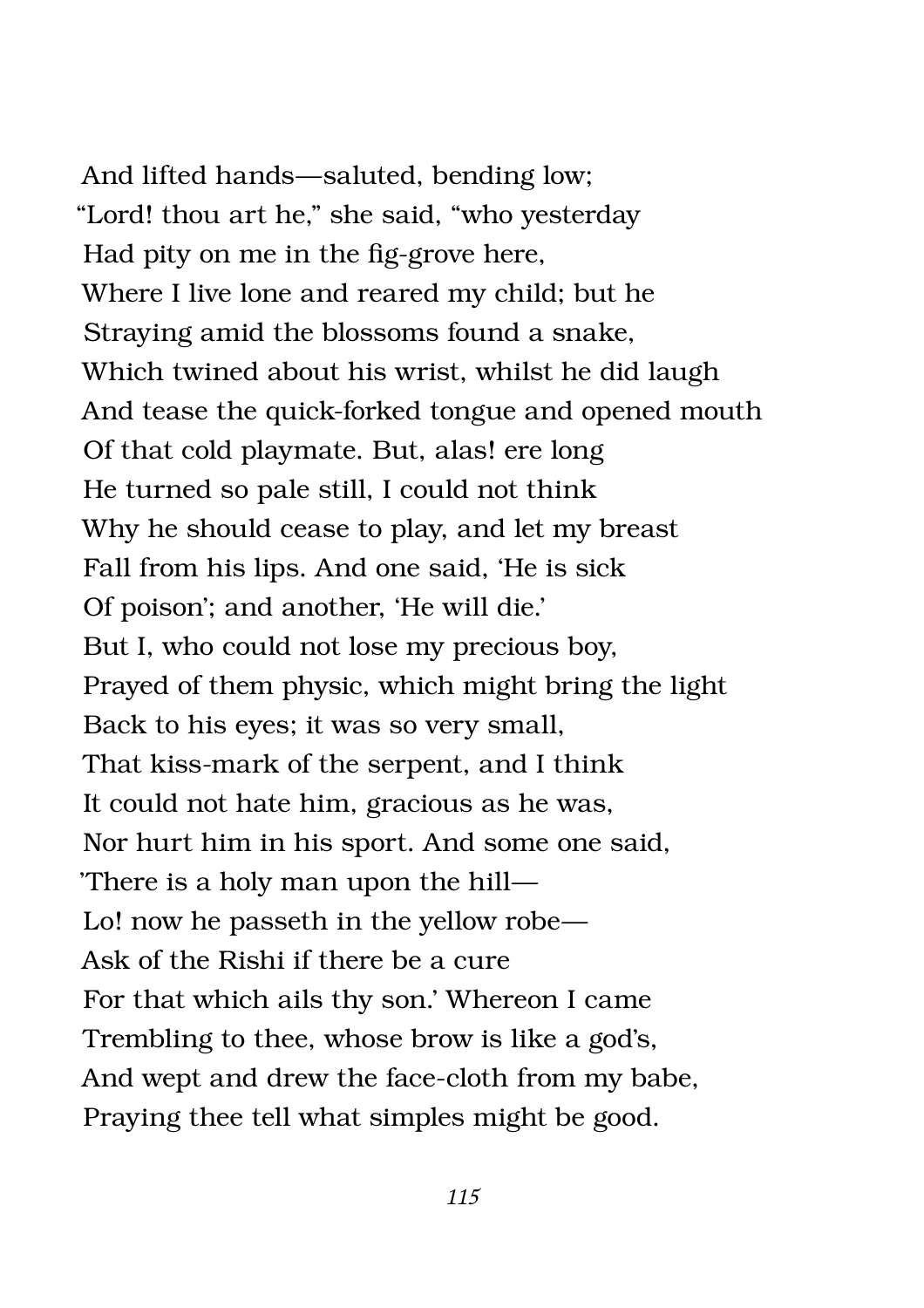And thou, great sir, did'st spurn me not, but gaze With gentle eyes and touch with patient hand; Then draw the face cloth back, saying to me, 'Yea, little sister, there is that might heal Thee first, and him, if thou couldst fetch the thing; For they who seek physicians bring to them What is ordained. Therefore, I pray thee, find Black mustard-seed,a *tola*; only mark Thou take it not from any hand or house Where father, mother, child, or slave hath died; It shall be well if thou canst find such seed.' Thus didst thou speak, my Lord!"

The Master smiled Exceeding tenderly. "Yea, I spake thus, Dear Kisagõtami! But didst thou find The seed?"

"I went, Lord, clasping to my breast The babe, grown colder, asking at each hut— Here in the jungle and towards the town— 'I pray you, give me mustard, of your grace, A *tola*—black'; and each who had it gave,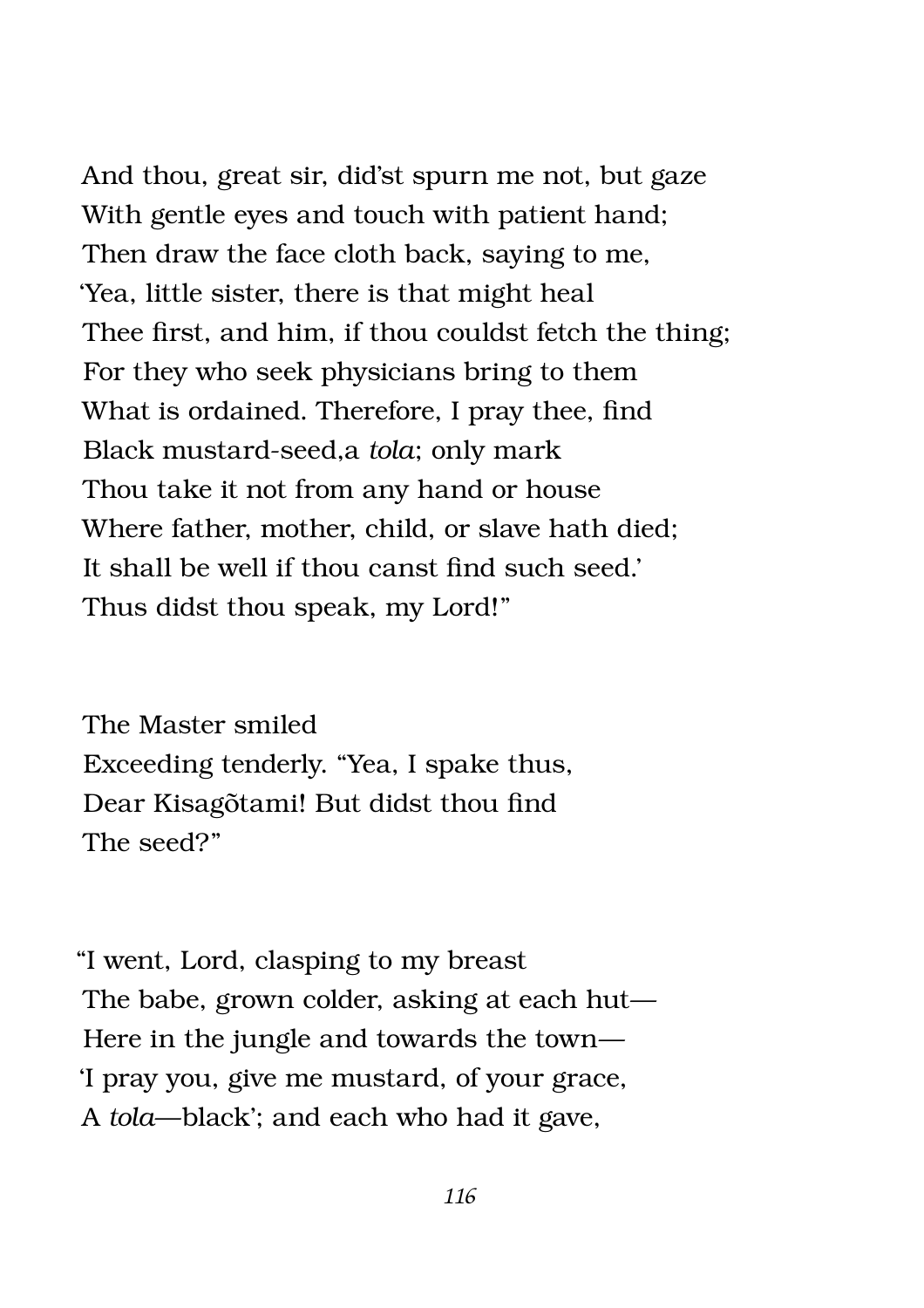For all the poor are piteous to the poor; But when I asked, 'In my friends's household here Hath any peradventure ever died-Husband, or wife, or child, or slave?' they said: 'O Sister! what is this you ask? the dead Are very many, and the living few!' So with sad thanks I gave the mustard back, And prayed of others; but the others said, 'Here is the seed, but we have lost our slave.' 'Here is the seed, but our good man is dead!' 'Here is some seed, but he that sowed it died Between the rain-time and the harvesting!' Ah, sir I could not find a single house Where there was mustard-seed and none had died! Therefore I left child—who would not suck Nor smile — beneath the wild-vines by the stream, To seek thy face and kiss thy feet, and pray Where I might find the seed and find no death, If now, indeed, my baby be not dead, As I do fear, and as they said to me."

"My sister, thou hast found," the Master said, "Searching for what none finds—that bitter balm I had to give thee. He thou lovedst slept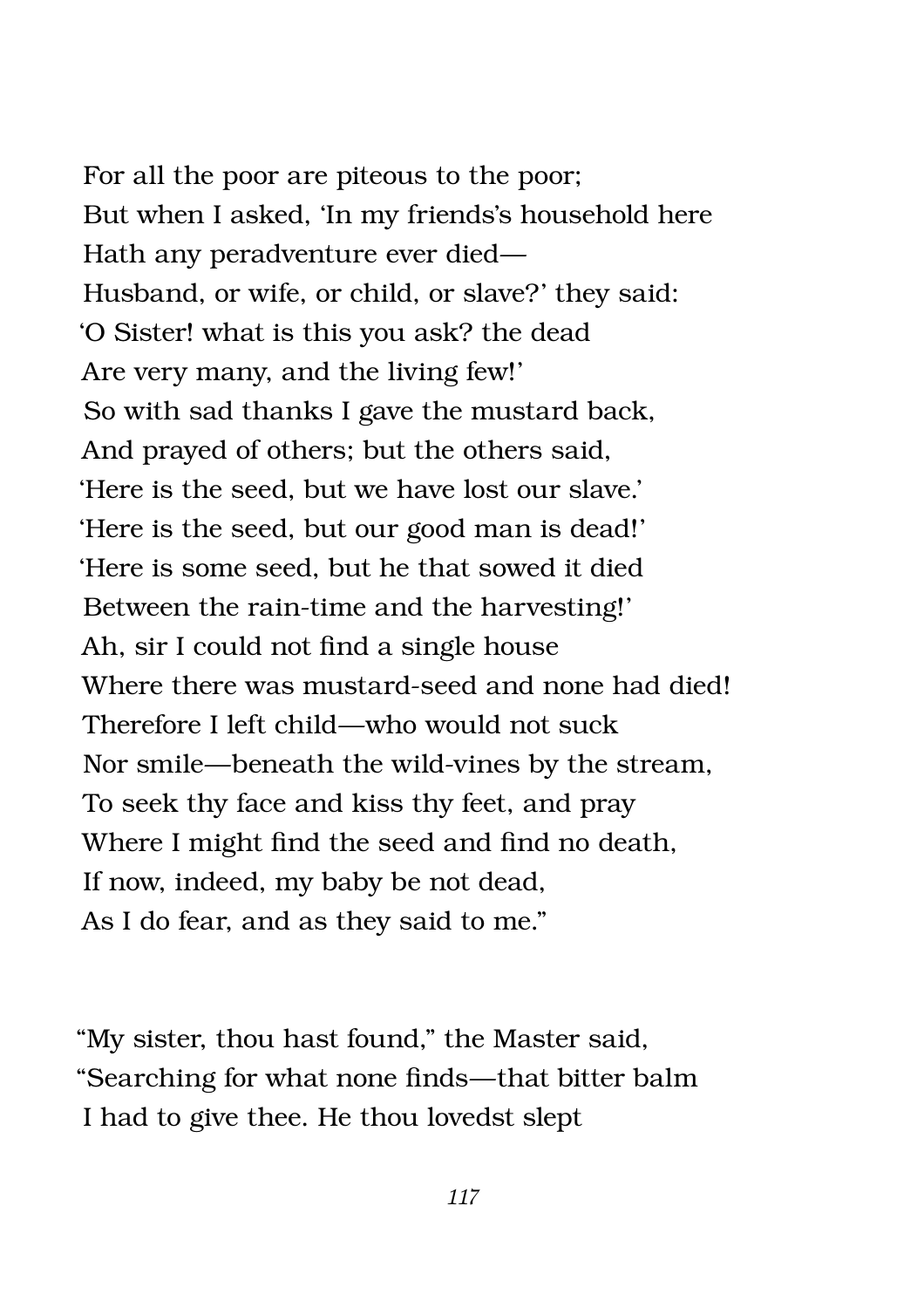Dead on thy bosom yesterday: to-day Thou know'st the whole wide world weeps with thy woe; The grief which all hearts share grows less for one. Lo! I would pour my blood if it could stay Thy tears and win the secret of that curse Which makes sweet love our anguish, and which drives O'er flowers and pastures to the sacrifice— As these dumb beasts are driven—men their lords. I seek that secret: bury thou thy child!"

So entered they the city side by side, The herdsmen and the Prince, what time the sun Gilded slow Sona's distant stream, and threw Long shadows down the street and through the gate Where the King's men kept watch. But when they saw Our Lord bearing the lamp, the guards stood back, The market-people drew their wains aside, In the bazaar buyers and sellers stayed The war of tongues to gaze on that mild face; The smith, with lifted hammer in his hand, Forgot to strike; the weaver left his web, The scribe his scroll, the money-changer lost His count of cowries; from the unwatched rice Shiva's white bull fed free; the wasted milk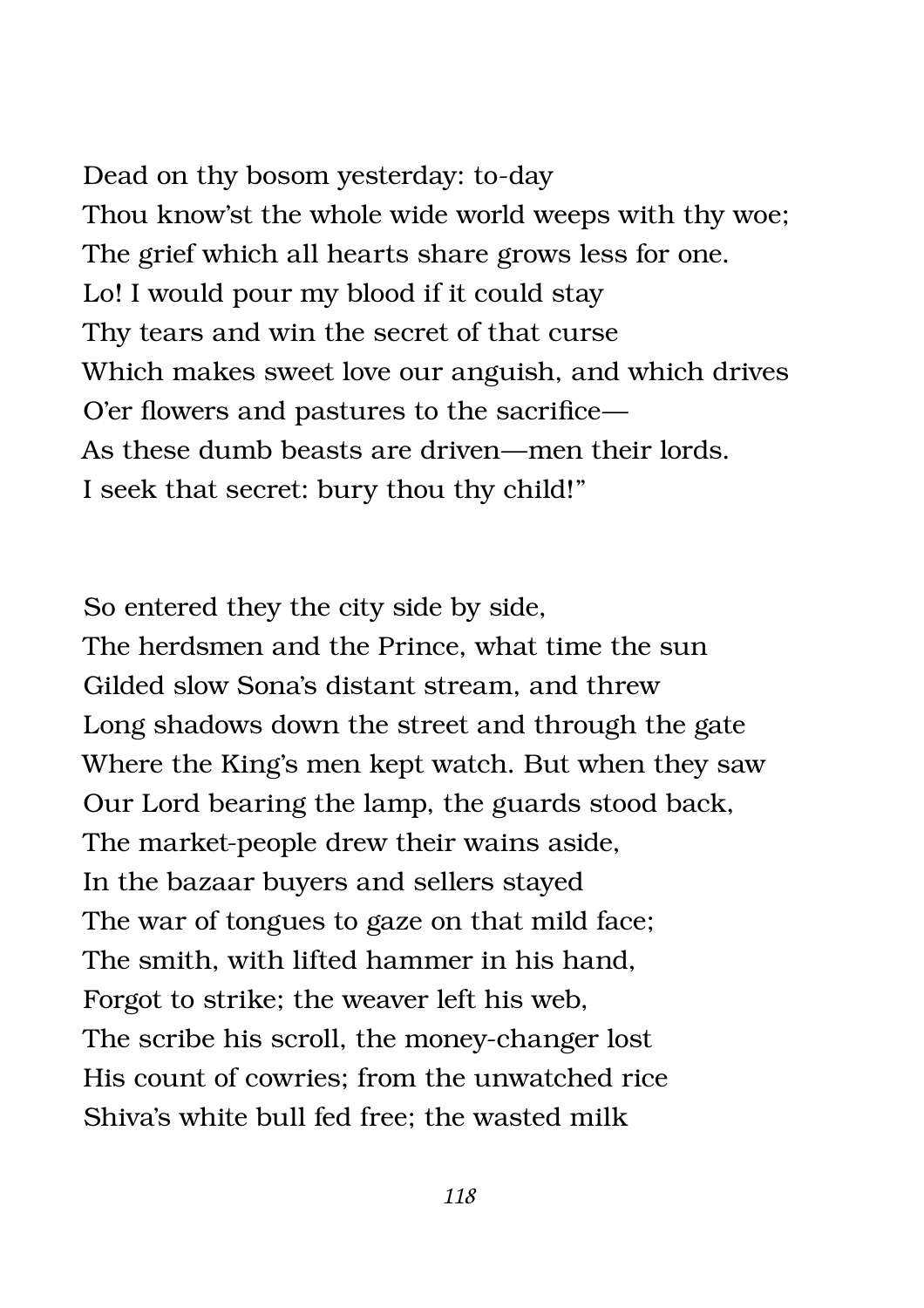Ran o'er the *lota* while the milkers watched The passage of our Lord moving so meek, With yet so beautiful a majesty. But most the women gathering in the doors Asked: "Who is this that brings the sacrifice, So graceful and peace-giving as he goes? What is his caste? whence hath he eyes so sweet? Can he be Sàkra or the Devaraj?" And others said, "It is the holy man Who dwelleth with the Rishis on the hill." But the Lord paced, in meditation lost, Thinking, "Alas! for all my sheep which have No shepherd; wandering in the night with none To guide them; bleating blindly towards the knife Of Death, as these dumb beasts which are their kin."

Then some one told the King, "There cometh here A holy hermit, bringing down the flock Which thou didst bid to crown the sacrifice."

The King stood in his hall of offering. On either hand the white-robed *Brahmans* ranged Muttered their mantras, feeding still the fire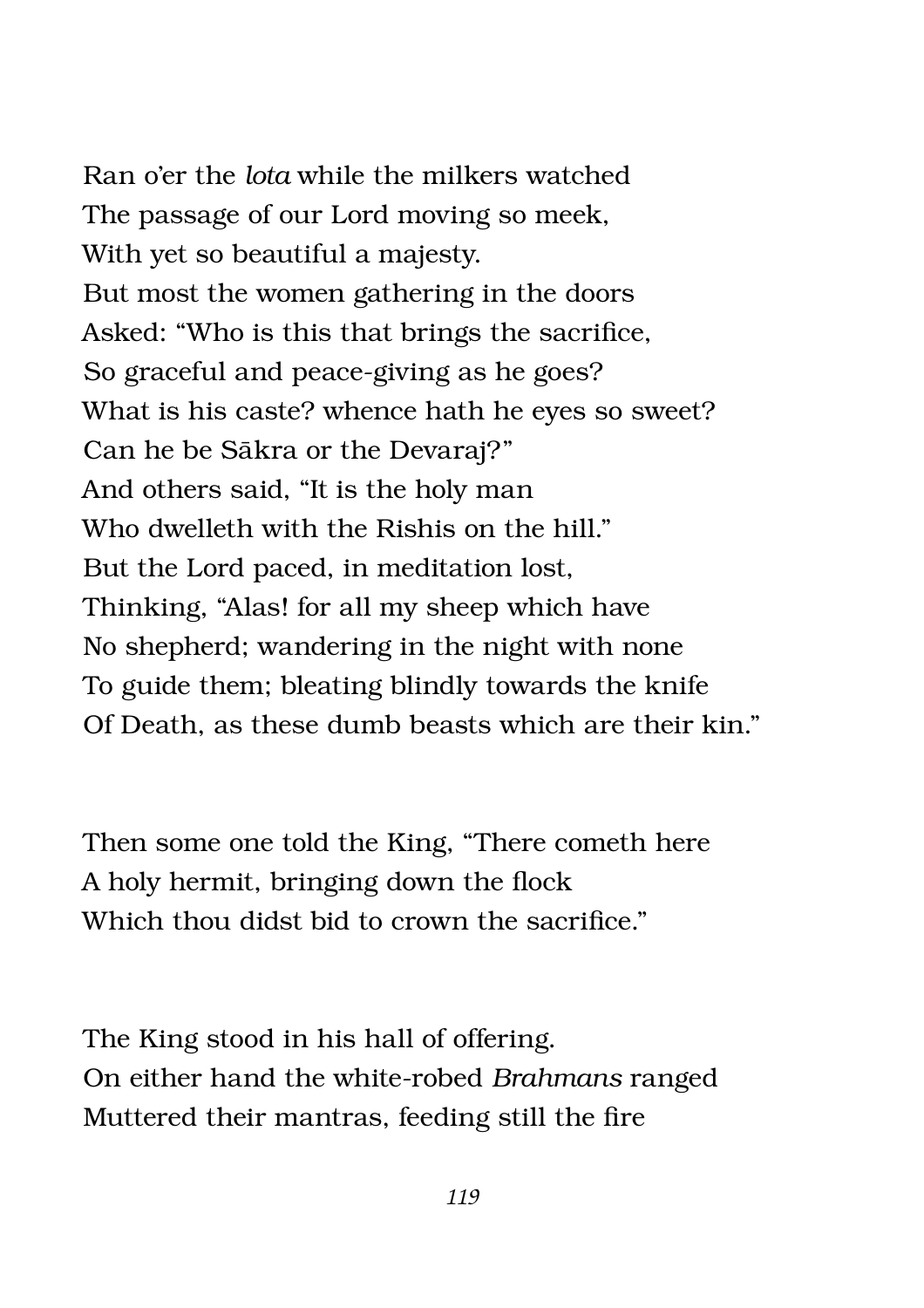Which roared upon the midmost altar. There From scented woods flickered bright tongues of flame, Hissing and curling as they licked the gifts Of ghee and spices and the *soma juice*, The joy of Indra. Round about the pile A slow, thick, scarlet streamlet smoked and ran, Sucked by the sand, but ever rolling down, The blood of bleating victims. One such lay, A spotted goat, long-horned, its head bound back With *munja grass*; at its stretched throat the knife Pressed by a priest, who murmured: "This, dread gods, Of many *yajnas* cometh as the crown From Bimbisara: take ye joy to see The spurted blood, and pleasure in the scent Of rich flesh roasting 'mid the fragrant flames; Let the King's sins be laid upon this goat, And let the fire consume them burning it, For now I strike."

But Buddha softly said,

"Let him not strike, great King! and therewith loosed The victim's bonds, none staying him, so great His presence was. Then, craving leave, he spake Of life, which all can take but none can give,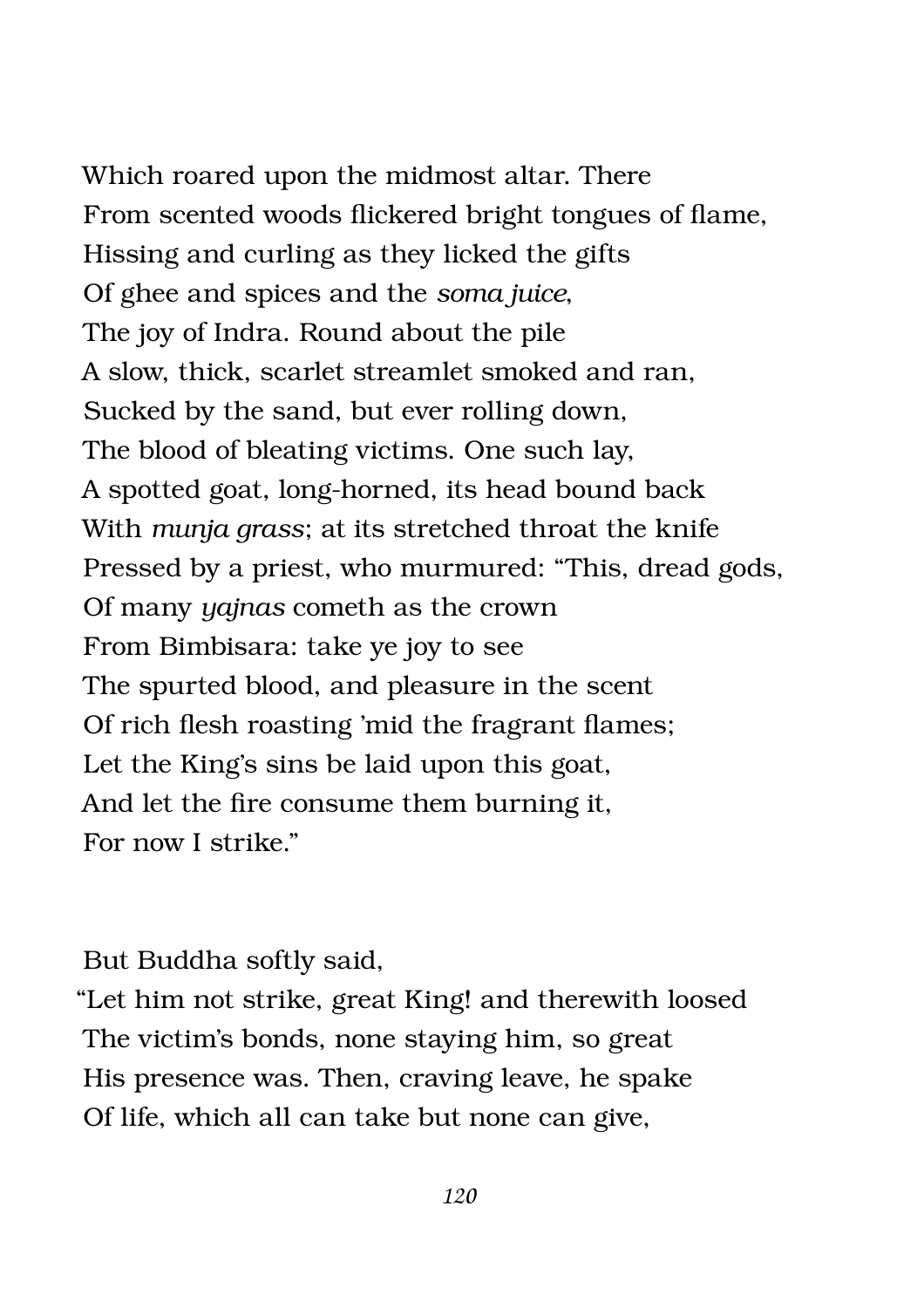Life, which all creatures love and strive to keep, Wonderful, dear, and pleasant unto each, Even to the meanest; yea, a boon to all Where pity is, for pity makes the world Soft to the weak and noble for the strong. Unto the dumb lips of his flock he lent Sad pleading words, showing how man, who prays For mercy to the gods, is merciless, Being as god to these; albeit all life Is linked and kin, and what we slay have given Meek tribute of the milk and wool, and set Fast trust upon the hands which murder them. Also he spake of what the holy books Do surely teach, how that at death some sink To bird and beast, and these rise up to man In wandering of the spark which grows purged flame. So were the sacrifice new sin, if so The fated passage of a soul be stayed. Nor, spake he, shall one wash his spirit clean By blood; nor gladden gods, being good, with blood; Nor bribe them, being evil; nay, nor lay Upon the brow of innocent bound beasts One hair's weight of that answer all must give For all things done amiss or wrongfully, Alone, each for himself, reckoning with that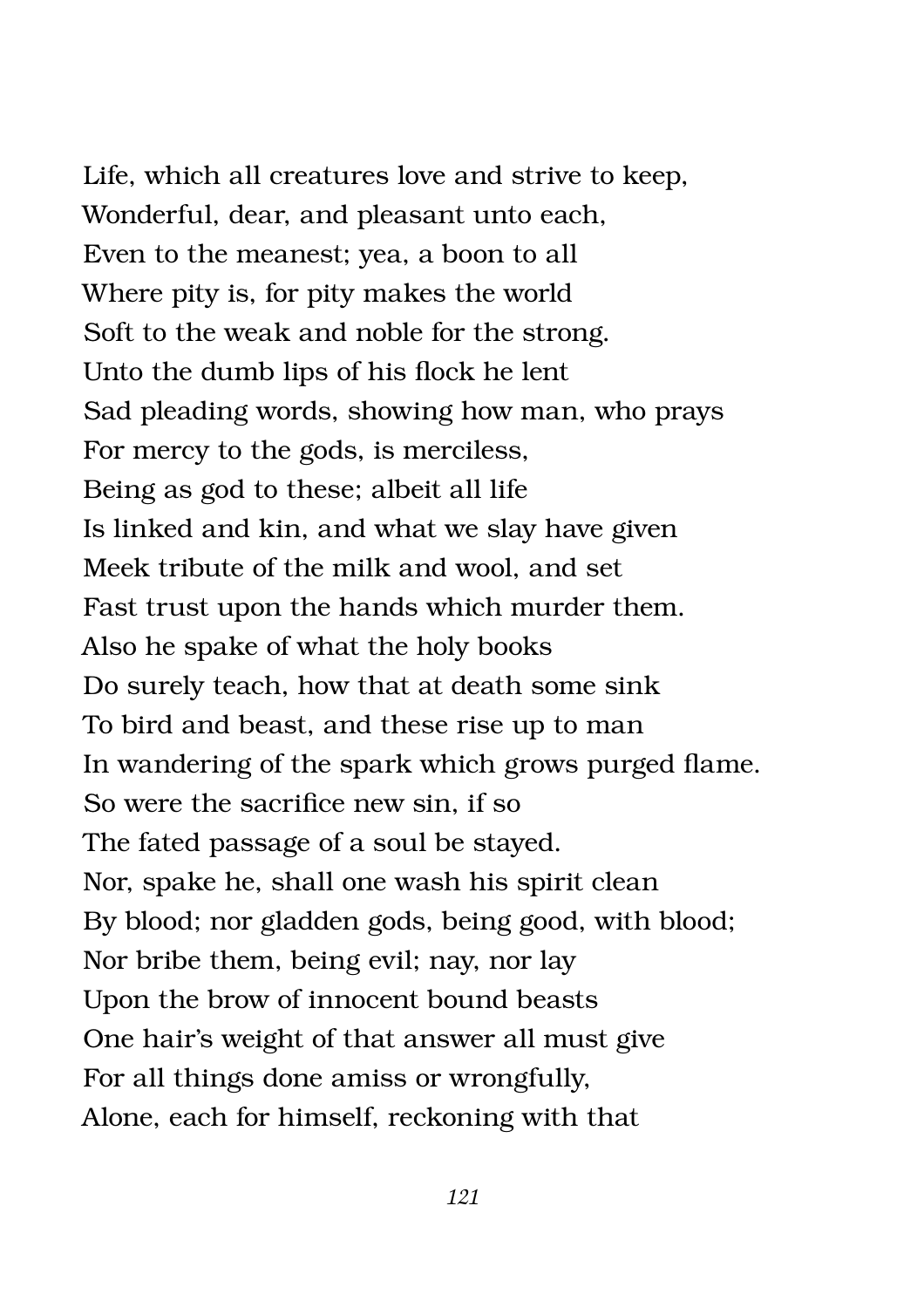The fixed arithmic of the universe. Which meteth good for good and ill for ill, Measure for measure, unto deeds, words, thoughts; Watchful, aware, implacable, unmoved; Making all futures fruits of all the pasts. Thus spake he, breathing words so piteous, With such high lordliness of ruth and right, The priests drew down their garments o'er the hands Crimsoned with slaughter, and the King came near, Standing with clasped palms reverencing Buddha; While still our Lord went on, teaching how fair This earth were if all living things be linked In friendliness, and common use of foods Bloodless and pure; the golden grain, bright fruits, Sweet herbs which grow for all, the waters wan, Sufficient drinks and meats. Which when these heard, The might of gentleness so conquered them, The priests themselves scattered their altar-flames And flung away the steel of sacrifice; And through the land next day passed a decree Proclaimed by criers, and in this wise graved On rock and column: "Thus the king's will is: There hath been slauhter for the sacrifice. And slaying for the meat, but henceforth none Shall spill the blood of life nor taste of flesh,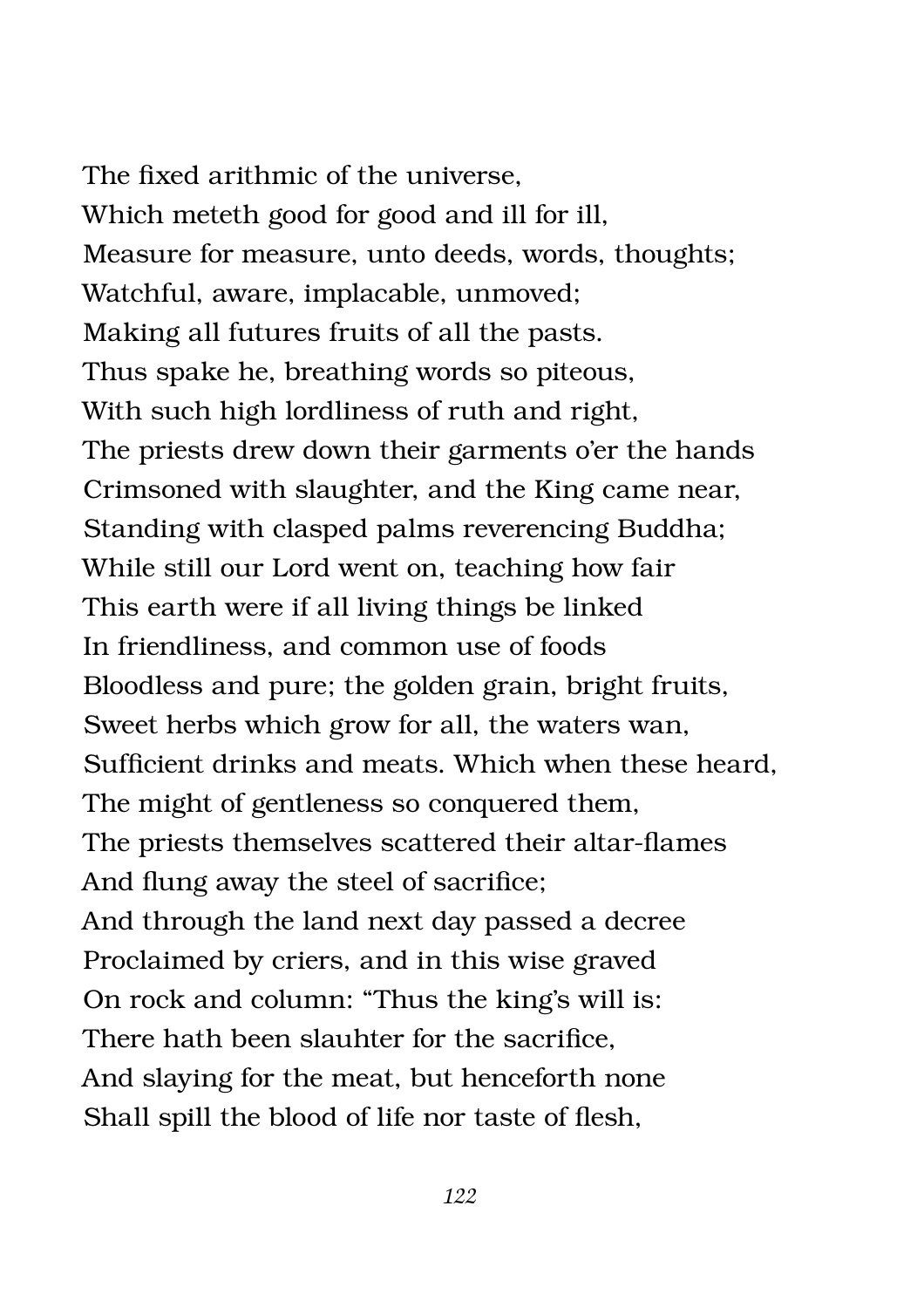Seeing that knowledge grows, and life is one, And mercy cometh to the merciful." So ran the edict, and from those days forth Sweet peace hath spread between all living kind, Man and the beasts which serve him, and the birds, On all those banks of Gunga where our Lord Taught with his saintly pity and soft speech.

For aye so piteous was the Master's heart To all that breathe this breath of fleeting life, Yoked in one fellowship of joys and pains, That it is written in the holy books How, in an ancient age—when Buddha wore A Brahman's form, dwelling upon the rock Named Munda, by the village of Dalidd— Drought withered all the land: the young rice died Ere it could hide a quail; in forest glades A fierce sun sucked the pools; grasses and herbs Sickened, and all the woodland creatures fled Scattering for sustenance. At such a time, Between the hot walls of a *nullah*, stretched On naked stones, our Lord spied, as he passed, A starving tigress. Hunger in her orbs Glared with green flame; her dry tongue lolled a span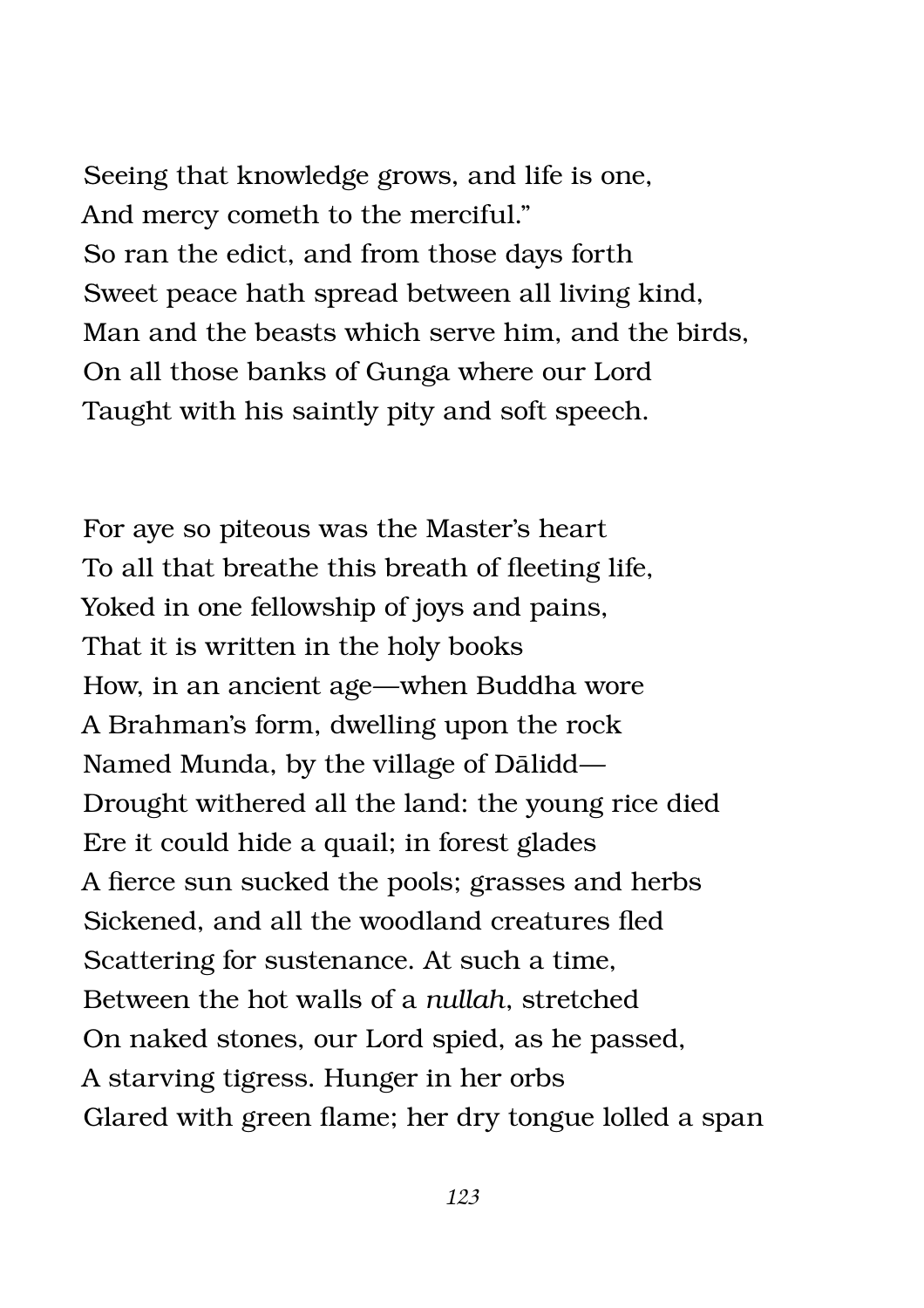Beyond the gasping jaws and shrivelled jowl; Her painted hide hung wrinkled on her ribs, As when between the rafters sinks a thatch Rotten with rains; and at the poor lean dugs Two cubs, whining with famine, tugged and sucked, Mumbling those milkless teats which rendered nought, While she, their gaunt dam, licked full motherly The clamorous twins, yielding her flank to them With moaning throat, and love stronger than want, Softening the first of that wild cry wherewith She laid her famished muzzle to the sand And roared a savage thunder-peal of woe. Seeing which bitter strait, and heeding nought Save the immense compassion of a Buddha, Our Lord bethought, "There is no other way To help this murderess of the woods but one. By sunset these will die, having no meat: There is no living heart will pity her, Bloody with ravin, lean for lock of blood. Lo! if I feed her, who shall lose but I, And how can love lose doing of its kind Even to the uttermost?" Saying, Buddha Silently laid aside sandals and staff, His sacred thread, turban, and cloth, and came Forth from behind the milk-bush on the sand,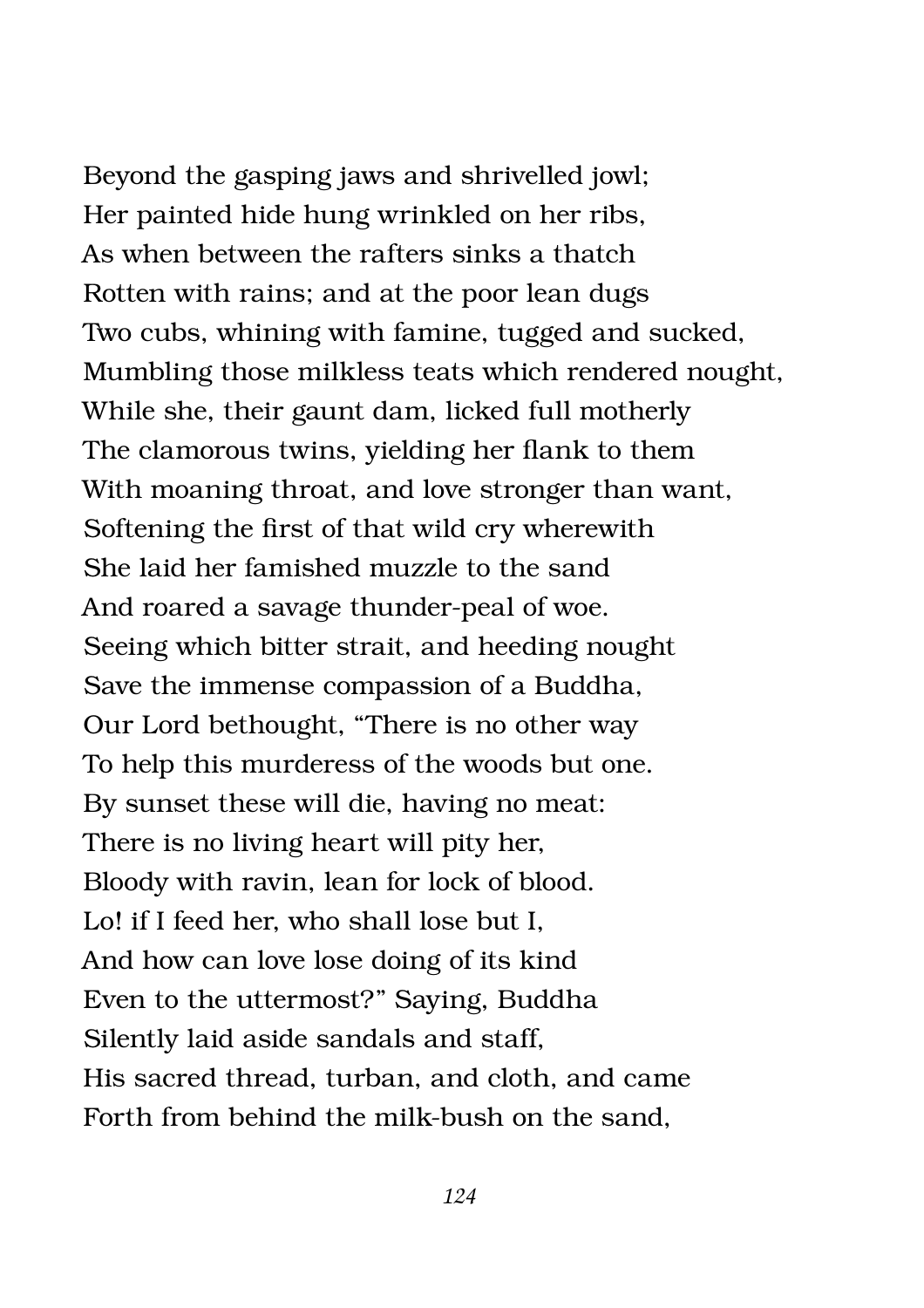Saying, "Ho! mother, here is meat for thee!" Whereat the perishing beast yelped hoarse and shrill, Sprang from her cubs, and, hurling to the earth That willing victim, had her feast of him With all the crooked daggers of her claws Rending his flesh, and all her yellow fangs Bathed in his blood: the great cat's burning breath Mixed with the last sigh of such fearless love.

Thus large the Master's heart was long ago, Not only now, when with his gracious ruth He bade cease cruel worship of the gods. And much King Bimbisara prayed our Lord— Learning his royal birth and holy search — To tarry in that city, saying oft: "Thy princely state may not abide such fasts; Thy hands were made for sceptres, not for alms. Sojourn with me, who have no son to rule, And teach my kingdom wisdom, till I die, Lodged in my palace with a beauteous bride.'' But ever spake Siddhàrtha, of set mind: "These things I had, most noble King, and left, Seeking the truth; which still I seek, and shall; Not to be stayed though Sakra's palace ope'd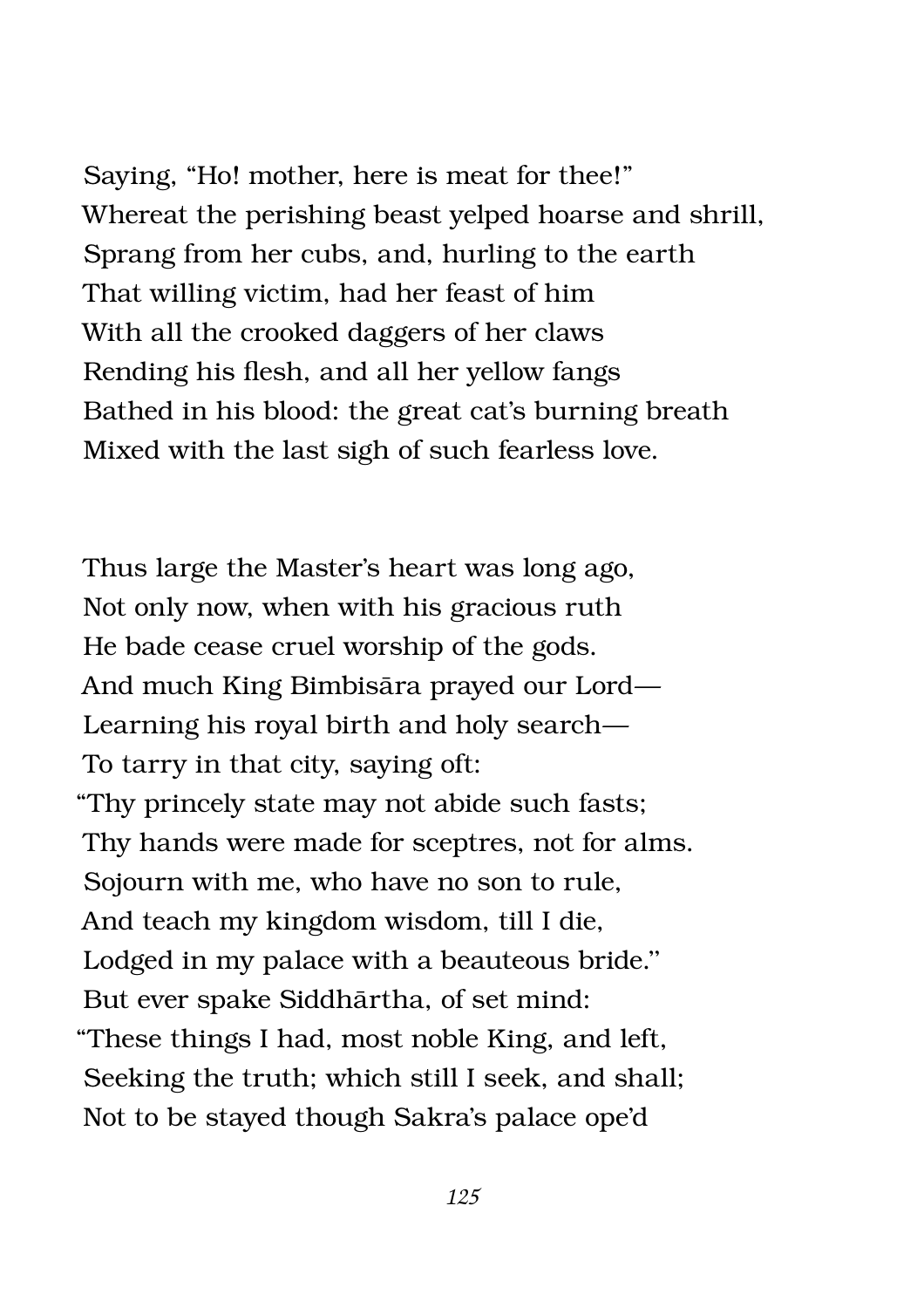Its doors of pearl and Devãs wooed me in. I go to build the Kingdom of the Law, Journeying to Gayà and the forest shades, Where, as I think, the light will come to me; For nowise here among the Rishis comes That light, nor from the *Shastras*, nor from fasts Borne till the body faints, starved by the soul. Yet there is light to reach and truth to win; And surely, O true Friend, if I attain I will return and quit thy love."

## Thereat

Thrice round the Prince King Bimbasàra paced, Reverently bending to the Master's feet, And bade him speed. So passed our Lord away Towards Uravilva, not yet comforted, And wan of face, and weak with six years' quest. But they upon the hill and in the grove— Alāra, Udra, and the ascetics five  $-$ Had stayed him, saying all was written clear In holy *Shastras*, and that none might win Higher than *Sruti* and than *Smriti* — nay, Not the chief saints!—for how should mortal man Be wiser than the *Jnàna-Kànd*, which tells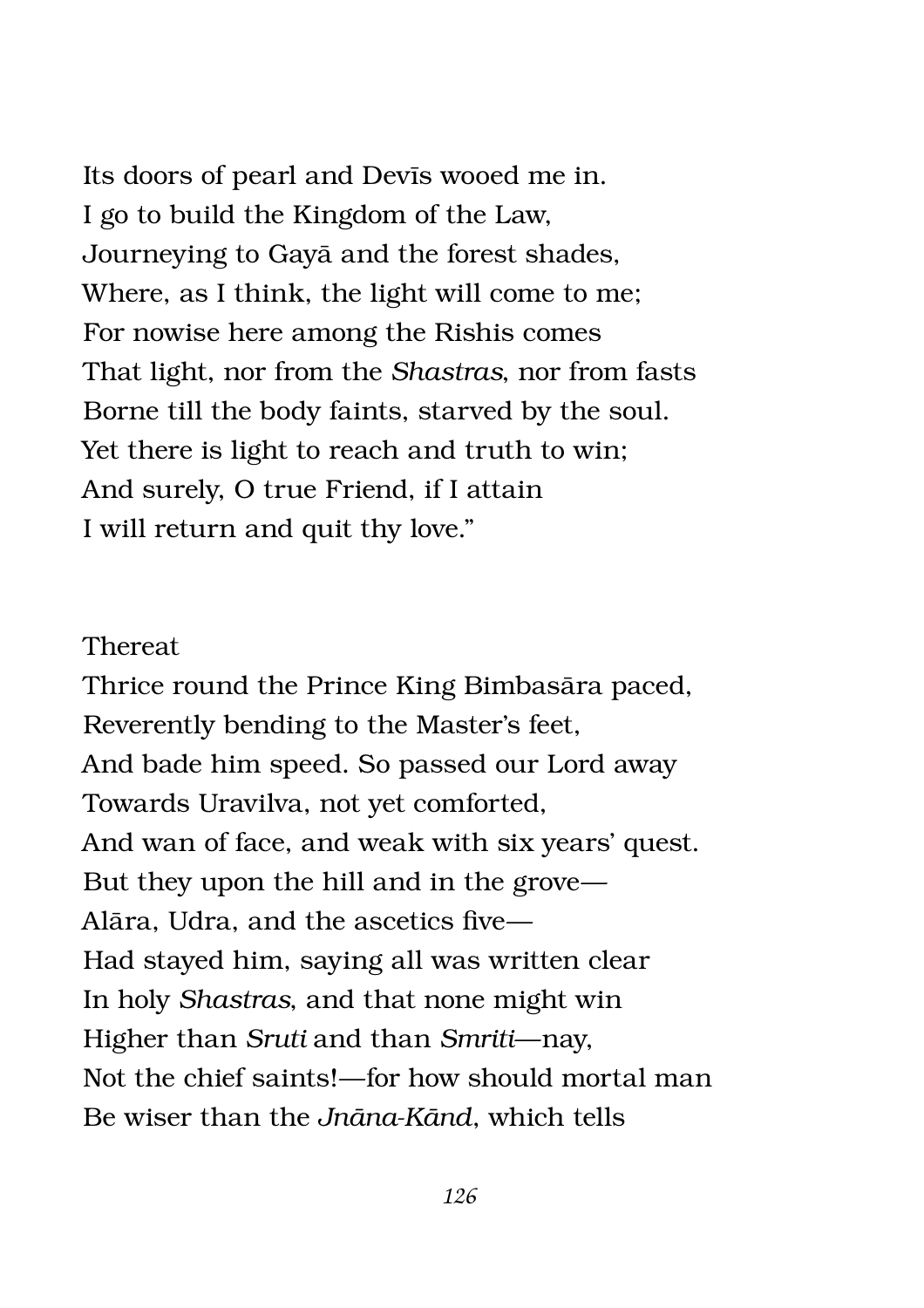How *Brahma* is bodiless and actionless, Passionless, calm, unqualified, unchanged, Pure life, pure thought, pure joy? Or how should man Be better than the *Karma-Kànd*, which shows How he may strip passion and action off, Break from the bond of self, and so, unsphered, Be God, and melt into the vast divine, Flying from false to true, from wars of sense To peace eternal, where the silence lives?

But the Prince heard them, not yet comforted.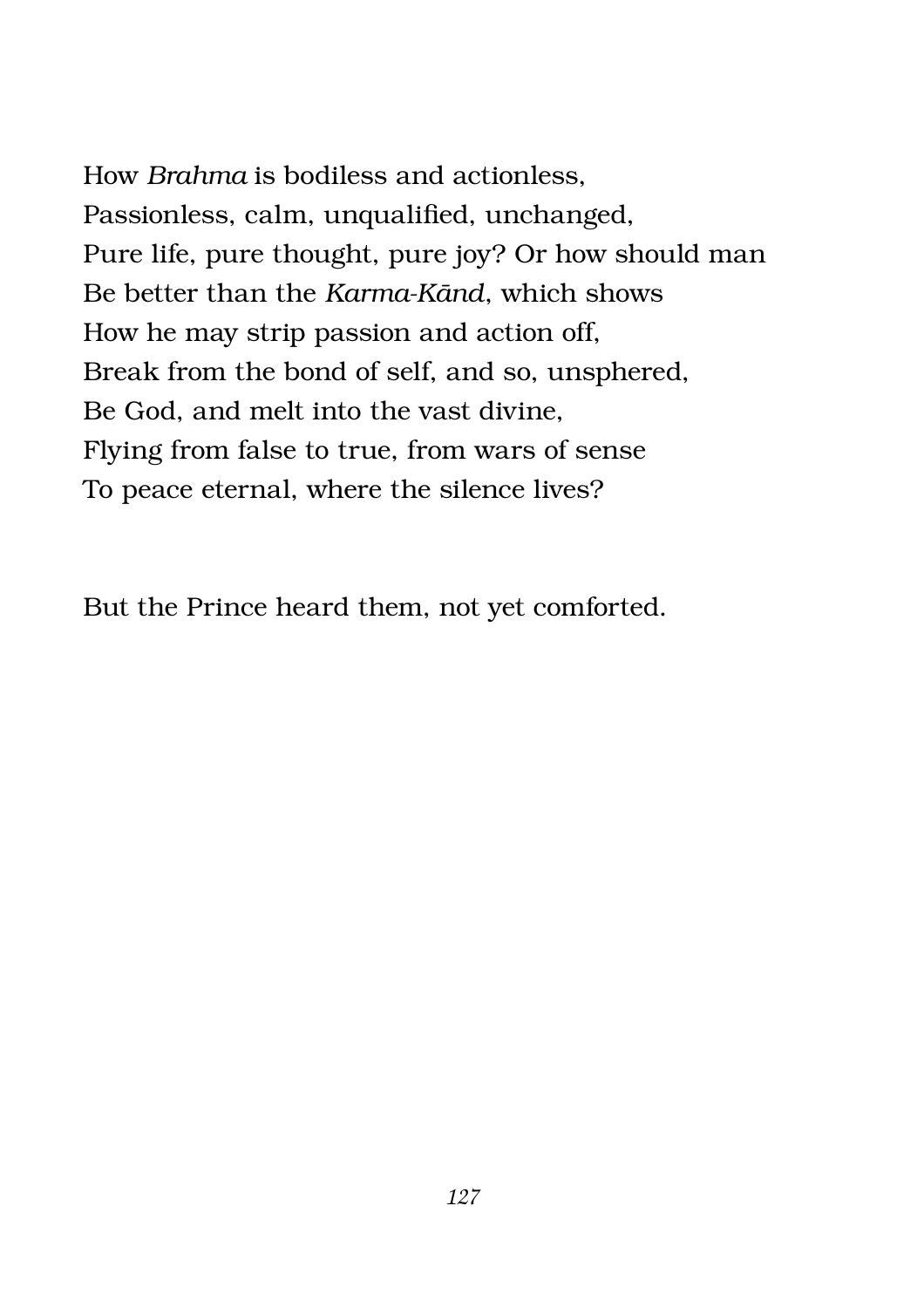## *Book The Sixth*

Hou, who wouldst see where dawned the light at last,<br>North-westwards from the "Thousand Gardens" go<br>By Gunga's valley till thy steps be set<br>On the green hills where those twin streamlets spring North-westwards from the "Thousand Gardens" go By Gunga's valley till thy steps be set On the green hills where those twin streamlets spring, Nilàjan and Mohàna; follow them, Winding beneath broad-leaved mahúa-trees, 'Mid thickets of the sansár and the bir, Till on the plain the shining sisters meet In Phalgú's bed, flowing by rocky banks To Gàya and the red Barabar hills. Hard by that river spreads a thorny waste, Uruwelaya named in ancient days, With sandhills broken; on its verge a wood Waves sea-green plumes and tassels 'thwart the sky, With undergrowth wherethrough a still flood steals, Dappled with lotus-blossoms, blue and white, And peopled with quick fish and tortoises. Near it the village of Senáni reared Its roofs of grass, nestled amid the palms, Peaceful with simple folk and pastoral toils.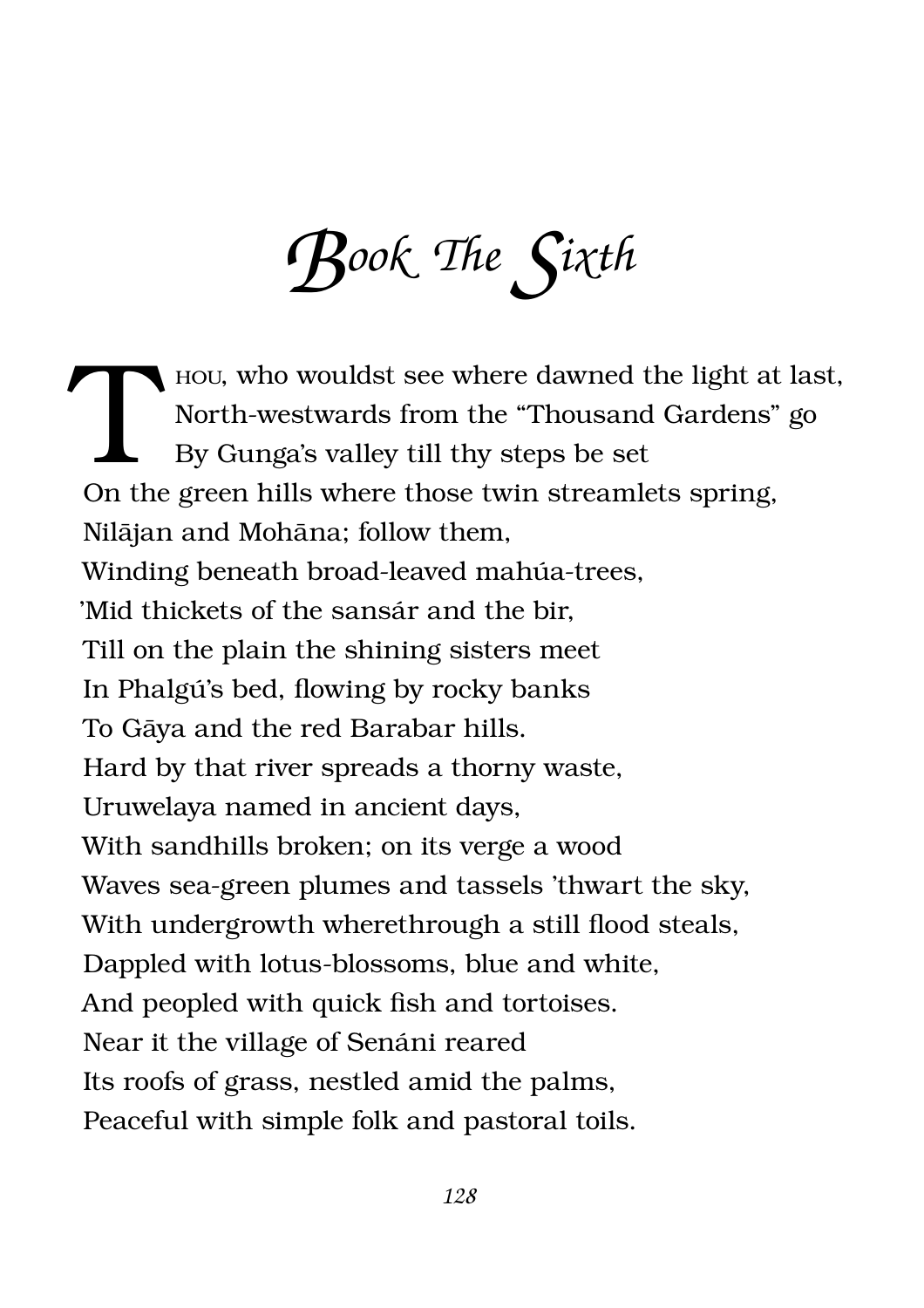There in the sylvan solitude once more Lord Buddha lived, musing the woes of men, The ways of fate, the doctrines of the books, The lessons of the creatures of the brake, The secrets of the silence whence all come, The secrets of the gloom whereto all go, The life which lies between, like that arch flung From cloud to cloud across the sky, which hath Mists for its masonry and vapoury piers, Melting to void again which was so fair With sapphire hues, garnet, and chrysoprase. Moon after moon our Lord sate in the wood, So meditating these that he forgot Ofttimes the hour of food, rising from thoughts Prolonged beyond the sunrise and the noon To see his bowl unfilled, and eat perforce Of wild fruit fallen from the boughs o'erhead, Shaken to earth by chattering ape or plucked By purple parakeet. Therefore his grace Faded; his body, worn by stress of soul, Lost day by day the marks, thirty and two, Which testify the Buddha. Scarce that leaf, Fluttering so dry and withered to his feet From off the sàl-branch, bore less likeliness Of spring's soft greenery than he of him Who was the princely flower of all his land.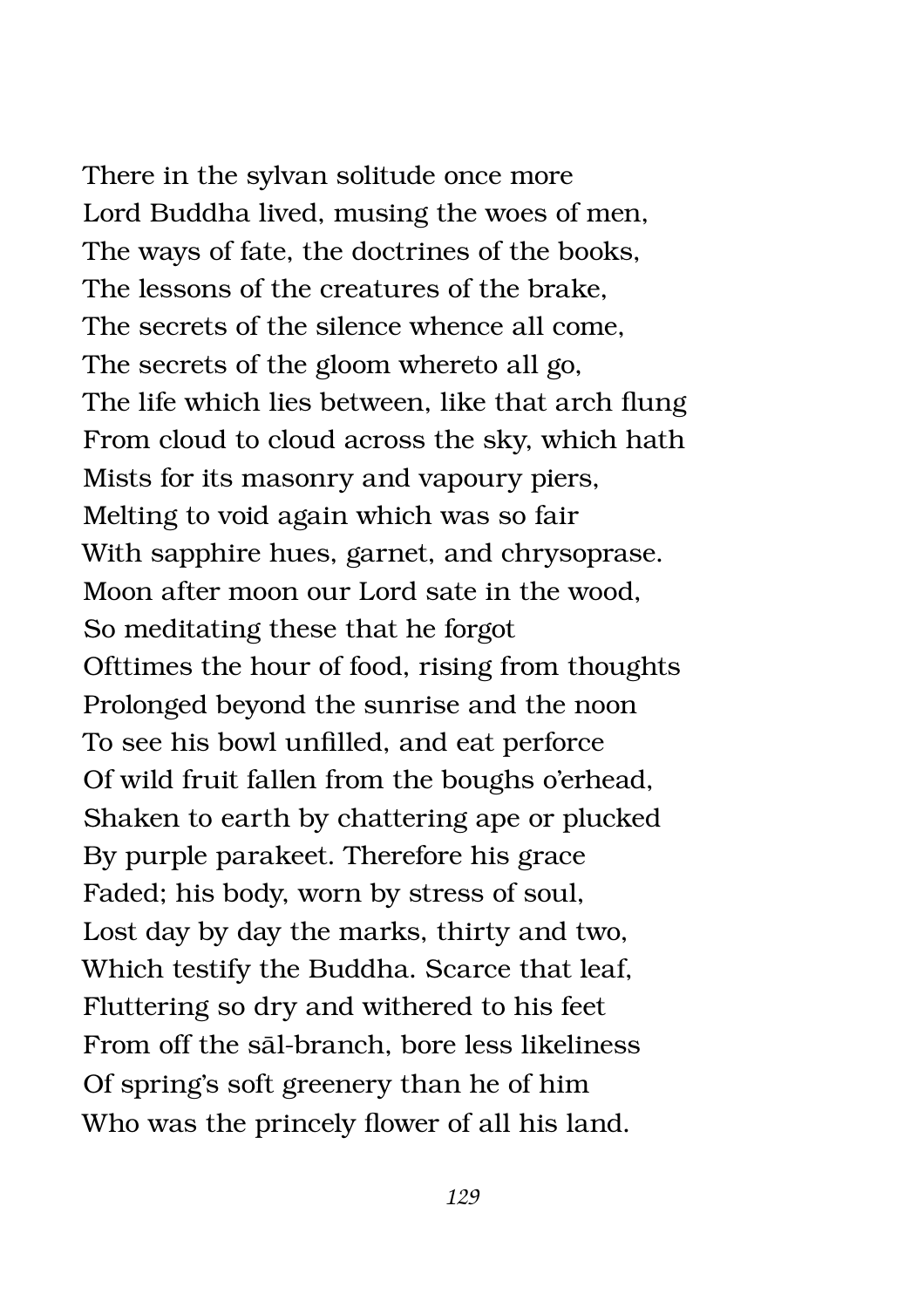And once, at such a time the o'erwrought Prince Fell to the earth in deadly swoon all spent, Even as one slain, who hath no longer breath Nor any stir of blood; so wan he was, So motionless. But there came by that way A shepherd boy, who saw Siddhàrtha lie With lids fast-closed, and lines of nameless pain Fixed on his lips—the fiery noonday sun Beating upon his head—who, plucking boughs From wild-rose, apple trees; knitted them thick Into a bower to shade the sacred face. Also he poured upon the Master's lips Drops of warm milk, pressed from his she-goat's bag, Lest, being of low caste, he do wrong to one So high and holy seeming. But the books Tell how the jambu-branches, planted thus, Shot with quick life in wealth of leaf and flower And glowing fruitage interlaced and close, So that the bower grew like a tent of silk Pitched for a king at hunting, decked with studs Of silver-work and bosses red gold. And the boy worshipped, deeming him some God; But our Lord, gaining breath, arose and asked Milk in the shepherd's *lota*. "Ah, my Lord, I cannot give thee," quoth the lad; "thou seest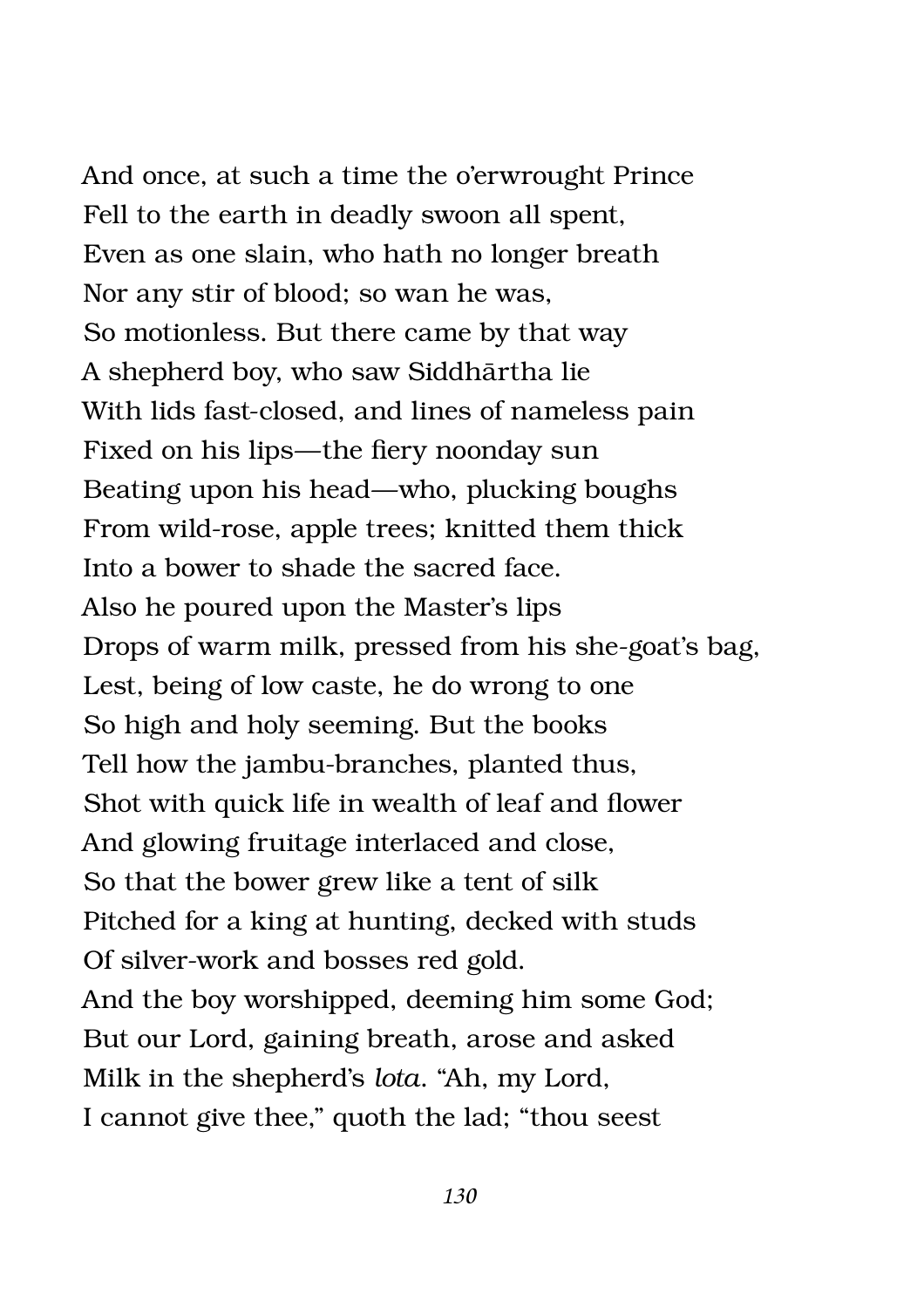I am a *Sudra*, and my touch defiles!" Then the World-honoured spake, "Pity and need Make all flesh kin. There is no caste in blood. Which runneth of one hue, nor caste in tears, Which trickle salt with all; neither comes man To birth with *tilka-mark* stamped on the brow, Nor sacred thread on neck. Who doth right deeds Is twice-born, and who doeth ill deeds vile. Give me to drink, my brother; when I come Unto my quest it shall be good for thee." Thereat the peasant's heart was glad, and gave.

And on another day there passed that road A band of tinselled girls, the *nautch-dancers* Of Indra's temple in the town, with those Who made their music—one that beat a drum Set round with peacock-feathers, one that blew The piping *bánsuli*, and one that twitched A three-string *sitar*. Lightly tripped they down From ledge to ledge and through the chequered paths To some gay festival, the silver bells Chiming soft peals about the small brown feet, Armlets and wrist-rings tattling answer shrill; While he that bore the *sitar* thrummed and twanged His threads of brass, and she beside him sang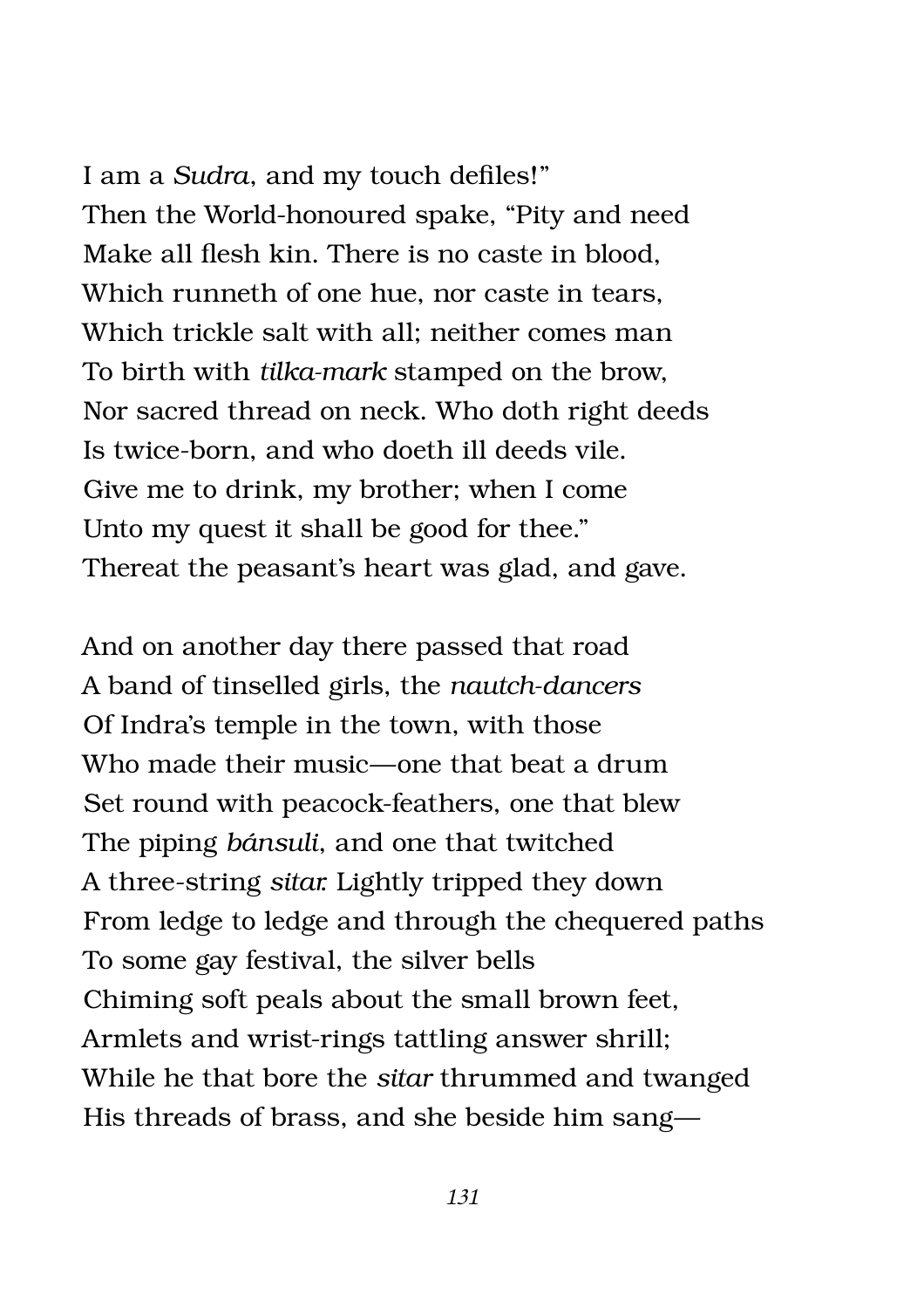"*Fair goes the dancing when the sitar's tuned; Tune us the sitar neither low nor high, And we will dance away the hearts of men.*

The string o'erstretched breaks, and the music flies; *The string o'erslack is dumb, and music dies; Tune us the sitar neither low nor high."*

So sang the *nautch-girl* to the pipe and wires, Fluttering like some vain, painted butterfly From glade to glade along the forest path, Nor dreamed her light words echoed on the ear Of him, that holy man, who sate so rapt Under the fig-tree by the path. But Buddha Lifted his great brow as the wantons passed, And spake: "The foolish ofttimes teach the wise; I strain too much this string of life, belike, Meaning to make such music as shall save. Mine eyes are dim now that they see the truth, My strength is waned now that my need is most; Would that I had such help as man must have, For I shall die, whose life was all men's hope."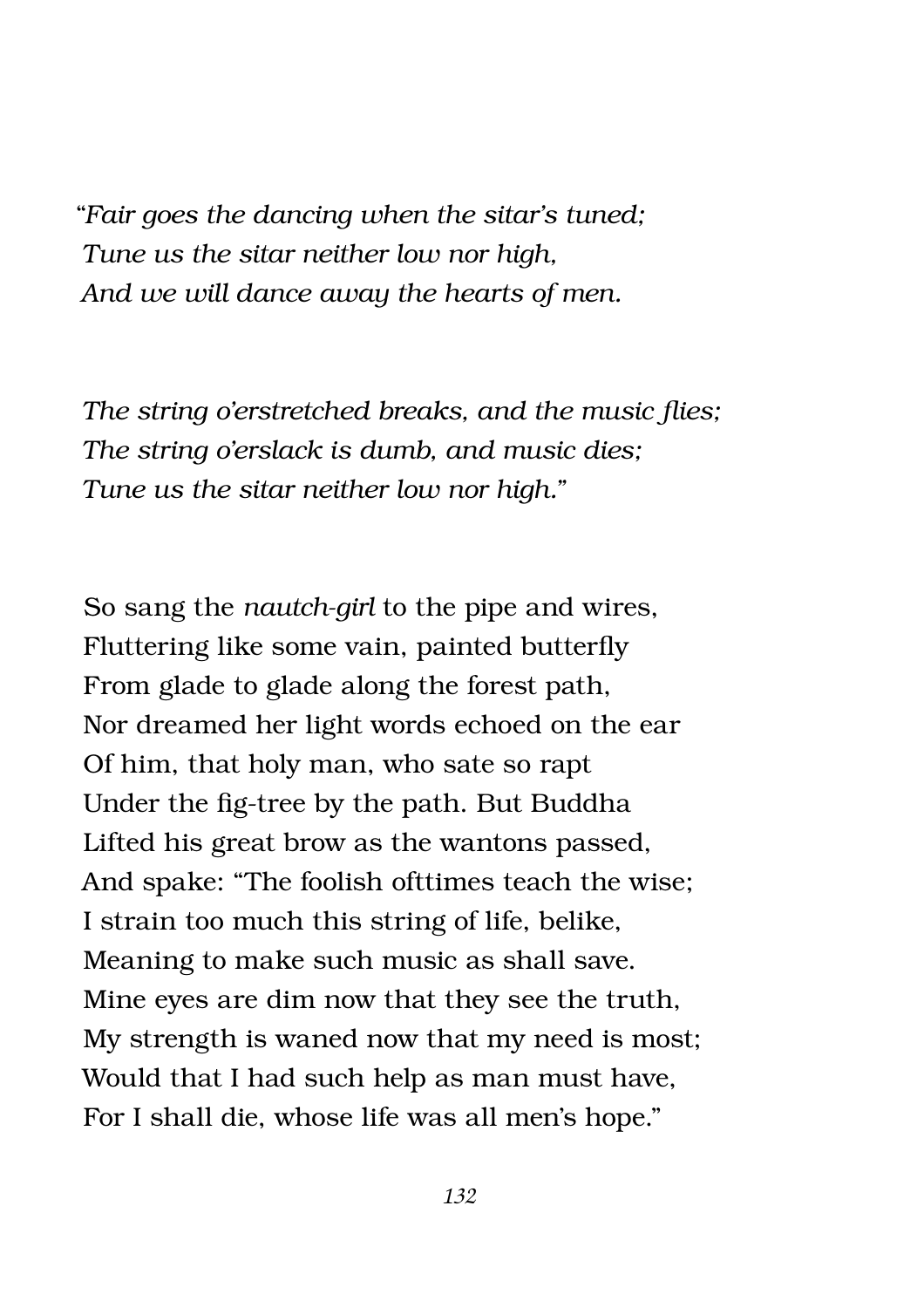Now, by that river dwelt a landholder Pious and rich, master of many herds, A goodly chief, the friend of all the poor; And from his house the village drew its name — "Senàni." Pleasant and in peace he lived, Having for wife Sujàta, loveliest Of all the dark-eyed daughters of the plain; Gentle and true, simple and kind was she, Noble of mien, with gracious speech to all And gladsome looks-a pearl of womanhood-Passing calm years of household happiness Beside her lord in that still Indian home, Save that no male child blessed their wedded love. Wherefore, with many prayers she had besought Lakshmi, and many nights as full-moon gone Round the great Lingam, nine times nine, with gifts Of rice and jasmine wreaths and sandal oil Praying a boy; also Sujàta vowed — If this should be — an offering of food Unto the Wood-God, plenteous, delicate, Set in a bowl of gold under his tree, Such as the lips of Devs may taste and take. And this had been: for there was born to her A beauteous boy, now three months old, who lay Between Sujata's breasts, while she did pace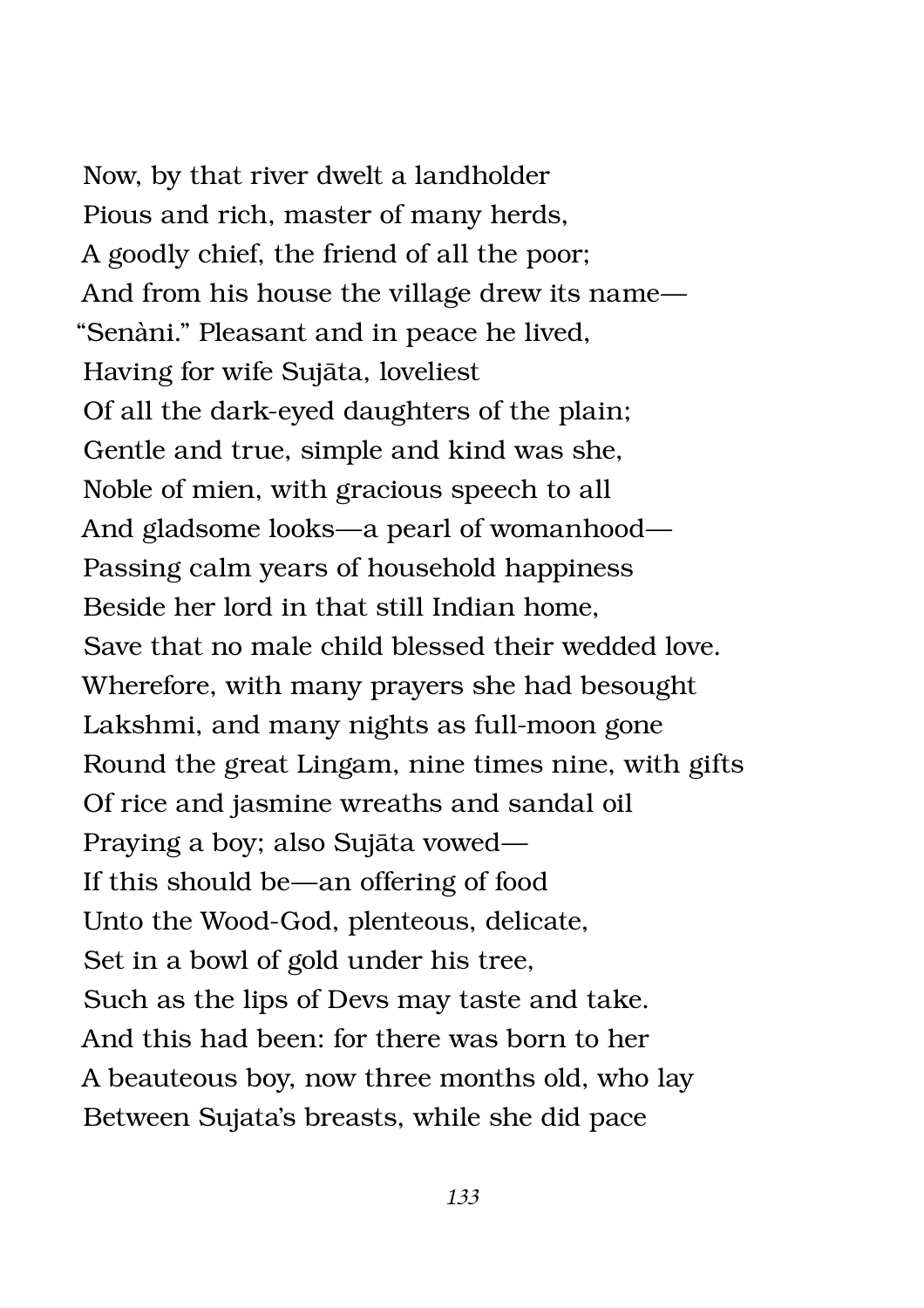With grateful footsteps to the Wood-God's shrine, One arm clasping her crimson *sari* close To wrap the babe, that jewel of her joys, The other lifted high in comely curve To steady on her head the bowl and dish Which held the dainty victuals for the God.

But Radha, sent before to sweep the ground And tie the scarlet threads around the tree, Came eager, crying, "Ah, dear Mistress! look! There is the Wood-God sitting in his place, Revealed, with folded hands upon his knees. See how the light shines round about his brow! How mild and great he seems, with heavenly eyes! Good fortune is it thus to meet the gods."

So, — thinking him divine, — Sujàta drew Tremblingly nigh, and kissed the earth and said, With sweet face bent, "Would that the Holy One Inhabiting his grove, Giver of good, Merciful unto me his handmaiden, Vouchsafing now his presence, might accept These our poor gifts of snowy curds, fresh made, With milk as white as new-carved ivory!"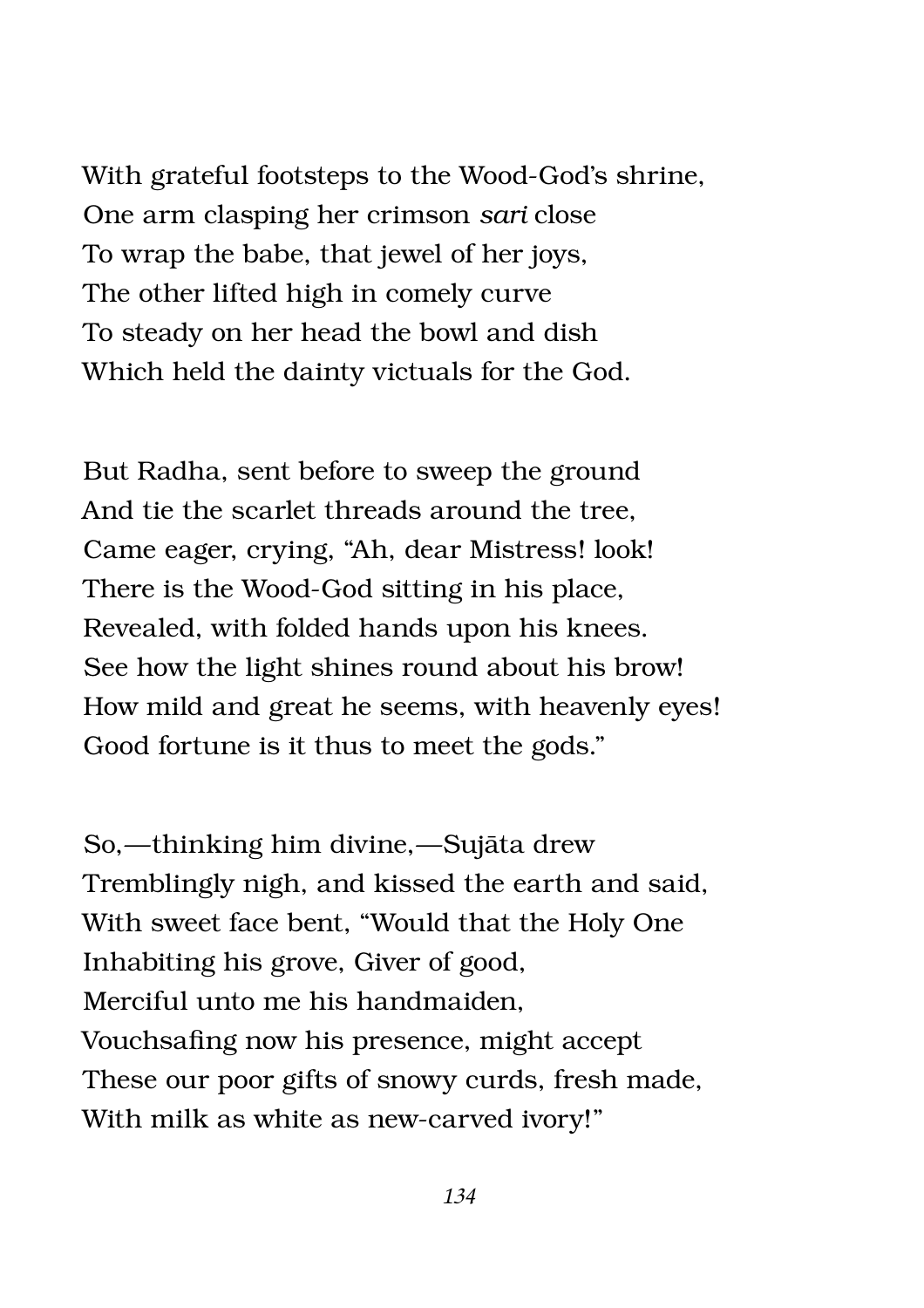Therewith into the golden bowl she poured The curds and milk, and on the hands of Buddha Dropped *attar* from a crystal flask—distilled Out of the hearts of roses; and he ate, Speaking no word, while the glad mother stood In reverence apart. But of that meal So wondrous was the virtue that our Lord Felt strength and life return as though the nights Of watching and the days of fast had passed In dream, as though the spirit with the flesh Shared that fine meat and plumed its wings anew, Like some delighted bird at sudden streams Weary with flight o'er endless wastes of sand, Which laves the desert dust from neck and crest. And more Sujàta worshipped, seeing our Lord Grow fairer and his countenance more bright: "Art thou indeed the God?" she lowly asked, "And hath my gift found favour?" But Buddha said, "What is it thou dost bring me?" "Holy one!" Answered Sujàta, "from our droves I took Milk of a hundred mothers, newly-calved, And with that milk I fed fifty white cows,

And with their milk twenty-and-five, and then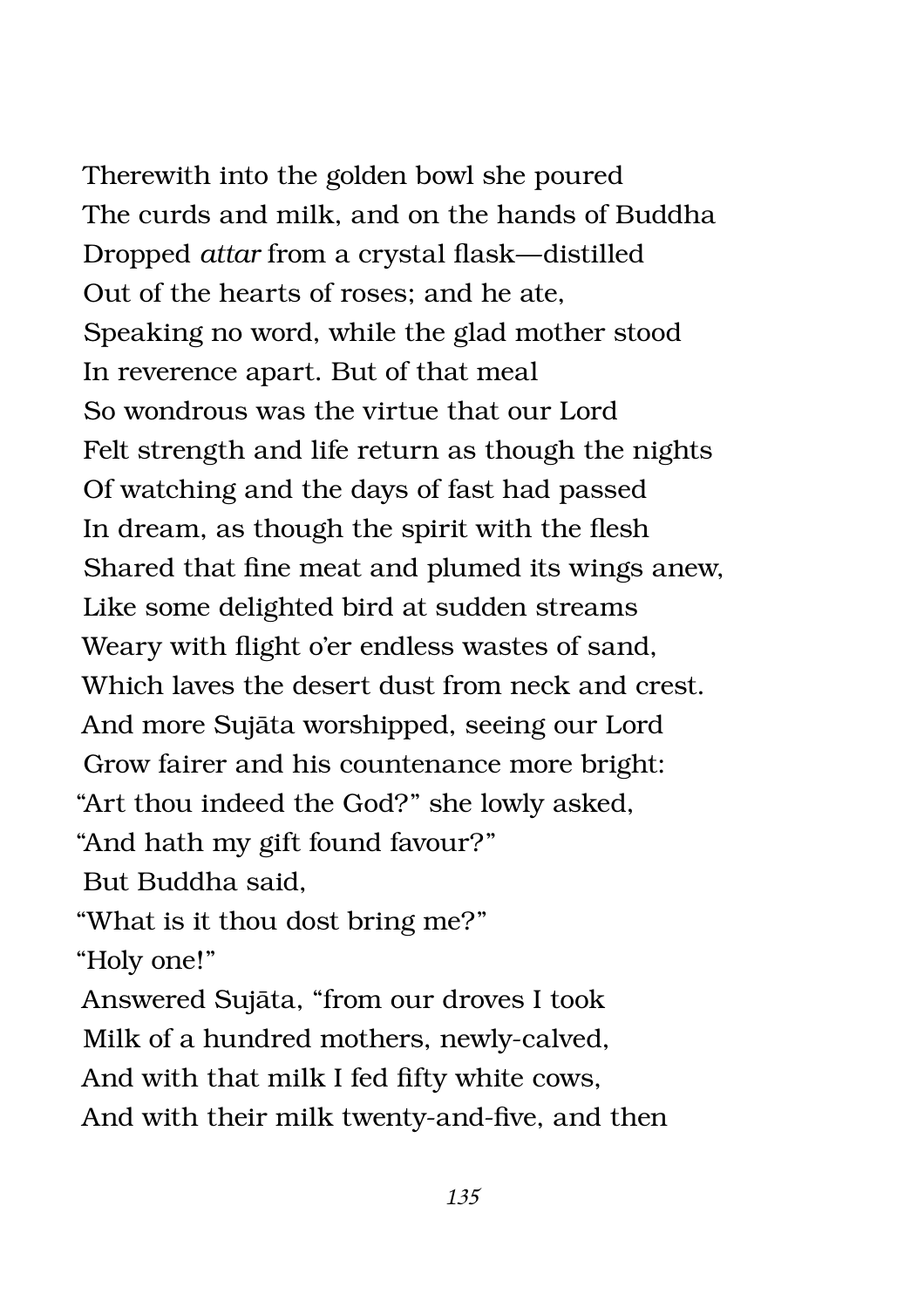With theirs twelve more, and yet again with theirs The six noblest and best of all our herds. That yield I boiled with sandal and fine spice In silver *lotas*, adding rice, well grown From chosen seed, set in new-broken ground, So picked that every grain was like a pearl. This did I of true heart, because I vowed, Under thy tree, if I should bear a boy I would make offering for my joy, and now I have my son, and all my life is bliss!"

Softly our Lord drew down the crimson fold, And, laying on the little head those hands Which help the worlds, he said, "Long be the bliss! And lightly fall on him the load of life! For thou hast holpen me who am no God, But one, thy Brother; heretofore a Prince And now a wanderer, seeking night and day These six hard years that light which somewhere shines To lighten all men's darkness, if they knew! And I shall find the light; yea, now it dawned Glorious and helpful, when my weak flesh failed Which this pure food fair Sister, hath restored, Drawn manifold through lives to quicken life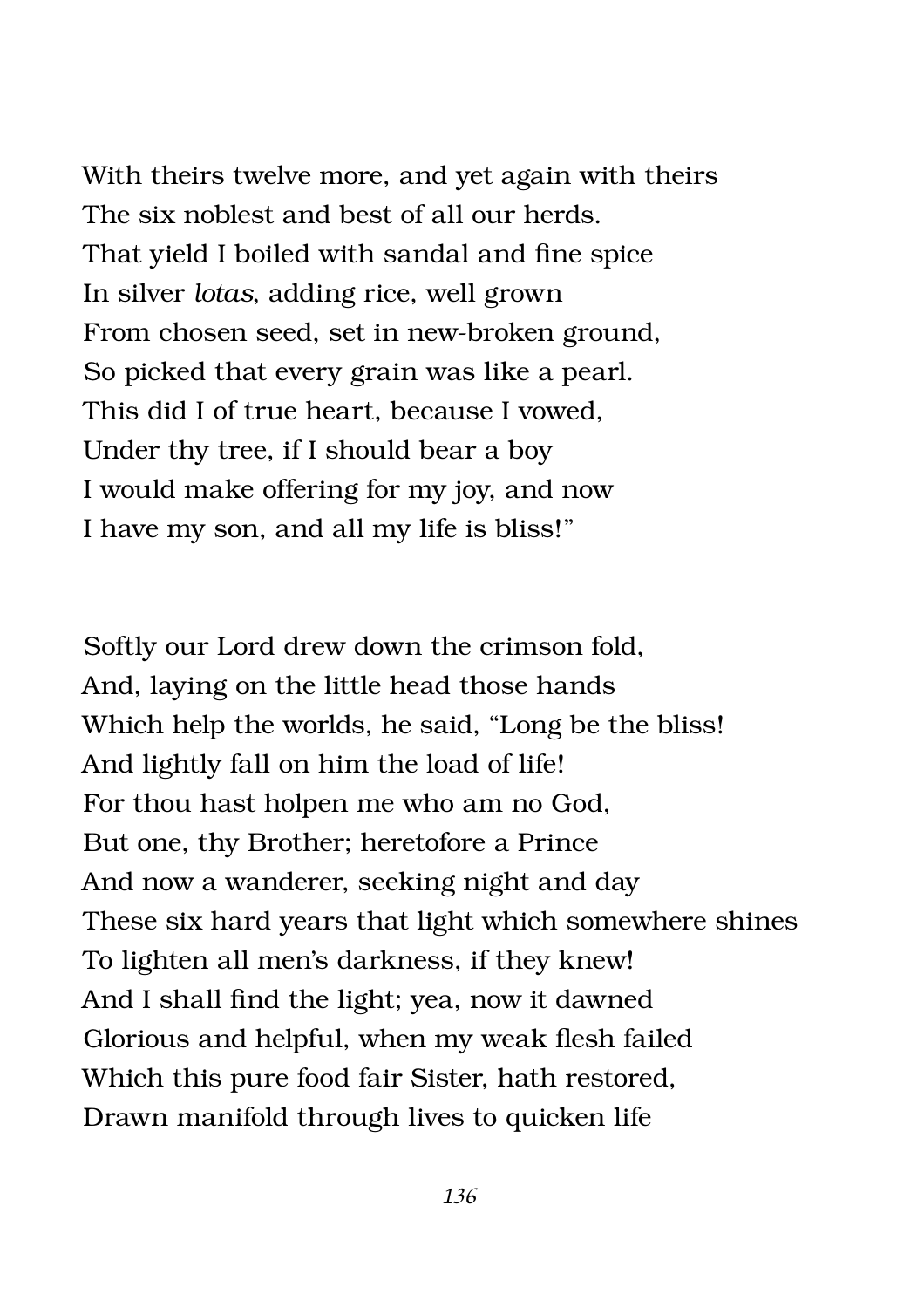As life itself passes by many births To happier heights and purging off of sins. Yet dost thou truly find it sweet enough Only to live? Can life and love suffice?"

Answered Sujàta: "Worshipful! my heart Is little, and a little rain will fill The lily's cup which hardly moists the field. It is enough for me to feel life's sun Shine in my Lord's grace and my baby's smile, Making the loving summer of our home. Pleasant my days pass filled with household cares From sunrise when I wake to praise the gods, And give forth grain, and trim the tulsi-plant, And set my handmaids to their tasks, till noon When my Lord lays his head upon my lap Lulled by soft songs and wavings of the fan; And so to supper-time at quiet eve, When by his side I stand and serve the cakes. Then the stars light their silver lamps for sleep, After the temple and the talk with friends. How should I not be happy, blest so much, And bearing him this boy whose tiny hand Shall lead his soul to *Swarga*, if it need?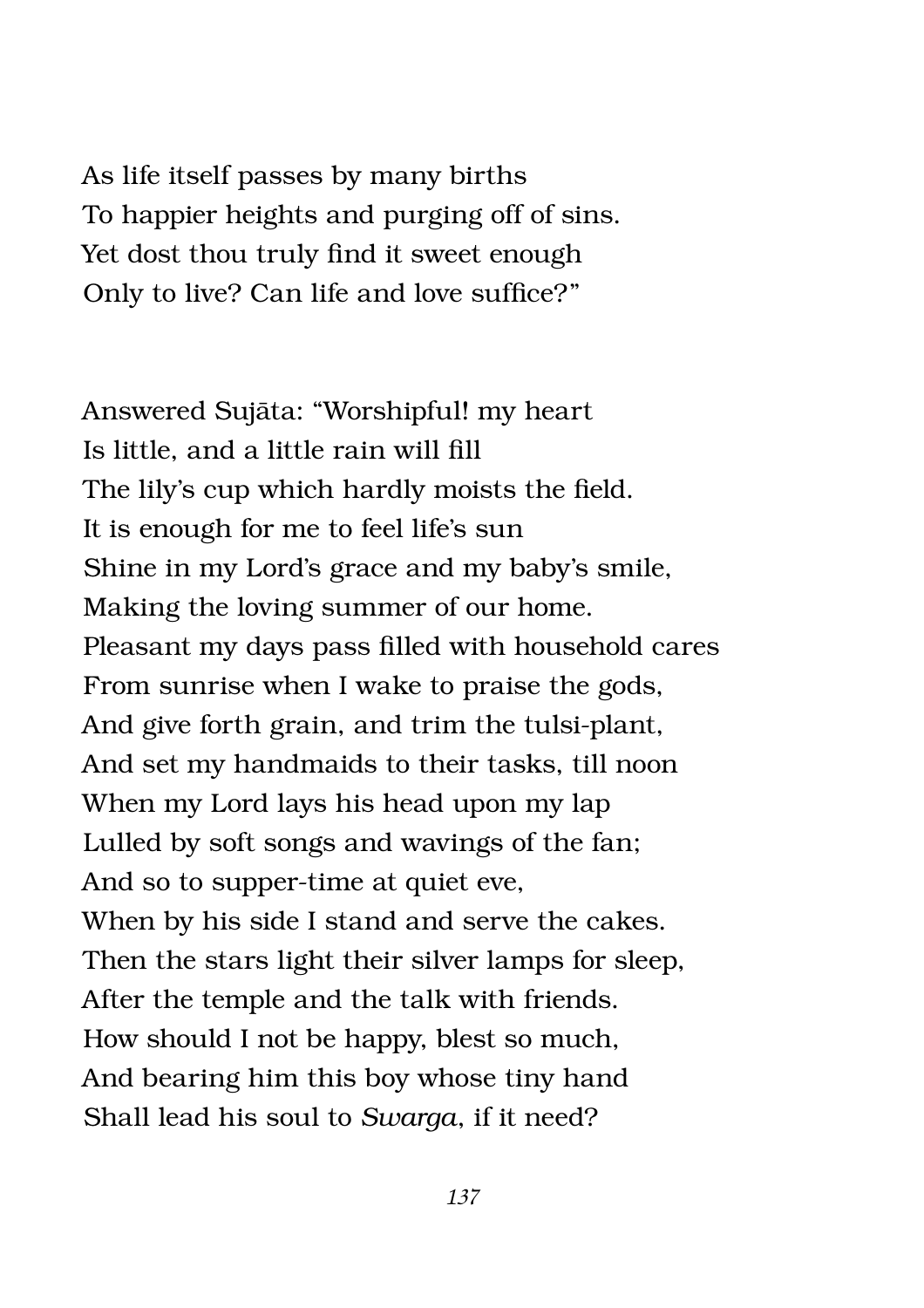For holy books teach when a man shall plant Trees for the travellers' shade, and dig a well For the folks's comfort, and beget a son, It shall be good such after their death; And what the books say, that I humbly take, Being not wiser than those great of old Who spake with gods, and knew the hymns and charms, And all the ways of virtue and of peace. Also I think that good must come of good And ill of evil—surely—unto all— In every place and time—seeing sweet fruit Groweth from wholesome roots, and bitter things From poison-stocks; yea seeing, too, how spite Breeds hate, and kindness friends, and patience peace Even while we live; and when 'tis willed we die Shall there not be as good a 'Then' as 'Now'? Haply much better! since one grain of rice Shoots a green feather gemmed with fifty pearls, And all the starry champak's white and gold Lurks in those little, naked, grey spring-buds. Ah, Sir! I know there might be woes to bear Would lay fond Patience with her face in dust; If this my babe pass first I think my heart Would break—almost I hope my heart would break! That I might clasp him dead and wait my lord—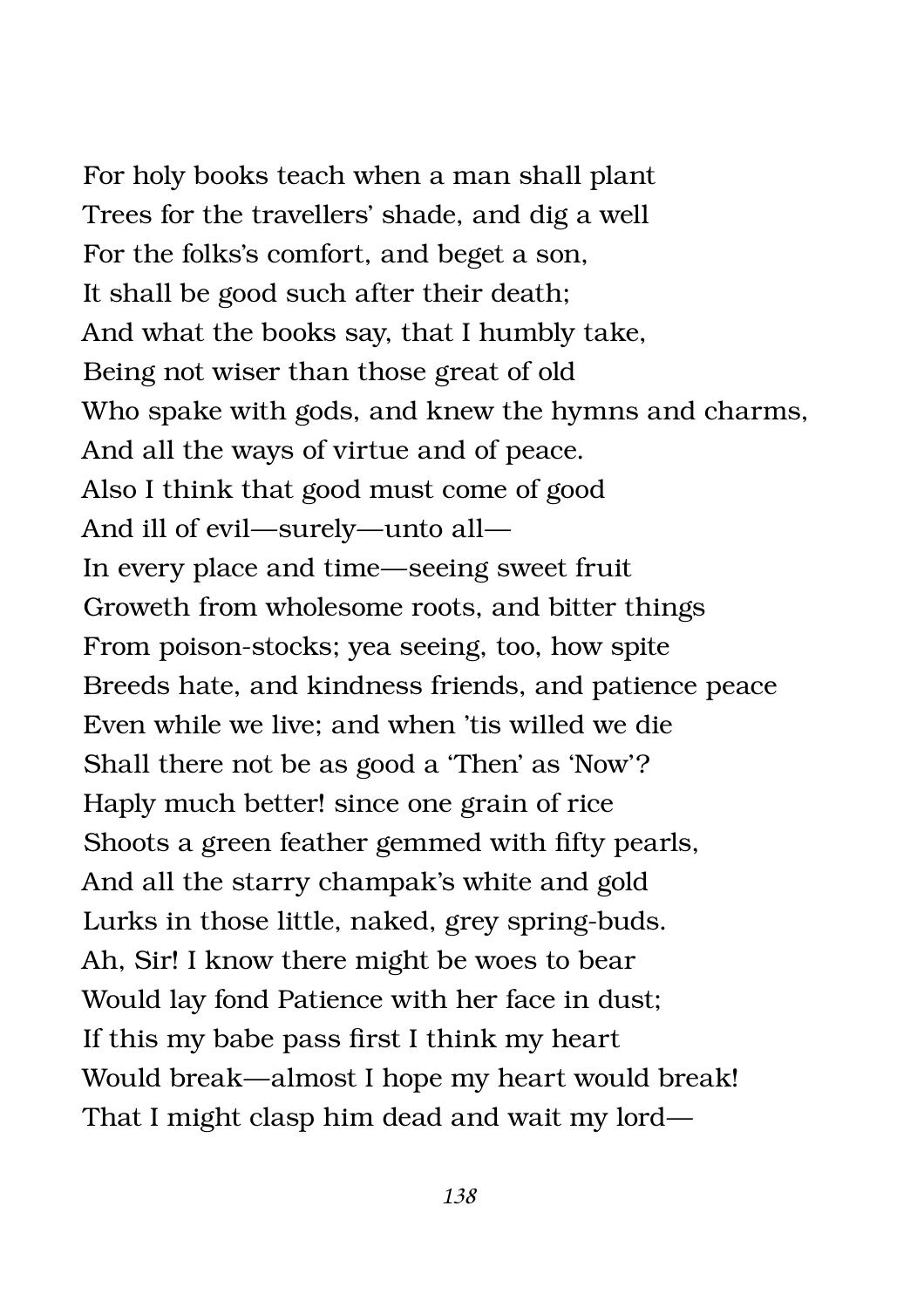In whatsoever world holds faithful wives— Duteous, attending till his hour should come. But if Death called Senáni, I should mount The pile and lay that dear head in my lap, My daily way, rejoicing when the torch Lit the quick flame and rolled the choking smoke. For it is written if an Indian wife Die so, her love shall give her husband's soul For every hair upon her head a crore Of years in *Swarga*. Therefore fear I not. And therefore, Holy Sir! my life is glad, Nowise forgetting yet those other lives Painful and poor, wicked and miserable, Whereon the gods grant pity! But for me, What good I see humbly I seek to do, And live obedient to the law, in trust That what will come, and must come, shall come well."

Then spake our Lord: "Thou teachest them who teach, Wiser than wisdom in thy simple lore. Be thou content to know not, knowing thus Thy way of right and duty: grow, thou flower With thy sweet kind in peaceful shade—the light Of Truth's high noon is not for tender leaves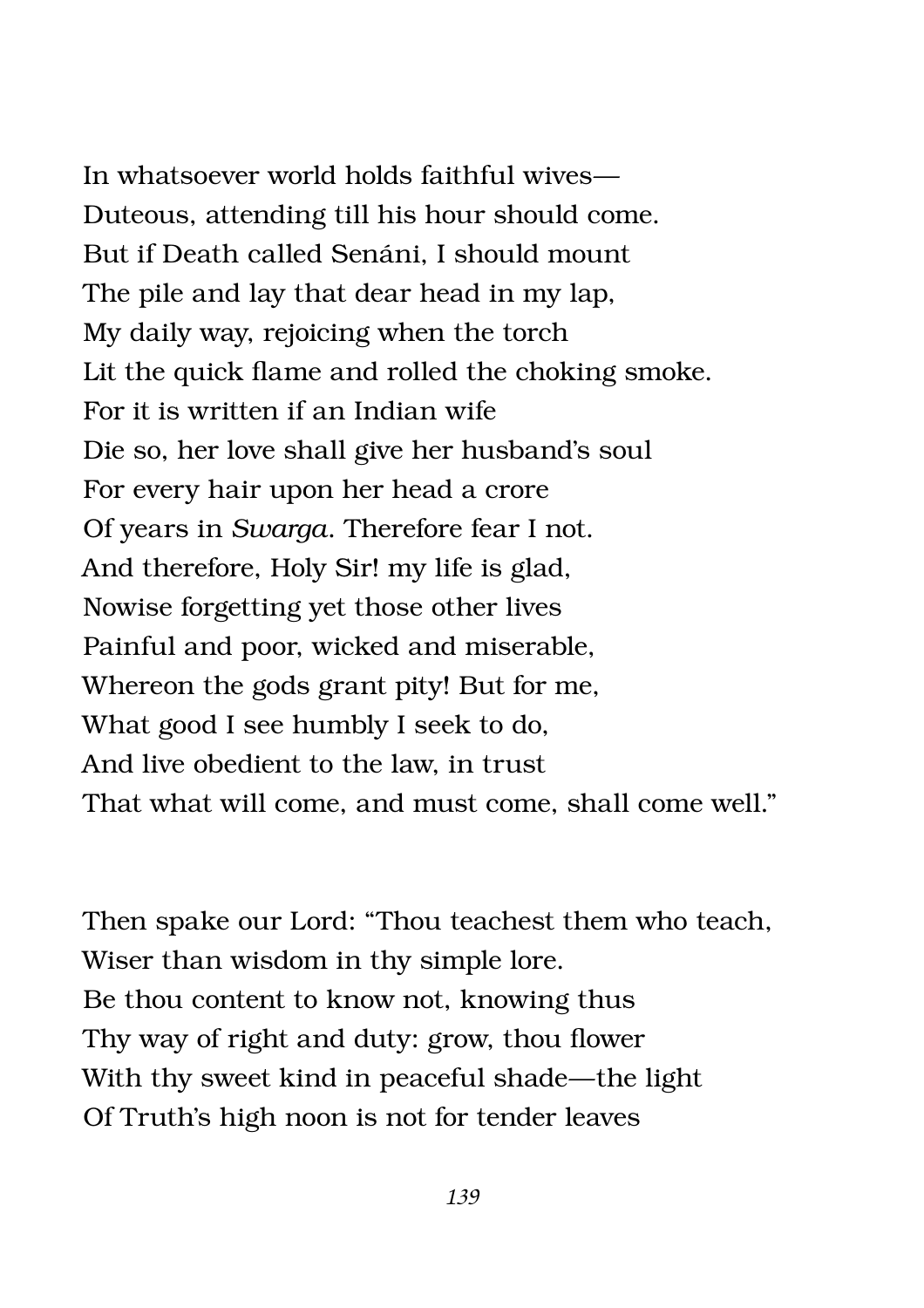Which must spread broad in other suns, and lift In later lives a crowned head to the sky. Thou who hast worshipped me, I worship thee! Excellent heart! learned unknowingly, As the dove is which flieth home by love. In thee is seen why there is hope for man And where we hold the wheel of life at will. Peace go with thee, and comfort all thy days! As thou accomplishest, may I achieve! He whom thou thoughtest God bids thee wish this."

"Mayest thou achieve," she said, with earnest eyes Bent on her babe, who reached its tender hands To Buddha — knowing, belike, as children know, More than we deem, and reverencing our Lord; But he arose—made strong with that pure meat— And bent his footsteps where a great Tree grew, The Bõdhi-tree (thenceforward in all years Never to fade, and ever to be kept In homage of the world), beneath whose leaves It was ordained the Truth should come to Buddha: Which now the Master knew; wherefore he went With measured pace, steadfast, majestical, Unto the Tree of Wisdom. Oh, ye Worlds!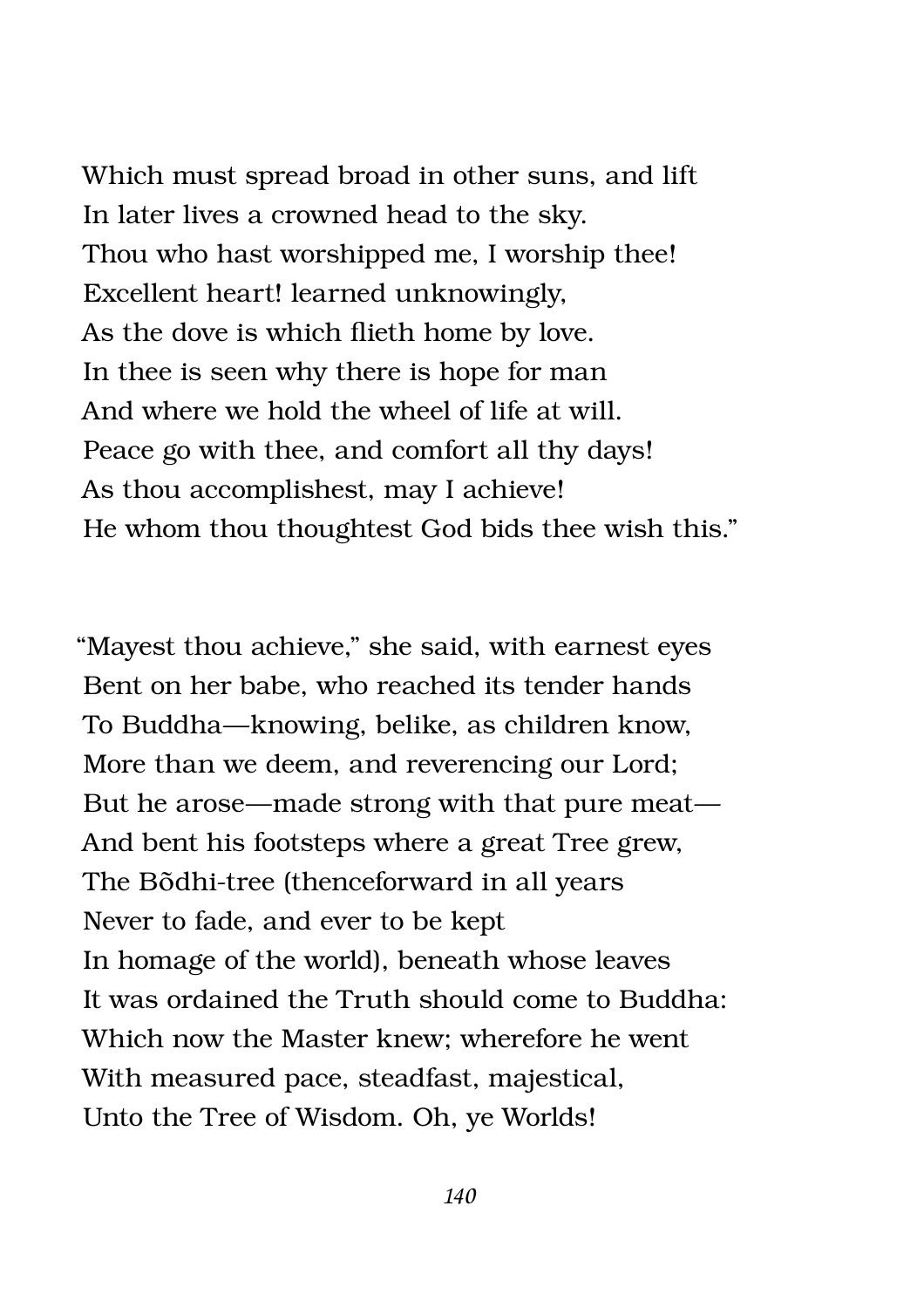Rejoice! our Lord wended unto the Tree! Whom—as he passed into its ample shade, Cloistered with columned dropping stems, and roofed With vaults of glistening green—the conscious earth Worshipped with waving grass and sudden flush Of flowers about his feet. The forest-boughs Bent down to shade him; from the river sighed Cool wafts of wind laden with lotus-scents Breathed by the water-gods. Large wondering eyes Of woodland creatures—panther, boar, and deer— At peace that eve, gazed on his face benign From cave and thicket. From its cold cleft wound The mottled deadly snake, dancing its hood In honour of our Lord; bright butterflies Fluttered their vans, azure and green and gold, To be his fan-bearers; the fierce kite dropped Its prey and screamed; the striped palm-squirrel raced From stem to stem to see; the weaver-bird Chirped from her swinging nest; the lizard ran; The *ko* $\overline{\text{u}}$  sang her hymn; the doves flocked round; Even the creeping things were 'ware and glad. Voices of earth and air joined in one song, Which unto ears that hear said, "Lord and Friend! Lover and Saviour! Thou who hast subdued Angers and prides, desires and fears and doubts,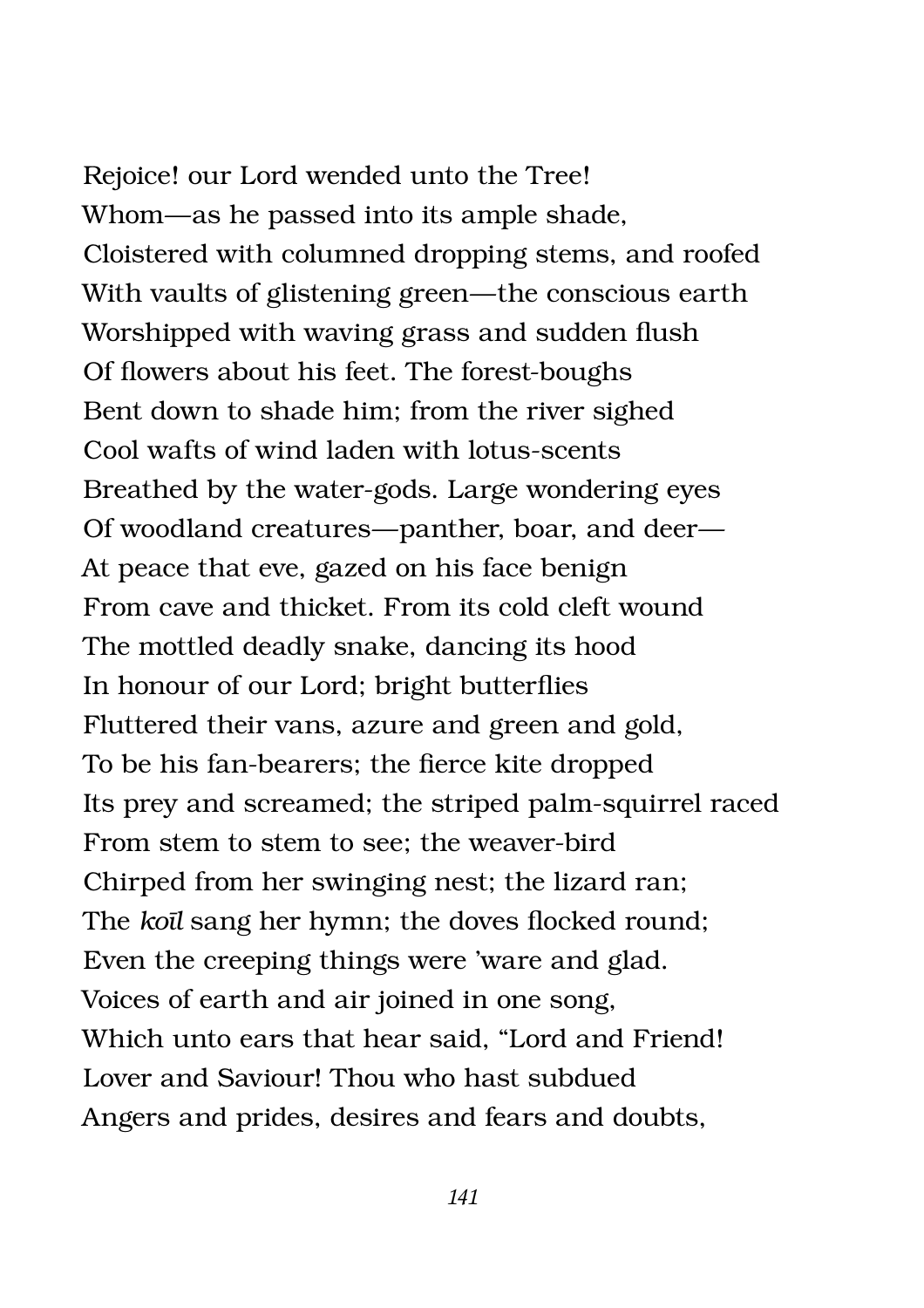Thou that for each and all hast given thyself, Pass to the Tree! The sad world blesseth thee Who art the Buddha that shall assuage her woes. Pass, Hailed and Honoured! strive thy last for us, King and high Conqueror! thine hour is come; This is the Night the ages waited for!"

Then fell the night, even as our Master sat Under that Tree. But he who is the Prince Of Darkness, Mara—knowing this was Buddha Who should deliver men, and now the hour When he should find the Truth and save the worlds — Gave unto all his evil powers command. Wherefore there trooped from every deepest pit The fiends who war with Wisdom and the Light, Arati, Trishna, Raga, and their crew Of passions, horrors, ignorances, lusts. The brood of gloom and dread; all hating Buddha, Seeking to shake his mind; nor knoweth one, Not even the wisest, how those fiends of Hell Battled that night to keep the Truth from Buddha: Sometimes with terrors of the tempest, blasts Of demon-armies clouding all the wind, With thunder, and with blinding lightning flung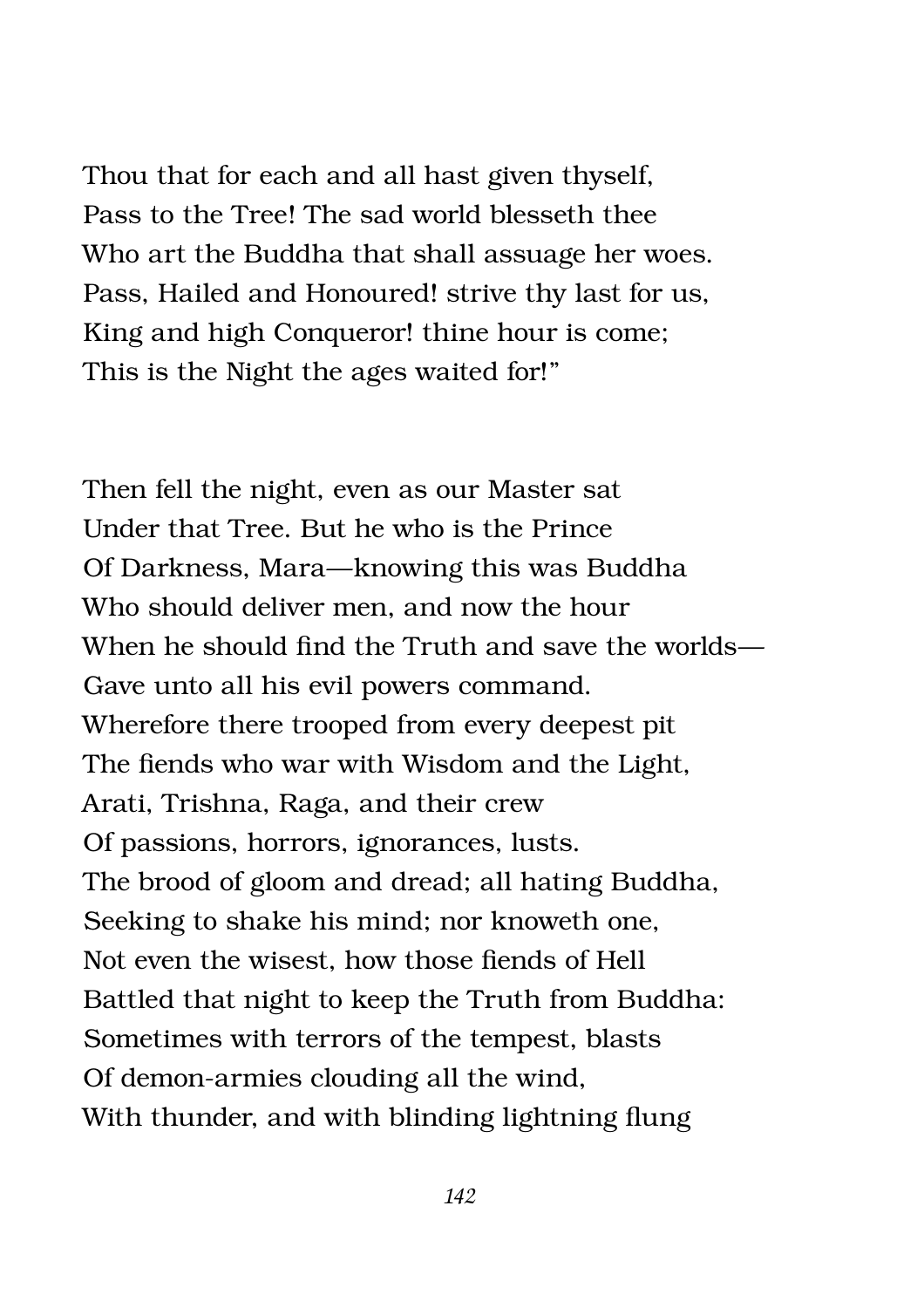In jagged javelins of purple wrath From splitting skies; sometimes with wiles and words Fair-sounding, 'mid hushed leaves and softened airs From shapes of witching beauty; wanton songs, Whispers of love; sometimes with royal allures Of proffered rule; sometimes with mocking doubts, Making truth vain. But whether these befell Without and visible, or whether Buddh Strove with fell spirits in his inmost heart, Judge ye: — I write what ancient books have writ. The ten chief Sins came—Mara's mighty ones, Angels of evil—Attavāda first, The Sin of Self, who in the Universe As in a mirror sees her fond face shown, And crying "I", would have the world say "I," And all things perish so if she endure. "If thou be'st Buddha," she said, "let others grope Lightless; it is enough that thou art Thou Changelessly; rise and take the bliss of gods Who change not, heed not, strive not," But Buddha spake,

"The right in thee is base, the wrong a curse;

Cheat such as love themselves." Then came wan Doubt.

He that denies—the mocking Sin—and this

Hissed in the Master's ear: "All things are shows,

And vain the knowledge of their vanity;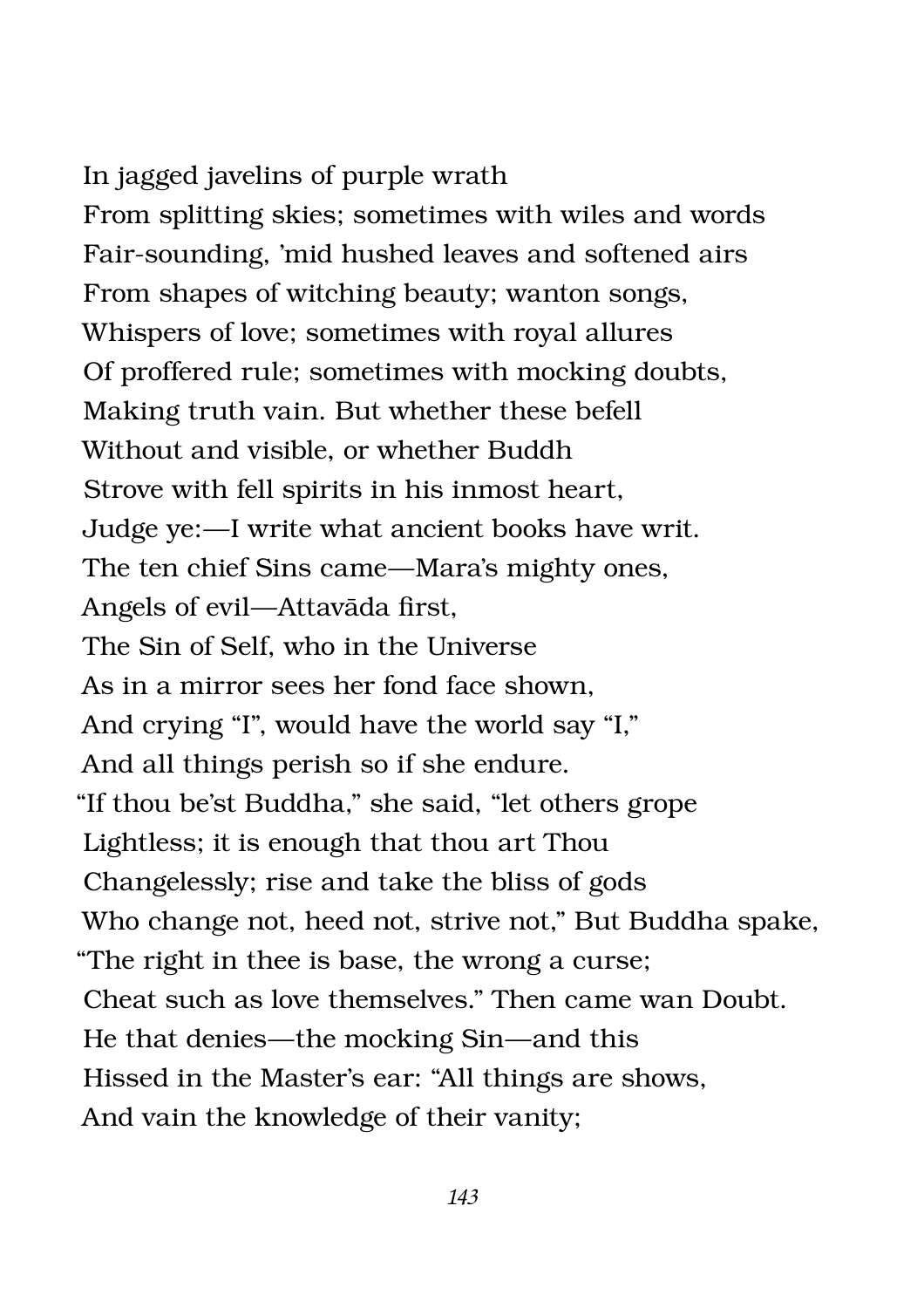Thou dost but chase the shadow of thyself; Rise and go hence, there is no better way Than patient scorn, nor any help for man, Nor any staying of his whirling wheel." But quoth our Lord, "Thou hast no part with me, False Visikitcha, subtlest of man's foes." And third came she who gives dark creeds their power, Sãlabbat-paramàsa, sorceress, Draped fair in many lands as lowly Faith, But ever juggling souls with rites and prayers; The keeper of those keys which lock up Hells And open Heavens. "Wilt thou dare," she said, "Put by our sacred books, dethrone our gods, Unpeople all the temples, shaking down That law which feeds the priests and props the realms?" But Buddha answered, "What thou bidd'st me keep Is form which passes, but the free Truth stands; Get thee unto thy darkness." Next there drew Gallantly nigh a braver Tempter, he, Kàma, the King of passions, who hath sway Over the gods themselves, Lord of all loves, Ruler of Pleasure's realm. Laughing he came Unto the Tree, bearing his bow of gold Wreathed with red blooms, and arrows of desire Pointed with five-tongued delicate flame which stings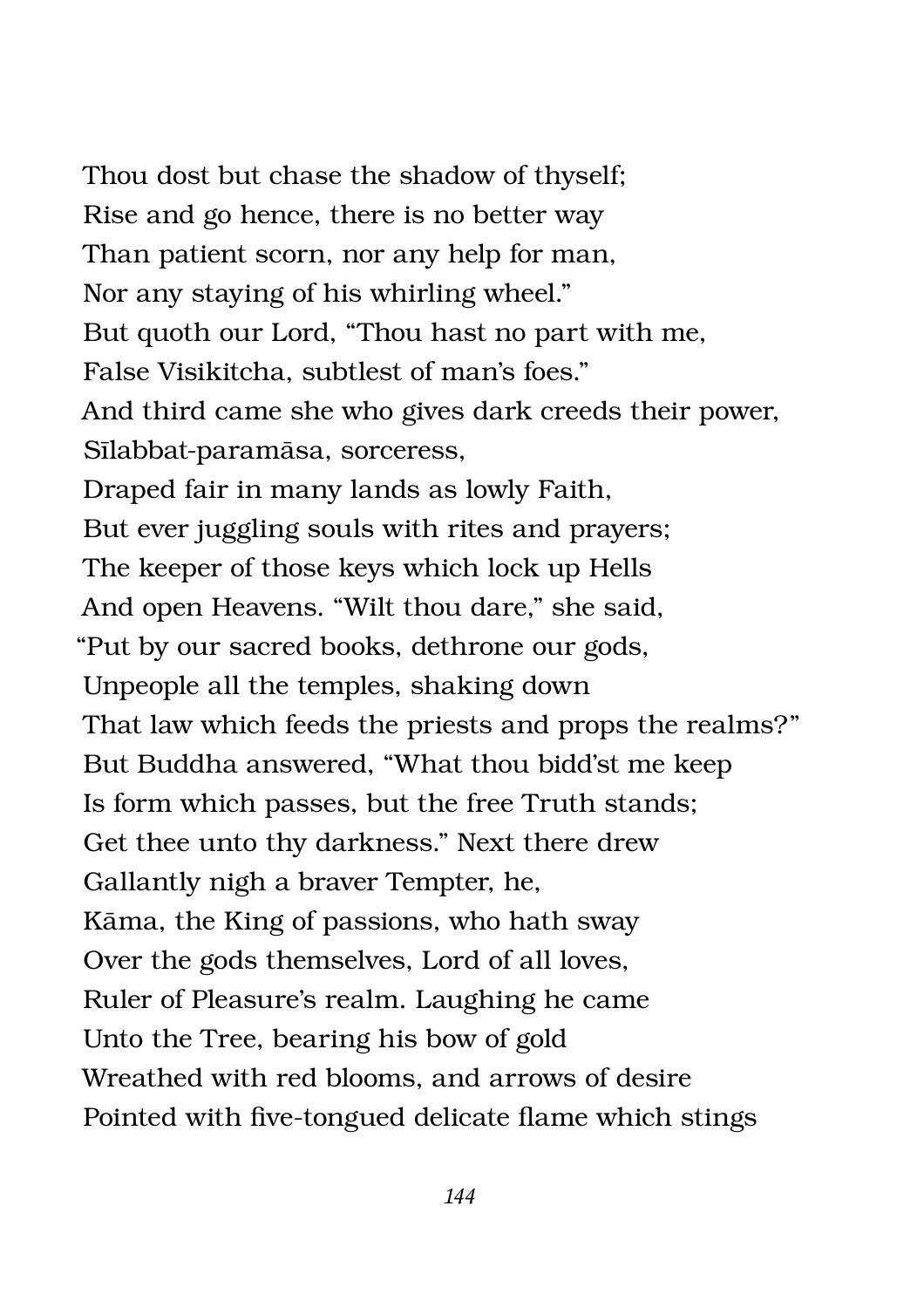The heart it smites sharper than poisoned barb: And round him came into that lonely place Bands of bright shapes with heavenly eyes and lips Singing in lovely words the praise of Love To music of invisible sweet chords, So witching, that it seemed the night stood still To hear them, and the listening stars and moon Paused in their orbits while these hymned to Buddha Of lost delights, and how a mortal man Findeth nought dearer in the three wide worlds Than are the yielded loving fragrant breasts Of beauty and the rosy breast-blossoms, Love's rubies; nay, and toucheth nought more high Than is that dulcet harmony of form Seen in the lines and charms of loveliness, Unspeakable, yet speaking, soul to soul, Owned by the bounding blood, worshipped by will Which leaps to seize it, knowing this is best, This the true heaven where mortals are like gods, Makers and Masters, this the gift of gifts Ever renewed and worth a thousand woes. For who hath grieved when soft arms shut him safe, And all life melted to a happy sigh, And all the world was given in one warm kiss? So sang they with soft float of beckoning hands,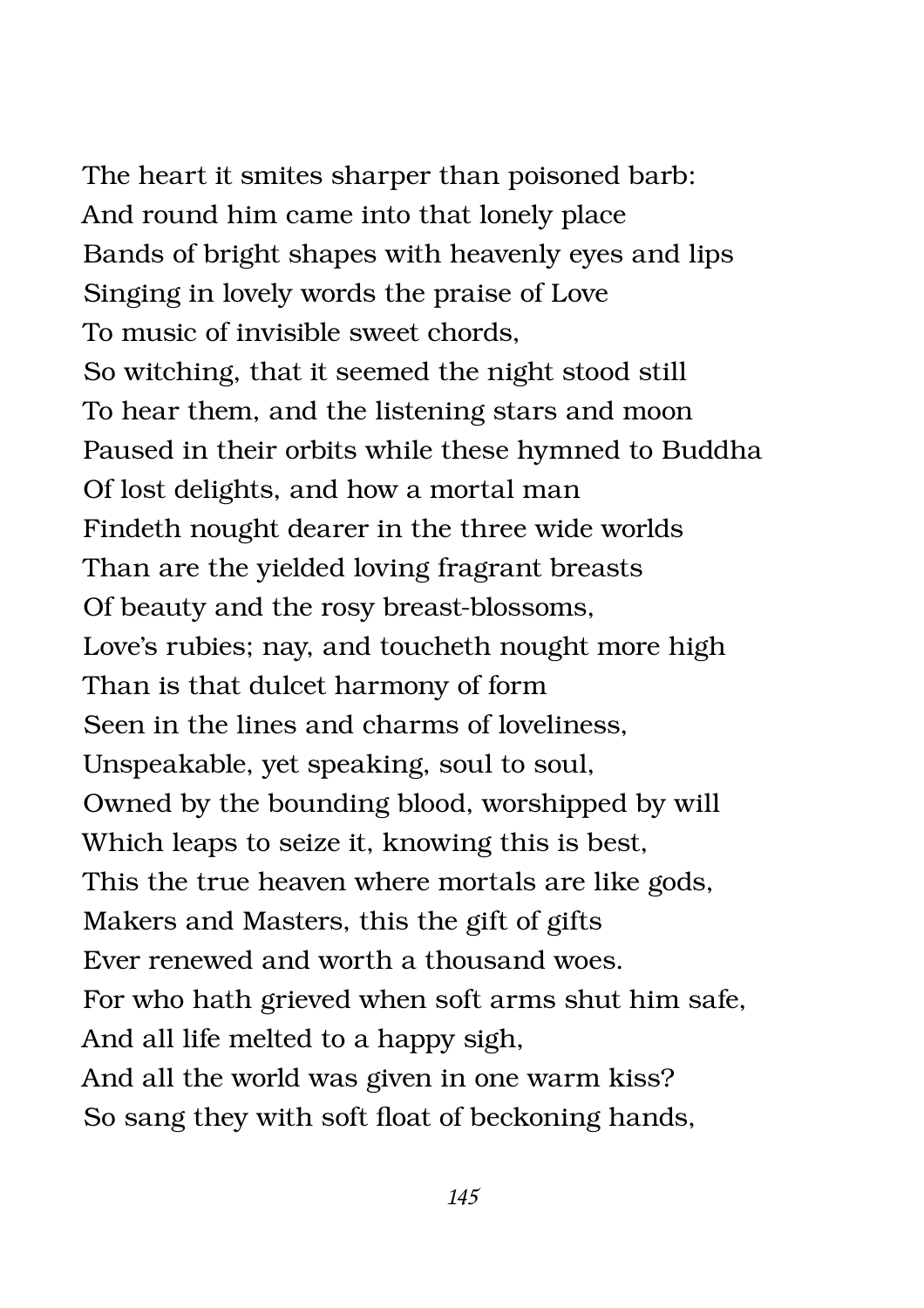Eyes lighted with love-flames, alluring smiles; In wanton dance their supple sides and limbs Revealing and concealing like burst buds Which tell their colour, but hide yet their hearts. Never so matchless grace delighted eye As troop by troop these midnight-dancers swept Nearer the Tree, each daintier than the last, Murmuring, "O great Siddhàrtha! I am thine, Taste of my mouth and see if youth is sweet!" Also, when nothing moved our Master's mind, Lo! Kàma waved his magic bow, and lo! The band of dancers opened, and a shape Fairest and stateliest of the throng, came forth Wearing the guise of sweet Yas**'**dhara. Tender the passion of those dark eyes seemed Brimming with tears; yearning those outspread arms Opened towards him; musical that moan Wherewith the beauteous shadow named his name, Sighing, "My Prince! I die for lack of thee! What heaven hast thou found like that we knew By bright Rohini in the Pleasure-house, Where all these weary years I weep for thee? Return, Siddhàrtha! ah, return! But touch My lips again, but let me to thy breast Once, and these fruitless dreams will end! Ah, look!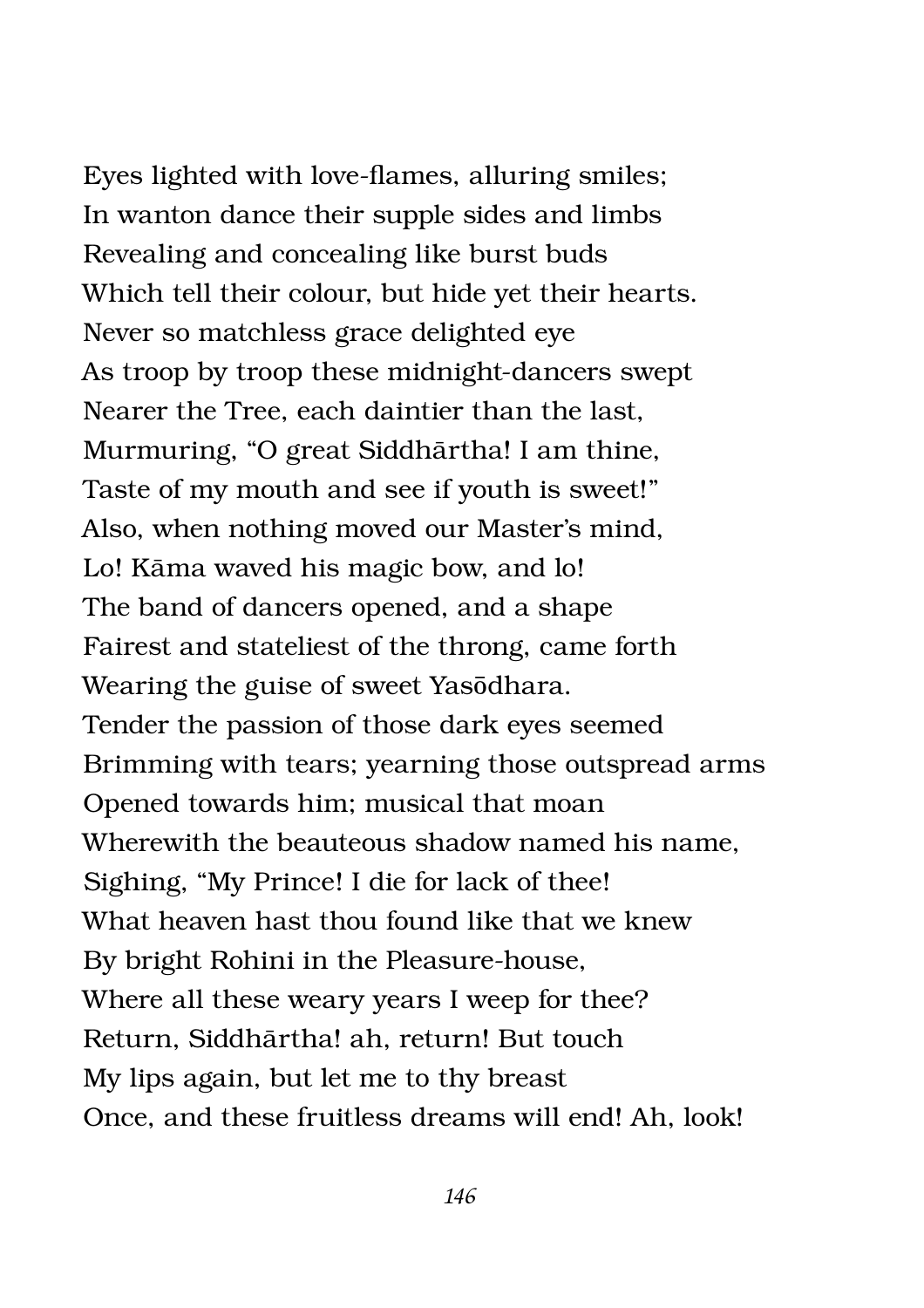Am I not she thou lovedst? But Buddha said: "For that sweet sake of her thou playest thus Fair and false Shadow, is thy playing vain; I curse thee not who wear'st a form so dear, Yet as thou art, so are all earthly shows. Melt to thy void again!" Thereat a cry Thrilled through the grove, and all that comely rout Faded with flickering wafts of flame, and trail Of vaporous ropes.

Next, under darkening skies And noise of rising storm, came fiercer Sins, The rearmost of the Ten, Patigha—Hate— With serpents coiled about her waist, which suck Poisonous milk from both her hanging dugs, And with her curses mix their angry hiss. Little wrough she upon that Holy One Who with his calm eyes dumbed her bitter lips And made her black snakes writhe to hide their fangs. Then followed Ruparaga—Lust of days— That sensual Sin which out of greed for life Forgets to live; and next him Lust of Fame, Nobler Aruparaga, she whose spell Beguiles the wise, mother of daring deeds,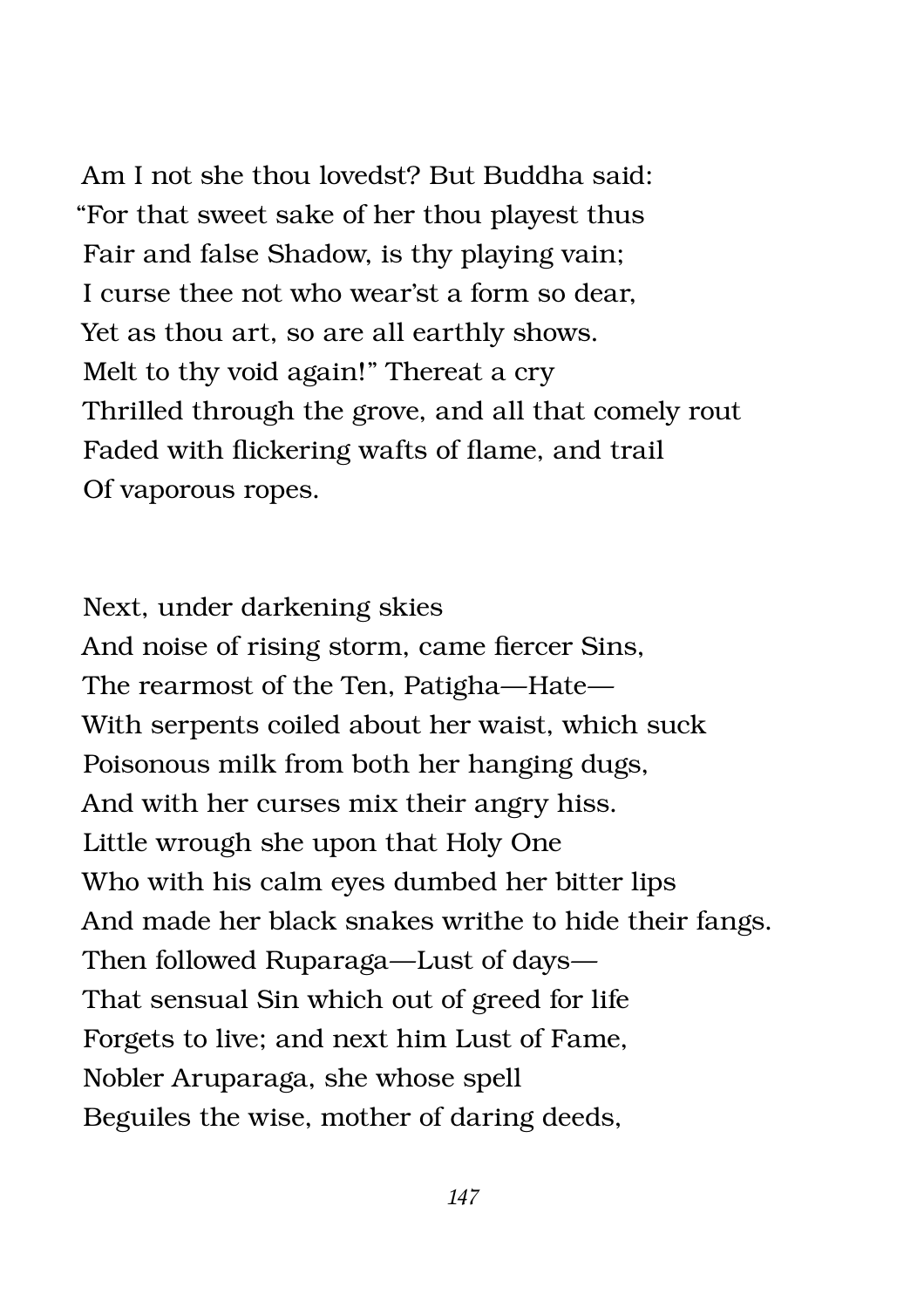Battles and toils. And haughty Mano came, The Fiend of Pride; and smooth Self-Righteousness, Uddhachcha; and—with many a hideous band Of vile and formless things, which crept and flapped Toad-like and bat-like — Ignorance, the Dam Of Fear and Wrong, *Avidya*, hideous hag, Whose footsteps left the midnight darker, while The rooted mountains shook, the wild winds howled, The broken clouds shed from their caverns streams Of levin-lighted rain; stars shot from heaven, The solid earth shuddered as if one laid Flame to her gaping wounds; the torn black air Was full of whistling wings, of screams and yells, Of evil faces peering, of vast fronts Terrible and majestic, Lords of Hell Who from a thousand Limbos led their troops To tempt the Master.

But Buddha heeded not, Sitting serene, with perfect virtue walled As is a stronghold by its gates and ramps; Also the Sacred Tree—the Bõdhi-tree— Amid that tumult stirred not, but each leaf Glistened as still as when on moonlit eves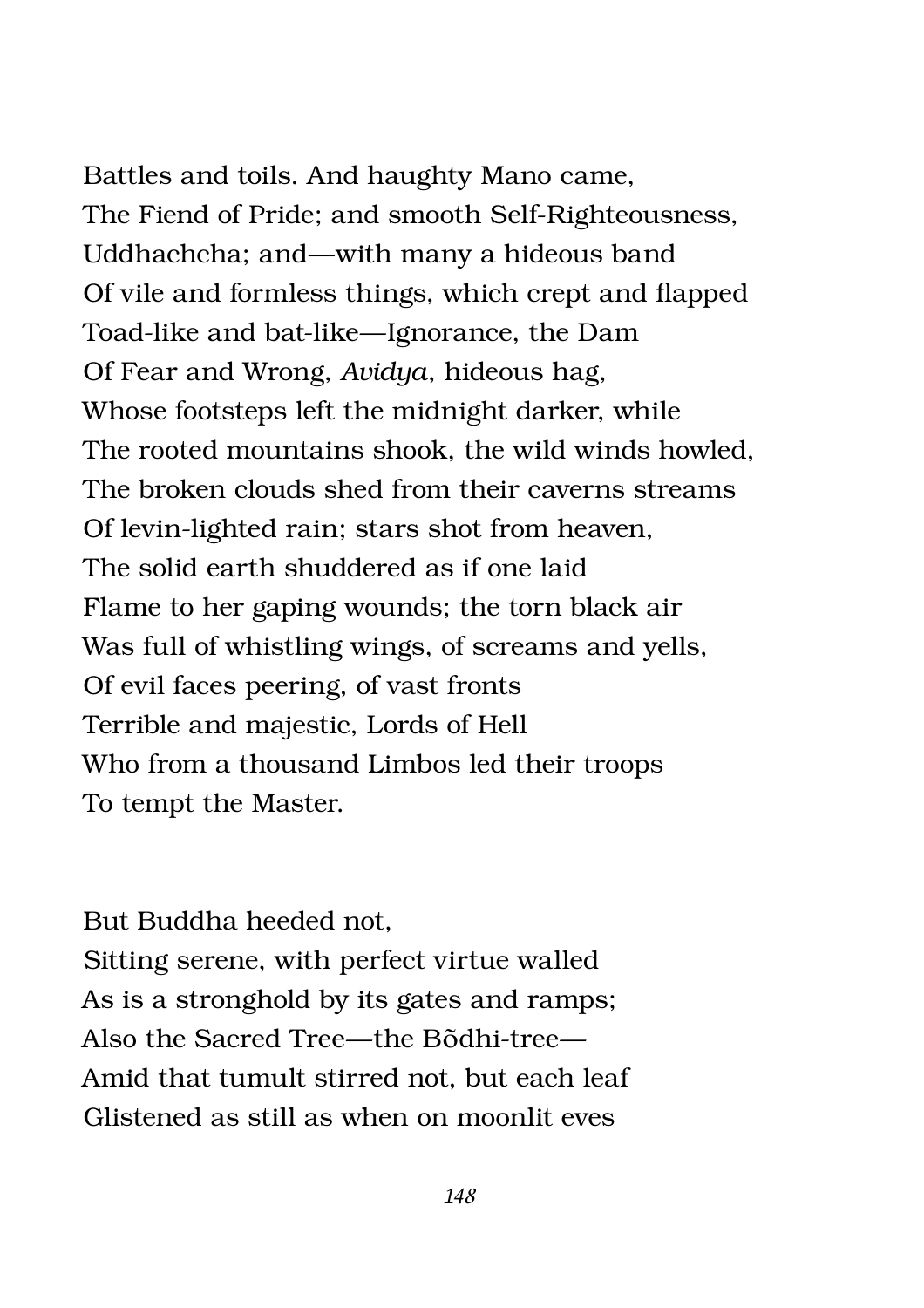No zephyr spills the gathering gems of dew; For all this clamour raged outside the shade Spread by those cloistered stems.

## In the third watch,

The earth being still, the hellish legions fled, A soft air breathing from the sinking moon, Our Lord attained *Sammà-sambuddh*, he saw By light which shines beyond our mortal ken The line of all his lives in all the worlds, Far back and farther back, and farthest yet, Five hundred lives and fifty. Even as one, At rest upon a mountain-summit, marks His path wind up by precipice and crag— Past thick-set woods shrunk to a patch; through bogs Glittering false-green; down hollows where he toiled Breathless; on dizzy ridges where his feet Had well-nigh slipped; beyond the sunny lawns, The cataract, and the cavern, and the pool, Backward to those dim flats wherefrom he sprang To reach the blue — thus Buddha did behold Life's upward steps long-linked, from levels low Where breath is base, to higher slopes and higher Whereon the ten great Virtues wait to lead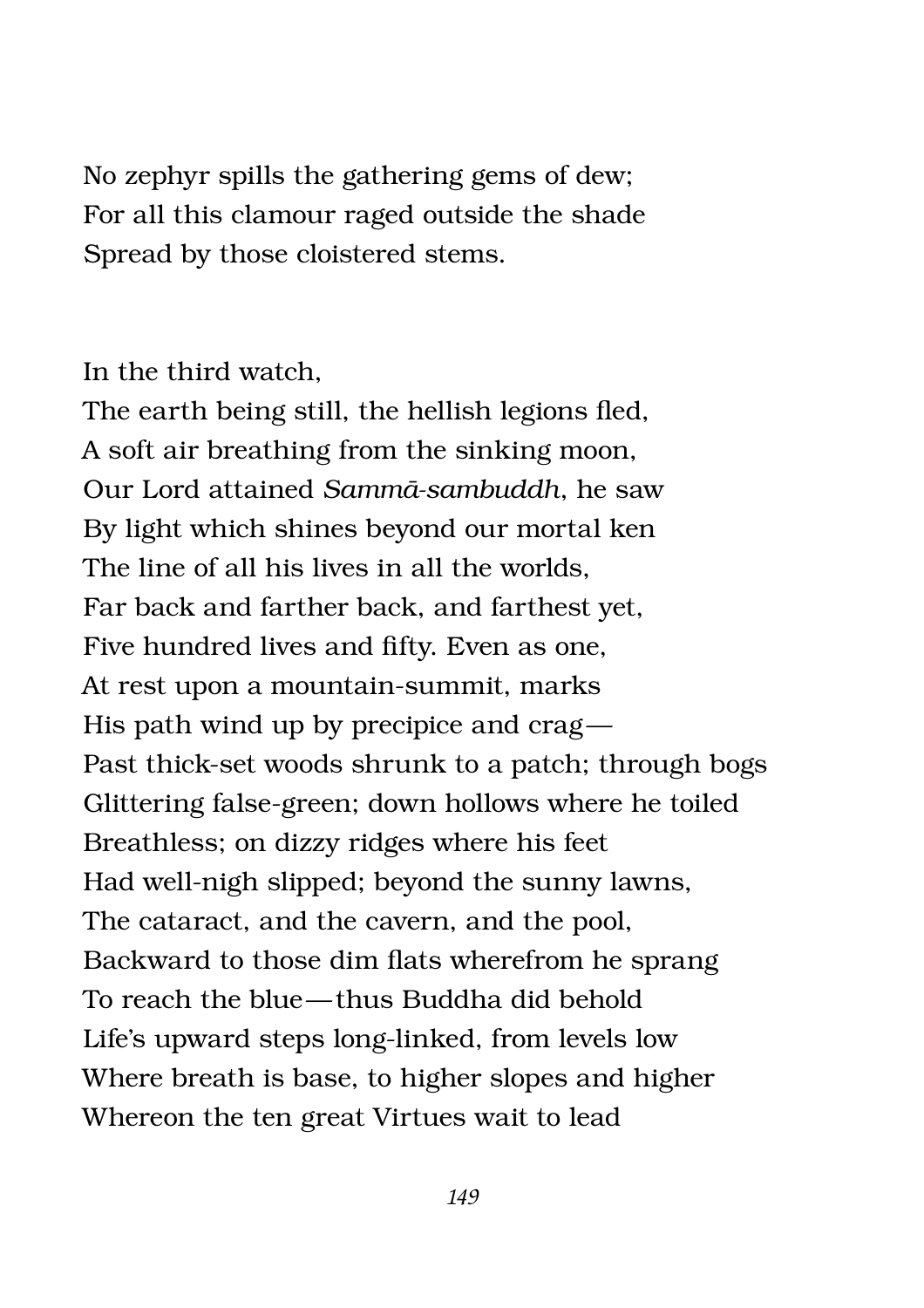The climber skyward. Also, Buddha saw How new life reaps what the old life did sow; How where its march breaks off its march begins; Holding the gain and answering for the loss; And how in each life good begets more good, Evil fresh evil; Death but casting up Debit or credit, whereupon th' account In merits or demerits stamps itself By sure arithmic—where no tittle drops— Certain and just, on some new-springing life; Wherein are packed and scored past thoughts and deeds, Strivings and triumphs, memories and marks Of lives foregone:

And in the middle watch, Our Lord attained *Abhidjna* — insight vast Ranging beyond this sphere to spheres unnamed, System on system, countless worlds and suns Moving in splendid measures, band by band Linked in division, one yet separate, The silver islands of a sapphire sea Shoreless, unfathomed, undiminished, stirred With waves which roll in restless tides of change. He saw those Lords of Light who hold their worlds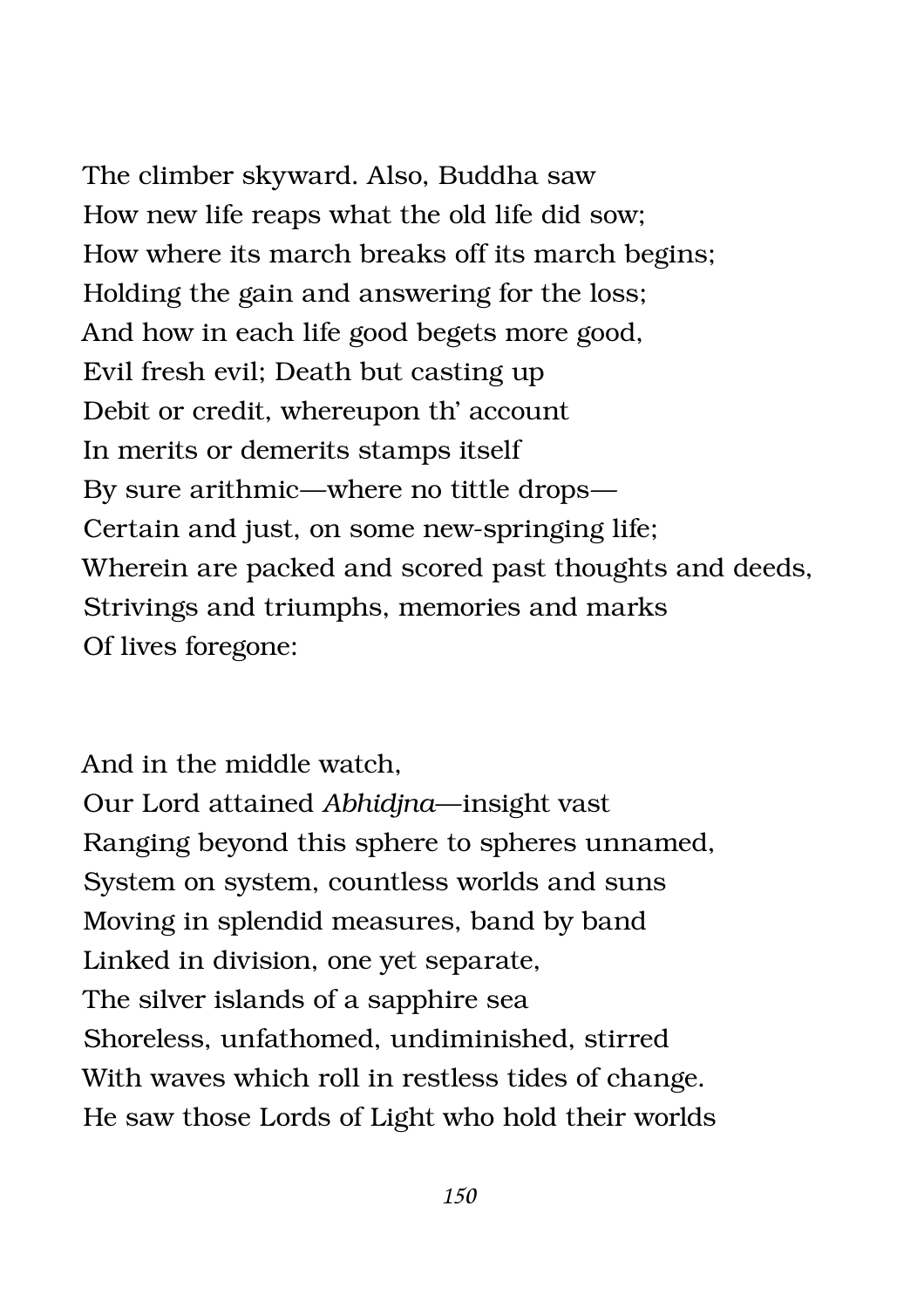By bonds invisible, how they themselves Circle obedient round mightier orbs Which serve profounder splendours, star to star Flashing the ceaseless radiance of life From centres ever shifting unto cirques Knowing no uttermost. These he beheld With unsealed vision, and of all those worlds, Cycle on epicycle, all their tale Of *Kalpas*, *Mahakalpas*— terms of time Which no man grasps, yea, though he knew to count The drops in Gunga from her springs to the sea, Measureless unto speech — whereby these wax And wane; whereby each of this heavenly host Fulfils its shining life, and darkling dies. Sakwal by Sakwal, depths and heights he passed Transported through the blue infinitudes, Marking—behind all modes, above all spheres, Beyond the burning impulse of each orb— That fixed decree at silent work which wills Evolve the dark to light, the dead to life, To fulness void, to form the yet unformed, Good unto better, better unto best, By wordless edict; having none to bid, None to forbid; for this is past all gods Immutable, unspeakable, supreme,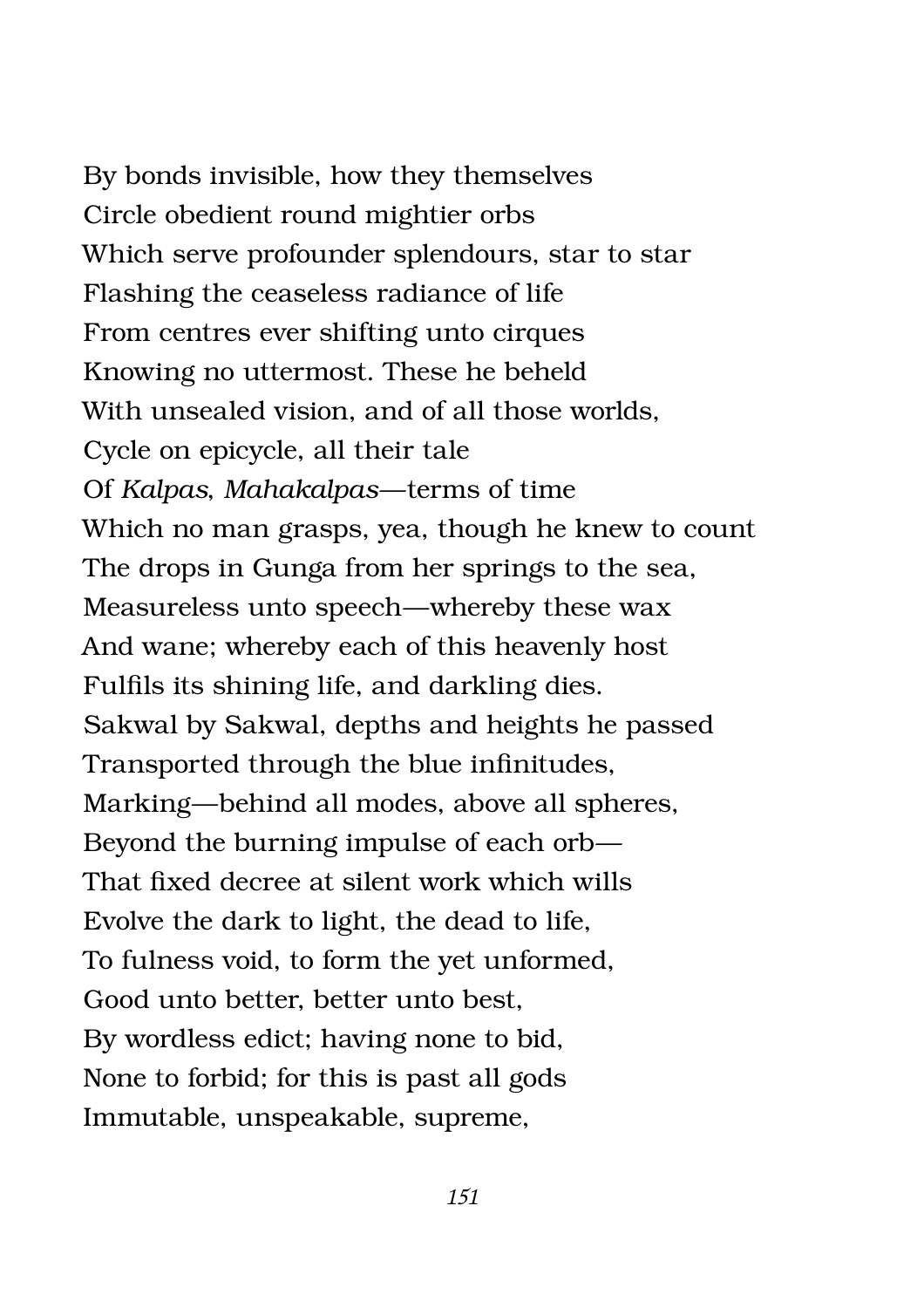A Power which builds, unbuilds and builds again, Ruling all things accordant to the rule Of virtue, which is beauty, truth, and use. So that all things do well which serve the Power, And ill which hinder; nay, the worm does well Obedient to its kind; the hawk does well Which carries bleeding quarries to its young; The dewdrop and the star shine sisterly, Globing together in the common work; And man, who lives to die, dies to live well So if he guide his ways by blamelessness And earnest will to hinder not but help All things both great and small which suffer life. These did Lord see in the middle watch.

But, when the fourth watch came, the secret came Of Sorrow, which with evil mars the law, As damp and dross hold back the goldsmith's fire Then was the *Dukha-satya* opened him First of the "Noble Truths"; how Sorrow is Shadow to life, moving where life doth move; Not to be laid aside until one lays Living aside, with all its changing states, Birth, growth, decay, love, hatred, pleasure, pain,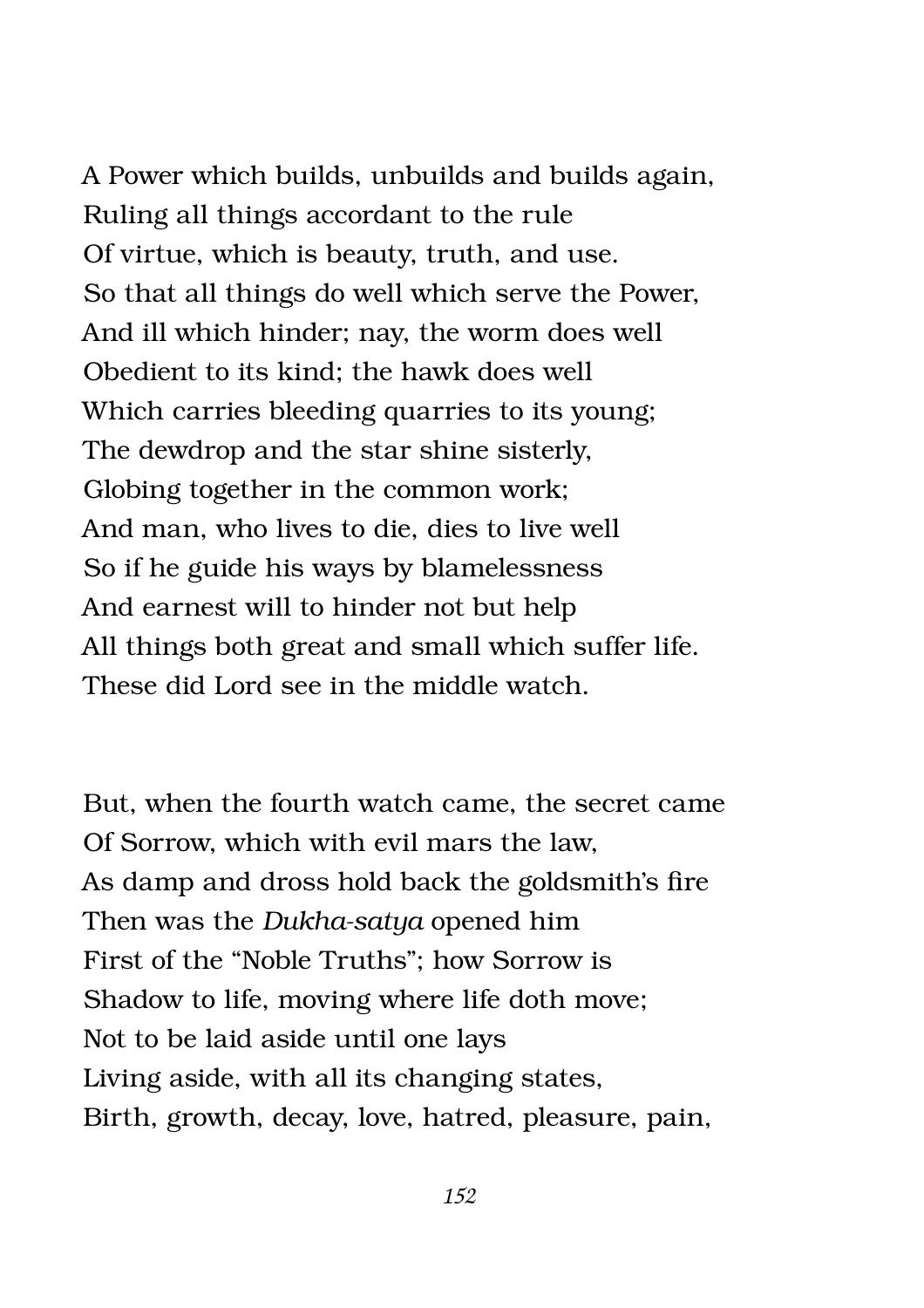Being and doing. How that none strips off These sad delights and pleasant griefs who lacks Knowledge to know them snares; but he who knows *Avidya*— Delusion — set those snares, Loves life no longer but ensues escape. The eyes of such a one are wide; he sees Delusion breeds Sankhāra, Tendency-Perverse: Tendency Energy—Vidnnān— Whereby comes Nàmaråpa, local Form And Name and Bodiment, bringing the man With senses naked to the sensible, A helpless mirror of all shows which pass Across his heart; and so *Vedanà*— grows — "Sense-life" — false in its gladness, fell in sadness, But sad or glad, the Mother of Desire, *Trishna*, that thirst which makes the living drink Deeper and deeper of the false salt waves Whereon they float pleasures, ambitions, wealth, Praise, fame, or domination, conquest, love; Rich meats and robes, and fair abodes, and pride Of ancient lines, and lust of days, and strife To live, and sins that flow from strife, some sweet, Some bitter. Thus Life's thirst quenches itself With draughts which double thirst, but who is wise Tears from his soul this *Trishna*, feeds his sense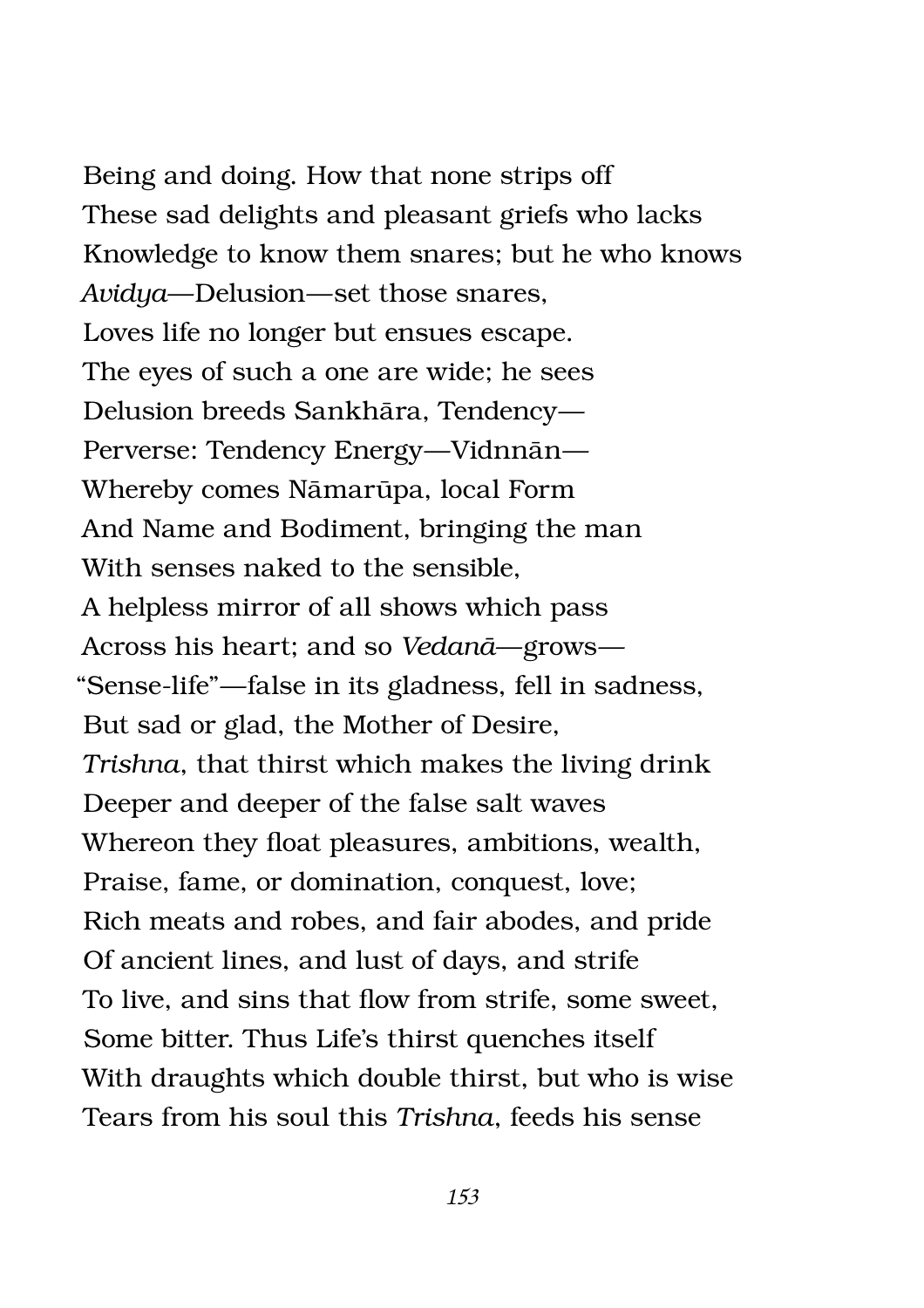No longer on false shows, files his firm mind To seek not, strive not, wrong not; bearing meek All ills which flow from foregone wrongfulness, And so constraining passions that they die Famished: till all the sum of ended life— The Karma—all that total of a soul Which is the things it did, the thoughts it had, The 'Self' it wove—with woof of viewless time. Crossed on the warp invisible of acts — The outcome of him on the Universe, Grows pure and sinless; either never more Needing to find a body and a place, Or so informing what fresh frame it takes In new existence that the new toils prove Lighter and lighter not to be at all, Thus "finishing the Path", free from Earth's cheats: Released from all the *skandhas* of the flesh; Broken from ties — from Upàdànas — saved From whirling on the wheel; aroused and sane As is a man wakened from hateful dreams; Until—greater than Kings, than Gods more glad!— The aching craze to live ends, and life glides— Lifeless — to nameless quiet, nameless joy, Blessed NIRVANA—sinless, stirless rest— That change which never changes!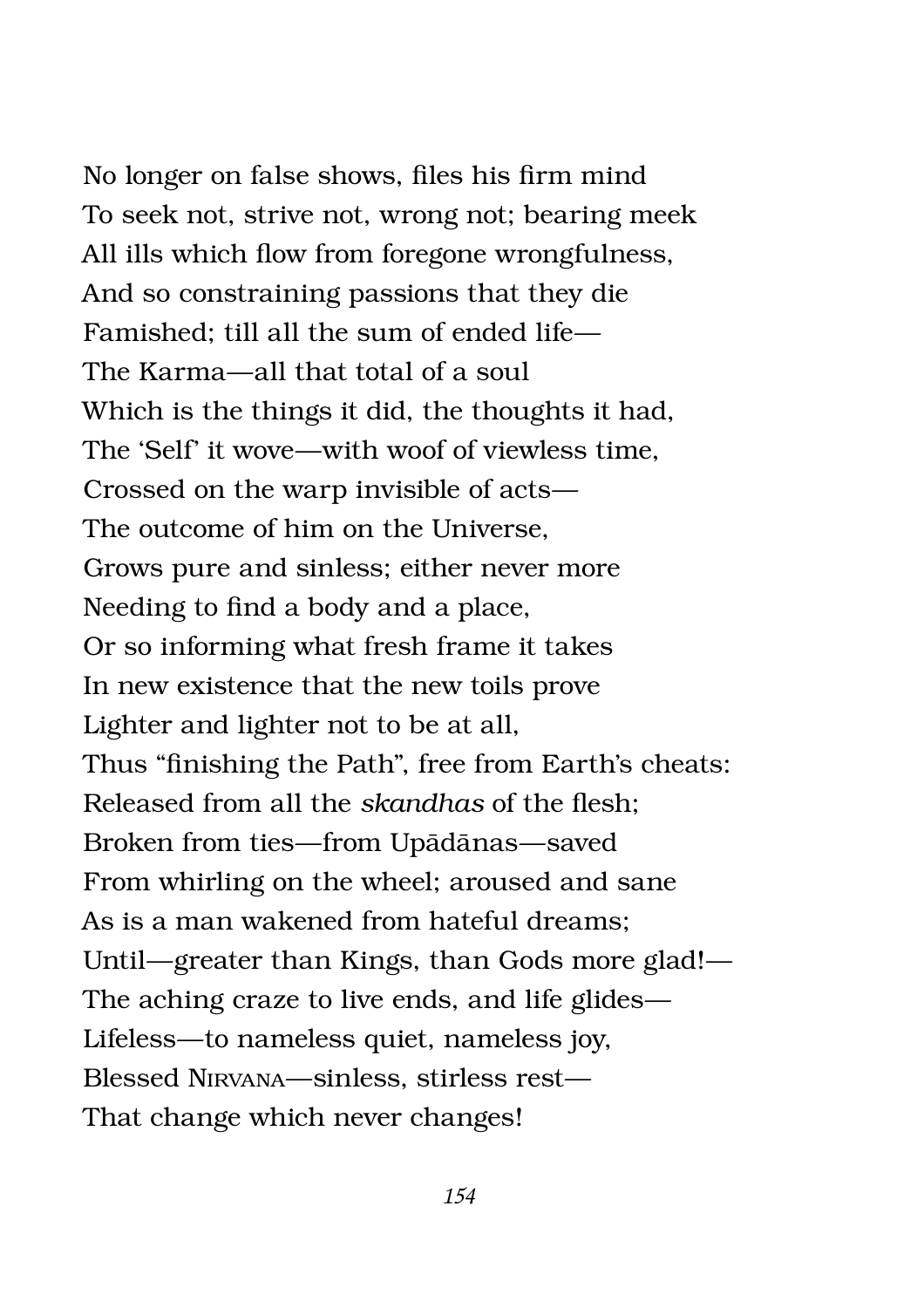#### Lo! the Dawn

Sprang with Buddha's Victory! lo! in the East Flamed the first fires of beauteous day, poured forth Through fleeting folds of Night's black drapery. High in the widening blue the herald-star Faded to paler silver as there shot Brighter and brightest bars of rosy gleam Across the grey. Far off the shadowy hills Saw the great Sun, before the world was 'ware, And donned their crowns of crimson; flower by flower Felt the warm breath of Morn and 'gan unfold Their tender lids. Over the spangled grass Swept the swift footsteps of the lovely Light, Turning the tears of Night to joyous gems, Decking the earth with radiance, 'broidering The sinking storm-clouds with a golden fringe, Gilding the feathers of the palms, which waved Glad salutation; darting beams of gold Into the glades; touching with magic wand The stream to rippled ruby; in the brake Finding the mild eyes of the antelopes And saying, "It is day!" in nestled sleep Touching the small heads under many a wing And whispering "Children, praise the light of day!" Whereat there piped anthems of all the birds,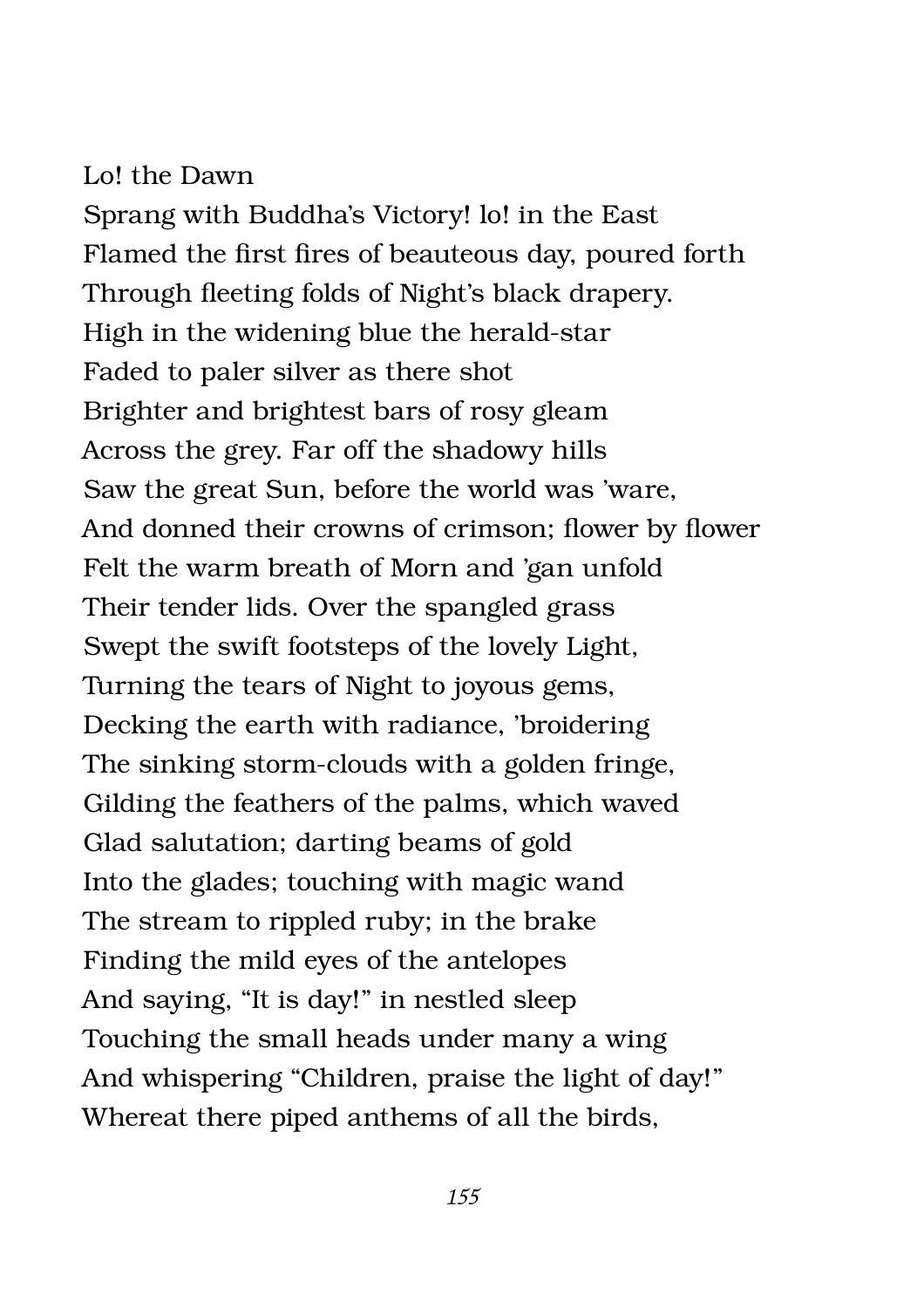The *ko* $\vec{u}$ 's fluted song, the *bulbul*'s hymn, The "morning, morning" of the painted thrush, The twitter of the sun-birds starting forth To find the honey ere the bees be out, The grey crow's caw, the parrot's scream, the strokes Of the green hammersmith, the *myna's* chirp, The never-finished love-talk of the doves: Yea! and so holy was the influence Of that high Dawn which came with victory That, far and near, in homes of men there spread An unknown peace. The slayer hid his knife; The robber laid his plunder back; the shroff Counted full tale of coins; all evil hearts Grew gentle, kind hearts gentler, as the balm Of that divinest Daybreak lightened Earth. Kings at fierce war called truce; the sick men leaped Laughing from beds of pain: the dying smiled As though they knew that happy Morn was sprung From fountains farther than the utmost East; And o'er the heart of sad Yas**'**dhara, Sitting forlorn at Prince Siddhàrtha's bed, Came sudden bliss, as if love should not fail Nor such vast sorrow miss to end in joy. So glad the World was—though it wist not why— That over desolate wastes went swooning songs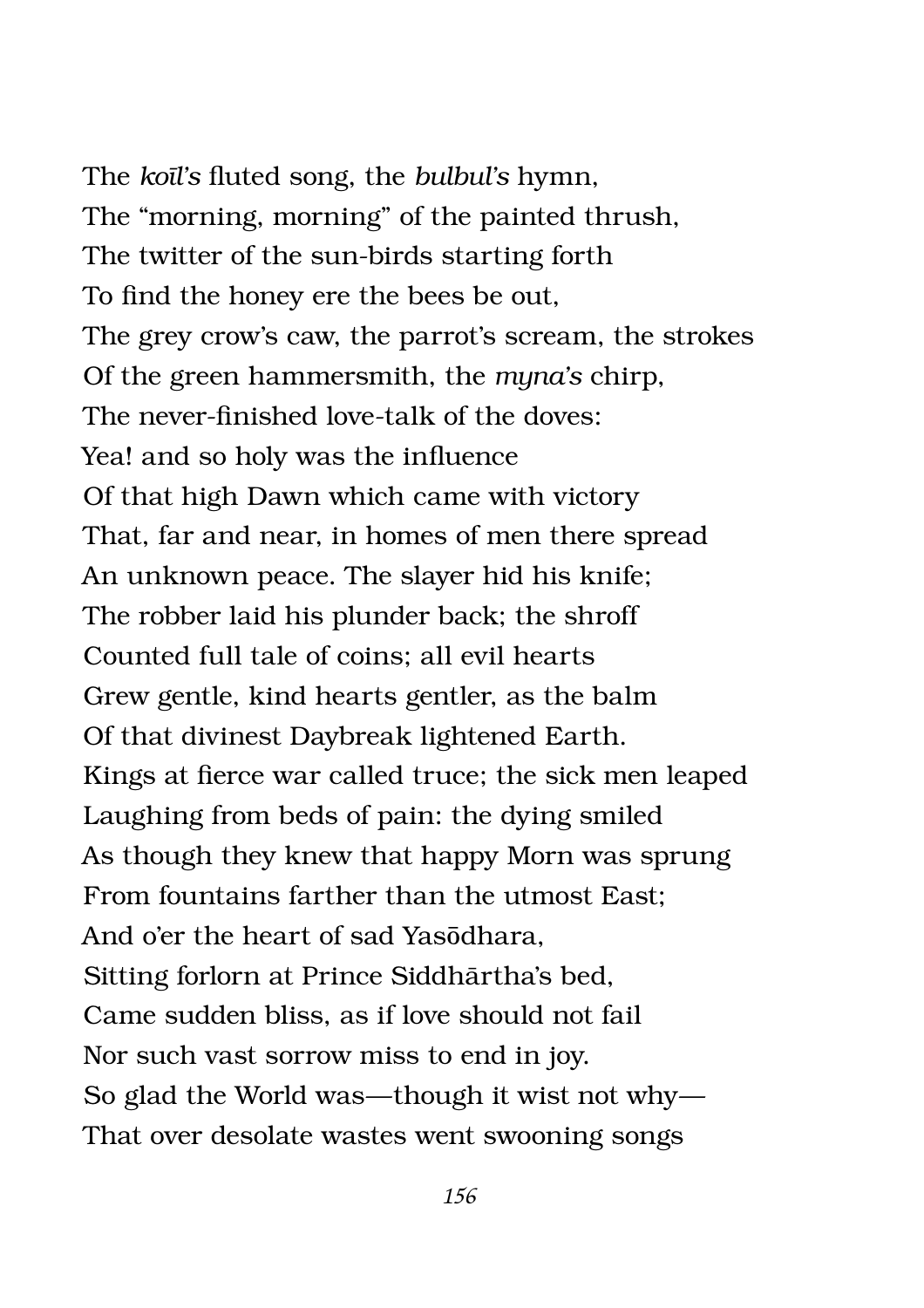Of mirth, the voice of bodiless *Prets* and *Bhuts* Foreseeing Buddha; and Devas in the air Cried, "It is finished, finished!" and the priests Stood with the wondering people in the streets Watching those golden splendours flood the sky And saying "There hath happed some mighty thing." Also in *Ran* and Jungle grew that day Friendship amongst the creatures; spotted deer Browsed fearless where the tigress fed her cubs, And cheetahs lapped the pool beside the bucks; Under the eagle's rock the brown hares scoured While his fierce beak but preened an idle wing; The snake sunned all his jewels in the beam With deadly fangs in sheath; the shrike let pass The nestling-finch; the emerald halcyons Sate dreaming while the fishes played beneath, Nor hawked the merops, though the butterflies— Crimson and blue and amber—flitted thick Around his perch; the Spirit of our Lord Lay potent upon man and bird and beast, Even while he mused under that Bõdhi-tree, Glorified with the Conquest gained for all, And lightened by a Light greater than Day's.

Then he arose—radiant, rejoicing, strong— Beneath the Tree, and lifting high his voice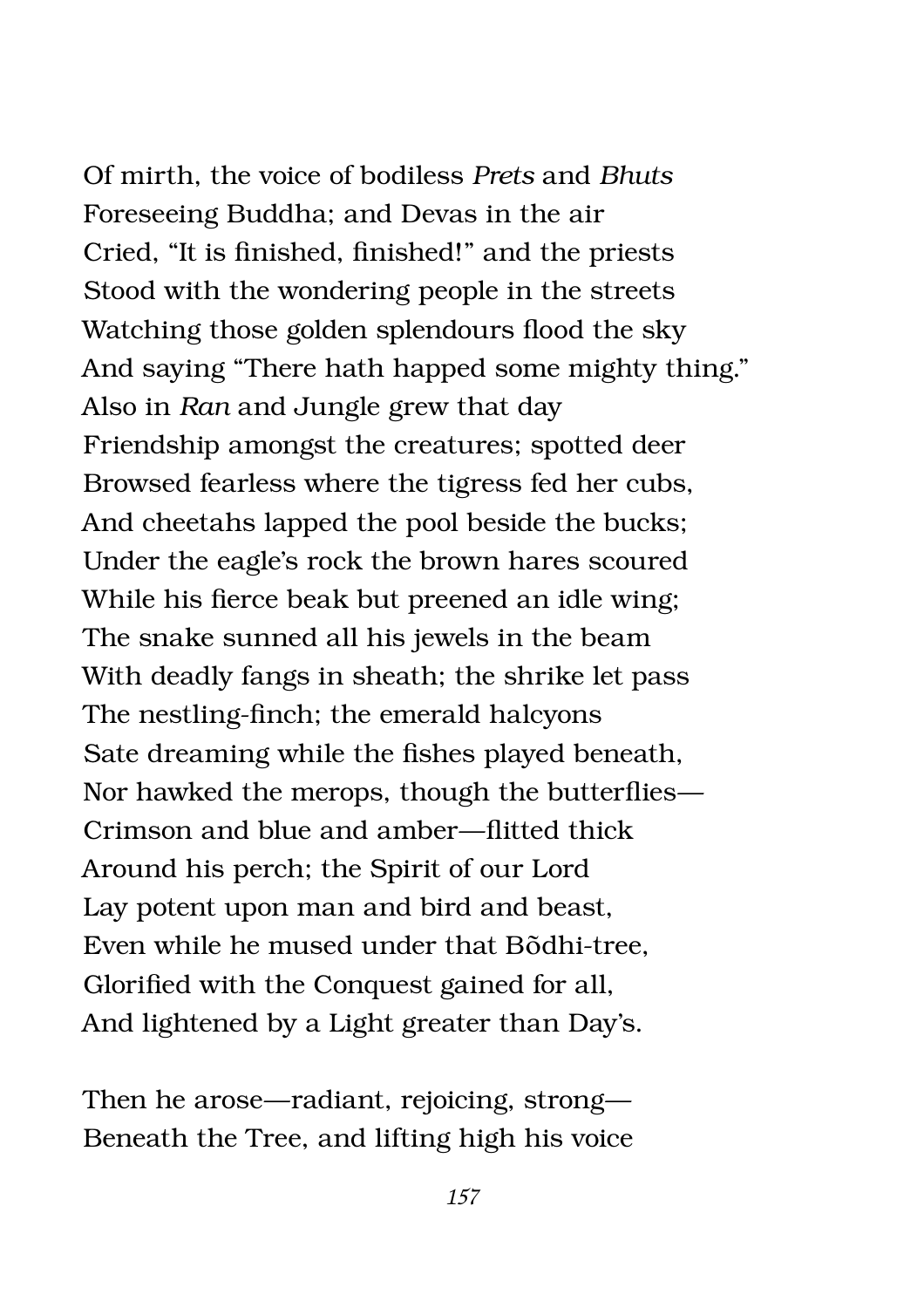Spake this, in hearing of all Times and Worlds: —

*Anékajátisangasàrang Sandháwissang anibhisang Gahakárakangawesanto Dukkájátipunappunang.*

*Gahakárakadithòsi; Punagehang nakáhasi; Sabhátephásukhábhaggá, Gahakútangwisang khitang; Wisangkháragatang chittang; Tanhánangkhayamajjhagá.*

Many a house of life

HATH HELD ME-SEEKING EVER HIM WHO WROUGHT These prisons of the senses, sorrow fraught; SORE WAS MY CEASELESS STRIFE! BUT NOW. THOU BUILDER OF THIS TABERNACLE—THOU! I know thee! Never shalt thou build again THESE WALLS OF PAIN. Nor raise the roof-tree of deceits, nor lay FRESH RAFTERS ON THE CLAY,

BROKEN THY HOUSE IS, AND THE RIDGE-POLE SPLIT! DELUSION FASHIONED IT! SAFE PASS I THENCE—DELIVERANCE TO OBTAIN.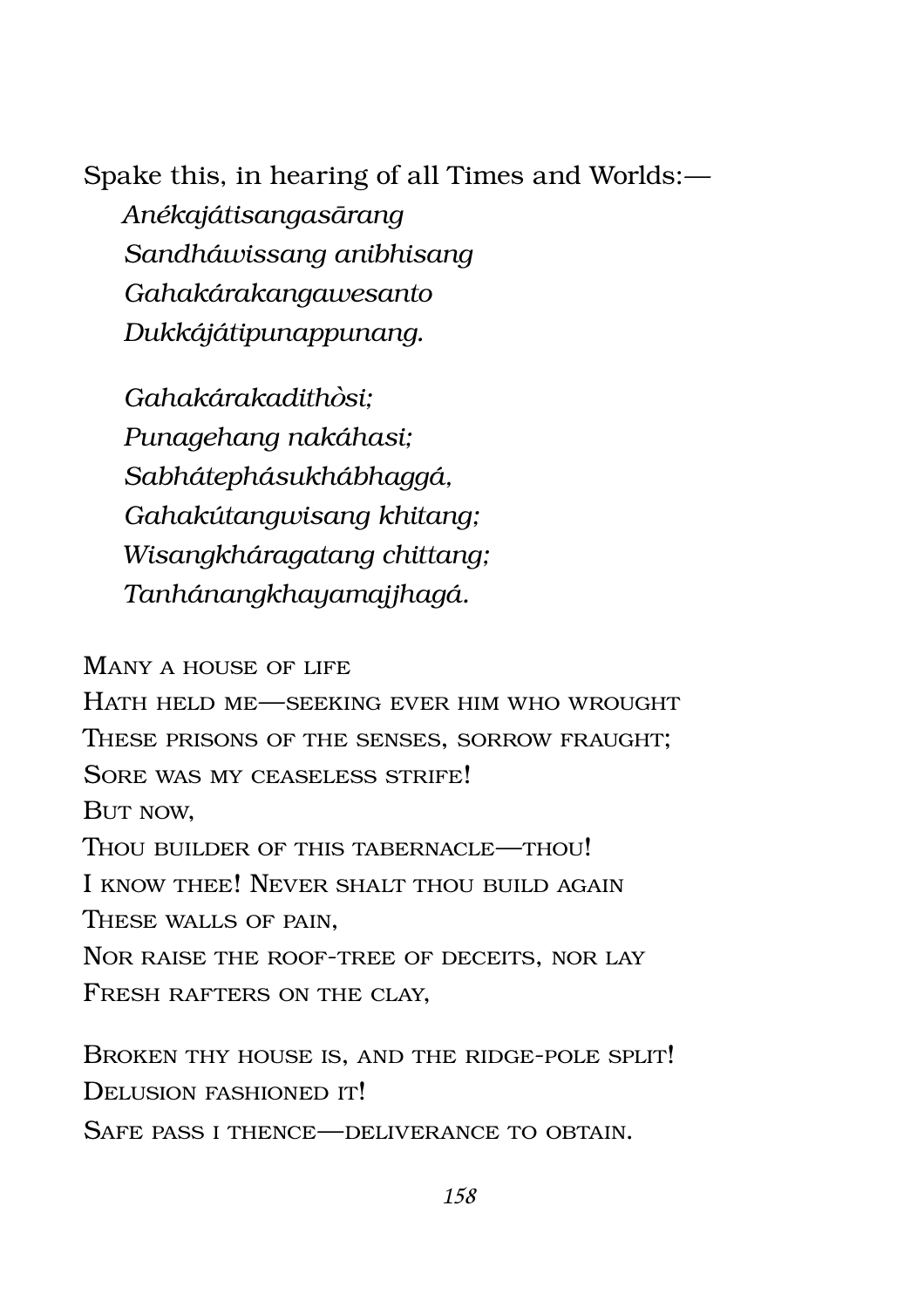# *Book The Seventh*

Sorrowful safe the sweet Yasodhara<br>Sorrowful safe the sweet Yasodhara All those long years among the Sàkya Lords Lacking the speech and presence of his Son; Sorrowful sate the sweet Yas**'**dhara All those long years, knowing no joy of life, Widowed of him her living Liege and Prince. And ever, on the news of some recluse Seen far away by pasturing camel-men Or traders threading devious paths for gain, Messengers from the King had gone and come Bringing account of many a holy sage Lonely and lost to home; but nought of him The crown of white Kapilavastu's line, The glory of her monarch and his hope, The heart's content of sweet Yas**'**dhara, Far-wandered now, forgetful, changed, or dead.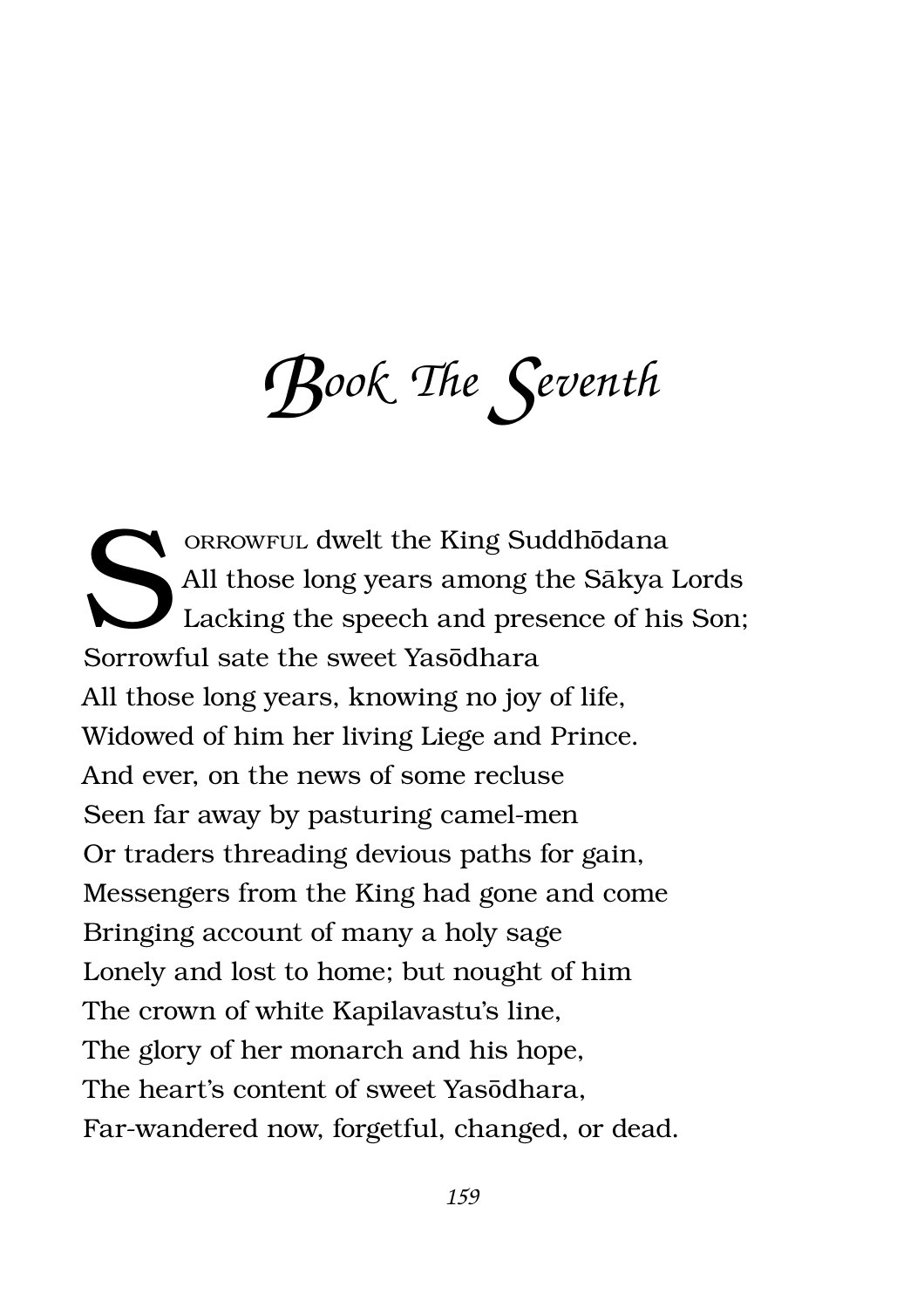But on a day in the *Vasanta*-time,

When silver sprays swing on the mango-trees And all the earth is clad with garb of spring, The Princess sate by that bright garden-stream Whose gliding glass, bordered with lotus-cups, Mirrored so often in the bliss gone by Their clinging hands and meeting lips. Her lids Were wan with tears, her tender cheeks had thinned, Her lips' delicious curves were drawn with grief The lustrous glory of her hair was hid— Close-bound as widows use; no ornament She wore, nor any jewel clasped the cloth — Coarse, and of mourning-white — crossed on her breast. Slow moved and painfully those small fine feet Which had the roe's gait and the rose-leaf's fall In old years at the loving voice of him. Her eyes, those lamps of love, — which were as if Sunlight should shine from out the deepest dark, Illumining Night's peace with Daytime's glow Unlighted now, and roving aimlessly, Scarce marked the clustering signs of coming Spring So the silk lashes drooped over their orbs. In one hand was a girdle thick with pearls, Siddhārtha's—treasured since that night he fled. (Ah, bitter Night! mother of weeping days!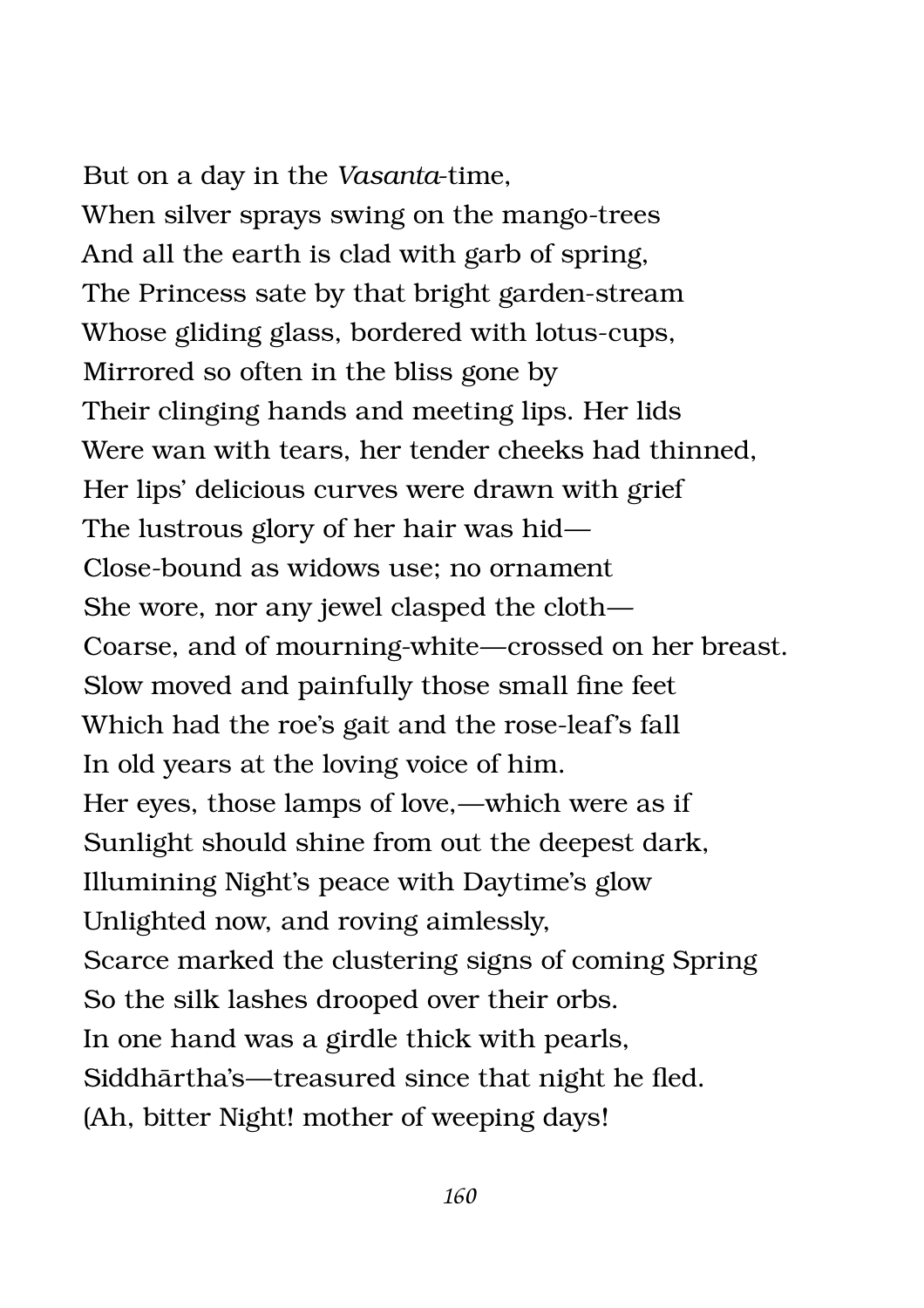When was fond Love so pitiless to love, Save that this scorned to limit love by life?) The other led her little son, a boy Divinely fair, the pledge Siddhārtha left— Named Rahula—now seven years old, who tripped Gladsome beside his mother, light of heart To see the spring-blooms burgeon o'er the world.

So while they lingered by the lotus-pools And, lightly laughing, Rahula flung rice To feed the blue and purple fish, and she With sad eyes watched the swiftly-flying cranes, Sighing, "O creatures of the wandering wing, If ye shall light where my dear Lord is hid, Say that Yas**'**dhara lives nigh to death For one word of his mouth, one touch of him!"— So, as they played and sighed — mother and child Came some among the damsels of the Court Saying, "Great Princess! there have entered in At the south gate merchants of Hastinpår Tripusha called and Bhalluk, men of worth, Long travelled from the loud sea's edge, who bring Marvellous lovely webs pictured with gold, Waved blades of gilded steel, wrought bowls in brass, Cut ivories, spice, simples, and unknown birds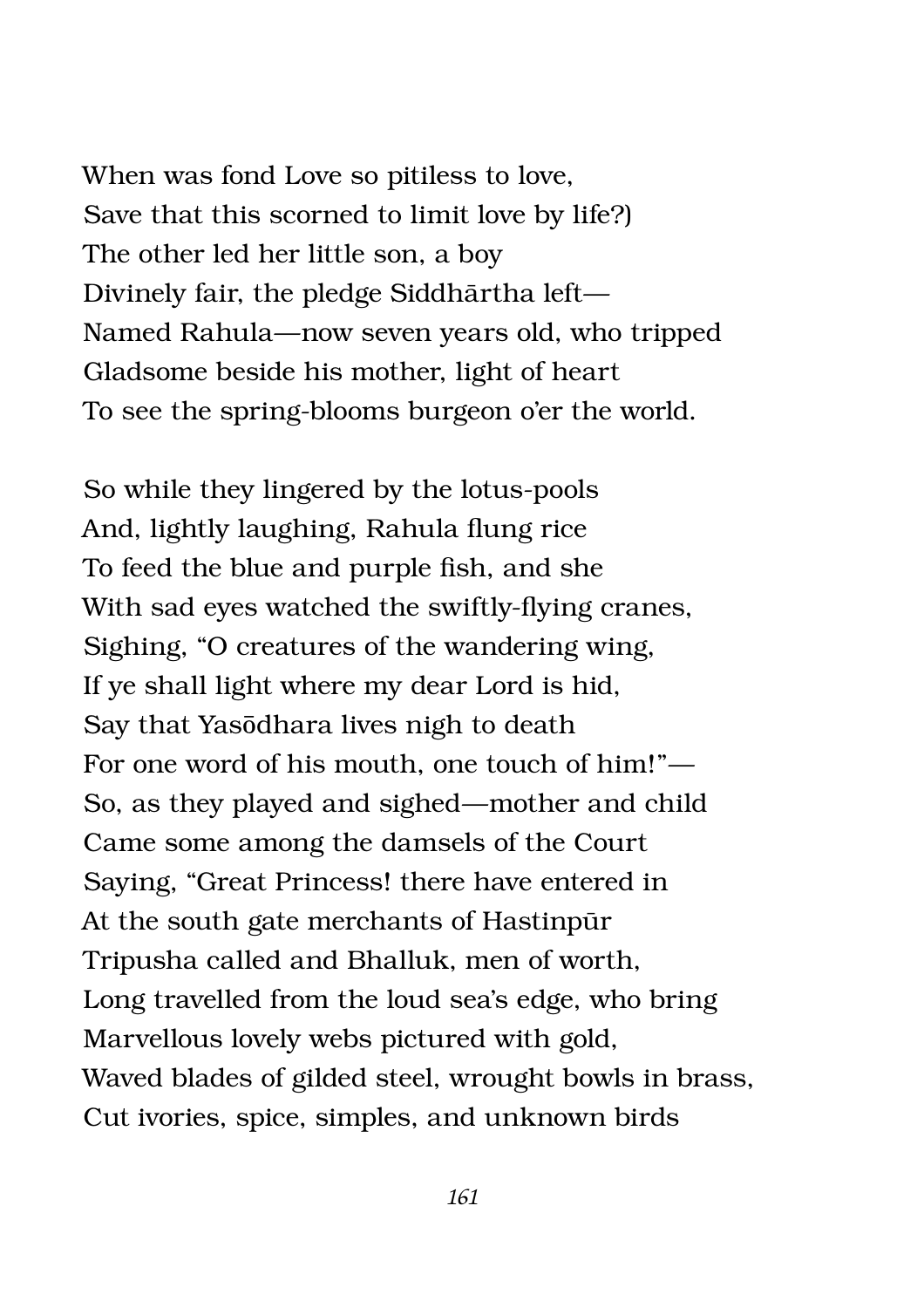Treasures of far-off peoples; but they bring That which doth beggar these, for He is seen! Thy Lord—our Lord,—the hope of all the land— Siddhàrtha! they have seem him face to face, Yea, and have worshipped him with knees and brows, And offered offerings; for he is become All which was shown, a Teacher of the wise, World-honoured, holy, wonderful; a Buddha Who doth deliver men and save all flesh By sweetest speech and pity vast as Heaven: And, lo! he journeyeth hither, these do say."

Then—while the glad blood bounded in her veins As Gunga leaps when first the mountain snows Melt at her springs — uprose Yas**'**dhara And clapped her palms, and laughed, with brimming tears Beading her lashes. "Oh! call quick," she cried, "These merchants to my *purdah*, for mine ears Thirst like parched throats to drink their blessed news. Go bring them in, — but if their tale be true, Say I will fill their girdles with much gold, With gems that kings shall envy; come ye too, My girls, for ye shall have guerdon of this If there be gifts to speak my grateful heart."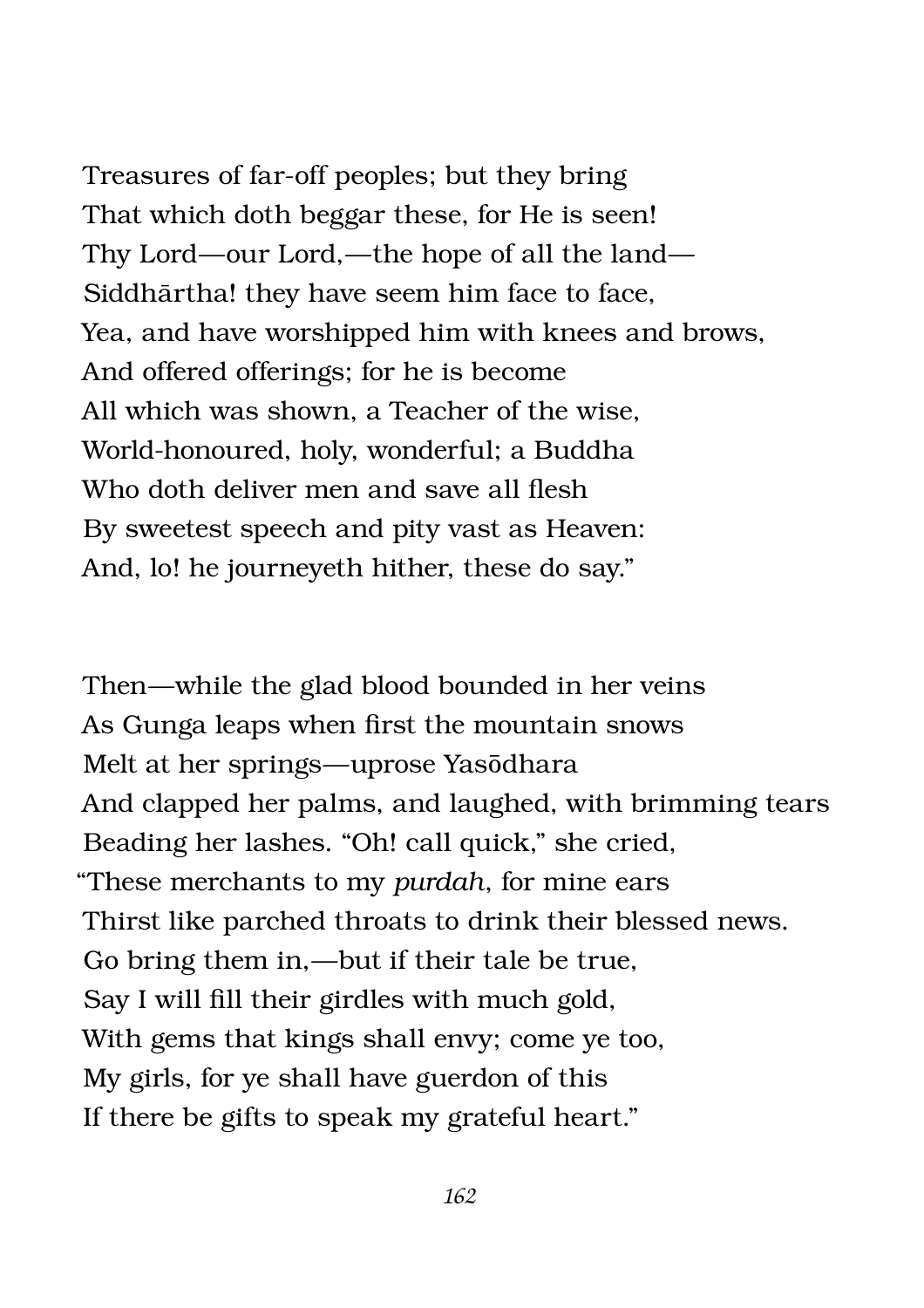So went those merchants to the Pleasure-house, Full softly pacing through its golden ways With naked feet, amid the peering maids, Much wondering at the glories of the Court. Whom, when they came without the *purdah's* folds A voice, tender and eager, filled and charmed With trembling music, saying: "Ye are come From far, fair Sirs! and ye have seen my Lord— Yea, worshipped—for he is become a Buddha, World-honoured, holy, and delivers men, And journeyeth hither. Speak! for, if this be, Friends are ye of my House, welcome and dear."

Then answer made Tripusha: "We have seen That sacred Master, Princess! we have bowed Before his feet; for who was lost a Prince Is found a greater than the King of kings. Under the Bõdhi-tree by Phalgu's bank That which shall save the world hath late been wrought By him—the Friend of all, the Prince of all— Thine most, High Lady! from whose tears men win The comfort of this Word the Master speaks. Lo! he is well, as one beyond all ills, Uplifted as a god from earthly woes,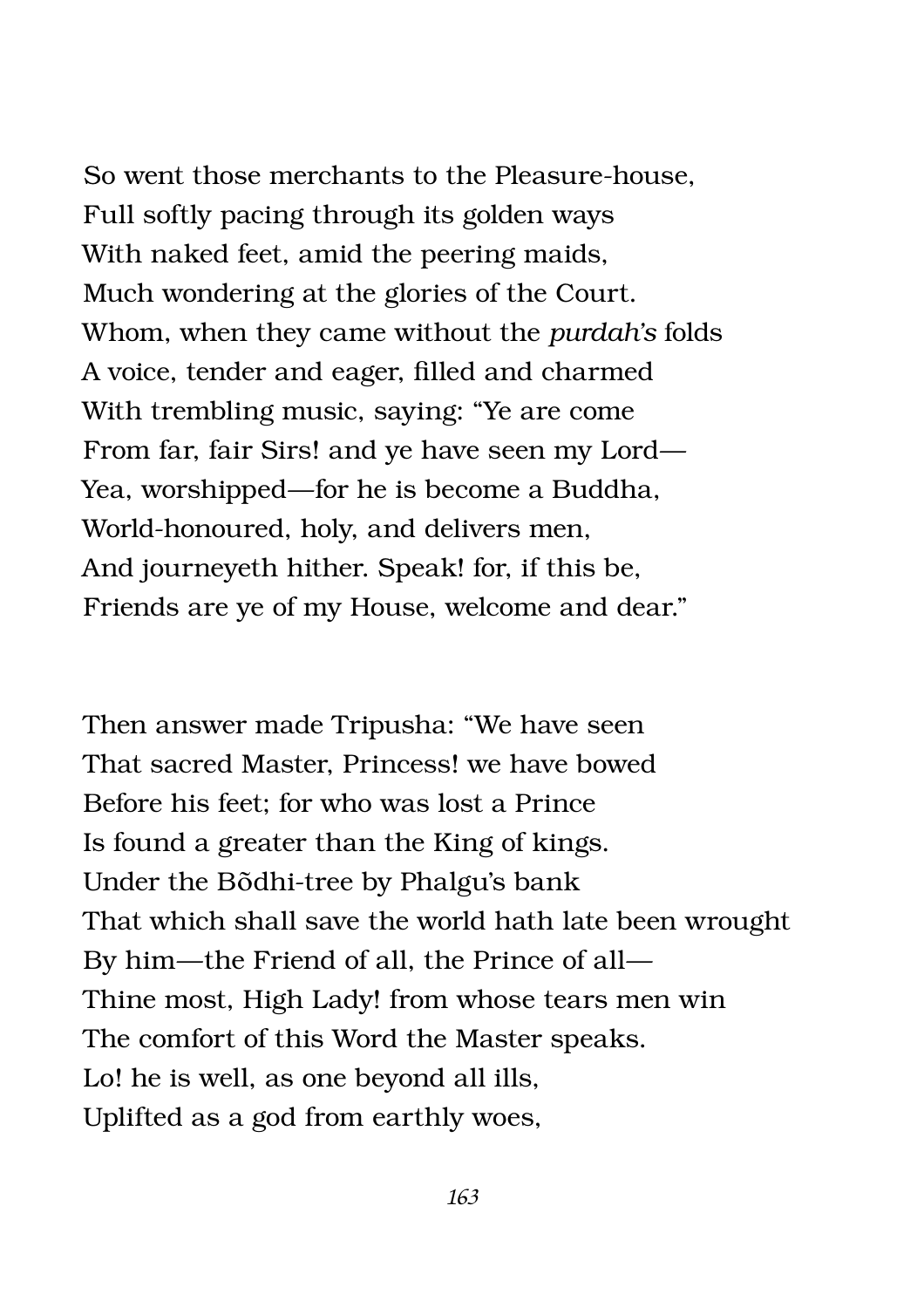Shining with risen Truth, golden and clear, Moreover as he entereth town by town, Preaching those noble ways which lead to peace, The hearts of men follow his path as leaves Troop to the wind or sheep draw after one Who knows the pastures. We ourselves have heard By Gaya in the green Tchīrnika grove Those wondrous lips and done them reverence: He cometh hither ere the first rains fall."

Thus spake he, and Yas**'**dhara, for joy, Scarce mastered breath to answer, "Be it well Now and at all times with ye, worthy friends, Who bring good tidings; but of this great thing Wist ye how it befell?

# Then Bhalluk told

Such as the people of the valleys knew Of that dread night of conflict, when the air Darkened with fiendish shadows, and the earth Quaked, and the waters swelled with Mara's wrath. Also how gloriously that morning broke Radiant with rising hopes for man, and how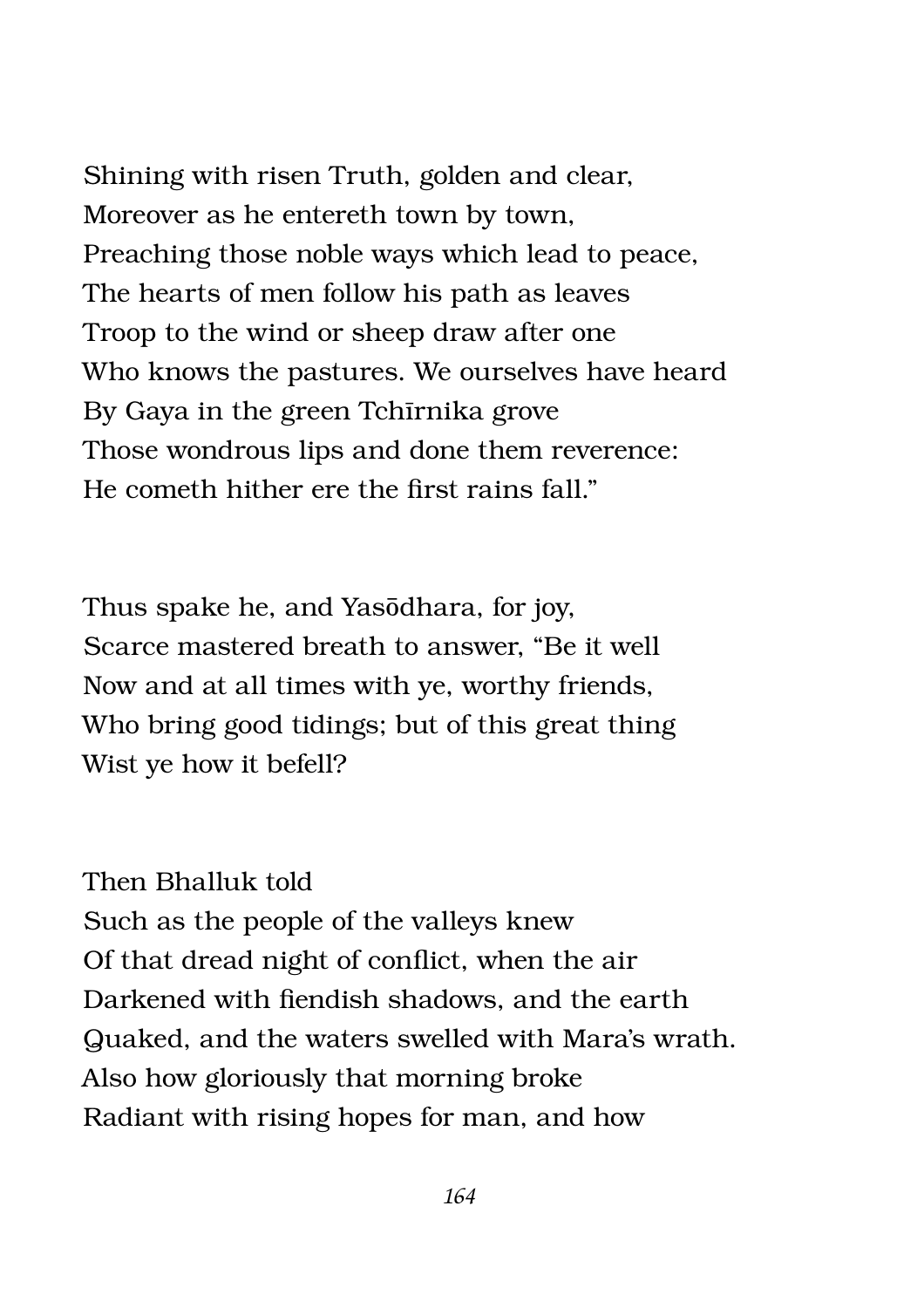The Lord was found rejoicing 'neath his Tree. But many days the burden of release— To be escaped beyond all storms of doubt, Safe on Truth's shore—lay, spake he, on that heart A golden load; for how shall men—Buddha mused— Who love their sins and cleave to cheats of sense, And drink of error from a thousand springs, Having no mind to see, nor strength to break The fleshly snare which binds them—how should such Receive the Twelve Nidànas and the Law Redeeming all, yet strange to profit by, As the caged bird oft shuns its opened door? So had we missed the helpful victory If, in this earth without a refuge, Buddha, Winning the way had deemed it all too hard For mortal feet, and passed, none following him. Yet pondered the compassion of our Lord, But in that hour there range a voice as sharp As cry of travail, so as if the earth Moaned in birth-throe "*Nasyami aham bhå Nasyati l'ka*!"Surely I am lost, I and my creatures: then a pause, and next A pleading sigh born on the western wind, "*Sruyatàm dharma*, *Bhagwat*!"**Oh Supreme!**

## **Let Thy Great Law Be Uttered!** Whereupon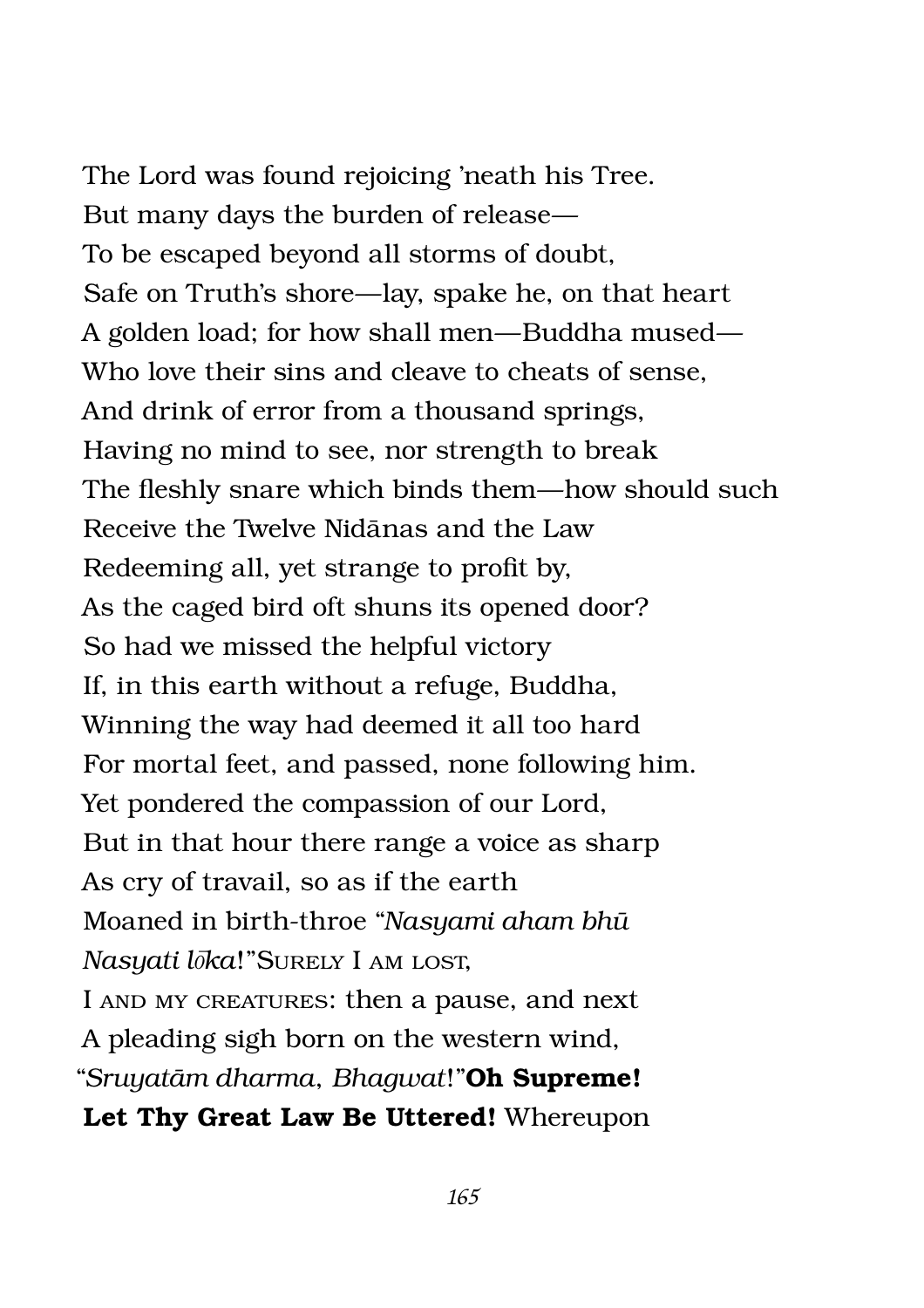The Master cast his vision forth on flesh. Saw who should hear and who must wait to hear, As the keen Sun gilding the lotus-lakes Seeth which buds will open to his beams And which are not yet risen from their roots; Then spake, divinely smiling, "Yea! I preach! Whoso will listen let him learn the Law."

Afterwards passed he, said they, by the hills Unto Benares, where he taught the Five, Showing how birth and death should be destroyed, And how man hath no fate except pass deeds, No Hell but what he makes, no Heaven too high For those to reach whose passions sleep subdued. This was the fifteenth day of *Vaishya* Mid-afternoon, and that night was full moon.

But, of the Rishis, first Kaundinya Owned the Four Truths and entered on the Paths; And after him Bhadraka, Asvajit, Basava, Mahanàma; also there Within the Deer-park, at the feet of Buddha, Yasad the Prince with nobles fifty-four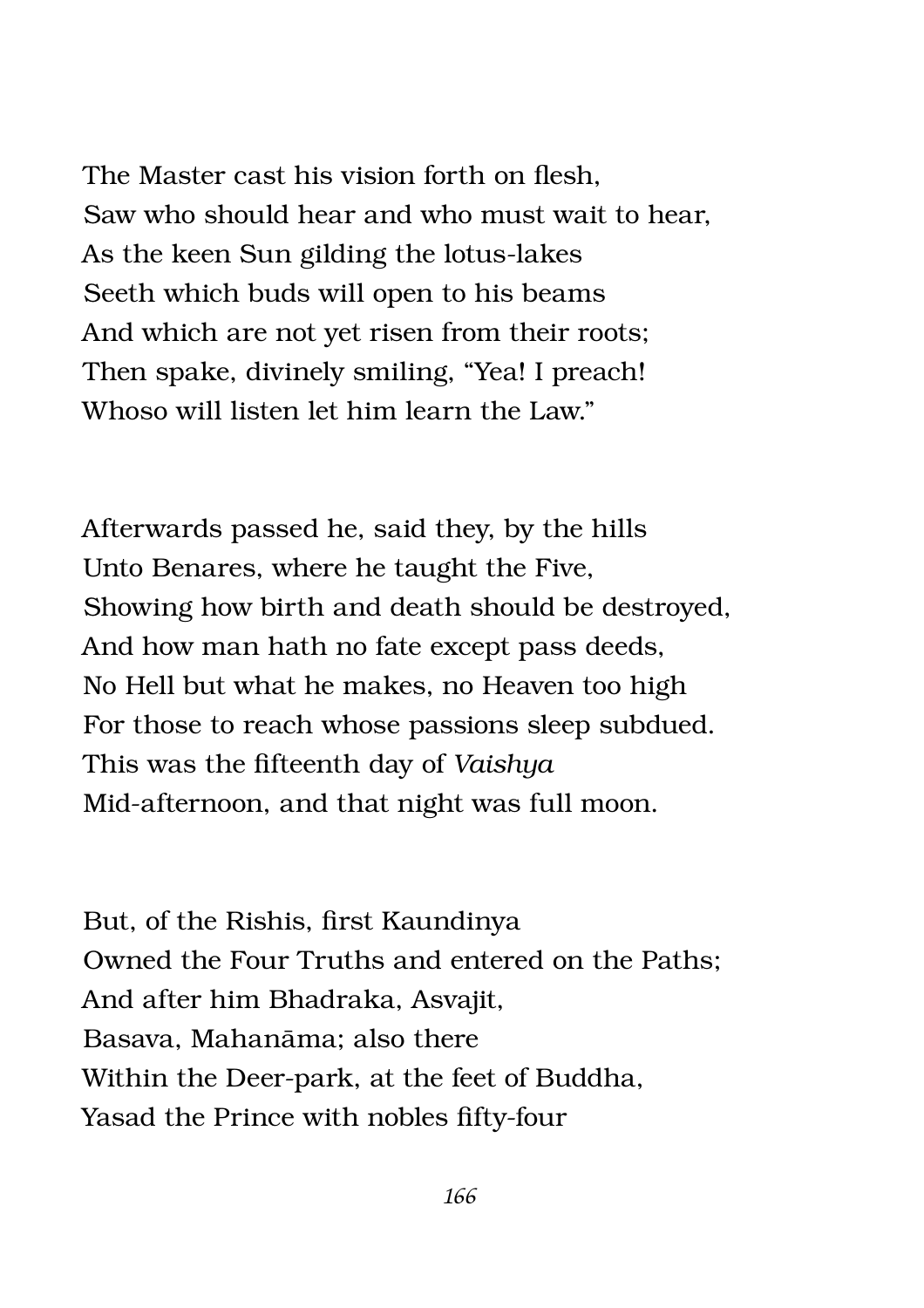Hearing the blessed word our Master spake Worshipped and followed; for there sprang up peace And knowledge of a new time come for men In all who heard, as spring the flowers and grass When water sparkles through a sandy plain.

These sixty—said they—did our Lord send forth, Made perfect in restraint and passion-free, To teach the Way; but the World-honoured turned South from the Deer-park and Isipatan To Yashti and King Bimbasàra's realm, Where many days he taught; and after these King Bimbasàra and his folk believed, Learning the law of love and ordered life. Also he gave the Master, of free gift— Pouring forth water on the hands of Buddha — The Bamboo-Garden, named Wéluvana, Wherein are streams and caves and lovely glades; And the King set a stone there, carved with this:

*Yé dharma hetuppabhawá Yesan hétun Tathágatõ; âha yesan cha yo nirodhõ Ewan wadi Maha samano.*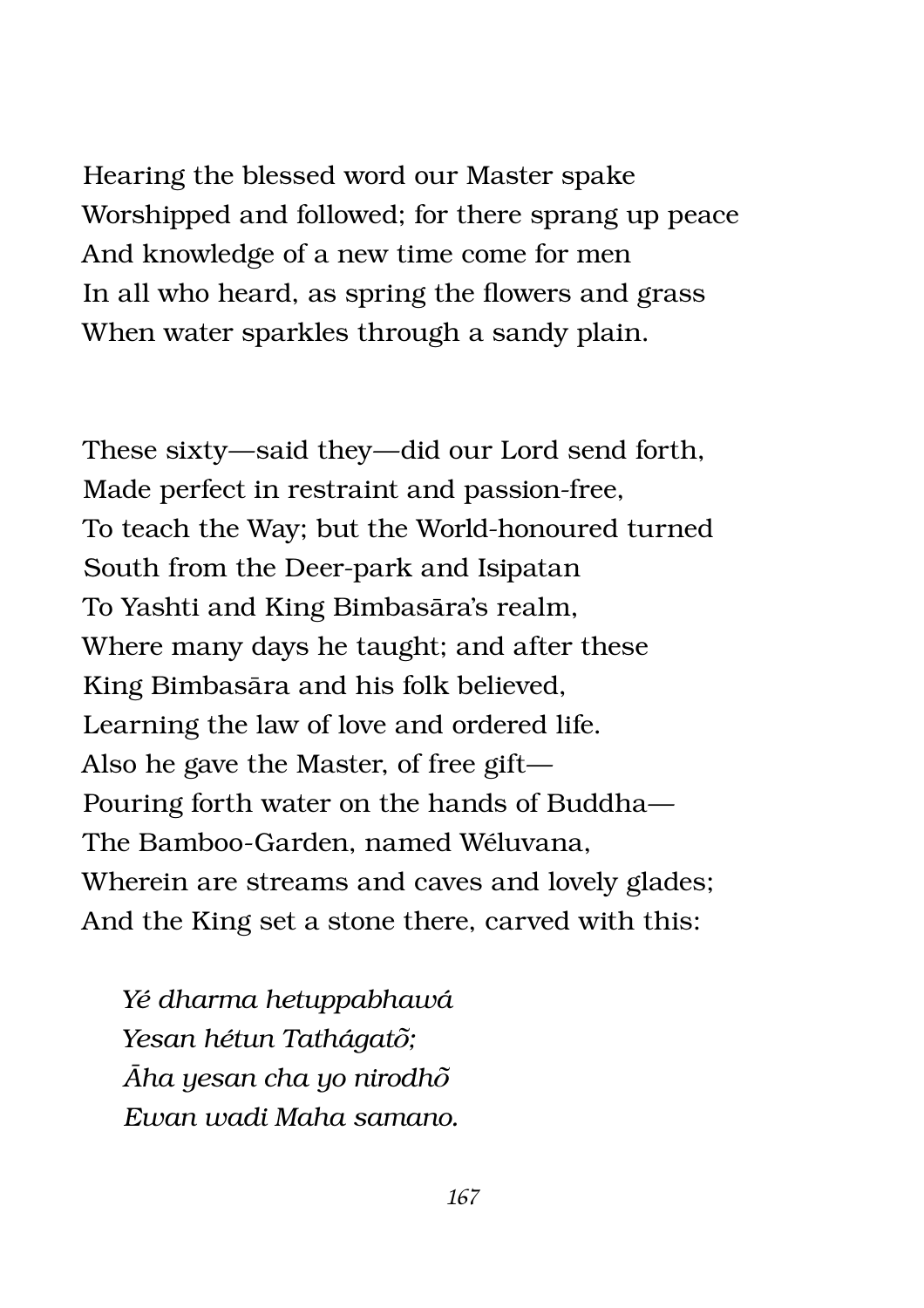"What life's course and cause sustain These *Tathàgato* made plain; What delivers from life's woe That our Lord hath made us know."

And, in that Garden—said they—there was held A high Assembly, where the Teacher spake Wisdom and power, winning all souls which heard, So that nine hundred took the yellow robe— Such as the Master wears, — and spread his Law; And this the *gáthá* was wherewith he closed: —

*Sabba pápassa akaranan; Kusalassa upasampadá; Sa chitta pariyodapanan; Etan Budhánusásanan.*

"Evil swells the debts to play, Good delivers and acquits; Shun evil, follow good; hold sway Over thyself. This is the Way."

Whom, when they ended, speaking so of him, With gifts, and thanks which made the jewels dull, The Princess recompensed. "But by what road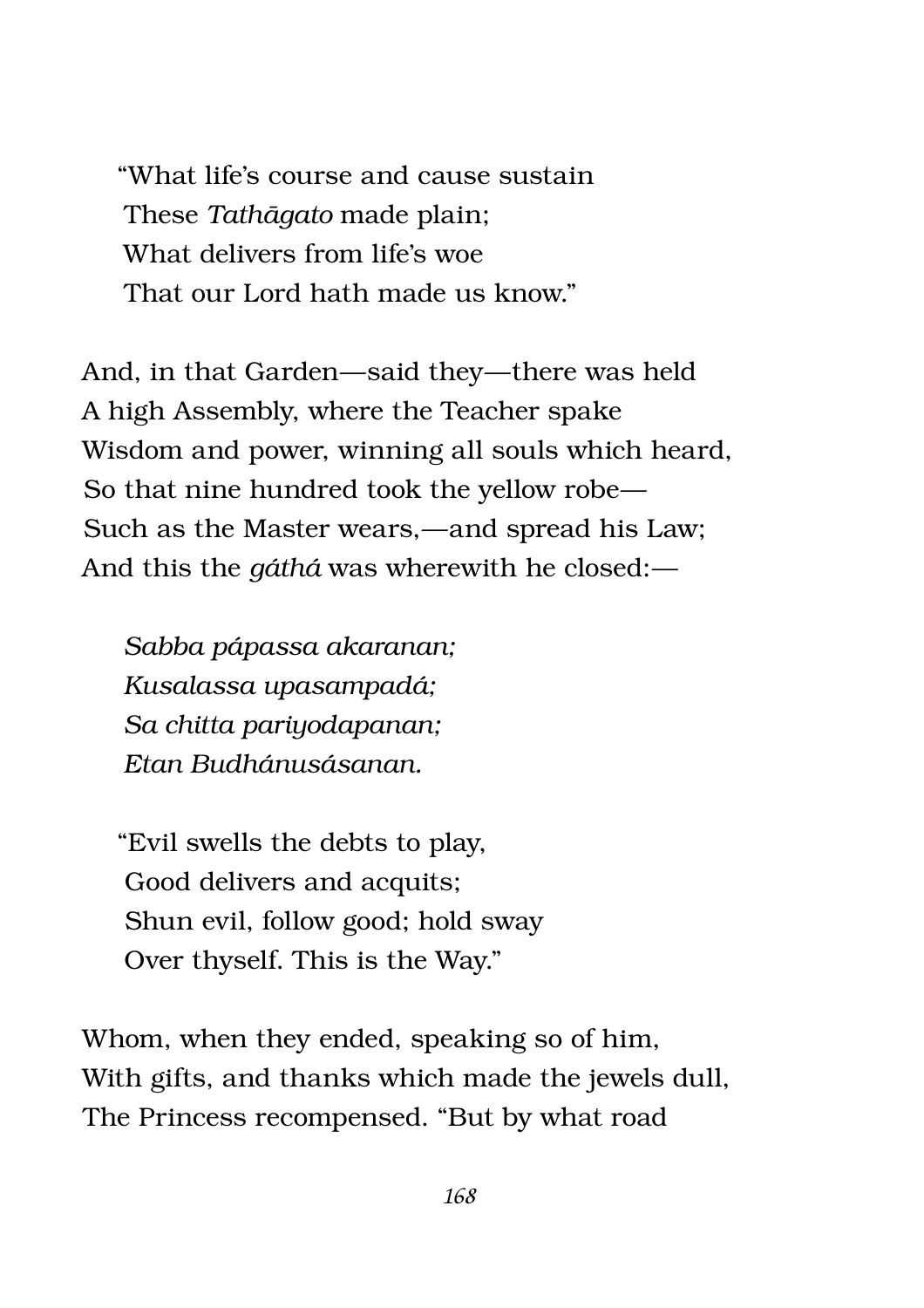Wendeth my Lord?" she asked; the merchants said, "*Y'jans* threescore stretch from the city-walls To Rajagriha, whence the easy path Passeth by Sona hither, and the hills. Our oxen, treading eight slow *koss* a day, Came in one moon."

Then the King, hearing word, Sent nobles of the Court—well-mounted lords— Nine separate messengers, each embassy Bidden to say: "The King Suddhodana— Nearer the pyre by seven long years of lack, Wherethrough he hath not ceased to seek for thee— Prays of his son to come unto his own, The Throne and people of his longing Realm, Lest he shall die and see thy face no more." Also nine horsemen sent Yas**'**dhara Bidden to say, "The Princess of thy House — Rahula's mother — craves to see thy face As the night-blowing moon flower's swelling heart Pines for the moon, as pale aso<sup>ka-buds</sup> Wait for a woman's foot: if thou hast found More than was lost, she prays her part in this, Rahula's part, but most of all thyself."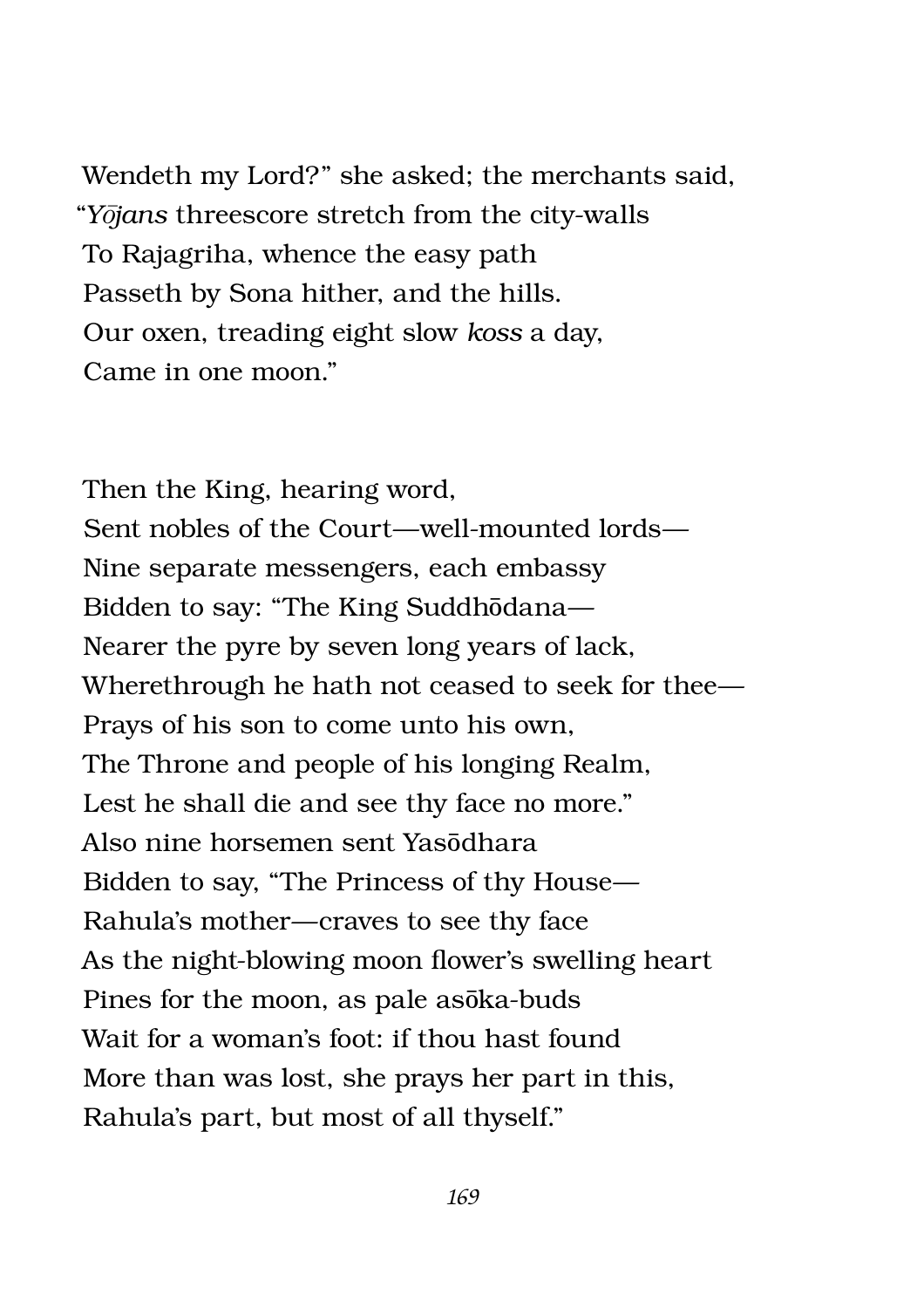So sped the Sàkya Lords, but it befell That each one, with the message in his mouth, Entered the Bamboo-Garden in that hour When Buddha taught his Law; and-hearing-each Forgot to speak, lost thought of King and quest, Of the sad Princess even; only gazed Eye-rapt upon the Master; only hung Heart-caught upon the speech, compassionate, Commanding, perfect, pure, enlightening all, Poured from those sacred lips. Look! like a bee Winged for the hive, who sees the m**'**gras spread And scents their utter sweetness on the air, If he be honey-filled, it matters not; If night be nigh, or rain, he will not heed; Needs must he light on those delicious blooms And drain their nectar; so these messengers One with another, hearing Buddha's words, Let go the purpose of their speed, and mixed, Heedless of all, amid the Master's train. Wherefore the King bade that Udayi  $\text{go}$ — Chiefest in all the Court, and faithfullest, Siddhārtha's playmate in the happier days— Who, as he drew anear the garden, plucked Blown tufts of tree-wool from the grove and sealed The entrance of his hearing; thus he came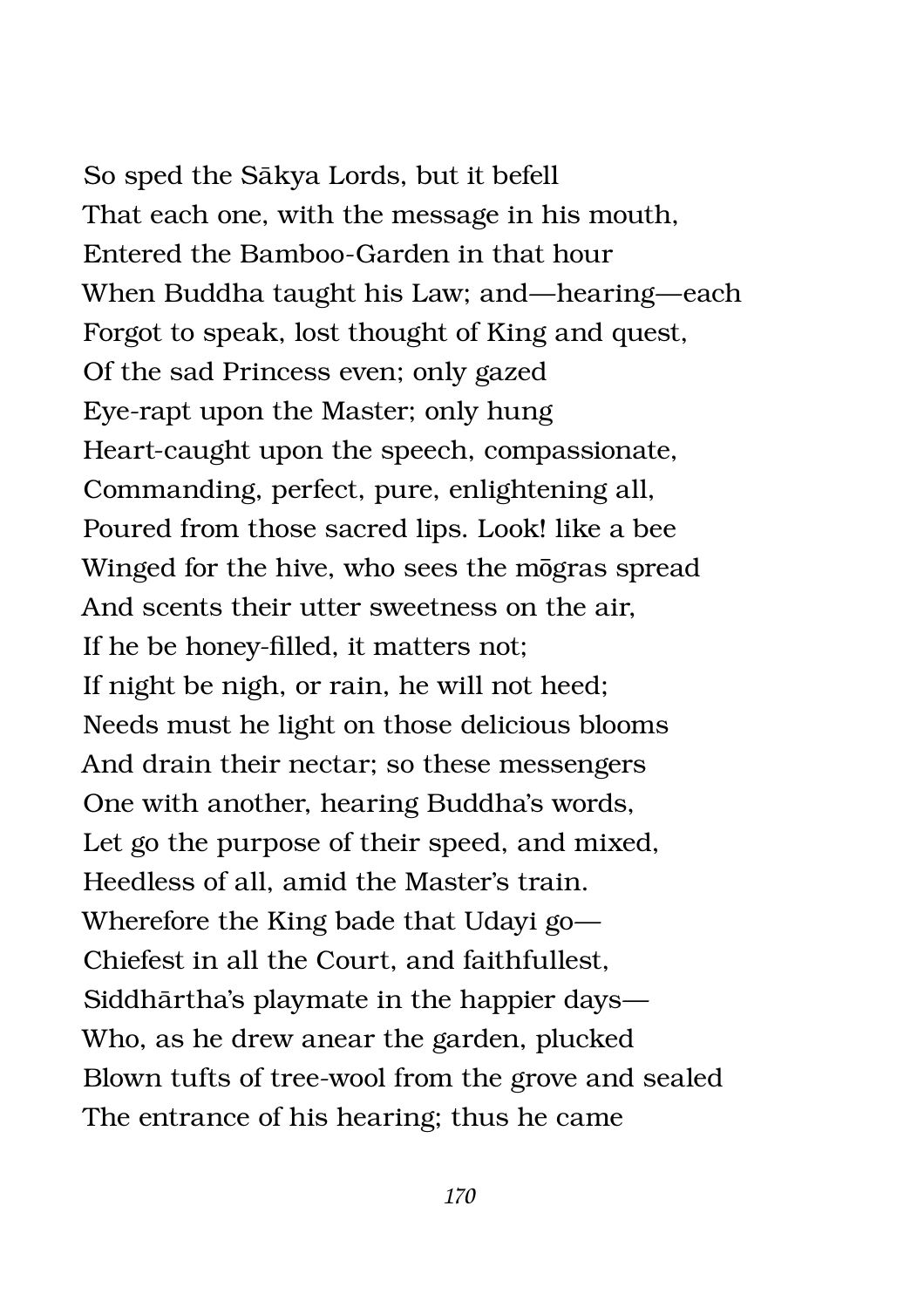Safe through the lofty peril of the place, And told the message of the King, and hers.

Then meekly bowed his head and spake our Lord Before the people: "Surely I shall go! It is my duty as it was my will; Let no man miss to render reverence To those who lend him life, whereby come means To live and die no more, but safe attain Blissful Nirvàna, if ye keep the Law, Purging past wrong and adding nought thereto, Complete in love and lovely charities. Let the King know and let the Princess hear I take the way forewith." This told, the folk Of white Kapilavastu and its fields Made ready for the entrance of their Prince. At the south gate a bright pavilion rose With flower-wreathed pillars, and the walls of silk Wrought on their red and green with woven gold. Also the roads were laid with scented boughs Of *neem* and mango, and full mussuks shed Sandal and jasmine on the dust, and flags Fluttered; and on the day when he should come It was ordained how many elephants —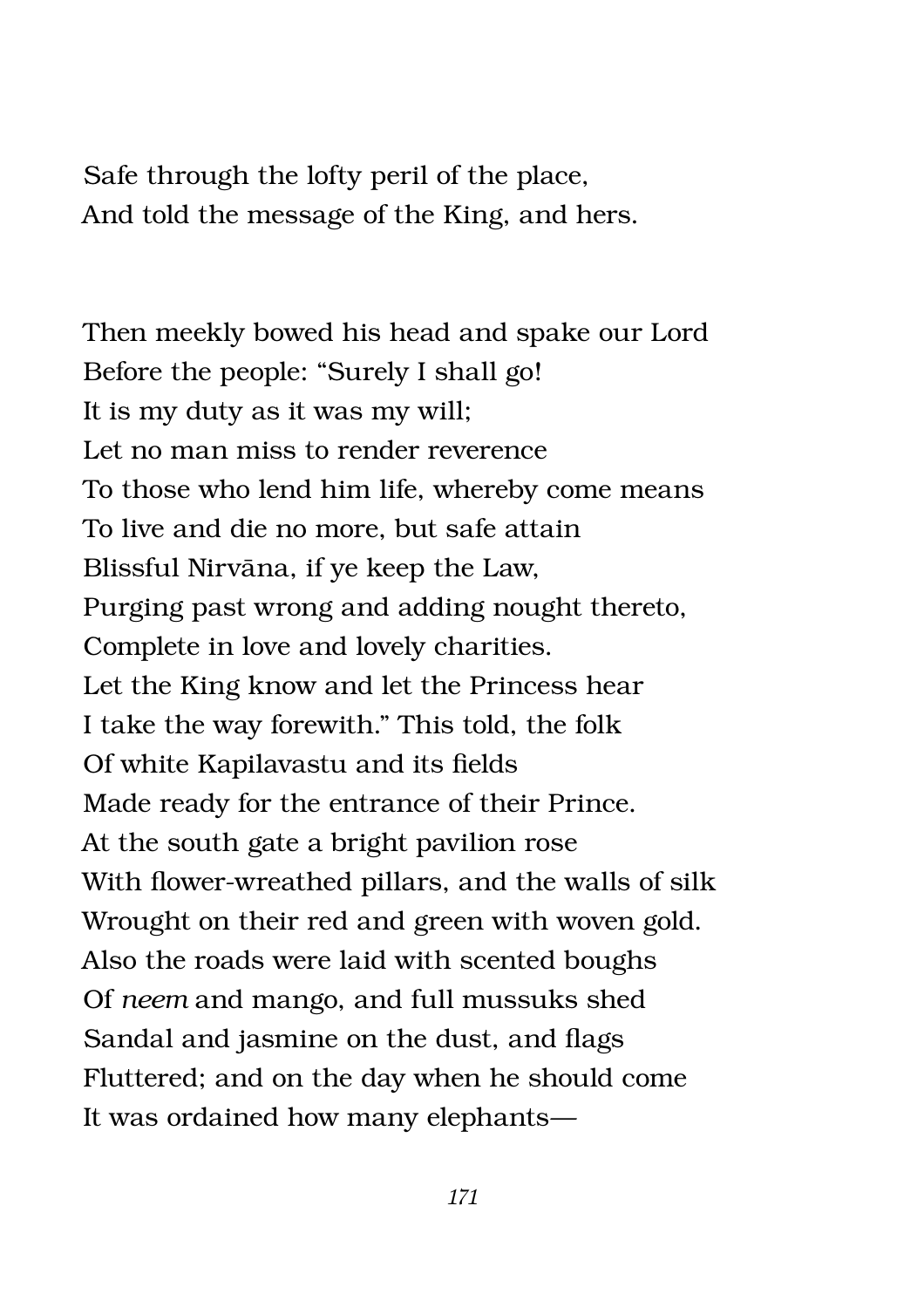With silver *howdahs* and their tusks gold-tipped-Should wait beyond the ford, and where the drums Should boom "Siddhàrtha cometh!" where the lords Should light and worship, and the dancing-girls Where they should strew their flowers, with dance and song So that the steed he rode might tramp knee-deep In rose and balsam, and the ways be fair; While the town rang with music and high joy. This was ordained, and all men's ears were pricked Dawn after dawn to catch the first drum's beat Announcing, "Now he cometh!"

But it fell-Eager to be before — Yas**'**dhara Rode in her litter to the city-walls Where soared the bright pavilion. All around A beauteous garden smiled — Nigr**'**dha named — Shaded with bel-trees and the green-plumed dates, New-trimmed and gay with winding walks and banks Of fruits and flowers; for the southern road Skirted its lawns, on this hand leaf and bloom, On that the suburb-huts where base-borns dwelt Outside the gates, a patient folk and poor, Whose touch for *Kshatriya* and priest of *Brahm*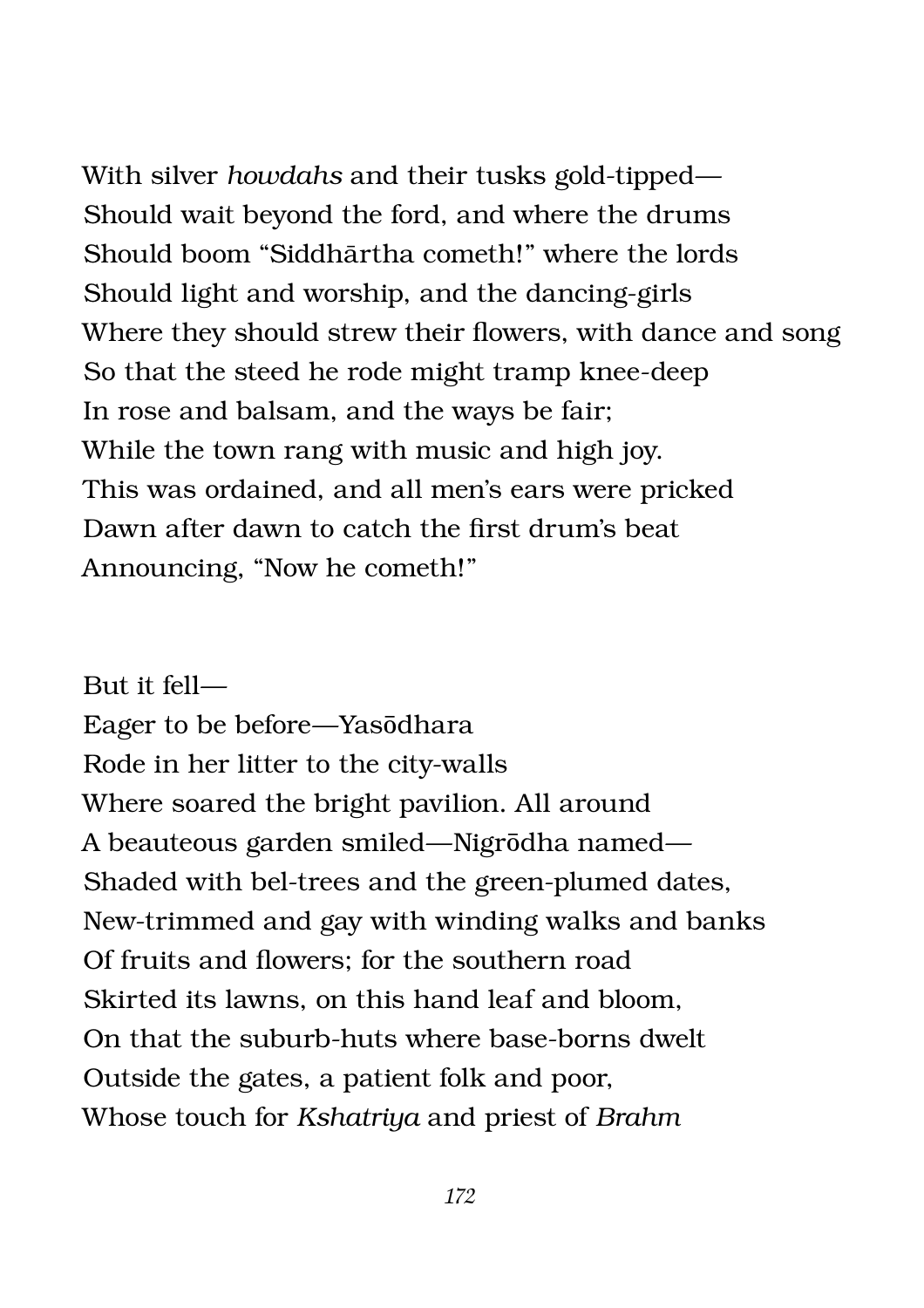Were sore defilement. Yet those, too, were quick With expectation, rising ere the dawn To peer along the road, to climb the trees At far-off trumpet of some elephant Or stir of temple-drum; and when none came, Busied with lowly chores to please the Prince; Sweeping their door-stones, setting forth their flags, Stringing the fruited fig-leaves into chains, New furbishing the Lingam, decking new Yesterday's faded arch of boughs, but aye Questioning wayfarers if any noise Be on the road of great Siddhàrtha. These The Prince marked with lovely languid eyes, Watching, as they, the southward plain, and bent Like them to listen if the passers gave News of the path. So fell it she beheld One slow approaching with his head close shorn, A yellow cloth over his shoulder cast, Girt as the hermits, are, and in his hand An earthen bowl, shaped melonwise, the which Meekly at each hut-door he held a space, Taking the granted dole with gentle thanks And all as gently passing where none gave. Two followed him wearing the yellow robe, But he who bore the bowl so lordly seemed,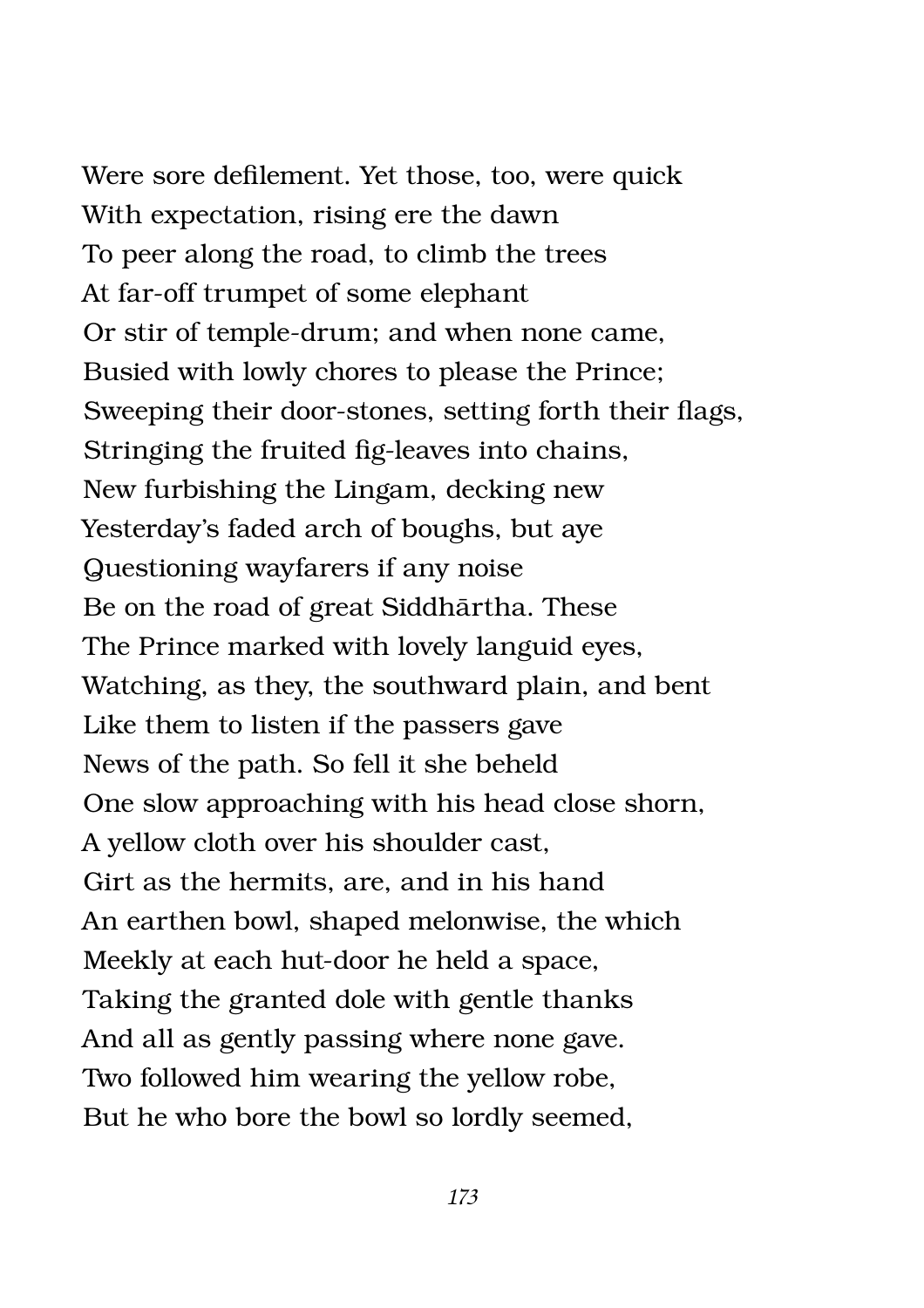So reverend, and with such a passage moved, With so commanding presence filled the air, With such sweet eyes of holiness smote all, That as they reached him alms the givers gazed Awestruck upon his face, and some bent down In worship, and some ran to fetch fresh gifts, Grieved to be poor; till slowly, group by group, Children and men and women drew behind Into his steps, whispering with covered lips, "Who is he? who? when looked a Rishi thus?" But as he came with quiet footfall on Nigh the pavilion, lo! the silken door Lifted, and, all unveiled, Yas**'**dhara Stood in his path crying, "Siddhàrtha! Lord!" With wide eyes streaming and with close-clasped hands, Then sobbing fell upon his feet, and lay.

Aferwards, when this weeping lady passed Into the Noble paths, and one had prayed Answer from Buddha wherefore — being vowed Quit of all mortal passion and the touch, Flower-soft and conquering, of a woman's hands — He suffered such embrace, the Master said: "The greater beareth with the lesser love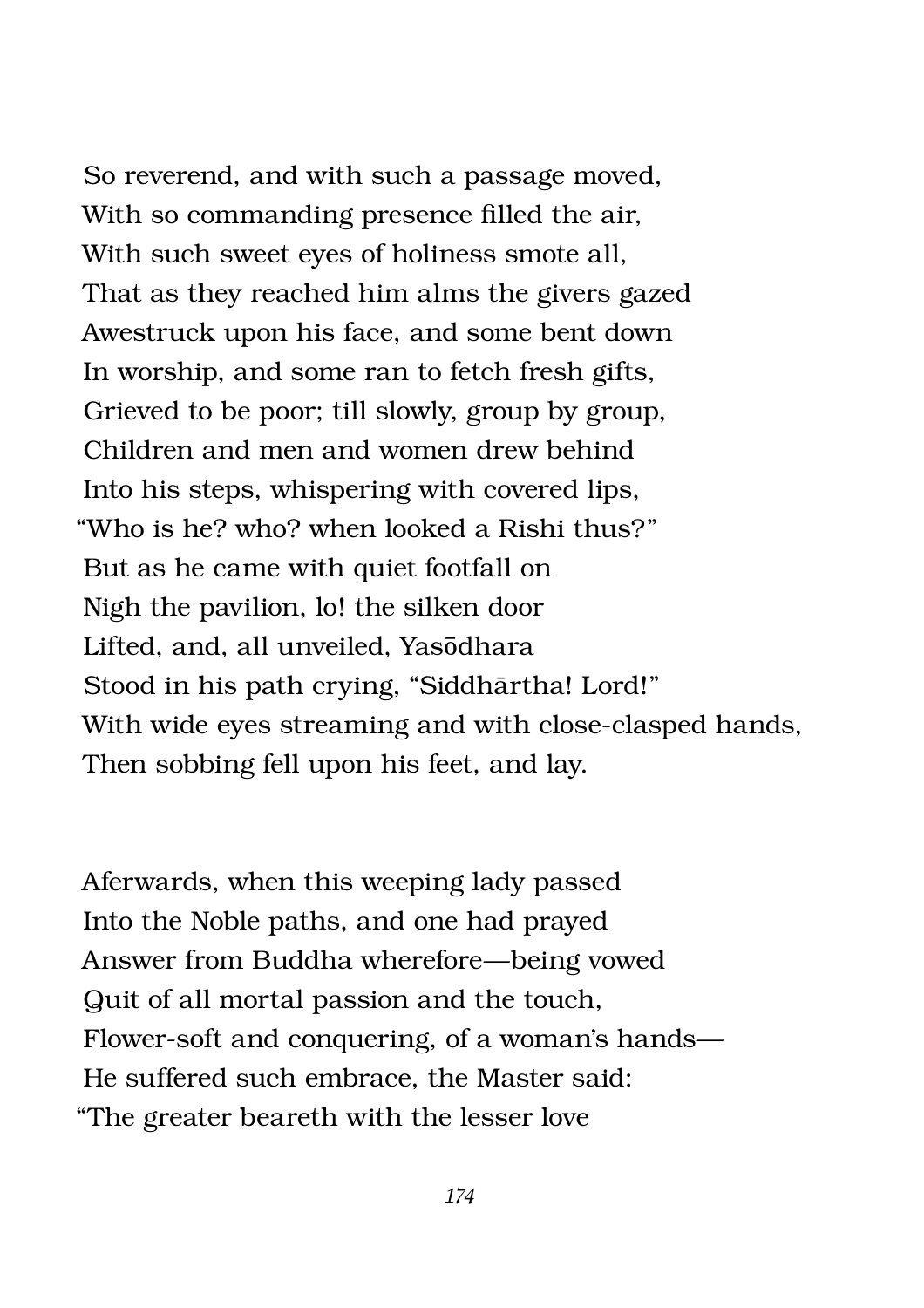So it may raise it unto easier heights. Take heed that no man, being 'scaped from bonds, Vexeth bound souls with boasts of liberty. Free are ye rather that your freedom spread By patient winning and sweet wisdom's skill. Three eras of long toil bring *Bodhisàts* — Who will be guides and help this darkling world— Unto deliverance and the first is named Of deep 'Resolve', the second of 'Attempt' The third of 'Nomination'. Lo! I lived In era of Resolve, desiring good, Searching for wisdom, but mine eyes were sealed. Count the grey seeds on yonder castor-clump — So many rains it is since I was Ram, A merchant of the coast which looketh south To Lanka and the hiding-place of pearls. Also in that far time Yas**'**dhara Dwelt with me in our village by the sea, Tender as now, and Lakshmi was her name. And I remember how I journeyed thence Seeking our gain, for poor the household was And lowly. Not the less with wistful tears She prayed me that I should not part, nor tempt Perils by land and water. 'How could love Leave what it loved?' she wailed; yet venturing, I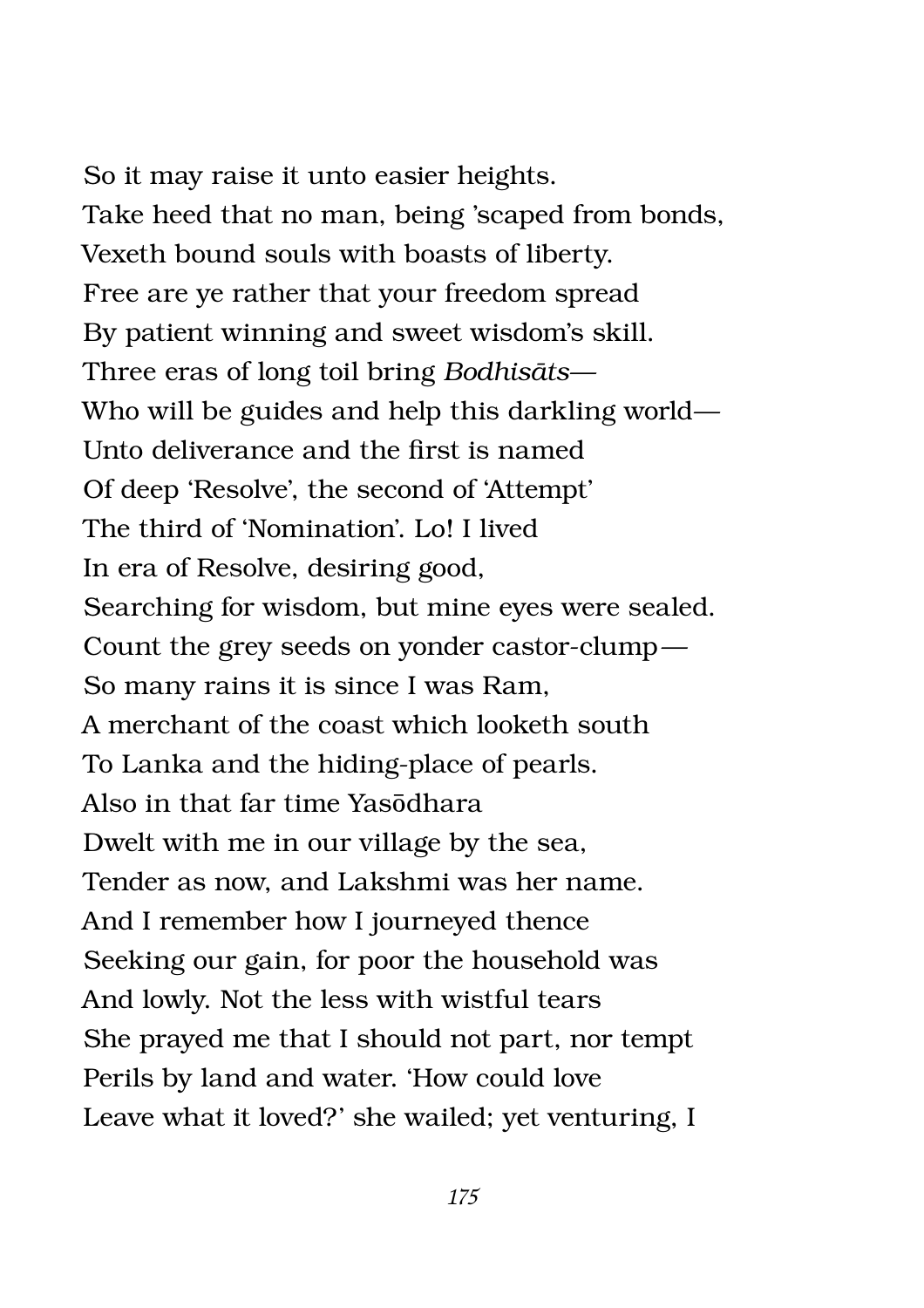Passed to the Straits, and after storm and toil And deadly strife with creatures of the deep, And woes beneath the midnight and the noon, Searching the wave I won therefrom a pearl Moonlike and glorious, such as Kings might buy Emptying their treasury. Then came I glad Unto mine hills, but over all that land Famine spread sore; ill was I stead to live In journey home, and hardly reach my door— Aching for food—with that white wealth of the sea Tied in my girdle. Yet no food was there; And on the threshold she for whom I toiled— More than myself—lay with her speechless lips Nigh unto death for one small gift of grain. Then cried I, 'If there be who hath of grain, Here is a kingdom's ransom for one life; Give Lakshmi bread and take my moonlight pearl.' Whereat one brought the last of all his hoard, Millet—three seers—and clutched the beauteous thing. But Lakshmi lived, and sighed, with gathered life, 'Lo! thou didst love indeed! I spent my pearl Well in that life to comfort heart and mind Else quite uncomforted; but these pure pearls, My last great gain, won from a deeper wave— The Twelve Nidanas and the Law of Good-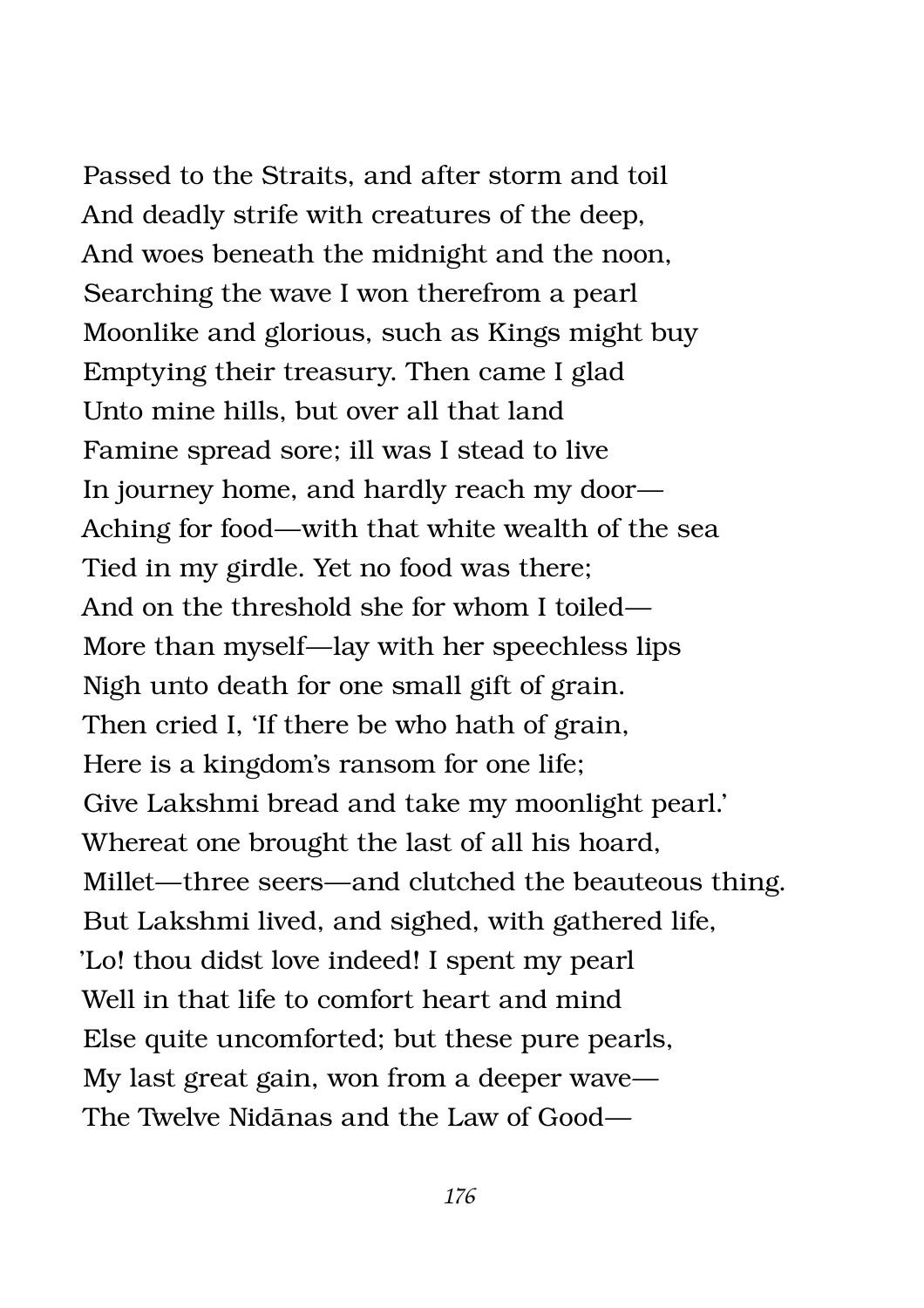Cannot be spent, nor dimmed, and most fulfil Their perfect beauty being freeliest given. For like as is to Meru yonder hill Heaped by the little ants, and like as dew Dropped in the footmark of a bounding roe Unto the shoreless seas, so was that gift Unto my present giving; and so love— Vaster in being free from toils of sense— Was wisest stooping to the weaker heart; And so the feet of sweet Yas**'**dhara Passed into peace and bliss, being softly led."

But when the King heard how Siddhàrtha came Shorn, with the mendicant's sad-coloured cloth, And stretching out a bowl to gather orts From base-born's leavings, wrathful sorrow drone Love from his heart; Thrice on the ground he spat, Plucked at his silvered beard, and strode straight forth Lackeyed by trembling lords. Frowning he clomb Upon his war-horse, drove the spurs, and dashed, Angered, through wondering streets lanes of folk. Scarce finding breath to say, "The King! bow down!" Ere the loud cavalcade had clattered by: Which — at the turning by the Temple-wall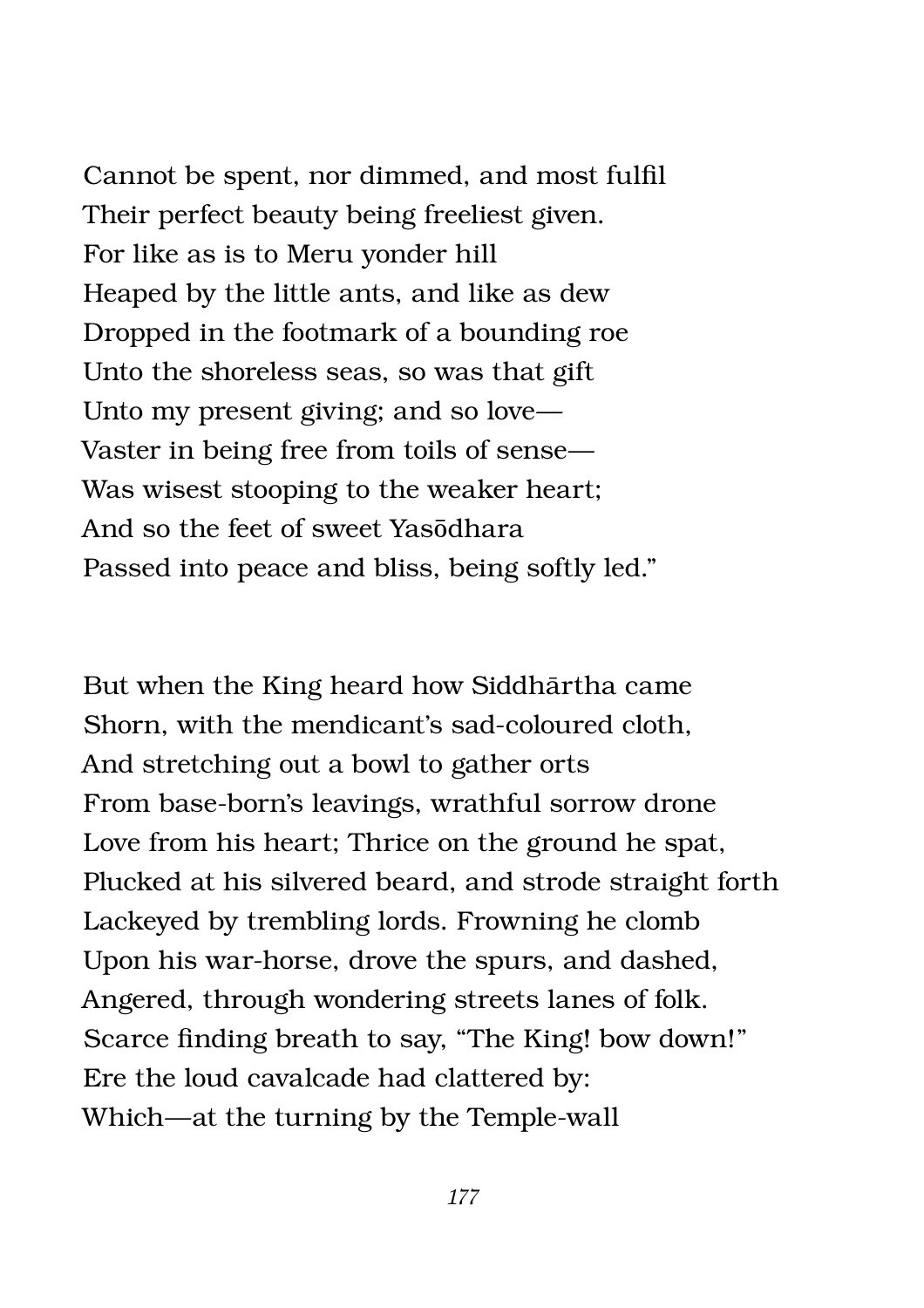Where the south gate was seen—encountered full A mighty crowd; to every edge of it Poured fast more people, till the roads were lost, Blotted by that huge company which thronged And grew, close following him whose look serene Met the old King's. Nor lived the father's wrath Longer than while the gentle eyes of Buddha Lingered in worship on his troubled brows, Then downcast sank, with his true knee, to earth In proud humility. So dear it seemed To see the Prince, to know him whole, to mark That glory greater than of earthly state Crowning his head, that majesty which brought All men, so awed and silent, in his steps. Nathless, the King broke forth: "Ends it in this, That great Siddhàrtha steals into his realm, Wrapped in a clout, shorn, sandalled, craving food Of low-borns, he whose life was a god's? My son! heir of this spacious power, and heir Of Kings who did but clap their palms to have What earth could give or eager service bring? Thou should'st have come apparelled in thy rank, With shining spears and tramp of horse and foot. Lo! all my soldiers camped upon the road, And all my city waited at the gates;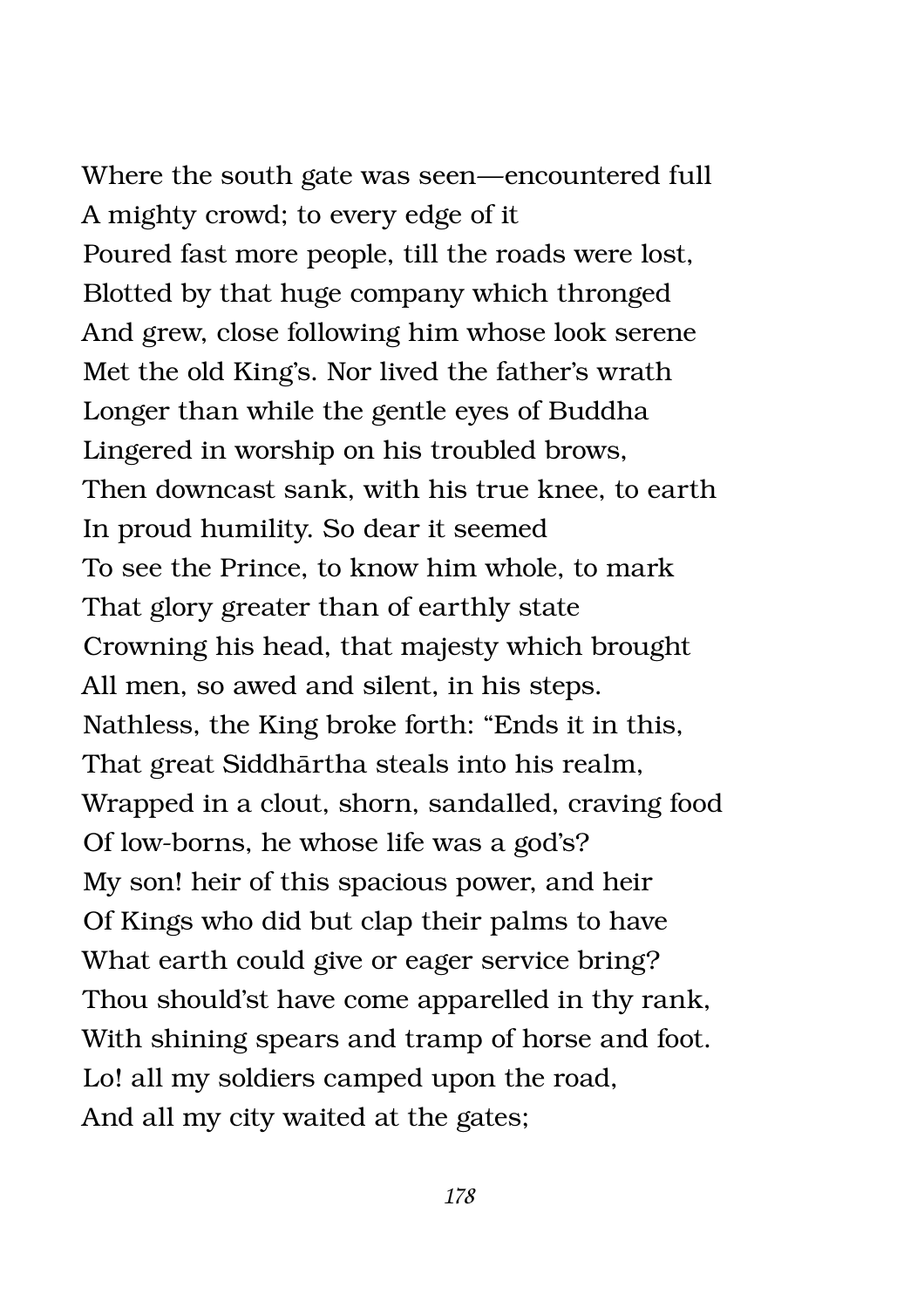Where hast thou sojourned through these evil years Whilst thy crowned father mourned? and she, too there Lived as the widows use, foregoing joys; Never once hearing sound of song or string, Nor wearing once the festal robe, till now When in her cloth of gold she welcomes home A beggar spouse in yellow remnants clad. Son! why is this?"

"My father!" came reply, "It is the custom of my race." "Thy race," Answered the King, "counteth a hundred thrones From Maha Sammàt, but no deed like this."

"Not of a mortal line," the Master said, "I spake, but of descent invisible, The Buddhas who have been and who shall be: Of these am I, and what they did I do, And this, which now befalls, so fell before, That at his gate a King in warrior-mail Should meet his son, a Prince in hermit-weeds; And that, by love and self-control, being more Than mightiest Kings in all their puissance, The appointed Helper of the Worlds should bow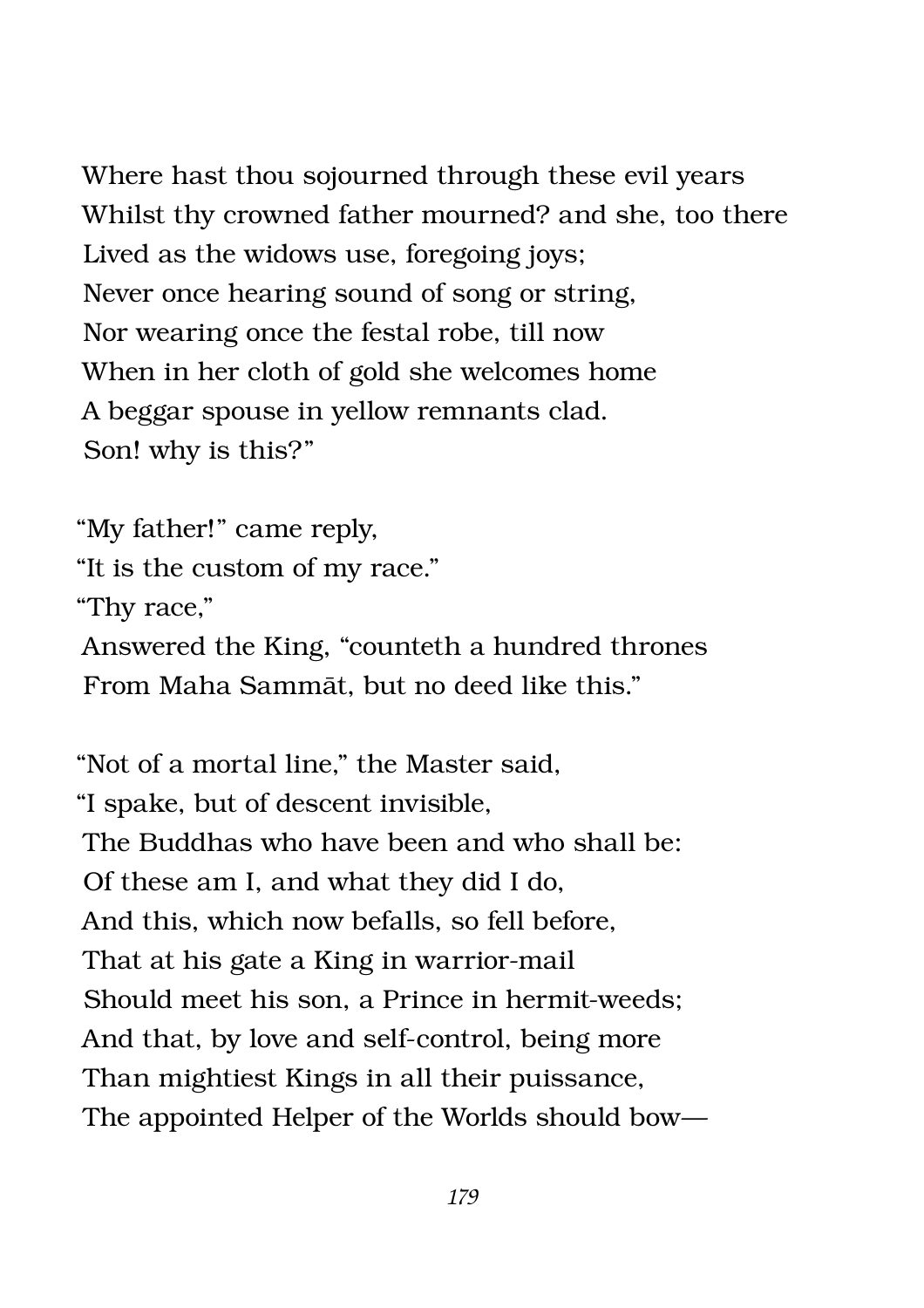As now do I—and with all lowly love Proffer, where it is owed for tender debts, The first-fruits of the treasure he hath brought; Which now I proffer."

Then the King amazed Inquired "What treasure?' and the Teacher took Meekly the royal palm, and while they paced Through worshipping streets—the Princess and the King On either side — he told the things which make For peace and pureness, those Four noble Truths Which hold all wisdom as shores shut the seas, Those Eight right Rules whereby who will may walk — Monarch or slave—upon the perfect Path That hath its Stages Four and Precepts Eight, Whereby whoso will live—mighty or mean, Wise or unlearned, man, woman, young or old— Shall soon or late break from the wheels of life, Attaining blest Nirvàna. So they came Into the Palace-porch, Suddh**'**dana With brows unknit drinking the mighty words, And in his own hand carrying Buddha's bowl, Whilst a new light brightened the lovely eyes Of sweet Yas**'**dhara and sunned her tears; And that night entered they the Way of Peace.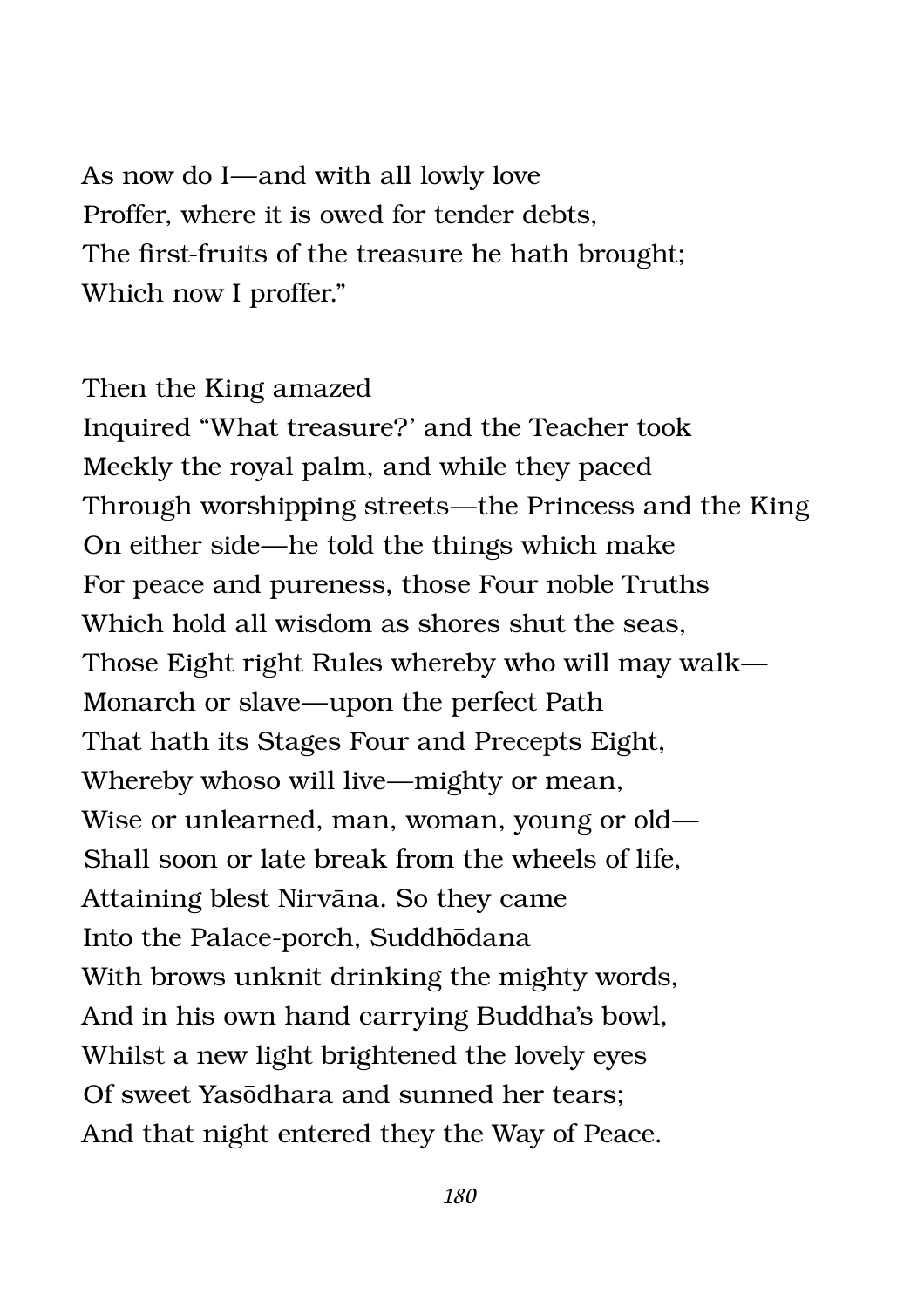## *Book The Eighth*

BROAD mead spreads by swift Kohāna's bank<br>At Nagara; five days shall bring a man<br>In ox-wain thither from Benares' shrines<br>Eastward and northward journeying. The horns At Nagara; five days shall bring a man In ox-wain thither from Benares' shrines Eastward and northward journeying. The horns Of white Himàla look upon the place, Which all the year is glad with blooms, and girt By groves made green from that bright streamlet's wave. Soft are its slopes and cool its fragrant shades, And holy all the spirit of the spot Unto this time: the breath of eve comes hushed Over the tangled thicks, and high heaps Of carved red stones cloven by root and stem Of creeping fig, and clad with weaving veil Of leaf and grass. The still snake glistens forth From crumbled work of *lac* and cedar-beams To coil his folds there on deep-graven slabs; The lizard dwells and darts o'er painted floors Where kings have paced; the grey fox litters safe Under the broken thrones; only the peaks, And stream, and sloping lawns, and gentle air Abide unchanged. All else, like all fair shows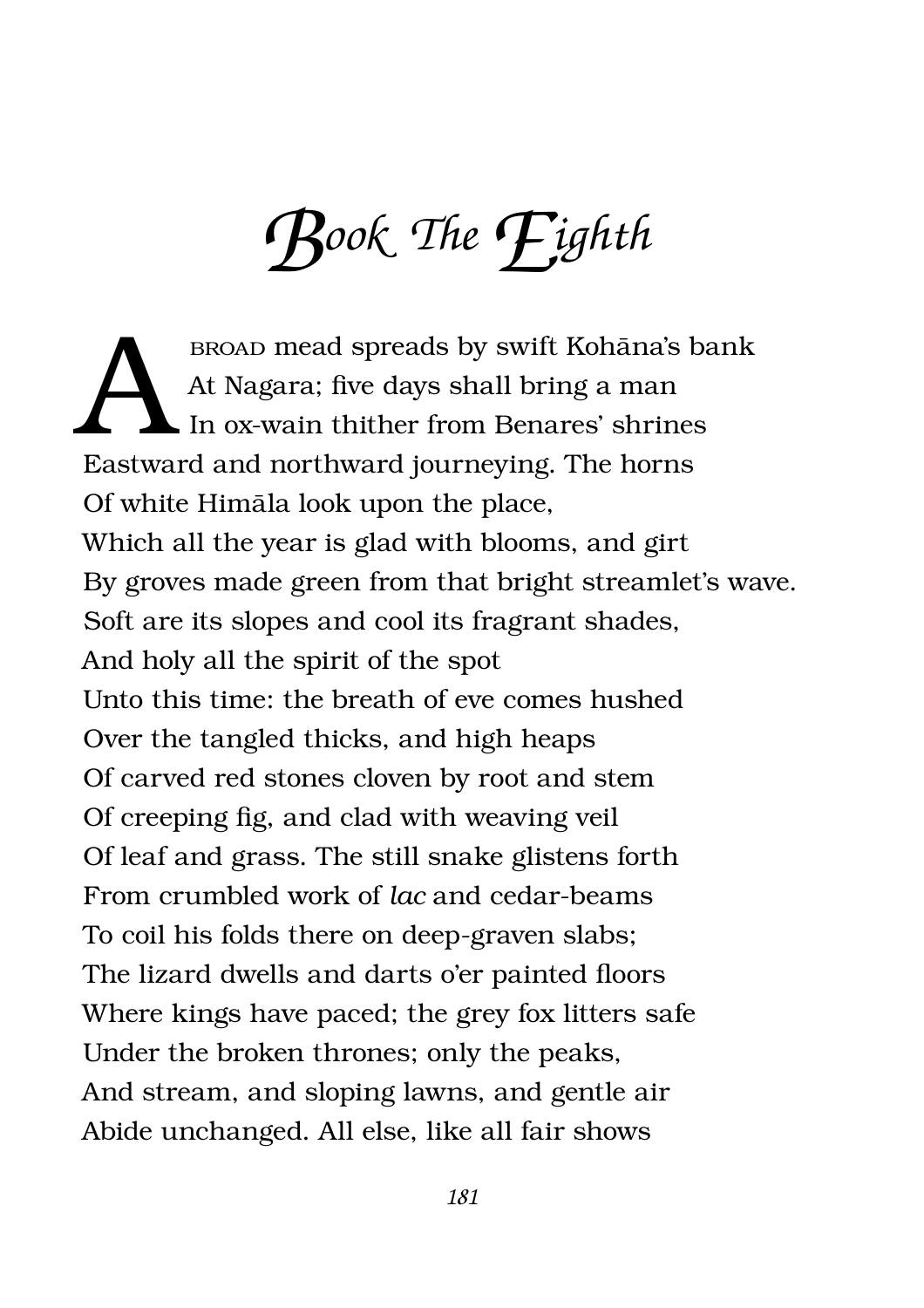Of life, are fled—for this is where it stood. The city of Suddh**'**dana, the hill Whereon, upon an eve of gold and blue At sinking sun Lord Buddha set himself To teach the Law in hearing of his own. Lo! ye shall read it in the Sacred Books How, being met in that glad pleasuance-place — A garden in old days with hanging walks, Fountains, and tanks, and rose-banked terraces Girdled by gay pavilions and the sweep Of stately palace-fronts — the Master sate Eminent, worshipped, all the earnest throng Watching the opening of his lips to learn That wisdom which hath made our Asia mild; Whereto four hundred… of living souls Witness this day. Upon the King's right hand He sate, and round were ranged the Sàkya Lords Ananda, Devadatta—all the Court. Behind stood Seriyut and Mugallan, chiefs Of the calm brethren in the yellow garb, A goodly company. Between his knees Rahula smiled, with wondering childish eyes Bent on the awful face, while at his feet Sate sweet Yas**'**dhara, her heartaches gone, Foreseeing that fair love which doth not feed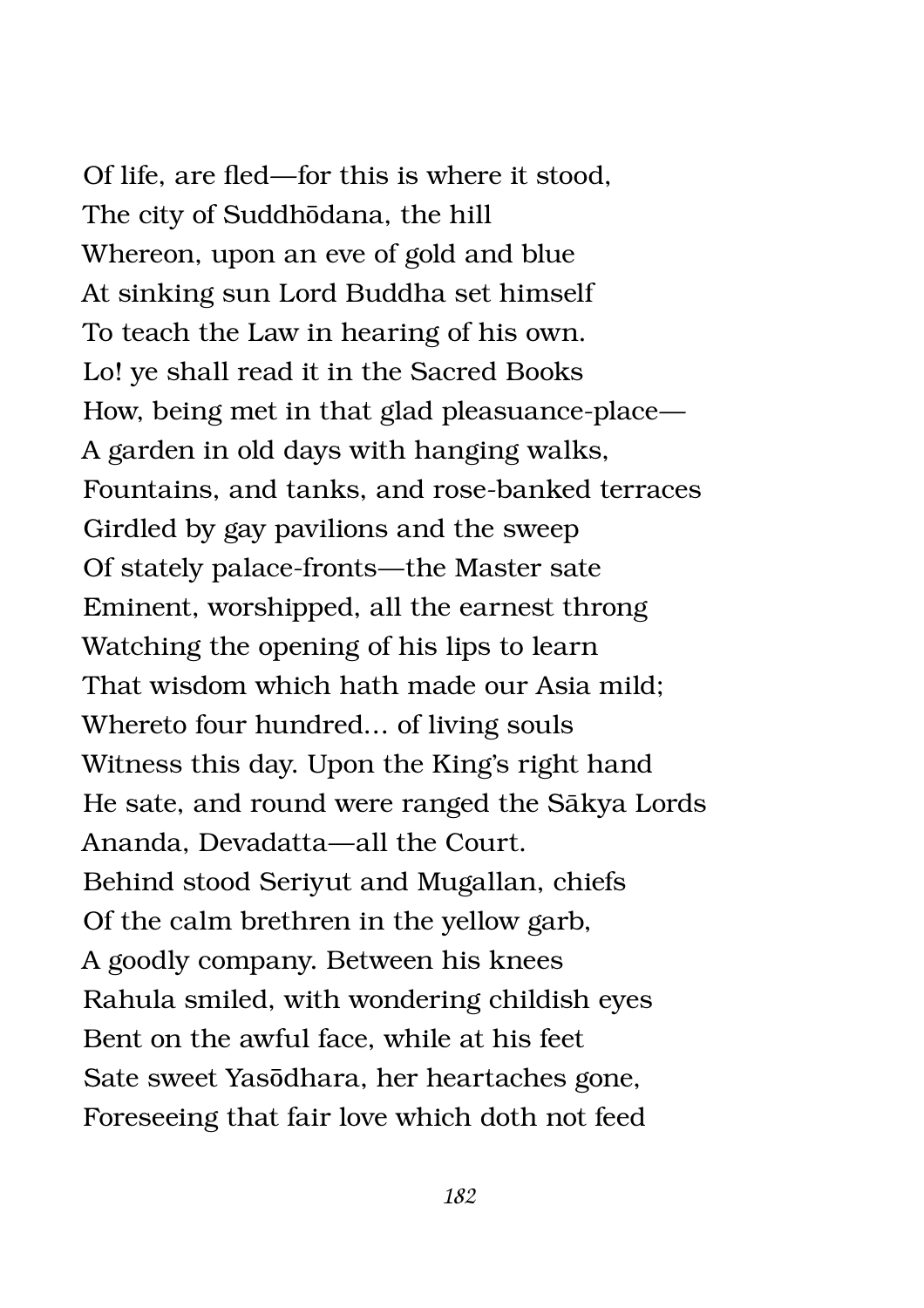On fleeting sense, that life which knows no age, That blessed last of deaths when Death is dead, His victory and hers. Wherefore she laid Her hand upon his hands, folding around Her silver shoulder-cloth his yellow robe, Nearest in all the world to him whose words The Three Worlds waited for. I cannot tell A small part of the splendid lore which broke From Buddha's lips: I am a late-come scribe Who love the Master and his love of men, And tell this legend, knowing he was wise, But have not wit to speak beyond the books; And time hath blurred their script and ancient sense, Which once was new and mighty, moving all. A little of that large discourse I know Which Buddha spake on the soft Indian eve. Also I know it writ that they who heard Were more—lakhs more—crores more—than could be seen. For all the Devas and the Dead thronged there, Till Heaven was emptied to the seventh zone And uttermost dark Hells opened their bars; Also the daylight lingered past its time In rose-leaf radiance on the watching peaks, So that it seemed night listened in the glens, And Noon upon the mountains; yea! they write,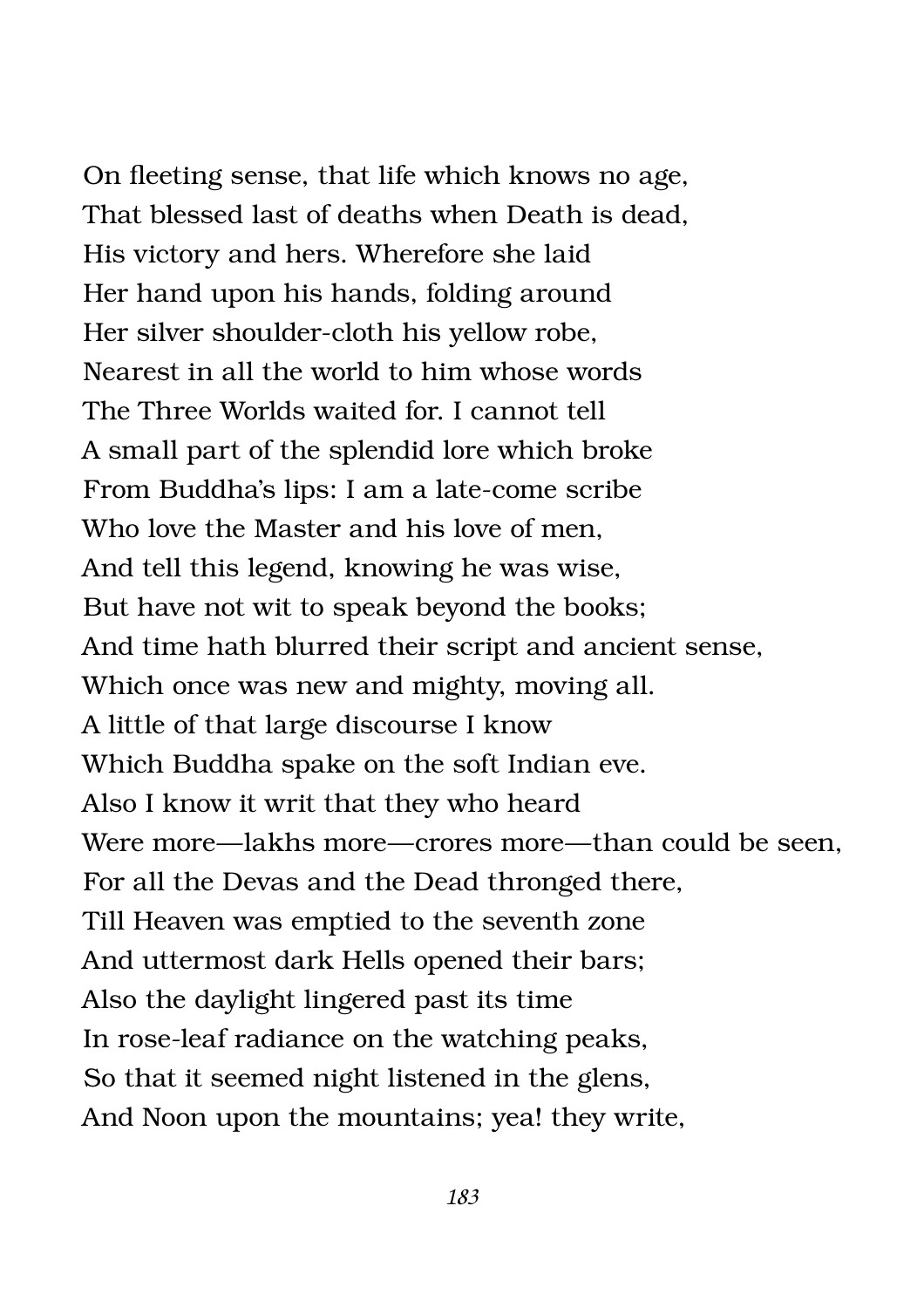The Evening stood between them like some maid Celestial, love-struck, rapt; the smooth-rolled clouds Her braided hair; the studded stars the pearls And diamonds of her coronal; the moon Her forehead-jewel, and the deepening dark Her woven garments. 'Twas her close-held breath Which came in scented sighs across the lawns While our Lord taught; and, while he taught, who heard— Though he were stranger in the land, or slave, High caste or low, come of the *Aryan* blood, Or *Mlech* or Jungle-dweller—seemed to hear What tongue his fellows talked. Nay, outside those Who crowded by the river, great and small, The birds and beasts and creeping things—'tis writ— Had sense of Buddha's vast embracing love And took the promise of his piteous speech; So that their lives — prisoned in shape of ape, Tiger, or deer, shagged bear, jackal, or wolf, Foul-feeding kite, pearled dove, or peacock gemmed, Squat toad, or speckled serpent, lizard, bat; Yea, or of fish fanning the river-waves— Touched, meekly at the skirts of brotherhood With man who hath less innocence than these; And in mute gladness knew their bondage broke Whilst Buddha spake these things before the King: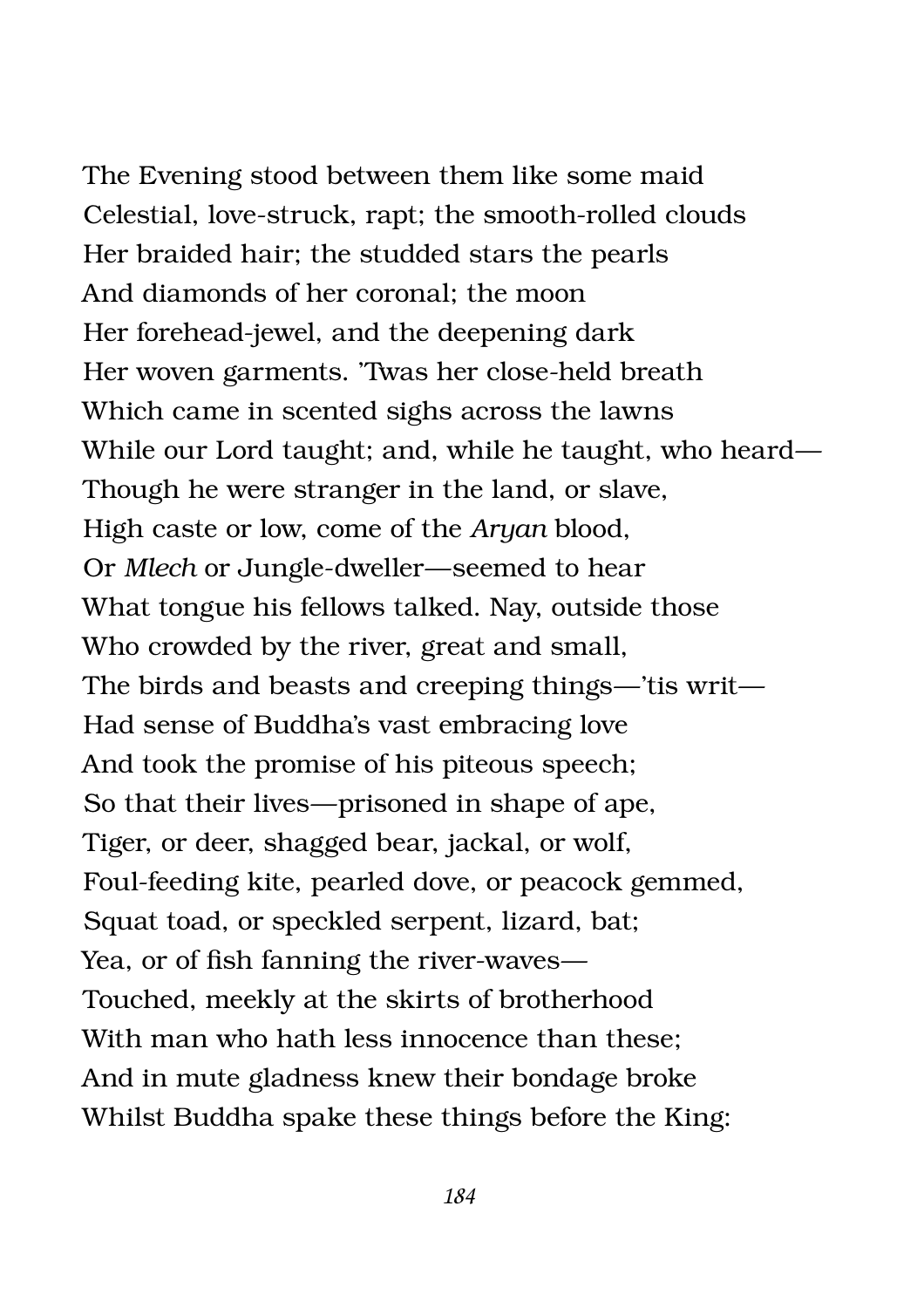Om, Amitaya! measure not with words Th' Immeasurable; nor sink the string of thought Into the Fathomless. Who asks doth err, Who answers, errs. Say nought!

The Books teach Darkness was, at first of all, And *Brahma*, sole meditating in that Night; Look not for *Brahma* and the Beginning there! Nor him, nor any light.

Shall any gazer see with mortal eyes, Or any searcher know by mortal mind; Veil after veil will lift — but there must be Veil upon veil behind.

Stars sweep and question not. This is enough That life and death and joy and woe abide; And cause and sequence, and the course of time, And Being's ceaseless tide,

Which, ever changing, runs, linked like a river By ripples following ripples, fast or slow— The same yet not the same — from far-off fountain To where its waters flow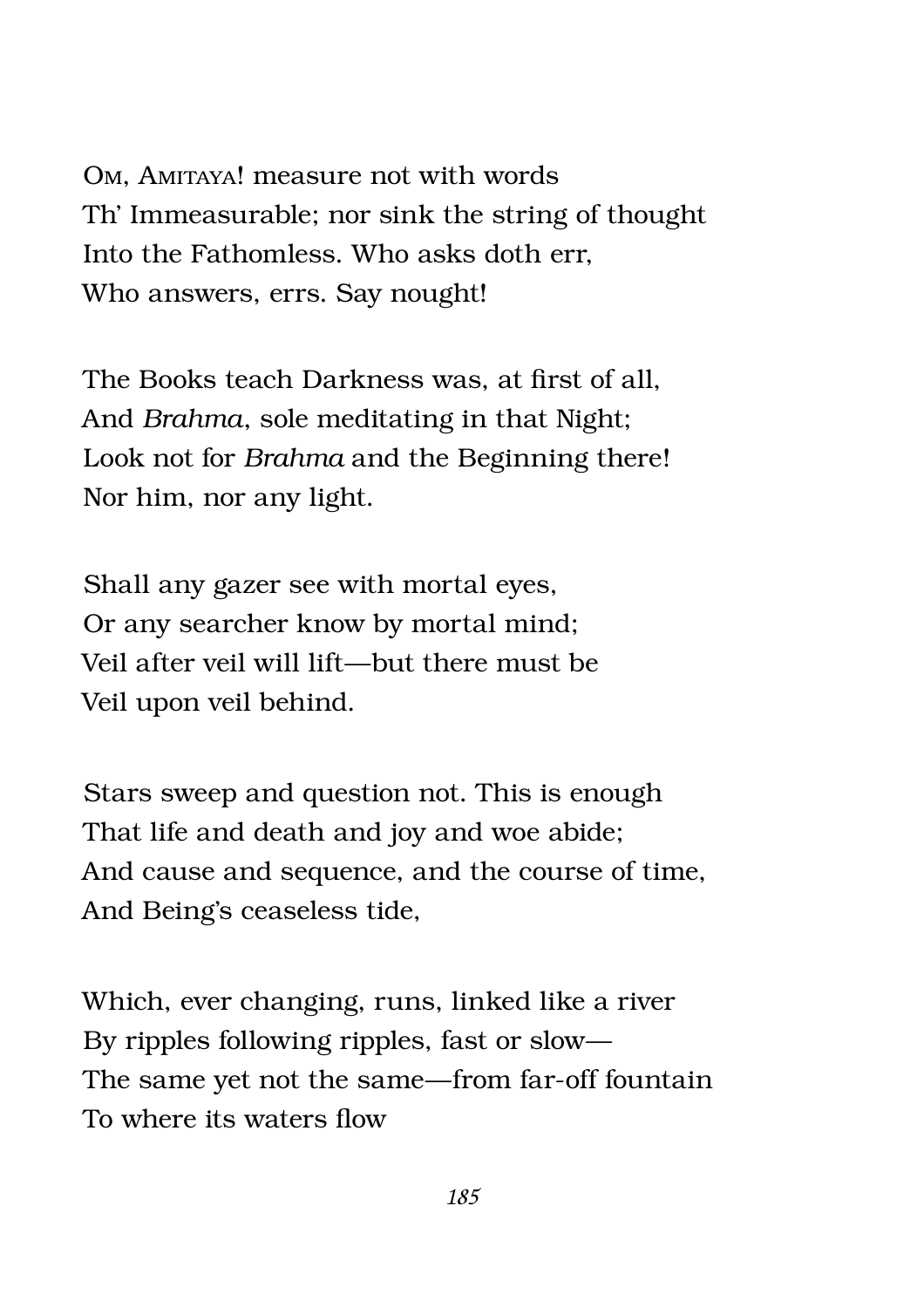Into the seas. These, steaming to the Sun, Give the lost wavelets back in cloudy fleece To trickle down the hills, and glide again; Having no pause or peace.

This is enough to know, the phantasms are; The Heavens, Earths, Worlds, and changes changing them A mighyty whirling wheel of strife and stress Which none can stay or stem.

Pray not! the Darkness will not brighten! Ask Nought from the Silence, for it cannot speak! Vex not your mournful minds with pious pains! Ah! Brothers, Sisters! seek

Nought from the helpless gods by gift and hymn, Nor bribe with blood, nor feed with fruit and cakes; Within yourselves deliverance must be sought; Each man his prison makes.

Each hath such lordship as the loftiest ones; Nay, for with Powers above, around, below, As with all flesh and whatsoever lives. Act maketh joy and woe.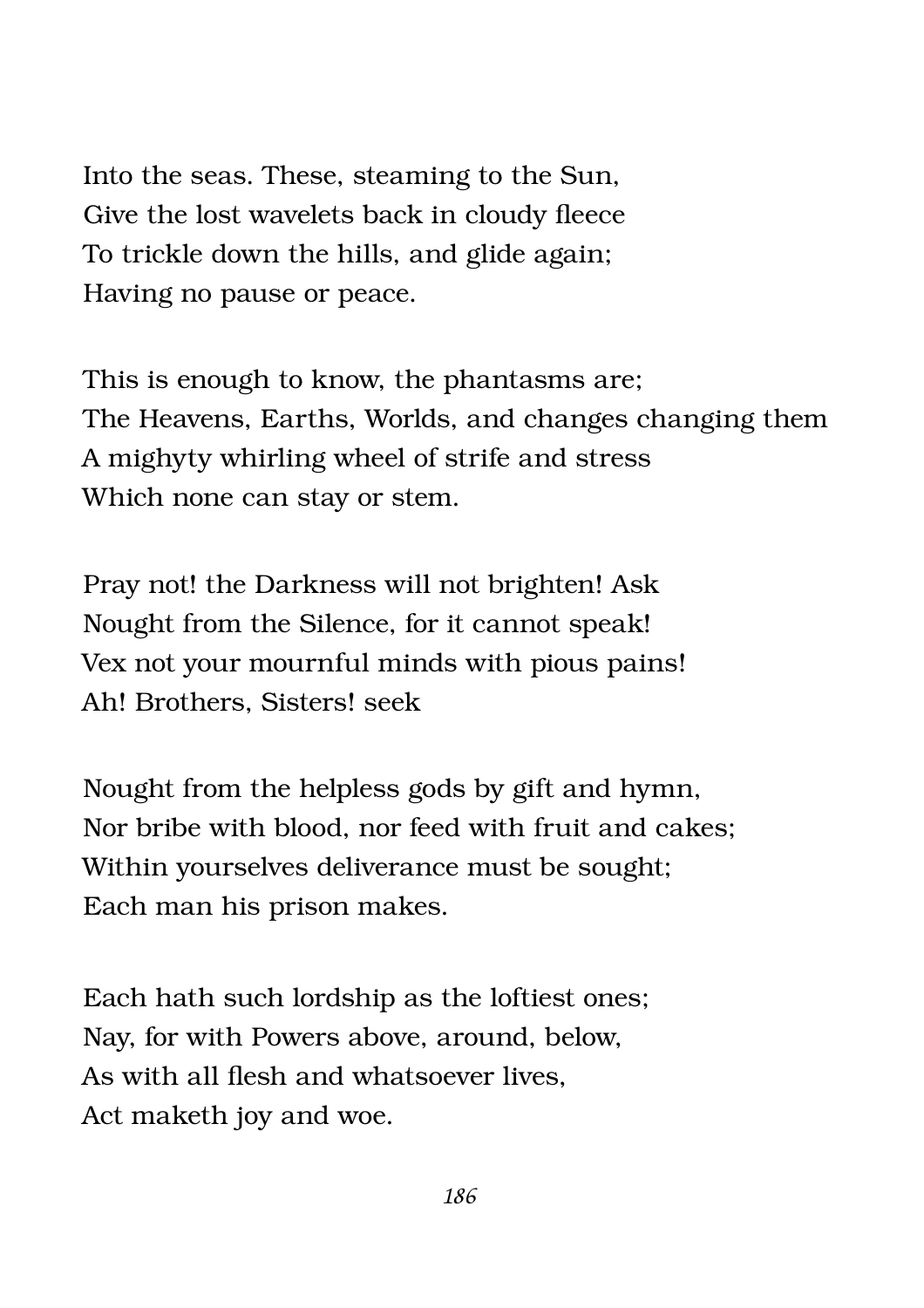What hath been bringeth what shall be, and is, Worse—better—last for first and first for last: The Angels in the Heavens of Gladness reap Fruits of a holy past.

The devils in the underwords wear out Deeds that were wicked in and age gone by. Nothing endures: fair virtues waste with time, Foul sins grow purged thereby.

Who toiled a slave may come anew a Prince For gentle worthiness and merit won; Who ruled a King may wander earth in rags For things done and undone.

Higher than Indra's ye may lift your lot, And sink it lower than the worm or gnat; The end of many myriad lives is this, The end of myriads that.

Only, while turns this wheel invisible, No pause, no peace, no staying-place can be; Who mounts may fall, who falls may mount; the spokes Go round unceasingly!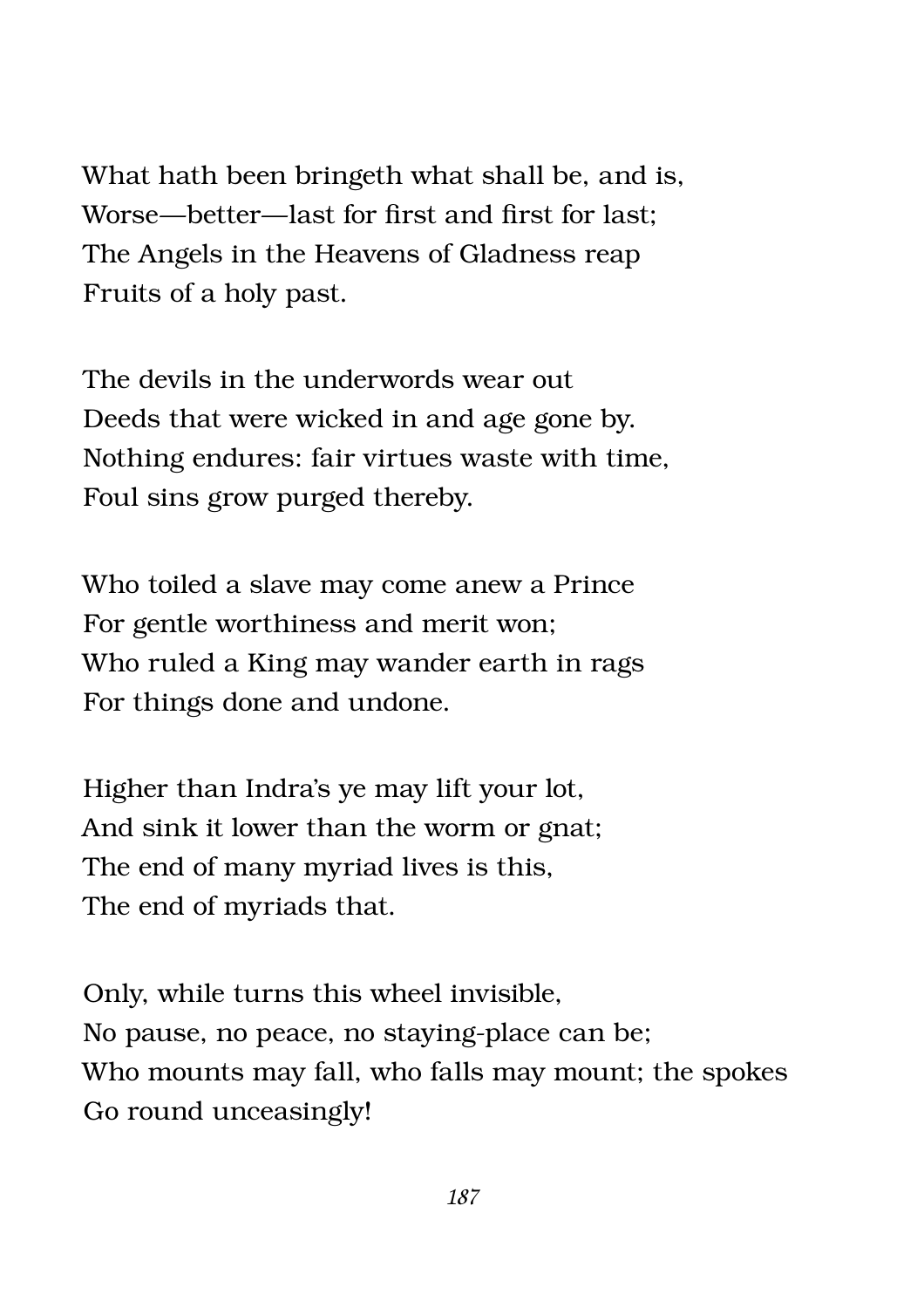If ye lay bound upon the wheel of change, And no way were of breaking from the chain, The Heart of boundless Being is a curse, The Soul of Things fell Pain.

Ye are not bound! the Soul of Things is sweet, The Heart of Being is celestial rest; Stronger then woe is will: that which was Good Doth pass to Better—Best.

I, Buddha, who wept with all my brothers' tears, Whose heart was broken by a whole world's woe, Laugh and am glad, for there is Liberty! Ho! ye who suffer! know

Ye suffer from yourselves. None else compels, None other holds you that ye live and die, And whirl upon the wheel, and hug and kiss Its spokes of agony, Its tire of tears, its nave of nothingness. Behold, I show you Truth! Lower than hell, Higher than Heaven, outside the utmost stars, Farther than Brahma doth dwell,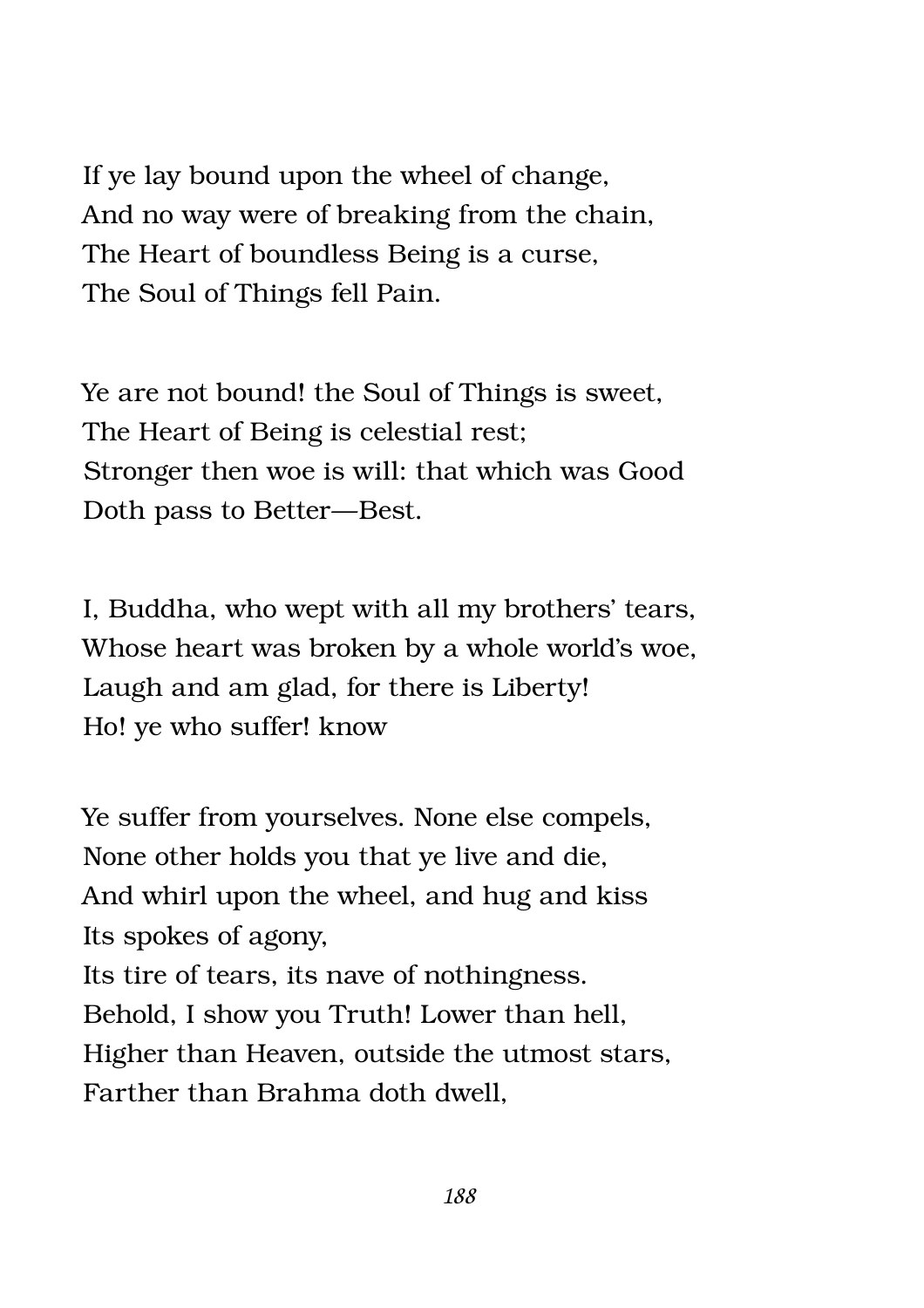Before begining, and without an end, As space eternal and as surety sure, Is fixed a Power divine which moves to good, Only its laws endure.

This is its touch upon the blossomed rose, The fashion of its hand shaped lotus-leaves; In dark soil and the silence of the seeds The robe of Spring it weaves;

That is its painting on the glorious clouds, And these its emeralds on the peacock's train; It hath its stations in the stars; its slaves In lightning, wind, and rain,

Out of the dark it wrought the heart of man, Out of dull shells the pheasant's pencilled neck; Ever at toil, it brings to loveliness All ancient wrath and wreck.

The grey eggs in the golden sun-bird's nest Its treasures are, the bees' six-sided cell Its honey-pot; the ant wots of its ways, The white doves know them well.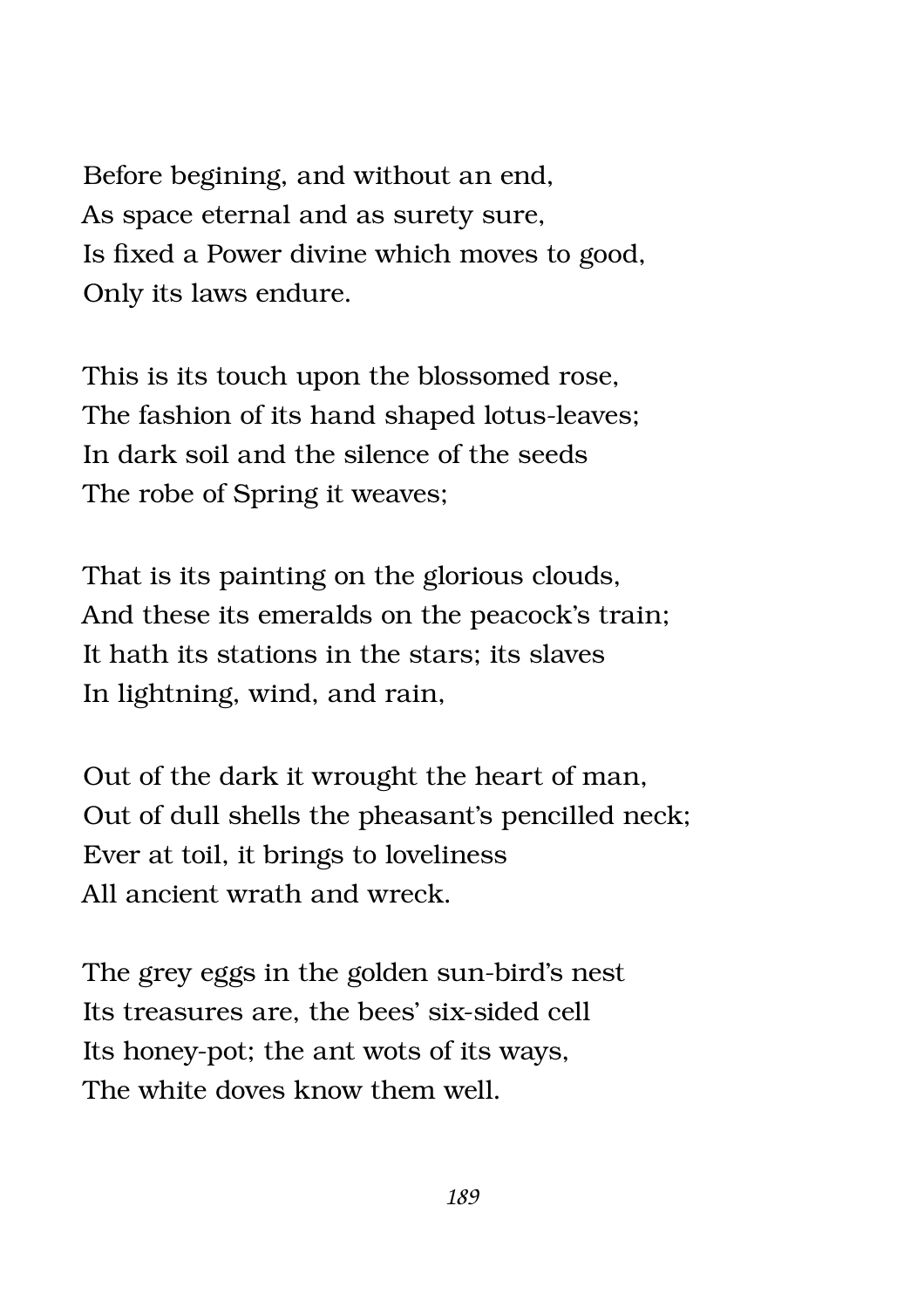It spreadeth forth for flight the eagle's wings What time she beareth home her prey; it sends The she-wolf to her cubs; for unloved things It findeth food and friends.

It is not marred nor stayed in any use, All liketh it; the sweet white milk it brings To mothers' breasts, it brings the white drops, too, Wherewith the young snake stings. The ordered music of the marching orbs It makes in viewless canopy of sky; In deep abyss of earth it hides up gold, Sards, sapphires, lazuli.

Ever and ever fetching secrets forth, It sitteth in the green of forest-glades Nursing strange seedlings at the cedar's root, Devising leaves, blooms, blades.

It slayeth and it saveth, nowise moved Except unto the working out of doom; Its threads are Love and Life; and Death and Pain The shuttles of its loom.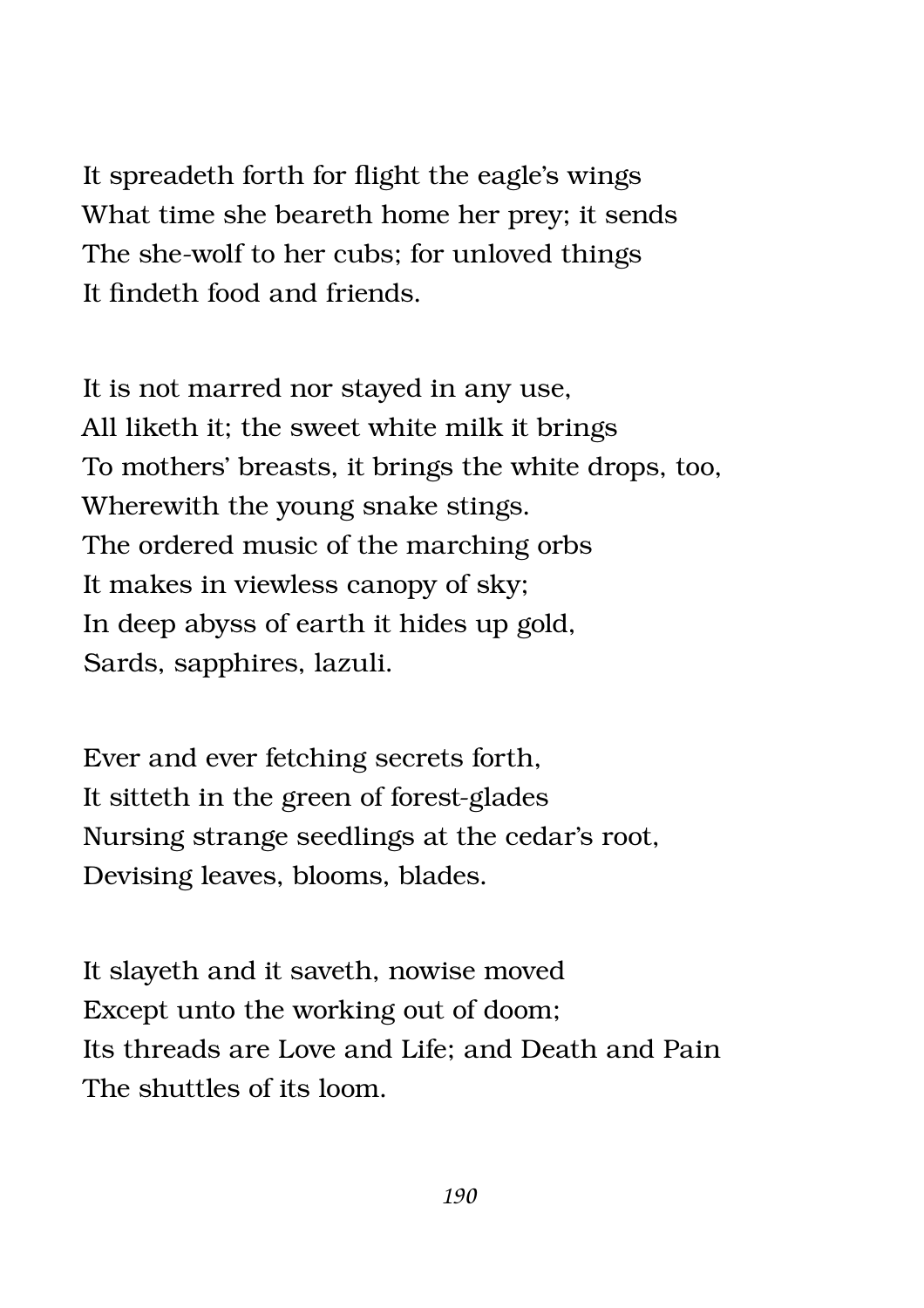It maketh and unmaketh, mending all; What it hath wrought is better than had been; Slow grows the splendid pattern that it plans Its wistful hands between.

This is its work upon the things ye see, The unseen things are; men's hearts and minds, The thoughts, of peoples and their ways, and wills, Those, too, the great Law binds.

Unseen it helpeth ye with faithful hands, Unheard it speaketh stronger than the storm. Pity and Love are man's because long stress Moulded blind mass to form.

It will not be contemned of any one; Who thwarts it loses, and who serves it gains; The hidden good it pays with peace and bliss, The hidden ill with pains.

It seeth everywhere and marketh all: Do right—it recompenseth! do one wrong— The equal retribution must be made, Though *Dharma* tarry long. It knows not wrath nor pardon; utter-true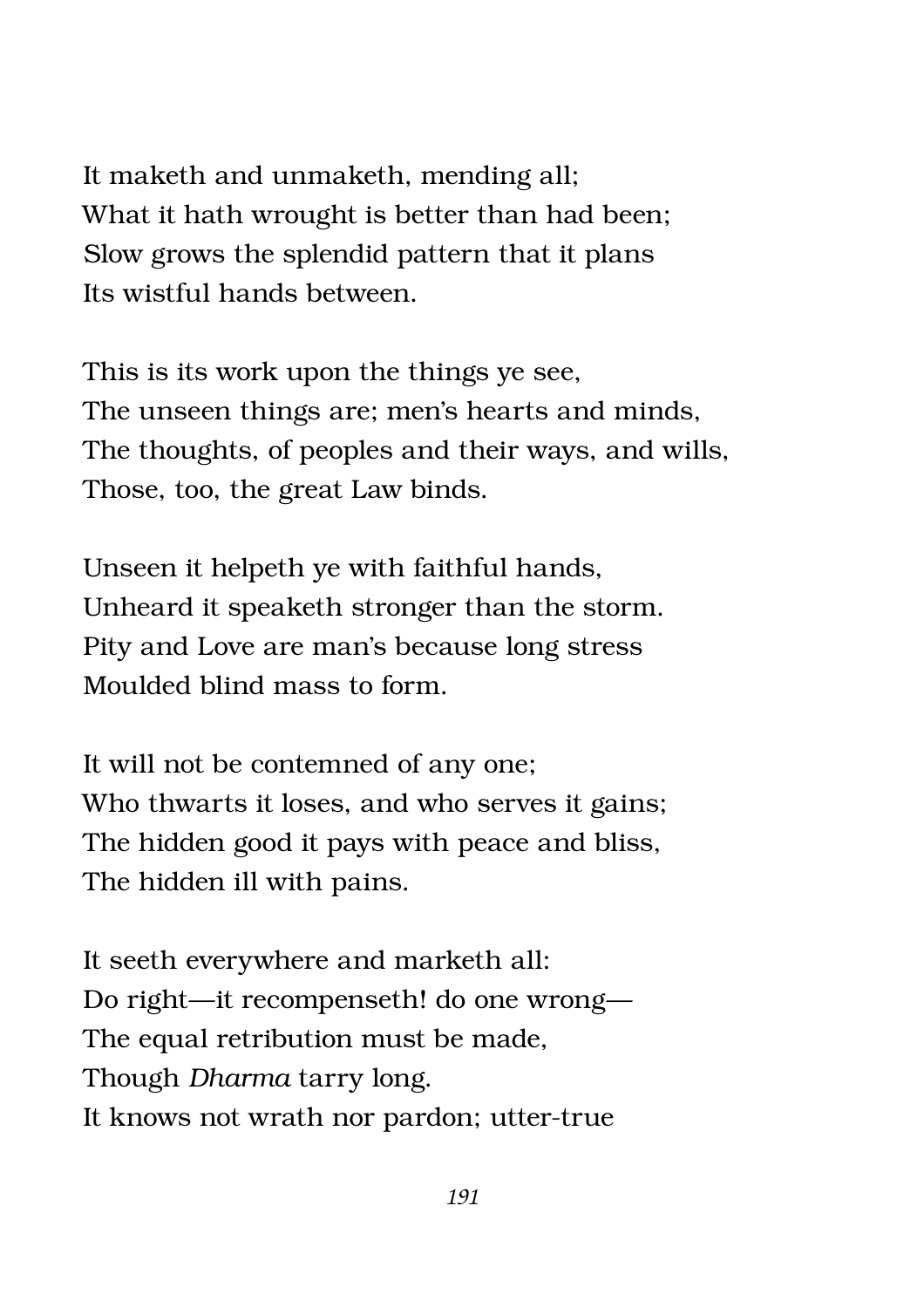Its measures mete, its faultless balance weighs; Times are as nought, to-morrow it will judge, Or after many days.

By this the slayer's knife did stab himself; The unjust judge hath lost his own defender; The false tongue dooms its lie; the creeping thief And spoiler rob, to render.

Such is the Law which moves to righteousness, Which none at last can turn aside or stay; The heart of it is Love, the end of it Is Peace and Consummation sweet. Obey!

The Books say well, my Brothers! each man's life The outcome of his former living is; The bygone wrongs bring forth sorrows and woes The bygone right breeds bliss.

That which ye sow ye reap. See yonder fields! The sesamum was sesamum, the corn Was corn. The Silence and the Darkness knew! So is a man's fate born.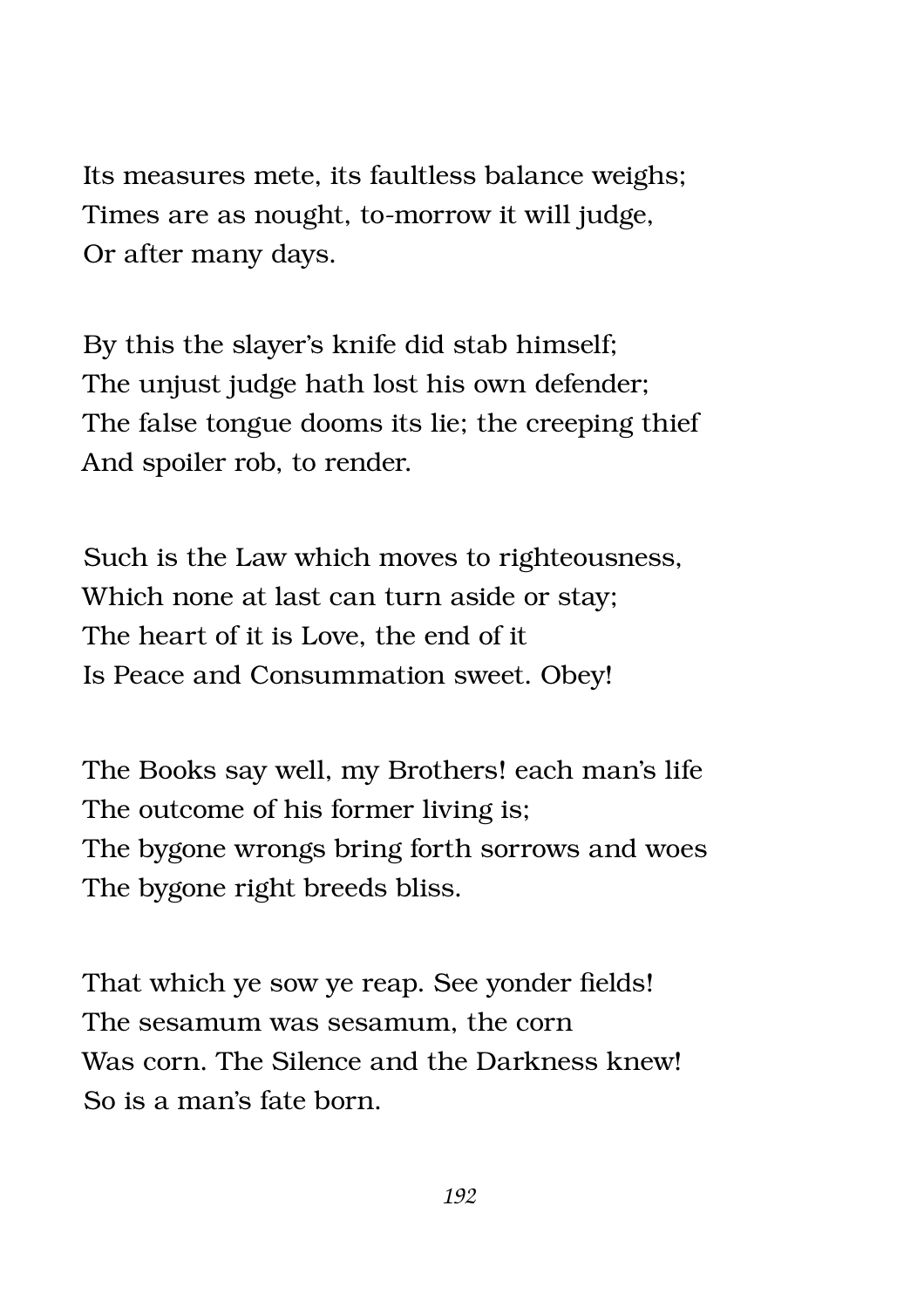He cometh, reaper of the things he sowed, Sesamum, corn, so much cast in past birth; And so much weed and poison-stuff, which mar Him and the aching earth.

If he shall labour rightly, rooting these, And planting wholesome seedlings where they grew, Fruitful and fair and clean the ground shall be, And rich the harvest due.

If he who liveth, learning whence woe springs, Endureth patiently, striving to pay His utmost debt for ancient evils done In Love and Truth alway;

If making none to lack, he thoroughly purge The lie and lust of self forth from his blood; Suffering all meekly, rendering for offence Nothing but grace and good:

If he shall day by day dwell merciful, Holy and just and kind and true; and rend Desire from where it clings with bleeding roots. Till love of life have end: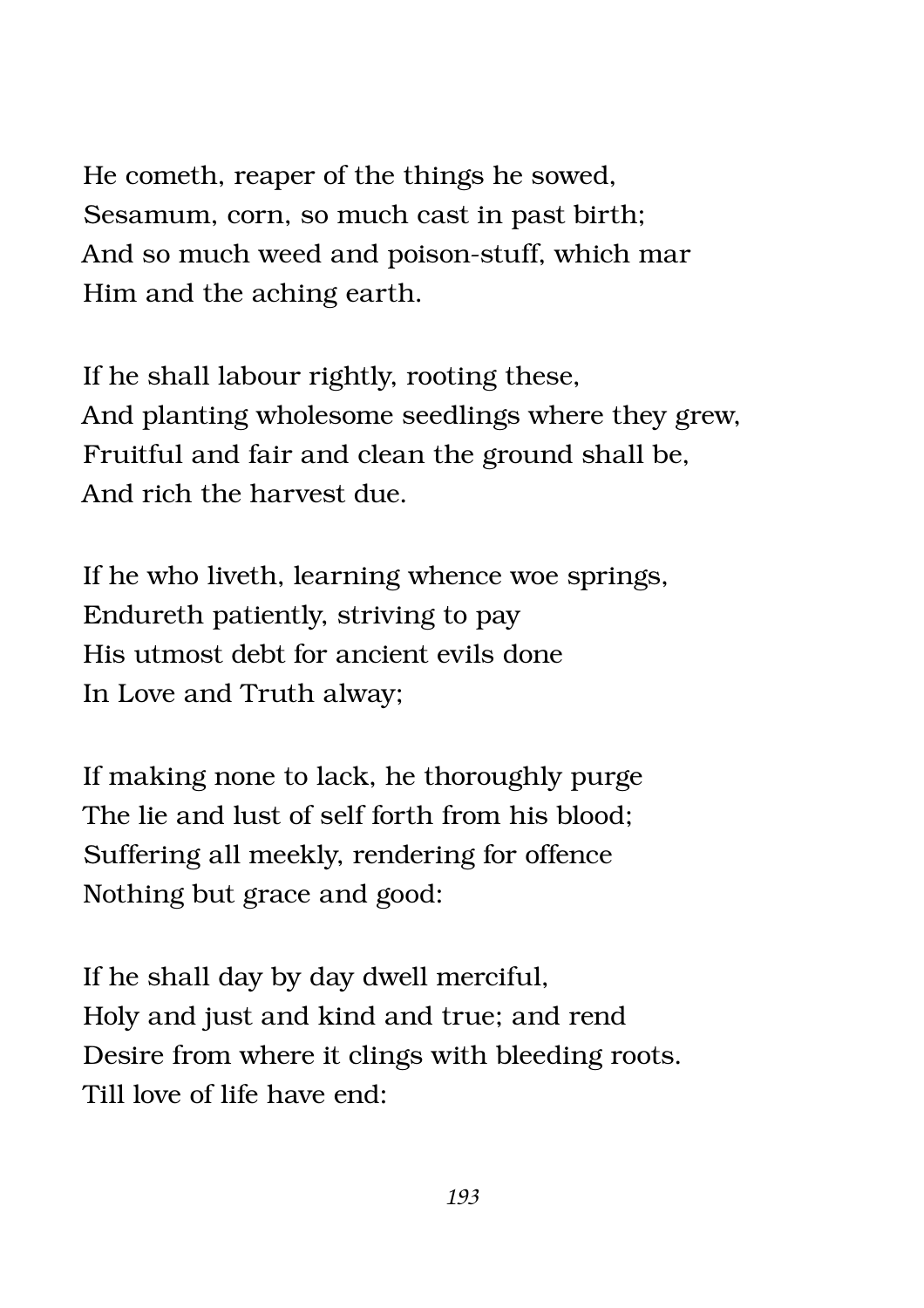He — dying — leaveth as the sum of him A life-count closed, whose ills are dead and quit, Whose good is quick and mighty, far and near, So that fruits follow it.

No need hath such to live as ye name life; That which began in him when he began Is finished: he hath wrought the purpose through Of what did make him Man.

Never shall yearnings torture him, nor sins Stain him, nor ache of earthly joys and woes Invade his safe eternal peace; nor deaths And lives recur. He goes

Unto Nirvàna. He is one with Life Yet lives not. He is blest, ceasing to be. OM, MANI PADME, HOM! the Dewdrop slips Into the shining sea!

This is the doctrine of the KARMA. Learn! Only when all the dross of sin is quit, Only when life dies like a white flame spent Death dies along with it. Say not "I am," "I was," or "I shall be,"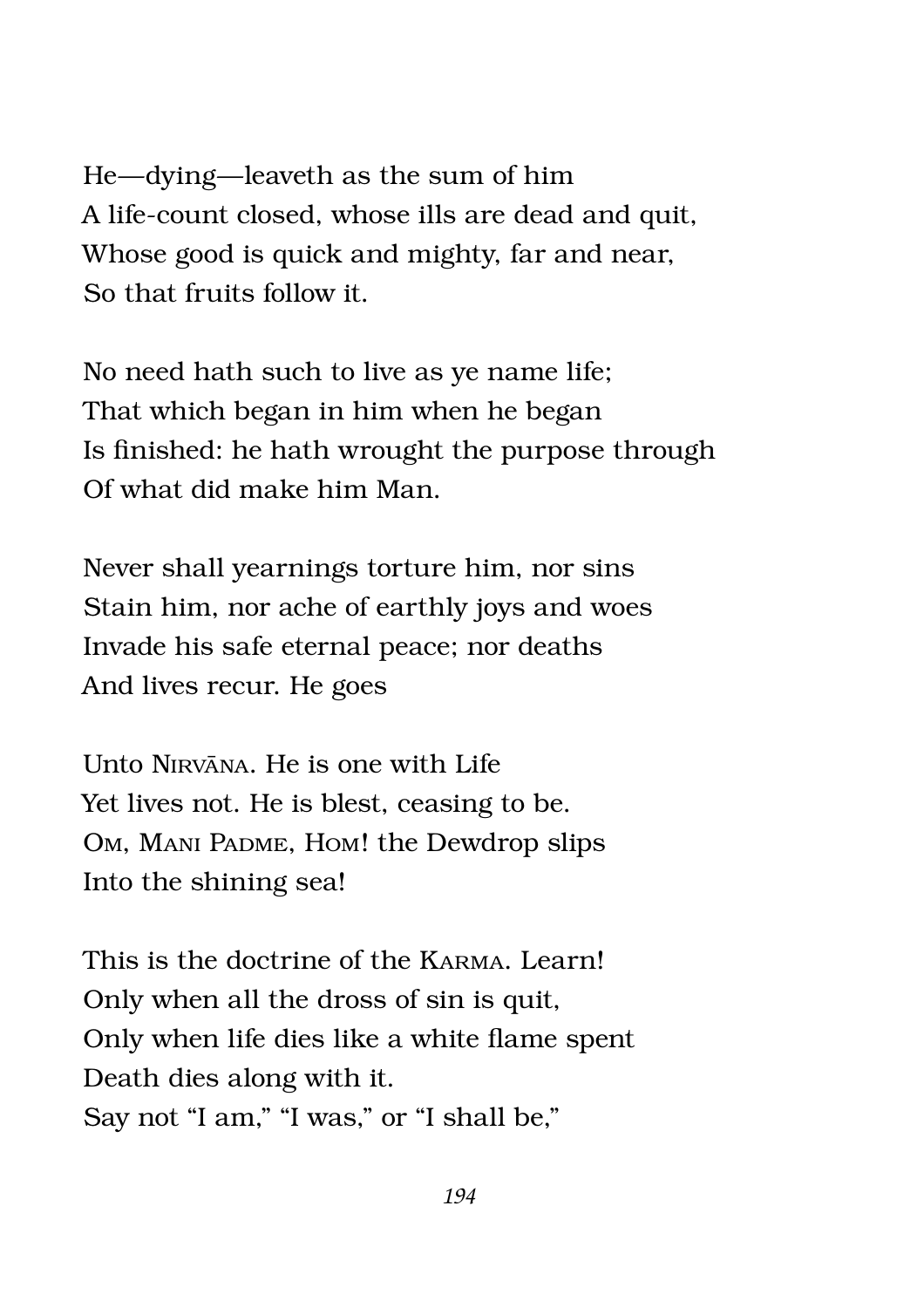Think not ye pass from house to house of flesh Like travellers who remember and forget, Ill-lodged or well-lodged. Fresh

Issues upon the Universe that sum Which is the lattermost of lives. It makes Its habitation as the worm spins silk And dwells therein. It takes

Function and substance as the snake's egg hatched Takes scale and fang; as feathered reed-seeds fly O'er rock and loam and sand, until they find Their marsh and multiply.

Also it issues forth to help or hurt. When Death the bitter murderer doth smite, Red roams the unpurged fragment of him, driven On wings of plague and blight.

But when the mild and just die, sweet airs breathe; The world grows richer, as if desert-stream Should sink away to sparkle up again Purer, with broader gleam;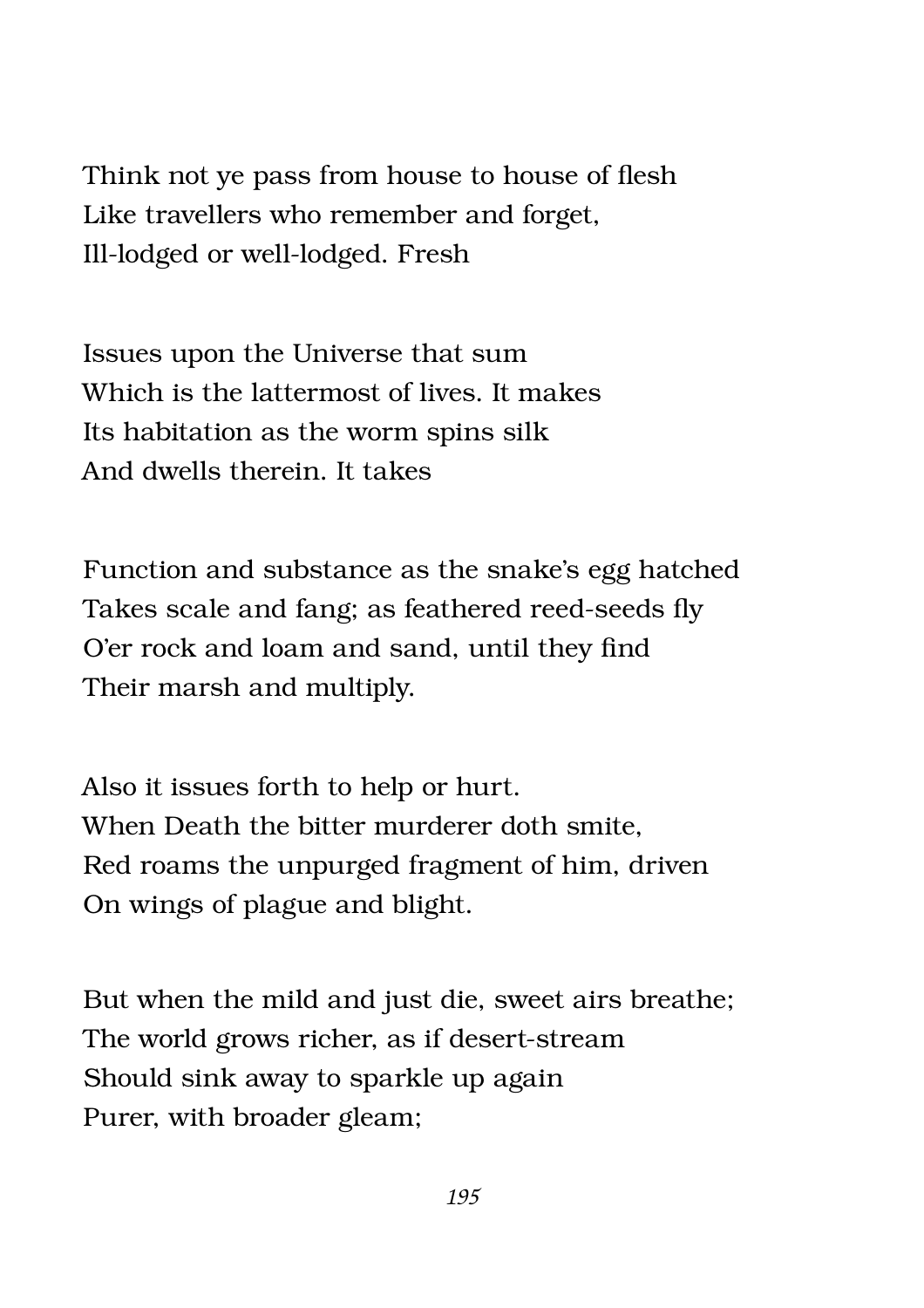So merit won winneth the happier age Which by demerit halteth short of end; Yet must this Law of Love reign King of all Before the *Kalpas* end.

What lets? — Brothers! the Darkness lets! Which breeds Ignorance, mazed whereby ye take these shows For true, and thirst to have, and, having, cling To lists which work you woes.

Ye that will tread the Middle Road, whose course Bright Reason traces and soft Quiet smoothes; Ye who will take the high Nirvàna-way, List the Four Noble Truths. The First Truth is of *Sorrow*. Be not mocked! Life which ye prize is long drawn agony: Only its pains abide; its pleasures are As birds which light and fly.

Ache of the birth, ache of the helpless days, Ache of hot youth and ache of manhood's prime; Ache of the chill grey years and choking death, These fill your piteous time.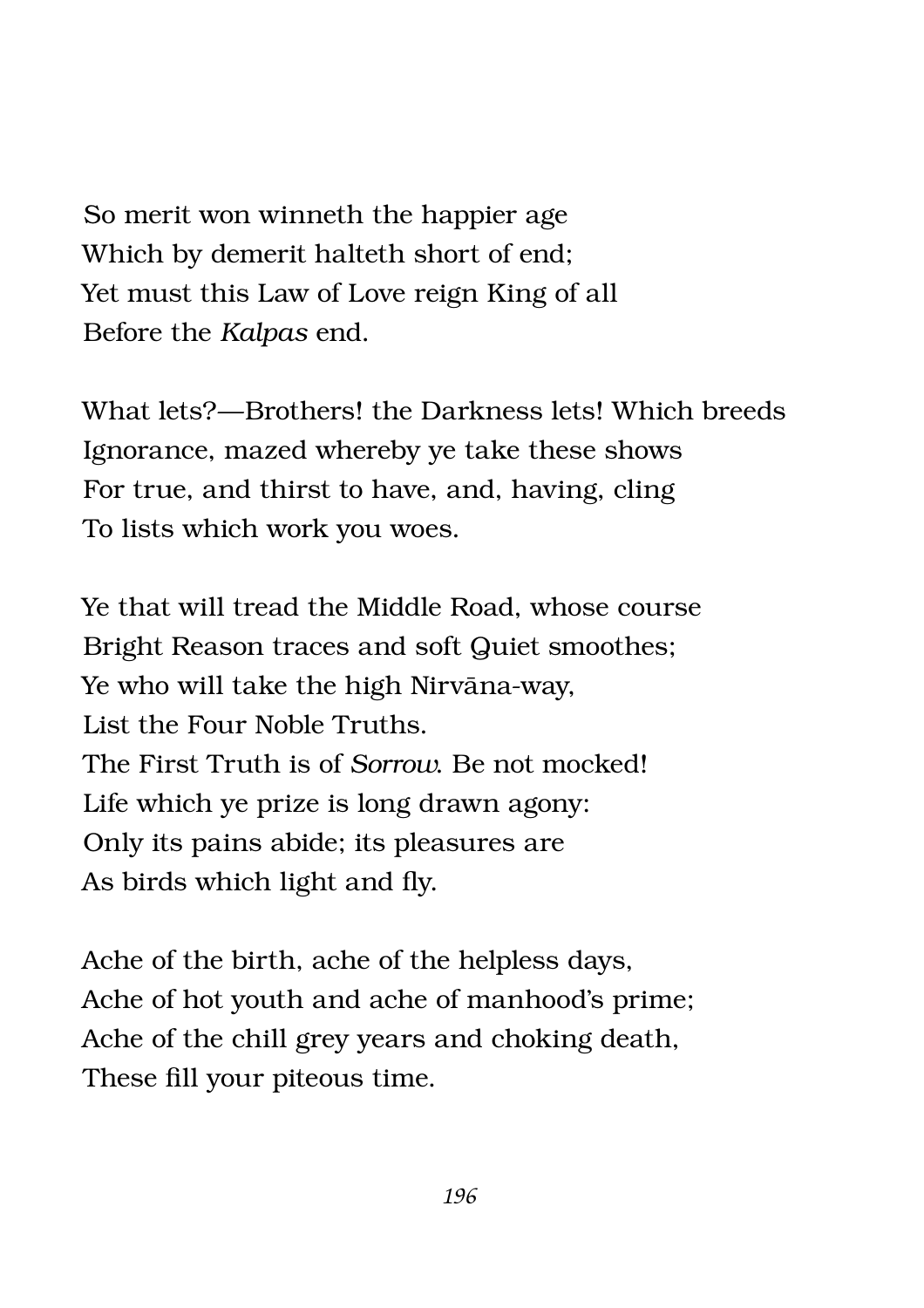Sweet is fond Love, but funeral-flames must kiss The breasts which pillow and the lips which cling; Gallant is warlike Might, but vultures pick The joints of chief and King.

Beauteous is Earth, but all its forest-broods Plot mutual slaughter, hungering to live; Of sapphire are the skies, but when men cry Famished, no drops they give.

Ask of the sick, the mourners, ask of him Who tottereth on his staff, lone and forlorn, "Liketh thee life?" — these say the babe is wise That weepeth, being born.

The Second Truth is *Sorrow's Cause*. What grief Springs of itself and springs not of Desire? Senses and things perceived mingle and light Passion's quick spark of fire:

So flameth *Trishna*, lust and thirst of things. Eager ye cleave to shadows, dote on dreams; A false Self in the midst ye plant, and make A world around which seems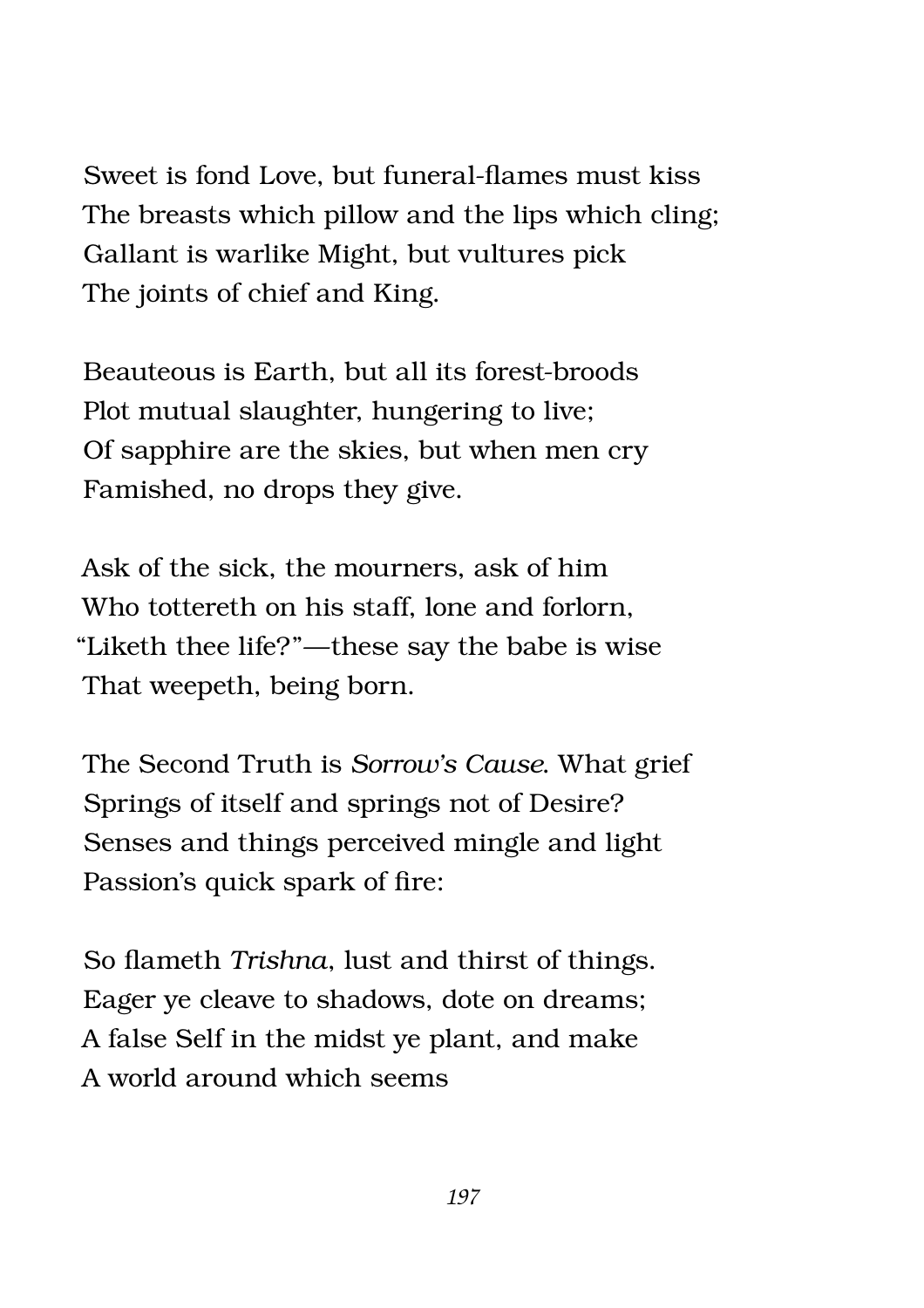Blind to the height beyond, deaf to the sound Of sweet airs breathed from far past Indra's sky; Dumb to the summons of the true life kept For him who false puts by. So grow the strifes and lusts which make earth's war, So grieve poor cheated hearts and flow salt tears; So wax the passions, envies, angers, hates; So years chase blood-stained years

With wild red feet. So, where the grain should grow, Spreads the biràn-weed with its evil root And poisonous blossoms; hardly good seeds find Soil where to fall and shoot;

And drugged with poisonous drink the soul departs, And, fierce with thirst to drink, Karma returns: Sense-struck again the sodden Self begins, And new deceits it earns.

The Third is *Sorrow's Ceasing*. This is peace — To conquer love of self and lust of life, To tear deep-rooted passion from the breast, To still the inward strife;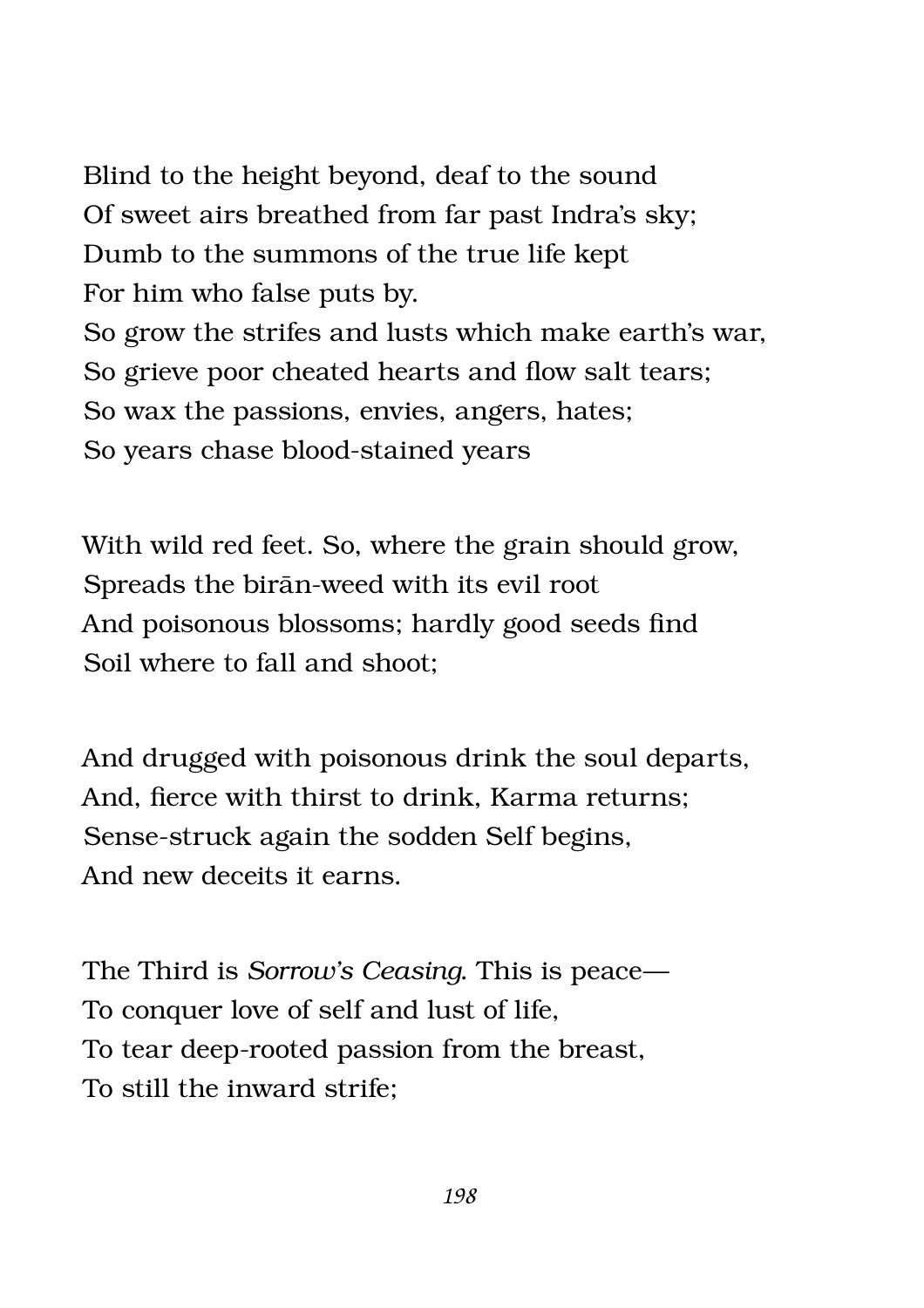For love, to clasp Eternal Beauty close; For glory, to be Lord of self; for pleasure, To live beyond the gods; for countless wealth, To lay up lasting treasure

Of perfect service rendered, duties done In charity, soft speech, and stainless days: These riches shall not fade away in life, Nor any death dispraise.

Then Sorrow ends, for Life and Death have ceased; How should lamps flicker when their oil is spent? The old sad count is clear, the new is clean; Thus hath a man content.

The Fourth Truth is *The Way*. It openeth wide, Plain for all feet to tread, easy and near, The *Noble Eightfold Path*; it goeth straight To peace and refuge. Hear! Manifold tracks lead to yon sister-peaks Around whose snows the gilded clouds are curled; By steep or gentle slopes the climber comes Where breaks that other world.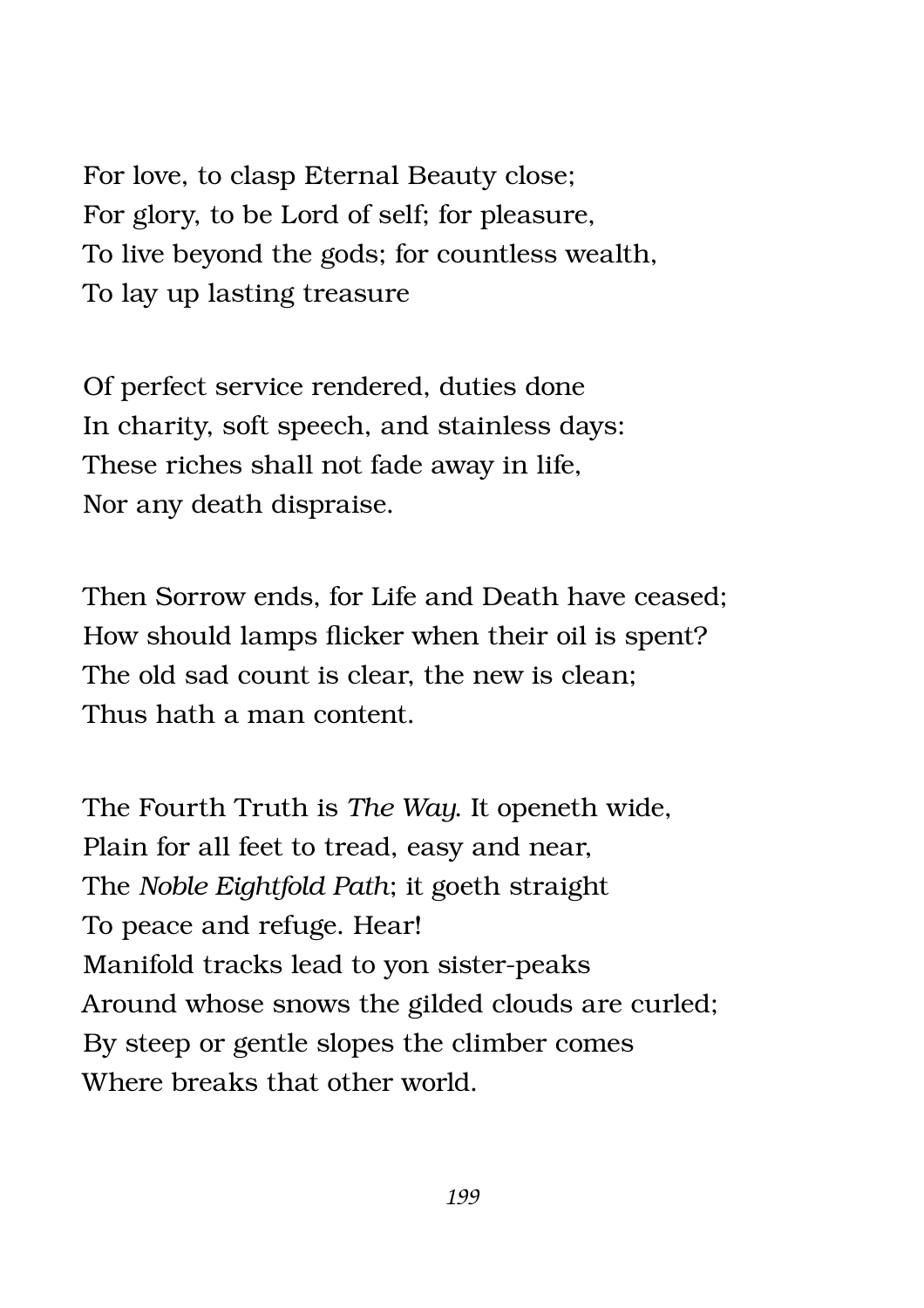Strong limbs may dare the rugged road which storms Soaring and perilous, the mountain's breasts; The weak must wind from slower ledge to ledge, With many a place of rest.

So is the Eightfold Path which brings to peace; By lower or by upper heights it goes. The firm soul hastes, the feeble tarries. All Will reach the sunlit snows.

The First good Level is *Right Doctrine*. Walk In fear of *Dharma*, shunning all offence; In heed of *Karma*, which doth make man's fate; In lordship over sense.

The Second is *Right Purpose*. Have good-will To all that lives, letting unkindness die And greed and wrath; so that your lives be made Like soft airs passing by.

The Third is *Right Discourse*. Govern the lips As they were palace-doors, the King within; Tranquil and fair and courteous be all words Which from that presence win.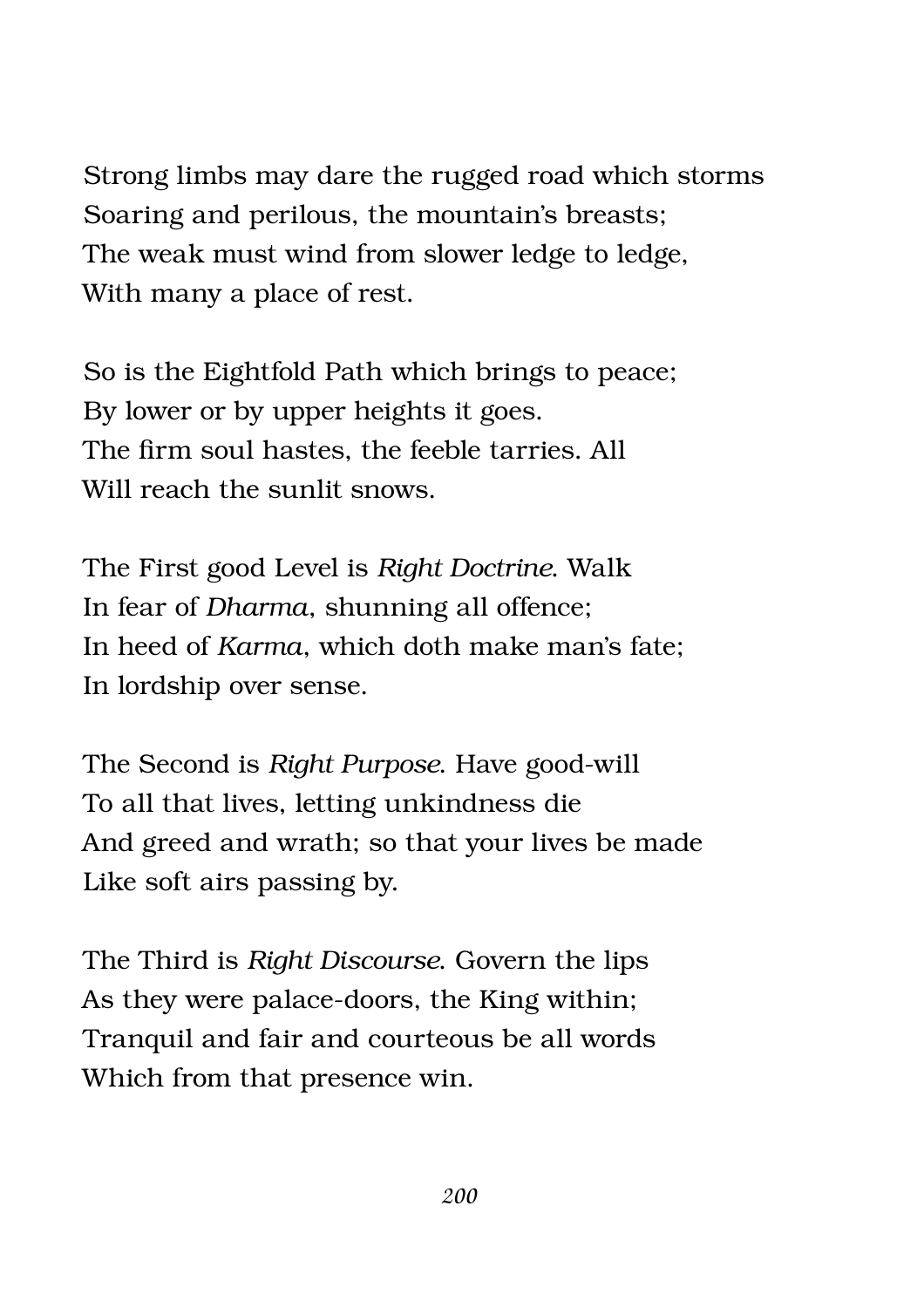The Fourth is *Right Behaviour*. Let each act Assoil a fault or help a merit grow; Like threads of silver seen through crystal beads Let love through good deeds show.

Four higher roadways be. Only those feet May tread them which have done with earthly things, *Right Purity*, *Right Thought*, *Right Loneliness Right Rapture*. Spread no wings

For sunward flight, thou soul with unplumed vans! Sweet is the lower air, and safe and known The homely levels: only strong ones leave The nest each makes his own.

Dear is the love, I know, of Wife and Child; Pleasant the friends and pastimes of your years; Fruitful of good Life's gentle charities; False, though firm-set, its fears.

Live—ye who must—such lives as live on these; Make golden stair-ways of your weakness; rise By daily sojourn with those phantasies To lovelier verities,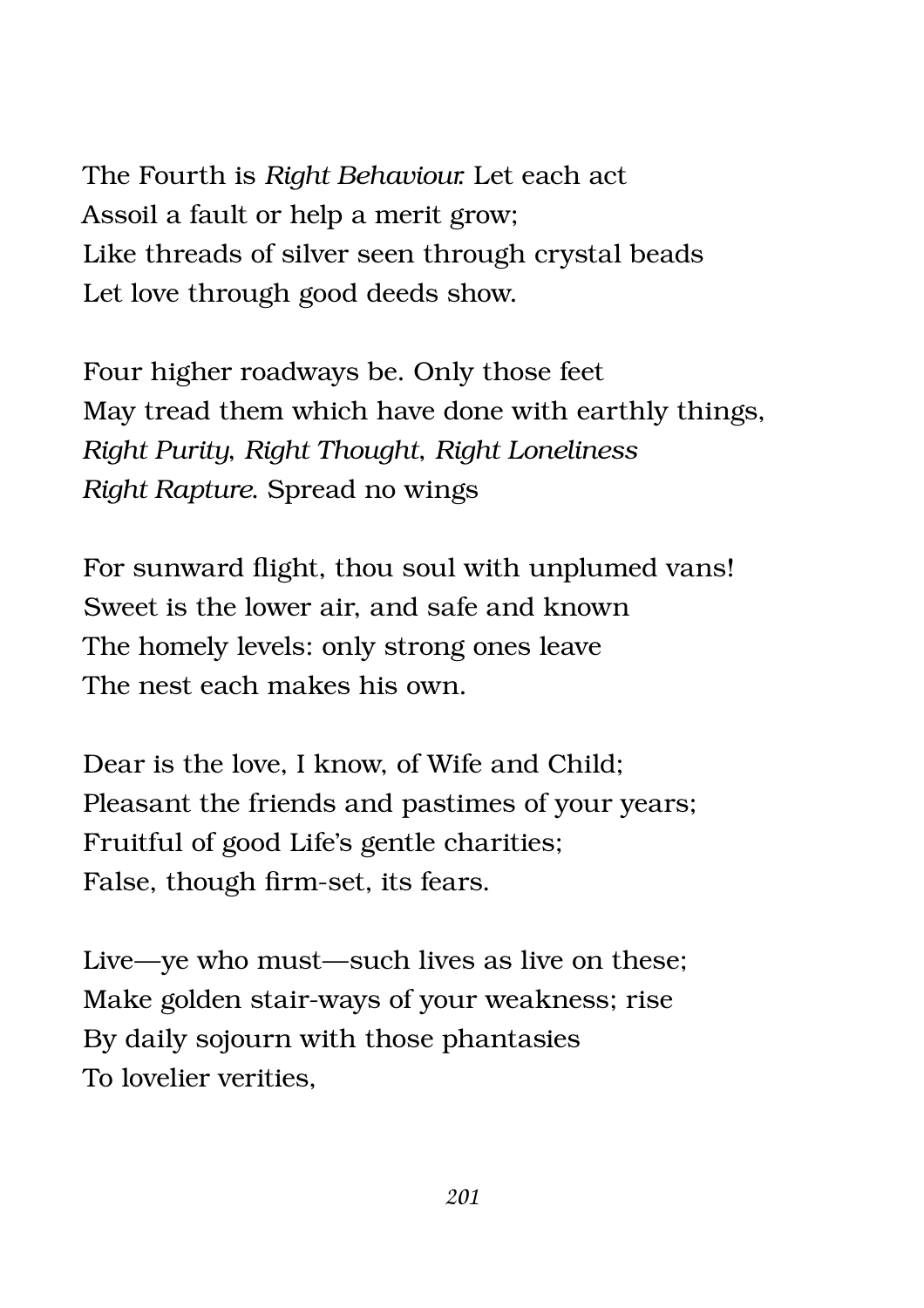So shall ye pass to clearer heights and find Easier ascents and lighter loads of sins, And larger will to burst the bonds of sense, Entering the Path. Who wins

To such commencement hath the *First Stage* touched, He knows the Noble Truths, the Eightfold Road; By few or many steps such shall attain Nirvàna's blest abode.

Who standeth at the *Second Stage*, made free From doubts, delusions, and the inward strife, Lord of all lusts, quit of the priests and books, Shall live but one more life.

Yet onward lies the *Third Stage*: purged and pure Hath grown the stately spirit here, hath risen To love all living things in perfect peace. His life at end, life's prison

Is broken. Nay, there are who surely pass Living and visible to utmost goal By Fourth Stage of the Holy ones-the Buddhas-And they of stainless soul.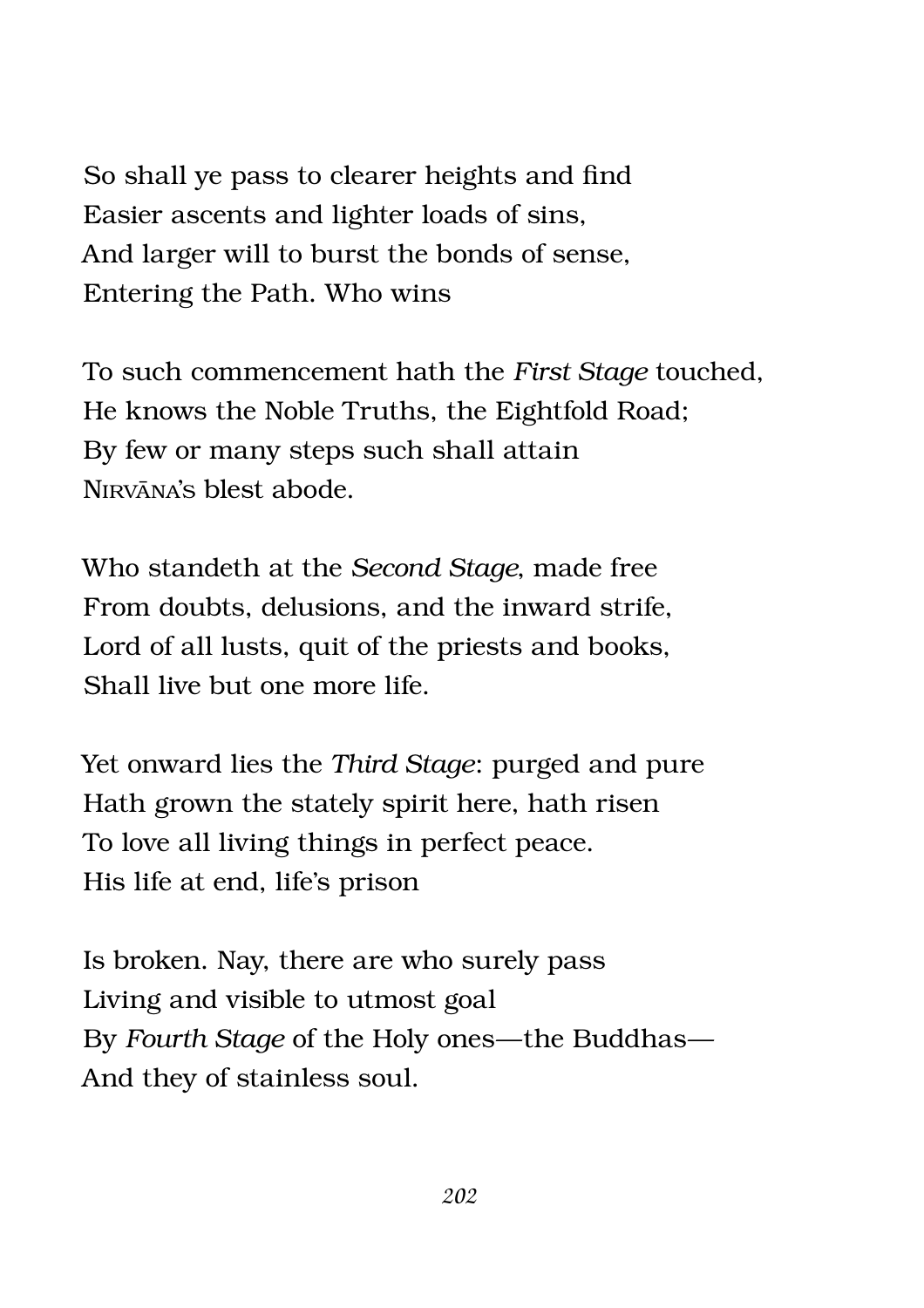Lo! like fierce foes slain by some warrior, Ten sins along these Stages lie in dust, The Love of Self, False Faith, and Doubt are three, Two more Hatred and Lust.

Who of these Five is conqueror hath trod Three stages out of Four: yet there abide The Love of Life on earth, Desire for Heaven, Self-Praise, Error, and Pride.

As one who stands on yonder snowy horn Having nought o'er him but the boundless blue, So, these sins being slain, the man is come Nirvàna's verge unto.

Him the Gods envy from their lower seats; Him the Three Worlds in ruin should not shake; All life is lived for him, all deaths are dead; *Karma* will no more make

New houses. Seeking nothing, he gains all; Foregoing self, the Universe grows "I": If any teach Nirvàna is to cease, Say unto such they lie.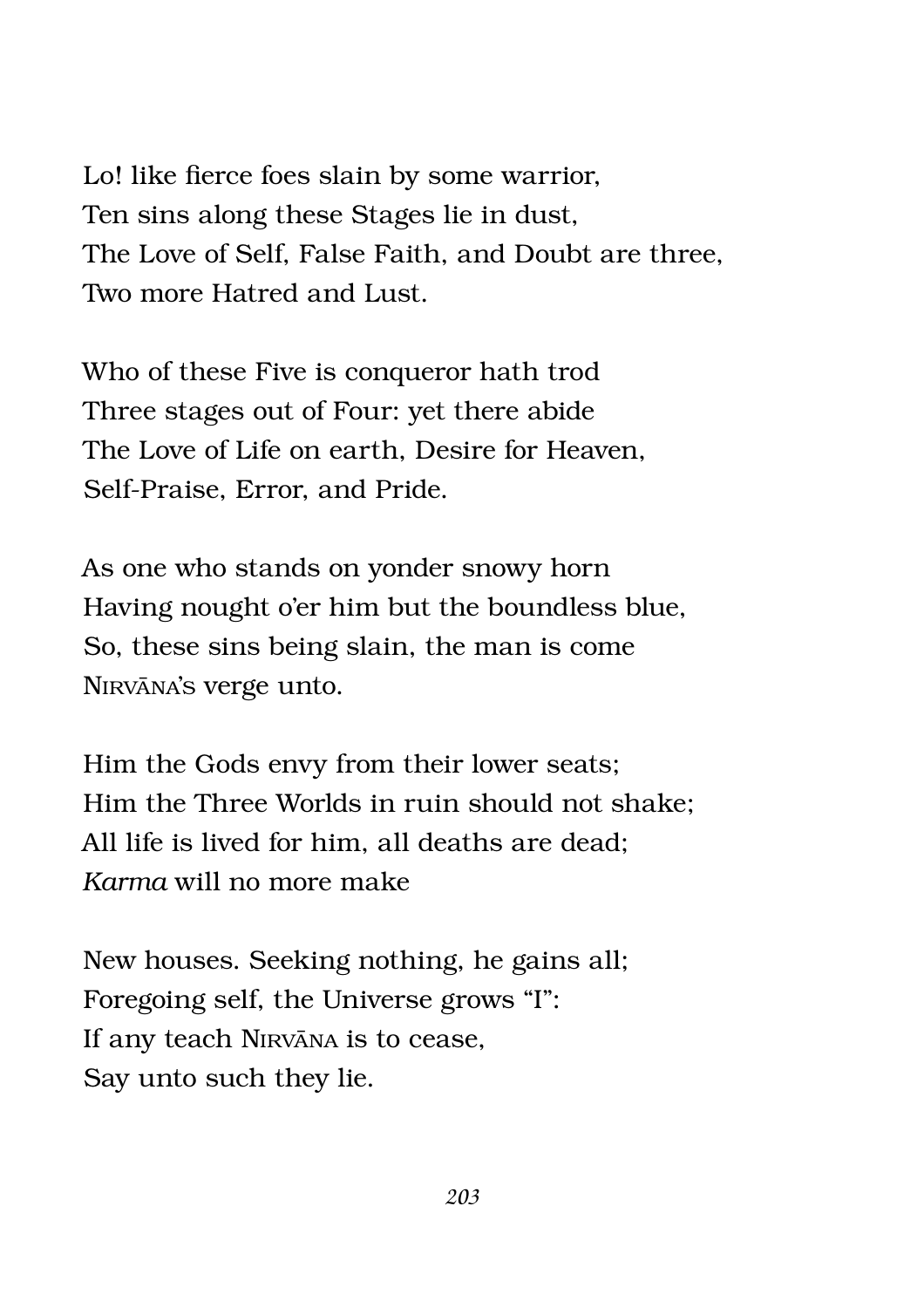If any teach Nirvàna is to live, Say unto such they err; not knowing this, Nor what light shines beyond their broken lamps, Nor lifeless, timeless bliss.

Enter the Path! There is no grief like Hate! No pains like passion, no deceit like sense! Enter the path! far hath he gone whose foot Trades down one fond offence.

Enter the Path! There spring the healing streams Quenching all thirst! there bloom th' immortal flowers Carpeting all the way with joy! there throng Swiftest and sweetest hours!

More is the treasure of the Law than gems; Sweeter than comb its sweetness; its delights Delightful past compare. Thereby to live Hear the *Five Rules* aright:—

Kill not—for Pity 's sake—and lest ye slay The meanest thing upon its upward way.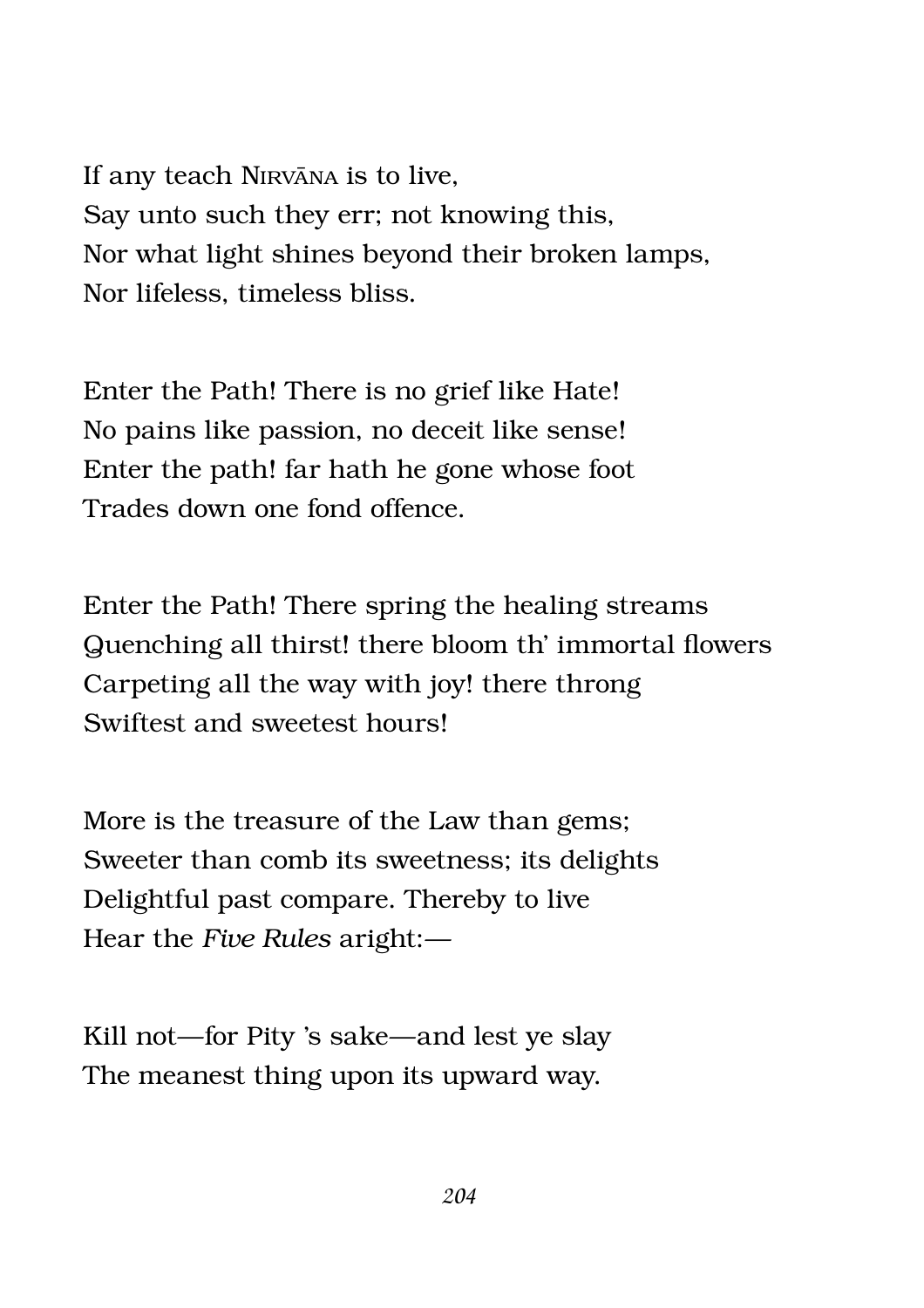Give freely and receive, but take from none By greed, or force, or fraud, what is his own.

Bear not false witness, slander not, nor lie; Truth is the speech of inward purity.

Shun drugs and drinks which work the wit abuse; Clear minds, clean bodies, need no *soma* juice.

Touch not thy neighbour's wife, neither commit Sins of the flesh unlawful and unfit.

These words the Master spake of duties due To father, mother, children, fellows, friends; Teaching how such as may not swiftly break The clinging chains of sense—whose feet are weak To tread the higher road—should order so This life of flesh that all their hither days Pass blameless in discharge of charities And first true footfalls in the Eightfold Path; Living pure, reverent, patient, pitiful, Loving all things which live even as themselves; Because what falls for ill is fruit of ill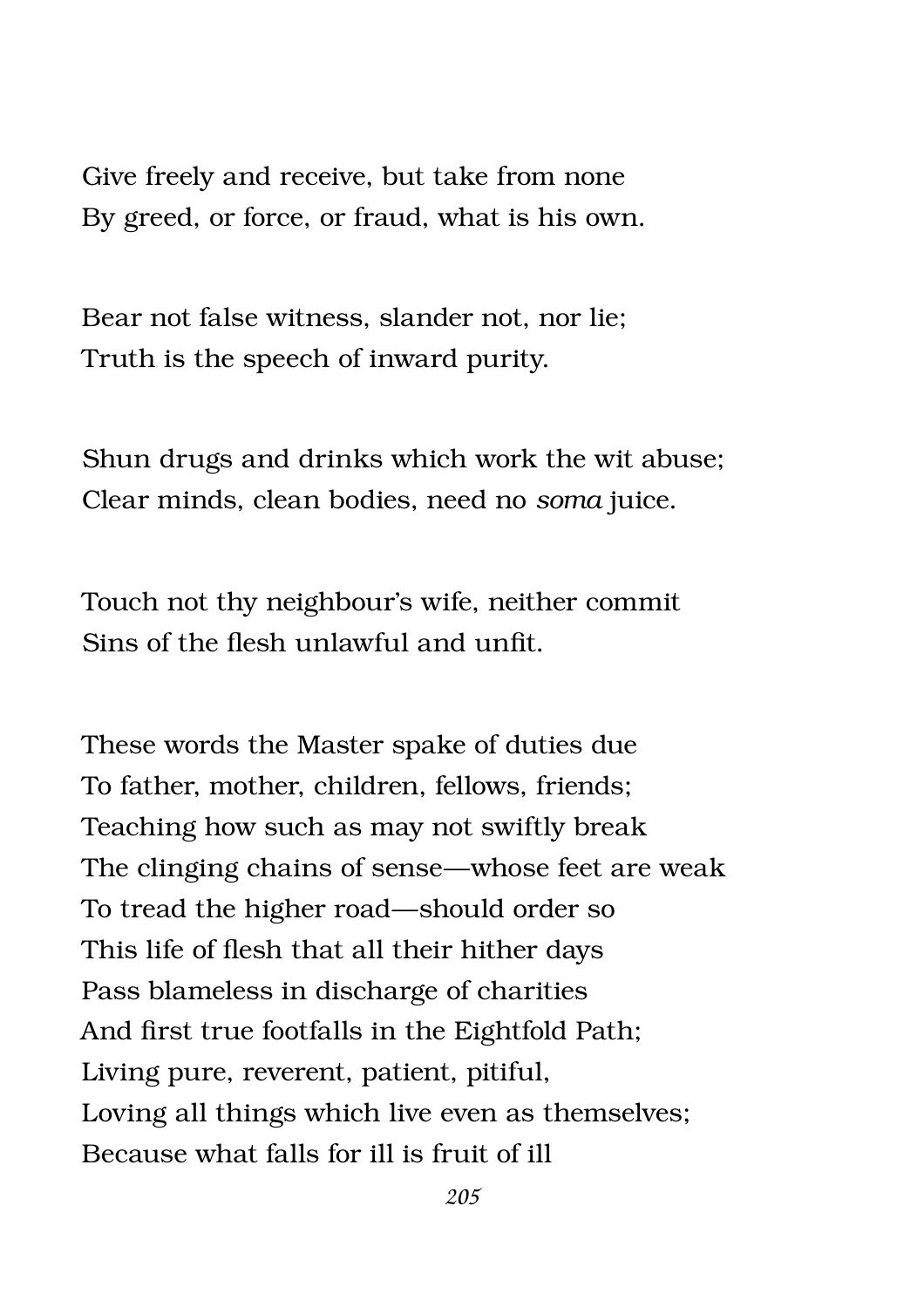Wrought in the past, and what falls well of good; And that by howsomuch the householder Purgeth himself of self and he helps the world, By so much happier comes he to next stage, In so much bettered being. This he spake; As also long before, when our Lord walked By Rajagriha in the Bamboo-Grove: For on a dawn he walked there and beheld The householder Singàla, newly bathed, Bowing himself with bare head to the earth, To Heaven, and all four quarters; while he threw Rice, red and white, from both hands. "Wherefore thus Bowest thou, Brother?" said the Lord; and he, "It is the way, Great Sir! our fathers taught At every dawn, before the toil begins, To hold off evil from the sky above And earth beneath, and all the winds which blow." Then the World-honoured spake: "Scatter not rice, But offer loving thoughts and acts to all. To parents as the East, where rises light; To teachers as the South whence rich gifts come; To wife and children as the West where gleam Colours of love and calm, and all days end; To friends and kinsmen and all men as North; To humblest living things beneath, to Saints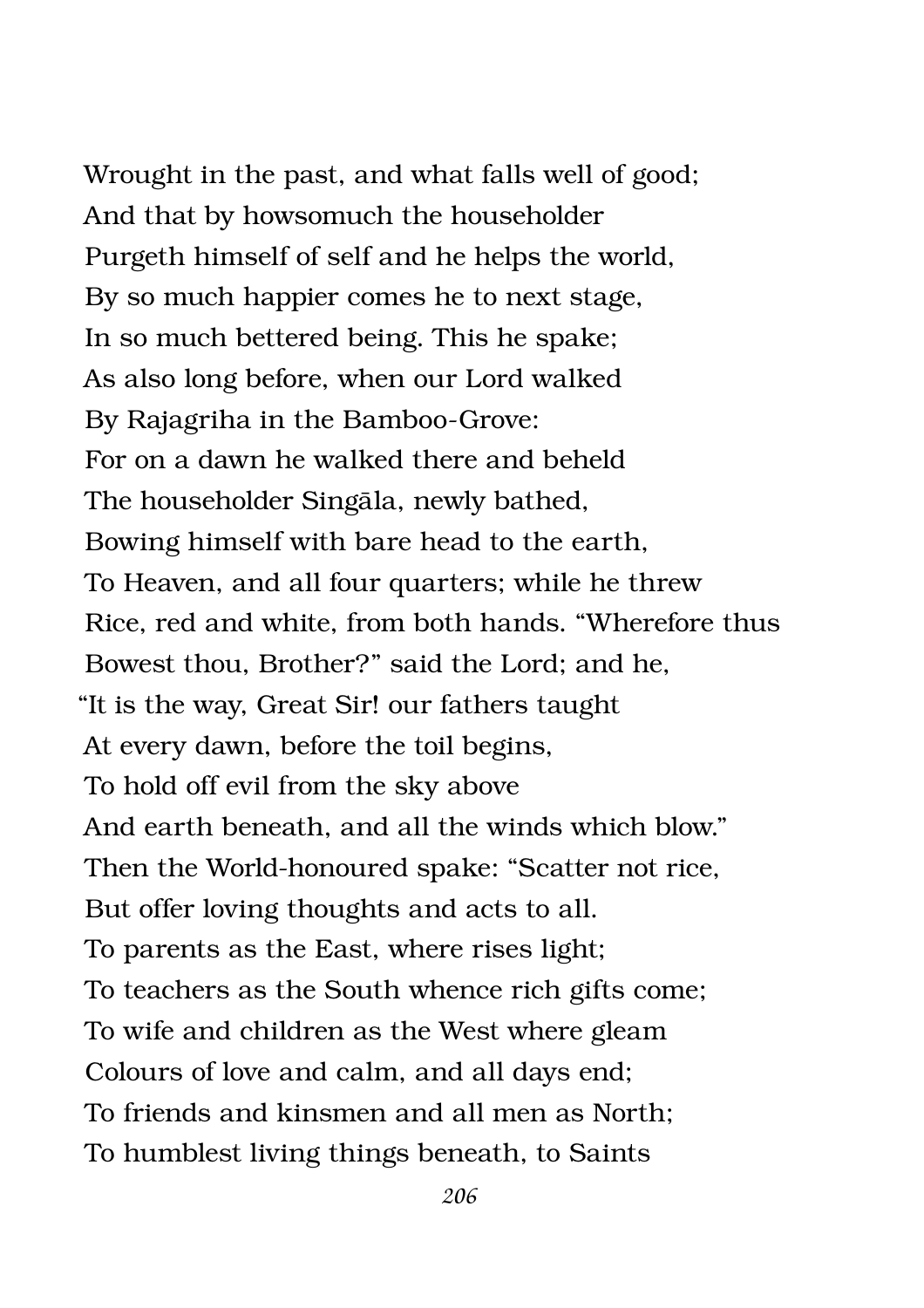And Angels and the blessed Dead above; So shall all evil be shut off, and so The six main quarters will be safely kept."

But to his Own, Them of the yellow robe— They who, as wakened eagles, soar with scorn From life's low vale, and wing towards the Sun— To these he taught the Ten Observances The *Dasa-Sãl*, and how a mendicant Must know the *Three Doors* and the *Triple Thoughts*; The *Sixfold States of Mind*, the *Fivefold Powers*; The *Eight High Gates of Purity*; the *Modes Of Understanding*; *Iddhi*; *Upekshà*; The *Five Great Meditations*, which are food Sweeter than *Amrit* for the holy soul; The *Jhànas* and the *Three Chief Refuges*. Also he taught his Own how they should dwell; How live, free from the snares of love and wealth; What eat and drink and carry—three plain clothes,— Yellow, of stitched stuff, worn with shoulder bare— A girdle, almsbowl, strainer. Thus he laid The great foundations of our *Sangha* well, That noble Order of the Yellow Robe Which to this day standeth to help the World.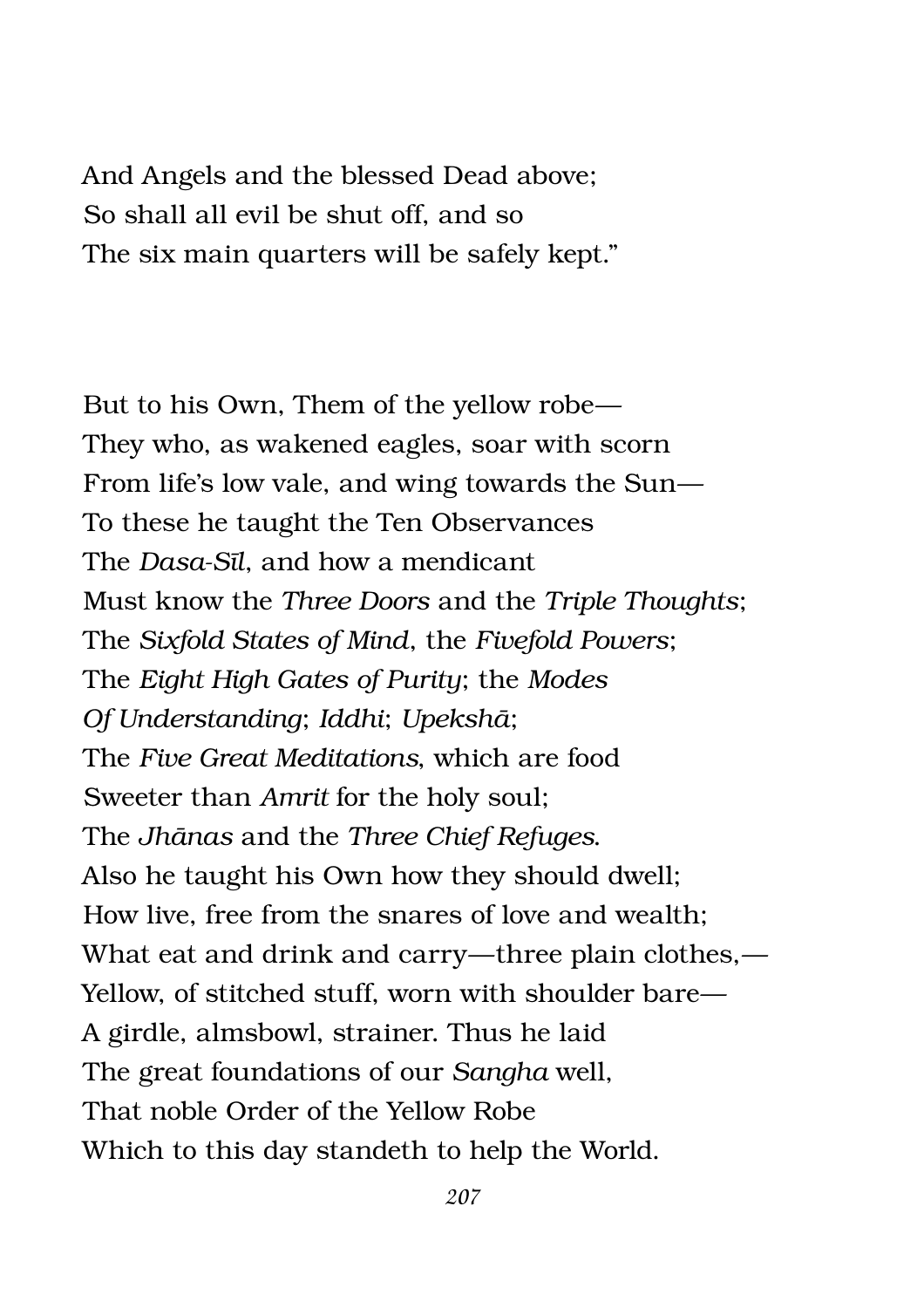So all that night he spake, teaching the Law: And on no eyes fell sleep — for they who heard Rejoiced with tireless joy. Also the King, When this was finished, rose upon his throne And with bared feet bowed low before his Son Kissing his hem; and said, "Take me, O Son! Lowest and least of all thy Company." And sweet Yas**'**dhara, all happy now, — Cried. "Give to Rahula-thou Blessed One! The Treasure of the Kingdom of thy Word For his inheritance." Thus passed these Three Into the Path.

Here endeth what I write Who love the Master for his love of us. A little knowing, little have I told Touching the Teacher and the Ways of Peace. Forty-five rains thereafter showed he those In many lands and many tongues, and gave Our Asia Light, that still is beautiful, Conquering the world with spirit of strong grace: All which is written in the holy Books, And where he passed, and what proud Emperors Carved his sweet words upon the rocks and caves. And how — in fulness of the times — it fell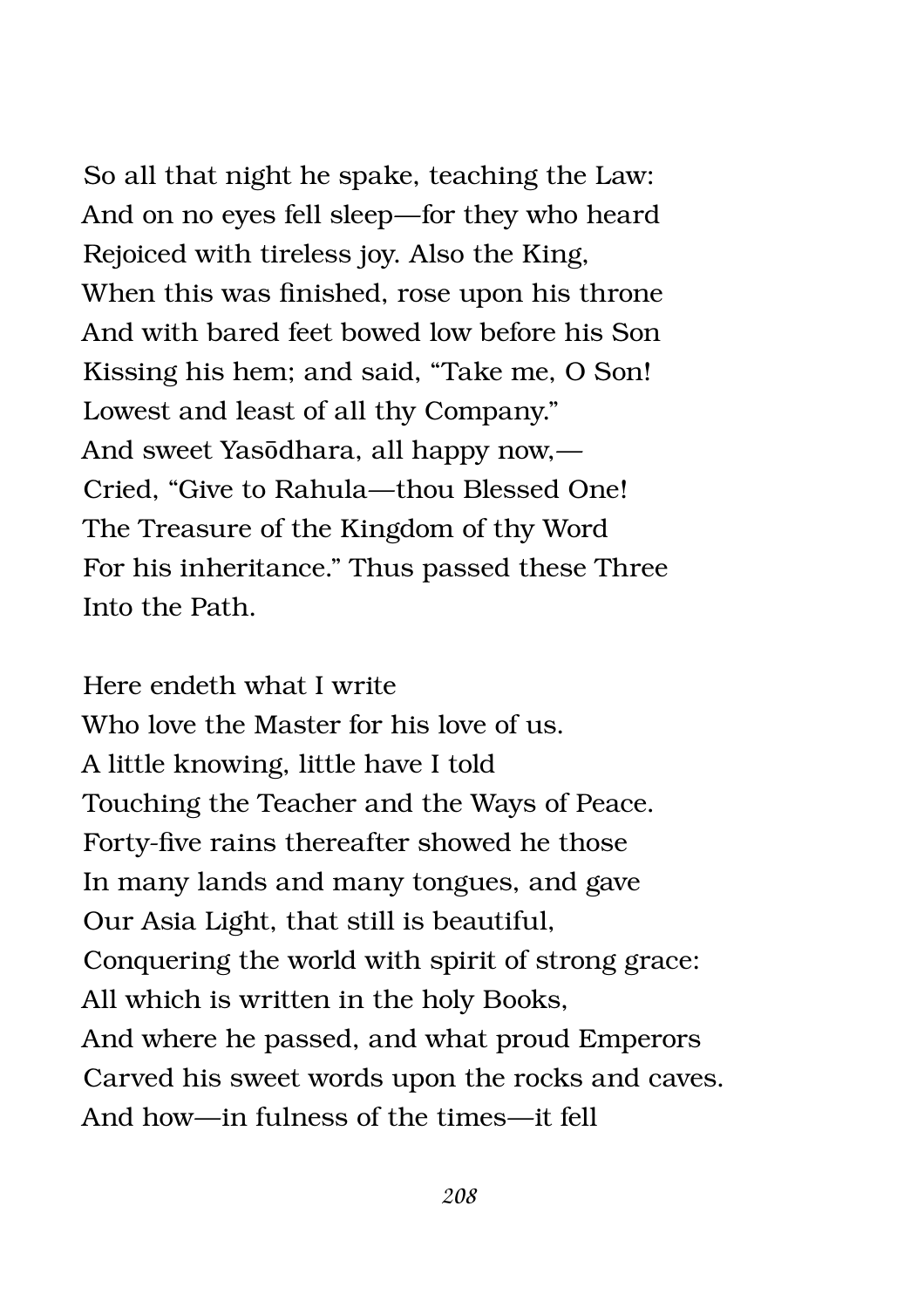The Buddha died, the great *Tathàgato*, Even as a man 'mongst men, fulfilling all: And how a thousand thousand lakhs since then Have trod the Path which leads whither he went Unto Nirvàna where the Silence lives.

Ah! Blessed Lord! Oh! High Deliverer! FORGIVE THIS FEEBLE SCRIPT, WHICH DOTH THEE WRONG, MEASURING WITH LITTLE WIT THY LOFTY LOVE. AH! LOVER! BROTHER! GUIDE! LAMP! OF THE LAW! I Take My Refuge In Thy Name And Thee! I Take My Refuge In Thy Law Of Good! I Take My Refuge In Thy Order! Om! THE DEW IS ON THE LOTUS!—RISE, GREAT SUN! AND LIFT MY LEAF AND MIX ME WITH THE WAVE. OM MANI PADME HUM, THE SUNRISE COMES! THE DEWDROP SLIPS INTO THE SHINING SEA!

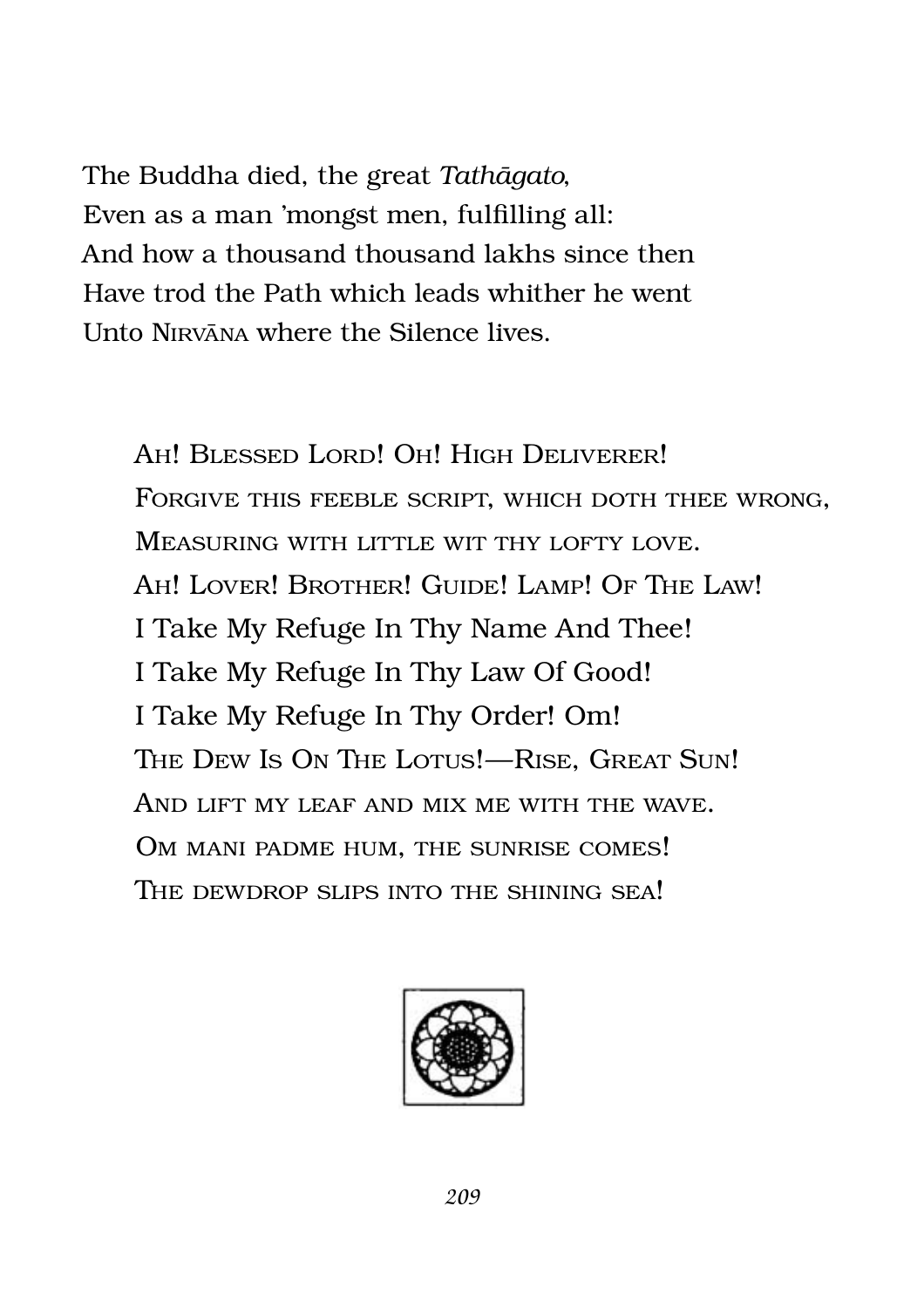*A Glossary*

Book the First

*Suddhodana* Father of Prince Siddhartha who attained Enlightenment and became known as Buddha.

*Maya* Mother of Prince Siddhartha

*Mahaprajapati* Step-mother of Prince Siddhartha

*Swastika* A symbol found in many ancient civilisations. Most the scholars consider its a solar symbol, that is, as representing the curtailed form of the wheel of the solar Vishnu, consisting of four spokes crossing each other at right angles with short fragments of the periphery of the circle at the end of each spoke turning round in one direction to denote the course of the sun. But, according to archeologist A. Cunningham it has nothing to do with sun-worship; its shape represents a monogram or interlacing of the letters of the auspicious words 'su' and 'asti' (svasti) in the Asoka characters.

## *Yakshas* Demons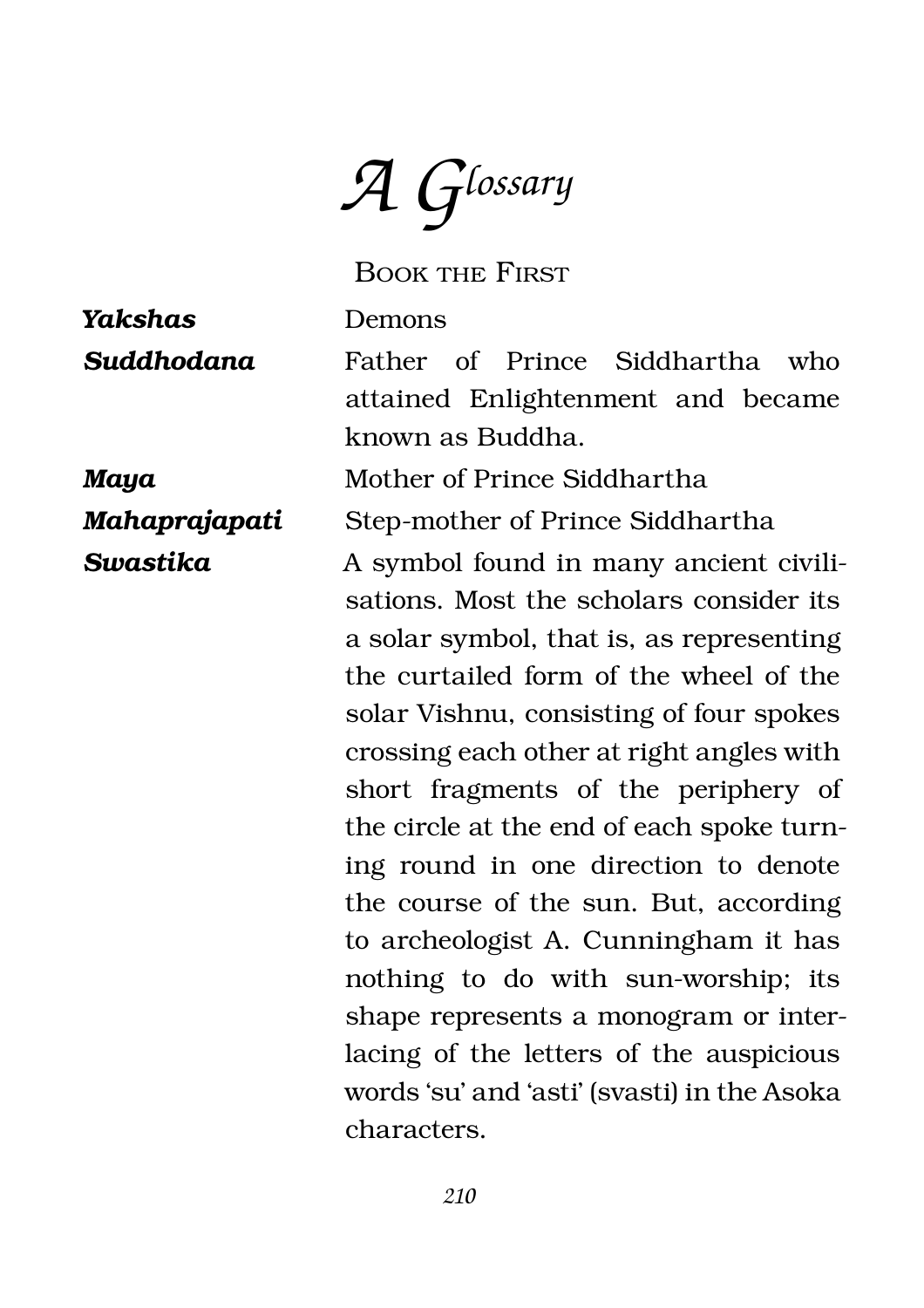| <b>Trayastrinsas</b> | Heaven of the thirty three gods          |
|----------------------|------------------------------------------|
| Visvamitra           | One of the teachers of the prince        |
|                      | Siddhartha                               |
| Achrya               | Teacher                                  |
| Nagri etc.           | Nagri is Devanagari by which Vedic and   |
|                      | Classical Sanskrit as well as Hindi is   |
|                      | written. The rest denotes the scripts of |
|                      | different North Indian dialects.         |
| <b>Magians</b>       | Members of the priestly caste of ancient |
|                      | Persia                                   |
| Lakh                 | One hundred thousand and the words       |
|                      | that follow denote different units of    |
|                      | measuring time and space.                |
| Guru                 | Teacher                                  |
| Devadatta            | Brother-in-law of Prince Siddhartha      |
| Myna                 | An Asian bird often tamed and taught     |
|                      | to imitate human speech. Gracula         |
|                      | religiosa                                |
| <b>Bulbul</b>        | The cuckoo bird                          |
| Jumbu tree           | Rose apple tree                          |
| Dhyana               | Meditative absorption                    |
| Rishi                | Sage                                     |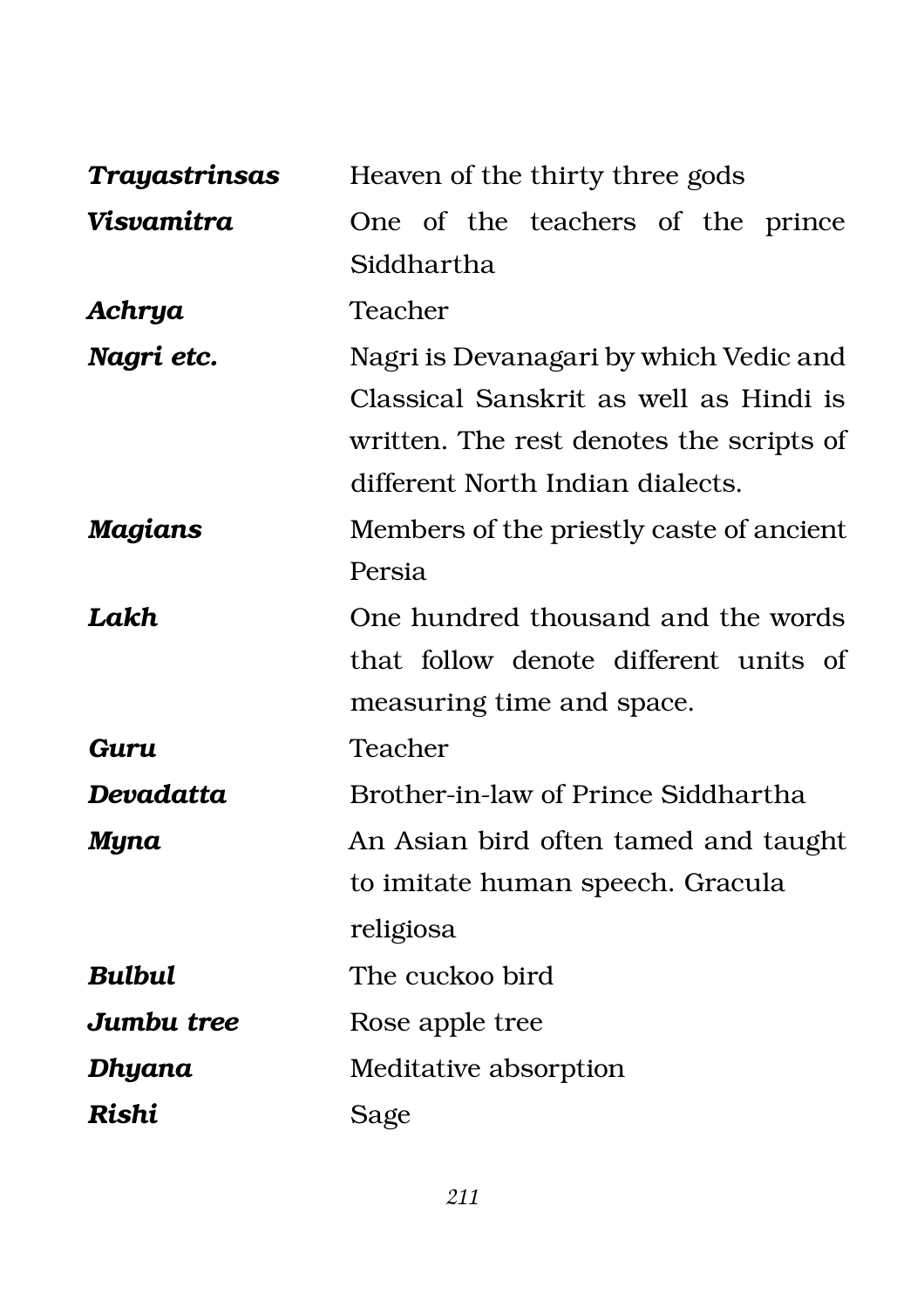BOOK THE SECOND

| Champaka             | Michelia Campaka; a tree bearing                                                                                                       |
|----------------------|----------------------------------------------------------------------------------------------------------------------------------------|
|                      | yellow fragrant flowers                                                                                                                |
| Maharaja             | <b>Great King</b>                                                                                                                      |
| Sakya                | A sub-clan of the warrior caste                                                                                                        |
| Kapilavastu          | The city of the Sakyans where Prince                                                                                                   |
|                      | Siddhartha was born                                                                                                                    |
| Soorma-Stick         | Eye colouring stick                                                                                                                    |
| Tilaka spot          | A mark on forehead made with coloured<br>earth, sandal wood or with unguents<br>either as an ornament or as a sectional<br>distinction |
| Yasodhara            | Princess, the wife of Prince Siddhartha                                                                                                |
| Suprbuddha           | Father of Yasodhara                                                                                                                    |
| Kantaka              | Horse on which Prince Siddhartha<br>renounced household life                                                                           |
| Tala tree            | A palm tree                                                                                                                            |
| <b>Bhut</b>          | Spirits                                                                                                                                |
| <b>Mogra flowers</b> | A variety of fragrant flowers                                                                                                          |
| <b>Jheel</b>         | A kind of reed                                                                                                                         |
| Gadi                 | A chariot                                                                                                                              |
| Mantra               | A hymn                                                                                                                                 |
| Nelumbo              | <b>Blue Lotus</b>                                                                                                                      |
| Purdhah              | A veil                                                                                                                                 |
| Yojana               | A league                                                                                                                               |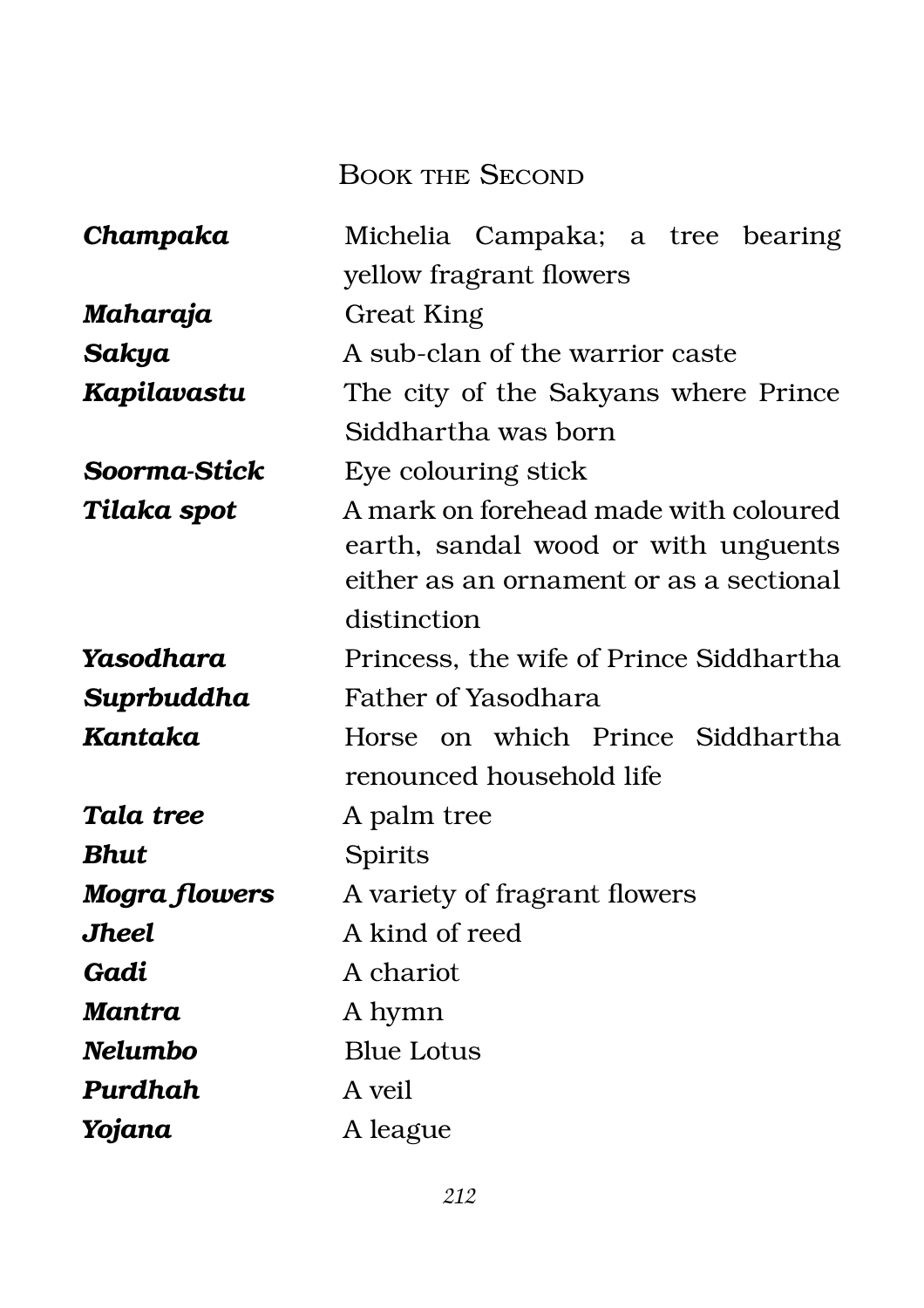## BOOK THE THIRD

| Indra        | Vedic god of war                                |
|--------------|-------------------------------------------------|
| Kalpa        | Aeon                                            |
| Channa       | The minister charioteer who helped the          |
|              | Prince Siddhartha in his renunciation           |
| Ksatriya     | <b>Warrior</b> caste                            |
| Sudra        | Considered as the lowest of caste hierarchy     |
| <b>Nag</b>   | Cobra or serpent                                |
| Karunda      | A kind of plant growing as shrubs               |
| <b>Brahm</b> | Brahma, the creator god of Hindu pantheon       |
|              |                                                 |
|              | <b>BOOK THE FOURTH</b>                          |
| Chaitra      | First month of the year <i>i.e.</i> March-April |
| Asoka        | Jonesia Asoka. A tree lunar of moder-           |
|              | ate size belonging to the leguminous            |
|              | class with magnificent red flowers              |
| <b>Mudra</b> | Watchwords. Gesticulations                      |
| Angana       | Courtyard                                       |
| Vina         | A lute                                          |
| Chuddar      | Shawl                                           |
| Devas        | gods                                            |
| Vishnu       | The second of the Hindu trinity. The            |
|              | god of protection                               |
| Shiva        | The third of the Hindu trinity. The god         |
|              | of dissolution                                  |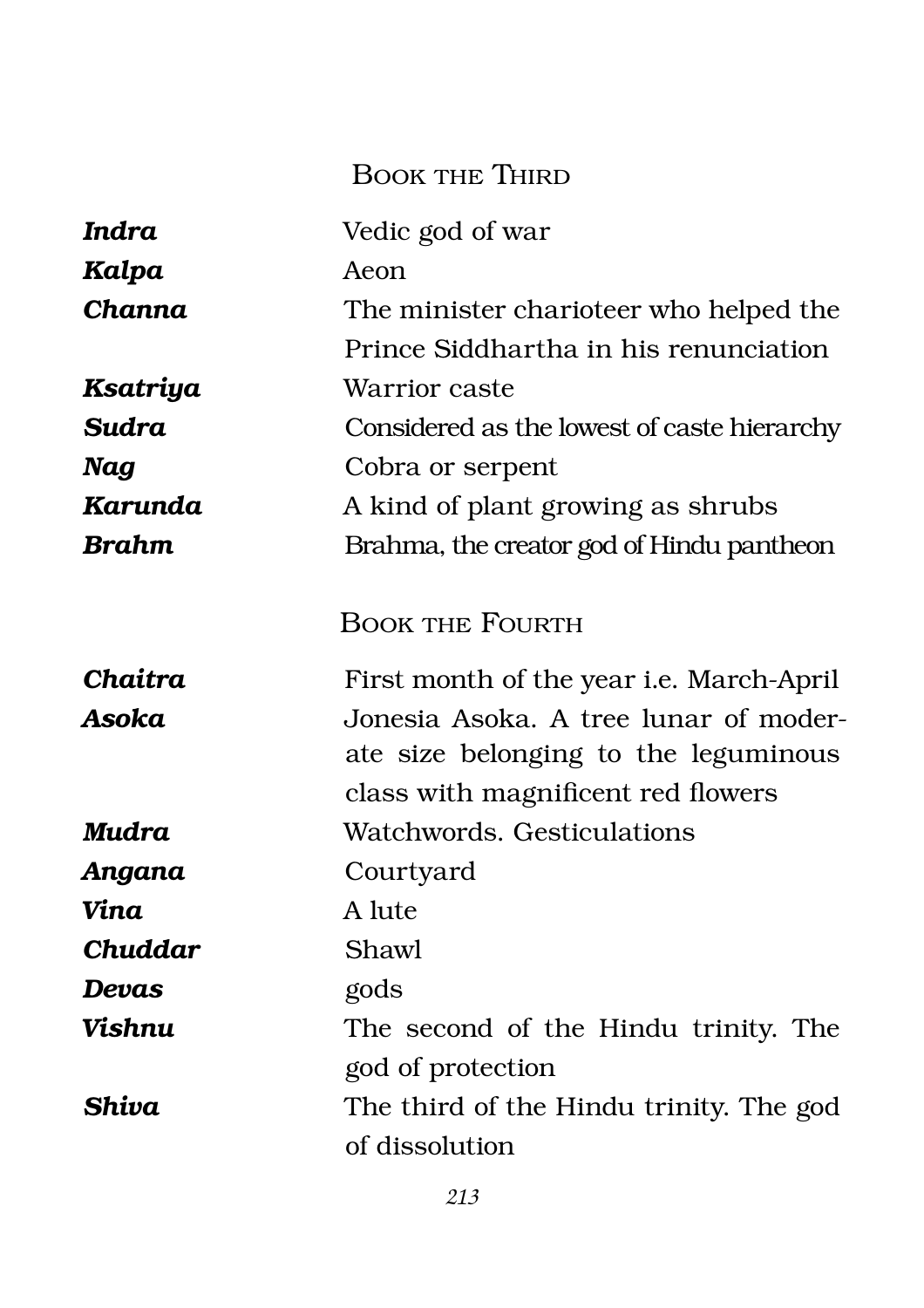| Tulsi               | A small shrub venerated by Vaishnav-       |
|---------------------|--------------------------------------------|
|                     | ites. A holy basil                         |
| <b>Koss</b>         | Measure of distance                        |
|                     | <b>BOOK THE FIFTH</b>                      |
| Rajagriha           | The capital of the Kingdom of Magadha      |
| Bimbisara           | The King who ruled over Magadha            |
| Bibhara etc         | Mountains around the capital Rajagruha     |
| Yogis               | <b>Mystics</b>                             |
| <b>Brahmacharis</b> | Celibates                                  |
| <b>Bhikkhus</b>     | <b>Buddhist monks</b>                      |
| Rajaputra           | A son of a King                            |
| Tola                | A weight of gold or silver                 |
| Sakra               | The King of gods, otherwise known as       |
|                     | Indra                                      |
| Devaraj             | King of gods                               |
| Munja               | A kind of grass                            |
| Yajna               | Sacrifice queens                           |
| <b>Devis</b>        | Goddess of queens                          |
| <b>Shasters</b>     | Shastras or different branches of learning |
| Sruti               | Vedic texts                                |
| Smruti              | <b>Texts composed after Vedas</b>          |
| Jnana Kand          | Vedic texts dealing with philosophy        |
| Karma Kand          | Vedic texts dealing with Sacrifice and     |
|                     | other practices                            |